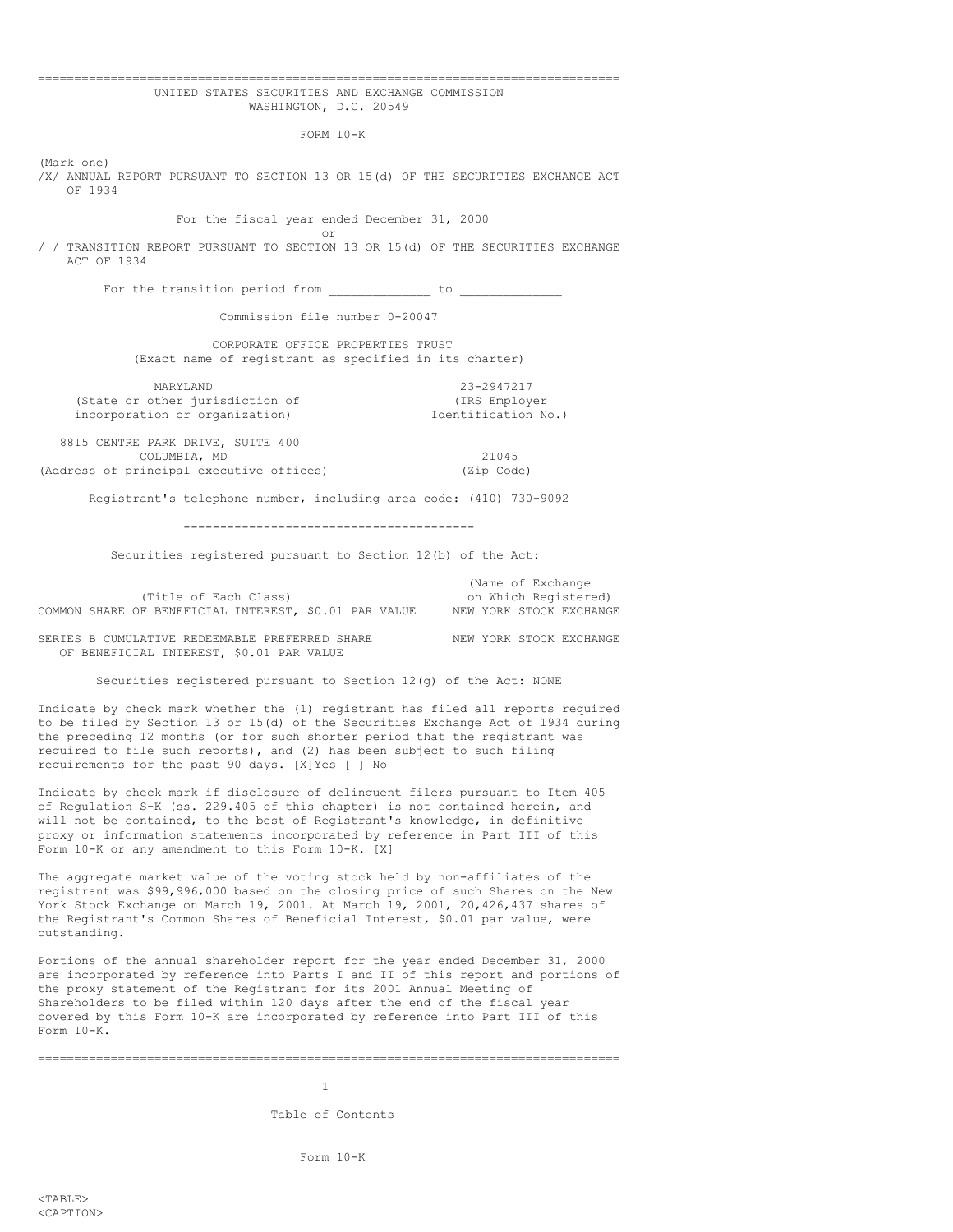PART I

| $<$ S $>$ | $\langle C \rangle$ |                                                                |  |
|-----------|---------------------|----------------------------------------------------------------|--|
|           |                     |                                                                |  |
|           |                     |                                                                |  |
|           |                     |                                                                |  |
|           |                     | TTEM 4. SUBMISSIONS OF MATTERS TO A VOTE OF SECURITY HOLDERS18 |  |

PART II

| TTEM 5.  | MARKET FOR REGISTRANT'S COMMON EOUITY AND RELATED SHAREHOLDER MATTERS19 |
|----------|-------------------------------------------------------------------------|
| TTEM 6.  |                                                                         |
| TTEM 7.  | MANAGEMENT'S DISCUSSION AND ANALYSIS OF FINANCIAL CONDITION AND RESULTS |
|          |                                                                         |
| TTEM 7A. | OUANTITATIVE AND OUALITATIVE DISCLOSURES ABOUT MARKET RISK19            |
| TTEM 8.  | FINANCIAL STATEMENTS AND SUPPLEMENTARY DATA19                           |
| TTEM 9.  | CHANGES IN AND DISAGREEMENTS WITH ACCOUNTANTS ON ACCOUNTING AND         |
|          |                                                                         |

PART III

| TTEM 10. TRUSTEES AND EXECUTIVE OFFICERS OF THE REGISTRANT19              |
|---------------------------------------------------------------------------|
|                                                                           |
| TTEM 12. SECURITY OWNERSHIP OF CERTAIN BENEFICIAL OWNERS AND MANAGEMENT19 |
| ITEM 13. CERTAIN RELATIONSHIPS AND RELATED TRANSACTIONS19                 |

PART IV

ITEM 14 EXHIBITS, FINANCIAL STATEMENT SCHEDULES AND REPORTS ON FORM 8-K..............19  $<$ /TABLE $>$ 

#### FORWARD-LOOKING STATEMENTS

This Form 10-K contains "forward-looking" statements, as defined in the Private Securities Litigation Reform Act of 1995 that are based on our current expectations, estimates and projections about future events and financial trends affecting the financial condition of the business. Statements that are not historical facts, including statements about our beliefs and expectations, are forward-looking statements. These statements are not guarantees of future performance, events or results and involve potential risks and uncertainties. Accordingly, actual results may differ materially. We undertake no obligation to publicly update any forward-looking statements, whether as a result of new information, future events or otherwise.

Important facts that may affect these expectations, estimates or projections include, but are not limited to: our ability to borrow on favorable terms; general economic and business conditions, which will, among other things affect office property demand and rents, tenant creditworthiness and financing availability; interest rates; adverse changes in the real estate markets including, among other things, competition with other companies; risks of real estate acquisition and development; governmental actions and initiatives and environmental requirements.

 $\overline{2}$ 

PART I

ITEM 1. BUSINESS

OUR COMPANY

GENERAL. We are a fully-integrated and self-managed real estate investment trust ("REIT") that focuses principally on the ownership, management, leasing, acquisition and development of suburban office buildings located in select submarkets in the Mid-Atlantic region of the United States. As of December 31, 2000, we:

|  | owned 83 office properties in Maryland, Pennsylvania and New Jersey |  |  |  |  |
|--|---------------------------------------------------------------------|--|--|--|--|
|  |                                                                     |  |  |  |  |
|  | containing approximately 6.5 million rentable square feet;          |  |  |  |  |

o achieved a 97% occupancy rate on our properties;

- o had construction underway on three new buildings totaling approximately 301,000 square feet that were 23% pre-leased and owned a 50% interest in joint ventures constructing two additional new buildings totaling approximately 268,000 square feet that were 79% pre-leased;
- o had development underway on two land parcels on which we plan to construct two new buildings; and
- o owned options to purchase 73 acres of land contiguous to certain of our office properties from related parties.

We conduct almost all of our operations through our operating partnership, Corporate Office Properties, L.P., a Delaware limited partnership,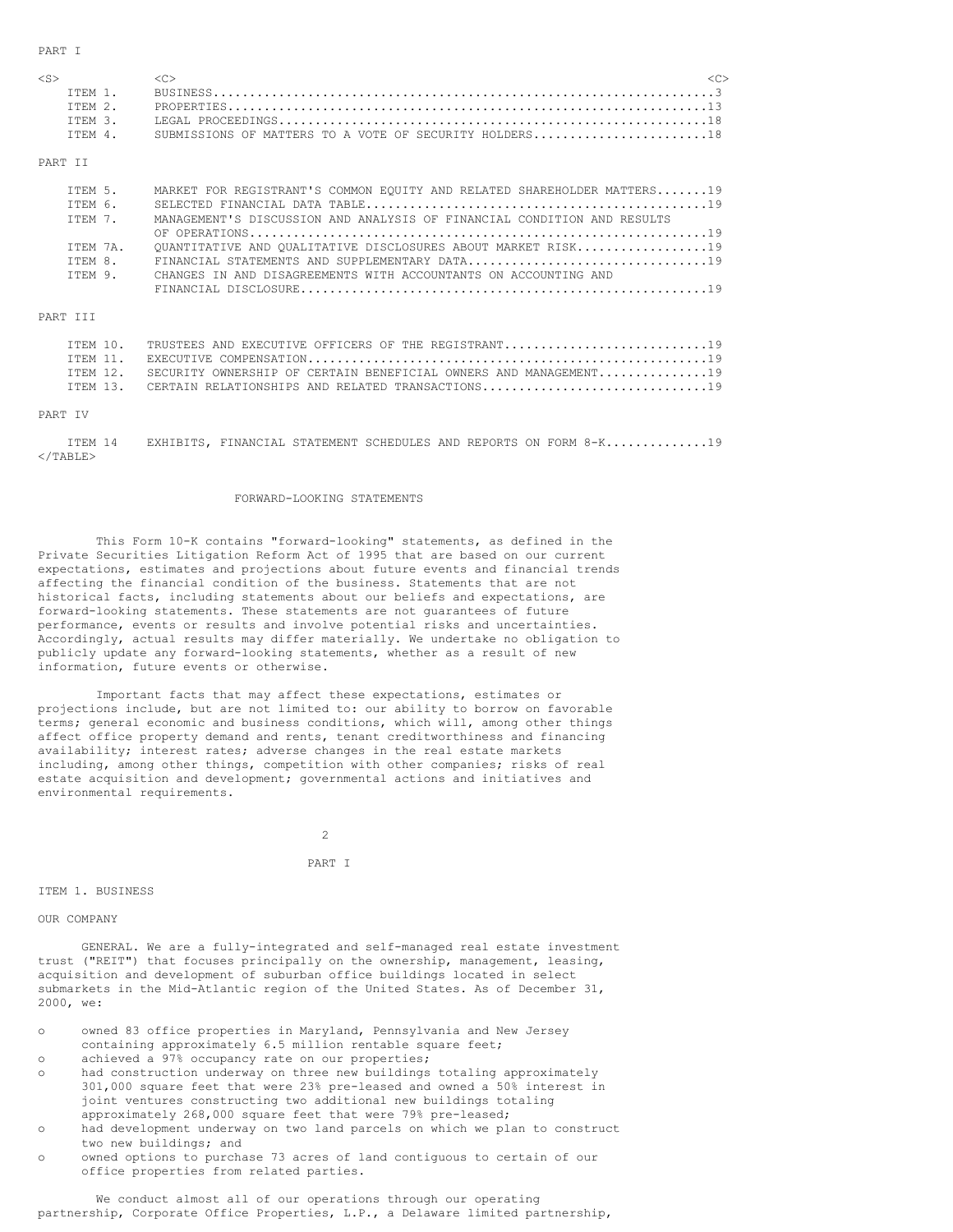for which we are the managing general partner. Our Operating Partnership owns real estate both directly and through subsidiaries. Interests in our Operating Partnership are in the form of Common and Preferred Units. As of December 31, 2000, we owned approximately 66% of the outstanding Common Units and approximately 55% of the outstanding Preferred Units. The remaining Common and Preferred Units in our Operating Partnership were owned by third parties, which included certain of our officers and Trustees.

The Operating Partnership also owned the principal economic interest and, collectively with our Chief Executive Officer and Chief Operating Officer, 49.5% of the voting stock of Corporate Office Management, Inc. ("COMI") at December 31, 2000. COMI provided us with asset management and managerial, financial and legal support from September 1998 through December 2000. On January 1, 2001, the Operating Partnership acquired all of the stock in COMI that it did not previously own and all of COMI's employees became employees of the Operating Partnership. COMI has three subsidiaries: Corporate Realty Management, LLC ("CRM"), Corporate Development Services, LLC ("CDS") and Martin G. Knott and Associates, LLC ("MGK"). CRM manages our properties and also provides corporate facilities management for third parties. CDS provides construction and development services predominantly to us. MGK provides heating and air conditioning installation, maintenance and repair services. COMI owns 100% of CRM and CDS and 80% of MGK.

We believe that we are organized and have operated in a manner that permits us to satisfy the requirements for taxation as a REIT under the Internal Revenue Code of 1986, as amended, and we intend to continue to operate in such a manner. If we qualify for taxation as a REIT, we generally will not be subject to Federal income tax on our taxable income that is distributed to our shareholders. A REIT is subject to a number of organizational and operational requirements, including a requirement that it currently distribute to its shareholders at least 90% of its annual taxable income (excluding net capital gains).

Our executive offices are located at 8815 Centre Park Drive, Suite 400, Columbia, Maryland 21045 and our telephone number is (410) 730-9092.

3

### SIGNIFICANT 2000 DEVELOPMENTS

During 2000, we acquired two suburban office properties. A summary of these acquisitions follows (dollars in thousands):

 $<$ TABLE $>$ <CAPTION>

|                    |              |                     | Number        |                |         |  |
|--------------------|--------------|---------------------|---------------|----------------|---------|--|
|                    |              |                     | οf            | Total Rentable | Initial |  |
| Project Name       | Location     | Date of Acquisition | Buildings     | Square Feet    | Cost    |  |
|                    |              |                     |               |                |         |  |
| $<$ S $>$          | <c></c>      | < <sub></sub>       | < <sub></sub> | < <sub></sub>  | <<>     |  |
| 7240 Parkway Drive | Hanover, MD  | 4/18/00             |               | 73,500         | \$7,464 |  |
| 9140 Route 108     | Columbia, MD | 12/14/00            |               | 150,000        | 7,149   |  |
| $\langle$ /TABLE>  |              |                     |               |                |         |  |

During 2000, we also acquired seven parcels of land that are contiguous to certain of our operating properties.

During 2000, we completed the construction of five office buildings totaling 380,760 square feet. The office buildings are located in Annapolis Junction, Maryland, Linthicum, Maryland, South Brunswick, New Jersey and Harrisburg, Pennsylvania. Costs incurred on these properties through December 31, 2000 totaled \$46.5 million. As of December 31, 2000, we had construction underway on three new buildings, development underway on two parcels of land and had an investment in joint ventures constructing two additional new buildings. We also had an investment in an unconsolidated real estate joint venture engaged in development activities on a parcel of land.

We sold three properties during 2000 for \$11.6 million, generating net proceeds after property level debt repayments and transaction costs of \$4.3 million. A summary of these sales follows (dollars in thousands):

 $<$ TABLE> <CAPTION>

|                                     |                     | Property Type | Date of       | Total Rentable | Sales         |
|-------------------------------------|---------------------|---------------|---------------|----------------|---------------|
| Project Name                        | Location            | Type(1)       | Sale          | Square Feet    | Price         |
|                                     |                     |               | ----          |                | -----         |
| $<$ S $>$                           | $\langle C \rangle$ | < <sub></sub> | < <sub></sub> | <c></c>        | < <sub></sub> |
| Minot Retail                        | Minot, ND           | R             | 6/19/00       | 46.134         | \$2,970       |
| Tred Avon                           | Easton, MD          | R             | 11/10/00      | 149.191        | 5,800         |
| 3 Centre Drive<br>$\langle$ /TABLE> | Cranbury, NJ        |               | 12/28/00      | 20,436         | 2,790         |

(1) "R" indicates retail property; "O" indicates office property.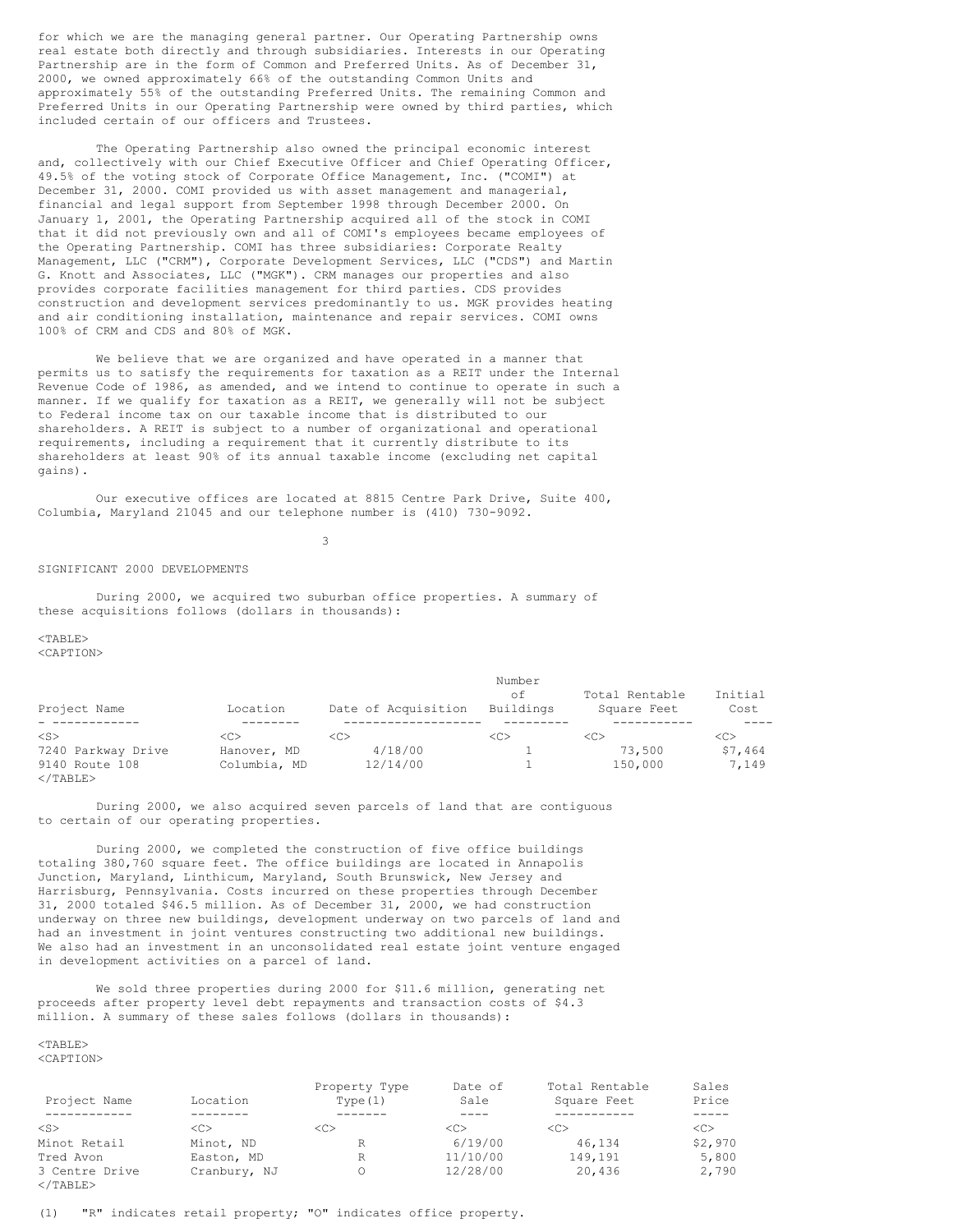A summary of our significant financing activities during 2000 follows:

- o we received \$43.3 million in borrowings from new mortgage loans payable,
- o we obtained \$49.9 million in new construction loan commitments,
- o we purchased interest rate cap contracts that limit LIBOR interest rates to rates ranging from 7.0% to 7.7% over terms expiring between October 2001 and May 2002 on a total of \$125.0 million,
- o we entered into an interest rate swap contract that fixes our one-month LIBOR interest rate base to 5.76% per annum on a notional amount of \$100.0 million until January 2003, and
- o we initiated our share repurchase program by acquiring 166,600 of our Common Shares of beneficial interest ("Common Shares").

#### SUBSEQUENT EVENT

In January 2001, we issued 544,000 Series D Cumulative Convertible Redeemable Preferred Shares of beneficial interest ("Series D Preferred Shares") to a foreign trust at a price of \$22.00 per share for proceeds totaling \$12.0 million. These shares are nonvoting and are redeemable for cash at \$25.00 per share at our option on or after January 25, 2006. These shares are also convertible on or after January 1, 2004 into Common Shares on the basis of 2.2 Common Shares for each Series D Preferred Share. Holders of these shares are entitled to cumulative dividends, payable quarterly (as and if declared by the Board of Trustees). Dividends accrue from the date of issue at the annual rate of \$1.00 per share, which is equal to 4% of the \$25.00 per share redemption price. We contributed the net proceeds to our Operating Partnership in exchange for 544,000 Series D Preferred Units. The Series D Preferred Units carry terms that are substantially the same as the Series D Preferred Shares. The Operating Partnership used most of the proceeds to pay down our revolving credit facility with Deutsche Banc Alex. Brown.

## OUR OPERATING STRATEGY

Our primary business objectives are to achieve sustainable long-term growth in funds from operations per share and to maximize long-term shareholder value. We seek to achieve these objectives by implementing our focused operating and growth strategies. Key elements of this strategy include:

4

SUBURBAN OFFICE FOCUS. We focus on the ownership, management, leasing, acquisition and development of suburban office properties. We believe office buildings currently offer the strongest fundamentals of any real estate property type, and suburban office properties offer us very attractive investment opportunities. The three key factors driving the strong fundamentals of suburban office properties are (i) increasing rental rates, (ii) low vacancy rates, and (iii) a limited supply of new office product. Additionally, we believe that many companies are relocating to, and expanding in, suburban locations because of total lower costs, proximity to residential housing and better quality of life.

GEOGRAPHIC AND SUBMARKET FOCUS. We focus on operating in select, demographically strong and growing markets within the Mid-Atlantic region of the United States, where we believe we can achieve the critical mass necessary to maximize management efficiencies, operating synergies, tenant services and competitive advantages through our acquisition, property management and development programs. By focusing within specific submarkets where our management has extensive experience and market knowledge, we believe we can achieve submarket prominence that will lead to better operating results.

OFFICE PARK FOCUS. We focus on owning and operating properties located in established suburban corporate office parks. We believe the suburban office park environment generally attracts longer-term tenants, including high-quality corporations seeking to attract and retain quality work forces, because these parks are typically situated along major transportation routes with easy access to support services, amenities and residential communities.

CORPORATE TENANTS. We focus on leasing to large, high-quality corporations with significant space requirements. To enhance the stability of our cash flow, we typically structure our leases with terms ranging from three to ten years. We believe this strategy enables us to establish long-term relationships with quality tenants and, coupled with our geographic and submarket focus, enhances our ability to become the low-cost provider and the landlord of choice in our targeted markets.

ACQUISITION STRATEGIES. We actively pursue the acquisition of suburban office properties through our three-part acquisition strategy. This strategy includes targeting: (i) entity acquisitions of significant portfolios along with their management to establish prominent ownership positions in new submarkets and enhance our management infrastructure and local expertise, (ii) portfolio purchases to enhance our existing submarket positions as well as enter selective new submarkets, and (iii) opportunistic acquisitions of individual properties in our existing submarkets. We seek to make acquisitions at attractive yields and below replacement costs. We also look at each acquisition for opportunities to reposition the properties and achieve rental increases through re-leasing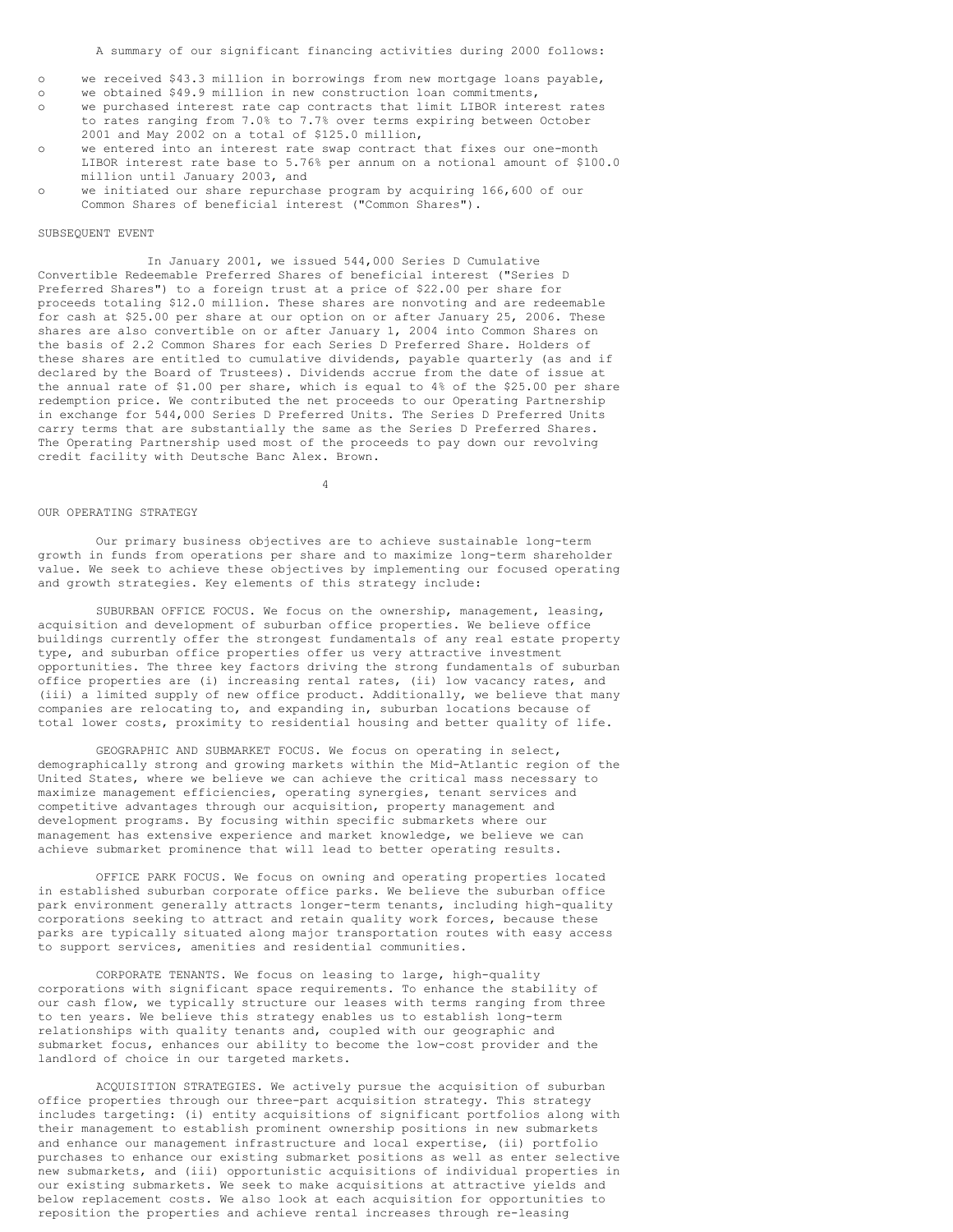PROPERTY DEVELOPMENT STRATEGIES. We balance our acquisition program through selective development and expansion of suburban office properties when market conditions and leasing opportunities support favorable risk-adjusted returns. We pursue development opportunities principally in response to the needs of existing and prospective new tenants. We develop sites that are in close proximity to our existing properties. We believe developing such sites enhances our ability to effectively meet tenant needs and efficiently provide critical tenant services.

TENANT SERVICES. Our investment in COMI and its subsidiaries has played a vital role in maintaining our high levels of tenant satisfaction and retention. We believe that further expanding our tenant service capabilities will continue to contribute positively to the operations of our properties and become an additional source of revenue and earnings.

INTERNAL GROWTH STRATEGIES. We aggressively manage our portfolio to maximize the operating performance of each property through: (i) proactive property management and leasing, (ii) achieving operating efficiencies through increasing economies of scale, (iii) renewing tenant leases and re-tenanting at increased rents where market conditions permit, and (iv) expanding our tenant and real estate service capabilities. These strategies are designed to promote tenant satisfaction, resulting in tenant retention and the attraction of new tenants.

5

## FINANCING POLICY

We pursue a capitalization strategy aimed at maintaining a flexible capital structure in order to facilitate consistent growth and performance through all real estate and economic market conditions. Key components of our policy include:

DEBT STRATEGY. We primarily utilize property-level mortgage debt as opposed to corporate unsecured debt. We believe the commercial mortgage debt market is a more mature and generally more stable market for real estate companies, which provides us with greater access to capital on a more consistent basis and, generally, on more favorable terms. Additionally, we seek to utilize long-term, fixed rate debt which we believe enhances the stability of our cash flow. On a consolidated basis, we seek to maintain a minimum debt service coverage ratio of 1.6 to 1.0, which we believe is generally consistent with the current minimum investment grade requirement for mortgages securing commercial real estate. We believe this ratio is appropriate for a seasoned portfolio of suburban office properties.

EQUITY STRATEGY. We seek to maximize the benefits of our Operating Partnership organizational structure by emphasizing the issuance of our Operating Partnership units as an equity source to finance our property acquisition program. This strategy provides prospective property sellers the ability to defer taxable gains by receiving our units in lieu of cash and reduces the need for us to access the equity and debt markets.

## MORTGAGE LOANS PAYABLE

For information relating to future maturities of our mortgage loans payable, you should refer to the "Management's Discussion and Analysis of Financial Condition and Results of Operations" and Note 8 to the Consolidated Financial Statements included in Exhibit 13.1 to this Form 10-K which is incorporated herein by reference.

# INDUSTRY SEGMENTS

We have four segments: Baltimore/Washington Corridor office, Greater Philadelphia office, Northern/Central New Jersey office and Greater Harrisburg office. For information relating to these segments, you should refer to Note 14 of our Consolidated Financial Statements included in Exhibit 13.1 to this Form 10-K which is incorporated herein by reference.

#### EMPLOYEES

We, together with COMI and its subsidiaries, employed 150 persons as of December 31, 2000.

## **COMPETITION**

The commercial real estate market is highly competitive. Numerous commercial properties compete for tenants with our properties and our competitors are building additional properties in the markets in which our properties are located. Some of these competing properties may be newer or have more desirable locations than our properties. If the market does not absorb newly constructed space, market vacancies will increase and market rents may decline. As a result, we may have difficulty leasing space at our properties and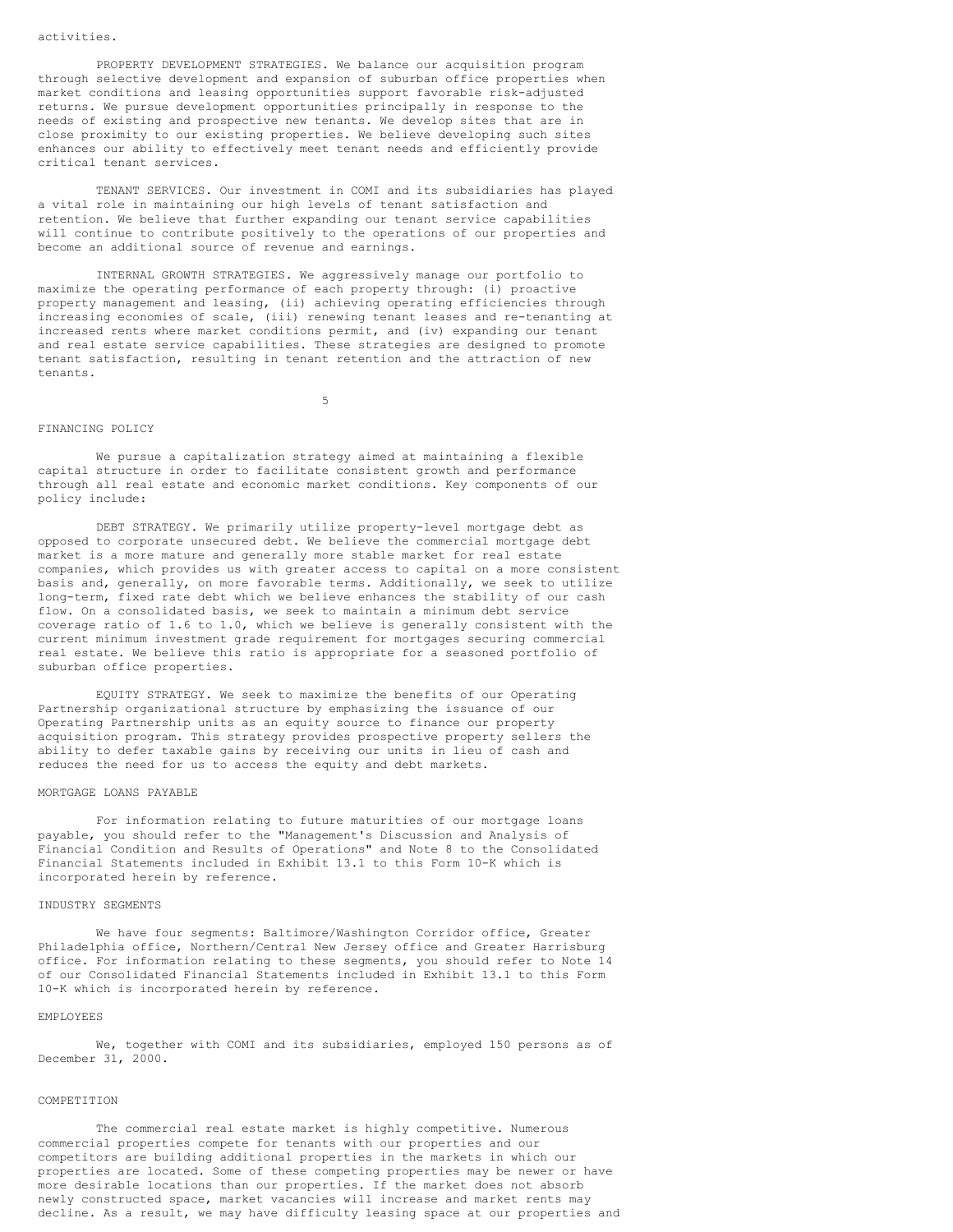may be forced to lower the rents we charge on leases to compete effectively.

We also compete for the purchase of commercial property with many entities, including other publicly-traded commercial REITs. Many of our competitors have substantially greater financial resources than ours. In addition, our competitors may be willing to accept lower returns on their investments. If our competitors prevent us from buying the amount of properties that we have targeted for acquisition, we may not be able to meet our property acquisition and development goals.

6

# RISK FACTORS

Before you invest in our securities, you should be aware that there are various risks. We have described for you below some of the risks involved in investing in our securities. A word of caution: the list below is not a complete list. You should carefully consider each of these factors and all of the information in this Form 10-K and its Exhibits, including Exhibit 13.1 which sets forth portions of the Annual Report of Corporate Office Properties Trust as of and for the year ended December 31, 2000.

OUR PERFORMANCE IS SUBJECT TO RISKS ASSOCIATED WITH THE REAL ESTATE INDUSTRY

GENERALLY. We earn income from renting our properties. Our operating costs do not necessarily fluctuate in relation to changes in our rental revenue. This means our costs will not necessarily decline even if our revenues do. Also, our operating costs may increase while our revenues do not.

For new tenants or upon lease expiration for existing tenants, we generally must make improvements and pay other tenant-related costs for which we may not receive increased rents. We also make building-related capital improvements for which tenants may not reimburse us.

If our properties do not generate income sufficient to meet our operating expenses and capital costs, we may have to borrow additional amounts to cover these costs. In such circumstances, we would likely have lower profits or possibly incur losses. We may also find in such circumstances that we are unable to borrow to cover such costs. Moreover, there may be less or no cash available for distributions to our shareholders.

WE RELY ON A FEW TENANTS FOR MOST OF OUR REVENUE. As of December 31, 2000, ten tenants accounted for 42.5% of our annualized office rents. Two of these tenants accounted for approximately 21.1% of our total annualized office rents. Our largest tenant is the United States Federal government, two agencies of which lease space in 13 of our office properties. These leases represented approximately 14.2% of our total annualized office rents as of December 31, 2000. Generally, these government leases provide for one-year terms or provide for early termination rights. The government may terminate its leases if, among other reasons, the Congress of the United States fails to provide funding. The Congress of the United States has appropriated funds for these leases through September of 2001. The second largest tenant, Unisys Corporation, represented 6.9% of our total annualized office rents as of December 31, 2000 and 9.8% of our 2000 net operating income since Unisys pays all of its property operating expenses directly. Unisys occupies space in three of our office properties. If either the Federal government or Unisys fails to make rental payments to us, or if the Federal government elects to terminate several of its leases and the space cannot be re-leased on satisfactory terms, our financial performance and ability to make expected distributions to shareholders would be materially adversely affected.

WE DEPEND ON THE FINANCIAL HEALTH OF OUR TENANTS. Our performance depends on the ability of our tenants to fulfill their lease obligations by paying their rental payments in a timely manner. As previously discussed, we also rely on a few major tenants for a large percentage of our total revenue. If one of our major tenants or a number of our smaller tenants were to experience financial difficulties, including bankruptcy, insolvency or general downturn of business, our financial performance and ability to make expected distributions to shareholders could be materially adversely affected.

OUR PROPERTIES ARE LOCATED MAINLY IN ONE REGION -- THE MID-ATLANTIC. All of our properties are located in the Mid-Atlantic region of the United States and as of December 31, 2000, our office properties located in the Baltimore/Washington Corridor accounted for 65.1% of our annualized office rents. Consequently, we do not have a broad geographic distribution of our properties. As a result, a decline in the real estate market or economic conditions generally in the Mid-Atlantic region or in the Baltimore/Washington Corridor could have a materially adverse affect on our operations and financial position.

7

OUR LEASE RENEWALS POSE UNCERTAINTIES. When leases expire at our properties, our tenants may not renew or may renew but on terms less favorable to us than the terms of the original lease. As of December 31, 2000, our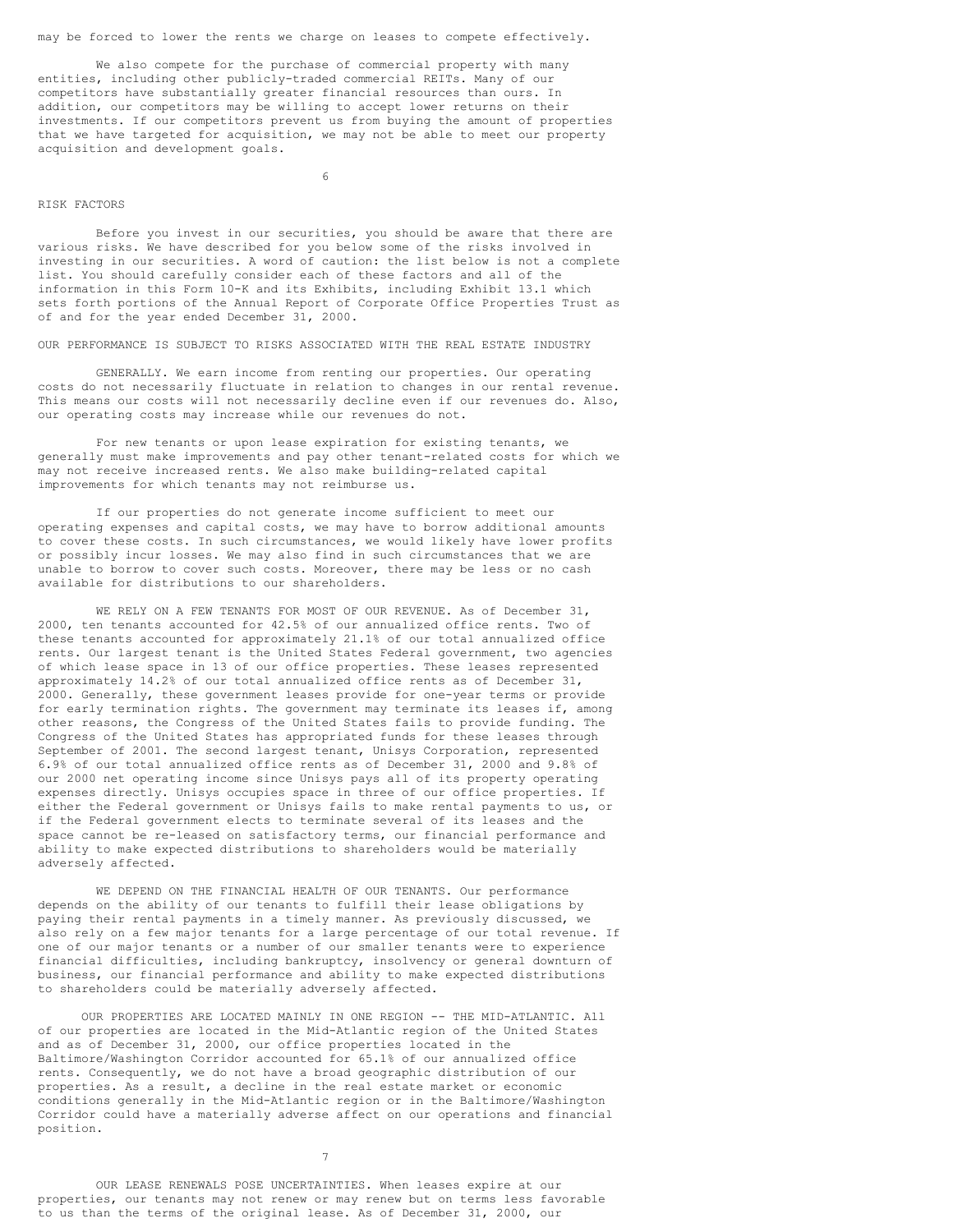scheduled lease expirations, as a percentage of total annualized rents, for the next five calendar years were:

| 2001 | 10.0% |
|------|-------|
| 2002 | 15.9% |
| 2003 | 16.2% |
| 2004 | 10.4% |
| 2005 | 10.5% |

If a tenant leaves, we can expect to incur a vacancy for some period of time as well as higher capital costs than if a tenant renews. In either case, our financial performance and ability to make expected distributions to our shareholders could be adversely affected.

COMPETITION MAY CAUSE DIFFICULTY IN OUR LEASING ACTIVITY. The commercial real estate market is highly competitive. Numerous commercial properties compete for tenants with our properties and our competitors are building additional properties in the markets in which our properties are located. Some of these competing properties may be newer or have more desirable locations than our properties. If the market does not absorb newly constructed space, market vacancies will increase and market rents may decline. As a result, we may have difficulty leasing space at our properties and we may be forced to lower the rents we charge on new leases to compete effectively.

COMPETITION MAY CAUSE DIFFICULTY IN OUR STRATEGY OF ACQUIRING NEW PROPERTY. We compete for the purchase of commercial property with many entities, including other publicly traded commercial REITs. Many of our competitors have substantially greater financial resources than ours. In addition, our competitors may be willing to accept lower returns on their investments. If our competitors prevent us from buying the amount of properties that we have targeted for acquisition, we may not be able to meet our property acquisition and development goals. We may incur costs on unsuccessful acquisitions that we will not be able to recover. The operating performance of our property acquisitions may also fall short of our expectations which could adversely affect our financial performance.

OUR DEVELOPMENT AND CONSTRUCTION ACTIVITIES POSE CERTAIN RISKS. Although the majority of our investments are in currently leased properties, we also develop and construct properties, including some which are not fully pre-leased. When we develop and construct properties, we run the risks that actual costs will exceed our budgets, that we will experience construction or development delays and that projected leasing will not occur, all of which could adversely affect our financial performance and ability to make expected distributions to our shareholders. In addition, we generally do not obtain construction financing commitments until the development stage of a project is complete and construction is about to commence. We may find that we are unable to obtain financing needed to continue with the construction activities for such projects.

WE ARE SUBJECT TO POSSIBLE ENVIRONMENTAL LIABILITIES. We are subject to various Federal, state and local environmental laws. These laws can impose liability on property owners or operators for the costs of removal or remediation of certain hazardous substances released on a property, even if the property owner was not responsible for the release of the hazardous substances. These costs could be substantial. The presence of hazardous substances on our properties may also adversely affect occupancy and our ability to sell or borrow against those properties. In addition to the costs of government claims under environmental laws, private plaintiffs may bring claims for personal injury or similar reasons. Various laws also impose liability for the costs of removal or remediation of hazardous substances at the disposal or treatment facility. Anyone who arranges for the disposal or treatment of hazardous substances at such a facility is potentially liable under such laws. These laws often impose liability whether or not the facility is or ever was owned or operated by such person.

WE CANNOT SELL OUR PROPERTIES QUICKLY. Equity real estate investments like our properties are relatively difficult to sell and convert to cash quickly, especially if market conditions are poor. Such illiquidity will tend to limit our ability to vary our portfolio of properties promptly in response to changes in economic or other conditions. The Internal Revenue Code imposes certain penalties on a REIT that sells property held for less than four years. In addition, for certain of our properties that we acquired from the sellers using units in our Operating Partnership, we are restricted from entering into transactions (such as the sale or refinancing of the acquired property) that will result in a taxable gain to the sellers

8

without the consent of the sellers. Due to all of these factors, we may be unable to sell a property at an advantageous time.

WE ARE SUBJECT TO OTHER POSSIBLE LIABILITIES. Our properties may be subject to other risks related to current or future laws including laws benefiting disabled persons, and other state or local zoning, construction or other regulations. These laws may require significant property modifications in the future for which we may not have budgeted and could result in fines being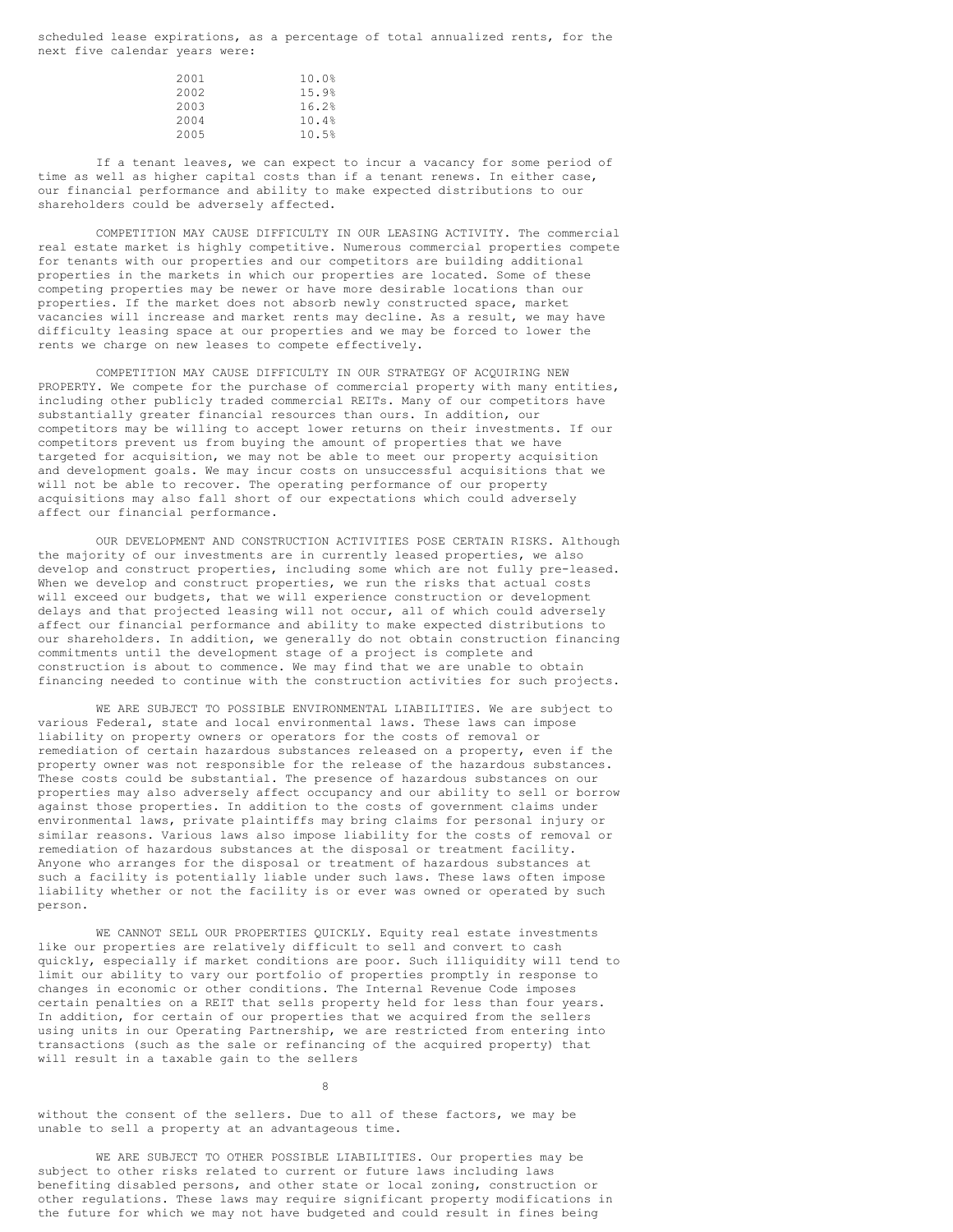levied against us. In addition, although we believe that we adequately insure our properties, we are subject to the risk that our insurance may not cover all of the costs to restore a property which is damaged by a fire or other catastrophic event. The occurrence of any of these events could adversely impact our financial position, cash flows and ability to make distributions to shareholders.

WE MAY INCUR PROBLEMS WITH OUR REAL ESTATE FINANCING

Our strategy is to operate with higher debt levels than most other REITs. Our organizational documents do not limit the amount of indebtedness that we may incur. However, these high debt levels could make it difficult to obtain additional financing when required. Most of our properties have been mortgaged to collateralize indebtedness. In addition, we will rely on borrowings to fund some or all of the costs of new property acquisitions, construction and development activities and other items.

As of December 31, 2000, our total outstanding debt was \$474.3 million. Our debt to total market capitalization ratio was 57.3% based upon the closing per share market price for the Common Shares of \$9.9375 on December 31, 2000. Total market capitalization is the sum of total debt plus the value of all outstanding Common Shares and Common Units at such market price and the total Preferred Shares and Preferred Units at their liquidation value.

Payments of principal and interest on our debt may leave us with insufficient cash to operate our properties or pay distributions to our shareholders required to maintain our qualification as a REIT. We are also subject to the risks that:

- o We may not be able to refinance our existing indebtedness, or refinance on terms as favorable as the terms of our existing indebtedness;
- o Certain debt agreements of our Operating Partnership could restrict the ability of our Operating Partnership to make cash distributions to us, which could result in reduced distributions to our shareholders or the need to incur additional debt to fund distributions; and
- o If we are unable to pay our debt service on time or are unable to comply with restrictive financial covenants appearing in certain of our mortgage loans, our lenders could foreclose on our properties securing such debt and in some cases other properties and assets which we own. A number of our loans are cross-collateralized, which means that separate groups of properties from our portfolio secure each of these loans. More importantly, almost all of our loans are cross-defaulted, which means that failure to pay interest or principal on any of our loans will create a default on certain of our other loans. Any foreclosure of our properties would result in loss of income and asset value which would negatively impact our financial condition and results of operations. In addition, if we are in default and the value of the properties securing a loan is less than the loan balance, the lender may require payment from our other assets.

As of December 31, 2000, approximately 57.5% of our total debt had adjustable interest rates. Consequently, if short term interest rates were to rise, our debt service payments would increase, which would lower our net income and could decrease our distributions to our shareholders. As of December 31, 2000, we had three interest rate caps with Bear Stearns Capital Markets, Inc. and one interest rate swap agreement with Deutsche Banc Alex. Brown to reduce the impact of interest rate changes. Decreases in interest rates would result in increased interest expense payments due under the interest rate swap agreement and could result in the Company's management deciding to make a payment to unwind the agreement.

9

We must refinance our mortgage debt in the future. As of December 31, 2000, our scheduled debt payments over the next five calendar years, including maturities, are as follows:

| 2001 | \$237,900 | (1) |
|------|-----------|-----|
| 2002 | 37,771    | (2) |
| 2003 | 3,924     |     |
| 2004 | 29,771    |     |
| 2005 | 24,051    |     |

- (1) Includes \$100.0 million maturity in October that may be extended for a one-year period, subject to certain conditions. Also includes an \$8.9 million maturity in October that may be extended for a one-year term, subject to certain conditions, and a \$4.8 million maturity in February that was extended for a two-year period.
- (2) Includes \$10.0 million maturity in March and \$6.1 million in maturities in July that may be extended for one-year terms, subject to certain conditions.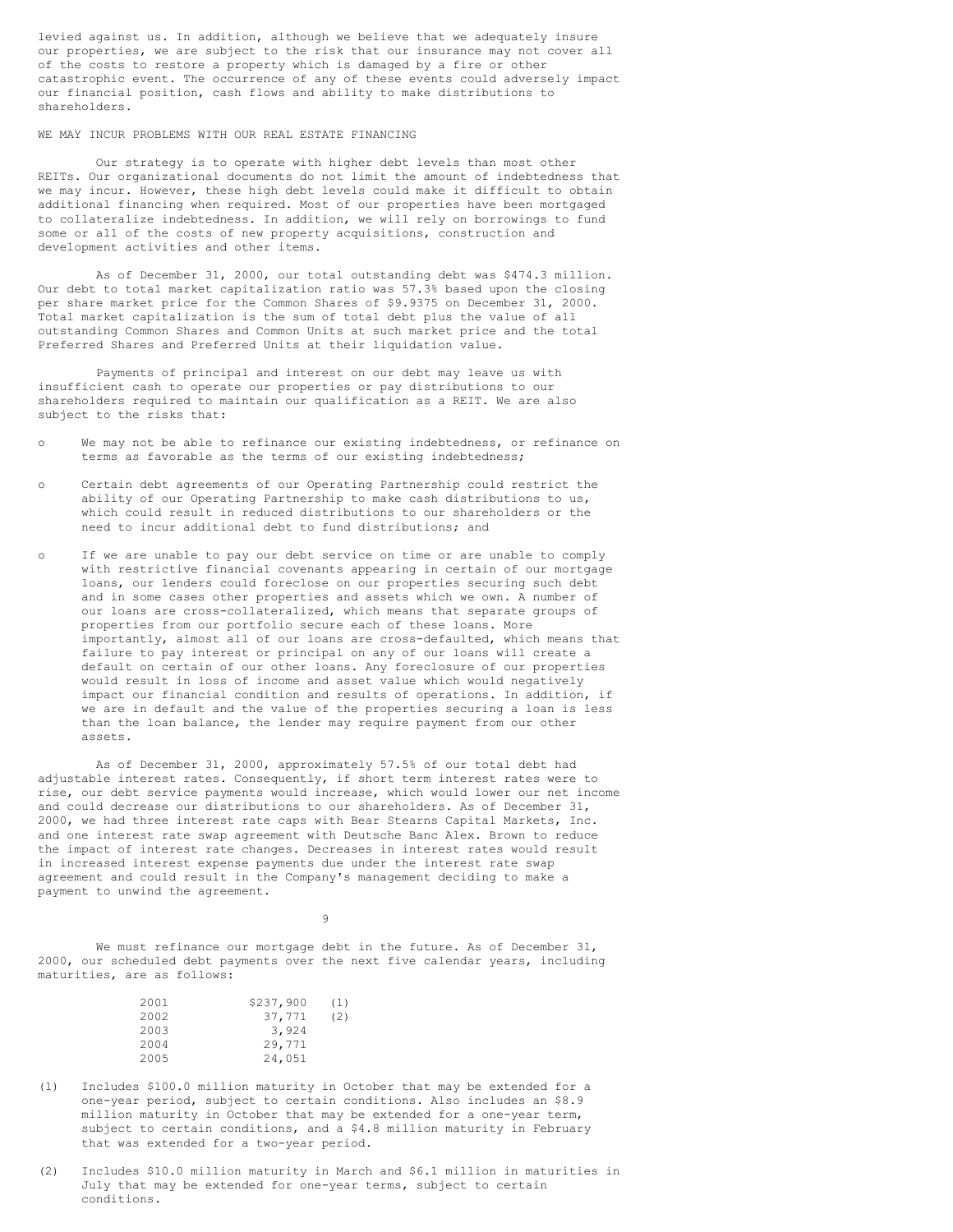Our operations would not generate enough cash flow to repay some or all of this debt without additional borrowings or new equity investment. If we cannot refinance, extend the debt due dates, or raise additional equity prior to the date when our debt matures, we would default on our existing debt.

THE LEVEL OF OUR SHAREHOLDER DISTRIBUTIONS COULD DECLINE

We intend to make regular quarterly cash distributions to our shareholders. However, distribution levels depend on a number of factors, some of which are beyond our control.

Our loan agreements contain provisions which could restrict future distributions. Our ability to sustain our current distribution level also will be dependent, in part, on other matters including continued property occupancy and profitability of tenants, the amount of future capital expenditures and expenses relating to our properties, the level of leasing activity and future rental rates, the strength of the commercial real estate market, competition, the costs of compliance with environmental and other laws, our corporate overhead levels, the amount of uninsured losses and our decisions whether to reinvest rather than distribute available cash.

In addition, we can make distributions to the holders of our Common Shares only after we make preferential distributions to the holders of our Series A Convertible Preferred Shares of beneficial interest ("Series A Preferred Shares"), Series B Cumulative Redeemable Preferred Shares of beneficial interest ("Series B Preferred Shares") and Series D Preferred Shares. We also would likely have to make prior distributions to third party holders of the Series C Preferred Units in our Operating Partnership ("Series C Preferred Units"). For information relating to our Series A and B Preferred Shares, Series D Preferred Shares and Series C Preferred Units, you should refer to Notes 9, 3 and 18 to the Consolidated Financial Statements included in Exhibit 13.1 to this Form 10-K which is incorporated herein by reference.

#### A THIRD PARTY COULD HAVE DIFFICULTY IN SEEKING TO ACQUIRE CONTROL OF US

CONSTELLATION'S COMMON SHARE OWNERSHIP AND OUR OWNERSHIP LIMITS ARE IMPORTANT FACTORS. As of December 31, 2000, Constellation Real Estate, Inc. and its affiliates own approximately 43% of our outstanding Common Shares. Under our charter, two-thirds of the outstanding Common Shares must approve a merger, a sale of substantially all our assets, any amendment to our charter, the removal of a Trustee and the termination of COPT. Because Constellation Real Estate, Inc. and its affiliates own more than one-third of our voting shares, they have the ability to veto any of those transactions, which could make it more difficult for any third party to acquire control of us. Such change of control could involve a premium over the market price for the Common Shares or other attributes that the shareholders may consider desirable. In addition, our charter limits ownership of our Common Shares by any single shareholder to 9.8% of the number of the outstanding Common Shares or 9.8% of the value of the outstanding Common Shares. We call these restrictions the "Ownership Limit." Our charter allows our Board of Trustees to exempt shareholders from the Ownership Limit, and the Board has exempted Constellation Real Estate, Inc. and its affiliates and the foreign trust owning all of our Series D Preferred Shares from the Ownership Limit.

OUR CHARTER PROVIDES OTHER POTENTIAL DEFENSES. Subject to the requirements of the New York Stock Exchange, the Board of Trustees has the authority without shareholder approval to issue additional securities of COPT on terms that

10

could delay, defer or prevent a change in control of COPT. In addition, our Board has the authority to reclassify any of our unissued Common Shares into Preferred Shares. The Board may issue Preferred Shares with such preferences, rights, powers and restrictions as the Board may determine.

Our Board is divided into three classes of Trustees. The term of one class of the Trustees will expire each year, at which time a successor class is elected for a three-year term. Such staggered three-year terms make it more difficult for a third party to acquire control of us.

THE MARYLAND BUSINESS STATUTES ALSO IMPOSE POTENTIAL RESTRICTIONS. Various Maryland laws may have the effect of discouraging offers to acquire us, even if the acquisition would be advantageous to shareholders. Our Bylaws exempt us from such laws, but our Board of Trustees can change our Bylaws at any time to make these provisions applicable to us.

# WE AND OUR SHAREHOLDERS ARE SUBJECT TO CERTAIN TAX RISKS

OUR FAILURE TO QUALIFY AS A REIT WOULD HAVE ADVERSE TAX CONSEQUENCES. We believe that since 1992 we have qualified for taxation as a REIT for Federal income tax purposes. We plan to continue to meet the requirements for taxation as a REIT. Many of these requirements, however, are highly technical and complex. The determination that we are a REIT requires an analysis of various factual matters and circumstances that may not be totally within our control.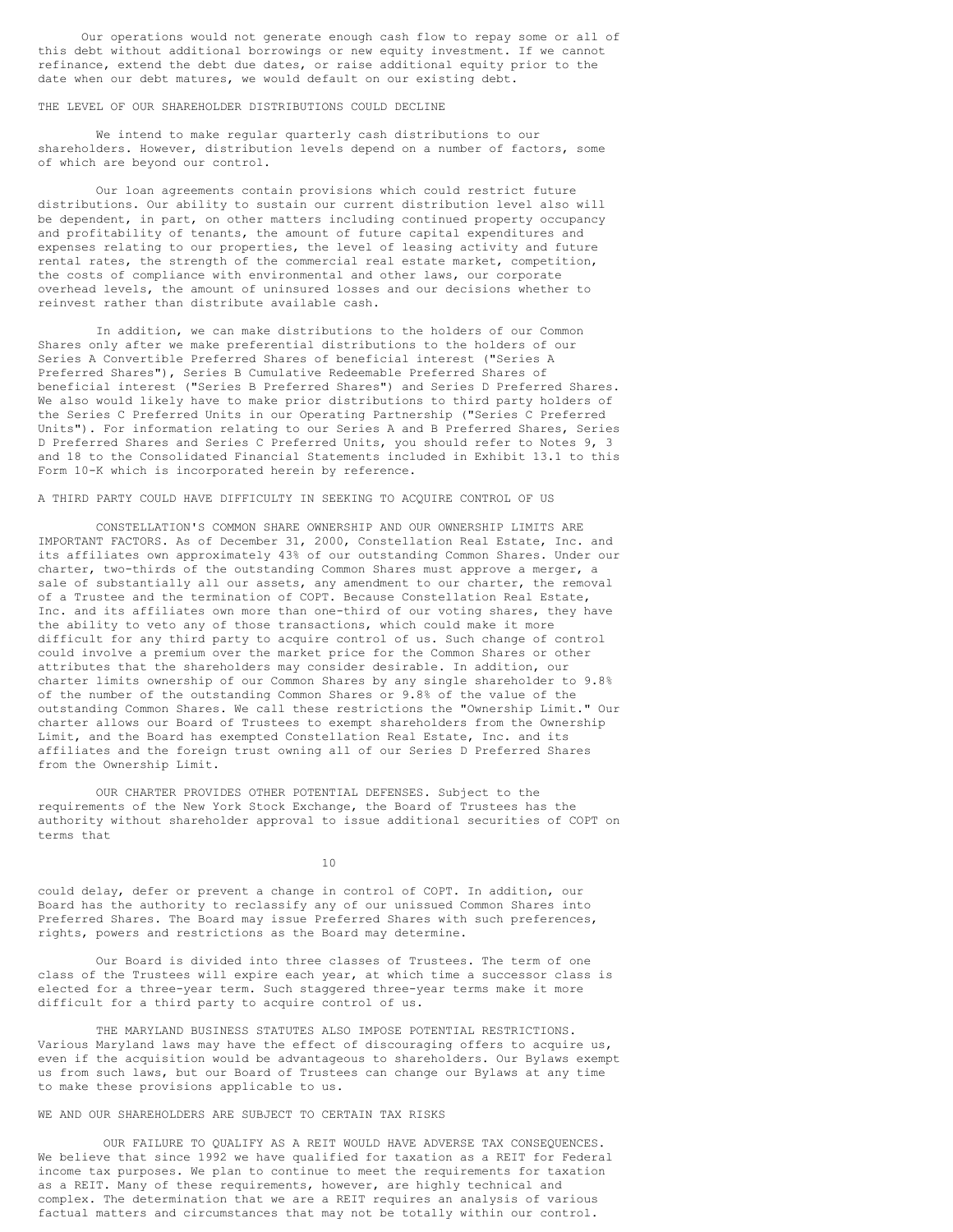For example, to qualify as a REIT, at least 95% of our gross income must come from certain sources that are itemized in the REIT tax laws. We are also required to distribute to shareholders at least 90% of our REIT taxable income, excluding capital gains (95% prior to January 1, 2001). The fact that we hold most of our assets through our Operating Partnership and its subsidiaries further complicates the application of the REIT requirements. Even a technical or inadvertent mistake could jeopardize our REIT status. Furthermore, Congress and the IRS might make changes to the tax laws and regulations, and the courts might issue new rulings that make it more difficult, or impossible for us to remain qualified as a REIT.

If we fail to qualify as a REIT, we would be subject to Federal income tax at regular corporate rates. Also, unless the IRS granted us relief under certain statutory provisions, we would remain disqualified as a REIT for four years following the year we first fail to qualify. If we fail to qualify as a REIT, we would have to pay significant income taxes and would therefore have less money available for investments or for distributions to our shareholders. This would likely have a significant adverse effect on the value of our securities and would impair our ability to raise capital. In addition, we would no longer be required to make any distributions to our shareholders.

WE HAVE CERTAIN DISTRIBUTION REQUIREMENTS. As a REIT, we must distribute 90% of our annual taxable income, which limits the amount of cash we have available for other business purposes, including amounts to fund our growth. Also, it is possible that because of the differences between the time we actually receive revenue or pay expenses and the period we report those items for distribution purposes, we may have to borrow funds on a short-term basis to meet the 90% distribution requirement.

COMI AND ITS SUBSIDIARIES ARE SUBJECT TO INCOME TAXES. Effective January 1, 2001, REITs are permitted to own 100% investments in the stock of a taxable REIT subsidiary ("TRS"). TRSs can provide services to REIT tenants and others without adversely impacting the income requirements to which REITs are subject. We have elected to have COMI treated as a TRS effective January 1, 2001. The taxable income of COMI is subject to Federal, state and local income taxes at regular corporate rates.

WE ARE ALSO SUBJECT TO OTHER TAX LIABILITIES. Even if we qualify as a REIT, we may be subject to certain Federal, state and local taxes on our income and property. Any such taxes would reduce our operating cash flow.

A NUMBER OF FACTORS COULD CAUSE OUR SECURITY PRICES TO DECLINE

As is the case with any publicly traded securities, certain factors outside of our control could influence the value of our Common and Preferred Shares. These conditions include, but are not limited to: market perception of REITs in general; market perception of office REITs; market perception of REITs relative to other investment opportunities; the level of institutional investor interest in our Company; general economic and business conditions; interest rates; and market perception of our financial condition, performance, dividends and growth potential.

11

The average daily trading volume of our Common Shares during 2000 was approximately 18,000 shares and the average trading volume of our Series B Preferred Shares is generally insignificant. As a result, the appearance of a significant number of shares on the market for sale in a short period of time could lead to a decrease in the market price of such shares. Such additional shares on the market could occur in a number of ways, including the following:

- o We could issue additional Common or Preferred Shares.
- o At December 31, 2000, there were Common and Preferred Units in our Operating Partnership not owned by us that could be exchanged for 11,808,208 of our Common Shares.
- o We have a number of shareholders each holding large numbers of shares. Any of these major shareholders could decide to sell some or all of their shares.
- o A large number of our smaller shareholders may independently decide to sell their positions in our Common or Preferred Shares in a short period of time.

# WE ARE DEPENDENT ON EXTERNAL SOURCES OF CAPITAL FOR FUTURE GROWTH

As a REIT, we must distribute 90% of our annual taxable income. Due to these requirements, we will not be able to fund our acquisitions, construction and development activities using cash flow from operations. Our ability to fund these activities is dependent on our ability to access capital funded by third parties. Such capital could be in the form of new loans, equity issuances of Common Shares, Preferred Shares, Common Units, Preferred Units or joint venture funding. Such capital may not be available on favorable terms or at all. Moreover, additional debt financing may substantially increase our leverage and additional equity offerings may result in substantial dilution of our shareholders' interests.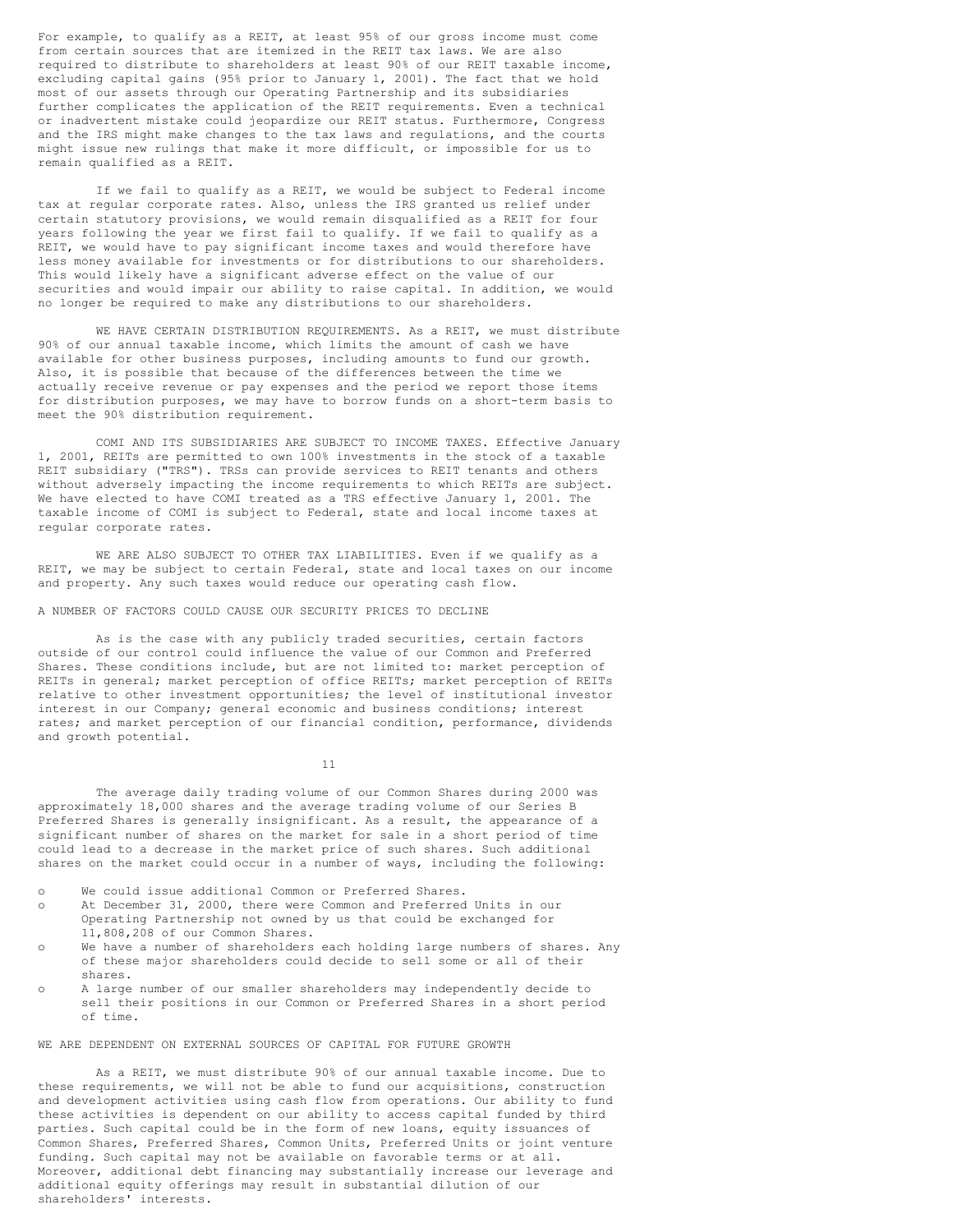#### CERTAIN OFFICERS AND TRUSTEES OF COPT HAVE POTENTIAL CONFLICTS OF INTEREST

The Chairman of our Board, our Chief Executive Officer, and certain other officers own indirect interests in office properties and other real estate assets in which we have an interest. The interests of these persons may give rise to certain conflicts of interest concerning the fulfillment of their responsibilities as our officers and Trustees. We have adopted certain policies designed to minimize conflicts of interest. We cannot assure you, however, that these policies will be successful in eliminating the influence of such conflicts, and if they are not successful, decisions could be made that might fail to reflect fully the interests of all shareholders of COPT. For example, the Chairman of our Board of Trustees and our Chief Executive Officer own a significant share of the units of our Operating Partnership. If our Operating Partnership sells or refinances certain of the properties that these officers contributed to the Operating Partnership, they could suffer adverse tax consequences. Therefore, they could oppose such a transaction.

# WE ARE DEPENDENT ON OUR KEY PERSONNEL

We are dependent on the efforts of our Trustees and executive officers, including Jay Shidler, our Chairman of the Board of Trustees, Clay Hamlin, our Chief Executive Officer, and Rand Griffin, our President. The loss of any of their services could have an adverse effect on our operations. Although certain of our officers have entered into employment agreements with us, we cannot assure you that they will remain employed with us.

# WE MAY CHANGE OUR POLICIES WITHOUT SHAREHOLDER APPROVAL

Our Board of Trustees determines all of our policies, including our investment, financing and distribution policies. Although our Board of Trustees has no current plans to do so, it may amend or revise these policies at any time without a vote of our shareholders. Policy changes could adversely affect our financial condition, results of operations, the market price of the Common Shares or our ability to pay dividends or distributions.

12

## ITEM 2. PROPERTIES

The following table provides certain information about our properties as of December 31, 2000:

# <TABLE>

<CAPTION>

|                                                                                                        |                     |                       | Percentage      |                     | Percentage  |
|--------------------------------------------------------------------------------------------------------|---------------------|-----------------------|-----------------|---------------------|-------------|
| Total Rental                                                                                           |                     |                       |                 |                     |             |
|                                                                                                        | Year                |                       | Occupied        | Total               | of Total    |
| Revenue per                                                                                            | Built/              | Rentable              | as of           | Rental              | Rental      |
| Occupied<br>Property Location<br>Square Feet (4)                                                       |                     | Renovated Square Feet | 12/31/00(1)     | Revenue (2)         | Revenue (3) |
|                                                                                                        |                     |                       |                 |                     |             |
| $<$ S $>$<br>$<\infty$<br>BALTIMORE/WASHINGTON CORRIDOR:<br>Annapolis Junction, MD<br>- -------------- | $\langle C \rangle$ | $<<$ $C>$             | $\langle$ C $>$ | $\langle C \rangle$ | <<          |
| 2730 Hercules Road<br>\$20.35                                                                          | 1990                | 240,336               | 100.00%         | \$4,890,030         | 4.64%       |
| 132 National Business Parkway<br>20.90                                                                 | 2000                | 118,456               | 100.00%         | 2,475,589           | 2.35%       |
| 221 National Business Parkway<br>21.60                                                                 | 2000                | 117,890(5)            | 100.00%         | 1,983,722           | 1.88%       |
| 134 National Business Parkway<br>17.82                                                                 | 1999                | 93,482                | 100.00%         | 1,666,091           | 1.58%       |
| 133 National Business Parkway<br>20.55                                                                 | 1997                | 88,666                | 100.00%         | 1,822,346           | 1.73%       |
| 141 National Business Parkway<br>18.05                                                                 | 1990                | 86,964                | 100.00%         | 1,569,973           | 1.49%       |
| 135 National Business Parkway<br>20.05                                                                 | 1998                | 86,863                | 100.00%         | 1,741,973           | 1.65%       |
| 131 National Business Parkway<br>20.00                                                                 | 1990                | 68,906                | 100.00%         | 1,377,900           | 1.31%       |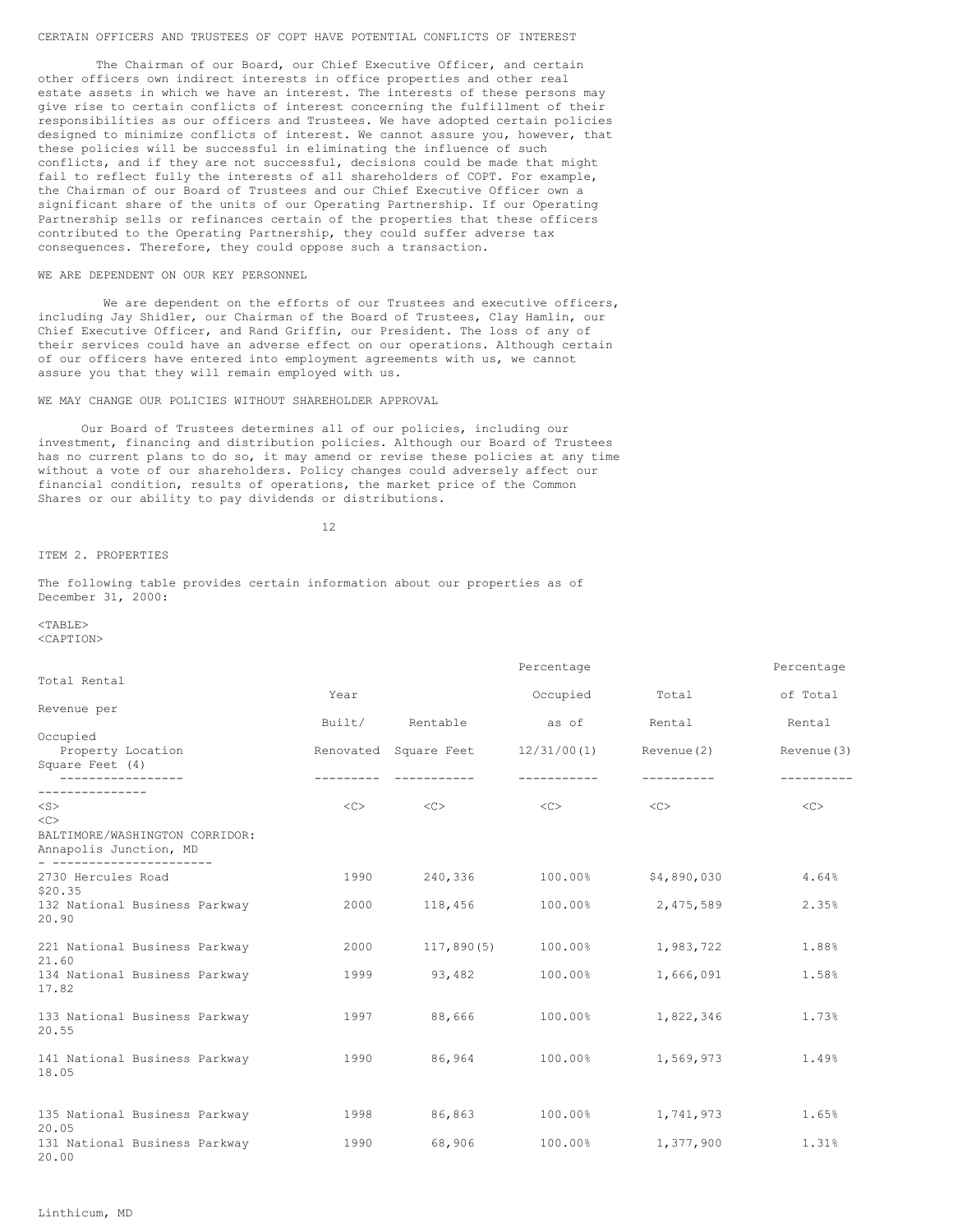| 1306 Concourse Drive<br>20.81               | 1990 | 113,837 | 97.46%  | 2,308,398   | 2.19% |
|---------------------------------------------|------|---------|---------|-------------|-------|
| 900 Elkridge Landing Road<br>17.01          | 1982 | 97,139  | 100.00% | 1,652,369   | 1.57% |
| 1199 Winterson Road                         | 1988 | 96,636  | 100.00% | 1,534,245   | 1.45% |
| 15.88<br>1302 Concourse Drive<br>21.20      | 1996 | 84,607  | 100.00% | 1,793,732   | 1.70% |
| 881 Elkridge Landing Road<br>11.77          | 1986 | 73,572  | 100.00% | 866,280     | 0.82% |
| 1099 Winterson Road<br>17.37                | 1988 | 70,569  | 97.50%  | 1,195,118   | 1.13% |
| 1190 Winterson Road<br>17.14                | 1987 | 68,567  | 100.00% | 1, 175, 232 | 1.11% |
| 911 Elkridge Landing Road                   | 1985 | 68,297  | 100.00% | 1,104,019   | 1.05% |
| 16.16<br>849 International Drive<br>19.36   | 1988 | 68,186  | 100.00% | 1,320,214   | 1.25% |
| 1201 Winterson Road                         | 1985 | 67,903  | 100.00% | 736,892     | 0.70% |
| 10.85<br>999 Corporate Boulevard<br>20.59   | 2000 | 67,351  | 100.00% | 1,387,039   | 1.31% |
| 930 International Drive                     | 1986 | 57,140  | 100.00% | 623,714     | 0.59% |
| 10.92<br>900 International Drive            | 1986 | 57,140  | 100.00% | 688,872     | 0.65% |
| 12.06<br>921 Elkridge Landing Road          | 1983 | 54,057  | 100.00% | 879,030     | 0.83% |
| 16.26<br>939 Elkridge Landing Road<br>15.86 | 1983 | 51,953  | 100.00% | 823,951     | 0.78% |
|                                             |      |         |         |             |       |

<CAPTION>

- -------------

Major Tenants (10% or more Property Location **Rentable Sq. Ft.)** ----------------- -----------------

Annapolis Junction, MD - ----------------------  $\langle$ S>  $\langle$ C> 134 National Business Parkway Booz Allen Hamilton (74%) 133 National Business Parkway Mentor Technologies (67%) 141 National Business Parkway 131 National Business Parkway

BALTIMORE/WASHINGTON CORRIDOR:

Linthicum, MD - -------------<br>1306 Concourse Drive

2730 Hercules Road U.S. Department of Defense (100%) Ameritrade Holding Corporation (53%) Computer Sciences Corporation (47%) 221 National Business Parkway General Dynamics Information Systems, Inc. (78%) Panacya, Inc. (26%) Applied Signal Technology (33%)<br>ITT Industries (46%) Wang Government Services (20%) Harris Data Services Corporation (14%) 135 National Business Parkway Credit Management Solutions, Inc. (82%)<br>131 National Business Parkway TASC, Inc. (38%) e.spire Communications, Inc. (35%) U.S. Department of Defense (15%) Intel Corporation (12%)

PricewaterhouseCoopers (33%) AT&T Local Services (26%) Qwest Communications (13%) 900 Elkridge Landing Road First Annapolis Consulting (51%) Booz Allen Hamilton (38%) 1199 Winterson Road U.S. Department of Defense (100%)<br>1302 Concourse Drive Lucent Technologies (31%) Lucent Technologies (31%) Aetna US Healthcare (23%) 881 Elkridge Landing Road U.S. Department of Defense (100%)<br>1099 Winterson Road Preferred Health Network (63%) 1099 Winterson Road Preferred Health Network (63%) Commercial Credit Corp. (57%) U.S. Department of Defense (15%) Motorola, Inc. (14%)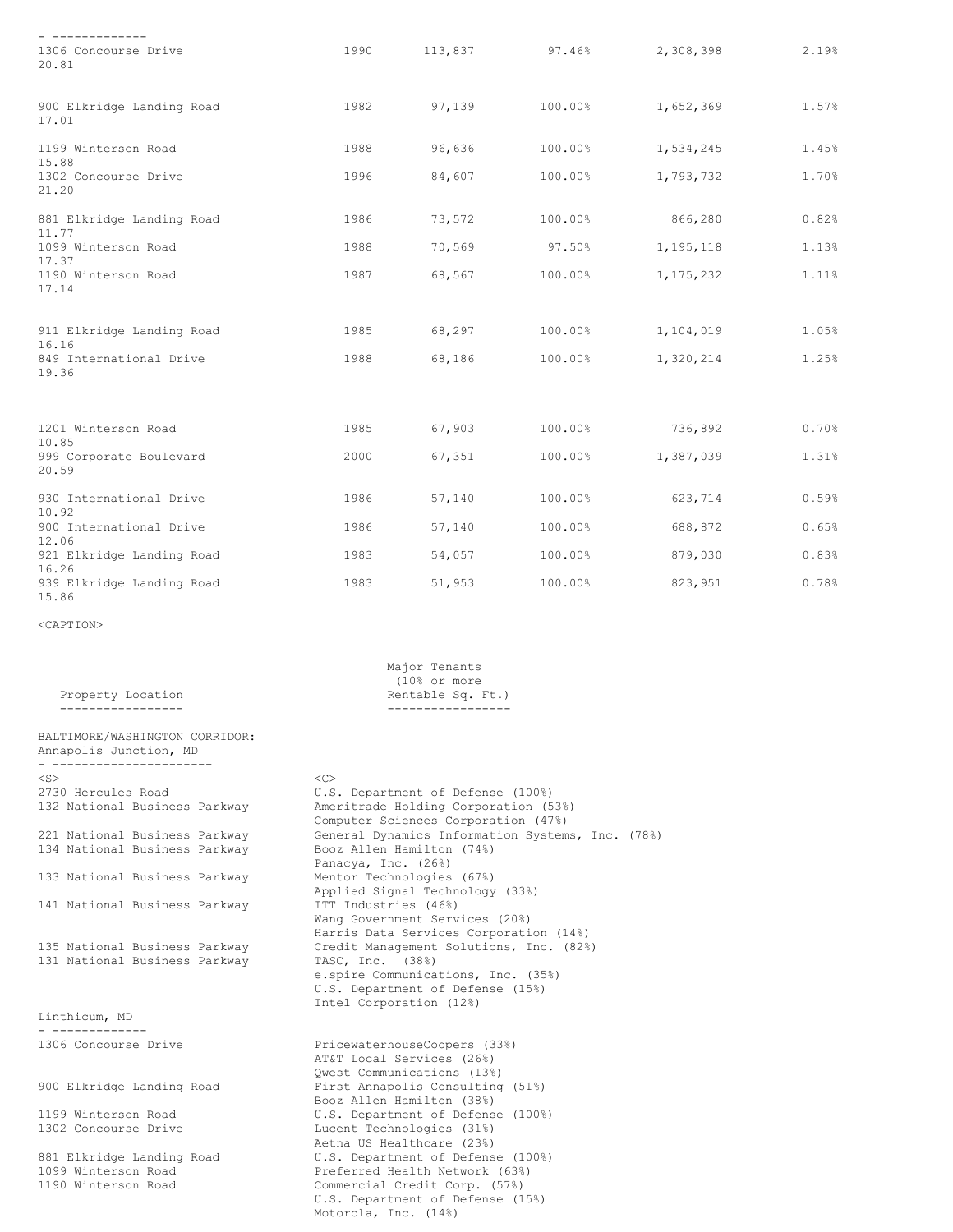849 International Drive 1201 Winterson Road Ciena Corporation (100%)<br>999 Corporate Boulevard RAG American Coal Holdin 930 International Drive Ciena Corporation (100%) 900 International Drive Ciena Corporation (100%) 921 Elkridge Landing Road Aerotek, Inc. (100%)<br>939 Elkridge Landing Road Agency Holding Compa 939 Elkridge Landing Road and Agency Holding Company (68%)

</TABLE>

13

<TABLE> <CAPTION>

|                                                  |           |                       | Percentage  |             | Percentage  |
|--------------------------------------------------|-----------|-----------------------|-------------|-------------|-------------|
| Total Rental                                     | Year      |                       | Occupied    | Total       | of Total    |
| Revenue per                                      |           | Built/ Rentable       | as of       | Rental      | Rental      |
| Occupied<br>Property Location<br>Square Feet (4) |           | Renovated Square Feet | 12/31/00(1) | Revenue (2) | Revenue (3) |
| -----------------<br>---------------             | --------- | -----------           | ----------- | ----------  | ----------  |
| $<$ S $>$<br><<                                  | <<        | <<                    | <<          | <<          | <<          |
| 800 International Drive<br>17.75                 | 1988      | 50,979                | 100.00%     | 904,877     | 0.86%       |
| Columbia, MD<br>- ------------                   |           |                       |             |             |             |
| 7200 Riverwood<br>17.63                          | 1986      | 160,000               | 100.00%     | 2,820,240   | 2.67%       |
| 9140 Rt. 108<br>8.00                             | 1974/1985 | 150,000               | 100.00%     | 1,200,072   | 1.14%       |
| 6940 Columbia Gateway Drive<br>21.79             | 1999      | 108,737               | 100.00%     | 2,369,052   | 2.25%       |
| 6950 Columbia Gateway Drive<br>20.95             | 1998      | 107,778               | 100.00%     | 2,257,695   | 2.14%       |
| 6750 Alexander Bell Drive<br>25.43               | 2001      | 0(6)                  | 100.00%     | 896,461     | 0.85%       |
| 6740 Alexander Bell Drive<br>23.01               | 1992      | 61,878                | 83.81%      | 1,193,419   | 1.13%       |
| 8815 Centre Park Drive<br>22.21                  | 1987      | 53,782                | 100.00%     | 1,194,665   | 1.13%       |
| 6716 Alexander Bell Drive<br>18.50               | 1990      | 51,980                | 95.63%      | 919,490     | 0.87%       |
| 6760 Alexander Bell Drive<br>21.00               | 1991      | 37,248                | 100.00%     | 782,030     | 0.74%       |
| Hanover, MD<br>------------                      |           |                       |             |             |             |
| 7467 Ridge Road<br>22.83                         | 1990      | 73,756                | 100.00%     | 1,684,075   | 1.60%       |
| 7240 Parkway Drive<br>18.58                      | 1985      | 73,500                | 98.28%      | 1,342,055   | 1.27%       |
| 7318 Parkway Drive<br>12.75                      | 1984      | 59,204                | 100.00%     | 754,981     | 0.72%       |
| 1340 Ashton Road<br>12.90                        | 1989      | 46,400                | 100.00%     | 598,668     | 0.57%       |
| 7321 Parkway Drive<br>16.50                      | 1984      | 39,822                | 100.00%     | 657,063     | 0.62%       |
| 1334 Ashton Road<br>15.88                        | 1989      | 37,565                | 100.00%     | 596,434     | 0.57%       |
| 1331 Ashton Road<br>15.51                        | 1989      | 29,936                | 100.00%     | 464,161     | 0.44%       |

911 Elkridge Landing Road U.S. Department of Defense (100%)<br>849 International Drive EMC Corporation (13%) Raytheon E-Systems, Inc. (11%) U.S. Department of Defense (11%) Dames & Moore (10%) 999 Corporate Boulevard RAG American Coal Holding (71%) Ciena Corporation (29%) U.S. Department of Defense (24%)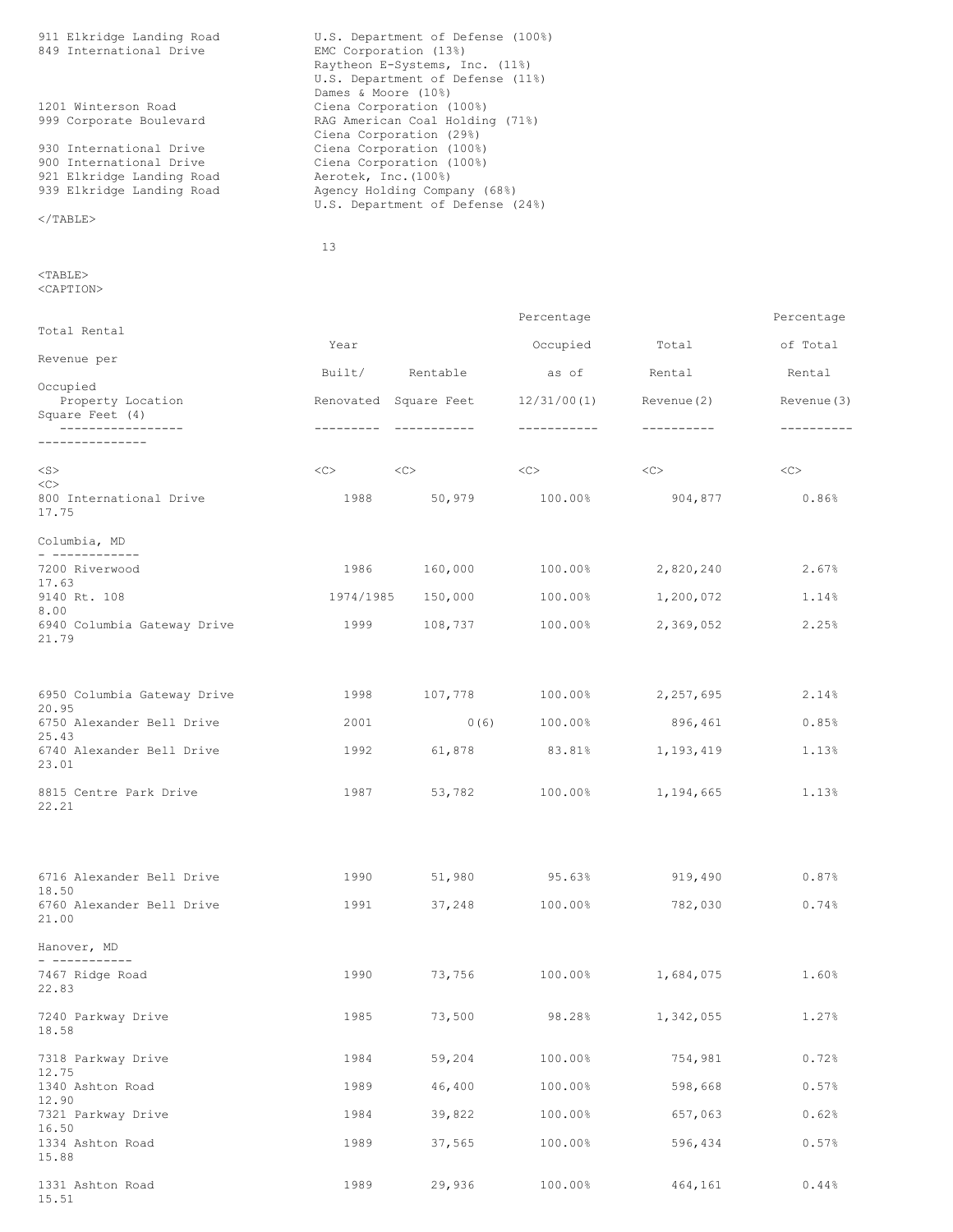| 1350 Dorsey Road<br>15.56      | 1989 | 19,992 | 90.29%  | 280,821   | 0.27% |
|--------------------------------|------|--------|---------|-----------|-------|
| 1344 Ashton Road<br>23.67      | 1989 | 16,865 | 100.00% | 399,162   | 0.38% |
| 1341 Ashton Road<br>15.32      | 1989 | 15,841 | 100.00% | 242,664   | 0.23% |
| 1343 Ashton Road<br>13.17      | 1989 | 9,962  | 100.00% | 131,208   | 0.12% |
| Laurel, MD                     |      |        |         |           |       |
| 14502 Greenview Drive<br>18.67 | 1988 | 71,873 | 100.00% | 1,341,855 | 1.27% |
| 14504 Greenview Drive<br>18.66 | 1985 | 69,194 | 98.07%  | 1,266,408 | 1.20% |

<CAPTION>

| Property Location<br>. <u>.</u> .                        | Major Tenants<br>$(108$ or more<br>Rentable Sq. Ft.)<br>. <u>.</u> .                                                                                                                 |
|----------------------------------------------------------|--------------------------------------------------------------------------------------------------------------------------------------------------------------------------------------|
| <s></s>                                                  | <<                                                                                                                                                                                   |
| 800 International Drive                                  | Raytheon E-Systems, Inc. (100%)                                                                                                                                                      |
| Columbia, MD<br>- ------------                           |                                                                                                                                                                                      |
| 7200 Riverwood                                           | U.S. Department of Defense (100%)                                                                                                                                                    |
| 9140 Rt. 108                                             | Honeywell International (100%)                                                                                                                                                       |
| 6940 Columbia Gateway Drive                              | Magellan Behavioral Health, Inc. (39%)<br>Response Services Center (26%)<br>Remedy Corporation (14%)                                                                                 |
|                                                          | Reliance Insurance (10%)                                                                                                                                                             |
| 6950 Columbia Gateway Drive<br>6750 Alexander Bell Drive | Magellan Behavioral Health, Inc. (100%)                                                                                                                                              |
| 6740 Alexander Bell Drive                                | Sun Microsystems, Inc. (45%)<br>Johns Hopkins University (68%)                                                                                                                       |
|                                                          | Atmel Corporation (16%)                                                                                                                                                              |
| 8815 Centre Park Drive                                   | Corporate Office Management, Inc. (25%)<br>Lipman, Frizzell and Mitchell (16%)<br>Reap, Inc/REMAX (16%)<br>Corporate Realty Management, LLC (13%)<br>Copeland Associates, Inc. (10%) |
| 6716 Alexander Bell Drive                                | Sun Microsystems, Inc. (87%)                                                                                                                                                         |
| 6760 Alexander Bell Drive                                | Cadence Design Systems, Inc. (65%)                                                                                                                                                   |
| Hanover, MD                                              |                                                                                                                                                                                      |
| - -----------                                            |                                                                                                                                                                                      |
| 7467 Ridge Road                                          | Travelers Casualty and Surety (53%)                                                                                                                                                  |
| 7240 Parkway Drive                                       | Pro Object (25%)<br>National Data Payment System (47%)                                                                                                                               |
|                                                          | International Paper (12%)                                                                                                                                                            |
| 7318 Parkway Drive                                       | U.S. Department of Defense (100%)                                                                                                                                                    |
| 1340 Ashton Road                                         | Lockheed Martin Corporation (100%)                                                                                                                                                   |
| 7321 Parkway Drive                                       | U.S. Department of Defense (100%)                                                                                                                                                    |
| 1334 Ashton Road                                         | Science Applications International Corporation (60%)                                                                                                                                 |
|                                                          | Merrill Corporation (37%)                                                                                                                                                            |
| 1331 Ashton Road                                         | Booz Allen Hamilton (71%)                                                                                                                                                            |
| 1350 Dorsey Road                                         | Aerosol Monitoring (29%)                                                                                                                                                             |
|                                                          | Aerotek, Inc. (23%)<br>Noodles, Inc. (14%)                                                                                                                                           |
|                                                          | Hunan Pagoda (12%)                                                                                                                                                                   |
|                                                          | Electronic Systems USA (11%)                                                                                                                                                         |
| 1344 Ashton Road                                         | Titan Systems (28%)                                                                                                                                                                  |
|                                                          | Student Travel Services (23%)                                                                                                                                                        |
|                                                          | AMP Corporation (16%)                                                                                                                                                                |
|                                                          | Jani-King of Baltimore (14%)                                                                                                                                                         |
|                                                          | Citizens National Bank (12%)                                                                                                                                                         |
| 1341 Ashton Road                                         | Supertots Childcare, Inc. (71%)                                                                                                                                                      |
|                                                          | Devereux Chesapeake Network (29%)                                                                                                                                                    |
| 1343 Ashton Road                                         | Nauticus Corporation (100%)                                                                                                                                                          |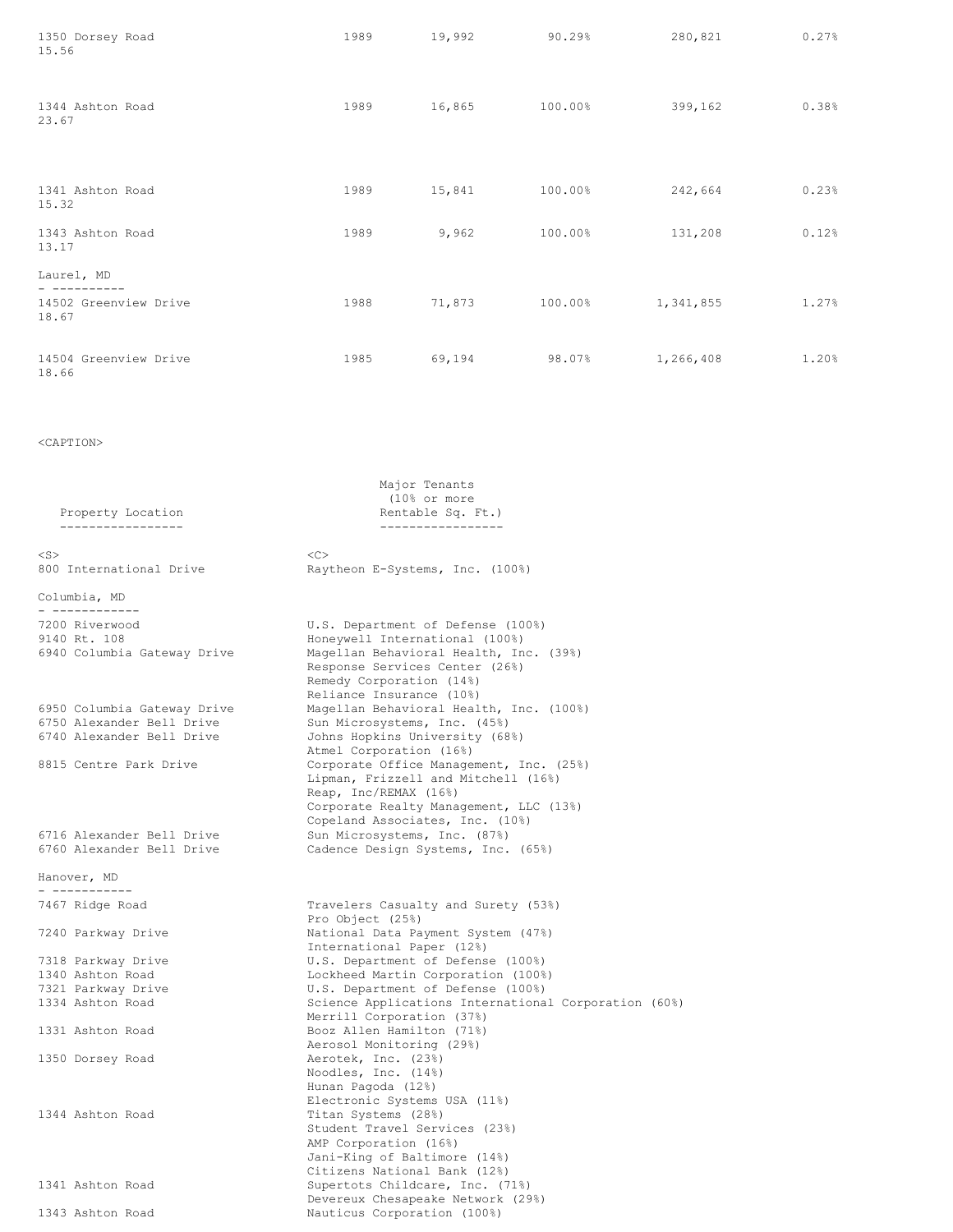Laurel, MD - ----------

14502 Greenview Drive iSky (20%)

Greenman-Pedersen, Inc. (18%) LCC Telecom Management (11%) 14504 Greenview Drive Charles Great West Life & Annuity (17%)

# </TABLE>

14

# <TABLE> <CAPTION>

| -<br>۰.<br>× | ٠ | 71 -<br>x<br>۰.<br>۰.<br>× |  |
|--------------|---|----------------------------|--|
|              |   |                            |  |

|                                                           |            |                                    | Percentage  |                                    | Percentage        |
|-----------------------------------------------------------|------------|------------------------------------|-------------|------------------------------------|-------------------|
| Total Rental                                              | Year       |                                    | Occupied    | Total                              | of Total          |
| Revenue per                                               | Built/     | Rentable                           | as of       | Rental                             | Rental            |
| Occupied<br>Property Location<br>Square Feet (4)          |            | Renovated Square Feet              |             | 12/31/00(1) Revenue(2)             | Revenue (3)       |
| -----------------<br>---------------                      | ---------- | ------------                       | ----------- | $-- - - - - - - - -$               | ----------        |
| $<$ S $>$<br><<                                           | <<>        | $<<$ $<$ $>$                       | <<>         | $<<$ $<$ $>$                       | <<                |
| Timonium, MD                                              |            |                                    |             |                                    |                   |
| - ------------<br>9690 Deereco Road<br>22.41              | 1988       | 133,702                            | 85.15%      | 2,551,040                          | 2.42%             |
| 375 W. Padonia Road<br>15.77                              | 1986       | 100,804                            |             | 100.00% 1,589,563                  | 1.51%             |
| Oxon Hill, MD<br>- -------------                          |            |                                    |             |                                    |                   |
| 6009 - 6011 Oxon Hill Road<br>20.22                       | 1990       | 181,768                            | 78.83%      | 2,897,049                          | 2.75%             |
| Baltimore, MD<br>- -------------                          |            |                                    |             |                                    |                   |
| $1615 - 1629$ Thames Street<br>16.91                      |            | 1989 103,683<br>$-- - - - - - - -$ |             | $96.43\%$ 1,690,681<br>----------- | 1.60%<br>$------$ |
| TOTAL BALTIMORE/WASHINGTON CORRIDOR                       |            | 3,864,766                          | 97.84%      | \$68,642,618                       | 65.08%            |
| \$18.11                                                   |            | ----------                         |             | -----------                        | $- - - - - -$     |
| GREATER PHILADELPHIA:<br>Blue Bell, PA<br>- ------------- |            |                                    |             |                                    |                   |
| 753 Jolly Road                                            |            | 1960/92-94 419,472                 |             | $100.00\%$ \$ 3,644,515            | 3.46%             |
| \$8.69<br>785 Jolly Road                                  | 1970/1996  | 219,065                            | 100.00%     | 2,193,339                          | 2.08%             |
| 10.01<br>760 Jolly Road                                   | 1974/1994  | 208,854                            | 100.00%     | 2,670,981                          | 2.53%             |
| 12.79<br>751 Jolly Road                                   | 1966/1991  | 112,958                            | 100.00%     | 981,605                            | 0.93%             |
| 8.69                                                      |            | ---------                          |             | -----------                        | $- - - - -$       |
| TOTAL GREATER PHILADELPHIA<br>\$9.88                      |            | 960,349                            | 100.00%     | \$9,490,440                        | 9.00%             |
|                                                           |            | ---------                          |             | -----------                        | $- - - - -$       |
| GREATER HARRISBURG:<br>Harrisburg, PA                     |            |                                    |             |                                    |                   |
| _ ______________<br>2605 Interstate Drive<br>\$14.47      | 1990       | 84,268                             | 100.00%     | \$1,219,392                        | 1.15%             |
| 6345 Flank Drive<br>16.13                                 | 1989       | 69,443                             | 100.00%     | 1,120,377                          | 1.05%             |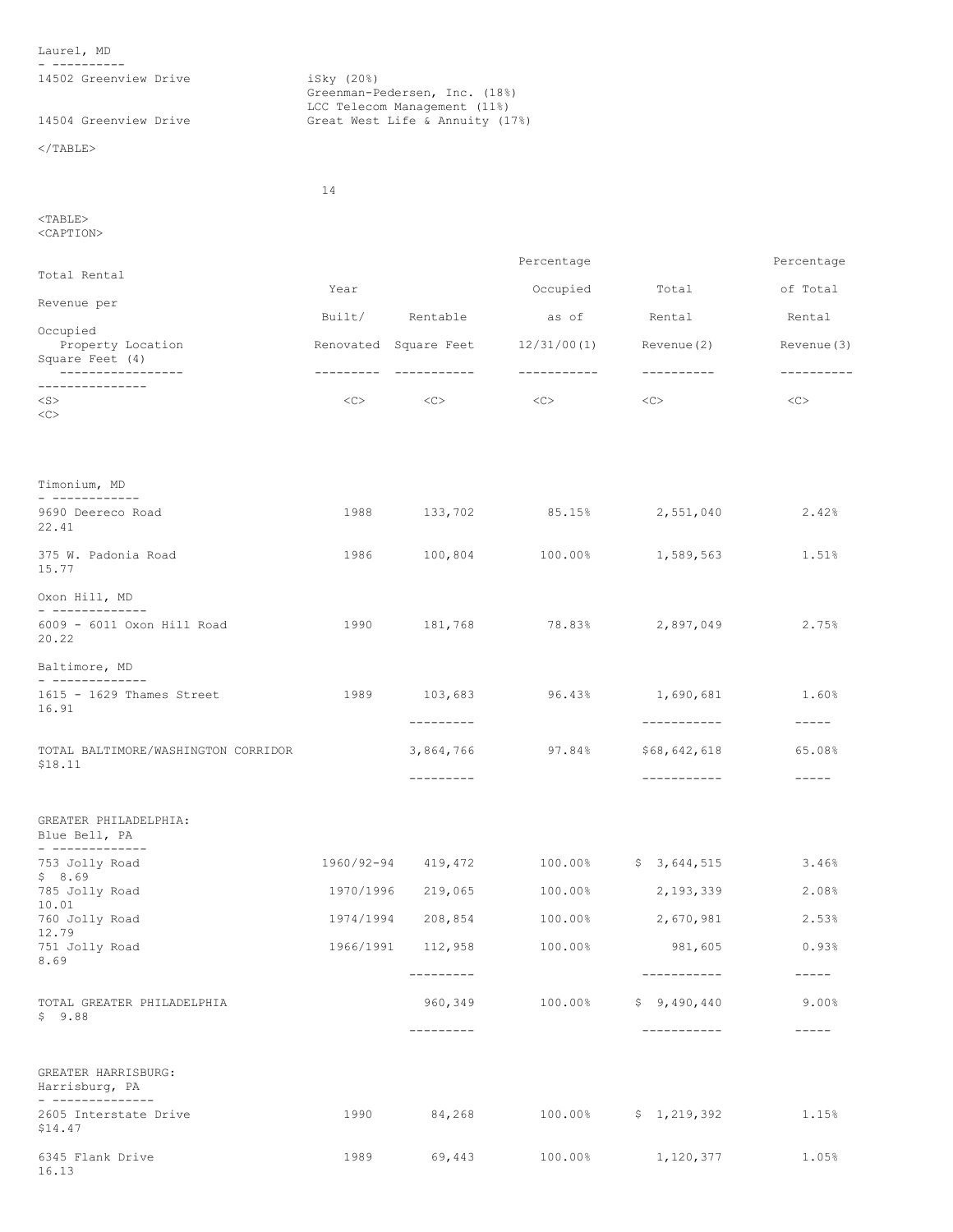| 6340 Flank Drive<br>10.62  | 1988 | 68,200 | 100.00% | 724,253     | 0.69% |
|----------------------------|------|--------|---------|-------------|-------|
| 2601 Market Place<br>17.82 | 1989 | 67,753 | 95.51%  | 1, 153, 377 | 1.09% |
| 5035 Ritter Road<br>12.97  | 1988 | 56,556 | 100.00% | 733,365     | 0.70% |
| 6400 Flank Drive<br>14.21  | 1992 | 52,439 | 100.00% | 745,234     | 0.71% |
| 6360 Flank Drive<br>13.57  | 1988 | 46,500 | 84.86%  | 535,359     | 0.51% |
| 6385 Flank Drive<br>14.33  | 1995 | 32,800 | 100.00% | 470,178     | 0.45% |

<CAPTION>

| Property Location<br>-----------------                               | Major Tenants<br>(10% or more<br>Rentable Sq. Ft.)<br>-----------------                   |
|----------------------------------------------------------------------|-------------------------------------------------------------------------------------------|
| $<$ S $>$                                                            | <<<br>Laurel Consulting Group (16%)<br>Moore USA (11%)<br>Light Wave Communications (10%) |
| Timonium, MD<br>-------------                                        |                                                                                           |
| 9690 Deereco Road                                                    | Fireman's Fund Insurance (24%)<br>Verizon Wireless (11%)                                  |
| 375 W. Padonia Road                                                  | Deutsche Bank Alex. Brown (84%)<br>Riparius Corporation (13%)                             |
| Oxon Hill, MD<br>. <i></i>                                           |                                                                                           |
| 6009 - 6011 Oxon Hill Road                                           | U.S. Department of Treasury (47%)<br>NRL Federal Credit Union (10%)                       |
| Baltimore, MD                                                        |                                                                                           |
| 1615 - 1629 Thames Street                                            | Johns Hopkins University (37%)<br>Community of Science (18%)                              |
| TOTAL BALTIMORE/WASHINGTON CORRIDOR                                  | Listas $(14)$                                                                             |
| GREATER PHILADELPHIA:<br>Blue Bell, PA                               |                                                                                           |
| 753 Jolly Road<br>785 Jolly Road<br>760 Jolly Road<br>751 Jolly Road | Unisys $(1008)$<br>Unisys with 100% sublease to Merck<br>Unisys (100%)<br>Unisys $(100)$  |

TOTAL GREATER PHILADELPHIA

GREATER HARRISBURG: Harrisburg, PA - --------------<br>2605 Interstate Drive Commonwealth of Pennsylvania (56%) Health Central (38%) 6345 Flank Drive Allstate Insurance (30%) First Health Services (24%) Coventry Health Care (18%) LWN Enterprises (15%) 6340 Flank Drive Lancaster Lebanon (73%) Merkert Enterprises (27%) 2601 Market Place Penn State Geisinger Systems (37%) Duke Energy Operating Company (26%) Ernst & Young, LLP (26%) 5035 Ritter Road Commonwealth of Pennsylvania (81%)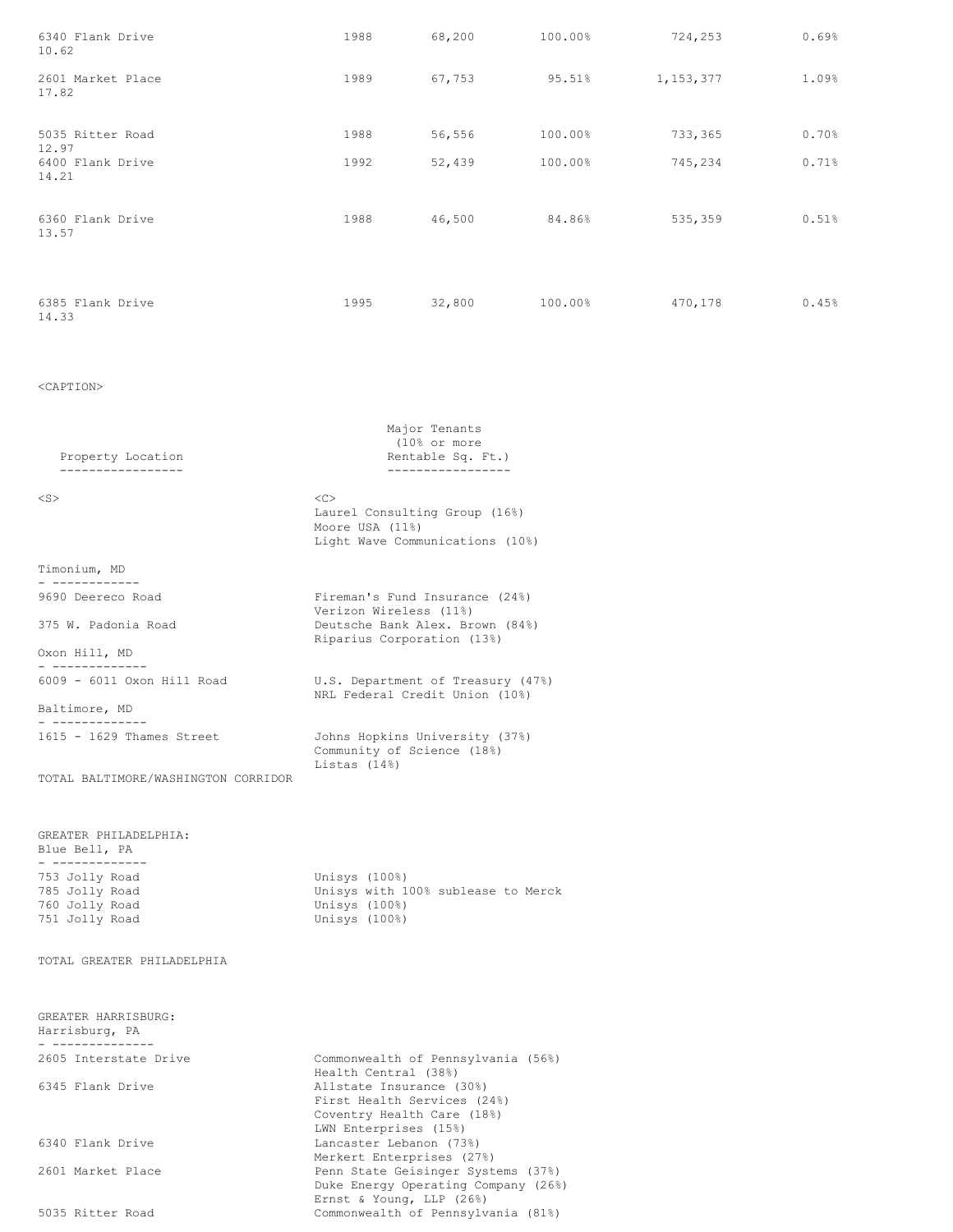6400 Flank Drive Pennsylvania Coalition Against Violence (51%) REM Organization (27%) Liberty Business Information (16%) 6360 Flank Drive Ikon Office Solutions, Inc. (22%) Computer Applications (20%) Sentage/Muth & Mumma (15%) Health Spectrum Medical (15%)

6385 Flank Drive Cowles Enthusiast Media (34%) Coventry Management Services (26%) Pitney Bowes, Inc. (21%) Orion Consulting (11%)

</TABLE>

15

## <TABLE> <CAPTION>

19.00

21.33

21.22

Cranbury, NJ

| Total Rental                                        |           |                           | Percentage  |                            | Percentage                |
|-----------------------------------------------------|-----------|---------------------------|-------------|----------------------------|---------------------------|
|                                                     | Year      |                           | Occupied    | Total                      | of Total                  |
| Revenue per                                         | Built/    | Rentable                  | as of       | Rental                     | Rental                    |
| Occupied<br>Property Location<br>Square Feet (4)    |           | Renovated Square Feet     | 12/31/00(1) | Revenue (2)<br>----------- | Revenue (3)<br>---------- |
| -----------------<br>---------------                |           | _________________________ | ----------- |                            |                           |
| $<$ S $>$<br><<                                     | $<\infty$ | $<\infty$                 | $<<$ $>$    | $<\infty$                  | <<                        |
| 6380 Flank Drive<br>14.61                           | 1991      | 32,000                    | 59.76%      | 279,478                    | 0.26%                     |
| 6405 Flank Drive                                    | 1991      | 32,000                    | 100.00%     | 461,152                    | 0.44%                     |
| 14.41<br>5070 Ritter Road - Building A              | 1989      | 32,000                    | 62.81%      | 334,818                    | 0.32%                     |
| 16.66<br>5070 Ritter Road - Building B<br>12.39     | 1989      | 28,000                    | 95.88%      | 332,562                    | 0.32%                     |
| 95 Shannon Road<br>14.81                            | 1999      | 21,976                    | 100.00%     | 325,456                    | 0.31%                     |
| 75 Shannon Road                                     | 1999      | 20,887                    | 100.00%     | 320,938                    | 0.30%                     |
| 15.37<br>6375 Flank Drive<br>16.10                  | 2000      | 19,783                    | 71.31%      | 227,123                    | 0.22%                     |
| 85 Shannon Road<br>14.81                            | 1999      | 12,863                    | 100.00%     | 190,496                    | 0.18%                     |
|                                                     |           | _________                 |             | -----------                | $- - - - -$               |
| TOTAL GREATER HARRISBURG<br>\$14.43                 |           | 677,468                   | 93.86%      | \$9,173,558                | 8.70%                     |
| NORTHERN/CENTRAL NEW JERSEY:<br>South Brunswick, NJ |           | ---------                 |             | -----------                | $- - - - -$               |
| 431 Ridge Road                                      |           | 1958/1998 170,000         | 100.00%     | \$3,432,839                | 3.26%                     |
| 20.19<br>429 Ridge Road                             | 1966/1996 | 142,385                   | 100.00%     | 2,705,071                  | 2.56%                     |

| 19 Commerce                    | 1989 | 65,277 | 100.00% | 1,338,179 | 1.27% |
|--------------------------------|------|--------|---------|-----------|-------|
| 20.50                          |      |        |         |           |       |
| 104 Interchange Plaza          | 1990 | 47.677 | 100.00% | 1,095,704 | 1.04% |
| 22.98                          |      |        |         |           |       |
|                                |      |        |         |           |       |
|                                |      |        |         |           |       |
| 101 Interchange Plaza<br>23.98 | 1985 | 43,749 | 94.67%  | 993, 311  | 0.94% |

68 Culver Road 2000 57,280 100.00% 1,221,782 1.16%

437 Ridge Road 1962/1996 30,000 100.00% 636,496 0.60%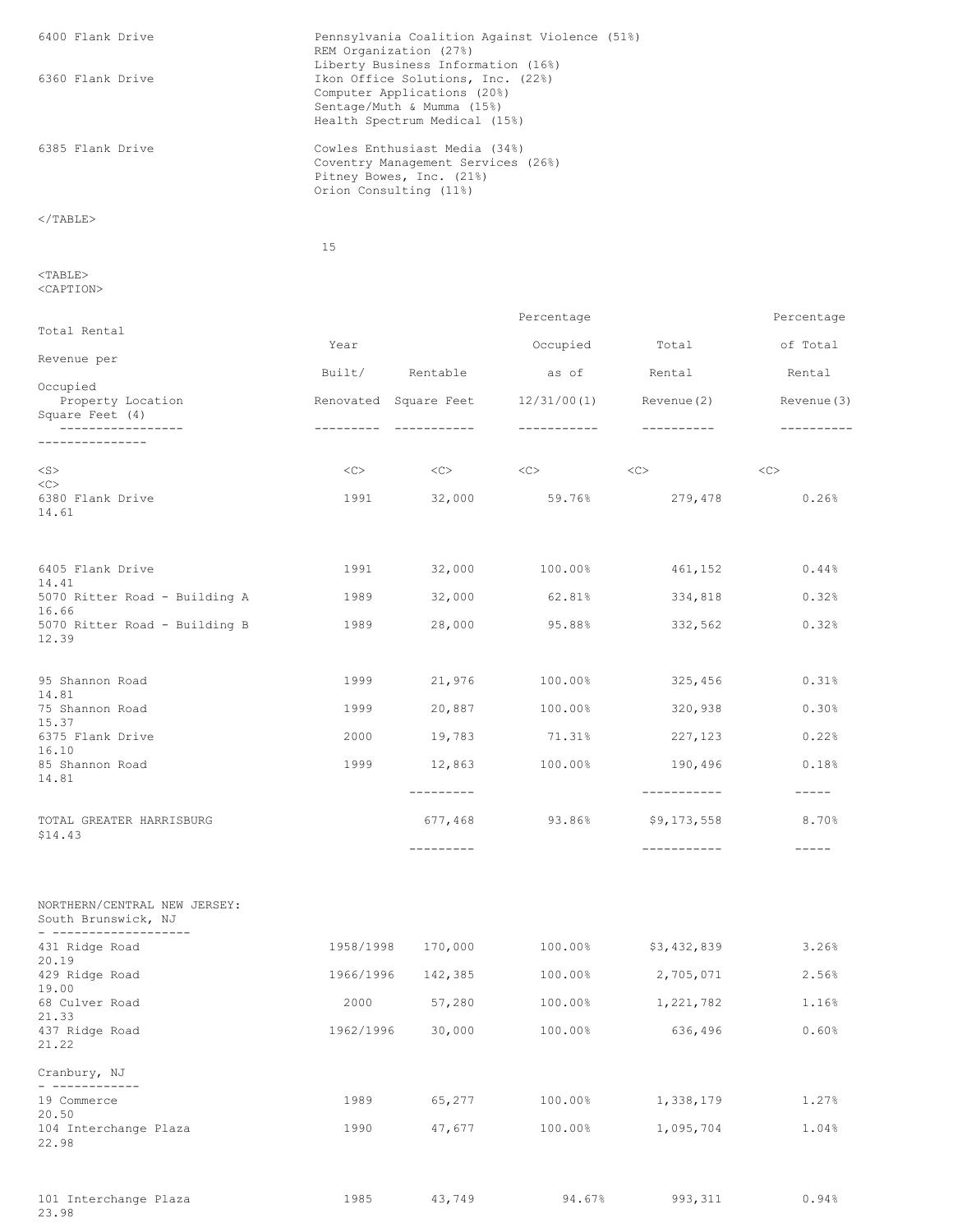| 47 Commerce                                                                        | 1992/1998 41,398                                                                                                                                                                             |                                                                                                                                                         | 100.00%                                                                                               | 478,940                  | 0.45%                |  |  |
|------------------------------------------------------------------------------------|----------------------------------------------------------------------------------------------------------------------------------------------------------------------------------------------|---------------------------------------------------------------------------------------------------------------------------------------------------------|-------------------------------------------------------------------------------------------------------|--------------------------|----------------------|--|--|
| 11.57<br>7 Centre Drive<br>20.25                                                   | 1989                                                                                                                                                                                         | 19,466                                                                                                                                                  | 100.00%                                                                                               | 394,198                  | 0.37%                |  |  |
| 8 Centre Drive                                                                     | 1986                                                                                                                                                                                         | 16,199                                                                                                                                                  | $0.00$ %                                                                                              | $\overline{\phantom{a}}$ | $0.00$ %             |  |  |
| 2 Centre Drive<br>25.26                                                            | 1989                                                                                                                                                                                         | 16,132                                                                                                                                                  | $100.00\%$                                                                                            | 407,419                  | 0.39%                |  |  |
| Fairfield, NJ<br>- -------------                                                   |                                                                                                                                                                                              |                                                                                                                                                         |                                                                                                       |                          |                      |  |  |
| 695 Rt. 46<br>21.05                                                                | 1990                                                                                                                                                                                         | 157,394                                                                                                                                                 | 95.30%                                                                                                | 3, 157, 526              | 2.99%                |  |  |
| 710 Rt. 46<br>18.00                                                                | 1985                                                                                                                                                                                         | 101,791                                                                                                                                                 | 59.47%                                                                                                | 1,089,596                | 1.03%                |  |  |
| Monmouth Junction, NJ                                                              |                                                                                                                                                                                              |                                                                                                                                                         |                                                                                                       |                          |                      |  |  |
| - ---------------------<br>4301 Route 1<br>19.96                                   | 1986                                                                                                                                                                                         | 61,300<br>---------                                                                                                                                     | $100.00\%$ 1,223,357                                                                                  | ------------             | 1.16%<br>$- - - - -$ |  |  |
| <caption></caption>                                                                |                                                                                                                                                                                              |                                                                                                                                                         |                                                                                                       |                          |                      |  |  |
|                                                                                    |                                                                                                                                                                                              |                                                                                                                                                         |                                                                                                       |                          |                      |  |  |
| Property Location<br>-----------------                                             |                                                                                                                                                                                              | Major Tenants<br>(10% or more<br>Rentable Sq. Ft.)<br>-----------------                                                                                 |                                                                                                       |                          |                      |  |  |
| $<$ S $>$<br>6380 Flank Drive                                                      | $<<$ $<$ $>$<br>Myers & Stauffer (17%)                                                                                                                                                       | Bell Atlantic Network (14%)<br>Critical Care System (13%)                                                                                               |                                                                                                       |                          |                      |  |  |
| 6405 Flank Drive<br>5070 Ritter Road - Building A<br>5070 Ritter Road - Building B | U-Conn Technology USA, Inc. (10%)<br>Cowles Enthusiast Media (100%)<br>Maryland Casualty Company (63%)<br>Vale National Training Center (63%)<br>Pennsylvania Trauma System Foundation (18%) |                                                                                                                                                         |                                                                                                       |                          |                      |  |  |
| 95 Shannon Road<br>75 Shannon Road<br>6375 Flank Drive<br>85 Shannon Road          |                                                                                                                                                                                              | Paytime, Inc. (13%)<br>New World Pasta (100%)<br>McCormick, Taylor & Associates (100%)<br>Orion Capital Companies, Inc. (71%)<br>New World Pasta (100%) |                                                                                                       |                          |                      |  |  |
| TOTAL GREATER HARRISBURG                                                           |                                                                                                                                                                                              |                                                                                                                                                         |                                                                                                       |                          |                      |  |  |
| NORTHERN/CENTRAL NEW JERSEY:<br>South Brunswick, NJ<br>- -------------------       |                                                                                                                                                                                              |                                                                                                                                                         |                                                                                                       |                          |                      |  |  |
| 431 Ridge Road<br>429 Ridge Road<br>68 Culver Road<br>437 Ridge Road               |                                                                                                                                                                                              | AT&T Local Services (100%)<br>AT&T Local Services (100%)                                                                                                | IBM with 100% sublease to AT&T Local Services<br>IBM with 100% sublease to AT&T Local Services (100%) |                          |                      |  |  |
| Cranbury, NJ<br>- -------------                                                    |                                                                                                                                                                                              |                                                                                                                                                         |                                                                                                       |                          |                      |  |  |
| 19 Commerce<br>104 Interchange Plaza                                               | The Associated Press (100%)<br>Turner Construction Company (35%)<br>Utica Mutual Insurance Company (15%)<br>Laborer's International Union (13%)                                              |                                                                                                                                                         |                                                                                                       |                          |                      |  |  |
| 101 Interchange Plaza                                                              | Lanier Worldwide (12%)<br>Arquest, Inc. (16%)                                                                                                                                                | Ford Motor Credit Company (21%)<br>CSX Transportation, Inc. (18%)                                                                                       | Middlesex County Improve. Authority (13%)                                                             |                          |                      |  |  |
| 47 Commerce<br>7 Centre Drive                                                      | Trans Union Corporation (11%)<br>Somfy Systems, Inc. (100%)<br>Compugen, Inc. (29%)                                                                                                          |                                                                                                                                                         |                                                                                                       |                          |                      |  |  |
| 8 Centre Drive<br>2 Centre Drive                                                   | Systems Freight (22%)<br>Summit Bancorp (100%)                                                                                                                                               |                                                                                                                                                         |                                                                                                       |                          |                      |  |  |

Fairfield, NJ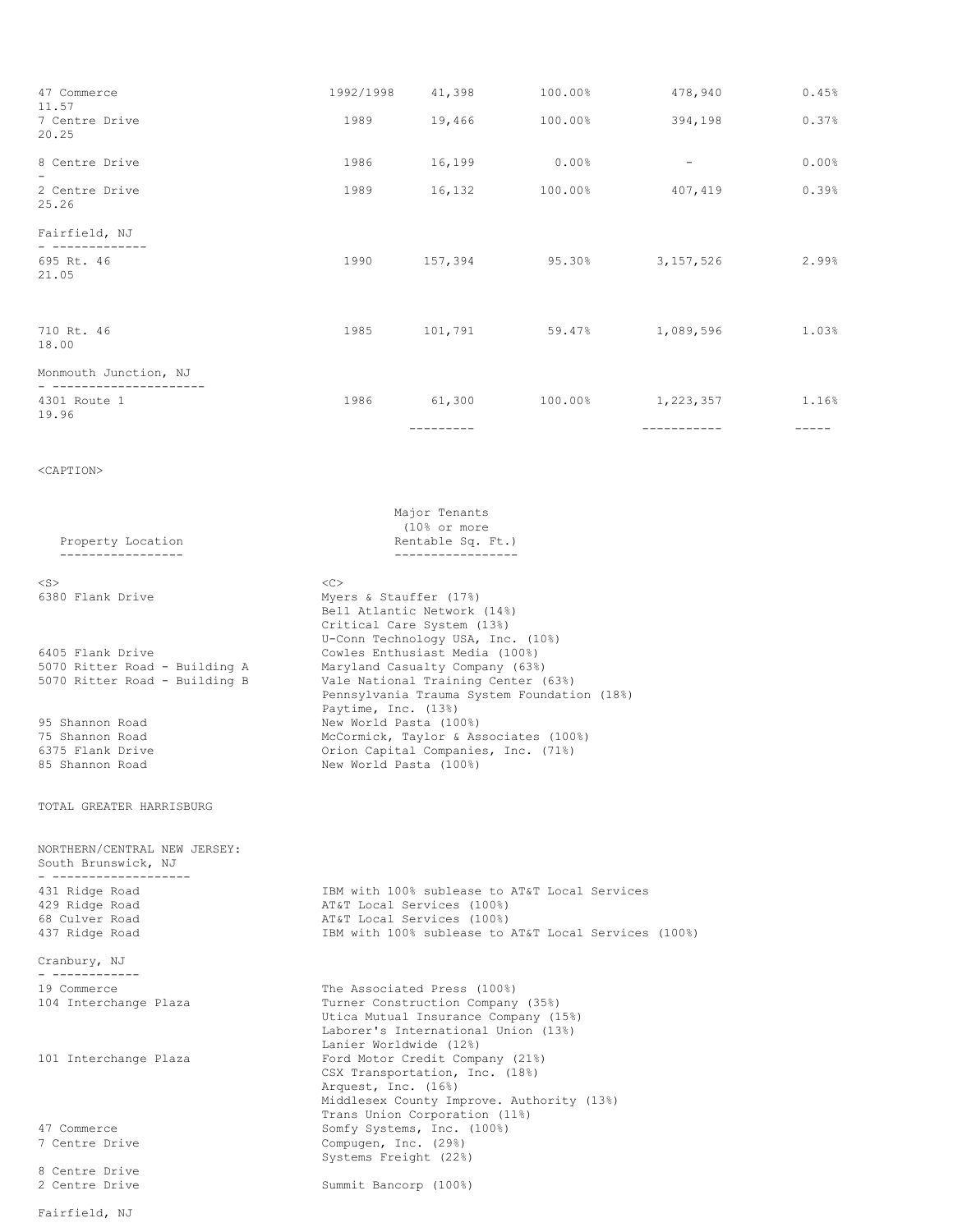- ------------- 695 Rt. 46 ADT Security Services, Inc. (26%) The Museum Company (16%) Chase Manhattan (15%) Dean Witter Reynolds (13%) 710 Rt. 46 Continental Casualty Company (12%) Lincoln Financial Group (11%) Monmouth Junction, NJ - --------------------- 4301 Route 1 Guest Supply, Inc. (45%) eCOM Server (16%)  $\langle$ /TABLE> 16

<TABLE> <CAPTION>

|                                   |           |             | Percentage  |               | Percentage  |
|-----------------------------------|-----------|-------------|-------------|---------------|-------------|
| Total Rental                      |           |             |             |               |             |
|                                   | Year      |             | Occupied    | Total         | of Total    |
| Revenue per                       |           |             |             |               |             |
|                                   | Built/    | Rentable    | as of       | Rental        | Rental      |
| Occupied                          |           |             |             |               |             |
| Property Location                 | Renovated | Square Feet | 12/31/00(1) | Revenue (2)   | Revenue (3) |
| Square Feet (4)                   |           |             |             |               |             |
| ------------                      |           |             |             |               |             |
|                                   |           |             |             |               |             |
|                                   |           |             |             |               |             |
|                                   |           |             |             |               |             |
|                                   |           |             |             |               |             |
| TOTAL NORTHERN/CENTRAL NEW JERSEY |           | 970,048     | 93.07%      | \$18,174,418  | 17.22%      |
| \$20.13                           |           |             |             |               |             |
|                                   |           | -------     |             |               |             |
|                                   |           |             |             |               |             |
| TOTAL OFFICE<br>PROPERTIES        |           | 6,472,631   | 97.03%      | \$105,481,034 | 100.00%     |
| \$16.77                           |           |             |             |               |             |
|                                   |           | ========    |             | ============  | =====       |

<CAPTION>

Major Tenants (10% or more Property Location **Rentable Sq. Ft.)** ----------------- -----------------

 $\langle$ S>  $\langle$ C>

Ikon Office Solutions (16%)

NJ Foster Parents Association (10%) TOTAL NORTHERN/CENTRAL NEW JERSEY

TOTAL OFFICE PROPERTIES

 $<$ /TABLE>

- (1) This percentage is based upon all leases signed and tenants occupying as of December 31, 2000.
- (2) Total Rental Revenue is the monthly contractual base rent as of December 31, 2000 multiplied by 12 plus the estimated annualized expense reimbursements under existing leases.
- (3) This percentage represents the individual property's rental revenue to our total revenue as of December 31, 2000.
- (4) This total rent per occupied square foot is the property's total rental revenue divided by that property's occupied square feet as of December 31, 2000.
- (5) This property contains 26,051 square feet which was not delivered as of December 31, 2000 due to construction of initial tenant fit-out. Accordingly, occupancy has been measured on the 91,839 square feet delivered as of December 31, 2000 which is 100% occupied.
- (6) This property under construction contains 78,460 square feet of which 35,248 was occupied and rent paying as of December 31, 2000. As substantial occupancy was not achieved for this property as of 12/31/00, this building is still considered under development. However, occupany ratios include the 35,248 square feet at 12/31/00.

17

The following table provides a summary schedule of the lease expirations for leases in place as of December 31, 2000, assuming that none of the tenants exercise renewal options (dollars in thousands, except per square foot amounts):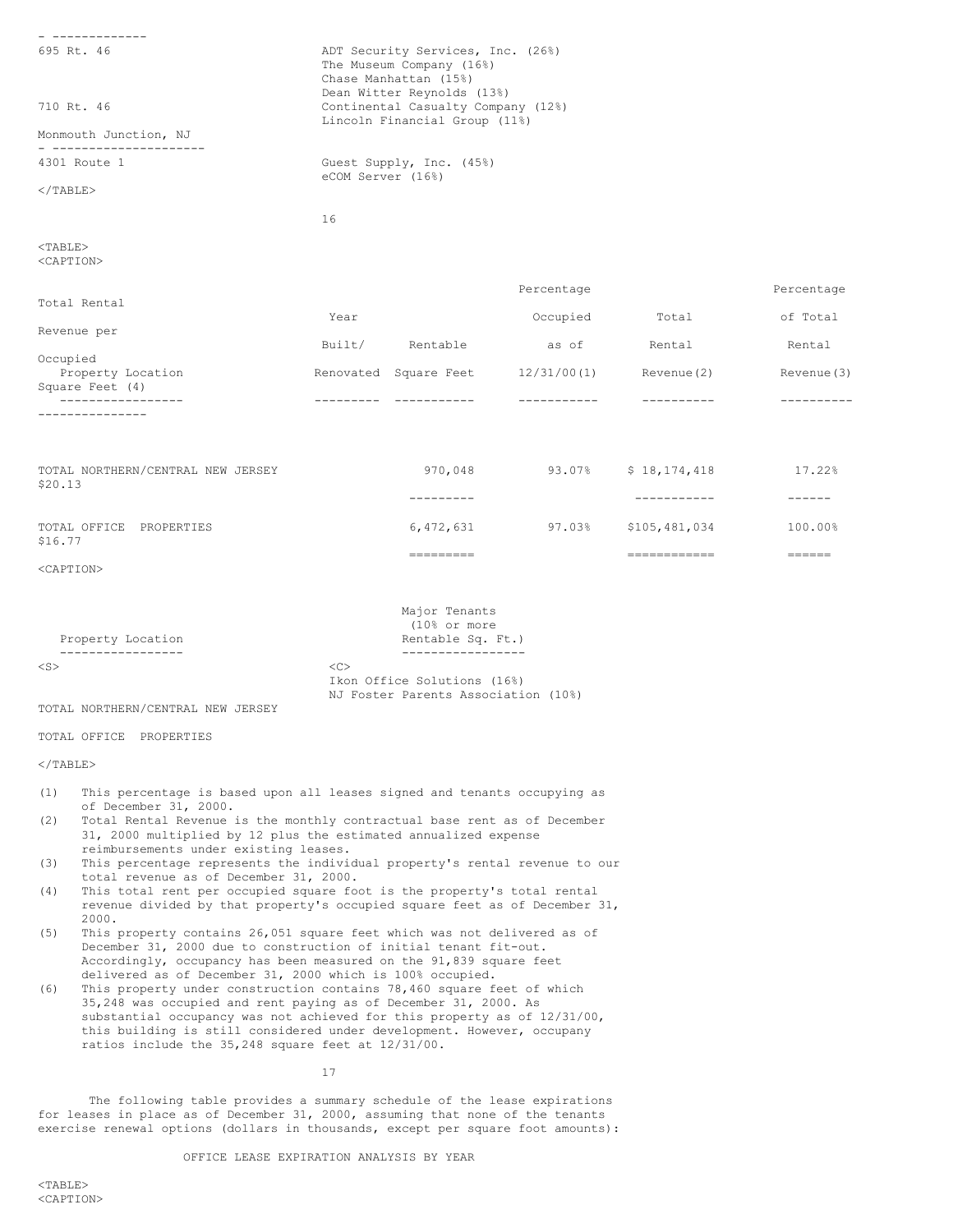Total Rental

Percentage

| TALL TATTAT                    |                |              | Square            |                | Total Rental                                                                                                                                                                                                                                                                                                                                                                                                                                                                                                                                               | of Total        |
|--------------------------------|----------------|--------------|-------------------|----------------|------------------------------------------------------------------------------------------------------------------------------------------------------------------------------------------------------------------------------------------------------------------------------------------------------------------------------------------------------------------------------------------------------------------------------------------------------------------------------------------------------------------------------------------------------------|-----------------|
| Revenue of                     |                |              |                   |                |                                                                                                                                                                                                                                                                                                                                                                                                                                                                                                                                                            |                 |
|                                |                | Number       | Footage           | Percentage of  | Revenue of                                                                                                                                                                                                                                                                                                                                                                                                                                                                                                                                                 | Rental          |
| Expiring Leases                | Year of        | of Leases    | of Leases         | Total Occupied | Expiring                                                                                                                                                                                                                                                                                                                                                                                                                                                                                                                                                   | Revenue         |
| per Occupied                   |                |              |                   |                |                                                                                                                                                                                                                                                                                                                                                                                                                                                                                                                                                            |                 |
| Square Foot                    | Expiration (1) | Expiring     | Expiring          | Square Feet    | Leases (2)                                                                                                                                                                                                                                                                                                                                                                                                                                                                                                                                                 | Expiring        |
|                                | ------------   |              |                   | -----------    |                                                                                                                                                                                                                                                                                                                                                                                                                                                                                                                                                            | -------         |
|                                |                |              |                   |                |                                                                                                                                                                                                                                                                                                                                                                                                                                                                                                                                                            |                 |
| $<$ S $>$<br><<                |                | <<           | $<\!\!\rm C\!\!>$ | <<             | $<\!\!\rm C\!\!>$                                                                                                                                                                                                                                                                                                                                                                                                                                                                                                                                          | $<\infty$       |
|                                | 2001           | 83           | 682,906           | 10.9%          | \$10,544                                                                                                                                                                                                                                                                                                                                                                                                                                                                                                                                                   | 10.0%           |
| \$15.44                        | 2002           | 81           | 978,397           | 15.6%          | 16,777                                                                                                                                                                                                                                                                                                                                                                                                                                                                                                                                                     | 15.9%           |
| 17.15                          |                |              |                   |                |                                                                                                                                                                                                                                                                                                                                                                                                                                                                                                                                                            |                 |
| 18.48                          | 2003           | 89           | 925,536           | 14.7%          | 17,107                                                                                                                                                                                                                                                                                                                                                                                                                                                                                                                                                     | 16.2%           |
|                                | 2004           | 48           | 585,463           | 9.3%           | 11,006                                                                                                                                                                                                                                                                                                                                                                                                                                                                                                                                                     | 10.4%           |
| 18.80                          | 2005           | 57           | 585,929           | 9.3%           | 11,125                                                                                                                                                                                                                                                                                                                                                                                                                                                                                                                                                     | 10.5%           |
| 18.99                          | 2006           | 7            |                   |                |                                                                                                                                                                                                                                                                                                                                                                                                                                                                                                                                                            |                 |
| 17.18                          |                |              | 219,722           | 3.5%           | 3,775                                                                                                                                                                                                                                                                                                                                                                                                                                                                                                                                                      | 3.6%            |
| 15.60                          | 2007           | 7            | 188,326           | 3.0%           | 2,938                                                                                                                                                                                                                                                                                                                                                                                                                                                                                                                                                      | 2.8%            |
|                                | 2008           | 9            | 539,101           | 8.6%           | 10,440                                                                                                                                                                                                                                                                                                                                                                                                                                                                                                                                                     | 9.9%            |
| 19.37                          | 2009           | 11           | 1,193,500         | 18.9%          | 13,477                                                                                                                                                                                                                                                                                                                                                                                                                                                                                                                                                     | 12.8%           |
| 11.29                          |                |              |                   |                |                                                                                                                                                                                                                                                                                                                                                                                                                                                                                                                                                            |                 |
| 21.38                          | 2010           | 7            | 325,272           | 5.2%           | 6,954                                                                                                                                                                                                                                                                                                                                                                                                                                                                                                                                                      | 6.6%            |
|                                | 2015           | $\mathbf{1}$ | 65,277            | 1.0%           | 1,338                                                                                                                                                                                                                                                                                                                                                                                                                                                                                                                                                      | 1.3%            |
| 20.50                          |                | $---$        |                   | $- - - - - -$  | --------                                                                                                                                                                                                                                                                                                                                                                                                                                                                                                                                                   | -----           |
| Total/Weighted Avg.<br>\$17.31 |                | 400          | 6,289,429         | 100.0%         | \$105,481                                                                                                                                                                                                                                                                                                                                                                                                                                                                                                                                                  | 100.0%          |
| $\ell$ /TARLES                 |                | $==$         |                   | $==-=-=$       | $\begin{tabular}{ll} \multicolumn{3}{l}{{\color{red}\boldsymbol{=}}} & \multicolumn{3}{l}{\color{blue}\boldsymbol{=}} & \multicolumn{3}{l}{\color{blue}\boldsymbol{=}} & \multicolumn{3}{l}{\color{blue}\boldsymbol{=}} & \multicolumn{3}{l}{\color{blue}\boldsymbol{=}} & \multicolumn{3}{l}{\color{blue}\boldsymbol{=}} & \multicolumn{3}{l}{\color{blue}\boldsymbol{=}} & \multicolumn{3}{l}{\color{blue}\boldsymbol{=}} & \multicolumn{3}{l}{\color{blue}\boldsymbol{=}} & \multicolumn{3}{l}{\color{blue}\boldsymbol{=}} & \multicolumn{3}{l}{\color$ | $=$ $=$ $=$ $=$ |

</TABLE>

(1) Many of our government leases are subject to certain early termination provisions which are customary to government leases. The year of lease expiration was computed assuming no exercise of such early termination rights.

(2) Total Rental Revenue is the monthly contractual base rent as of December 31, 2000 multiplied by 12 plus the estimated annualized expense reimbursements under existing office leases.

ITEM 3. LEGAL PROCEEDINGS

We are not currently involved in any material litigation nor, to our knowledge, is any material litigation currently threatened against the Company (other than routine litigation arising in the ordinary course of business, substantially all of which is expected to be covered by liability insurance).

ITEM 4. SUBMISSIONS OF MATTERS TO A VOTE OF SECURITY HOLDERS

No matters were submitted to a vote of our security holders during the fourth quarter of 2000.

18

PART II

ITEM 5. MARKET FOR REGISTRANT'S COMMON EQUITY AND RELATED SHAREHOLDER MATTERS

Information for this item is incorporated herein by reference to the section of Exhibit 13.1 entitled "Market for Registrant's Common Equity and Related Shareholder Matters".

ITEM 6. SELECTED FINANCIAL DATA

Information for this item is incorporated herein by reference to the section of Exhibit 13.1 to this Form 10-K entitled "Selected Financial Data".

ITEM 7. MANAGEMENT'S DISCUSSION AND ANALYSIS OF FINANCIAL CONDITION AND RESULTS OF OPERATIONS

Information for this item is incorporated herein by reference to the section of Exhibit 13.1 to this Form 10-K entitled "Management's Discussion and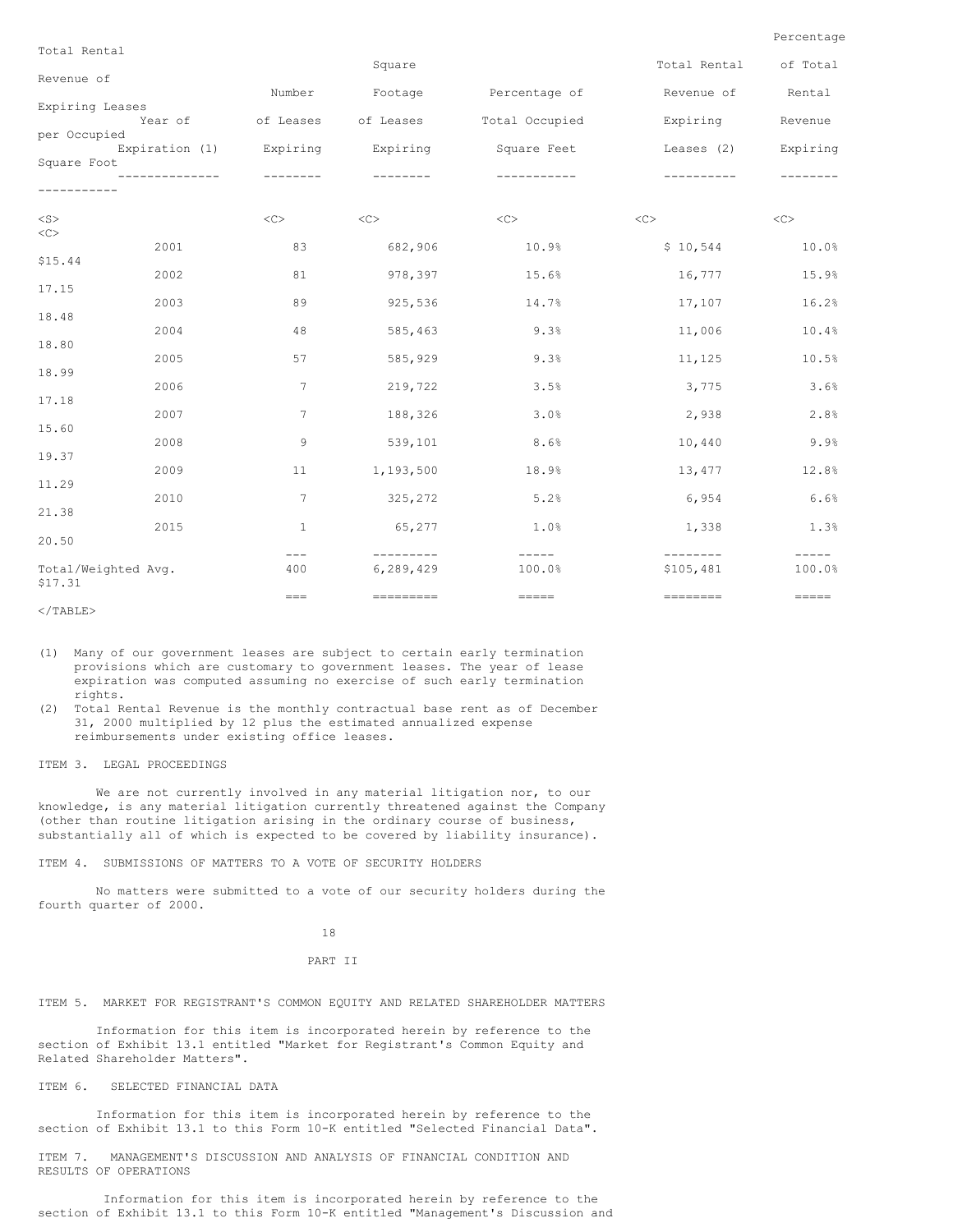Analysis of Financial Condition and Results of Operations".

#### ITEM 7A. QUANTITATIVE AND QUALITATIVE DISCLOSURES ABOUT MARKET RISK

Information for this section is incorporated herein by reference to the section of Exhibit 13.1 to this Form 10-K entitled "Quantitative and Qualitative Disclosures about Market Risk".

### ITEM 8. FINANCIAL STATEMENTS AND SUPPLEMENTARY DATA

Information for this section is incorporated herein by reference to the Section of Exhibit 13.1 to this Form 10-K beginning on Page 13.

ITEM 9. CHANGES IN AND DISAGREEMENTS WITH ACCOUNTANTS ON ACCOUNTING AND FINANCIAL DISCLOSURE

None.

# PART TIT

ITEM 10, 11, 12 & 13. TRUSTEES AND EXECUTIVE OFFICERS OF THE REGISTRANT, EXECUTIVE COMPENSATION, SECURITY OWNERSHIP OF CERTAIN BENEFICIAL OWNERS AND MANAGEMENT AND CERTAIN RELATIONSHIPS AND RELATED TRANSACTIONS

For the information required by Item 10, Item 11, Item 12 and Item 13, you should refer to our definitive proxy statement relating to the 2001 Annual Meeting of our Shareholders to be filed with the Securities and Exchange Commission no later than 120 days after the end of the fiscal year covered by this Form 10-K.

# PART IV

ITEM 14. EXHIBITS, FINANCIAL STATEMENT SCHEDULES AND REPORTS ON FORM 8-K

- (a) The following documents are filed as exhibits to this Form 10-K:
- 1. FINANCIAL STATEMENTS. Audited consolidated balance sheets as of December 31, 2000 and 1999, and the related consolidated statements of operations, of shareholders' equity, and of cash flows for each of the three years in the period ended December 31, 2000 are included in Exhibit 13.1 to this Form 10-K and are incorporated by reference.
- 2. FINANCIAL STATEMENT SCHEDULE. Audited Schedule III Real Estate and Accumulated Depreciation is included in Exhibit 13.2 to this Form 10-K and is incorporated by reference.

19

(b) We filed the following Current Reports on Form 8-K in the last quarter of the year ended December 31, 2000:

Item 7 and Item 9 dated October 25, 2000 that was filed in connection with our release of earnings on October 25, 2000. We also through this filing made available certain additional information pertaining to our properties and operations as of and for the period ended September 30, 2000.

(C) EXHIBITS. Refer to the Exhibit Index that follows.

#### Exhibit

|   | Νſ | ז אריחת דפי<br>7 D L |
|---|----|----------------------|
| - |    | ____<br>--           |

- 2.1.1 Contribution Agreement between the Company and the Operating Partnership and certain Constellation affiliates (filed as Exhibit A of the Company's Schedule 14A Information on June 26, 1998 and incorporated herein by reference).
- 2.1.2 First Amendment to Contribution Agreement, dated July 16, 1998, between Constellation Properties, Inc. and certain entities controlled by Constellation Properties, Inc. (filed with the Company's Current Report on Form 8-K on October 13, 1998 and incorporated herein by reference).
- 2.1.3 Second Amendment to Contribution Agreement, dated September 28, 1998, between Constellation Properties, Inc. and certain entities controlled by Constellation Properties, Inc. (filed with the Company's Current Report on Form 8-K on October 13, 1998 and incorporated herein by reference).
- 2.2 Service Company Asset Contribution Agreement between the Company and the Operating Partnership and certain Constellation affiliates (filed as Exhibit B of the Company's Schedule 14A Information on June 26, 1998 and incorporated herein by reference).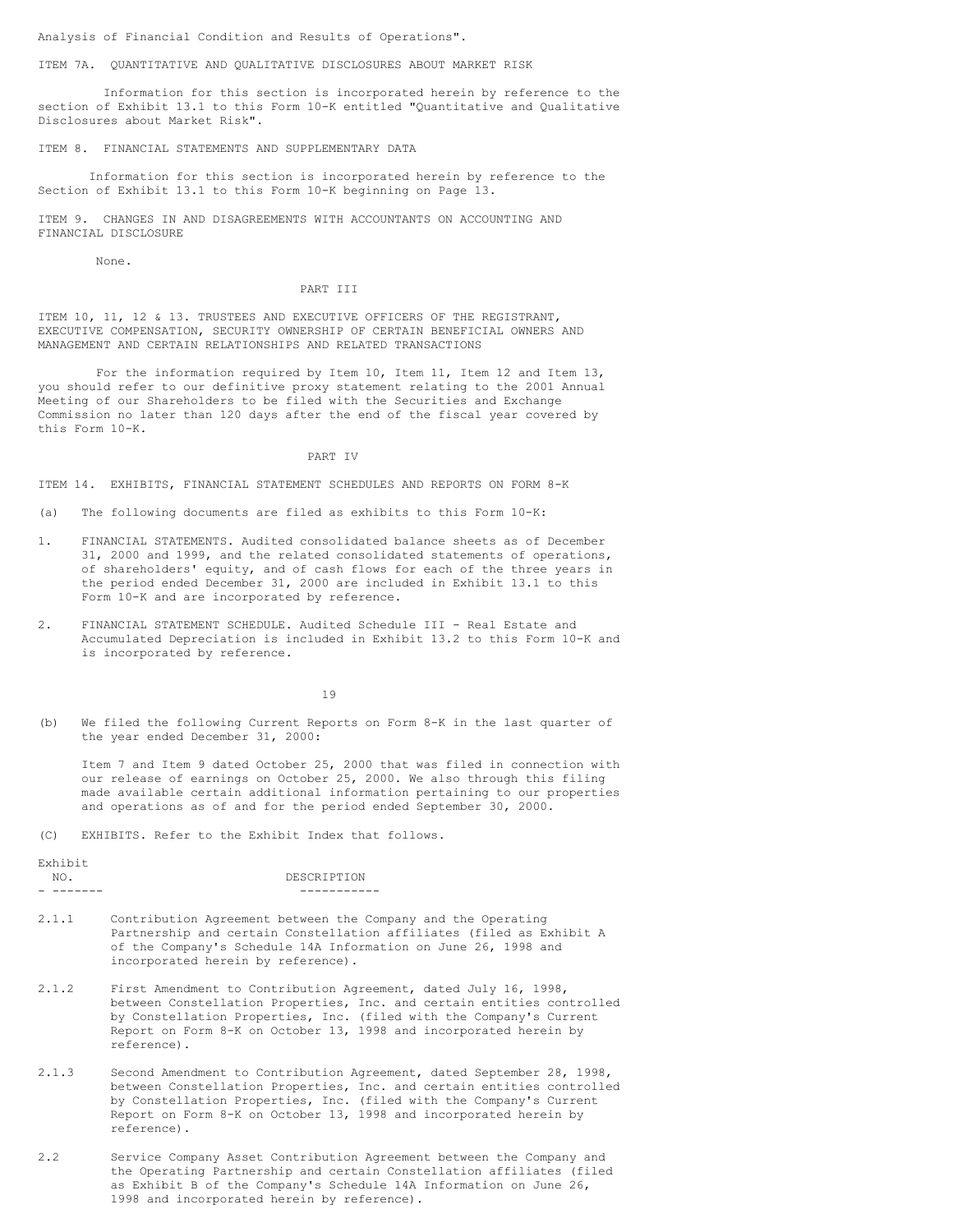- 2.3 Contribution Agreement, dated February 24, 1999, between the Operating Partnership and John Parsinen, John D. Parsinen, Jr., Enterprise Nautical, Inc. and Vernon Beck (filed with the Company's Quarterly Report on Form 10-Q on May 14, 1999 and incorporated herein by reference).
- 2.4 Agreement to Sell Partnership Interests, dated August 12, 1999, between Gateway Shannon Development Corporation, Clay W. Hamlin, III and COPT Acquisitions, Inc. (filed with the Company's Quarterly Report on Form 10-Q on November 8, 1999 and incorporated herein by reference).
- 2.5 Agreement of Purchase and Sale, dated July 21, 1999, between First Industrial Financing Partnership, L.P. and COPT Acquisitions, Inc. (filed with the Company's Quarterly Report on Form 10-Q on November 8, 1999 and incorporated herein by reference).
- 2.6.1 Contract of Sale, dated August 9, 1999, between Jolly Acres Limited Partnership and the Operating Partnership (filed herewith).
- 2.6.2 Amendment to Contract of Sale, dated April 28, 2000, between Jolly Acres Limited Partnership and the Operating Partnership (filed herewith).
- 2.7 Contract of Sale, dated March 14, 2000, between Arbitrage Land Limited Partnership, Jolly Acres Limited Partnership and the Operating Partnership (filed herewith).

 $20$ 

| Exhibit |             |
|---------|-------------|
| NO.     | DESCRIPTION |
|         |             |

- 3.1 Amended and Restated Declaration of Trust of Registrant (filed with the Registrant's Registration Statement on Form S-4 (Commission File No. 333-45649) and incorporated herein by reference).
- 3.2 Bylaws of Registrant (filed with the Registrant's Registration Statement on Form S-4 (Commission File No. 333-45649) and incorporated herein by reference).
- 4.1 Form of certificate for the Registrant's Common Shares of Beneficial Interest, \$0.01 par value per share (filed with the Registrant's Registration Statement on Form S-4 (Commission File No. 333-45649) and incorporated herein by reference).
- 4.2 Amended and Restated Registration Rights Agreement, dated March 16, 1998, for the benefit of certain shareholders of the Company (filed with the Company's Quarterly Report on Form 10-Q on August 12, 1998 and incorporated herein by reference).
- 4.3 Articles Supplementary of Corporate Office Properties Trust Series A Convertible Preferred Shares, dated September 28, 1998 (filed with the Company's Current Report on Form 8-K on October 13, 1998 and incorporated herein by reference).
- 4.4.1 Second Amended and Restated Limited Partnership Agreement of the Operating Partnership, dated December 7, 1999 (filed with the Company's Annual Report on Form 10-K on March 16, 2000 and incorporated herein by reference).
- 4.4.2 First Amendment to Second Amended and Restated Limited Partnership Agreement of the Operating Partnership, dated December 21, 1999 (filed with the Company's Annual Report on Form 10-K on March 16, 2000 and incorporated herein by reference).
- 4.4.3 Second Amendment to Second Amended and Restated Limited Partnership Agreement of the Operating Partnership, dated December 21, 1999 (filed with the Company's Post Effective Amendment No. 2 to Form S-3 dated November 1, 2000 (Registration Statement No. 333-71807) and incorporated herein by reference).
- 4.4.4 Third Amendment to Second Amended and Restated Limited Partnership Agreement of the Operating Partnership, dated September 29, 2000 (filed with the Company's Post Effective Amendment No. 2 to Form S-3 dated November 1, 2000 (Registration Statement No. 333-71807) and incorporated herein by reference).
- 4.5 Articles Supplementary of Corporate Office Properties Trust Series B Convertible Preferred Shares, dated July 2, 1999 (filed with the Company's Current Report on Form 8-K on July 7, 1999 and incorporated herein by reference).
- 4.6.1 Contribution Rights Agreement, dated June 23, 1999, between the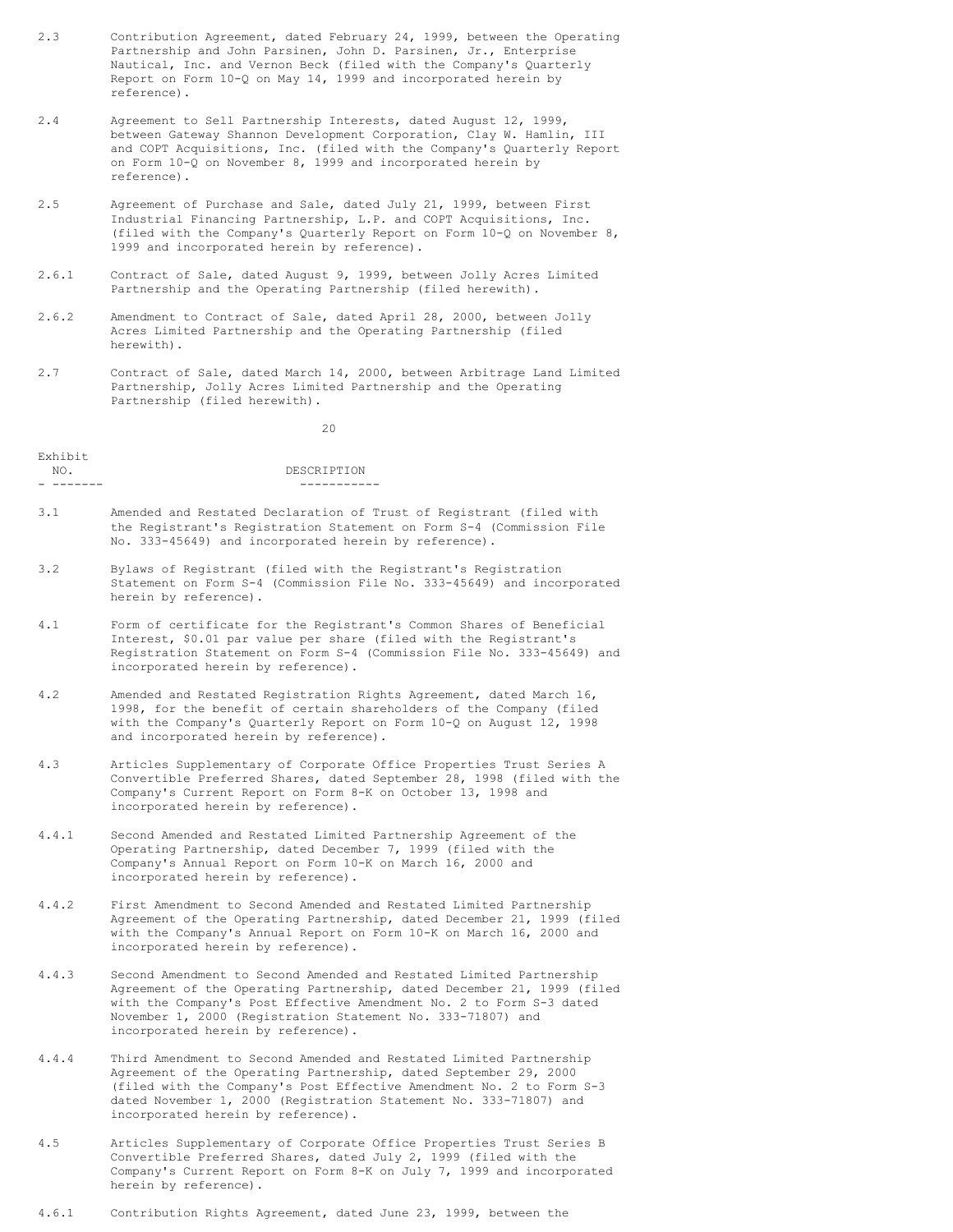Operating Partnership and United Properties Group, Incorporated (filed with the Company's Quarterly Report on Form 10-Q on August 13, 1999 and incorporated herein by reference).

- 4.6.2 Contribution Agreement, dated December 21, 1999, between United Properties Group, Incorporated and COPT Acquisitions, Inc. (filed with the Company's Annual Report on Form 10-K on March 16, 2000 and incorporated herein by reference).
- 4.7 Articles Supplementary of Corporate Office Properties Trust Series D Cumulative Convertible Redeemable Preferred Shares, dated January 25, 2001 (filed herewith).

21

| - |         |             |
|---|---------|-------------|
|   | NO.     | DESCRIPTION |
|   | Exhibit |             |

- 4.8 Registration Rights Agreement, dated January 25, 2001, for the benefit of Barony Trust Limited (filed herewith).
- 10.1 Employment Agreement, dated December 16, 1999, between Corporate Office Management, Inc., COPT and Clay W. Hamlin, III (filed with the Company's Annual Report on Form 10-K on March 16, 2000 and incorporated herein by reference).
- 10.2 Employment Agreement, dated December 16, 1999, between Corporate Office Management, Inc., COPT and Randall M. Griffin (filed with the Company's Annual Report on Form 10-K on March 16, 2000 and incorporated herein by reference).
- 10.3 Employment Agreement, dated December 16, 1999, between Corporate Office Management, Inc., COPT and Roger A. Waesche, Jr. (filed with the Company's Annual Report on Form 10-K on March 16, 2000 and incorporated herein by reference).
- 10.4 Employment Agreement, dated December 16, 1999, between Corporate Development Services, LLC, COPT and Dwight Taylor (filed with the Company's Annual Report on Form 10-K on March 16, 2000 and incorporated herein by reference).
- 10.5 Employment Agreement, dated December 16, 1999, between Corporate Realty Management, LLC, COPT and Michael D. Kaiser (filed with the Company's Annual Report on Form 10-K on March 16, 2000 and incorporated herein by reference).
- 10.6 Restricted Share Agreement, dated December 16, 1999, between Corporate Office Properties Trust and Randall M. Griffin (filed with the Company's Annual Report on Form 10-K on March 16, 2000 and incorporated herein by reference).
- 10.7 Restricted Share Agreement, dated December 16, 1999, between Corporate Office Properties Trust and Roger A. Waesche, Jr. (filed with the Company's Annual Report on Form 10-K on March 16, 2000 and incorporated herein by reference).
- 10.8 Restricted Share Agreement, dated December 16, 1999, between Corporate Office Properties Trust and Dwight Taylor (filed with the Company's Annual Report on Form 10-K on March 16, 2000 and incorporated herein by reference).
- 10.9 Restricted Share Agreement, dated December 16, 1999, between Corporate Office Properties Trust and Michael D. Kaiser (filed with the Company's Annual Report on Form 10-K on March 16, 2000 and incorporated herein by reference).
- 10.10.1 Corporate Office Properties Trust 1998 Long Term Incentive Plan (filed with the Registrant's Registration Statement on Form S-4 (Commission File No. 333-45649) and incorporated herein by reference).
- 10.10.2 Amendment No. 1 to Corporate Office Properties Trust 1998 Long Term Incentive Plan (filed with the Company's Quarterly Report on Form 10-Q on August 13, 1999 and incorporated herein by reference).
- 10.11 Stock Option Plan for Directors (filed with Royale Investments, Inc.'s Form 10-KSB for the year ended December 31, 1993 (Commission File No. 0-20047) and incorporated herein by reference).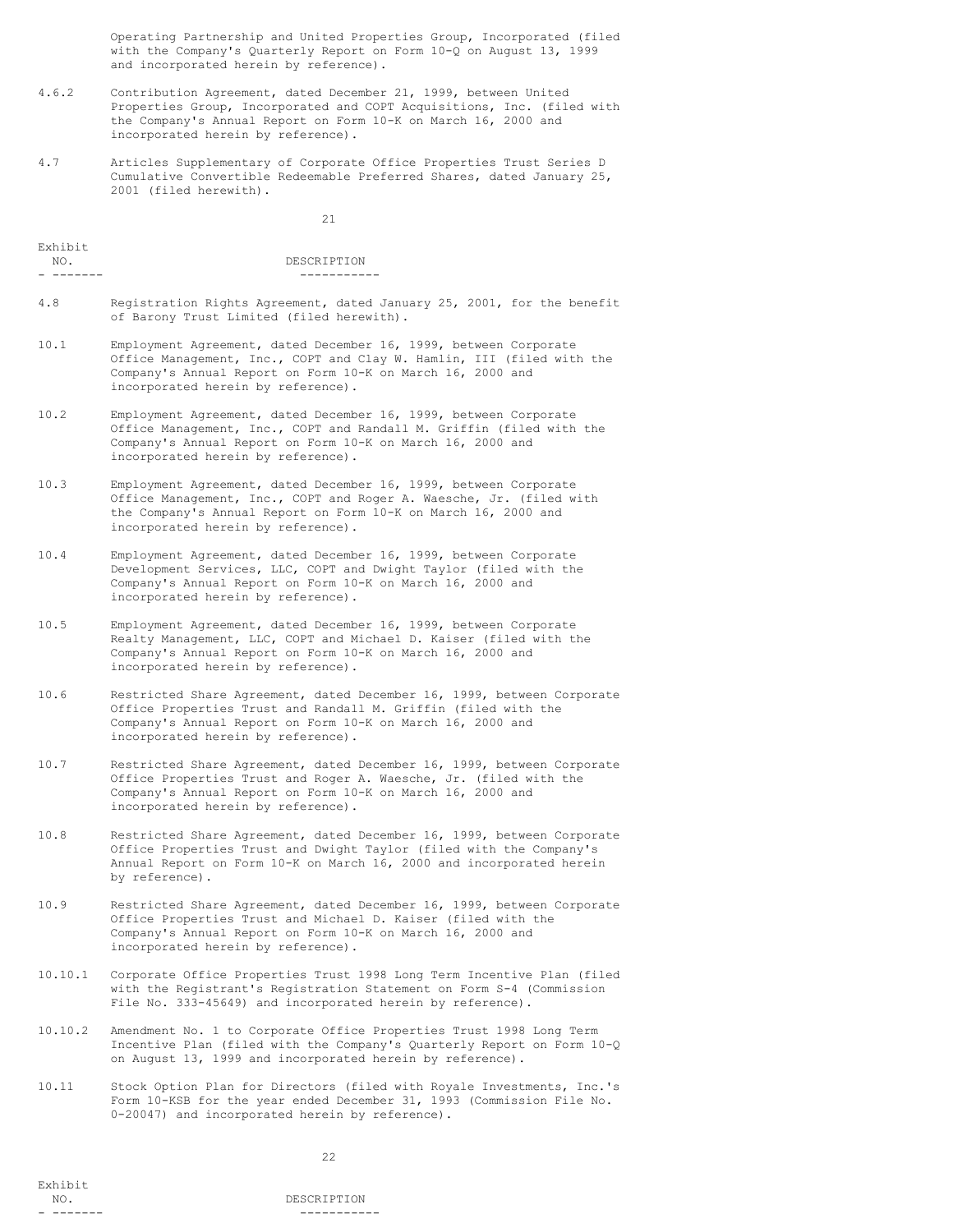- 10.12 Senior Secured Credit Agreement, dated October 13, 1997, (filed with the Company's Current Report on Form 8-K on October 29, 1997, and incorporated herein by reference).
- 10.13 Senior Secured Revolving Credit Agreement, dated May 28, 1998, between the Company, the Operating Partnership, Any Mortgaged Property Subsidiary and Bankers Trust Company (filed with the Company's Current Report on Form 8-K on June 10, 1998 and incorporated herein by reference).
- 10.14 Promissory Note, dated October 22, 1998, between Teachers Insurance and Annuity Association of America and the Operating Partnership (filed with the Company's Quarterly Report on Form 10-Q on November 13, 1998 and incorporated herein by reference).
- 10.15 Indemnity Deed of Trust, Assignment of Leases and Rents and Security Agreement, dated October 22, 1998, by affiliates of the Operating Partnership for the benefit of Teachers Insurance and Annuity Association of America (filed with the Company's Quarterly Report on Form 10-Q on November 13, 1998 and incorporated herein by reference).
- 10.16 Promissory Note, dated September 30, 1999, between Teachers Insurance and Annuity Association of America and the Operating Partnership (filed with the Company's Quarterly Report on Form 10-Q on November 8, 1999 and incorporated herein by reference).
- 10.17 Indemnity Deed of Trust, Assignment of Leases and Rents and Security Agreement, dated September 30, 1999, by affiliates of the Operating Partnership for the benefit of Teachers Insurance and Annuity Association of America (filed with the Company's Quarterly Report on Form 10-Q on November 8, 1999 and incorporated herein by reference).
- 10.18 Revolving Credit Agreement, dated December 29, 1999, between Corporate Office Properties, L.P. and Prudential Securities Credit Corp. (filed with the Company's Annual Report on Form 10-K on March 16, 2000 and incorporated herein by reference).
- 10.19 Letter Agreement for Interest Rate Swap Transaction, dated December 26, 2000, between Corporate Office Properties, L.P. and Deutsche Bank AG (filed herewith).
- 10.20 Lease Agreement between Blue Bell Investment Company, L.P. and Unisys Corporation dated March 12, 1997 with respect to lot A (filed with the Registrant's Registration Statement on Form S-4 (Commission File No. 333-45649) and incorporated herein by reference).
- 10.21 Lease Agreement between Blue Bell Investment Company, L.P. and Unisys Corporation, dated March 12, 1997, with respect to lot B (filed with the Registrant's Registration Statement on Form S-4 (Commission File No. 333-45649) and incorporated herein by reference).
- 10.22 Lease Agreement between Blue Bell Investment Company, L.P. and Unisys Corporation, dated March 12, 1997, with respect to lot C (filed with the Registrant's Registration Statement on Form S-4 (Commission File No. 333-45649) and incorporated herein by reference).
- 10.23 Project Consulting and Management Agreement, dated September 28, 1998, between Constellation Properties, Inc. and COMI (filed with the Company's Current Report on

23

| بالتاليلات |  |  |
|------------|--|--|
| NO.        |  |  |

Exhibit

#### DESCRIPTION - ------- -----------

Form 8-K on October 13, 1998 and incorporated herein by reference).

- 10.24 Agreement for Services, dated September 28, 1998, between the Company and Corporate Office Management, Inc. (filed with the Company's Annual Report on Form 10-K on March 30, 1999 and incorporated herein by reference).
- 10.25.1 Lease Agreement, dated September 28,1998, between St. Barnabas Limited Partnership and Constellation Properties, Inc. (filed with the Company's Annual Report on Form 10-K on March 30, 1999 and incorporated herein by reference).
- 10.25.2 Fourth Amendment to Agreement of Lease, dated June 12, 2000, between St. Barnabas, LLC and Constellation Real Estate, Inc. (filed herewith).
- 10.26.1 Lease Agreement, dated August 3, 1998, between Constellation Real Estate, Inc. and Constellation Properties, Inc. (filed with the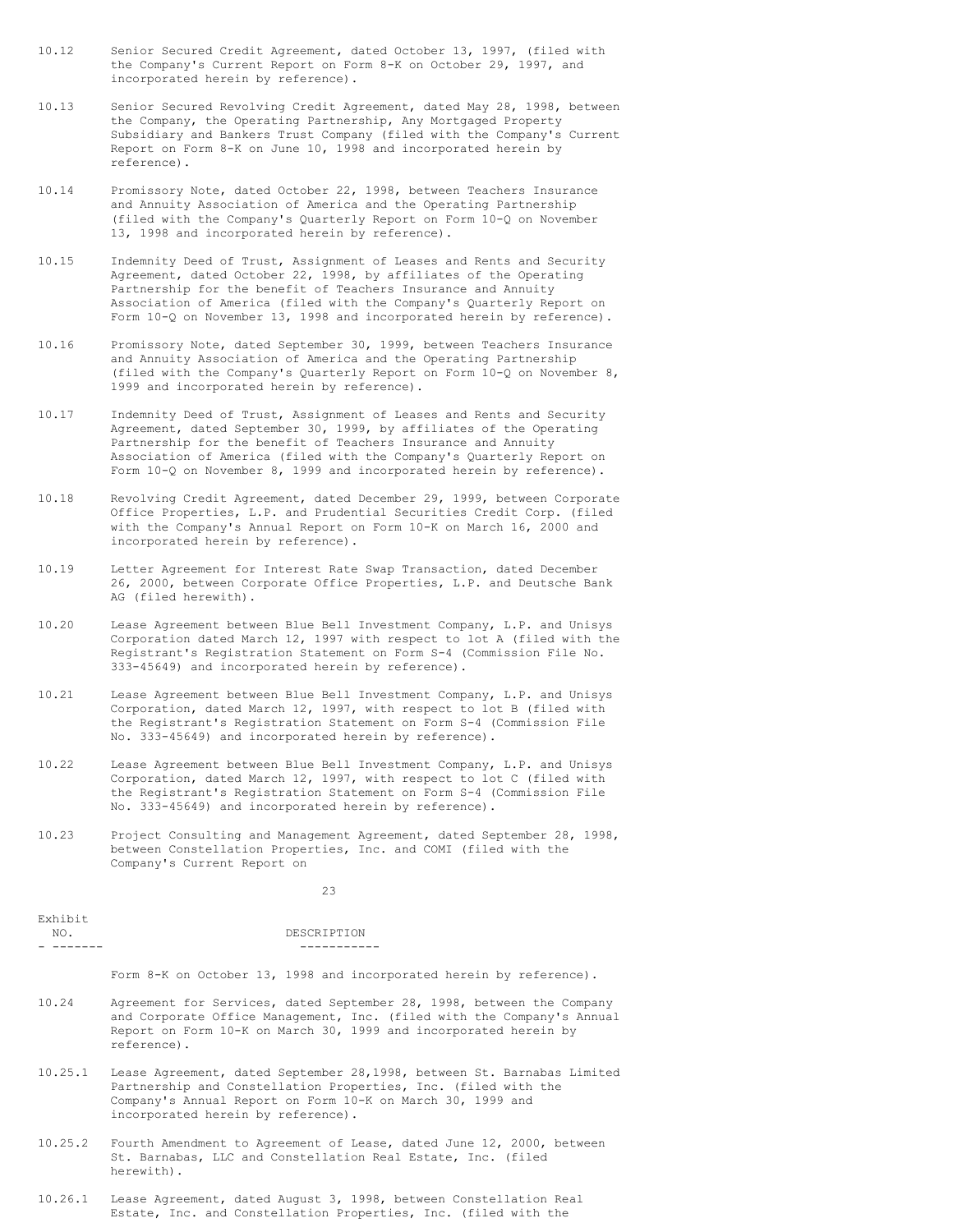Company's Annual Report on Form 10-K on March 30, 1999 and incorporated herein by reference).

- 10.26.2 First Amendment to Lease, dated December 30, 1998, between Three Centre Park, LLC and Constellation Properties, Inc. (filed with the Company's Annual Report on Form 10-K on March 30, 1999 and incorporated herein by reference).
- 10.27 Option agreement, dated March 1998, between Corporate Office Properties, L.P. and Blue Bell Land, L.P. (filed with the Company's Annual Report on Form 10-K on March 16, 2000 and incorporated herein by reference).
- 10.28 Option agreement, dated March 1998, between Corporate Office Properties, L.P. and Comcourt Land, L.P. (filed with the Company's Annual Report on Form 10-K on March 16, 2000 and incorporated herein by reference).
- 10.29 Option Agreement, dated September 28, 1998, between Jolly Acres Limited Partnership, Arbitrage Land Limited Partnership and the Operating Partnership (filed with the Company's Current Report on Form 8-K on October 13, 1998 and incorporated herein by reference).
- 13.1 Portions of the Annual Report of Corporate Office Properties Trust as of and for the year ended December 31, 2000 (filed herewith).
- 13.2 Schedule III Real Estate and Accumulated Depreciation as of December 31, 2000 (filed herewith).
- 21.1 Subsidiaries of Registrant (filed herewith).
- 23.1 Consent of Independent Accountants (filed herewith).

24

# SIGNATURES

Pursuant to the requirements of Section 13 or 15(d) of the Securities Act of 1934, the Registrant has duly caused this report to be signed on its behalf by the undersigned, thereunto duly authorized.

#### CORPORATE OFFICE PROPERTIES TRUST

| Date: March 22, 2001 |  | By: /s/ Randall M. Griffin                                                 |
|----------------------|--|----------------------------------------------------------------------------|
|                      |  | Randall M. Griffin<br>President and Chief Operating Officer                |
| Date: March 22, 2001 |  | By: /s/ Roger A. Waesche, Jr.                                              |
|                      |  | Roger A. Waesche, Jr.<br>Senior Vice President and Chief Financial Officer |

Pursuant to the requirements of the Securities Act of 1934, this report has been signed below by the following persons on behalf of the Registrant and in the capacities and on the dates indicated:

<TABLE> <CAPTION>

|                                 | SIGNATURES | TITLE                                             | DATE                 |  |
|---------------------------------|------------|---------------------------------------------------|----------------------|--|
|                                 |            |                                                   |                      |  |
| $<$ S $>$<br>/s/ Jay H. Shidler |            | $\langle C \rangle$<br>Chairman of the Board      | <<<br>MARCH 22, 2001 |  |
| (Jay H. Shidler)                |            | and Trustee                                       |                      |  |
| /s/ Clay W. Hamlin, III         |            | Chief Executive Officer and Trustee               | MARCH 22, 2001       |  |
| (Clay W. Hamlin, III)           |            |                                                   |                      |  |
| /s/ Randall M. Griffin          |            | President and Chief Operating Officer             | MARCH 22, 2001       |  |
| (Randall M. Griffin)            |            |                                                   |                      |  |
| /s/ Roger A. Waesche, Jr.       |            | Senior Vice President and Chief Financial Officer | MARCH 22, 2001       |  |
| (Roger A. Waesche)              |            |                                                   |                      |  |
| /s/ Betsy Z. Cohen              |            | Trustee                                           | MARCH 22, 2001       |  |
| (Betsy Z. Cohen)                |            |                                                   |                      |  |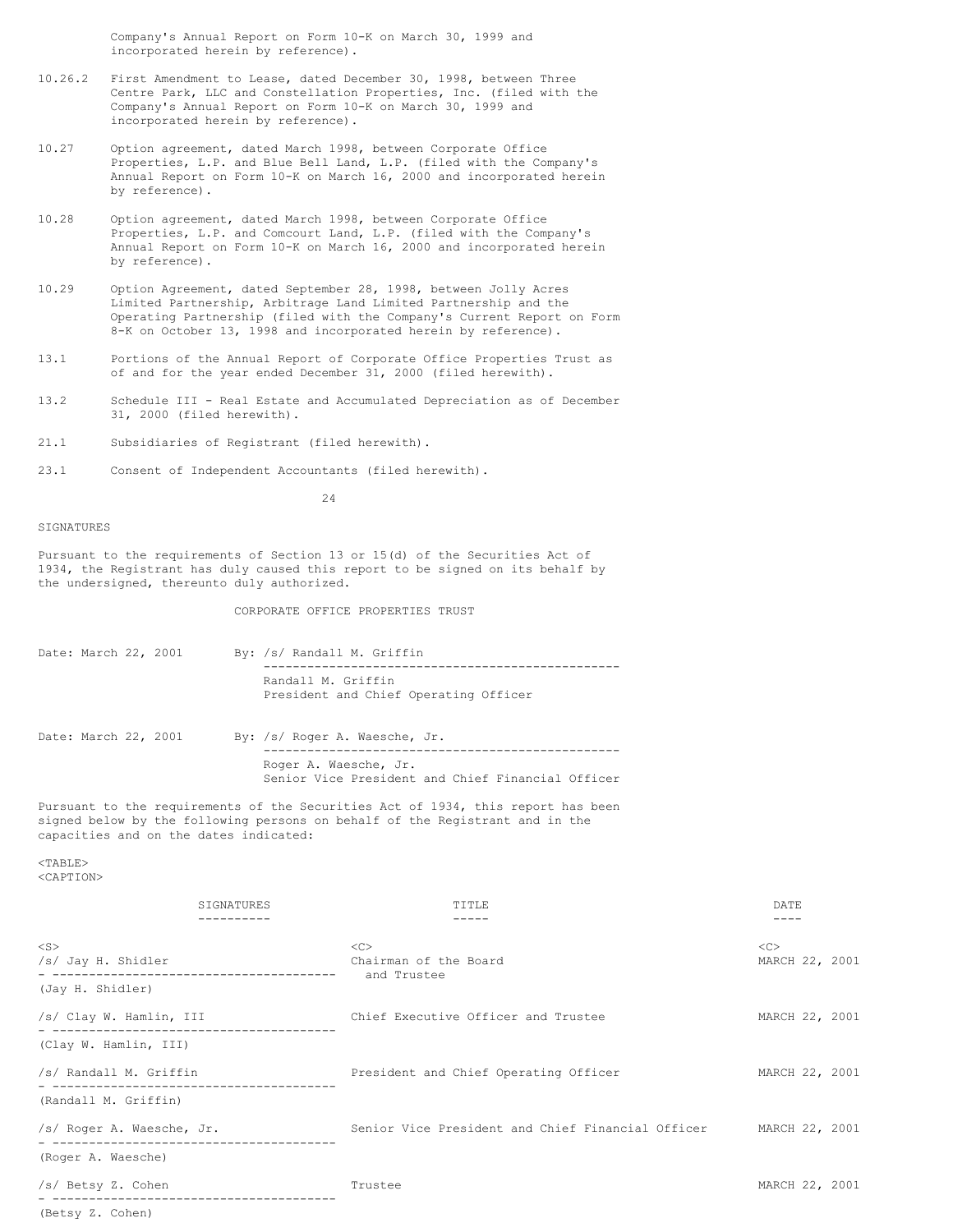| /s/ Kenneth D. Wethe                          | Trustee | MARCH 22, 2001 |  |
|-----------------------------------------------|---------|----------------|--|
| (Kenneth D. Wethe)                            |         |                |  |
| /s/ Robert L. Denton                          | Trustee | MARCH 22, 2001 |  |
| (Robert L. Denton)                            |         |                |  |
| /s/ Kenneth S. Sweet, Jr.                     | Trustee | MARCH 22, 2001 |  |
| (Kenneth S. Sweet, Jr.)                       |         |                |  |
| /s/ Steven D. Kesler<br>--------------------- | Trustee | MARCH 22, 2001 |  |
| (Steven D. Kesler)                            |         |                |  |
| /s/ Edward A. Crooke                          | Trustee | MARCH 22, 2001 |  |
| (Edward A. Crooke)<br>$\langle$ /TABLE>       |         |                |  |

25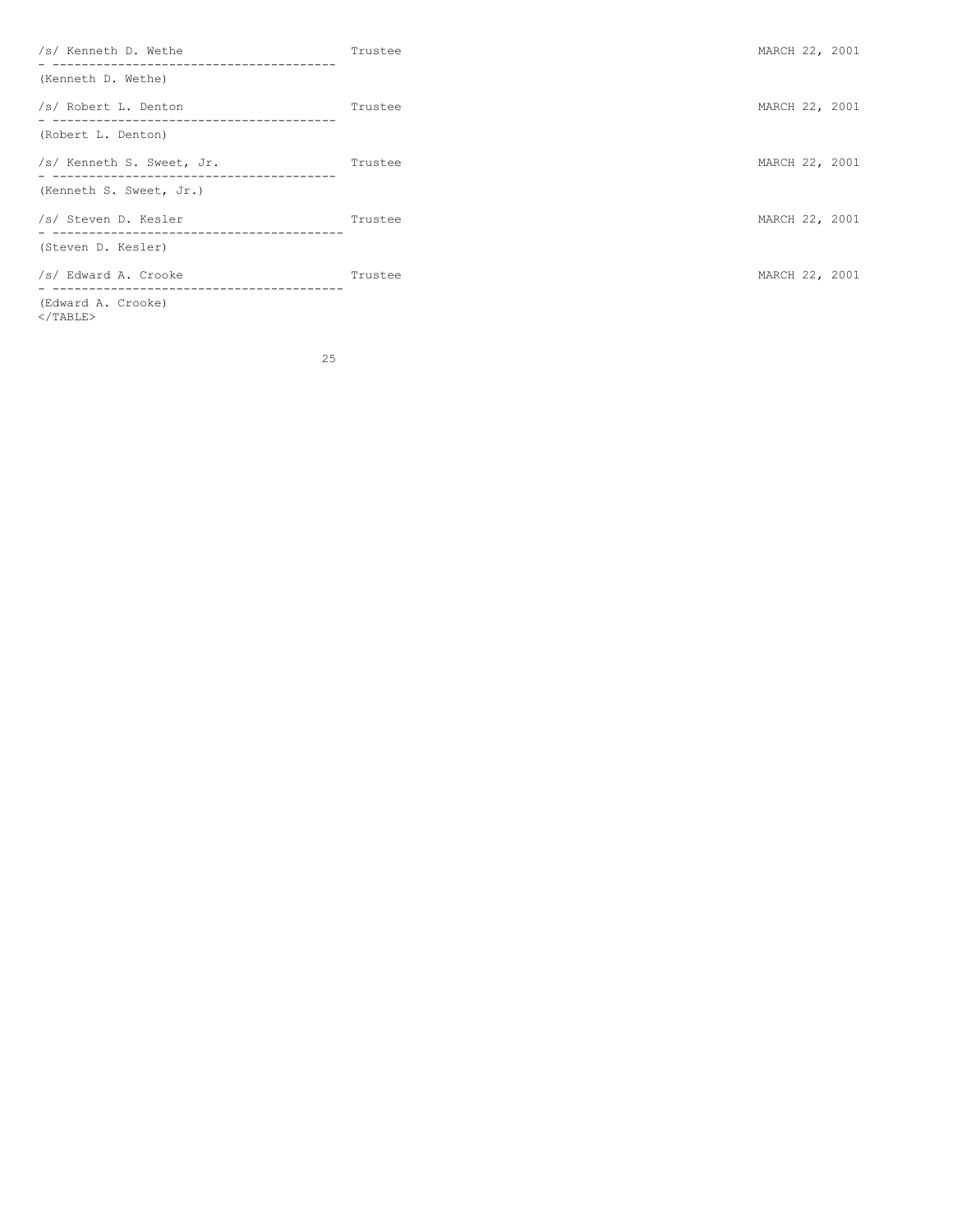#### CONTRACT OF SALE

THIS CONTRACT OF SALE (this "Contract") is made and executed this 9th day of August, 1999, by and between JOLLY ACRES LIMITED PARTNERSHIP, a Maryland limited partnership ("Seller") and CORPORATE OFFICE PROPERTIES, L.P., a Delaware limited partnership ("Buyer").

# RECITALS

Seller is the owner of various parcels of land to be referenced as "Lot 18RR," "Lot 19RR"and "Lot 20RR" in National Business Park, Annapolis Junction, Anne Arundel County, Maryland, as shown on the proposed subdivision plat (the "Plat") attached hereto and made a part hereof as EXHIBIT A (referred to individually by Lot numbers and collectively as the "Properties"). Seller intends to transfer fee simple title to the each of the Lots to separate single-member Maryland limited liability companies, to be formed by Seller and to be owned by Constellation Real Estate, Inc. ("CREI") or affiliates of CREI (collectively, the "Selling Parties" and each individually, a "Selling Party"). In phased closings, Seller will cause the Selling Parties to sell and Buyer will purchase the membership interests in each of the limited liability companies on the terms and conditions as set forth herein.

NOW THEREFORE, in consideration of the Recitals and other good and valuable consideration, the adequacy of which is hereby acknowledged, the parties hereto agree as follows:

1. SALE OF MEMBERSHIP INTERESTS. Seller hereby agrees to cause the Selling Parties to sell to Buyer the membership interests in each of the limited liability companies to be formed which will hold fee simple title to each of the Lots, upon the terms and subject to the conditions hereinafter set forth.

2. SUBDIVISION OF THE PROPERTIES. Seller, at Buyer's sole expense, has applied for and, together with Buyer shall, diligently prosecute the re-subdivision of the Properties (at no detriment to the remaining property owned by Seller in National Business Park) as shown on the Plat attached hereto and made a part hereof as EXHIBIT A. Seller shall obtain Buyer's approval prior to amending or modifying the Plat, which approval shall not be unreasonably withheld, delayed or conditioned in light of Buyer's development plans.

3. TRANSFER OF FEE SIMPLE TITLE BY SELLERS. Within fifteen (15) days after recordation of the Plat, Seller shall transfer fee simple title to Lot 18RR into a single-member Maryland limited liability company. Seller shall transfer fee simple title to Lots 19RR and 20RR into single-member Maryland limited liability companies within sixty (60) days' prior to the anticipated closing date. The names of the limited liability companies shall be as follows (provided that Buyer shall have the right to change the name(s) of the limited liability companies to hold title to Lots 19RR and 20RR prior to their formation, by written notice to Seller):

#### <TABLE>

| <caption></caption> |          |    |              |                                   |  |
|---------------------|----------|----|--------------|-----------------------------------|--|
|                     | Property |    |              | Name of Limited Liability Company |  |
|                     |          |    |              |                                   |  |
| $<$ S $>$           |          | << |              |                                   |  |
| Lot 18R             |          |    | NBP 221, LLC |                                   |  |
| Tot. 19R            |          |    | NBP 211, LLC |                                   |  |
| Lot 20R             |          |    | NBP 201, LLC |                                   |  |
| 'TABLE>             |          |    |              |                                   |  |

Buyer, at Buyer's expense, shall prepare the deeds transferring the Lots from Seller to the separate single member Maryland limited liability companies, the form of which shall be approved by Seller. Seller, at Seller's expense, shall form the limited liability companies. Seller and Buyer shall each pay one-half (1/2) of the recordation taxes, transfer taxes and related recording costs and expenses to record the deeds transferring the Lots into the limited liability companies. Seller and Buyer agree to use Anchor Title Insurance Company ("Title Company") for the purposes of recording the deeds.

## 4. CLOSINGS.

A. Closing on the acquisition of the membership interests in NBP 221, LLC, the fee simple owner of Lot 18R, shall occur that date which is thirty (30) days after the recordation of the Plat (the "First Closing"). Notwithstanding anything herein to the contrary, provided that Seller has recorded of the Plat, the First Closing shall occur on or before December 31, 1999. If the date set forth above is not a business day, then the First Closing shall be postponed until the next following business day. Neither Buyer nor Seller shall take any action to unreasonably delay recordation of the plat.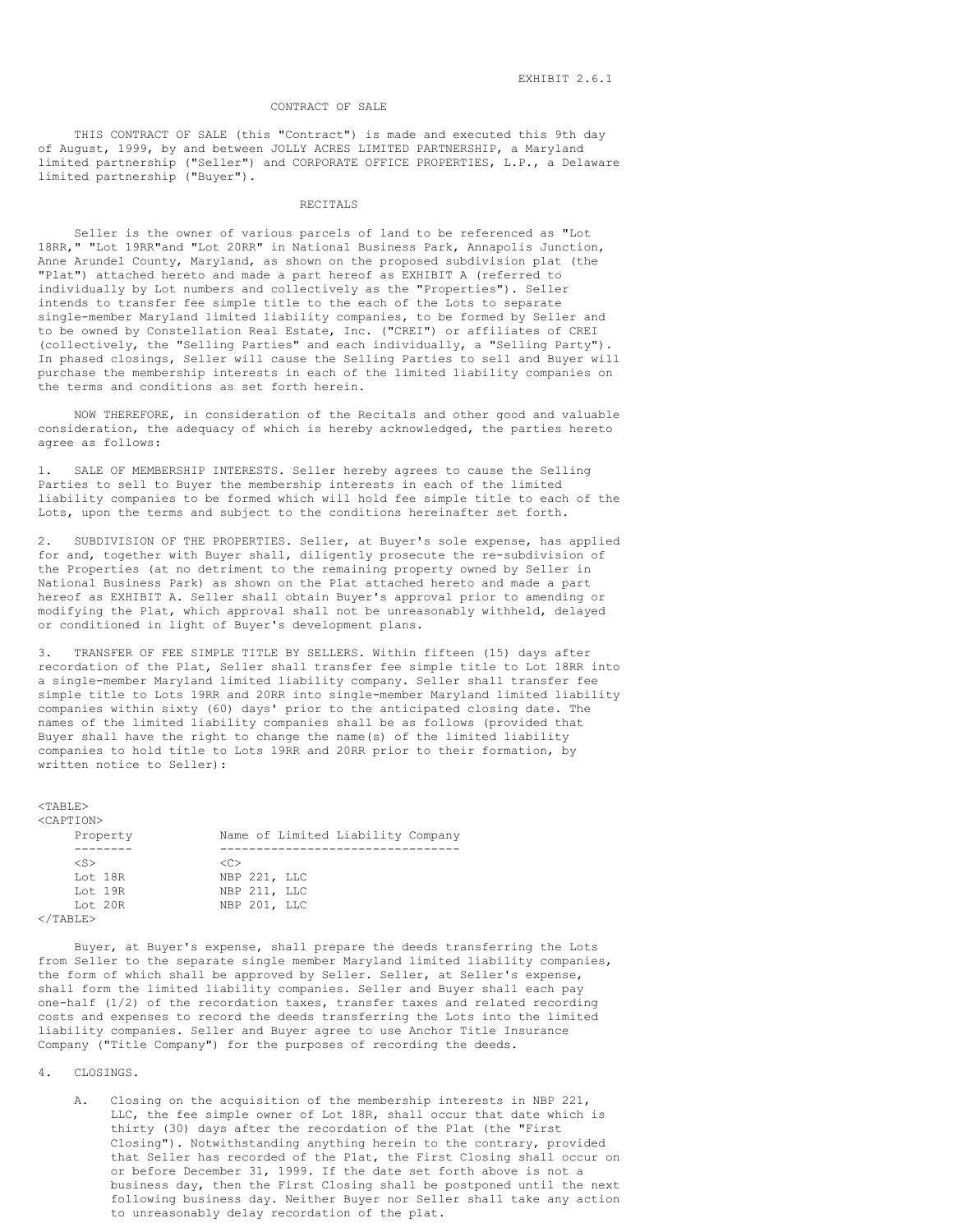B. Closing on the acquisition of (i) the membership interests in NBP 211, LLC, and (ii) the membership interests in NBP 201, LLC, shall occur on that dates which are sixty (60) days after application of the building permit for the improvements to be constructed on Lots 19RR and 20RR, respectively (the "Second Closing" and the "Third Closing" respectively). Notwithstanding anything herein to the contrary, the Second Closing shall occur no later than twenty-two (22) months after the First Closing and the Third Closing shall occur no later than forty-two (42) months after the First Closing. Notwithstanding anything herein to the contrary, if Buyer determines that it is unable or will be unable to obtain a building permit for the improvements to be constructed on the second and third Lots as a result of (i) a building moratorium, (ii) inadequate public facilities for sewer, water or transportation, or (iii) a change in the environmental condition of the subject Lot after the date of this Contract (which condition (a) was not present as of the date of this Contract (with the burden of proof on Buyer to establish that such environmental condition occurred after the date of this Contract), (b) was not caused by Buyer or any of Buyer's agents, invitees, or licensees, and (c) is not able to be cured by Seller,

 $\mathfrak{D}$ 

acting diligently, within sixty (60) days after date schedule for closing as set forth above (the "Permitting Impediment"), Buyer shall notify Seller in writing, of the nature of the Permitting Impediment, together with a letter from the applicable governmental authority which confirms such Permitting Impediment ("Buyer's Impediment Notice"). In such event, Seller, in Seller's sole discretion, may elect to either (i) terminate this Contract for the subject Lot, or (ii) extend the date of the Second Closing or the Third Closing, as applicable, for such period of time as is necessary to allow the Permitting Impediment to be resolved so that Buyer will be able to obtain a building permit for the subject Lot. Seller shall notify Buyer of its election within ten (10) days after receipt of Buyer's Impediment Notice and if Seller elects option (ii), Seller shall notify Buyer of the length of the extension granted to Buyer. Buyer specifically acknowledges and agrees that (i) the Second Closing and Third Closing are not conditioned on Buyer actually obtaining a building permit for the improvements to be constructed on the second and third Lots and (ii) a Permitting Impediment shall not include any circumstance within Buyer's control, including without limitation, Buyer's failure to submit a plan for permitting or Buyer's failure to modify its plan to accommodate the governmental authorities' requirements relating to Buyer's plans specifically.

- C. Notwithstanding anything herein to the contrary, provided that Buyer satisfies the time requirements outlined in subparagraphs (A) and (B) above, Buyer shall have the right to acquire the membership interests in NBP 221, LLC, NBP 211, LLC and NBP 201, LLC in any order which it desires.
- D. Buyer shall give Seller sixty (60) days advance written notice of its desired closing date(s) (the "Acquisition Notice") and the closing(s) shall occur in the Baltimore metropolitan area as agreed upon between Buyer and Seller.
- 5. PURCHASE PRICE AND DEPOSIT.
	- A. The purchase price for the membership interests acquired in the First Closing shall be an amount equal to the product of \$22.50 multiplied by the greater of (i) the gross square feet of area contained in the building to be constructed on such Lot, as shown on the plans to be submitted to the governmental authorities to obtain the requisite building permits, or (ii) 120,000 square feet.
	- B. If the Second Closing and/or the Third Closing occur on or before April 30, 2000, the purchase price for the respective membership interests shall be an amount equal to the product of \$22.50 multiplied by the greater of (i) the gross square feet of area contained in the building to be constructed on such Lot, as shown on the plans to be

3

submitted to the governmental authorities to obtain the requisite building permits, or (ii) 120,000 square feet. Notwithstanding anything herein to the contrary, if both the Second Closing and Third Closing occur on or before April 30, 2000, if necessary, the purchase price at the Third Closing shall be reduced so that in no event shall Buyer have paid a total purchase price for the Properties, in an amount which is greater than the greater of (a) Eight Million One Hundred Thousand Dollars (\$8,100,000.00) (which is determined by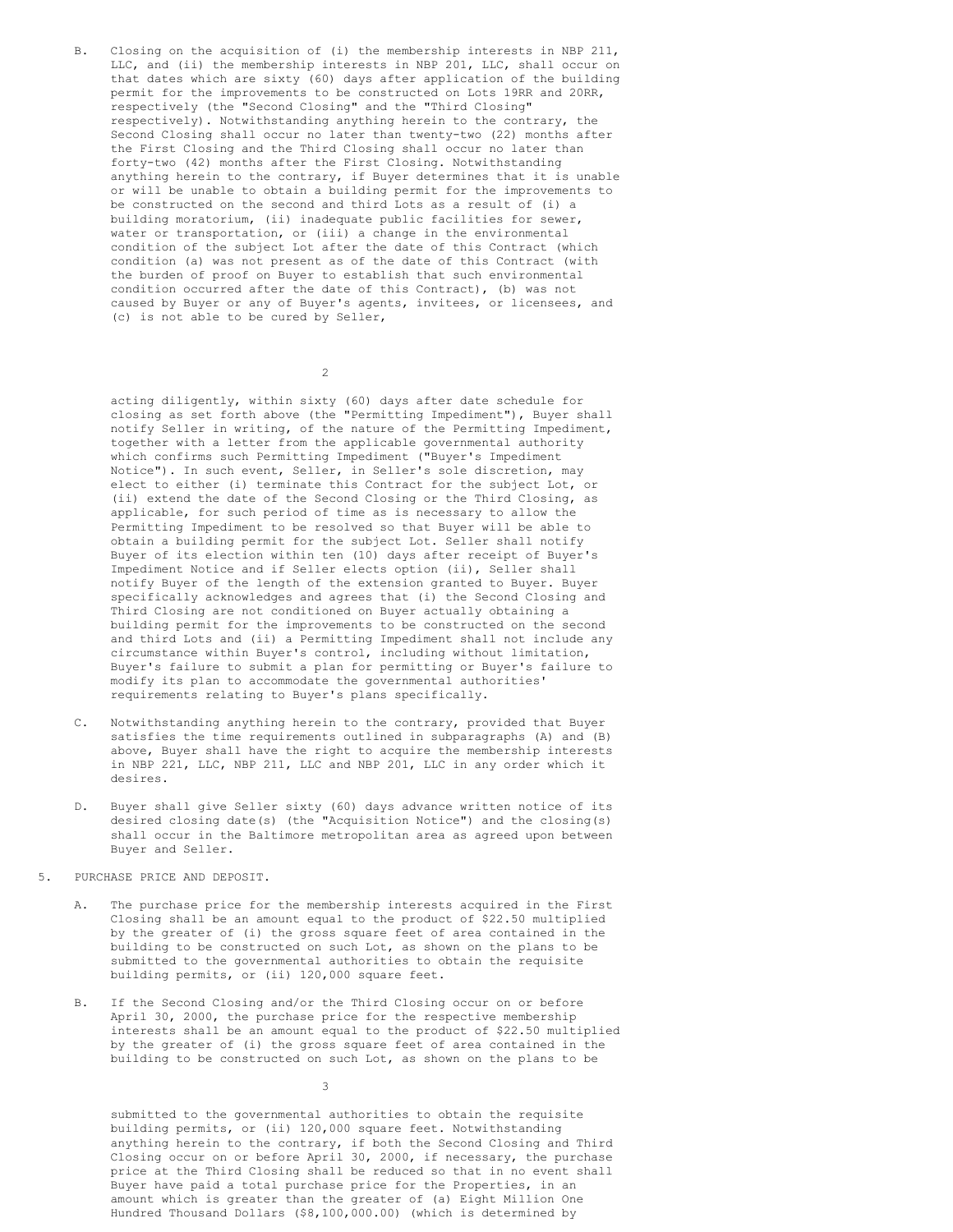\$22.50 multiplied by 360), or (ii) an amount which is the amount of the total gross square feet of the buildings to be constructed on the Properties multiplied by \$22.50.

- C. If the Second Closing and/or the Third Closing occur after April 30, 2000, the purchase price for the respective membership interests shall be the fair market value of comparable office sites in the Columbia/Baltimore-Washington International Airport region which are required to contain the density of approximately 120,000 square feet of improvements and the related amenities (i.e., parking spaces); however, the purchase price shall not be less than the purchase price paid for the most recent membership interests acquired by Buyer pursuant to this Contract. Buyer shall give Seller its statement of the fair market value simultaneously with its Acquisition Notice as required pursuant to SECTION 4(D). Within ten (10) days after receipt of the Acquisition Notice, Seller shall notify Buyer in writing if it accepts or rejects Buyer's statement of fair market value. If Seller disagrees with Buyer's statement of fair market value, the parties shall meet within ten (10) days after the date Buyer receives Seller's notice of rejection to attempt to agree on the fair market value. If Seller and Buyer are unable to agree on the fair market value at such meeting, Seller and Buyer shall immediately engage Lipman, Frizzell & Mitchell (the "Appraiser") to determine the fair market value of the applicable Lot within ten (10) days after its engagement and the Appraiser's determination shall be binding on the parties. Seller and Buyer shall each pay one-half (1/2) of the costs of the Appraiser.
- D. Notwithstanding anything herein to the contrary, Seller shall grant Buyer a credit against the Purchase Price to be paid at the First Closing (the "Credit") in an amount equal to two-thirds (2/3) of the actual costs incurred by or to be incurred by Buyer to construct the private storm drain lines which will serve all three (3) Lots, provided that (i) the Credit shall not exceed Forty Thousand Dollars (\$40,000.00) and (ii) Buyer shall submit to Seller its budget, plans and computations of the actual costs incurred or to be incurred by Buyer as evidence for the Credit. The Purchase Price to be paid at the Second Closing and the Third Closing shall each be increased by one-half (1/2) of the amount of the Credit.

4

- E. After the parties have agreed on the purchase price pursuant to the provisions of this Section, Seller and Buyer shall enter into an amendment to this Contract which confirms the purchase price of the applicable membership interests.
- F. At each of the Closings, Buyer shall pay Seller, in cash or by certified, cashier's, treasurer or title company check, or by wire transfer, the Purchase Price determined for each of the membership interests.

6. SEWER AND WATER PREPAID REIMBURSEMENTS. At Closing, in addition to the Purchase Price, Buyer shall reimburse Seller for all prepaid water and sewer connection fees associated with each Lot, in consideration of obtaining vouchers from Seller to deliver to the County as part of the building permit process sufficient for the proposed development.

7. SPECIAL TAXING DISTRICT. Buyer and Seller shall sign the disclosure regarding the National Business Park Special Taxing District attached hereto as EXHIBIT B and made a part hereof by this reference.

8. RESTRICTIVE COVENANTS. Buyer acknowledges and agrees that the Lots are or will be subject to any subsequent National Business Park Declaration of Covenants, Conditions and Restrictions and Architectural Guidelines. Prior to recordation of such restrictions, Buyer shall have an opportunity to review and approve such restrictions, such approval not to be unreasonably withheld, conditioned or delayed.

# 9. CONDITION OF LOTS AND TEMPORARY EASEMENT.

(A) Buyer agrees to accept the Lots in accordance with the mass grading plans prepared by John E. Harms & Associates, Inc., entitled "The National Business Park Lots 4RA, 5RR, 8R-10R & 16R-20R G.P. 02006648" dated August, 1998, as shown as Sheet 8 on such plan. Seller, at Seller's expense, shall compact the soil on the Lots to at least 95% of the maximum dry density as determined by ASTM D 1557.

(B) Where available, Seller shall make available additional fill material to assist Buyer in achieving its desired final grades for development. If Seller determines that excess fill material is available for Buyer's use as a result of Seller' s grading for the improvement of Guilford Road at the right-in/right-out area near Route 32, Seller shall notify Buyer of such availability in which event, (i) Buyer, at Buyer's expense, shall have the right to supply the trucks to transport the fill material and (ii) Seller, at Seller's expense, shall load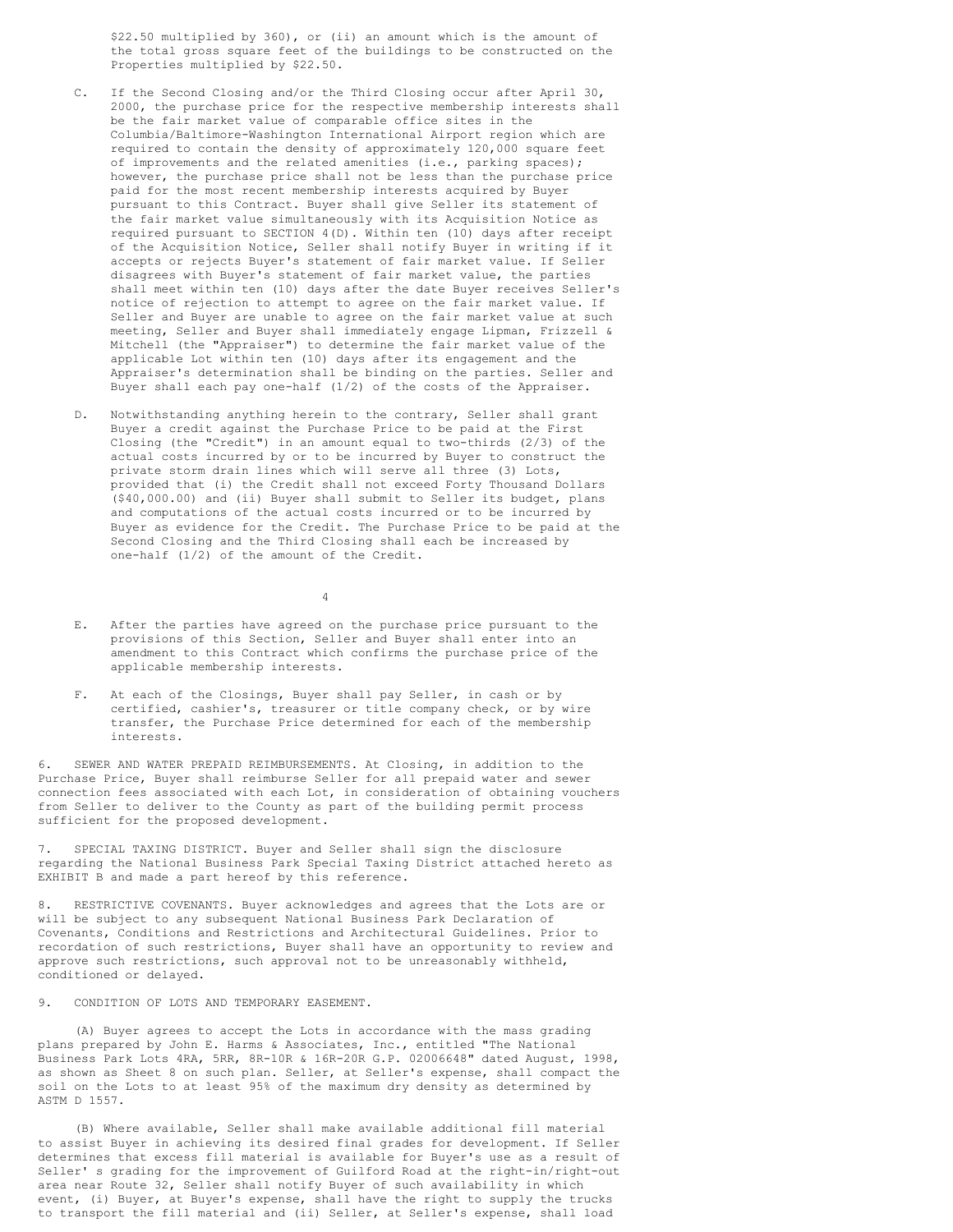the fill material on to the trucks. It is anticipated that approximately 5,000 to 7,000 yards of fill material will be taken in an efficient manner.

(C) Prior to the closings, Seller, at Seller's expense, shall maintain the sediment control

5

system serving the Lots. After the closings, Buyer, at Buyer's expense, shall maintain the sediment control system serving the Lots.

(D) Seller, at Seller's expense, shall fully complete the construction and final paving of Phoenix Road on or before May 1, 2000 and shall extend the utility lines for the sanitary sewer and stormdrains to the boundary of the Properties on or before March 1, 2000.

(E) After the First Closing, Seller hereby grants Buyer a temporary easement over the two (2) Lots which Buyer has not yet purchased for the purposes of staging its construction materials, including, without limitation, a construction trailer, and for the construction and operation of a hauling road for construction materials. Buyer, at Buyer's expense, shall maintain and keep the staging areas and the hauling road in good condition and repair and shall remove any debris and unused construction materials if there is a period of time when Buyer is not in the process of constructing any improvements on the Lots previously acquired by Buyer. Buyer shall maintain the insurance policies described in SECTION 11 below in connection with any of the Lots on which Buyer exercises its easement rights. If Buyer or any of Buyer's agents, invitees or licensees causes, directly or indirectly, any adverse impact on the sediment control system serving the Lots or easement prior to the closings, including, but not limited to, any violations of laws, Buyer, at Buyer's sole cost and expense, shall be required to restore the sediment control system to its condition prior to the adverse impact and shall cure any such violations as promptly as possible.

10. PERMITTING PROCESS. Seller shall cooperate with Buyer during the permitting process, including, without limitation, obtaining the grading permit and building permit, and to such end, Seller agrees that if a permit application is filed prior to the acquisition by Buyer of a particular Lot, Seller shall execute the permit application in the name of the limited liability company. However, in no event whatsoever, shall Seller or any entity related to or affiliated with Seller be required to post any type of security or collateral for the development obligations relating to the permit applications.

11. RIGHT TO INSPECT. From and after execution of this Contract by both Buyer and Seller, Buyer and Buyer's consultants shall have the right to enter upon the Properties and each parcel comprising same and conduct, at Buyer's sole expense, any engineering tests, development and land use studies, environmental analysis, soil tests, topographical and other surveys, wetlands and flood plain delineations, and other surveys, tests and studies (collectively, "Site Investigations") as Buyer deems necessary. Buyer shall give Seller at least five (5) day's notice of its desire to enter the Properties to inspect and Buyer shall coordinate the scheduling of such inspection with Seller, taking into account any work Seller may be performing on the Properties. All lands, trees, shrubs, grass and field areas shall be restored as closely as possible to their pre-test conditions. Buyer and its consultants shall enter and test the Properties at their own risk; and Buyer and/or its consultants shall carry adequate commercial general liability insurance of not less than \$1,000,000 combined single

6

limit naming Seller as an additional insured. Buyer and/or its consultants shall provide Seller with a certificate evidencing such insurance promptly upon execution of this Contract and at such times as such coverage is renewed. Further, Buyer shall indemnify and save Seller harmless from any and all suits, claims of injuries and judgments, and reasonable attorney's fees, in any way arising out or such entry and testing of the Properties, which indemnification and obligation to hold the Seller harmless shall survive any termination of this Contract.

12. TITLE TO THE LOTS. At each of the Closings, title to the Lot owned by the limited liability company which is being sold shall be good and marketable, free of all liens, encumbrances, encroachments and easements other than the Permitted Encumbrances (as hereinafter defined) and the liens and encumbrances set forth below which are acceptable to Buyer and shall not constitute and impediment to good and marketable fee simple title and possession of the portions of Property then being transferred shall be given to Buyer free of all tenancies or other rights of use or occupancy:

(i) easements and rights of way to Anne Arundel County or public utility companies existing as of Closing, including but not limited to, the pumping station access road;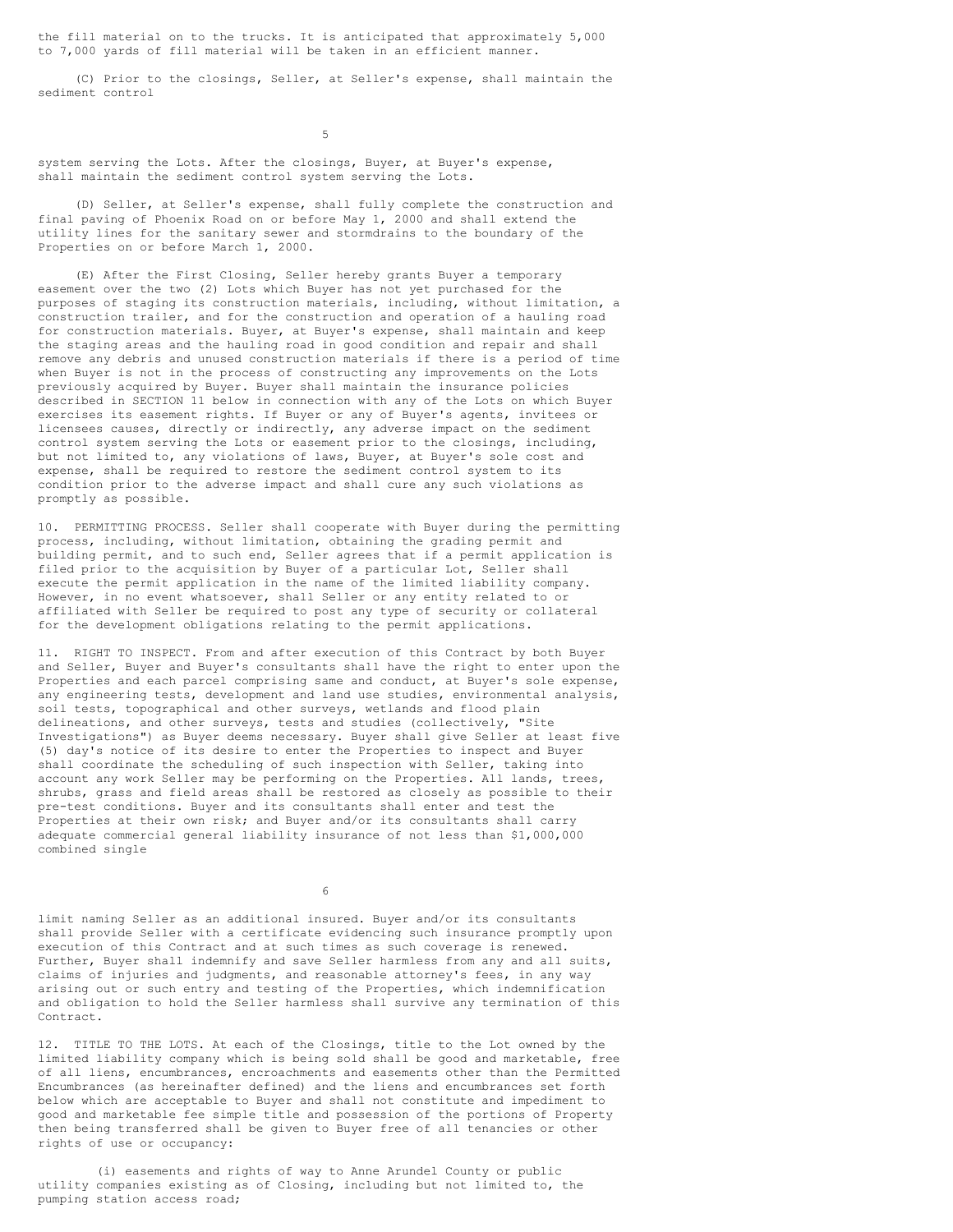(ii) easements and rights of way shown on the original subdivision plat or the resubdivision plat of the Lot;

(iii) easements and rights of way which as of the date of this Contract may be observed by an inspection of the Lot.

(iv) the Declaration of Covenants, Conditions and Restrictions for National Business Park which shall be recorded among the Land Records of Anne Arundel County, Maryland prior to Closing (the "Declaration");

(v) use or benefit charges assessed for public or private water and sewer facilities and taxes not delinquent;

(vi) zoning and building restrictions and other laws, ordinances and regulations of governmental bodies having jurisdiction over the Lot; and

(vii) obligations undertaken by Seller in connection with the approval of the resubdivision plat of the Lot, including public works agreements, utility agreements, inspection agreements and other agreements and commitments related to such resubdivision.

Within sixty (60) days prior to the anticipated closing, Buyer, at Buyer's expense, shall have the title to the portion of the Properties which is the subject of the closing examined by a reputable

7

title insurance company and have such title insurance company issue a title insurance commitment (the "Title Commitment") to assure Buyer that, as of the examination date, title to the particular portion of the Properties is good and marketable and insurable at ordinary prevailing title insurance rates and that any exceptions to title contained in the Title Commitment are acceptable to Buyer. On or before that date which is thirty (30) days prior to the anticipated closing, Buyer shall provide to Seller a copy of the Title Commitment and either advise Seller in writing that all exceptions to title contained in the Title Commitment are acceptable to Buyer or advise Seller in writing of those exceptions to title contained in the Title Commitment that are unacceptable to Buyer; provided, however, that Buyer shall be required to accept all Permitted Encumbrances. Failure of Buyer to examine title or to advise Seller of the acceptability of title within the time periods required hereunder shall be deemed an acceptance of all title matters. Within fifteen (15) days after receipt of a notice from Buyer advising Seller that certain title exceptions are unacceptable to Buyer, Seller shall notify Buyer whether Seller will cure any of the unacceptable title exceptions. Failure of Seller to provide notice within such time period shall be deemed an election by Seller not to cure the unacceptable title exceptions. If Buyer has timely notified Seller of unacceptable title matters then, unless Seller has timely elected to cure such title exceptions as provided hereunder, Buyer, by written notice to Seller, may, within fifteen (15) days after expiration of the time period for Seller to elect to cure, either waive such unacceptable title exceptions (in which case such exceptions shall be deemed acceptable to Buyer) or terminate this Contract as to those portions of the Property. Failure of Buyer to notify Seller in such fifteen (15) days period shall be deemed an election by Buyer to waive the unacceptable title exceptions. If Seller notifies Buyer that Seller will cure any unacceptable title exception, then Seller shall be obligated to promptly and, in all events, prior to the applicable Closing, proceed to cure such title exception in such manner that the defect or objection to the title will not appear in the Buyer's title insurance policy. All exceptions to title accepted by Buyer or deemed to be accepted by Buyer under the provisions of this paragraph shall also constitute "Permitted Encumbrances." Notwithstanding the foregoing, from and after the date hereof, except as otherwise permitted hereunder, Seller shall not change or permit to be changed title to the Property or any portion thereof in a manner which would materially prevent or interfere with the development of the separate parcels comprising the Properties. Nothing herein shall preclude Seller from placing liens on the Properties in connection with financings or refinancings, it being understood that it is the obligation of Seller to remove such liens with respect to Properties being purchased by Buyer hereunder at the time of the applicable Closing.

13. CLOSING ADJUSTMENTS. All costs, including taxes, insurance and any and all costs relating to the ownership of the Lots and each portion of same shall be borne by Seller until time of any Closing hereunder. All taxes, general or special, and all other public, governmental or other assessments against each parcel comprising the Properties payable on an annual basis are to be adjusted and apportioned as of the date of Closing as to each Lot then being transferred and are to be assumed and paid after Closing by Buyer. The costs of all recordation taxes and transfer taxes shall be split and paid equally by Buyer and Seller. All other closing costs incurred by Buyer,

8

including, without limitation, recording charges, document preparation charges, notary fees and title insurance premiums shall be paid by Buyer. Seller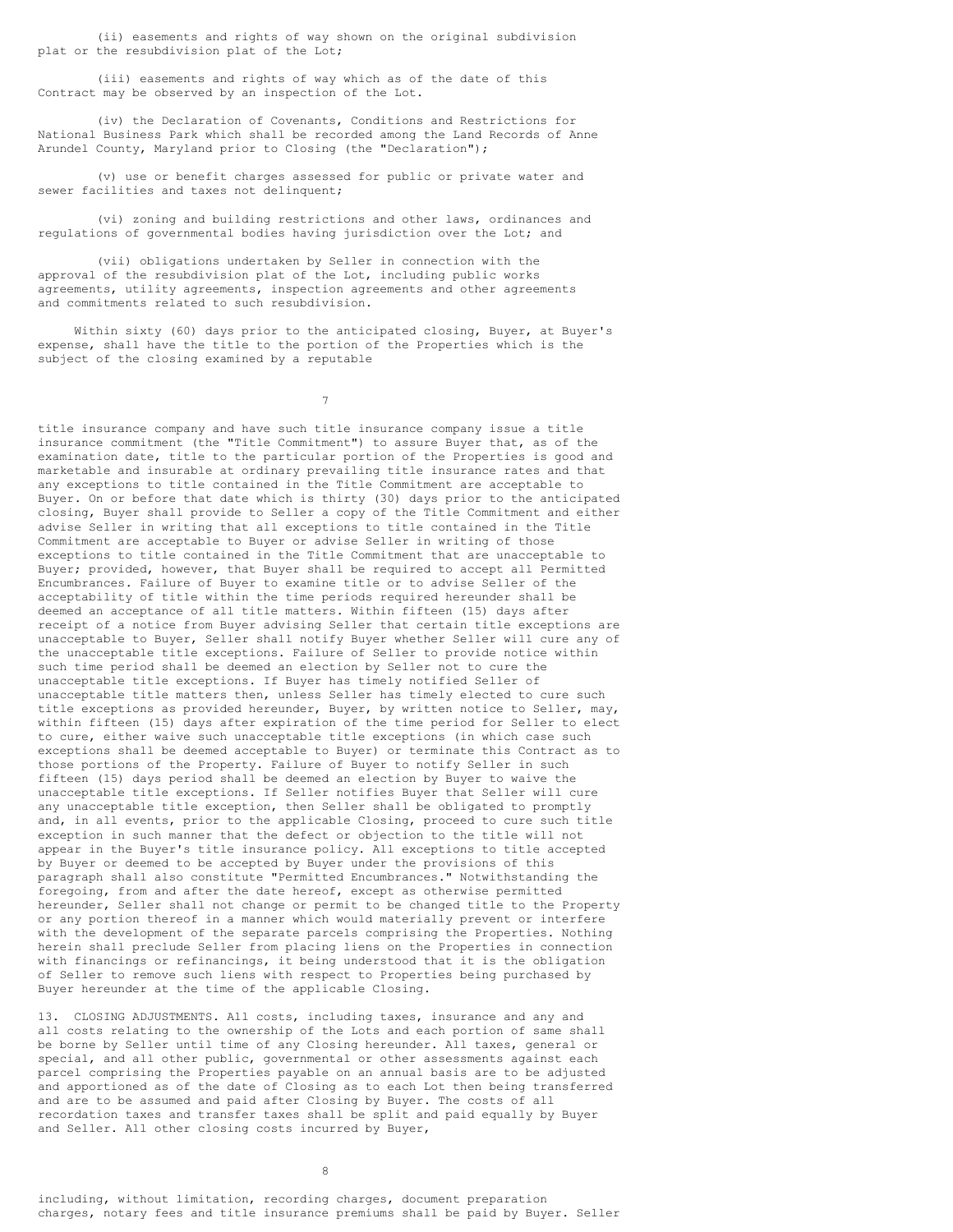and Buyer shall each pay their respective legal costs.

14. CLOSING DOCUMENTS. At each Closing hereunder, Seller shall execute and deliver to Buyer the following:

- (A) An Assignment of Limited Liability Company Interests in a form acceptable to Seller and Buyer;
- (B) A Certificate of Good Standing for the limited liability company of which Buyer is acquiring the membership interests;
- (C) Certified Copies of the Articles of Organization and Operating Agreement for the limited liability company in which Buyer is acquiring the membership interests;
- (D) an affidavit, in form sufficient to satisfy all Internal Revenue Service requirements, stating that Seller is not a "foreign person" (as defined by the Foreign Investment in Real Property Tax Act and the regulations promulgated thereunder) so that Buyer is not legally required to withhold any portion of the Purchase Price then being paid at any Closing hereunder; and
- (E) any other documents as reasonably requested by Buyer, which are necessary to effect the transactions set forth herein in accordance with the terms set forth herein.

15. RISK OF LOSS. Each of the Lots are to be held at the risk of the Seller until legal title has passed.

16. SELLER'S WARRANTIES AND REPRESENTATIONS. Seller warrants, represents and covenants to Buyer the following items which are true in all material respects and shall be deemed to have been restated at the time of each Closing hereunder, to the extent applicable:

(a) As of the date hereof Seller is the sole owner of fee simple title to the Lots, and will not have entered into any contract of sale, option agreement, right of first refusal or other agreement for the sale of any part of the Properties. As of the date of each Closing, the limited liability companies formed by Seller will be the sole owners of fee simple title to the Lots and such limited liability companies will not have entered into any contract of sale, option agreement, right of first refusal or other agreement for the sale of any part of the Properties.

9

(b) Seller has full power and authority to execute, deliver and perform this Contract in accordance with its terms.

(c) To Seller's knowledge, as of the date of this Contract, the Property is zoned to permit its use for office and warehouse purposes and Seller shall not join in or consent to any change in the zoning of the Properties which would prohibit its use for office and warehouse purposes.

(d) To the best of Seller's actual knowledge, there are no underground storage tanks on the Properties.

(e) To the best of Seller's actual knowledge, Seller has not used, generated, stored or disposed, and from and after the date of this Contract, except to the extent consistent with current real estate industry practices for such type of property, consistent with use of the Properties for office and warehouse purposes, and permitted under governmental regulations, will not use, generate, store or dispose, on, under or about the Properties any hazardous waste, toxic substance or related materials or any friable asbestos or substance containing asbestos.

The foregoing warranties shall terminate as to a specific Lot twelve (12) months after the Closing on such Lot.

17. PERMITTED USE OF THE PROPERTIES. Buyer covenants and agrees that it will initially construct upon and put into use upon the Properties, in accordance with the terms hereof, (i) a minimum of 120,000 gross square feet of mid-rise office product on Lot 18RR and (ii) a minimum of 360,000 gross square feet of mid-rise office product in total on Lots 18RR, 19RR and 20RR (collectively, "Permitted Use"), subject to the restrictions contained in the Declaration.

18. COOPERATION WITH SELLER IN CONTINUING DEVELOPMENT OF NATIONAL BUSINESS PARK PROJECT. Buyer acknowledges that the Properties are a part of the larger National Business Park Project (the "Project") being developed by Seller concurrently with the Properties and that in order for Seller to obtain the necessary zoning for the Project, Seller made certain agreements and commitments with Anne Arundel County relating to the ongoing development and overall control of the Project. Buyer, accordingly, covenants and agrees with Seller that (i) it shall not knowingly violate the terms of the variances granted to Seller for the Project, (ii) it shall cooperate with Seller as to its agreements and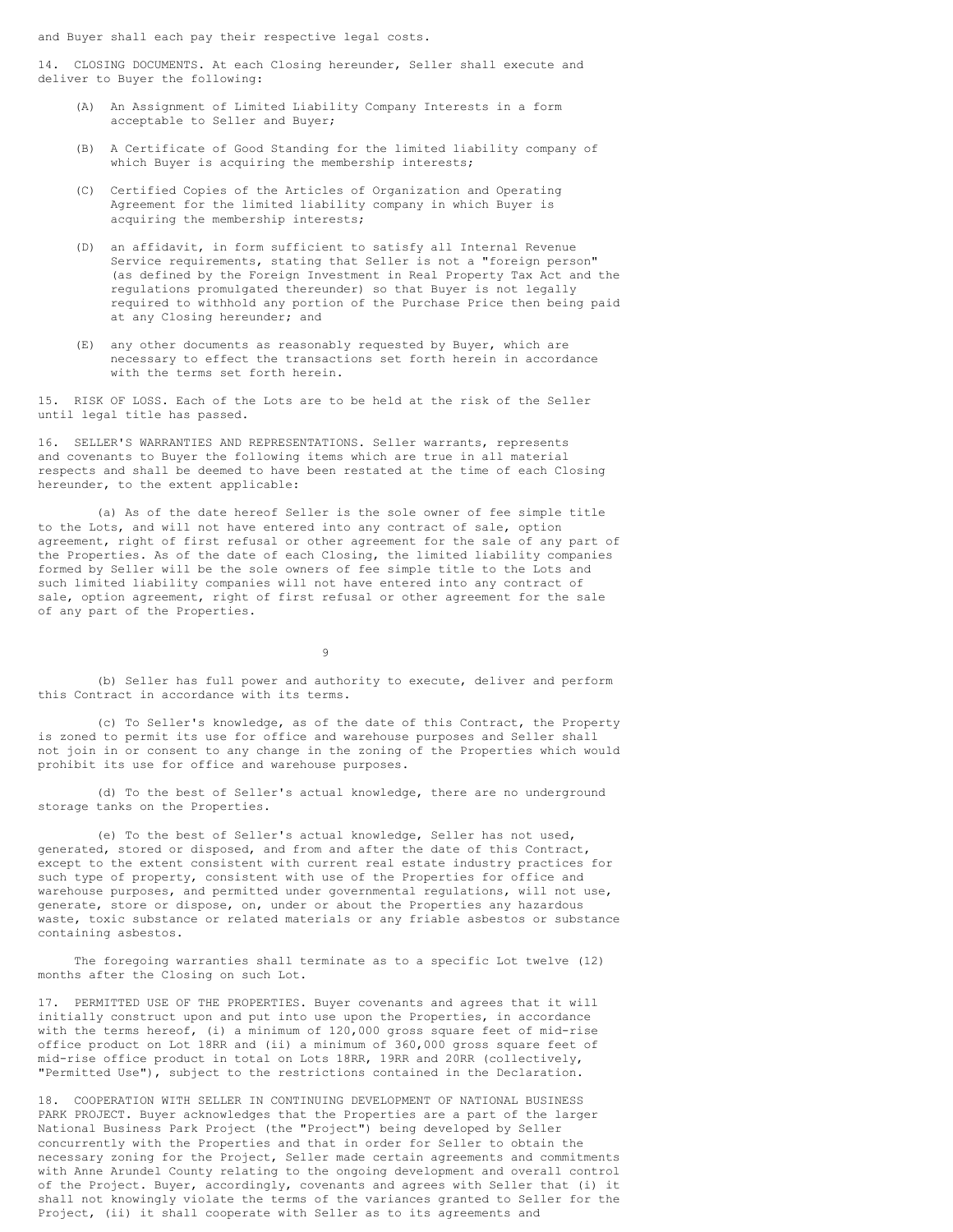commitments with Anne Arundel County as the same shall pertain to the Properties only, and (iii) it shall cooperate with Seller's development efforts on land within the Project but outside the Properties, including the execution of any documents, plats agreements, easements, rights of way and other actions reasonably necessary or required by Seller or Anne Arundel County in connection with the subsequent development of the National Business Park, provided that Buyer shall not be obligated to expend its own funds in implementing this provision. Seller shall bear all expenses of

10

such documentation or other actions required incidental to such development and shall hold Buyer harmless from all expenses, claims and liability associated with Buyer's cooperation efforts described herein.

Buyer also covenants to allow Seller a right of entry onto the Properties at all reasonable times for activities associated with the above described development efforts, provided that Seller provides Buyer with prior notice of Seller's intent to enter upon the Properties and Seller shall not unreasonably interfere with Buyer's development activities on the Properties. In connection with such entry, Seller agrees that it shall be responsible for any damages to the Properties resulting from such operations and shall indemnify and hold Buyer harmless from all claims of any type arising out of Seller's entry onto the Properties for the purposes set forth herein.

19. USE, DEVELOPMENT AND CONSTRUCTION ON THE PROPERTIES. Buyer agrees to use and develop the Properties in accordance with the provisions set forth in this Contract and in conformity with:

(i) the Declaration;

(ii) the sediment control plans, the resubdivision plat and those roads, utilities, grading, storm water management and other related plans and documentation approved by Anne Arundel County in conjunction with the development of the Properties; and

(iii) any design guidelines adopted for The National Business Park pursuant to the Declaration.

In conjunction with development and construction on the Properties of the Permitted Use, Buyer agrees to abide in good faith with the following provisions:

(i) Once construction has been commenced on a structure or other improvement same shall be completed as soon as reasonably practicable;

(ii) During construction, Buyer shall cause the Properties to be kept reasonably clean and free of trash and building debris and, promptly after completion of a structure or other improvement, all trash and debris shall be removed. No dirt, trash or debris shall be dumped, discarded or left on any land owned by Seller, (subject to the temporary easement rights granted to Buyer pursuant to the provisions of SECTION 9(E) of this Contract) or any other person within the Project; and

(iii) Buyer shall cause its agents and subcontractors and others to use reasonable care not to cause damage to, and not to deposit mud, dirt or debris on roads, curbing, gutters, sidewalks, roadbeds and unpaved rights of way.

11

Buyer shall be liable to Seller for all damage resulting from construction operations performed by Buyer or its agents and other than as provided herein shall promptly cause any such damage to be repaired at Buyer's cost and expense forthwith. If following notice by Seller to Buyer of such damages, Buyer fails within five (5) days to repair such damage, Seller may repair and/or correct such damages and charge Buyer for the actual cost of same plus fifteen percent (15%). Buyer agrees to pay such costs immediately upon receipt of an invoice for same. In the event Buyer's construction activities shall have been determined by Seller to have resulted in damage to any item in or portion of a public right-of-way or facility covered by a public works or utility agreement entered into by that party, said damage may be repaired by Seller and on completion shall be billed at cost plus fifteen percent (15%) to Buyer who shall immediately pay over to Seller said sum.

In order to effectuate the above, Buyer agrees that Seller and its agents and employees shall have the right from time to time to enter upon the Properties without hindrance and to make such inspections as shall be deemed appropriate to determine if Buyer is complying with the terms of this Contract in general and in specific with those plats, plans, covenants and guidelines listed above.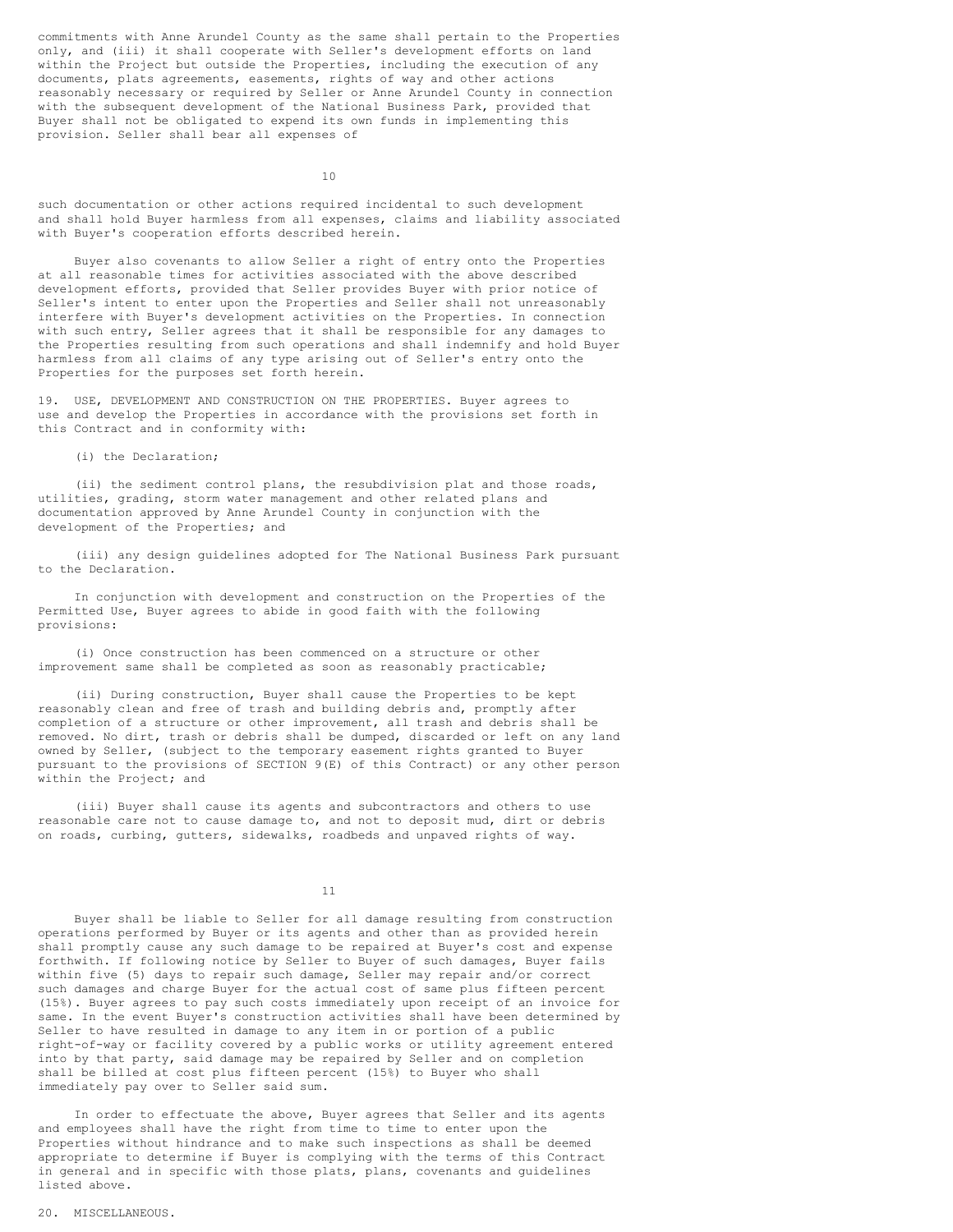(a) Seller and Buyer warrant that, in connection with this Contract, they have dealt with no broker, agent or other party who may be entitled to a commission or finder's fee, and each party agrees to indemnify the other from any claims or damages, including reasonable attorneys' fees, that the other may incur as a result of the violation of this warranty, which warranty and indemnification shall survive settlement and any termination of this Contract.

(b) Any written notices required under the terms of this Contract shall be sent by Federal Express Delivery or other national overnight delivery service and addressed as follows:

| To Buyer:       | Corporate Office Properties, L.P.<br>8815 Centre Park Drive, Suite 400<br>Columbia, Maryland 21045<br>Attn: Dwight S. Taylor         |
|-----------------|--------------------------------------------------------------------------------------------------------------------------------------|
| with copies to: | Corporate Office Properties Trust<br>8815 Centre Park Drive, Suite 400<br>Columbia, Maryland 21045<br>Attn: Karen M. Singer, Esquire |

12

| To Seller: | Jolly Acres Limited Partnership     |
|------------|-------------------------------------|
|            | c/o Constellation Real Estate, Inc. |
|            | 8815 Centre Park Drive - Suite 104  |
|            | Columbia, MD 21045                  |
|            | Attn: Steven S. Koren               |

with copies to: Constellation Power, Inc. 111 Market Place, Suite 200 Baltimore, Maryland 21202 Attn: Dan R. Skowronski, Esquire

> Piper & Marbury, LLP 36 South Charles Street Baltimore, Maryland 21201 Attn: Stephen L. Owen, Esquire

Any party hereto may change its notice address by giving notice of such change in accordance with this paragraph. Notice shall be deemed to have occurred upon actual delivery.

(c) Time shall be the essence of this Contract.

(d) This Contract contains the final and entire agreement between the parties thereto, and neither party shall be bound by any terms, condition, statement or representation not herein contained. The Contract may not be modified or changed orally, but only by agreement in writing, signed by the party against whom enforcement of any such change is sought.

(e) The Contract shall be governed by the laws of the State of Maryland. The titles of the paragraphs are inserted as a matter of convenience and for reference and in no way define, limit or describe the scope of this Contract or the intent of any provision hereof.

(f) If Buyer fails to purchase the Properties as contemplated herein (other than as a result of a default by Seller under this Contract), Seller may avail itself of any and all rights and remedies at law or in equity, including, but not limited to, the right to (i) cancel this Contract, and (ii) enforce specific performance of this Agreement. Buyer specifically acknowledges and agrees that Seller's right to enforce specific performance of Buyer's obligations under this Contract constitutes a fundamental condition and material inducement to Seller's entering into this Contract. The exercise of any one of Seller's rights or remedies under this Contract shall not be deemed to be in lieu of, or a waiver of, any other right or remedy available to Seller.

13

(g) If Seller fails to sell the Properties as contemplated herein (other than as a result of a default by Buyer under this Contract), Buyer may avail itself of any and all rights and remedies at law or in equity, including, but not limited to, the right to (i) cancel this Contract, and (ii) enforce specific performance of this Contract. The exercise of any one of Buyer's rights or remedies under this Contract shall not be deemed to be in lieu of, or a waiver of, any other right or remedy available to Buyer.

(h) No requirement, obligation, remedy or provision of this Contract shall be deemed to have been waived, unless so waived expressly in writing or waived pursuant to other provisions of this Contract and any waiver of any breach of nonperformance of a continuing obligation on one occasion shall not be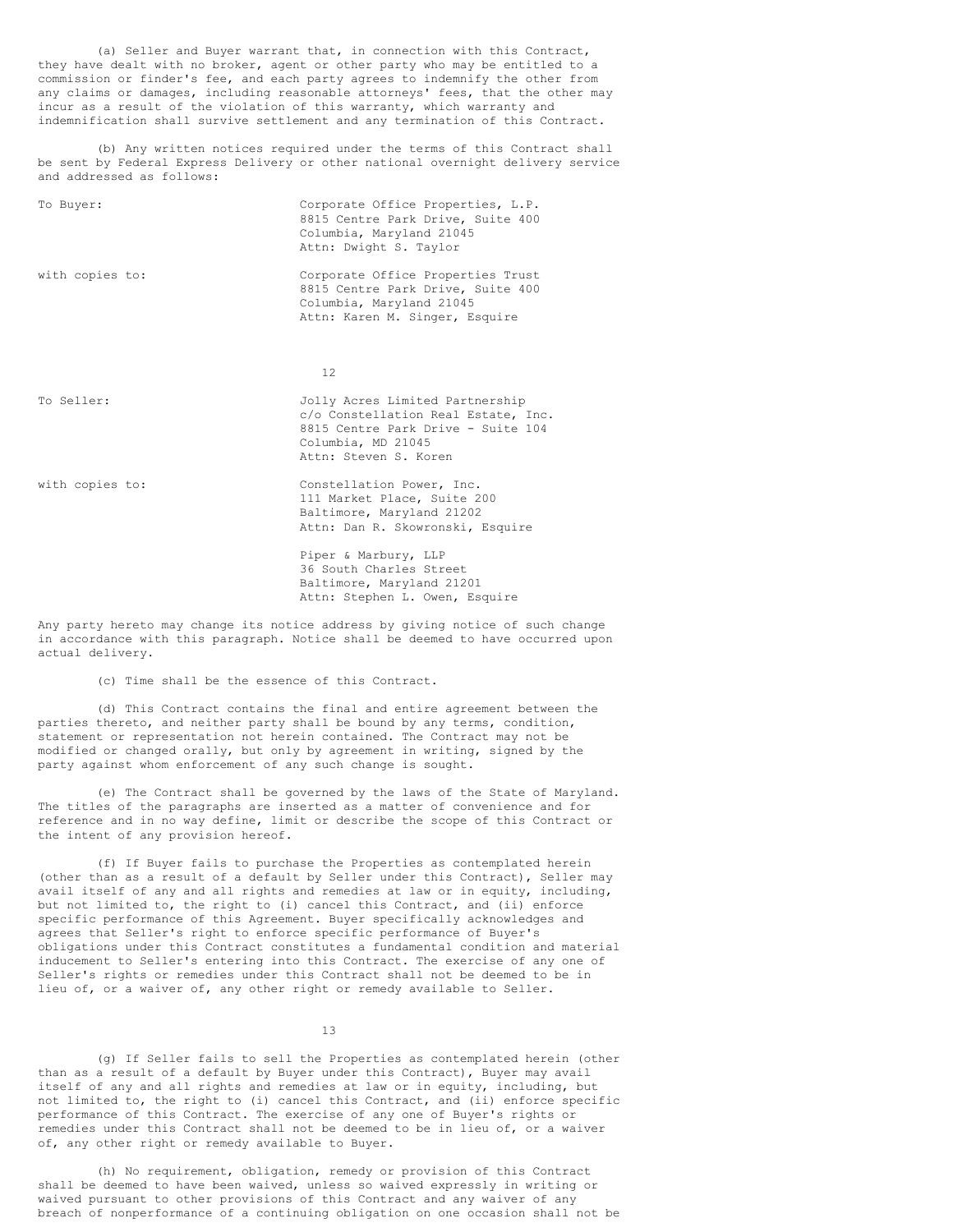considered a waiver of any right to enforce such provision thereafter.

(i) The obligations of Buyer set forth in this Contract that survive the Closings hereunder are intended to run with the land and Buyer agrees to execute in recordable form at the Closings, any and all agreements prepared by Seller, which Seller, acting in a reasonable manner, may wish to record in the Land Records of Anne Arundel County in connection therewith.

21. SUCCESSORS AND ASSIGNS. This Contract shall be binding upon and inure to the benefit of the parties hereto and their respective successors and assigns. Buyer shall have the right to assign this Contract in whole or in part without the consent of Seller (i) to any entity controlled by, controlling, or under common control with Buyer or Corporate Office Properties Trust (where control shall mean owning directly or indirectly fifty percent (50%) or more of the voting stock or voting interest of such entity), or (ii) to any purchaser or transferee, or any entity controlled by, controlling, or under common control with any purchaser or transferee, of all or a portion of Buyer's real property within National Business Park. Buyer shall not have any other right to assign this Contract in whole or in part without the prior written consent of Seller, which consent shall not be unreasonably withheld or delayed.

22. COPT GUARANTY. As a material inducement to the Seller to enter into this Contract and without which the Seller would not enter into this Contract or close hereunder, Corporate Office Properties Trust, a Maryland real estate investment trust (the "Guarantor") does hereby unconditionally and continually guarantee the full and timely payment and performance of all obligations of the Buyer under this Contract. In the event of a default or failure on the part of the Buyer to pay or perform an obligation hereunder, the Seller may look to the Guarantor for payment and performance of all obligations of the Buyer, including, without limitation, Buyer's obligation to specifically perform its obligations under the Contract, and for the recovery of any loss or damage resulting from such default or failure without the necessity of prior exhaustion of remedies against the Buyer. The Guarantor acknowledges that it is a partner of the Buyer and will thereby receive a direct and material benefit as a result of Buyer's entering into this Contract. Accordingly, the

14

Guarantor acknowledges and agrees that the Buyer entering into this Contract with the Seller is adequate consideration to the Guarantor to give this payment and performance guaranty.

IN WITNESS WHEREOF, each of the parties hereto has executed or caused this Contract to be executed by its duly authorized representative on the day and year first above written.

| WITNESS:             | JOLLY ACRES LIMITED PARTNERSHIP<br>By: CONSTELLATION REAL ESTATE, INC.,<br>General Partner     |
|----------------------|------------------------------------------------------------------------------------------------|
| /s/ Steven D. Kesler | By: /s/ Steven S. Koren                                                                        |
|                      | Name: Steven S. Koren<br>Title: Managing Director                                              |
| WITNESS:             | CORPORATE OFFICE PROPERTIES, L.P.<br>By: Corporate Office Properties Trust,<br>General Partner |
| /s/ Karen M. Singer  | By: /s/ Roger A. Waesche, Jr.                                                                  |
|                      | Roger A. Waesche, Jr.<br>Senior Vice President                                                 |

15

# STATE OF MARYLAND COUNTY OF HOWARD TO WIT:

I HEREBY CERTIFY, that on this 9th day of September, 1999, before me, undersigned Notary Public of said State, personally appeared Steven S. Koren, who acknowledged himself to be the Managing Director of Constellation Real Estate, Inc., a Maryland corporation and General Partner of Jolly Acres Limited Partnership, known to me or satisfactorily proven to be the person whose name is subscribed to the within instrument, and acknowledged that he executed the same for the purposes therein contained as the duly authorized Managing Director of said corporation by signing the name of the corporation himself as Managing Director.

IN WITNESS WHEREOF, I have set my hand and Notarial Seal, the day and year first above written.

# [ILLEGIBLE]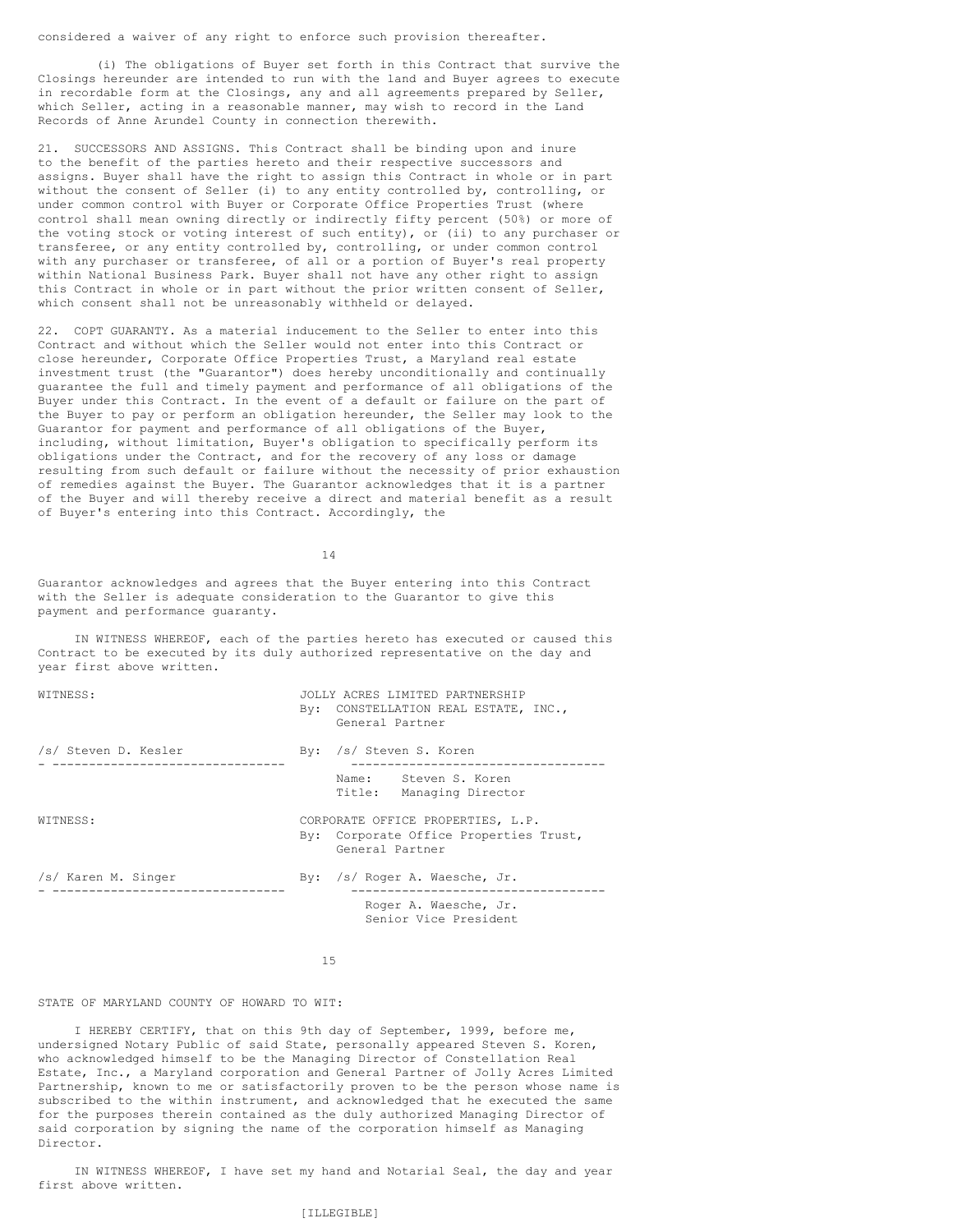------------------------------------ Notary Public

My commission expires: September 1, 2000

STATE OF MARYLAND COUNTY OF HOWARD TO WIT:

I HEREBY CERTIFY, that on this 3rd day of September, 1999, before me undersigned Notary Public of said State, personally appeared ROGER A. WAESCHE, JR., known to me or satisfactorily proven to be the person whose name is subscribed to the within instrument, and acknowledged himself to the Senior Vice President of Corporate Office Properties Trust, the general partner of Corporate Office Properties L.P., a Delaware limited partnership and acknowledged that he executed the same for the purposes therein contained as the duly authorized Senior Vice President of said trust by signing the name of the trust by himself as Senior Vice President.

IN WITNESS WHEREOF, I have set my hand and Notarial Seal, the day and year first above written.

> [ILLEGIBLE] ------------------------------------ Notary Public

My commission expires: February 2, 2002

JOINDER BY CORPORATE OFFICE PROPERTIES TRUST

16

Corporate Office Properties Trust is executing this Contract to evidence its obligations under Section 22 of this Contract.

WITNESS: CORPORATE OFFICE PROPERTIES TRUST,

/s/ Karen M. Singer By: /s/ Roger A. Waesche, Jr. - -------------------------------- ----------------------------------- Roger A. Waesche, Jr. Senior Vice President

17

STATE OF MARYLAND COUNTY OF BALTIMORE TO WIT:

I HEREBY CERTIFY, that on this 15th day of September, 1999, before me undersigned Notary Public of said State, personally appeared ROGER A. WAESCHE, JR., known to me or satisfactorily proven to be the person whose name is subscribed to the within instrument, and acknowledged himself to the Senior Vice President of Corporate Office Properties Trust, a Maryland real estate investment trust and acknowledged that he executed the same for the purposes therein contained as the duly authorized Senior Vice President of said trust by signing the name of the corporation himself as the Senior Vice President.

IN WITNESS WHEREOF, I have set my hand and Notarial Seal, the day and year first above written.

> Zarae Pitts ------------------------------------ Notary Public

My commission expires: November 25, 2002

18

EXHIBIT A SUBDIVISION PLAT OF LOTS 18RR, 19RR AND 20RR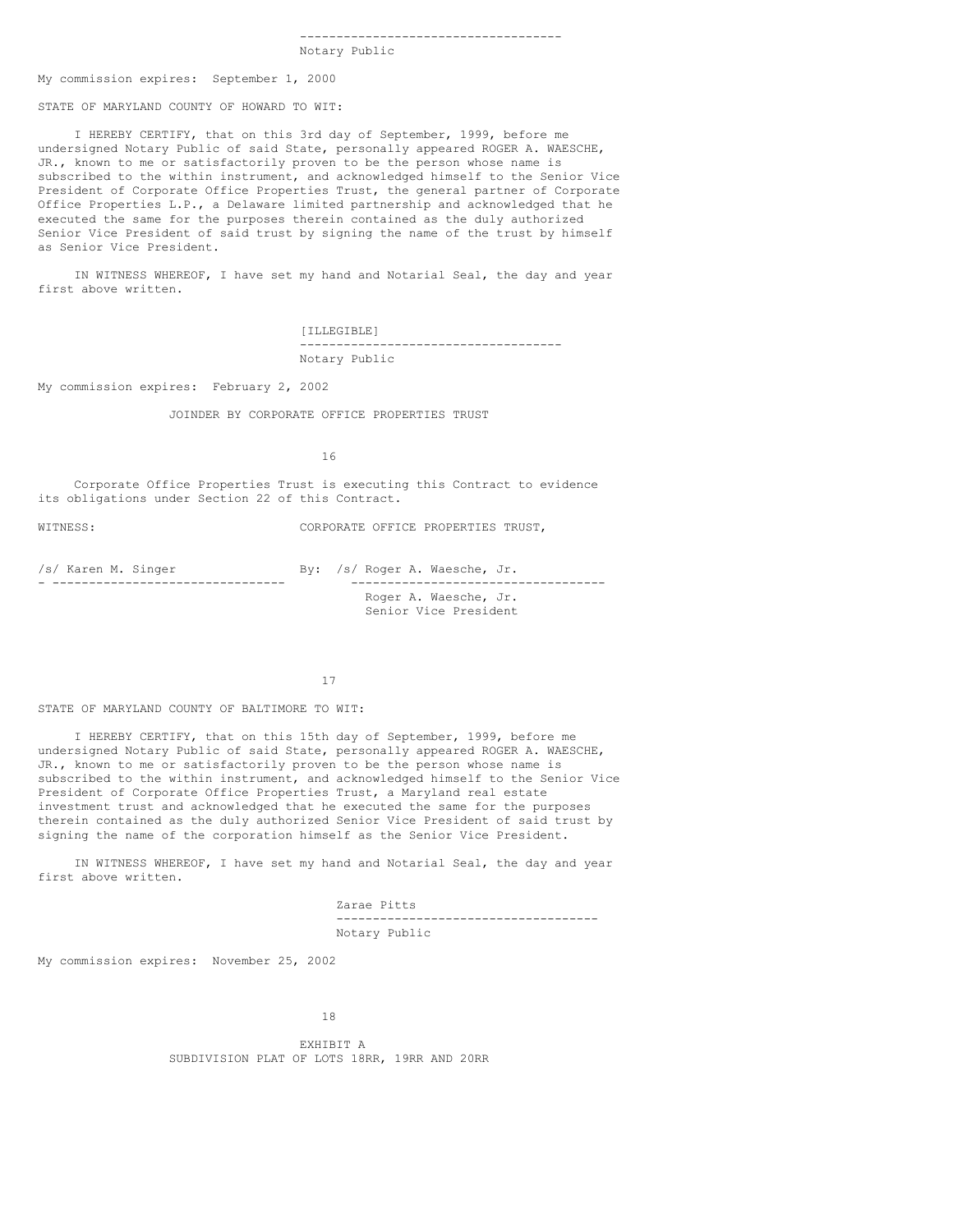#### AMENDMENT TO CONTRACT OF SALE

THIS AMENDMENT TO CONTRACT OF SALE (this "AMENDMENT") is made and executed this 28th day of April, 2000, by and between JOLLY ACRES LIMITED PARTNERSHIP, a Maryland limited partnership ("SELLER") and CORPORATE OFFICE PROPERTIES, L.P., a Delaware limited partnership ("BUYER").

WHEREAS, Seller and Buyer entered into a Contract of Sale on August 9, 1999 with respect to Lots 18RR, 19RR and 20RR in National Business Park, Annapolis Junction, Anne Arundel County, Maryland (the "ORIGINAL CONTRACT"); and

WHEREAS, Seller and Buyer desire to amend certain terms set forth in the Original Contract in this Amendment.

NOW, THEREFORE, in consideration of the foregoing, the parties hereto, intending legally to be bound, hereby agree that the Original Contract shall be amended as follows:

1. The second sentence in Section 3 of the Original Contract is hereby deleted in its entirety and is hereby replaced with the following:

"Seller shall transfer fee simple title to Lots 19RR and 20RR into single member Maryland limited liability companies within thirty (30) days prior to the Final Closing (as hereinafter defined)."

2. Section 4.B of the Original Contract is hereby deleted in its entirety and is hereby replaced with the following:

"Closing on the acquisition of the membership interests in NBP 211, LLC and NBP 201, LLC shall occur on the same date on or before July 28, 2000 (the "Final Closing").

3. Section 4.C of the Original Contract is hereby deleted in its entirety and is hereby replaced with the following:

"Intentionally Omitted."

4. Section 4.D of the Original Contract is hereby deleted in its entirety and is hereby replaced with the following:

"Buyer shall give Seller reasonable advance written notice of the Final Closing and such closing shall occur in the Baltimore metropolitan area as agreed upon between Buyer and Seller."

5. Section 5.B of the Original Contract is hereby deleted in its entirety and is hereby replaced with the following:

"The purchase price for the respective membership interests in NBP 211, LLC and NBP 201, LLC shall be an amount equal to the product of \$22.50 multiplied by the greater of (i) the gross square feet of area contained in the building to be constructed on such Lot, as shown on the plans to be submitted to the governmental authorities to obtain the requisite building permits, or (ii) 120,000 square feet. Notwithstanding anything herein to the contrary, in no event shall Buyer pay a total purchase price for the Properties of an amount which is greater than the greater of (a) Eight Million One Hundred Thousand Dollars (\$8,100,000.00) (which is determined by \$22.50 multiplied by 360), or (b) \$22.50 multiplied by the total gross square feet of the buildings to be constructed on the Properties. [SELLER ACKNOWLEDGES THAT BUYER MAY INCREASE THE SQUARE FEET OF THE BUILDINGS TO BE CONSTRUCTED ON LOTS 19RR AND 20RR WHICH WILL REQUIRE BUYER TO HAVE STRUCTURED PARKING ON SUCH LOTS THEREBY INCREASING THE TOTAL BUILDING COSTS. SELLER IS WILLING TO ENTER INTO DISCUSSIONS WITH BUYER WITH RESPECT TO PROVIDING A SUBSIDY TO BUYER ON THE PURCHASE PRICE FOR SQUARE FEET IN EXCESS OF 360,000 FOR THE PROPERTIES IN THE EVENT THAT BUYER PLANS TO CONSTRUCT STRUCTURED PARKING.]

6. Section 5.C of the Original Contract is hereby deleted in its entirety and is hereby replaced with the following:

"Intentionally Omitted."

7. Section 5.D of the Original Contract is hereby deleted in its entirety and is hereby replaced with the following:

"The Purchase Price to be paid at the Final Closing shall be increased by Forty Thousand Dollars (\$40,000) to offset the credit provided by Seller to Buyer at the First Closing with respect to the construction of private storm drain lines."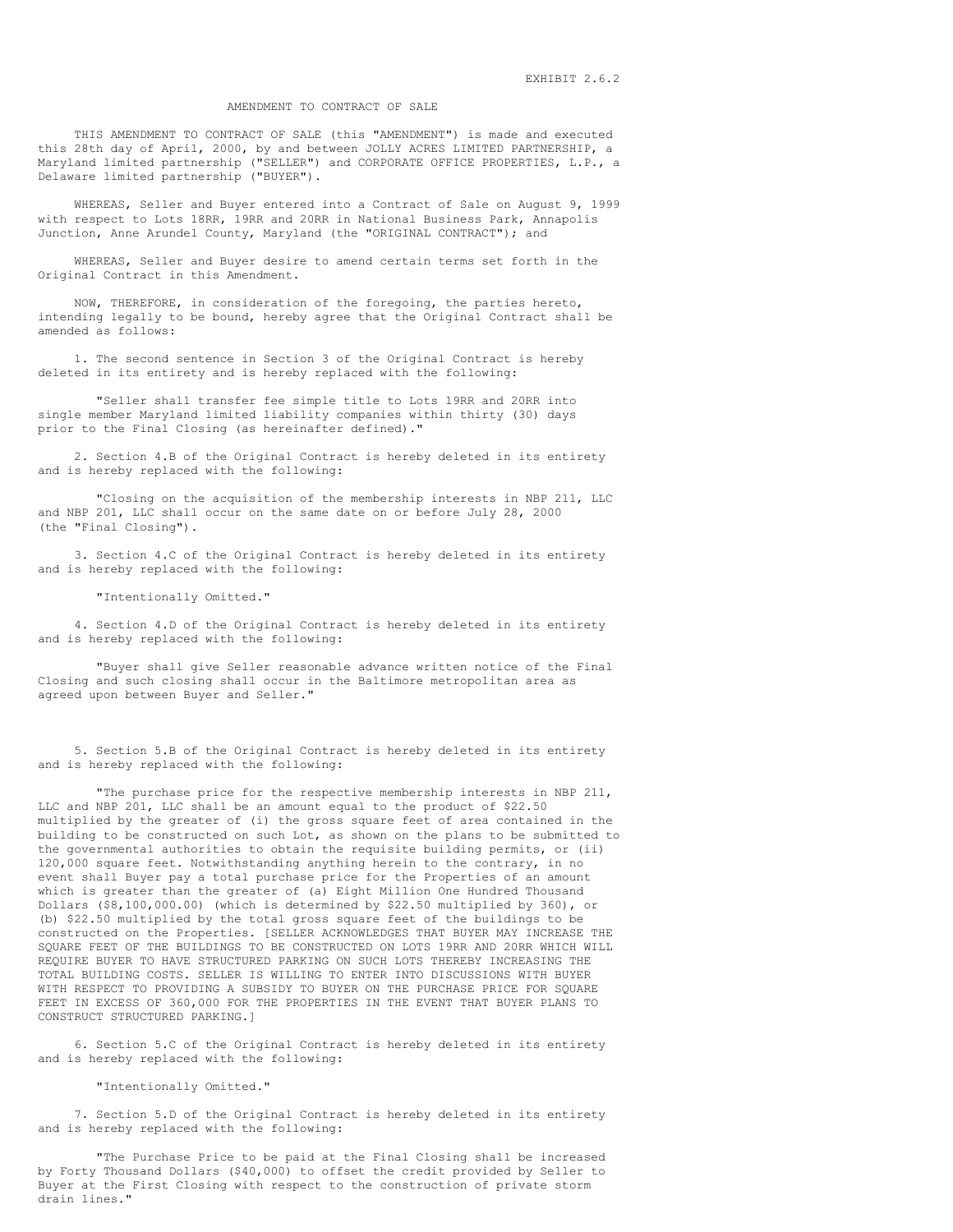8. Section 5.E of the Original Contract is hereby deleted in its entirety and is hereby replaced with the following:

"Intentionally Omitted."

9. Section 5.F of the Original Contract is hereby deleted in its entirety and is hereby replaced with the following:

"On the date hereof, Buyer shall pay Seller (as an advance payment of the Purchase Price for the membership interests in NBP 211, LLC and NBP 201, LLC, as adjusted at the Final Closing and exclusive of prorations and the reimbursements set forth in Section 6) Five Million Four Hundred Thousand Dollars (\$5,400,000) (which amount may not represent the entire Purchase Price) via wire transfer to the bank account designated by Seller. The advance payment described above shall be nonrefundable and any interest earned thereon from the date

-2-

hereof to the Final Closing shall be for the account of Seller. The remainder of the Purchase Price for the membership interests in NBP 211, LLC and NBP 201, LLC, if any, and the prorations, adjustments and reimbursements set forth in this Contract shall be paid via wire transfer at the Final Closing."

10. Section 12 of the Original Contract is hereby amended by deleting the entire second paragraph thereof and by deleting the first sentence of Section 12 and replacing it with the following:

"At the Final Closing, title to the Lots owned by NBP 211, LLC and NBP 201, LLC shall be good and marketable, free of all liens, encumbrances, encroachments and easements other than the liens and encumbrances set forth below in clauses (i) through (vii) which are heretofore acceptable to Buyer and shall not constitute an impediment to good and marketable fee simple title ("Permitted Encumbrances") and possession of the portions of the Property then being transferred shall be given to Buyer free of all tenancies or other rights of use or occupancy:"

11. Section 20(b) of the Original Contract is hereby amended by deleting the notice name and address information for Piper & Marbury, LLP and replacing it with the following:

"Piper Marbury Rudnick & Wolfe LLP 6225 Smith Avenue Baltimore, Maryland 21209-3600 Attn: Stephen L. Owen, Esquire"

12. Any term used in this Amendment which has initial capital letters and which is not defined herein shall have the meaning attributed to it in the Original Contract.

13. Except as otherwise provided herein, the Original Contract shall remain unchanged and in full force and effect and the parties hereto hereby confirm and agree to be bound by all the terms and provisions of the Original Contract as amended hereby.

14. In the event that the Final Closing does not occur as provided in Section 2 hereof (other than as a result of a default by Seller under the Original Contract or this Amendment), at Seller's election, this Amendment shall become null and void and of no further force and effect and all of the terms and conditions set forth in the Original Contract shall constitute the entire agreement of Seller and Buyer with respect to the sale of Lots 19RR and 20RR.

15. This Amendment may be executed in several counterparts, and all so executed shall constitute one amendment, binding on all of the parties hereto, notwithstanding that all of the parties are not signatory to the original or to the same counterpart.

 $-3-$ 

IN WITNESS WHEREOF, each of the parties hereto has executed or caused this Amendment to Contract of Sale to be executed by its duly authorized representative on the day and year first above written.

WITNESS: **CORPORATE OFFICE PROPERTIES, L.P.** 

By: Corporate Office Properties Trust, General Partner

/s/ [ILLEGIBLE] By: /s/ Roger A. Waesche, Jr.

- ----------------------------- --------------------------------------- Roger A. Waesche, Jr.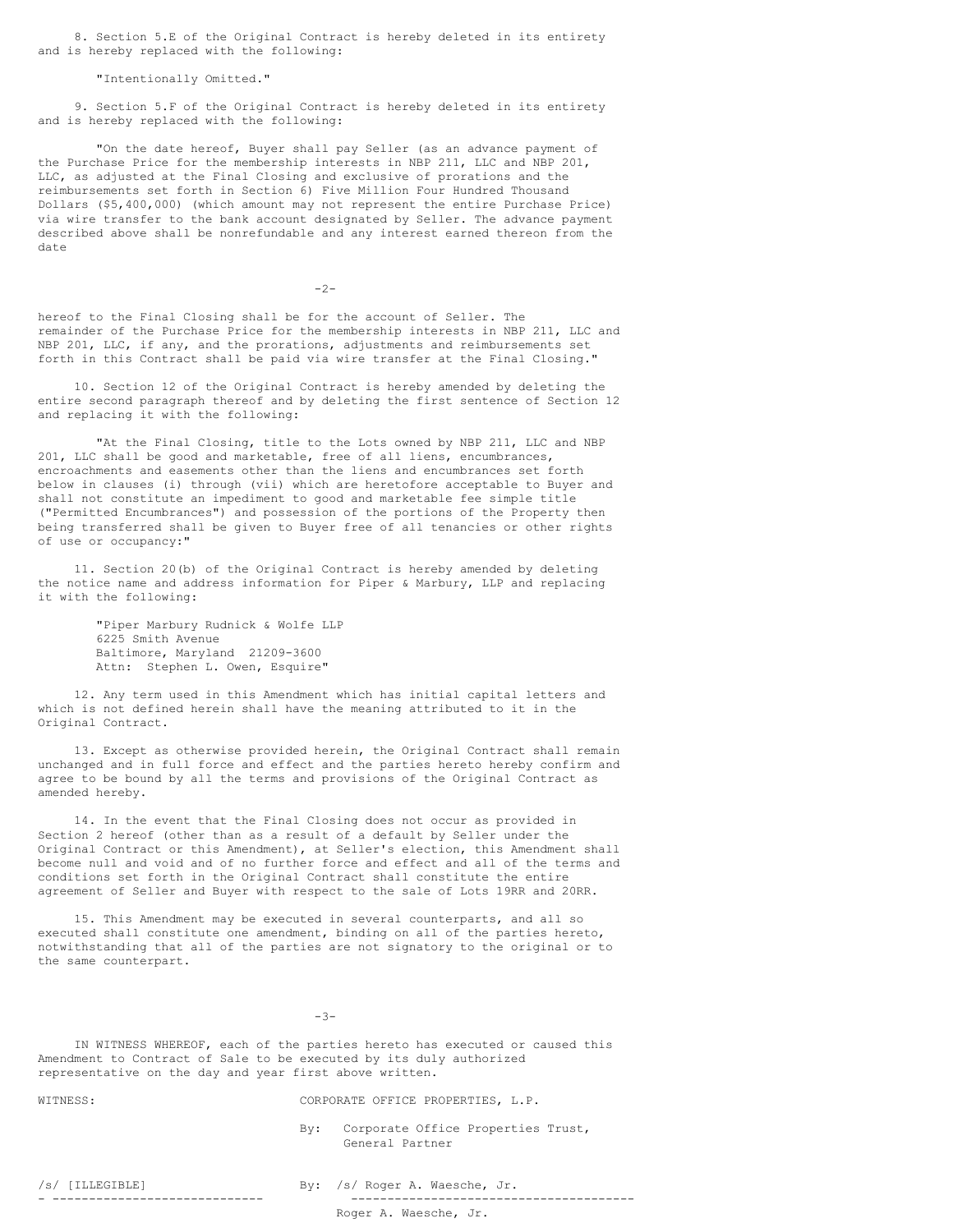JOLLY ACRES LIMITED PARTNERSHIP By: Constellation Real Estate, Inc., General Partner /s/ [ILLEGIBLE] By: /s/ Steven S. Koren - ----------------------------- --------------------------------------- Steven S. Koren, Managing Director  $-4-$ Corporate Office Properties Trust is executing this Amendment to evidence its obligations under Section 22 of the Original Contract, as such obligations have been amended pursuant to the terms of this Amendment. WITNESS: CORPORATE OFFICE PROPERTIES TRUST /s/ [ILLEGIBLE] By: /s/ Roger A. Waesche, Jr.

Senior Vice President

Roger A. Waesche, Jr. Senior Vice President

- ----------------------------- ---------------------------------------

-5-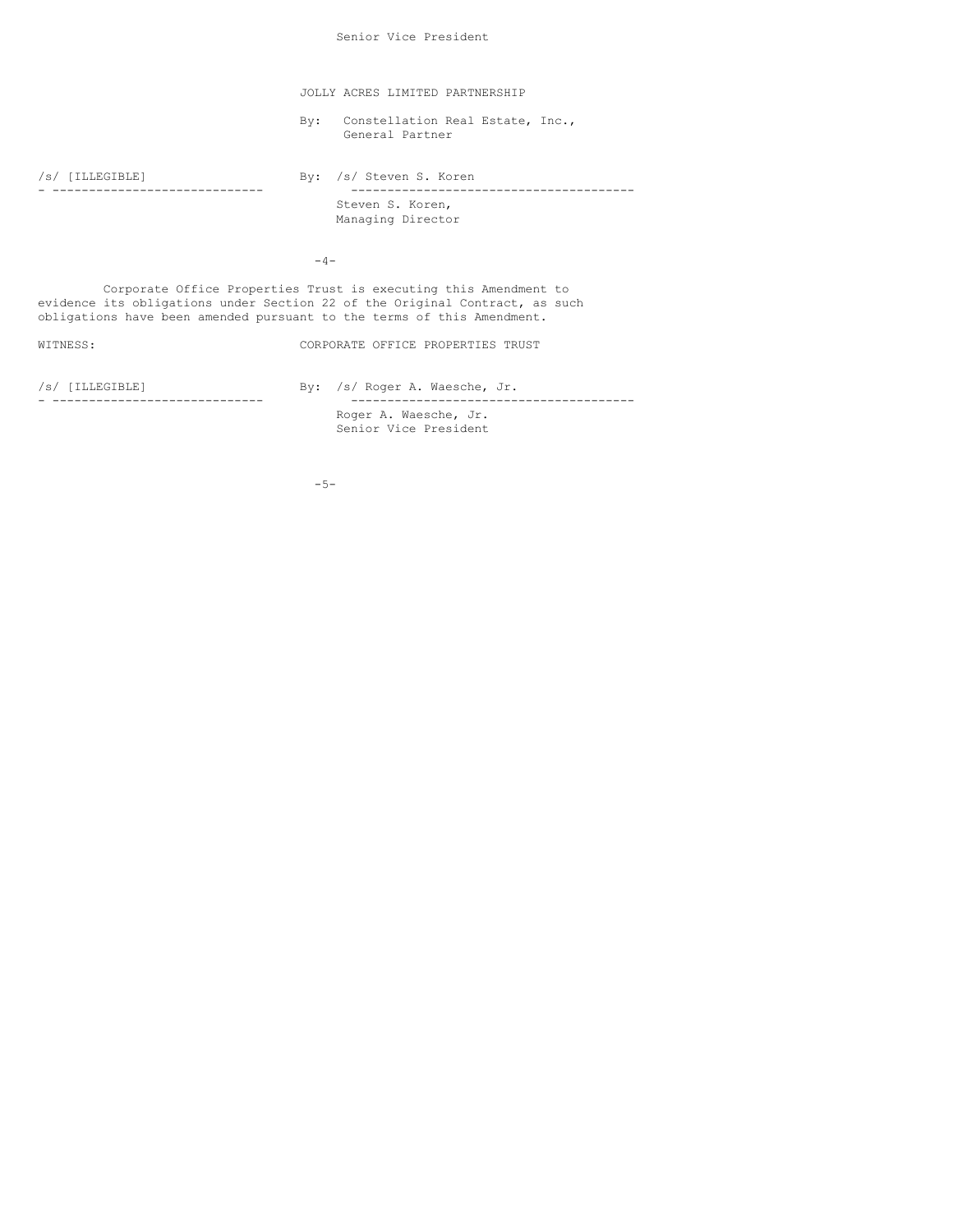### CONTRACT OF SALE

THIS CONTRACT OF SALE (this "Contract") is made and executed this 14 day of March, 2000, by and between ARBITRAGE LAND LIMITED PARTNERSHIP, a Maryland limited partnership and JOLLY ACRES LIMITED PARTNERSHIP, a Maryland limited partnership (collectively, "Seller") and CORPORATE OFFICE PROPERTIES, L.P., a Delaware limited partnership ("Buyer").

### RECITALS

Seller is the owner of "Lot 5RR-RR" (the "Lot") in National Business Park, Annapolis Junction, Anne Arundel County, Maryland (the "Project"), as shown on the subdivision plat entitled "Phase Three, The National Business Park" which is recorded among the Land Records of Anne Arundel County, Maryland as Plat Book 221, Page 24 and 25, Plat Nos. 11600 and 11601 (the "Plat") attached hereto and made a part hereof as EXHIBIT A. Seller intends to transfer fee simple title to the Lot to a single-member Maryland limited liability company, to be formed by Seller and to be owned by Constellation Real Estate, Inc. ("CREI") or affiliates of CREI (collectively, the "Selling Parties" and each individually, a "Selling Party"). Seller will cause the Selling Parties to sell and Buyer will purchase the membership interests in the limited liability company on the terms and conditions as set forth herein.

NOW THEREFORE, in consideration of the Recitals and other good and valuable consideration, the adequacy of which is hereby acknowledged, the parties hereto agree as follows:

1. SALE OF MEMBERSHIP INTERESTS. Seller hereby agrees to cause the Selling Parties to sell to Buyer the membership interests in the limited liability company to be formed which will hold fee simple title to the Lot, upon the terms and subject to the conditions hereinafter set forth.

2. TRANSFER OF FEE SIMPLE TITLE BY SELLER. Prior to Closing, Seller shall transfer fee simple title to the Lot into a single-member Maryland limited liability company, NBP Retail, LLC or such other name to be designated by Buyer. Buyer, at Buyer's expense, shall prepare the deed transferring the Lot from Seller to the single-member Maryland limited liability company, the form of which shall be approved by Seller. Seller, at Seller's expense, shall form the limited liability company. Seller and Buyer shall each pay one-half (1/2) of the recordation taxes, transfer taxes and related recording costs and expenses to record the deed transferring the Lot into the limited liability company. Seller and Buyer agree to use Anchor Title Insurance Company ("Title Company") for the purposes of recording the deeds.

3. CLOSING. Closing on the acquisition of the membership interests in NBP Retail, LLC, the fee simple owner of Lot 5RR-RR, shall occur that date which is the earlier of (i) June 30, 2000 or (ii) that date which is thirty (30) days after Buyer obtains the requisite building permits for its Permitted Use (as defined herein) of the Lot (the "Closing"). If the date set forth above is not a business day, then the Closing shall be postponed until the next following business day.

4. PURCHASE PRICE. The purchase price for the membership interests acquired in the Closing shall be Three Hundred Twenty Thousand Dollars (\$320,000.00), provided, however, that if the aggregate improvements on the Lot exceed 10,000 square feet, such amount shall be increased by Thirty-Two Dollars (\$32.00) per square foot for each square foot by which the aggregate improvements exceed 10,000 square feet. At the Closing, Buyer shall pay Seller, in cash or by certified, cashier's, treasurer or title company check, or by wire transfer, the Purchase Price.

5. SEWER AND WATER PREPAID REIMBURSEMENTS. At Closing, in addition to the Purchase Price, Buyer shall reimburse Seller for all prepaid water and sewer connection fees associated with the Lot, in consideration of obtaining vouchers from Seller to deliver to the County as part of the building permit process sufficient for the proposed development.

6. SPECIAL TAXING DISTRICT. Buyer and Seller shall sign the disclosure regarding the National Business Park Special Taxing District attached hereto as EXHIBIT B and made a part hereof by this reference.

7. RESTRICTIVE COVENANTS. Buyer acknowledges and agrees that the Lot is or will be subject to any subsequent National Business Park Declaration of Covenants, Conditions and Restrictions and Architectural Guidelines. Prior to recordation of such restrictions, Buyer shall have an opportunity to review and approve such restrictions, such approval not to be unreasonably withheld, conditioned or delayed.

8. CONDITION OF LOT AND TEMPORARY EASEMENT.

(a) Buyer agrees to accept the Lot in accordance with the mass grading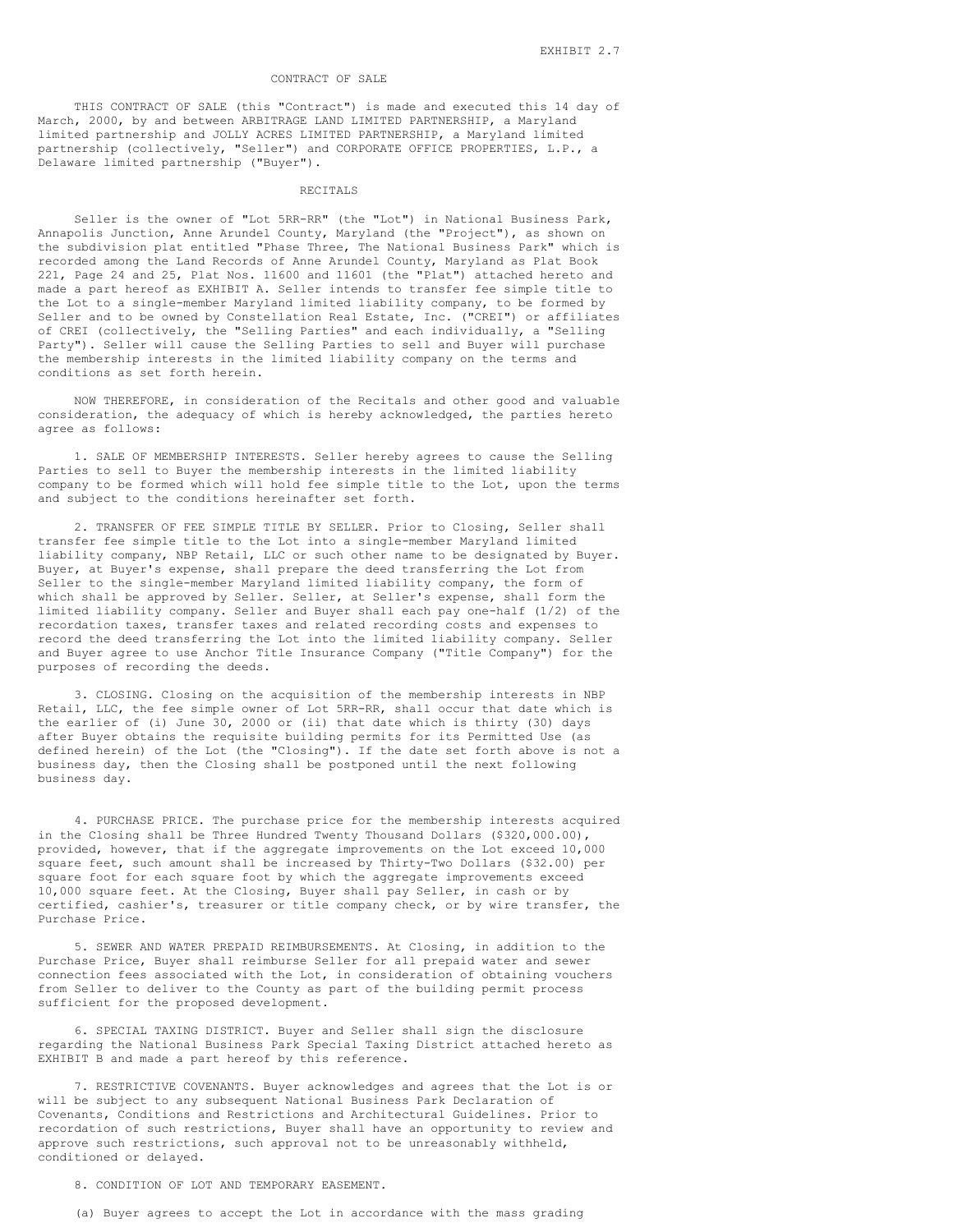plans prepared by John E. Harms & Associates, Inc., entitled "The National Business Park Lots 4RA, 5RR, 8R-10R & 16R-20R G.P. 02006648" dated August, 1998, as shown as Sheet 8 on such plan. Seller, at Seller's expense, shall compact the soil on the Lot to at least 95% of the maximum dry density as determined by ASTM D 1557.

(b) Where available, Seller shall make available additional fill material to assist Buyer in achieving its desired final grades for development.

(c) Seller has prepared and recorded a joint access agreement for the Lot and Lot 4 RA-RR which has been recorded in the Land Records of Anne Arundel County. As shown on the Plat for the Lot, Lot 4 RA-RR and the Lot share a joint ingress and egress easement. To further the ingress rights of the owner of Lot 4 RA-RR, Seller shall have the right to pave a temporary road in the easement area on the Lot. If Seller constructs such temporary road, Buyer shall reimburse Seller for the reasonable costs incurred by Seller, within thirty (30) days after receipt of a written invoice, together with reasonable supporting evidence. Buyer will be required to keep such road open at all

 $\mathfrak{D}$ 

times to permit access from Lot 5RR-RR to Lot 4RA-RR. Buyer will also be required to keep the road broom-cleaned at all times. In addition, Buyer will be required to reimburse Seller for any and all costs incurred by Seller to fix or repair damages to such road caused by Buyer or Buyer's agents, employees, or contractors.

(d) A stormwater management pond shall be substantially completed by Seller on the Property to service Lot 4RA-RR and the Lot and the appropriate storm drain lines for Lot 4RA-RR shall be substantially completed on the Lot in the locations shown on the Plat. Buyer may use such facilities to the extent practical, but may be required by the County to construct other such facilities as a condition to final approval of the development of the Lot. It shall be Buyer's obligation to determine the extent to which and method by which such central system and other facilities can be used by it in its development of the Property. All such facilities required within the Lot (particularly in regard to quality of runoff) or connections into the Project system shall be constructed by Buyer, at Buyer's cost and expense.

9. PERMITTING PROCESS. Seller shall cooperate with Buyer during the permitting process, including, without limitation, obtaining the grading permit and building permit, and to such end, Seller agrees that if a permit application is filed prior to the acquisition by Buyer of the Lot, Seller shall execute the permit application in the name of the limited liability company. However, in no event whatsoever, shall Seller or any entity related to or affiliated with Seller be required to post any type of security or collateral for the development obligations relating to the permit applications.

10. RIGHT TO INSPECT. From and after execution of this Contract by both Buyer and Seller, Buyer and Buyer's consultants shall have the right to enter upon the Lot and conduct, at Buyer's sole expense, any engineering tests, development and land use studies, environmental analysis, soil tests, topographical and other surveys, wetlands and flood plain delineations, and other surveys, tests and studies (collectively, "Site Investigations") as Buyer deems necessary. Buyer shall give Seller at least five (5) day's notice of its desire to enter the Lot to inspect and Buyer shall coordinate the scheduling of such inspection with Seller, taking into account any work Seller may be performing on the Lot. All lands, trees, shrubs, grass and field areas shall be restored as closely as possible to their pre-test conditions. Buyer and its consultants shall enter and test the Lot at their own risk; and Buyer and/or its consultants shall carry adequate commercial general liability insurance of not less than \$1,000,000 combined single limit naming Seller as an additional insured. Buyer and/or its consultants shall provide Seller with a certificate evidencing such insurance promptly upon execution of this Contract and at such times as such coverage is renewed. Further, Buyer shall indemnify and save Seller harmless from any and all suits, claims of injuries and judgments, and reasonable attorney's fees, in any way arising out or such entry and testing of the Lot, which indemnification and obligation to hold the Seller harmless shall survive any termination of this Contract.

3

11. TITLE TO THE LOT. At the Closing, title to the Lot shall be good and marketable, free of all liens, encumbrances, encroachments and easements other than the Permitted Encumbrances (as hereinafter defined) and the liens and encumbrances set forth below which are acceptable to Buyer and shall not constitute and impediment to good and marketable fee simple title and possession of the Lot shall be given to Buyer free of all tenancies or other rights of use or occupancy:

(a) easements and rights of way to Anne Arundel County or public utility companies existing as of Closing, including but not limited to, the pumping station access road;

(b) easements and rights of way shown on the Plat of the Lot;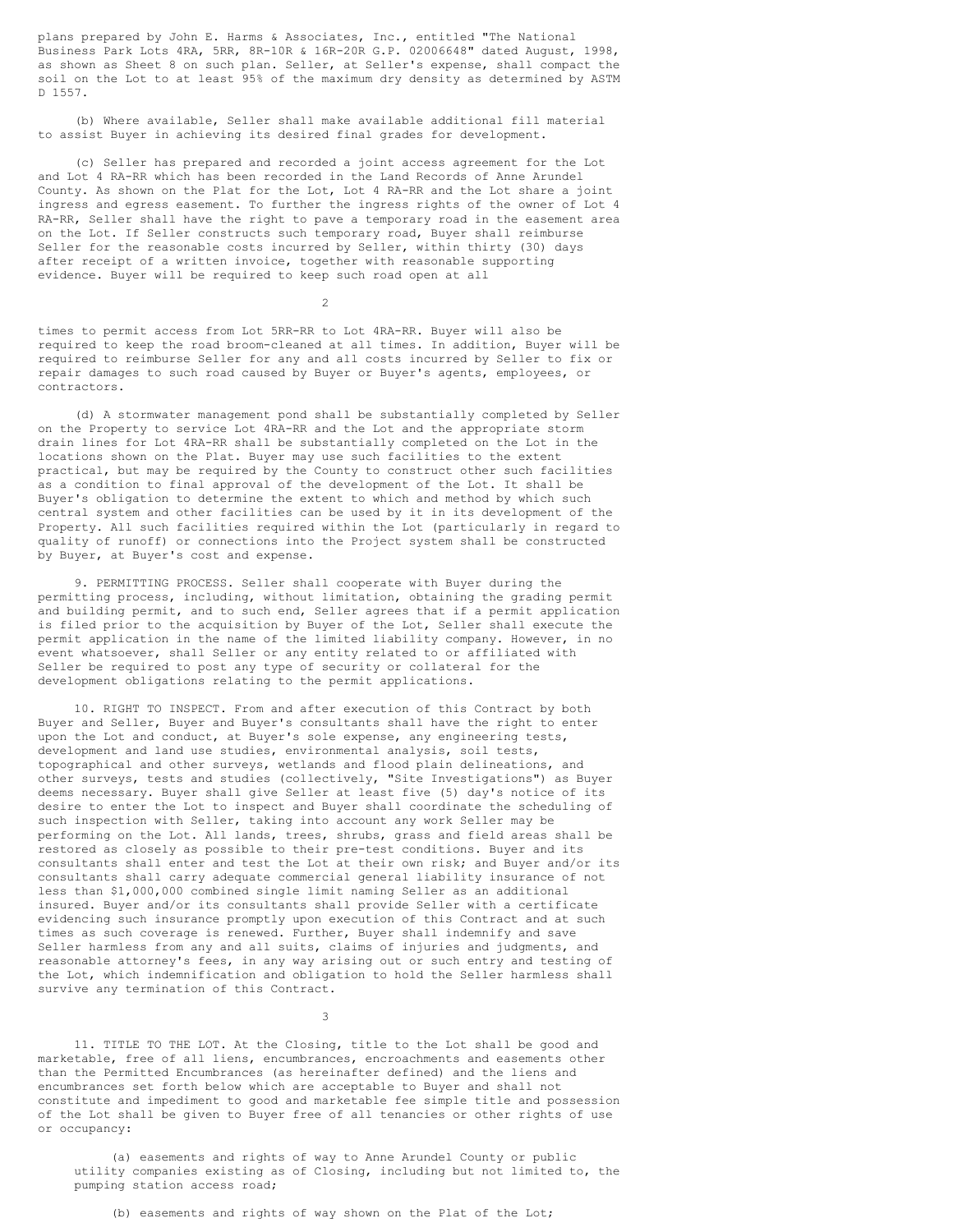(c) easements and rights of way which as of the date of this Contract may be observed by an inspection of the Lot.

(d) the Declaration of Covenants, Conditions and Restrictions for National Business Park which may be recorded among the Land Records of Anne Arundel County, Maryland prior to Closing (the "Declaration");

(e) use or benefit charges assessed for public or private water and sewer facilities and taxes not delinquent;

(f) zoning and building restrictions and other laws, ordinances and regulations of governmental bodies having jurisdiction over the Lot; and

(g) obligations undertaken by Seller in connection with the approval of the Plat of the Lot, including public works agreements, utility agreements, inspection agreements and other agreements and commitments related to such resubdivision.

(h) an agreement, in form and content satisfactory to Seller, in its reasonable discretion, with the owner of Lot 4RA-RR regarding the sharing and maintenance of the stormwater management facilities to be located on the Lot.

(i) the Joint Access Agreement described in SECTION 8(c).

Within sixty (60) days prior to the anticipated closing, Buyer, at Buyer's expense, shall have the title to Lot examined by a reputable title insurance company and have such title insurance company issue a title insurance commitment (the "Title Commitment") to assure Buyer that, as of the examination date, title to the Lot is good and marketable and insurable at ordinary prevailing title insurance rates and that any exceptions to title contained in the Title Commitment are acceptable to Buyer. On or before that date which is thirty (30) days prior to the anticipated closing, Buyer shall

4

provide to Seller a copy of the Title Commitment and either advise Seller in writing that all exceptions to title contained in the Title Commitment are acceptable to Buyer or advise Seller in writing of those exceptions to title contained in the Title Commitment that are unacceptable to Buyer; provided, however, that Buyer shall be required to accept all Permitted Encumbrances. Failure of Buyer to examine title or to advise Seller of the acceptability of title within the time periods required hereunder shall be deemed an acceptance of all title matters. Within fifteen (15) days after receipt of a notice from Buyer advising Seller that certain title exceptions are unacceptable to Buyer, Seller shall notify Buyer whether Seller will cure any of the unacceptable title exceptions. Failure of Seller to provide notice within such time period shall be deemed an election by Seller not to cure the unacceptable title exceptions. If Buyer has timely notified Seller of unacceptable title matters then, unless Seller has timely elected to cure such title exceptions as provided hereunder, Buyer, by written notice to Seller, may, within fifteen (15) days after expiration of the time period for Seller to elect to cure, either waive such unacceptable title exceptions (in which case such exceptions shall be deemed acceptable to Buyer) or terminate this Contract. Failure of Buyer to notify Seller in such fifteen (15) day period shall be deemed an election by Buyer to waive the unacceptable title exceptions. If Seller notifies Buyer that Seller will cure any unacceptable title exception, then Seller shall be obligated to promptly and, in all events, prior to the applicable Closing, proceed to cure such title exception in such manner that the defect or objection to the title will not appear in the Buyer's title insurance policy. All exceptions to title accepted by Buyer or deemed to be accepted by Buyer under the provisions of this paragraph shall also constitute "Permitted Encumbrances." Notwithstanding the foregoing, from and after the date hereof, except as otherwise permitted hereunder, Seller shall not change or permit to be changed title to the Lot or any portion thereof in a manner which would materially prevent or interfere with the development of the Lot. Nothing herein shall preclude Seller from placing liens on the Lot in connection with financings or refinancings, it being understood that it is the obligation of Seller to remove such liens prior to Closing.

12. CLOSING ADJUSTMENTS. All costs, including taxes, insurance and any and all costs relating to the ownership of the Lot shall be borne by Seller until Closing. All taxes, general or special, and all other public, governmental or other assessments against the Lot payable on an annual basis are to be adjusted and apportioned as of the date of Closing and are to be assumed and paid after Closing by Buyer. The costs of all recordation taxes and transfer taxes shall be split and paid equally by Buyer and Seller. All other closing costs incurred by Buyer, including, without limitation, recording charges, document preparation charges, notary fees and title insurance premiums shall be paid by Buyer. Seller and Buyer shall each pay their respective legal costs.

13. CLOSING DOCUMENTS. At the Closing hereunder, Seller shall execute and deliver to Buyer the following: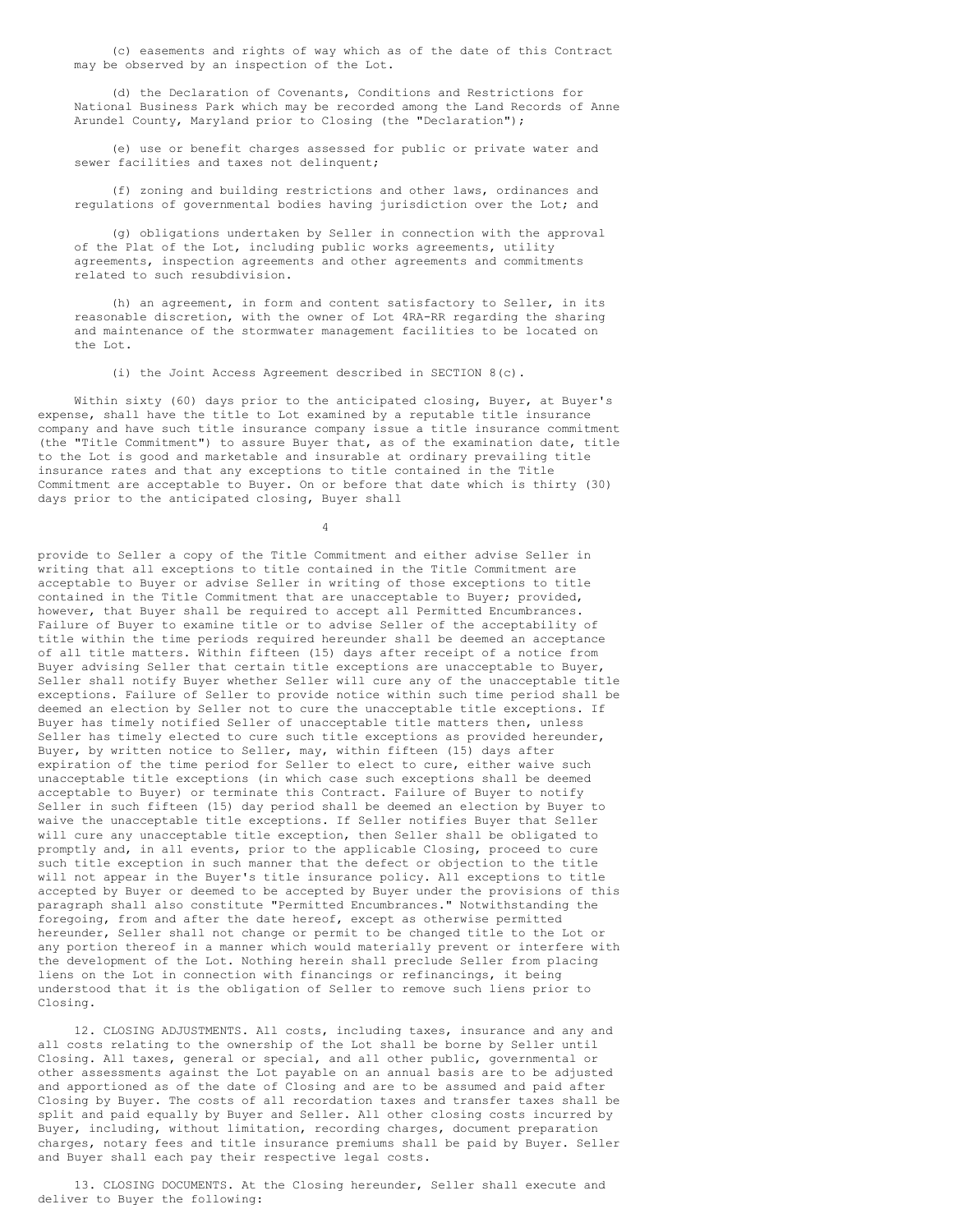(a) An Assignment of Limited Liability Company Interests in a form acceptable to Seller and Buyer;

(b) A Certificate of Good Standing for the limited liability company of which Buyer is acquiring the membership interests;

(c) Certified Copies of the Articles of Organization and Operating Agreement for the limited liability company in which Buyer is acquiring the membership interests;

(d) an affidavit, in form sufficient to satisfy all Internal Revenue Service requirements, stating that Seller is not a "foreign person" (as defined by the Foreign Investment in Real Property Tax Act and the regulations promulgated thereunder) so that Buyer is not legally required to withhold any portion of the Purchase Price then being paid at any Closing hereunder;

(e) any other documents as reasonably requested by Buyer, which are necessary to effect the transactions set forth herein in accordance with the terms set forth herein.

14. RISK OF LOSS. The Lot is to be held at the risk of the Seller until legal title has passed.

15. SELLER'S WARRANTIES AND REPRESENTATIONS. Seller warrants, represents and covenants to Buyer the following items which are true in all material respects and shall be deemed to have been restated at the time of the Closing hereunder, to the extent applicable:

(a) As of the date hereof Seller is the sole owner of fee simple title to the Lot, and will not have entered into any contract of sale, option agreement, right of first refusal or other agreement for the sale of the Lot. As of the date of the Closing, the limited liability company formed by Seller will be the sole owner of fee simple title to the Lot and such limited liability company will not have entered into any contract of sale, option agreement, right of first refusal or other agreement for the sale of any part of the Lot.

(b) Seller has full power and authority to execute, deliver and perform this Contract in accordance with its terms.

(c) To Seller's knowledge, as of the date of this Contract, the Lot is zoned to permit its use for retail and office purposes and Seller shall not join in or consent to any change in the zoning of the Lot which would prohibit its use for retail and office purposes.

(d) To the best of Seller's actual knowledge, there are no underground storage tanks on the Lot.

6

(e) To the best of Seller's actual knowledge, Seller has not used, generated, stored or disposed, and from and after the date of this Contract, except to the extent consistent with current real estate industry practices for such type of property, consistent with use of the Lot for retail purposes, and permitted under governmental regulations, will not use, generate, store or dispose, on, under or about the Lot any hazardous waste, toxic substance or related materials or any friable asbestos or substance containing asbestos.

The foregoing warranties shall terminate twelve (12) months after the Closing.

16. PERMITTED USE OF THE LOT. Buyer covenants and agrees that it will initially construct upon and put into use upon the Lot, in accordance with the terms hereof, a minimum of 10,000 gross square feet of multi-tenant retail and office product (collectively, "Permitted Use"), subject to the restrictions contained in the Declaration.

17. COOPERATION WITH SELLER IN CONTINUING DEVELOPMENT OF NATIONAL BUSINESS PARK PROJECT. Buyer acknowledges that the Lot is a part of the Project being developed by Seller concurrently with the Lot and that in order for Seller to obtain the necessary zoning for the Project, Seller made certain agreements and commitments with Anne Arundel County relating to the ongoing development and overall control of the Project. Buyer, accordingly, covenants and agrees with Seller that (i) it shall not knowingly violate the terms of the variances granted to Seller for the Project, (ii) it shall cooperate with Seller as to its agreements and commitments with Anne Arundel County as the same shall pertain to the Lot only, and (iii) it shall cooperate with Seller's development efforts on land within the Project but outside the Lot, including the execution of any documents, plats agreements, easements, rights of way and other actions reasonably necessary or required by Seller or Anne Arundel County in connection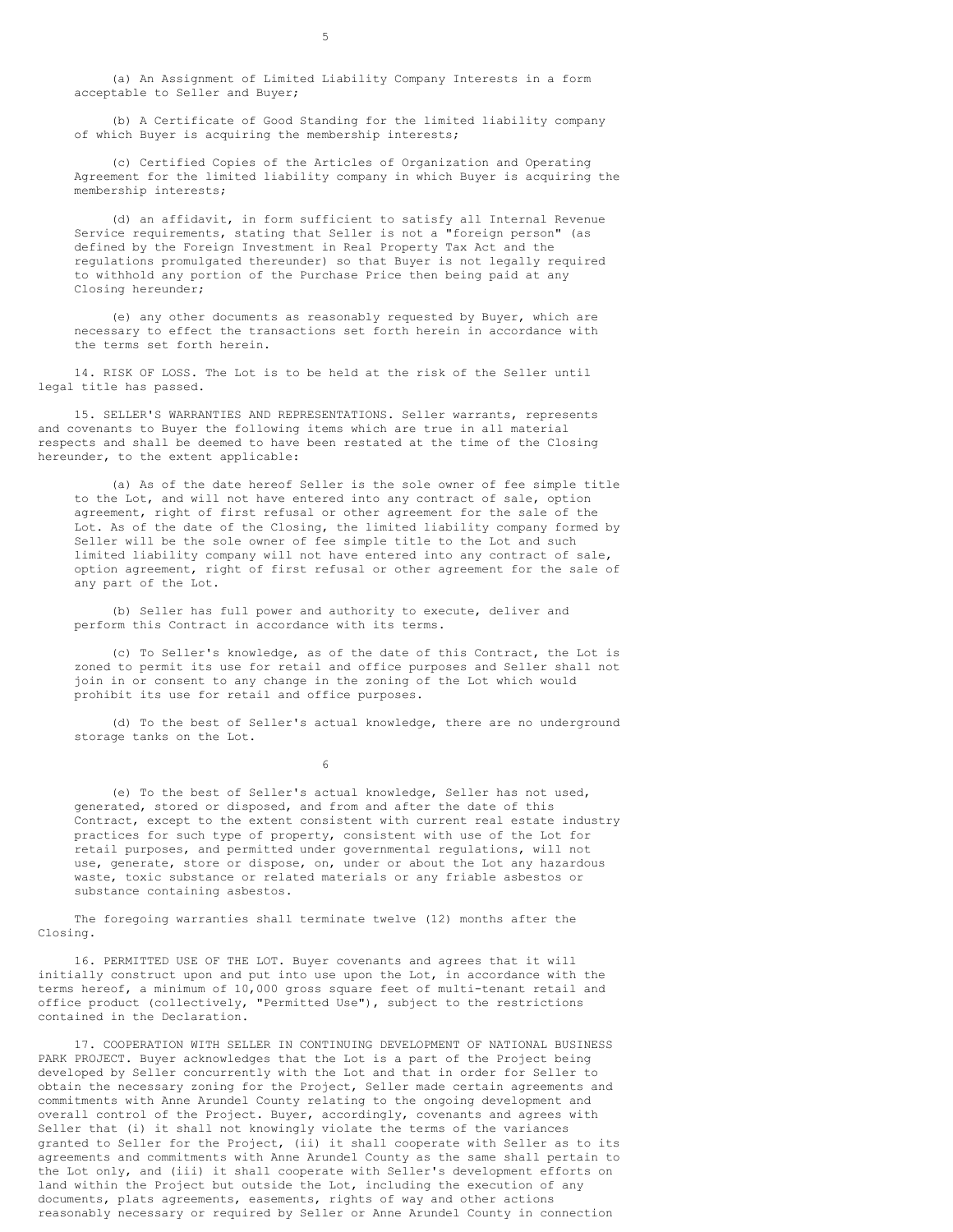with the subsequent development of the Project, provided that Buyer shall not be obligated to expend its own funds in implementing this provision. Seller shall bear all expenses of such documentation or other actions required incidental to such development and shall hold Buyer harmless from all expenses, claims and liability associated with Buyer's cooperation efforts described herein.

Buyer also covenants to allow Seller a right of entry onto the Lot at all reasonable times for activities associated with the above described development efforts, provided that Seller provides Buyer with prior notice of Seller's intent to enter upon the Lot and Seller shall not unreasonably interfere with Buyer's development activities on the Lot. In connection with such entry, Seller agrees that it shall be responsible for any damages to the Lot resulting from such operations and shall indemnify and hold Buyer harmless from all claims of any type arising out of Seller's entry onto the Lot for the purposes set forth herein.

18. USE, DEVELOPMENT AND CONSTRUCTION ON THE LOT. Buyer agrees to use and develop the Lot

7

in accordance with the provisions set forth in this Contract and in conformity with:

(a) the Declaration;

(b) the sediment control plans, the resubdivision plat and those roads, utilities, grading, storm water management and other related plans and documentation approved by Anne Arundel County in conjunction with the development of the Lot; and

(c) any design guidelines adopted for The National Business Park pursuant to the Declaration.

In conjunction with development and construction on the Lot of the Permitted Use, Buyer agrees to abide in good faith with the following provisions:

(a) Once construction has been commenced on a structure or other improvement same shall be completed as soon as reasonably practicable;

(b) During construction, Buyer shall cause the Lot to be kept reasonably clean and free of trash and building debris and, promptly after completion of a structure or other improvement, all trash and debris shall be removed. No dirt, trash or debris shall be dumped, discarded or left on any land owned by Seller, or any other person within the Project; and

(c) Buyer shall cause its agents and subcontractors and others to use reasonable care not to cause damage to, and not to deposit mud, dirt or debris on roads, curbing, gutters, sidewalks, roadbeds and unpaved rights of way.

Buyer shall be liable to Seller for all damage resulting from construction operations performed by Buyer or its agents and other than as provided herein shall promptly cause any such damage to be repaired at Buyer's cost and expense forthwith. If following notice by Seller to Buyer of such damages, Buyer fails within five (5) days to repair such damage, Seller may repair and/or correct such damages and charge Buyer for the actual cost of same plus fifteen percent (15%). Buyer agrees to pay such costs immediately upon receipt of an invoice for same. In the event Buyer's construction activities shall have been determined by Seller to have resulted in damage to any item in or portion of a public right-of-way or facility covered by a public works or utility agreement entered into by that party, said damage may be repaired by Seller and on completion shall be billed at cost plus fifteen percent (15%) to Buyer who shall immediately pay over to Seller said sum.

In order to effectuate the above, Buyer agrees that Seller and its agents and employees shall have the right from time to time to enter upon the Lot without hindrance and to make such inspections as shall be deemed appropriate to determine if Buyer is complying with the terms of this

8

Contract in general and in specific with those plats, plans, covenants and guidelines listed above.

19. MISCELLANEOUS.

(a) Seller and Buyer warrant that, in connection with this Contract, they have dealt with no broker, agent or other party who may be entitled to a commission or finder's fee, and each party agrees to indemnify the other from any claims or damages, including reasonable attorneys' fees, that the other may incur as a result of the violation of this warranty, which warranty and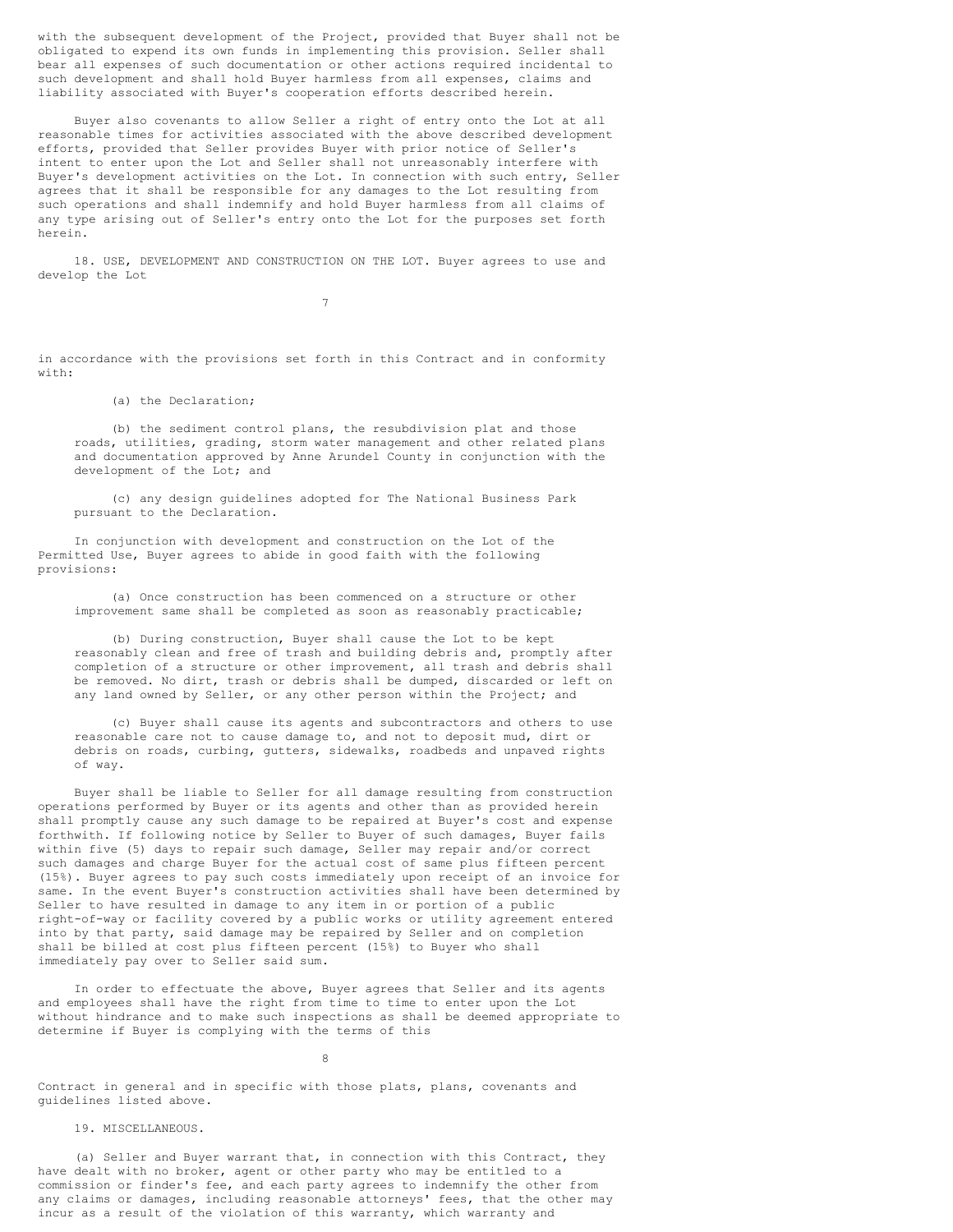indemnification shall survive settlement and any termination of this Contract.

(b) Any written notices required under the terms of this Contract shall be sent by Federal Express Delivery or other national overnight delivery service and addressed as follows:

To Buyer: Corporate Office Properties, L.P.

| TO BUYEL:       | Corporate Office Properties, L.P.<br>8815 Centre Park Drive, Suite 400<br>Columbia, Maryland 21045<br>Attn: Dwight S. Taylor                                                                        |
|-----------------|-----------------------------------------------------------------------------------------------------------------------------------------------------------------------------------------------------|
| with copies to: | Corporate Office Properties Trust<br>8815 Centre Park Drive, Suite 400<br>Columbia, Maryland 21045<br>Attn: Karen M. Singer, Esquire                                                                |
| To Seller:      | Arbitrage Land Limited Partnership &<br>Jolly Acres Limited Partnership<br>c/o Constellation Real Estate, Inc.<br>8815 Centre Park Drive - Suite 104<br>Columbia, MD 21045<br>Attn: Steven S. Koren |
| with copies to: | Baltimore Gas & Electric<br>Richard Ransom, Esq.<br>39 W. Lexington Street<br>17th Floor<br>Baltimore, MD 21201                                                                                     |
|                 | Piper Marbury Rudnick & Wolfe, LLP<br>6225 Smith Avenue<br>Baltimore, Maryland 21209-3600<br>Attn: Stephen L. Owen, Esquire                                                                         |

9

Any party hereto may change its notice address by giving notice of such change in accordance with this paragraph. Notice shall be deemed to have occurred upon actual delivery.

(c) Time shall be the essence of this Contract.

(d) This Contract contains the final and entire agreement between the parties thereto, and neither party shall be bound by any terms, condition, statement or representation not herein contained. The Contract may not be modified or changed orally, but only by agreement in writing, signed by the party against whom enforcement of any such change is sought.

(e) The Contract shall be governed by the laws of the State of Maryland. The titles of the paragraphs are inserted as a matter of convenience and for reference and in no way define, limit or describe the scope of this Contract or the intent of any provision hereof.

(f) If Buyer fails to purchase the Lot as contemplated herein (other than as a result of a default by Seller under this Contract), Seller may avail itself of any and all rights and remedies at law or in equity, including, but not limited to, the right to (i) cancel this Contract, and (ii) enforce specific performance of this Agreement. Buyer specifically acknowledges and agrees that Seller's right to enforce specific performance of Buyer's obligations under this Contract constitutes a fundamental condition and material inducement to Seller's entering into this Contract. The exercise of any one of Seller's rights or remedies under this Contract shall not be deemed to be in lieu of, or a waiver of, any other right or remedy available to Seller.

(g) If Seller fails to sell the Lot as contemplated herein (other than as a result of a default by Buyer under this Contract), Buyer may avail itself of any and all rights and remedies at law or in equity, including, but not limited to, the right to (i) cancel this Contract, and (ii) enforce specific performance of this Contract. The exercise of any one of Buyer's rights or remedies under this Contract shall not be deemed to be in lieu of, or a waiver of, any other right or remedy available to Buyer.

(h) No requirement, obligation, remedy or provision of this Contract shall be deemed to have been waived, unless so waived expressly in writing or waived pursuant to other provisions of this Contract and any waiver of any breach of nonperformance of a continuing obligation on one occasion shall not be considered a waiver of any right to enforce such provision thereafter.

(i) The obligations of Buyer set forth in this Contract that survive the Closings hereunder are intended to run with the land and Buyer agrees to execute in recordable form at the Closings, any and all agreements prepared by Seller, which Seller, acting in a reasonable manner, may wish to record in the Land Records of Anne Arundel County in connection therewith.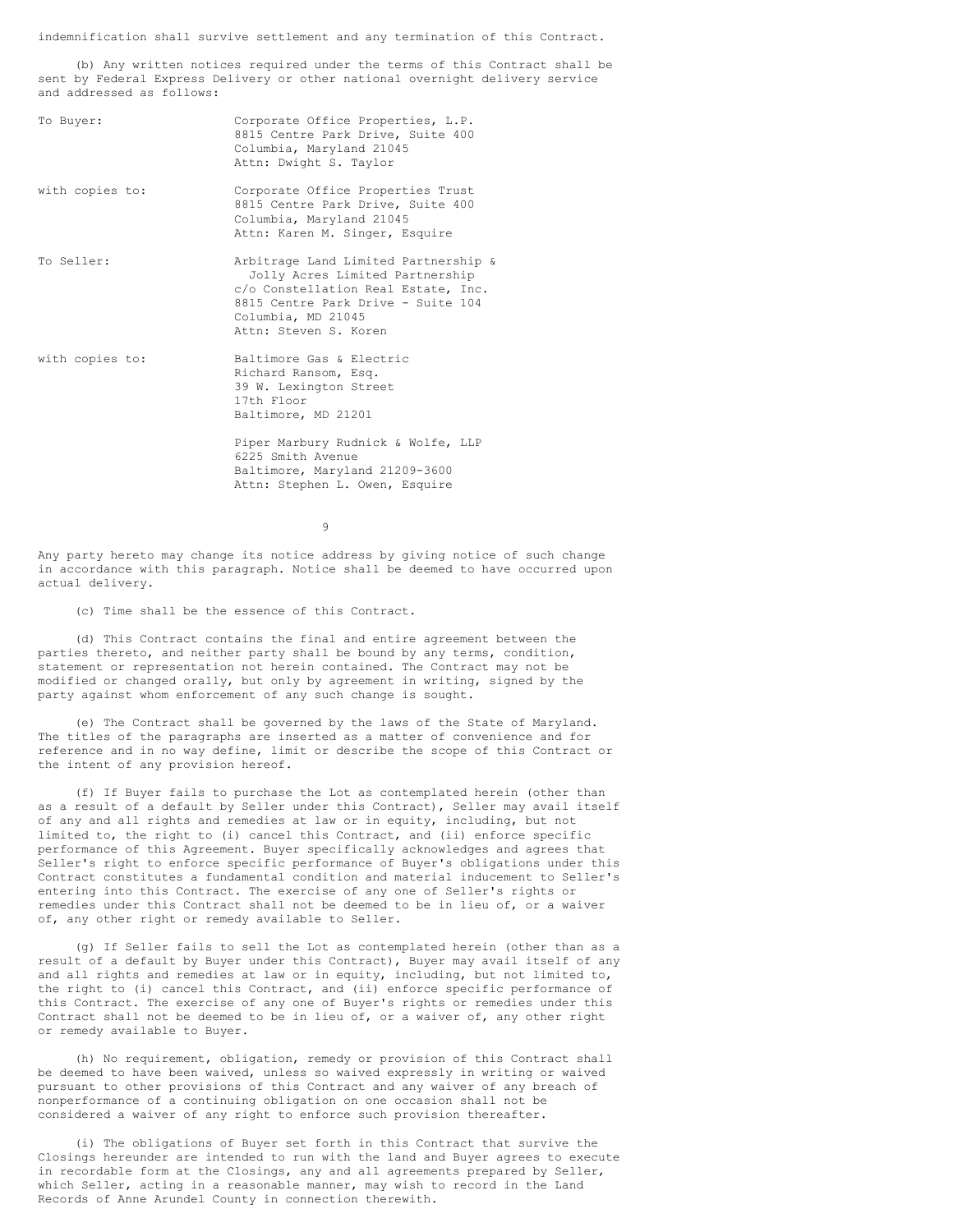20. SUCCESSORS AND ASSIGNS. This Contract shall be binding upon and inure to the benefit of the parties hereto and their respective successors and assigns. Buyer shall have the right to assign this Contract in whole or in part without the consent of Seller (i) to any entity controlled by, controlling, or under common control with Buyer or Corporate Office Properties Trust (where control shall mean owning directly or indirectly fifty percent (50%) or more of the voting stock or voting interest of such entity), or (ii) to any purchaser or transferee, or any entity controlled by, controlling, or under common control with any purchaser or transferee, of all or a portion of Buyer's real property within National Business Park. Buyer shall not have any other right to assign this Contract in whole or in part without the prior written consent of Seller, which consent shall not be unreasonably withheld or delayed.

21. COPT GUARANTY. As a material inducement to the Seller to enter into this Contract and without which the Seller would not enter into this Contract or close hereunder, Corporate Office Properties Trust, a Maryland real estate investment trust (the "Guarantor") does hereby unconditionally and continually guarantee the full and timely payment and performance of all obligations of the Buyer under this Contract. In the event of a default or failure on the part of the Buyer to pay or perform an obligation hereunder, the Seller may look to the Guarantor for payment and performance of all obligations of the Buyer, including, without limitation, Buyer's obligation to specifically perform its obligations under the Contract, and for the recovery of any loss or damage resulting from such default or failure without the necessity of prior exhaustion of remedies against the Buyer. The Guarantor acknowledges that it is a partner of the Buyer and will thereby receive a direct and material benefit as a result of Buyer's entering into this Contract. Accordingly, the Guarantor acknowledges and agrees that the Buyer entering into this Contract with the Seller is adequate consideration to the Guarantor to give this payment and performance guaranty.

11

IN WITNESS WHEREOF, each of the parties hereto has executed or caused this Contract to be executed by its duly authorized representative on the day and year first above written.

| WITNESS:                                     | ARBITRAGE LAND LIMITED PARTNERSHIP<br>By: CONSTELLATION REAL ESTATE, INC.,<br>General Partner  |
|----------------------------------------------|------------------------------------------------------------------------------------------------|
| [ILLEGIBLE]<br>-----------------             | By: /s/ Steven S. Koren                                                                        |
|                                              | Name: Steven S. Koren<br>Title: Managing Director                                              |
| WITNESS:                                     | JOLLY ACRES LIMITED PARTNERSHIP<br>By: Constellation Real Estate, Inc.,<br>General Partner     |
| [ILLEGIBLE]                                  | By: /s/ Steven S. Koren (Seal)                                                                 |
|                                              | Name: Steven S. Koren<br>Title: Managing Director                                              |
| WITNESS:                                     | CORPORATE OFFICE PROPERTIES, L.P.<br>By: Corporate Office Properties<br>Trust, General Partner |
| /s/ Karen M. Singer<br>--------------------- | By: /s/ Roger A. Waesche, Jr.<br>-----------------------------                                 |
|                                              | Roger A. Waesche, Jr.<br>Senior Vice President                                                 |
| 12.                                          |                                                                                                |
| STATE OF MARYLAND COUNTY OF HOWARD TO WIT:   |                                                                                                |

I HEREBY CERTIFY, that on this 14th day of March, 2000, before me, undersigned Notary Public of said State, personally appeared Steven S. Koren, who acknowledged himself to be the Managing Director of Constellation Real Estate, Inc., a Maryland corporation and General Partner of Arbitrage Land Limited Partnership, known to me or satisfactorily proven to be the person whose name is subscribed to the within instrument, and acknowledged that he executed the same for the purposes therein contained as the duly authorized Managing Director of said corporation by signing the name of the corporation himself as Managing Director.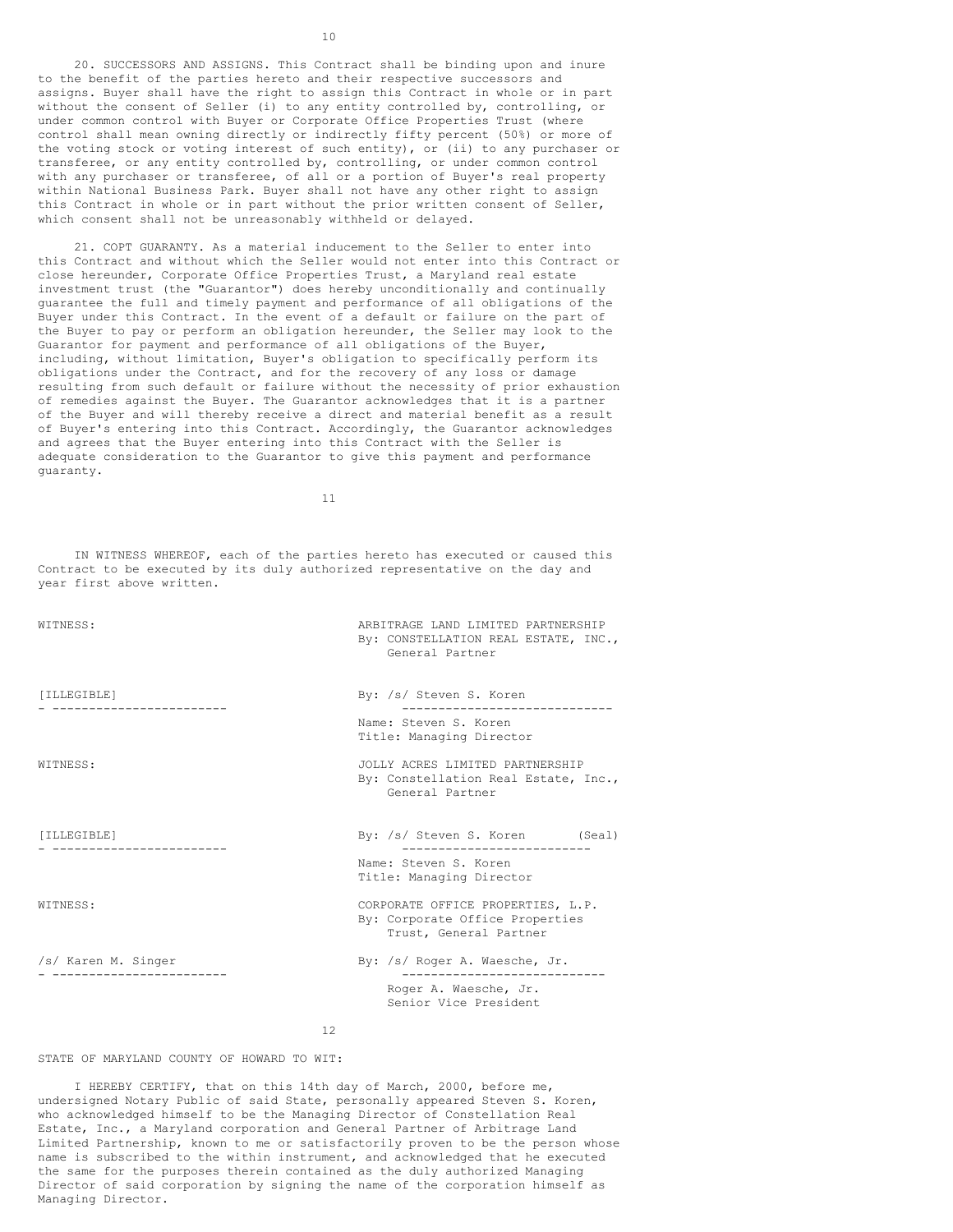IN WITNESS WHEREOF, I have set my hand and Notarial Seal, the day and year first above written.

> [ILLEGIBLE] ------------------------------------ Notary Public

My commission expires: 11/1/10 -------

STATE OF MARYLAND COUNTY OF HOWARD TO WIT:

I HEREBY CERTIFY, that on this 14th day of March, 2000, before me, undersigned Notary Public of said State, personally appeared Steven S. Koren, who acknowledged himself to be the Managing Director of Constellation Real Estate, Inc., a Maryland corporation and General Partner of Jolly Acres Limited Partnership, known to me or satisfactorily proven to be the person whose name is subscribed to the within instrument, and acknowledged that he executed the same for the purposes therein contained as the duly authorized Managing Director of said corporation by signing the name of the corporation himself as Managing Director.

IN WITNESS WHEREOF, I have set my hand and Notarial Seal, the day and year first above written.

> [ILLEGIBLE] ------------------------------------ Notary Public

My commission expires: 11/1/10

12a

### STATE OF MARYLAND COUNTY OF BALTIMORE TO WIT:

-------

I HEREBY CERTIFY, that on this 9th day of March, 2000, before me undersigned Notary Public of said State, personally appeared ROGER A. WAESCHE, JR., known to me or satisfactorily proven to be the person whose name is subscribed to the within instrument, and acknowledged himself to the Senior Vice President of Corporate Office Properties Trust, the general partner of Corporate Office Properties L.P., a Delaware limited partnership and acknowledged that he executed the same for the purposes therein contained as the duly authorized Senior Vice President of said trust by signing the name of the trust by himself as Senior Vice President.

IN WITNESS WHEREOF, I have set my hand and Notarial Seal, the day and year first above written.

> /s/ Zarae Pitts ------------------------------------ Notary Public

My commission expires: November 25, 2002 -----------------

### JOINDER BY CORPORATE OFFICE PROPERTIES TRUST

Corporate Office Properties Trust is executing this Contract to evidence its obligations under Section 21 of this Contract.

WITNESS: WITNESS: CORPORATE OFFICE PROPERTIES TRUST,

/s/ Karen M. Singer By: /s/ Roger A. Waesche, Jr. - ----------------------- ------------------------- Roger A. Waesche, Jr. Senior Vice President

13

### STATE OF MARYLAND COUNTY OF BALTIMORE TO WIT:

I HEREBY CERTIFY, that on this 9th day of March, 2000, before me undersigned Notary Public of said State, personally appeared ROGER A. WAESCHE, JR., known to me or satisfactorily proven to be the person whose name is subscribed to the within instrument, and acknowledged himself to the Senior Vice President of Corporate Office Properties Trust, a Maryland real estate investment trust and acknowledged that he executed the same for the purposes therein contained as the duly authorized Senior Vice President of said trust by signing the name of the corporation himself as the Senior Vice President.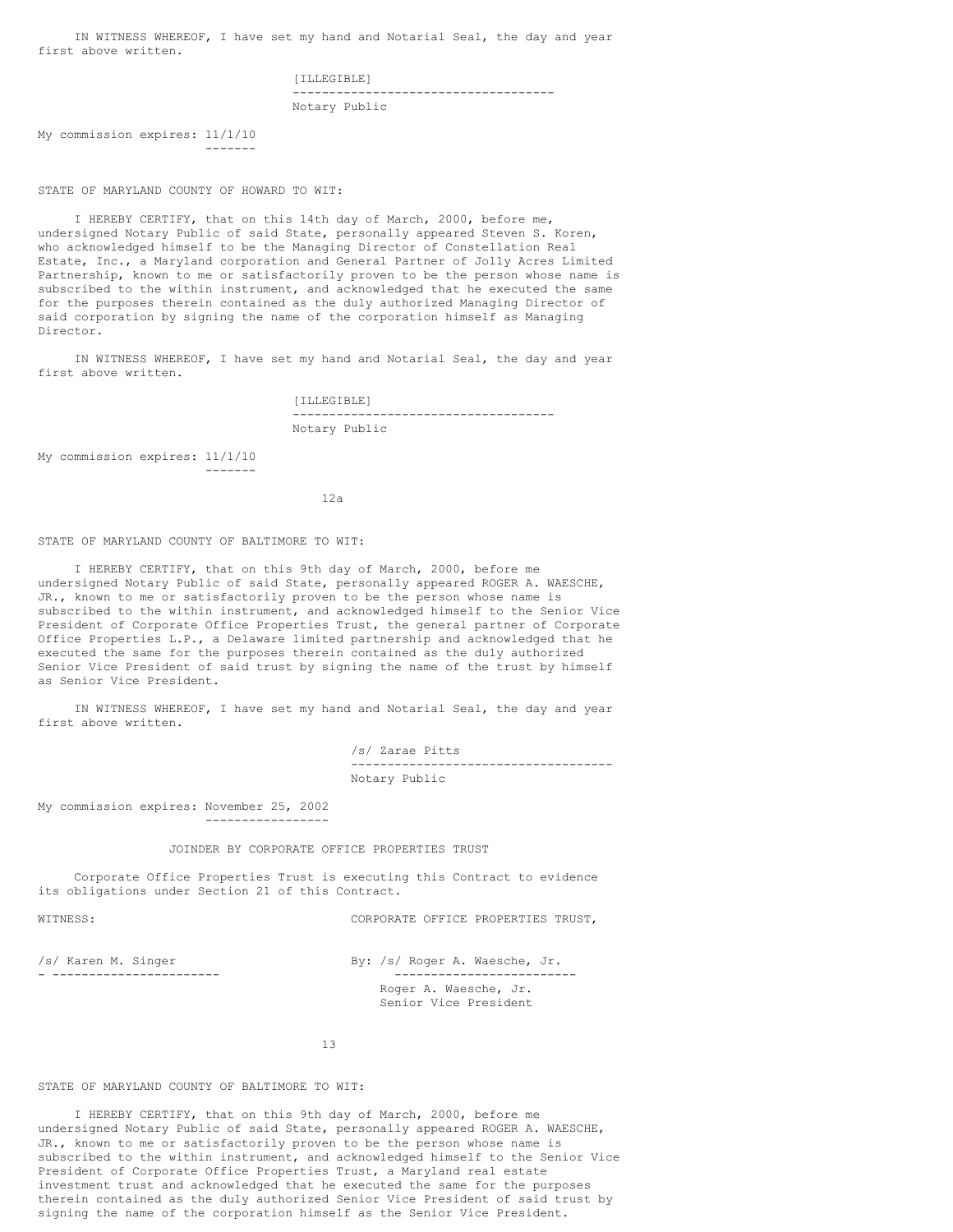IN WITNESS WHEREOF, I have set my hand and Notarial Seal, the day and year first above written.

> /s/ Zarae Pitts ------------------------------------ Notary Public

My commission expires: November 25, 2002 -----------------

14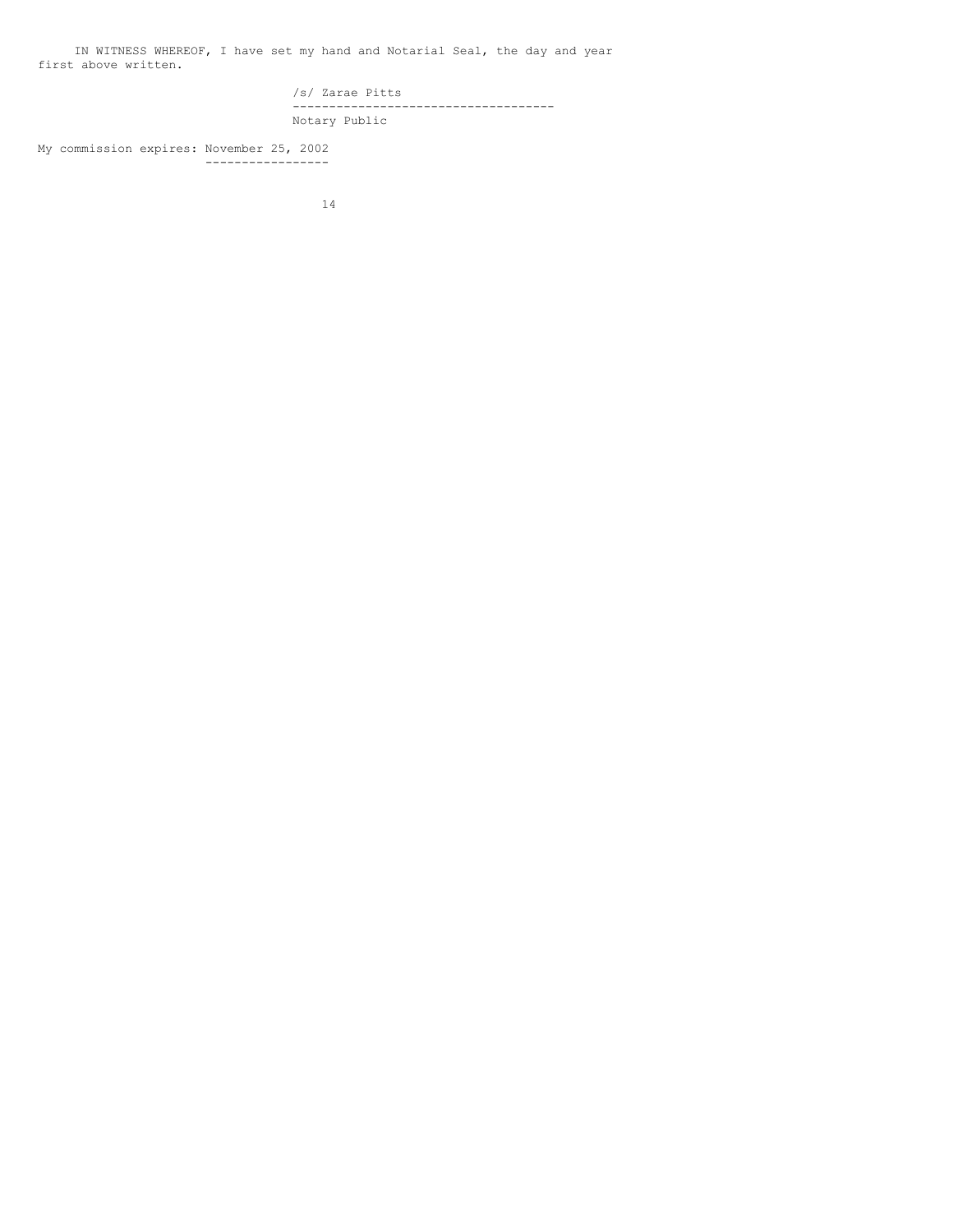## ARTICLES SUPPLEMENTARY OF CORPORATE OFFICE PROPERTIES TRUST SERIES D CUMULATIVE CONVERTIBLE REDEEMABLE PREFERRED SHARES (PAR VALUE \$.01 PER SHARE)

CORPORATE OFFICE PROPERTIES TRUST, a Maryland real estate investment trust (hereinafter called the "Trust"), having its principal office in Columbia, Maryland, hereby certifies to the Department of Assessments and Taxation of the State of Maryland that:

FIRST: Pursuant to authority expressly vested in the Board of Trustees of the Trust by Article VI of the Declaration of Trust of the Trust, as amended to date (the "Declaration of Trust"), the Board of Trustees has duly classified 544,000 authorized but unissued preferred shares of beneficial interest of the Trust, par value \$.01 per share (the "Preferred Shares"), into a class designated as Series D Cumulative Convertible Redeemable Preferred Shares, par value \$.01 per share, and has provided for the issuance of such class by adoption of a resolution in the form of Article Third hereof effective as of January 12, 2001.

SECOND: The classification increases the number of shares classified as Series D Cumulative Convertible Redeemable Preferred Shares, par value \$.01 per share, from no shares immediately prior to the classification to 544,000 shares immediately after the classification. The classification decreases the number of unclassified Preferred Shares from 2,875,000 to 2,331,000.

THIRD: The terms of the Series D Cumulative Convertible Redeemable Preferred Shares (including the preferences, conversion or other rights, voting powers, restrictions, limitations as to dividends and other distributions, qualifications, or terms or conditions of redemption) as set by the Board of Trustees are as follows:

1. NUMBER OF SHARES AND DESIGNATION.

This series of Preferred Shares shall be designated as Series D Cumulative Convertible Redeemable Preferred Shares, par value \$.01 per share (the "Series D Preferred Shares"), and 544,000 shall be the authorized number of such Series D Preferred Shares constituting such series.

2. DEFINITIONS.

For purposes of the Series D Preferred Shares, the following terms shall have the meanings indicated:

"Affiliate" of a Person means a Person that directly, or indirectly through one or more intermediaries, controls or is controlled by, or is under common control with, the Person specified.

"Board of Trustees" shall mean the Board of Trustees of the Trust or any committee authorized by such Board of Trustees to perform any of its responsibilities with respect to the Series D Preferred Shares; provided that, for purposes of paragraph (a) of Section 9 of this Article, the term "Board of Trustees" shall not include any such committee.

"Business Day" shall mean any day other than a Saturday, Sunday or a day on which state or federally chartered banking institutions in New York, New York are not required to be open.

"Code" shall mean the Internal Revenue Code of 1986, as amended from time to time, or any successor statute thereto. Reference to any provision of the Code shall mean such provision as in effect from time to time, as the same may be amended, and any successor thereto, as interpreted by any applicable regulations or other administrative pronouncements as in effect from time to time.

"Common Shares" shall mean the common shares of beneficial interest, \$.01 par value per share, of the Trust.

"Conversion Rate" shall mean 2.20 Common Shares for each Series D Preferred Share, subject to adjustment as provided in paragraph (f) of Section 6 of this Article.

"Current Market Price" of publicly traded Common Shares or any other class or series of capital shares or other security of the Trust or of any similar security of any other issuer for any day shall mean the last reported sales price, regular way settlement on such day, or, if no sale takes place on such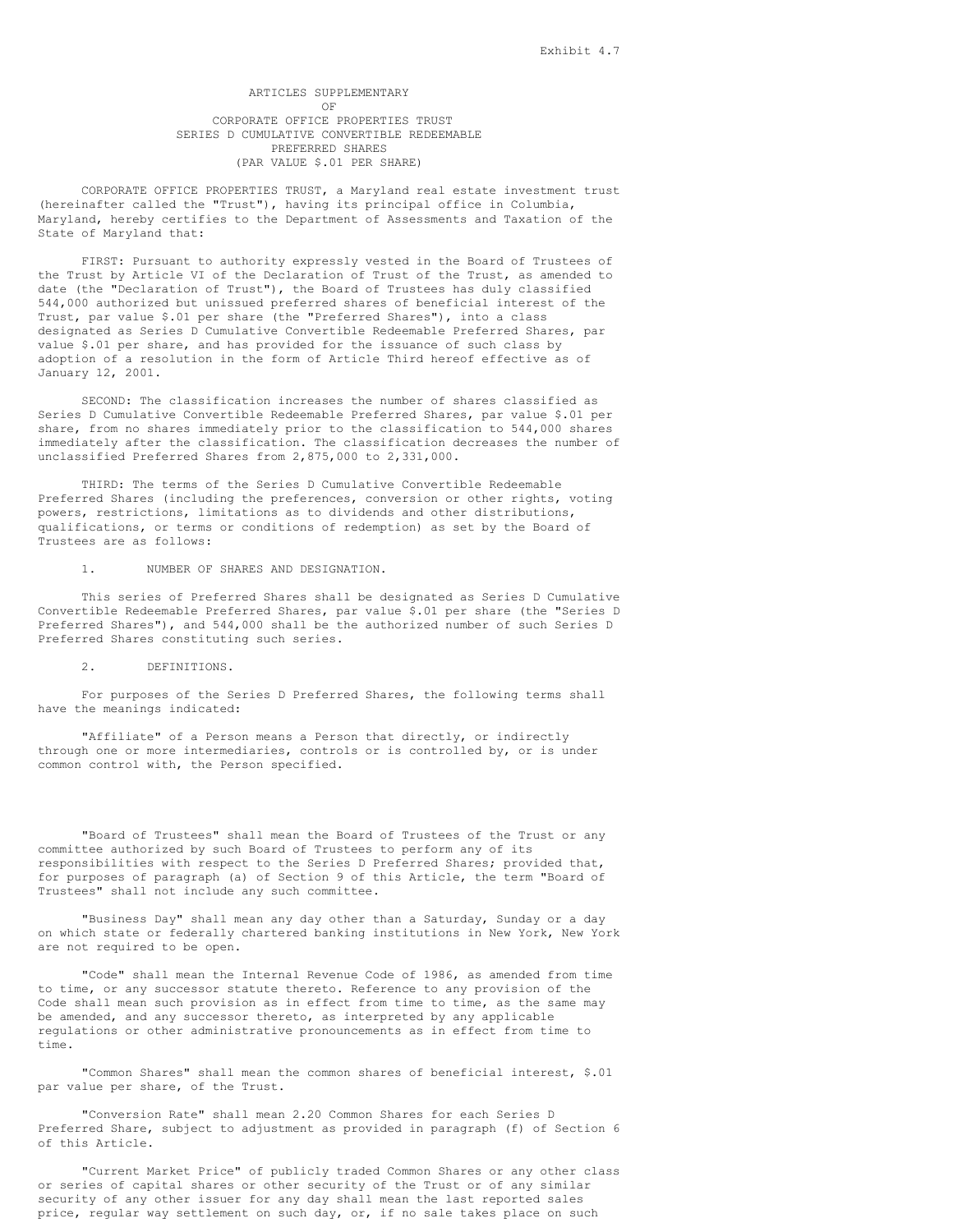day, the average of the reported closing bid and asked prices regular way on such day, in either case as reported on the New York Stock Exchange ("NYSE") or, if such security is not listed or admitted for trading on the NYSE, on the principal national securities exchange on which such security is listed or admitted for trading or, if not listed or admitted for trading on any national securities exchange, on the National Market of the National Association of Securities Dealers, Inc. Automated Quotations System ("NASDAQ") or, if such security is not quoted on such National Market, the average of the closing bid and asked prices on such day in the over-the-counter market as reported by NASDAQ or, if bid and asked prices for such security on such day shall not have been reported through NASDAQ, the average of the bid and asked prices on such day as furnished by any NYSE member firm regularly making a market in such security selected for such purpose by the Chief Executive Officer of the Trust or the Trustees or if any class or series of securities are not publicly traded, the fair value of the shares of such class as determined reasonably and in good faith by the Trustees.

"Declaration of Trust" shall mean the Amended and Restated Declaration of Trust of the Trust as filed for record with the State Department of Assessments and Taxation of Maryland, and any amendments thereto.

"Dividend Payment Date" shall mean January 15, April 15, July 15 and October 15 of each year; provided, that if any Dividend Payment Date falls on any day other than

 $\overline{2}$ 

a Business Day, the dividend payment payable on such Dividend Payment Date shall be paid on the Business Day immediately following such Dividend Payment Date and no interest shall accrue on such dividend from such date to such Dividend Payment Date.

"Dividend Periods" shall mean the Initial Dividend Period and each subsequent quarterly dividend period commencing on and including January 15, April 15, July 15 and October 15 of each year and ending on and including the day preceding the first day of the next succeeding Dividend Period, other than the Dividend Period during which any Series D Preferred Shares shall be redeemed pursuant to Section 5 hereof, which shall end on and include the Redemption Date with respect to the Series D Preferred Shares being redeemed.

"Dividend Record Date" shall have the meaning set forth in paragraph (a) of Section 3 of this Article.

"Equity Shares" shall mean shares of any class or series of shares of beneficial ownership in the Trust.

"Exchange Act" shall mean the Securities Exchange Act of 1934, as amended.

"Initial Dividend Period" shall mean the period commencing on and including the Issue Date and ending on and including April 16, 2001.

"Issue Date" shall mean the date of original issuance of the Series D Preferred Shares.

"Junior Shares" shall have the meaning set forth in paragraph (a) of Section 8 of this Article.

"Liquidation Preference" shall have the meaning set forth in paragraph (a) of Section 4 of this Article.

"Operating Partnership" shall mean Corporate Office Properties, L.P., a Delaware limited partnership.

"Parity Shares" shall have the meaning set forth in paragraph (b) of Section 8 of this Article.

"Person" shall mean an individual, corporation, partnership, estate, trust (including a trust qualifying under Section 401(a) or 501(c)(17) of the Code), a portion of a trust permanently set aside for or to be used exclusively for the purposes described in Section 642(c) of the Code, association, "private foundation," within the meaning of Section 509(a) of the Code, joint stock company or other entity, and also includes a "group," as that term is used for purposes of Section  $13(d)$  (3) of the Exchange Act, and a group to which an Excepted Holder limit applies.

"Redemption Date" shall mean, in the case of any redemption of any Series D Preferred Shares, the date fixed for redemption of such shares.

3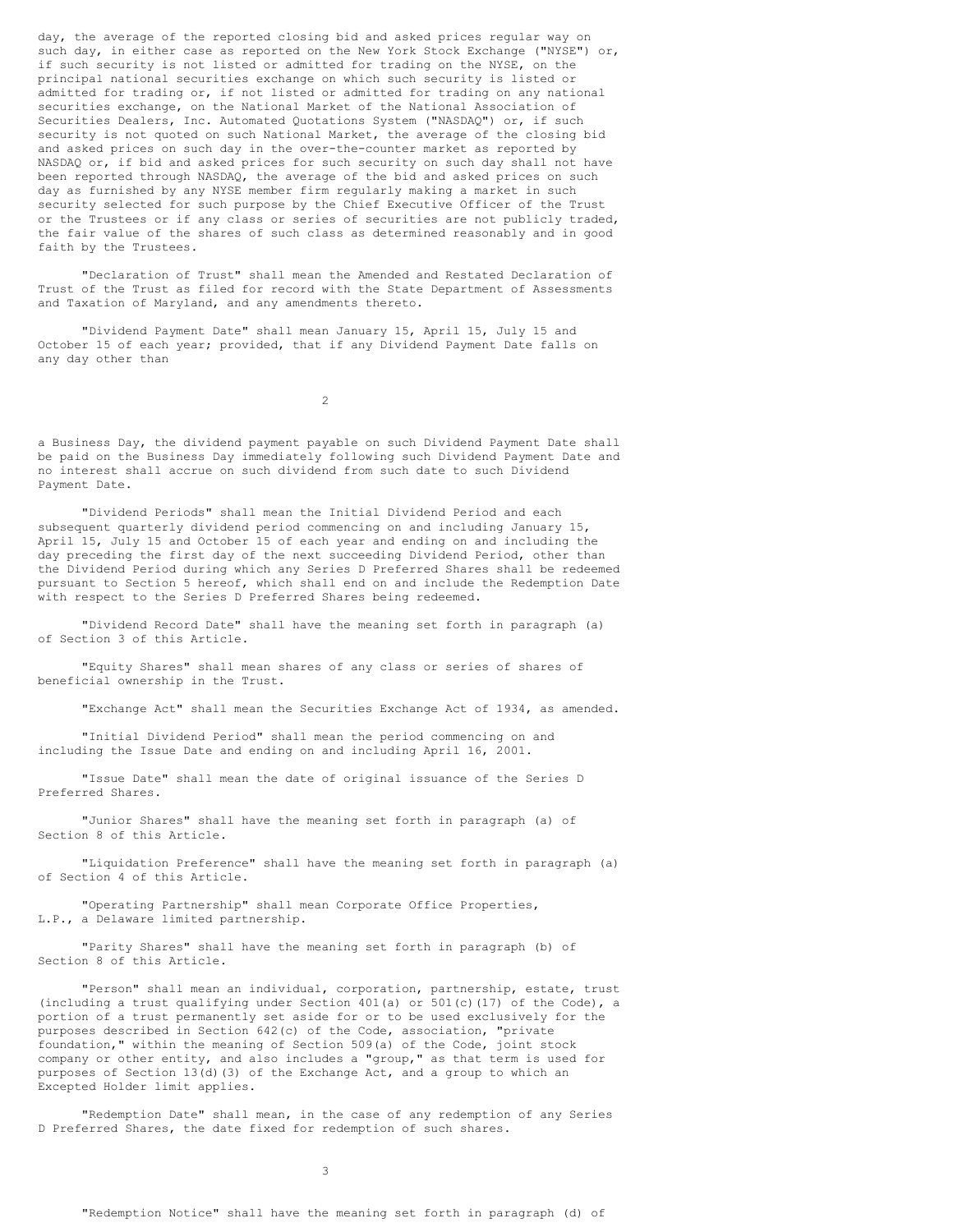Section 5 of this Article.

"Redemption Price" shall mean, with respect to any Series D Preferred Shares to be redeemed, a cash payment equal to 100% of the Liquidation Preference thereof plus, all accrued and unpaid dividends, if any, to the Redemption Date.

"REIT" shall mean a "real estate investment trust," as defined in Section 856 of the Code.

"Senior Shares" shall have the meaning set forth in paragraph (c) of Section 8 of this Article.

"Series A Preferred Shares" shall mean the Trust's 5.5% Series A Convertible Preferred Shares of beneficial interest, par value \$.01 per share.

"Series B Preferred Shares" shall mean the Trust's 10% Series B Cumulative Redeemable Preferred Shares of beneficial interest, par value \$.01 per share.

"Series D Preferred Shares" shall have the meaning set forth in Section 1 of this Article.

"Set apart for payment" shall be deemed to include, without any action other than the following, the recording by the Trust in its accounting ledgers of any accounting or bookkeeping entry which indicates, pursuant to a declaration of dividends or other distribution by the Board of Trustees, the allocation of funds to be so paid on any series or class of Equity Shares of the Trust; provided, however, that if any funds for any class or series of Junior Shares or any class or series of Parity Shares are placed in a separate account of the Trust or delivered to a disbursing, paying or other similar agent, then "set apart for payment" with respect to the Series D Preferred Shares shall mean placing such funds in a separate account or delivering such funds to a disbursing, paying or other similar agent.

"Trading Day", as to any Common Shares, shall mean any day on which such Common Shares are traded on the NYSE or, if such Common Shares are not listed or admitted for trading on the NYSE, on the principal national securities exchange on which such Common Shares are listed or admitted or, if such Common Shares are not listed or admitted for trading on any national securities exchange, on the National Market of NASDAQ or, if such Common Shares are not quoted on such National Market, in the Common Shares market in which such Common Shares are traded.

"Transfer Agent" means Norwest Bank or such transfer agent as may be designated from time to time by the Board of Trustees or its designee as the transfer agent for the Series D Preferred Shares.

"Trustee" shall mean a member of the Board of Trustees.

4

"Voting Parity Shares" shall have the meaning set forth in paragraph (a) of Section 9 of this Article.

Capitalized terms used but not defined in these Articles shall have the meanings set forth in the Declaration of Trust.

3. DIVIDENDS.

(a) The holders of Series D Preferred Shares shall be entitled to receive, when, as and if declared by the Board of Trustees, out of funds legally available for that purpose, quarterly cash dividends on the Series D Preferred Shares at the rate of 4% of the Liquidation Preference per year (equivalent to \$.25 per quarter per Series D Preferred Share). Such dividends shall be cumulative from the Issue Date, whether or not in any Dividend Period or Periods such dividends shall be declared or there shall be funds of the Trust legally available for the payment of such dividends, and shall be payable quarterly in arrears on each Dividend Payment Date. Each such dividend shall be payable in arrears to the holders of record of the Series D Preferred Shares, as they appear on the share records of the Trust at the close of business on the applicable record date (the "DIVIDEND RECORD DATE"), which shall be fixed by the Board of Trustees and which shall be not more than 60 days nor less than 10 days prior to each such Dividend Payment Date. Accrued and unpaid dividends for any past Dividend Periods may be declared and paid at any time, without reference to any regular Dividend Payment Date, to holders of record on such date as may be fixed by the Board of Trustees, which date shall not precede by more than 45 days nor less than 15 days the payment date thereof.

(b) Any dividend payable on the Series D Preferred Shares for any partial Dividend Period shall be computed ratably on the basis of twelve 30-day months and a 360-day year. Holders of Series D Preferred Shares shall not be entitled to any dividends in excess of full cumulative dividends, as herein provided, on the Series D Preferred Shares. No interest, or sum of money in lieu of interest,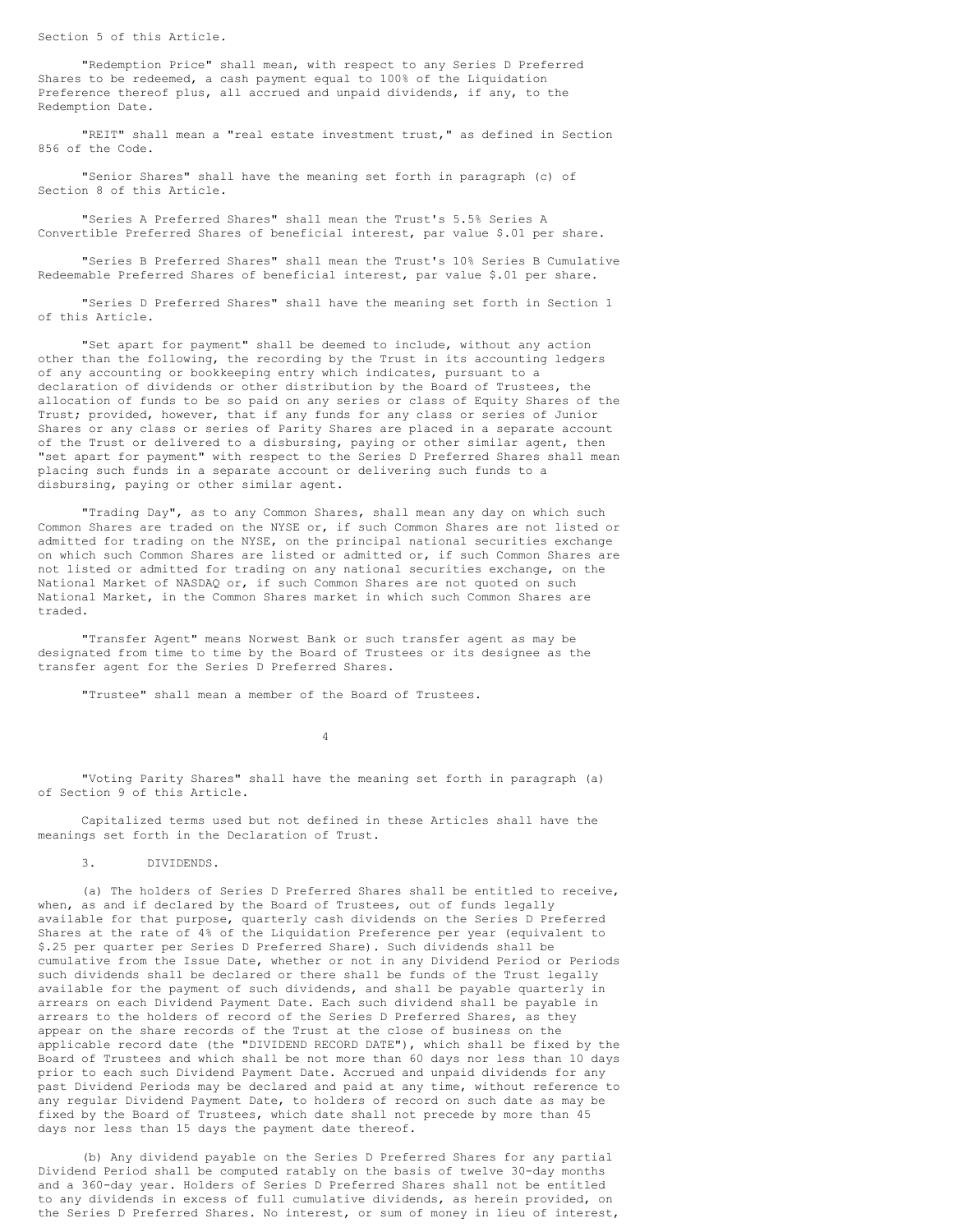shall be payable in respect of any dividend payment or payments on the Series D Preferred Shares that may be in arrears.

(c) So long as any of the Series D Preferred Shares are outstanding, when dividends are not paid in full upon the Series D Preferred Shares or any other class or series of Parity Shares, or a sum sufficient for such payment is not set apart for payment, all dividends declared upon the Series D Preferred Shares and any Parity Shares shall be declared ratably in proportion to the respective amounts of dividends accrued and unpaid on the Series D Preferred Shares and accrued and unpaid on such Parity Shares. Except as set forth in the preceding sentence, unless dividends on the Series D Preferred Shares equal to the full amount of accrued and unpaid dividends have been or contemporaneously are declared and paid or declared and a sum sufficient for the payment thereof has been or contemporaneously is set apart for such payment, for all past dividends periods, no dividends shall be declared or paid or set apart for payment by the Trust and no other distribution of cash or other property may be declared or made, directly or indirectly, by the Trust with respect to any Parity Shares.

(d) So long as any of the Series D Preferred Shares are outstanding, unless dividends equal to the full amount of all accrued and unpaid dividends on the Series D

5

Preferred Shares have been paid, or declared and set apart for payment, for all past dividend periods, no dividends (other than dividends or distributions paid in Junior Shares or options, warrants or rights to subscribe for or purchase Junior Shares) may be declared or paid or set apart for payment by the Trust, and no other distribution of cash or other property may be declared or made (directly or indirectly) by the Trust, with respect to any Junior Shares, nor shall any Junior Shares be redeemed, purchased or otherwise acquired (except for a redemption, purchase or other acquisition of Common Shares made for purposes of an employee incentive or benefit plan of the Trust or a subsidiary of the Trust) for any consideration (or any monies be paid to or made available for a sinking fund for the redemption of any such Junior Shares), directly or indirectly, by the Trust (except by conversion into or exchange for Junior Shares, or options, warrants or rights to subscribe for or purchase Junior Shares), nor shall any other cash or other property be paid or distributed to or for the benefit of holders of Junior Shares.

(e) In the event that any Series D Preferred Share is converted into Common Shares pursuant to Section 6 below, holders of Series D Preferred Shares whose conversion is deemed effective before the close of business on a Dividend Record Date will not be entitled to receive any portion of the dividend payable on such Series D Preferred Shares on the corresponding Dividend Payment Date for the current quarter to which that Dividend Record Date pertains but will, however, be entitled to receive the entire dividend for such quarterly period payable, if any, on the Common Shares issuable upon conversion provided that any conversion of Series D Preferred Shares becomes effective prior to the close of business on the record date for such dividend payable on such Common Shares and such holders are the holders of record on the record date for such Common Share dividend. A holder of Series D Preferred Shares on a Dividend Record Date who (or whose transferee) tenders such shares for conversion into Common Shares after such Dividend Record Date will be entitled to receive the dividend payable on such Series D Preferred Shares on the corresponding Dividend Payment Date. Except as provided above, the Trust will pay at the time of conversion all accrued and unpaid dividends, whether or not declared, on converted Series D Preferred Shares, unless restricted by the rights of holders of Senior Shares or Parity Shares.

(f) Notwithstanding the provisions of this Section 3, the Trust shall not be prohibited from (i) declaring or paying or setting apart for payment any dividend or distribution on any Parity Shares or (ii) redeeming, purchasing or otherwise acquiring any Parity Shares, in each case, if such declaration, payment, redemption, purchase or other acquisition is necessary in order to maintain the continued qualification of the Trust as a REIT under Section 856 of the Code.

# 4. LIQUIDATION PREFERENCE.

(a) Upon any voluntary or involuntary liquidation, dissolution or winding-up of the Trust, before any payment or distribution by the Trust shall be made to or set apart for payment to the holders of any Junior Shares, the holders of Series D Preferred Shares shall be entitled to receive a liquidation preference of Twenty-Five Dollars (\$25.00) per Series D Preferred Share (the .<br>"LIQUIDATION PREFERENCE"), plus an amount equal to all accrued and unpaid dividends (whether or not earned or declared) to the date of final distribution to such holders; but such holders shall not be entitled to any further payment.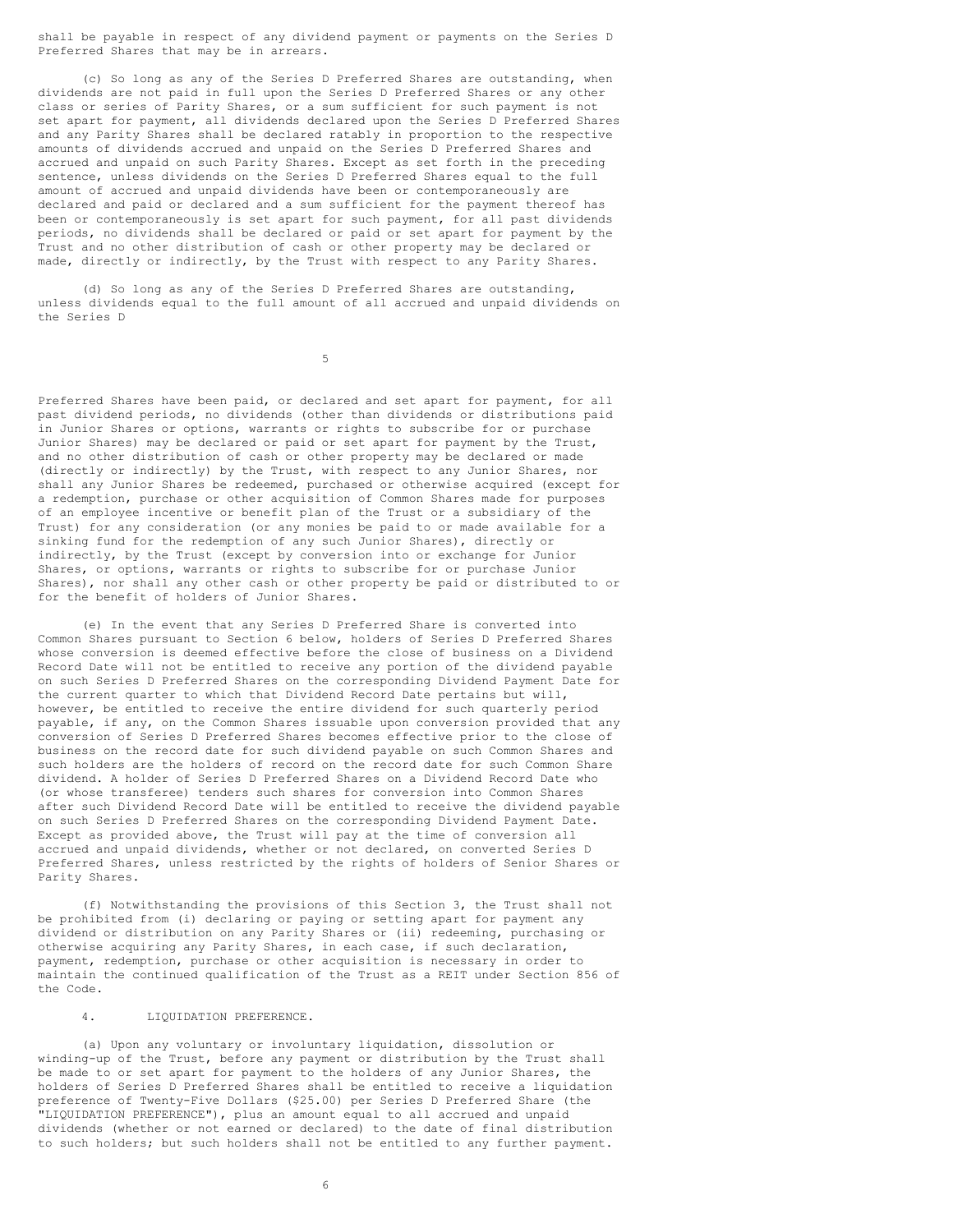Until the holders of the Series D Preferred Shares have been paid the Liquidation Preference in full, plus an amount equal to all accrued and unpaid dividends (whether or not earned or declared) to the date of final distribution to such holders, no payment will be made to any holder of Junior Shares upon the liquidation, dissolution or winding-up of the Trust. If, upon any liquidation, dissolution or winding-up of the Trust, the assets of the Trust, or proceeds thereof, distributable among the holders of Series D Preferred Shares shall be insufficient to pay in full the Liquidation Preference and liquidating payments on any other shares of any class or series of Parity Shares, then such assets, or the proceeds thereof, shall be distributed among the holders of Series D Preferred Shares and any such other Parity Shares ratably in the same proportion as the respective amounts that would be payable on such Series D Preferred Shares and any such other Parity Shares if all amounts payable thereon were paid in full. For the purposes of this Section 4, a voluntary or involuntary liquidation, dissolution or winding-up of the Trust shall not include (i) a consolidation or merger of the Trust with or into one or more other entities, (ii) a sale or transfer of all or substantially all of the Trust's assets, or (iii) a statutory share exchange.

(b) Upon any liquidation, dissolution or winding-up of the Trust, after payment shall have been made in full to the holders of Series D Preferred Shares and any Parity Shares, as provided in Section 4(a), any other series or class or classes of Junior Shares shall, subject to the respective terms thereof, be entitled to receive any and all assets remaining to be paid or distributed, and the holders of the Series D Preferred Shares and any Parity Shares shall not be entitled to share therein.

5. REDEMPTION AT THE OPTION OF THE TRUST.

(a) Series D Preferred Shares shall not be redeemable by the Trust prior to the fifth anniversary of the Issue Date, except as set forth in Article VII of the Declaration of Trust which is incorporated by reference herein. On or after the fifth anniversary of the issue date, the Trust, at its option, may redeem Series D Preferred Shares, in whole or from time to time in part, at the Redemption Price; subject, however, to the holder's right to convert such shares pursuant to Section 6 at any time prior to the Redemption Date.

(b) In the event of a redemption of Series D Preferred Shares, if the Redemption Date occurs after a Dividend Record Date and on or prior to the related Dividend Payment Date, the dividend payable on such Dividend Payment Date in respect of such shares called for redemption shall be payable on such Dividend Payment Date to the holders of record at the close of business on such Dividend Record Date and shall not be payable as part of the Redemption Price for such shares. If full cumulative dividends on all outstanding Series D Preferred Shares have not been paid or declared and set apart for payment, no Series D Preferred Shares may be redeemed unless all outstanding Series D Preferred Shares are simultaneously redeemed and neither the Trust nor any Affiliate of the Trust may purchase or acquire Series D Preferred Shares, otherwise than pursuant to a purchase or exchange offer made on the same terms to all holders of Series D Preferred Shares.

(c) If fewer than all the outstanding Series D Preferred Shares are to be redeemed, the Trust will select those Series D Preferred Shares to be redeemed pro rata in

7

proportion to the numbers of Series D Preferred Shares held by holders (with adjustment to avoid redemption of fractional shares) or by lot or in such other manner as the Board of Trustees may determine. If fewer than all Series D Preferred Shares represented by any certificate are redeemed, then a new certificate representing the unredeemed Series D Preferred Shares shall be issued without cost to the holders thereof.

(d) If the Trust shall redeem Series D Preferred Shares pursuant to paragraph (a) of this Section 5, notice of the redemption shall be mailed by the Trust not less than 30 days nor more than 60 days prior to the Redemption Date to each holder of record of the Series D Preferred Shares to be redeemed (the "REDEMPTION NOTICE"). Such Redemption Notice shall be provided by first class mail, postage prepaid, at such holder's address as the same appears on the share records of the Trust. Neither the failure to mail the Redemption Notice, nor any defect therein or in the mailing thereof to any particular holder, shall affect the sufficiency of the Redemption Notice or the validity of the proceedings for redemption with respect to the other holders. A Redemption Notice which has been mailed in the manner herein provided shall be conclusively presumed to have been duly given on the date mailed whether or not the holder receives the Redemption Notice. Each Redemption Notice shall state, as appropriate: (i) the Redemption Date; (ii) the number of Series D Preferred Shares to be redeemed; (iii) the place or places where certificates for such Series D Preferred Shares are to be surrendered; and (iv) the Redemption Price payable on such Redemption Date, including, without limitation, a statement as to whether or not accrued and unpaid dividends will be  $(x)$  payable as part of the Redemption Price, or  $(y)$ payable on the next Dividend Payment Date to the record holder at the close of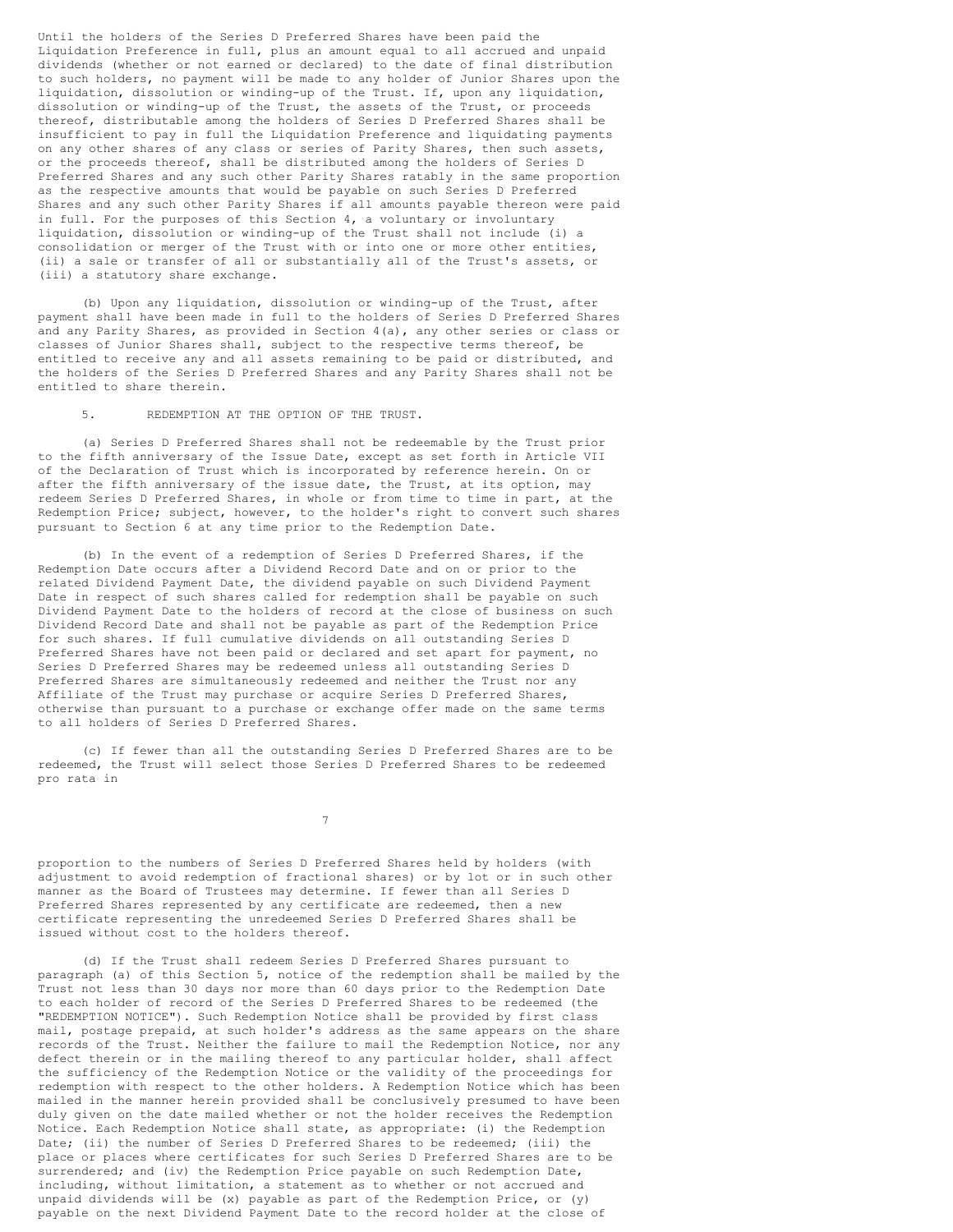business on the relevant Dividend Record Date as described in the next succeeding sentence. A Redemption Notice having been mailed as aforesaid, from and after the Redemption Date (unless the Trust shall fail to make available the amount of cash necessary to effect such redemption), (i) dividends on the Series D Preferred Shares so called for redemption shall cease to accrue on said shares, (ii) said shares shall no longer be deemed to be outstanding, and (iii) all rights of the holders thereof as holders of Series D Preferred Shares shall cease, except (a) the right to receive the Redemption Price, without interest thereon, and (b) if the Redemption Date for any Series D Preferred Shares occurs after any Dividend Record Date and on or prior to the related Dividend Payment Date, the full dividend payable on such Dividend Payment Date in respect of such Series D Preferred Shares called for redemption shall be payable on such Dividend Payment Date to the holders of record of such shares at the close of business on the corresponding Dividend Record Date notwithstanding the prior redemption of such shares. The Trust's obligation to make available the cash necessary to effect such redemption in accordance with the preceding sentence shall be deemed fulfilled if, on or before the applicable Redemption Date, the Trust shall irrevocably deposit in trust with a bank or trust company (which may not be an Affiliate of the Trust) that has, or is an Affiliate of a bank or trust company that has, a capital and surplus of at least \$50,000,000, such amount of cash as is necessary for such redemption plus, if such Redemption Date occurs after any Dividend Record Date and on or prior to the related Dividend Payment Date, such amount of cash as is necessary to pay the dividend payable on such Dividend Payment Date in respect of such Series D Preferred Shares called for redemption, with irrevocable instructions that such cash be applied to the redemption of the Series D Preferred Shares so called for redemption and, if applicable, the payment of such dividend. No interest shall accrue for the benefit of the holders of Series D Preferred

8

Shares to be redeemed on any cash so set aside by the Trust. Subject to applicable escheat laws, any such cash unclaimed at the end of two years from the Redemption Date shall revert to the general funds of the Trust, after which reversion the holders of Series D Preferred Shares so called for redemption shall look only to the general funds of the Trust for the payment of such cash. As promptly as practicable after the surrender in accordance with the Redemption Notice of the certificates for any such Series D Preferred Shares to be so redeemed (properly endorsed or assigned for Transfer, if the Trust shall so require and the Redemption Notice shall so state), such certificates shall be exchanged for cash (without interest thereon) for which such Series D Preferred Shares have been redeemed in accordance with such Redemption Notice.

# 6. CONVERSION AT OPTION OF THE HOLDER.

Holders of Series D Preferred Shares shall have the right to convert all or a portion of such shares into Common Shares, as follows:

(a) Subject to and upon compliance with the provisions of this Section 6, a holder of Series D Preferred Shares shall have the right, at such holder's option, at any time after December 31, 2003, to convert such shares, in whole or in part, into the number of fully paid and nonassessable shares of authorized but previously unissued Common Shares obtained by multiplying the Conversion Rate by the number of Series D Preferred Shares to be converted by surrendering such shares to be converted, such surrender to be made in the manner provided in paragraph (b) of this Section 6.

(b) In order to exercise the conversion right, the holder of each Series D Preferred Share to be converted shall surrender the certificate representing such shares, duly endorsed or assigned to the Trust or in blank, at the office of the Transfer Agent, accompanied by written notice to the Trust that the holder thereof elects to convert such Series D Preferred Shares. Unless the shares issuable on conversion are to be issued in the same name as the name in which such Series D Preferred Shares are registered, each share surrendered for conversion shall be accompanied by instruments of transfer, in form reasonably satisfactory to the Trust, duly executed by the holder or such holder's duly authorized attorney, and an amount sufficient to pay any transfer or similar tax (or evidence reasonably satisfactory to the Trust demonstrating that such taxes have been paid) as required by paragraph (j) of this Section 6. As promptly as practicable after the surrender of certificates for Series D Preferred Shares as aforesaid, the Trust shall issue and shall deliver at such office to such holder, or send on such holder's written order, a certificate or certificates for the number of full Common Shares issuable upon the conversion of such Series D Preferred Shares in accordance with provisions of this Section 6, and any fractional interest in respect of a Common Share arising upon such conversion shall be settled as provided in paragraph (c) of this Section 6. If all Series D Preferred Shares evidenced by any certificate are not converted, the Trust shall issue and deliver at such office to such holder a certificate for the remaining Series D Preferred Shares not converted. Each conversion shall be deemed to have been effected immediately prior to the close of business on the date on which the certificates for Series D Preferred Shares shall have been surrendered and such notice received by the Trust as aforesaid, and the Person or Persons in whose name or names any certificate or certificates for Common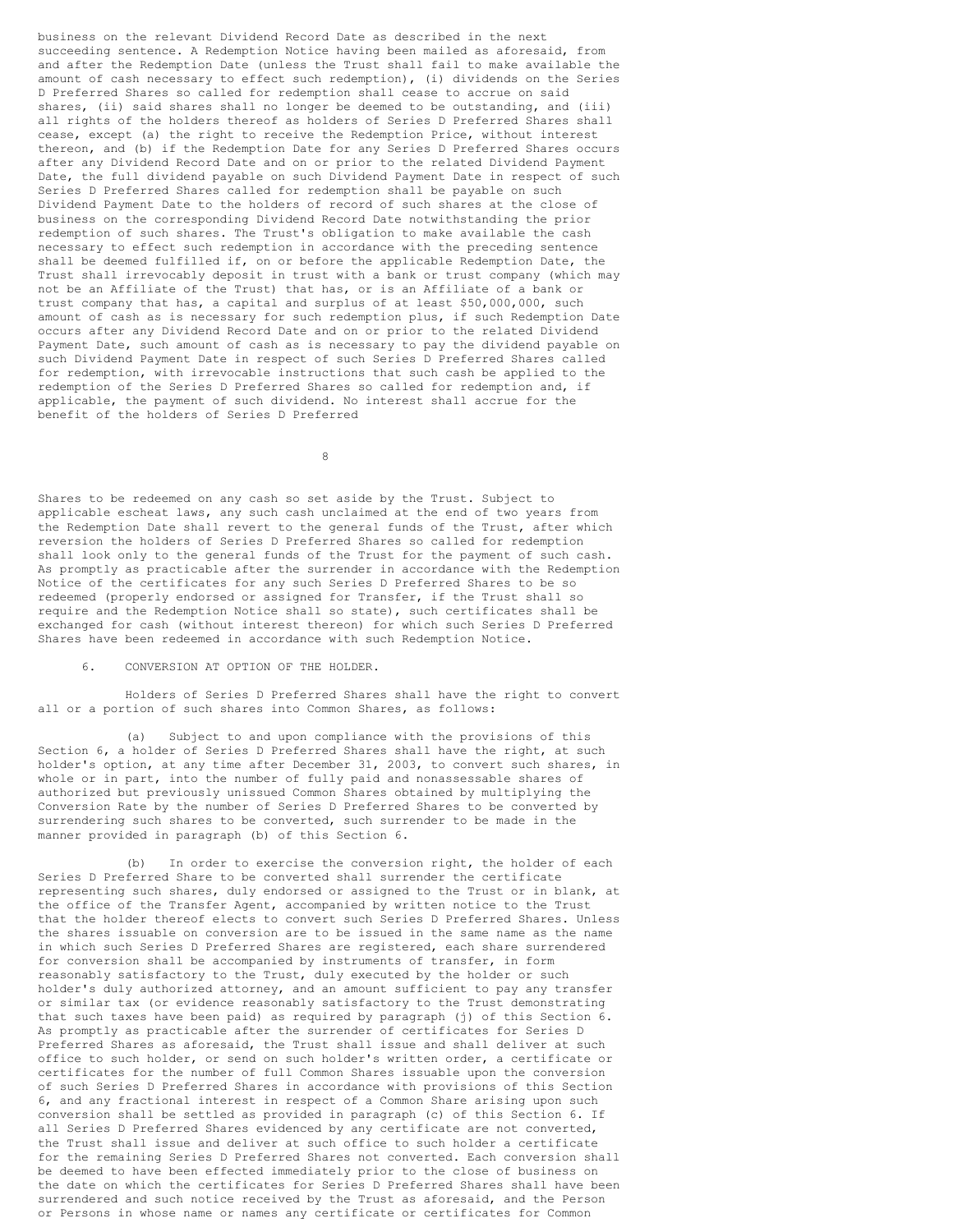$\ddot{9}$ 

to have become the holder or holders of record of the shares represented thereby at such time on such date unless the share transfer books of the Trust shall be closed on that date, in which event such Person or Persons shall be deemed to have become such holder or holders of record at the close of business on the next succeeding day on which such transfer books are open, provided that such closure of the share transfer books shall not delay the date on which such Person shall become a holder of such shares by more than two Business Days.

(c) No fractional Common Share or scrip representing fractions of a Common Share shall be issued upon conversion of the Series D Preferred Shares. Instead of any fractional interest in a Common Share that would otherwise be deliverable upon the conversion of Series D Preferred Shares, the Trust shall pay to the holder of such share an amount in cash based upon the Current Market Price of the Common Shares on the Trading Day immediately preceding the date of conversion. If more than one share shall be surrendered for conversion at one time by the same holder, the number of full Common Shares issuable upon conversion thereof shall be computed on the basis of the aggregate number of Series D Preferred Shares so surrendered.

(d) If the Trust shall be a party to any transaction (including without limitation a merger, consolidation, statutory share exchange or reclassification of the Common Shares (each of the foregoing being referred to herein as a "Transaction")), in each case as a result of which Common Shares shall be converted into the right to receive shares, securities or other property (including cash or any combination thereof), each Series D Preferred Share which is not converted into the right to receive shares, securities or other property in connection with such Transaction shall thereupon be convertible into the kind and amount of shares, securities and other property (including cash or any combination thereof) receivable upon such consummation by a holder of that number of Common Shares into which one Series D Preferred Share was convertible immediately prior to such Transaction. The Trust shall not be a party to any Transaction unless the terms of such Transaction are consistent with the provisions of this paragraph (d), and it shall not consent or agree to the occurrence of any Transaction until the Trust has entered into an agreement with the successor or purchasing entity, as the case may be, for the benefit of the holders of the Series D Preferred Shares that will contain provisions enabling the holders of the Series D Preferred Shares that remain outstanding after such Transaction to convert into the consideration received by holders of Common Shares at the Conversion Rate. The provisions of this paragraph (d) shall similarly apply to successive Transactions.

(e) If there shall be any reclassification of the Common Shares or any consolidation or merger to which the Trust is a party and for which approval of any shareholders of the Trust is required, or a statutory share exchange, or the voluntary or involuntary liquidation, dissolution and winding up of the Trust, then the Trust shall cause to be mailed to each holder of Series D Preferred Shares at such holder's address as shown on the records of the Trust, as promptly as possible, but at least 15 days prior to the applicable date hereinafter specified, a notice stating the date on which such reclassification, consolidation, merger, statutory share exchange or liquidation, dissolution and winding up is expected to become effective, and the date as of which it is expected that holders of Common Shares of record shall be entitled to exchange their

10

Common Shares for securities or other property, if any, deliverable upon such event. Failure to give or receive such notice or any defect therein shall not affect the legality or validity of the proceedings described in this Section 6.

(f) (i) In the event the Trust should at any time or from time to time after the date of issuance of the Series D Preferred Shares fix a record date for the effectuation of a split or subdivision of the outstanding Common Shares or the determination of holders of Common Shares entitled to receive a dividend or other distribution payable in additional Common Shares without payment of any consideration by such holder for the additional Common Shares, then, as of such record date (or the date of such dividend distribution, split or subdivision if no record date is fixed), the Conversion Rate shall be appropriately increased so that the number of Common Shares issuable on conversion of each Series D Preferred Share shall be increased in proportion to such increase of outstanding Common Shares. If the number of Common Shares outstanding at any time after the date of issuance of the Series D Preferred Shares is decreased by a combination of the then outstanding Common Shares, then, following the record date of such combination (or the date of such combination if no record date is fixed), the Conversion Rate for the Series D Preferred Shares shall be appropriately decreased so that the number of shares of Common Stock issuable on conversion of each Series D Preferred Share shall be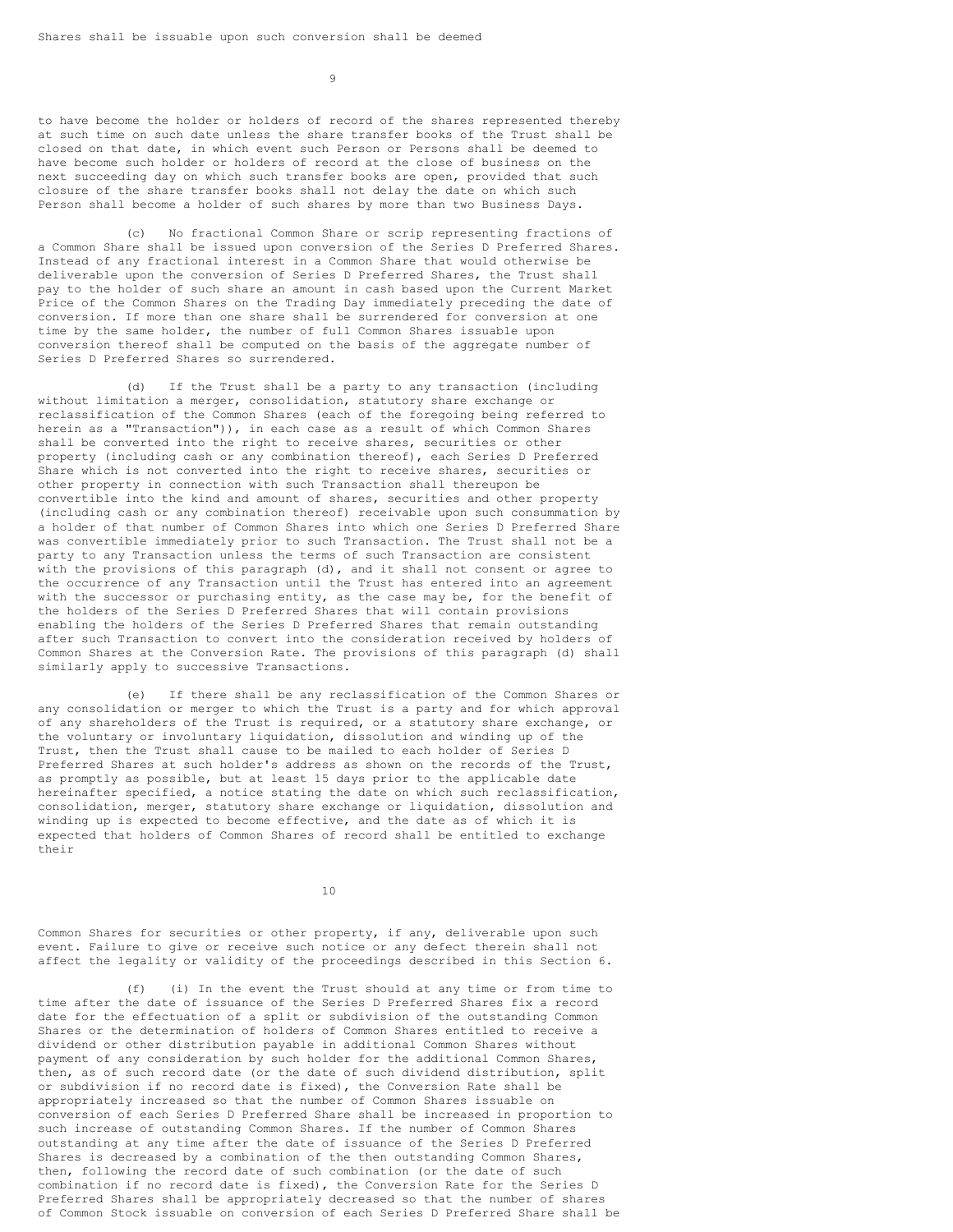decreased in proportion to such decrease in outstanding Common Shares. Whenever the Conversion Rate is adjusted as herein provided, the Trust shall promptly file with the Transfer Agent an officer's certificate setting forth the Conversion Rate after such adjustment and setting forth a brief statement of the facts requiring such adjustment which certificate shall be conclusive evidence of the correctness of such adjustment absent manifest error. Promptly after delivery of such certificate, the Trust shall prepare a notice of such adjustment setting forth the adjusted Conversion Rate and the effective date such adjustment becomes effective and shall mail such notice of such adjustment to each holder of Series D Preferred Shares at such holder's last address as shown on the share records of the Trust.

(ii) In the event the Trust at any time, or from time to time, shall make or issue, or fix a record date for the determination of holders of Common Shares entitled to receive, a dividend or other distribution payable in securities of the Trust other than Common Shares, then and in each such event, provision shall be made so that the holders of Series D Preferred Shares shall receive upon conversion thereof, in addition to the number of Common Shares receivable thereupon, the amount of securities of the Trust which they would have received had their Series D Preferred Shares been converted into Common Shares on the date of such event and had thereafter, during the period from the date of such event to and including the date of conversion, retained such securities receivable by them as aforesaid during such period, giving application to all adjustments called for during such period under this Section 6(f) with respect to the rights of the holders of Series D Preferred Shares.

(g) In any case in which paragraph (f) of this Section 6 provides that an adjustment shall become effective on the day next following the record date for an event, the Trust may defer until the occurrence of such event (A) issuing to the holder of any Series D Preferred Share converted after such record date and before the occurrence of such event the additional Common Shares issuable upon such conversion by reason of

11

the adjustment required by such event over and above the Common Shares issuable upon such conversion before giving effect to such adjustment and (B) paying to such holder any amount of cash in lieu of any fraction pursuant to paragraph (c) of this Section 6; provided, however, that the holder of such Series D Preferred Shares shall be entitled to such additional Common Shares and cash, as applicable, upon such event.

(h) There shall be no adjustment of the Conversion Rate in case of the issuance of any capital shares of the Trust, including issuance in connection with a reorganization, acquisition or other similar transaction except as specifically set forth in this Section 6. If any action or transaction would require adjustment of the Conversion Rate pursuant to more than one paragraph of this Section 6, only one adjustment shall be made and such adjustment shall be the amount of adjustment that has the highest absolute value to the holder of Series D Preferred Shares.

(i) The Trust shall at all times reserve and keep available, free from preemptive rights, out of the aggregate of its authorized but unissued Common Shares solely for the purpose of effecting conversion of the Series D Preferred Shares, the full number of Common Shares deliverable upon the conversion of all outstanding Series D Preferred Shares not theretofore converted into Common Shares. For purposes of this paragraph (i), the number of Common Shares that shall be deliverable upon the conversion of all outstanding Series D Preferred Shares shall be computed as if at the time of computation all such outstanding shares were held by a single holder. The Trust covenants that any Common Shares issued upon conversion of the Series D Preferred Shares shall be validly issued, fully paid and non-assessable. The Trust shall list the Common Shares required to be delivered upon conversion of the Series D Preferred Shares, prior to such delivery, upon each national securities exchange, if any, upon which the outstanding Common Shares are listed at the time of such delivery.

(j) The Trust will pay any and all documentary stamp or similar issue or transfer taxes payable in respect of the issue or delivery of Common Shares or other securities or property on conversion of Series D Preferred Shares pursuant hereto; provided, however, that the Trust shall not be required to pay any tax that may be payable in respect of any transfer involved in the issue or delivery of Common Shares or other securities or property in a name other than that of the holder of the Series D Preferred Shares to be converted, and no such issue or delivery shall be made unless and until the Person requesting such issue or delivery has paid to the Trust the amount of any such tax or established, to the reasonable satisfaction of the Trust, that such tax has been paid.

# 7. STATUS OF REACQUIRED SHARES.

All Series D Preferred Shares that have been issued and are reacquired in any manner by the Trust (including, without limitation, Series D Preferred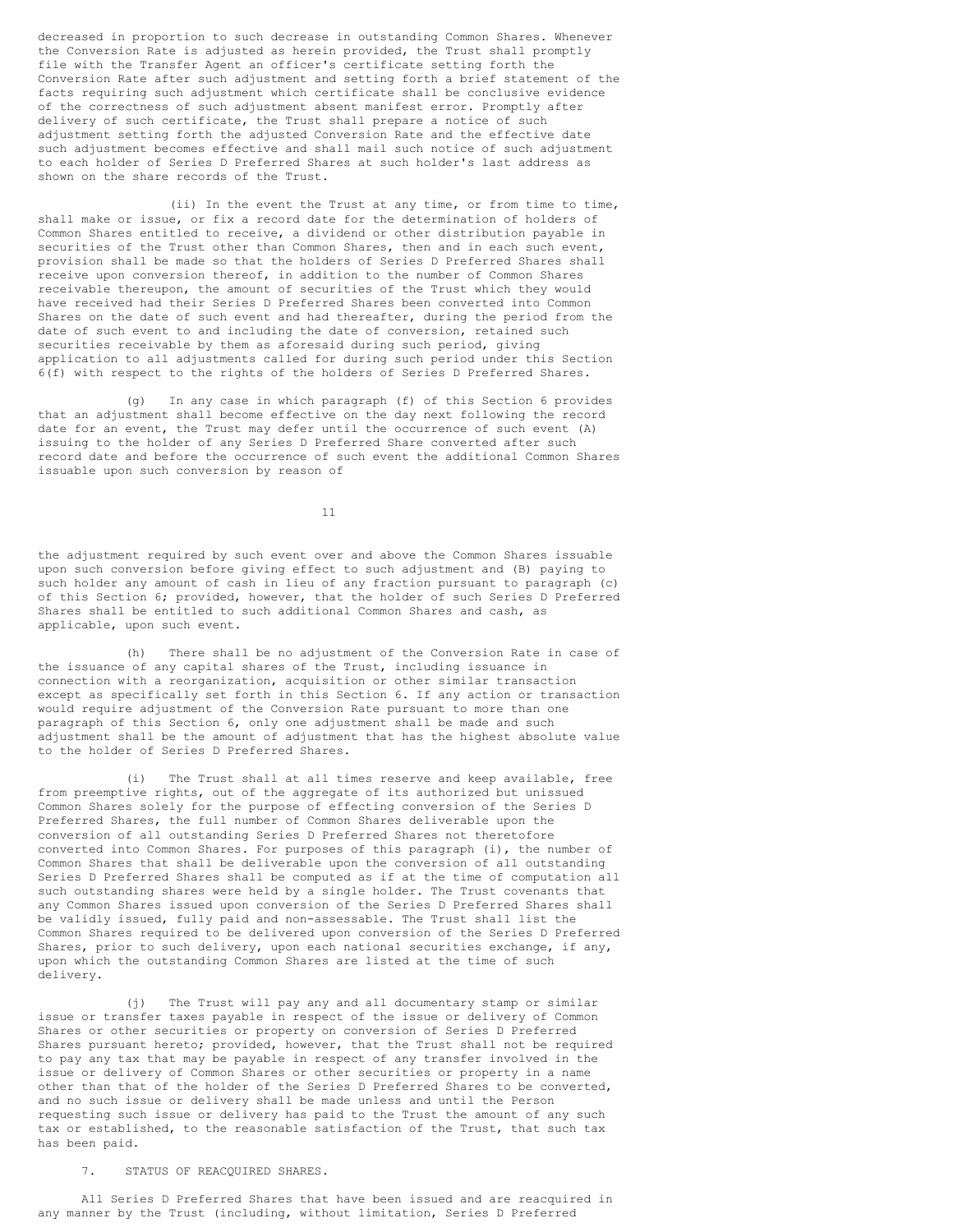Shares which are redeemed or converted) shall be returned to the status of authorized but unissued Series D Preferred Shares.

8. RANKING.

The Series D Preferred Shares will, with respect to dividend rights and rights

12

upon the liquidation, dissolution or winding-up of the Trust, rank:

(a) prior or senior to the Common Shares and any other class or series of Equity Shares authorized or designated in the future if the terms of such class or series provide that the holders of Series D Preferred Shares shall be entitled to the receipt of dividends or of amounts distributable upon liquidation, dissolution or winding-up in preference or priority to the holders of shares of such class or series ("JUNIOR SHARES");

(b) on a parity with the Series A Preferred Shares, Series B Preferred Shares and any other class or series of Equity Shares authorized or designated in the future if the terms of such class or series provide that the holders of such class or series and the Series D Preferred Shares shall be entitled to the receipt of dividends and of amounts distributable upon liquidation, dissolution or winding-up in proportion to their respective amounts of accrued and unpaid dividends per share or liquidation preferences, without preference or priority of one over the other ("PARITY SHARES"); and

(c) junior to any class or series of Equity Shares authorized or designated in the future if the terms of such class or series provide that the holders of such class or series shall be entitled to the receipt of dividends and amounts distributable upon liquidation, dissolution or winding-up in preference or priority to the holders of the Series D Preferred Shares ("SENIOR SHARES").

9. VOTING.

(a) If and whenever six quarterly dividends (whether or not consecutive) payable on the Series D Preferred Shares or any series or class of Parity Shares shall be in arrears (which shall, with respect to any such quarterly dividend, mean that any such dividend has not been paid in full), whether or not declared, the number of Trustees then constituting the Board of Trustees shall be increased by two (if not already increased by reason of similar types of provisions with respect to Parity Shares of any other class or series which is entitled to similar voting rights, other than the Series A Preferred Shares (the "VOTING PARITY SHARES")) and the holders of Series D Preferred Shares, together with the holders of all other Voting Parity Shares then entitled to exercise similar voting rights, voting as a single class regardless of series, shall be entitled to elect the two additional Trustees to serve on the Board of Trustees at any annual meeting of shareholders or at a special meeting of the holders of the Series D Preferred Shares and the Voting Parity Shares called as hereinafter provided. At any time when such right to elect Trustees separately shall have been so vested in the holders of Series D Preferred Shares and the Voting Parity Shares, if applicable, the Secretary of the Trust may, and upon the written request of the holders of record of not less than 20% of the total number of Series D Preferred Shares and Voting Parity Shares (addressed to the Secretary at the principal office of the Trust) shall, call a special meeting of the holders of the Series D Preferred Shares and of the Voting Parity Shares for the election of the two Trustees to be elected by them as herein provided, such call to be made by notice similar to that provided in the Bylaws of the Trust for a special meeting of the shareholders or as required by law. Such special meeting shall be held, in the case of such written request, within 90 days after the delivery of such request, provided that the Trust shall not be required to call such a special meeting if such request is received less than 120 days

13

before the date fixed for the next ensuing annual meeting of shareholders and the holders of the Series D Preferred Shares and Voting Parity Share are offered the opportunity to elect such Trustees at such annual meeting. The Trustees elected at any such special meeting shall hold office until the next annual meeting of the shareholders or special meeting held in lieu thereof if such office shall not have previously terminated as provided below. If any vacancy shall occur among the Trustees elected by the holders of the Series D Preferred Shares and the Voting Parity Shares by reason of death, resignation or disability, a successor shall be elected by the Board of Trustees, upon the nomination of the then-remaining Trustee elected by the holders of the Series D Preferred Shares and the Voting Parity Shares or the successor of such remaining Trustee, to serve until the next annual meeting of the shareholders or special meeting held in place thereof if such office shall not have previously terminated as provided below. Whenever all arrears in dividends on the Series D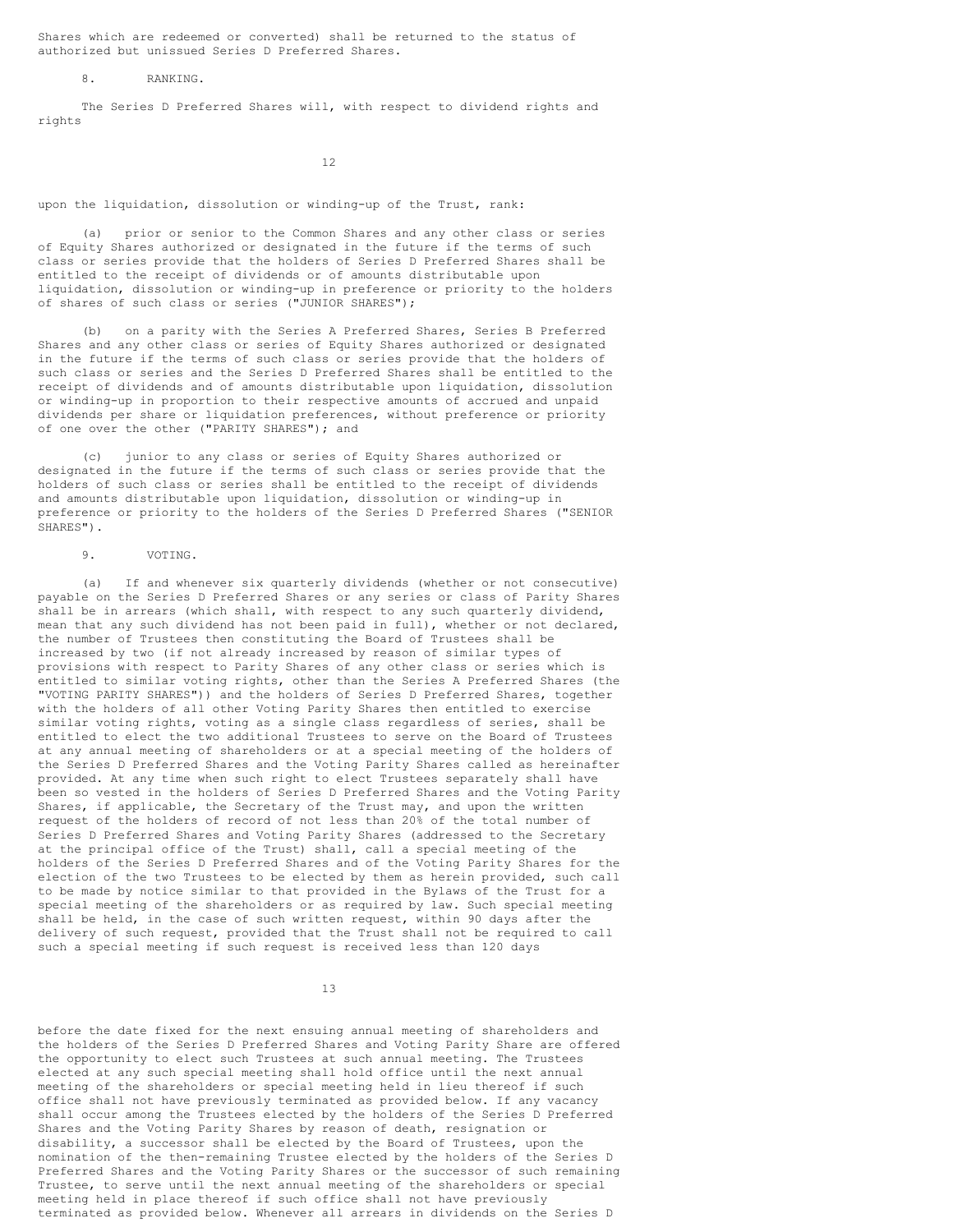Preferred Shares and the Voting Parity Shares then outstanding shall have been paid and dividends thereon for the current Dividend Period shall have been declared and paid, or declared and set apart for payment, then the right of the holders of the Series D Preferred Shares and the Voting Parity Shares to elect such additional two Trustees shall cease (but subject always to the same provision for the vesting of such voting rights in the case of any similar future arrearages), and the terms of office of all persons elected as Trustees by the holders of the Series D Preferred Shares and the Voting Parity Shares shall forthwith terminate and the number of Trustees constituting the Board of Trustees shall be reduced accordingly.

(b) So long as any Series D Preferred Shares are outstanding, in addition to any other vote or consent of shareholders required by law or by the Declaration of Trust of the Trust, the affirmative vote or consent of at least 66-2/3% of the votes entitled to be cast by the holders of the outstanding Series D Preferred Shares voting as a single class with the holders of all other classes or series of Voting Parity Shares entitled to vote on such matters, given in person or by proxy, either in writing without a meeting or by vote at any meeting called for the purpose, shall be necessary for effecting or validating:

(i) Any amendment, alteration or repeal of any of the provisions of, or the addition of any provision to, these Articles Supplementary, the Declaration of Trust or the By-Laws of the Trust that materially adversely affects the voting powers, rights or preferences of the holders of the Series D Preferred Shares; provided, however, that the amendment of or supplement to the provisions of the Declaration of Trust to authorize, create, increase or decrease the authorized amount of, or to issue, Junior Shares, Series D Preferred Shares or any class of Parity Shares shall not be deemed to materially adversely affect the voting powers, rights or preferences of the holders of Series D Preferred Shares; or

(ii) The authorization, creation of, increase in the authorized amount of, or issuance of shares of any class or series of Senior Shares or any security convertible into shares of any class or series of Senior Shares (whether or not such class or series of Senior Shares is currently authorized);

provided, however, that no such vote of the holders of Series D Preferred Shares shall be required if, at or prior to the time when such amendment, alteration or repeal is to take effect, or when the issuance of any such Senior Shares or convertible or exchangeable

14

security is to be made, as the case may be, provision is made for the redemption of all outstanding Series D Preferred Shares to the extent such redemption is authorized by Section 5 of this Article.

For purposes of the foregoing provisions and all other voting rights under these Articles Supplementary, each Series D Preferred Share shall have one (1) vote per share, except that when any other class or series of preferred shares of the Trust shall have the right to vote with the Series D Preferred Shares as a single class on any matter, then the Series D Preferred Shares and such other class or series shall have with respect to such matters one quarter of one vote per \$25.00 of stated liquidation preference. Except as otherwise required by applicable law or as set forth herein or in the Declaration of Trust, the Series D Preferred Shares shall not have any relative, participating, optional or other special voting rights and powers other than as set forth herein, and the consent of the holders thereof shall not be required for the taking of any action by the Trust.

(c) In no event shall the Series A Preferred Shares be treated as Parity Shares for the purposes of this Section 9, and the voting rights of the Series A Preferred Shares as fixed by the Articles Supplementary establishing such series remain in full force and effect.

10. RECORD HOLDERS.

The Trust and the Transfer Agent may deem and treat the record holder of any Series D Preferred Share as the true and lawful owner thereof for all purposes, and neither the Trust nor the Transfer Agent shall be affected by any notice to the contrary.

## 11. RESTRICTIONS ON OWNERSHIP AND TRANSFER; REMEDIES.

Article VII of the Declaration of Trust sets forth certain ownership and transfer restrictions relating to the Equity Shares, including the Series D Preferred Shares. Article VII of the Declaration of Trust is hereby incorporated by reference herein. With respect to any conflict between the terms of these Articles Supplementary and Article VII of the Declaration of Trust, the provisions of Article VII of the Declaration of Trust shall control.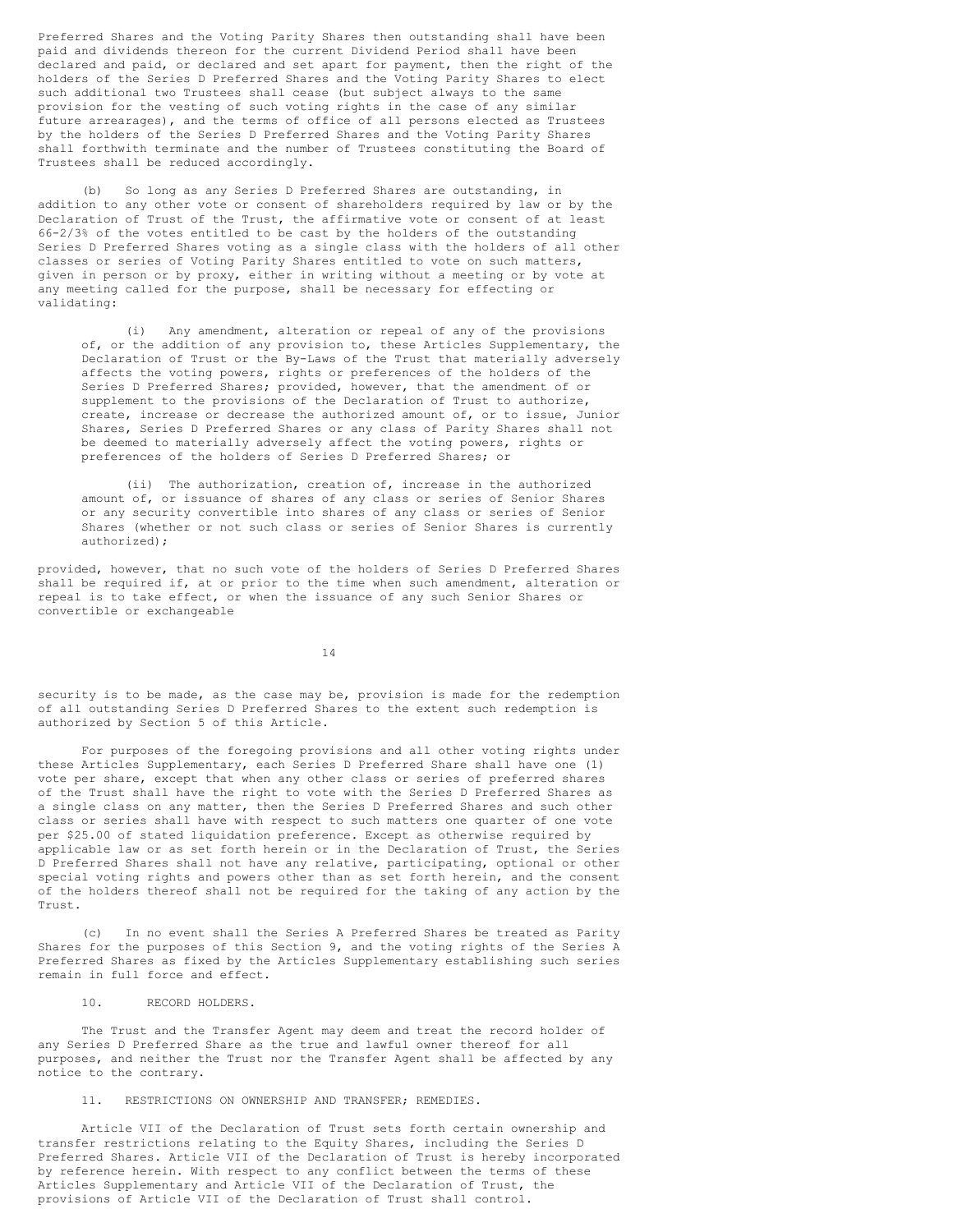FOURTH: These Articles Supplementary have been duly adopted by all necessary action on the part of the Trust.

15

IN WITNESS WHEREOF, the Trust has caused these Articles Supplementary be signed in its name and on its behalf by its Chief Executive Officer and witnessed by its Assistant Secretary on January 25, 2001.

| WITNESS: |                                                                      | CORPORATE OFFICE PROPERTIES TRUST |                                                                                       |
|----------|----------------------------------------------------------------------|-----------------------------------|---------------------------------------------------------------------------------------|
|          | /s/ John H. Gurley                                                   |                                   | By: /s/ Roger A. Waesche                                                              |
|          | Name: John H. Gurley<br>Title: Vice President and General<br>Counsel |                                   | Name: Roger A. Waesche<br>Title: Senior Vice President and Chief<br>Financial Officer |

THE UNDERSIGNED, Senior Vice President and Chief Financial Officer of CORPORATE OFFICE PROPERTIES TRUST, who executed on behalf of the Trust the Articles Supplementary of which this Certificate is made a part, hereby acknowledges in the name and on behalf of said Trust the foregoing Articles Supplementary to be the official act of said Trust and hereby certifies that the matters and facts set forth herein with respect to the authorization and approval thereof are true in all material respects under the penalties of perjury.

/s/ Roger A. Waesche

--------------------------- Name: Roger A. Waesche

Title: Senior Vice President and Chief Financial Officer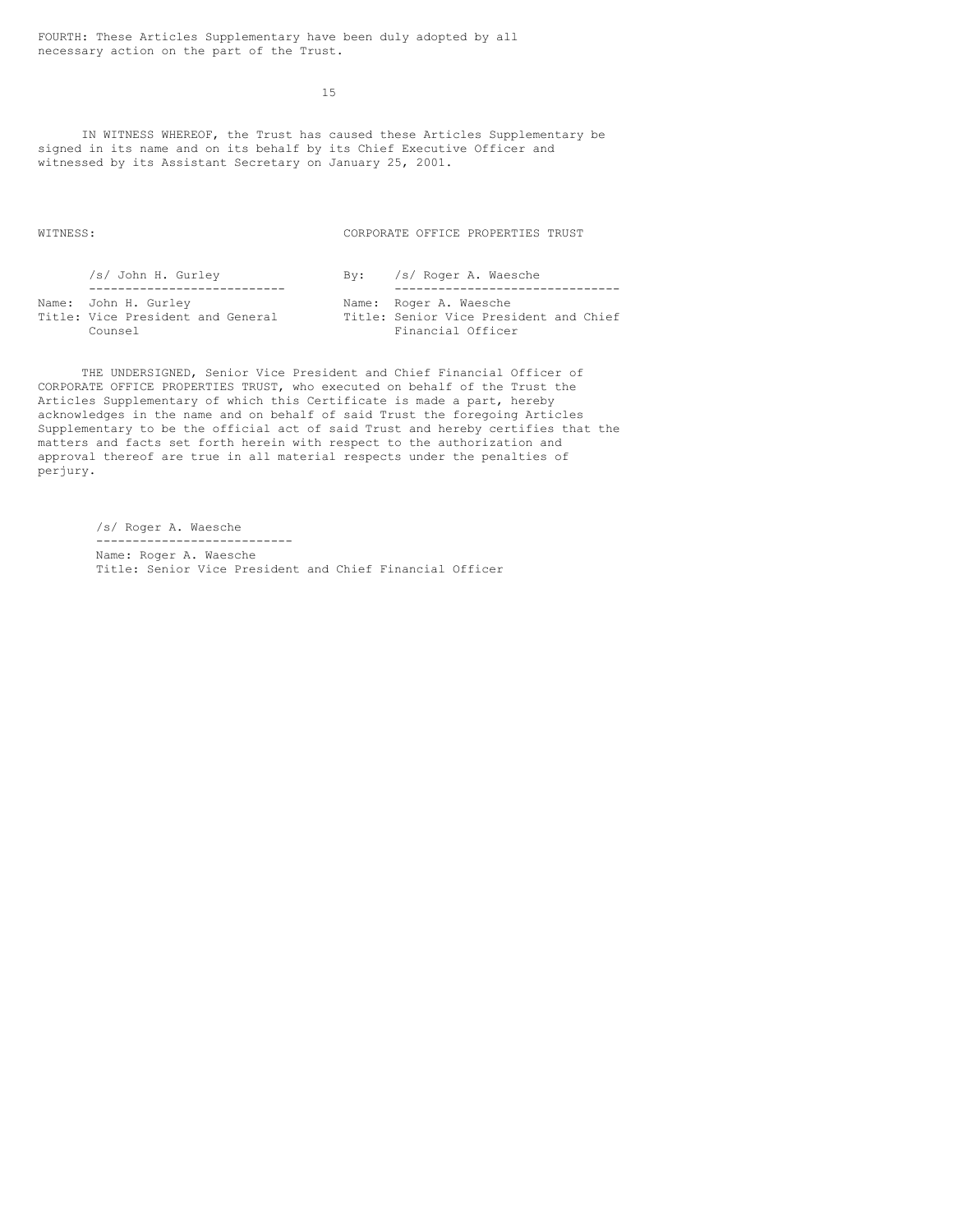Exhibit 4.8

### REGISTRATION RIGHTS AGREEMENT

## DATED AS OF JANUARY 25, 2001

of

### CORPORATE OFFICE PROPERTIES TRUST

for the benefit of

#### BARONY TRUST LIMITED

#### REGISTRATION RIGHTS AGREEMENT

THIS REGISTRATION RIGHTS AGREEMENT (this "Agreement") is made and entered into as of January 25, 2001 by Corporate Office Properties Trust, a Maryland real estate investment trust (the "Company"), for the benefit of Barony Trust Limited, an Isle of Man trust ("Barony").

WHEREAS, on January 12, 2001, Barony became the owner of a certain convertible promissory note issued by the Company (the "Note"), which Note is convertible into Series D Cumulative Convertible Redeemable Preferred Shares of Beneficial Interest, par value \$0.01 per share (the "Series D Preferred Shares") which, in turn, are convertible into Common Shares (as defined below);

WHEREAS, contemporaneously with the execution of this Agreement, the Note is being converted into Series D Preferred Shares, and the Company is issuing to Barony the Series D Preferred Shares;

WHEREAS, in connection with the foregoing, the Company is granting certain registration rights to Barony consistent with the terms of Exhibit A to the Note.

NOW, THEREFORE, the Company for the benefit of Barony agrees as follows:

SECTION 1. DEFINITIONS.

As used in this Agreement, the following capitalized defined terms shall have the following meanings:

Commission: The Securities and Exchange Commission.

Common Shares: Common shares of beneficial interest, \$0.01 par value, of the Company.

Exchange Act: The Securities Exchange Act of 1934, as amended from time to time.

Holder or Holders: The owners of the Registrable Securities.

Indemnitee: A Holder of Registrable Securities covered by the registration statement filed with the Commission as provided in this Agreement pursuant to Section 2 hereof.

Majority Holders: At any time, Holders then holding a majority of the Registrable Securities.

NASD: The National Association of Securities Dealers, Inc.

Person: Any individual, partnership, corporation, limited liability company, trust or other legal entity.

Prospectus: A prospectus included in the Shelf Registration Statement, including any preliminary prospectus, and any such prospectus as amended or supplemented by any prospectus supplement with respect to the terms of the offering of any portion of the Registrable Securities covered

 $\overline{2}$ 

by such Shelf Registration Statement, and by all other amendments and supplements to such prospectus, including post-effective amendments, and in each case including all material incorporated by reference therein.

Registrable Securities: The Shares, excluding (i) Shares which shall have been disposed of under the Shelf Registration Statement, (ii) Shares sold or otherwise distributed pursuant to Rule 144 under the Securities Act and (iii)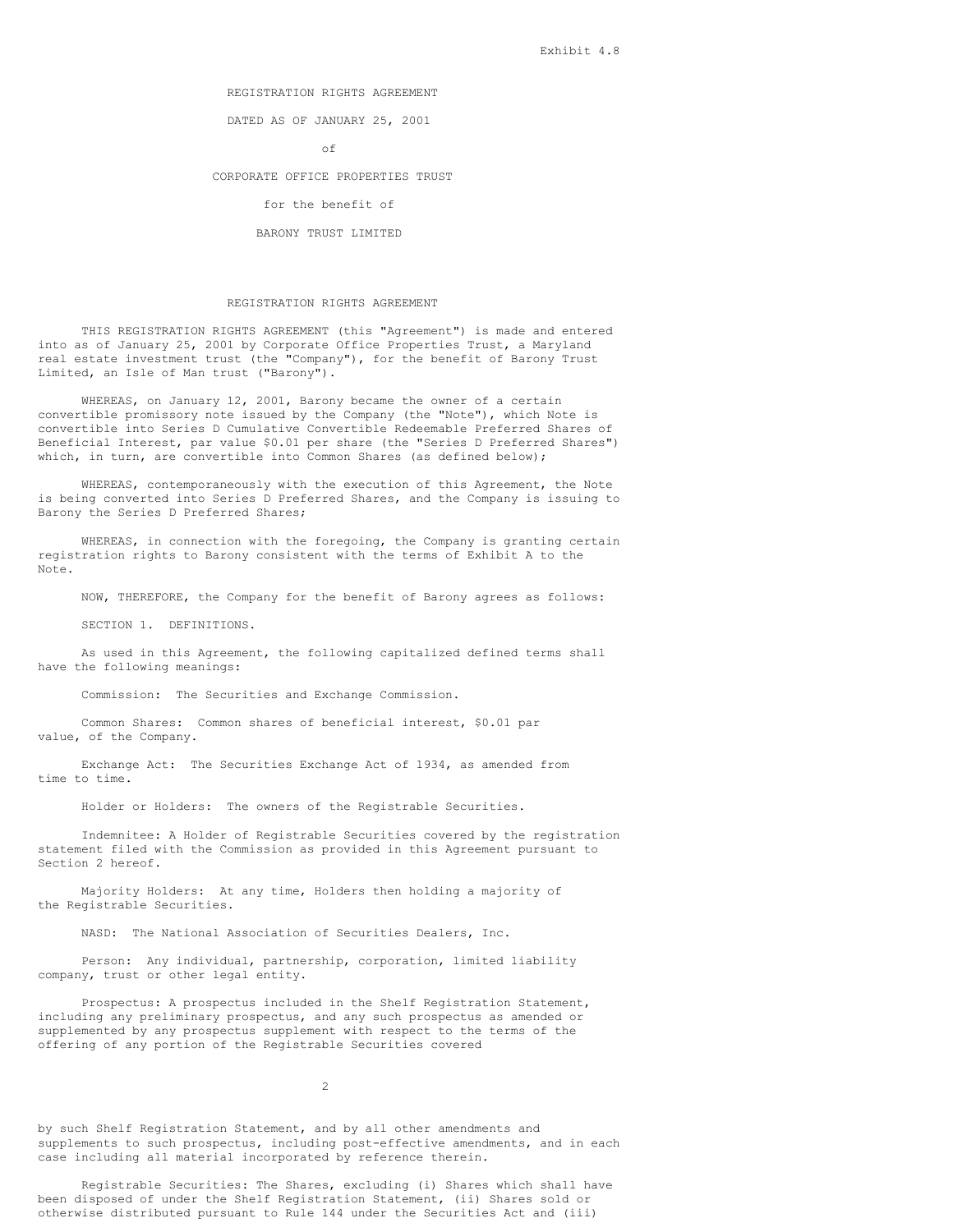Shares as to which registration under the Securities Act is not required to permit the sale thereof to the public.

Sale Period: The 45-day period immediately following the filing with the Commission by the Company of an annual report of the Company on Form 10-K or a quarterly report of the Company on Form 10-Q or such other period as the Company may determine from time to time.

Securities Act: The Securities Act of 1933, as amended from time to time.

Shares: The Common Shares issued to Holders of Series D Preferred Shares upon conversion thereof.

Shelf Registration: A "shelf" registration of the Registrable Securities under Rule 415 under the Securities Act.

Shelf Registration Statement: A "shelf" registration statement of the Company and any other entity required to be a registrant with respect to such shelf registration statement pursuant to the requirements of the Securities Act which covers all of the Registrable Securities then issued and outstanding or which may thereafter be issued in redemption of any securities of the Company or its affiliates on an appropriate form under Rule 415 under the Securities Act, or any similar rule that may be adopted by the Commission, and all amendments and supplements to such registration statement, including post-effective amendments, in each case including the Prospectus contained therein, all exhibits thereto and all materials incorporated by reference therein.

SECTION 2. SHELF REGISTRATION UNDER THE SECURITIES ACT.

(a) FILING OF SHELF REGISTRATION STATEMENT. By March 31, 2001, the Company shall cause to be included in a Shelf Registration Statement all of the Registrable Securities in accordance with the terms hereof and will use its reasonable best efforts to cause such Shelf Registration Statement to be declared effective by the Commission as soon as reasonably practicable. The Company agrees to use its reasonable best efforts to keep such Shelf Registration Statement continuously effective under the Securities Act until such time as the aggregate number of Registrable Securities then outstanding, on a fully diluted basis, is less than 5% of the then outstanding Common Shares, and further agrees to supplement or amend such Shelf Registration Statement, if and as required by the rules, regulations or instructions applicable to the registration form used by the Company for such Shelf Registration Statement or by the Securities Act or by any other rules and regulations thereunder for a Shelf Registration. Each Holder who sells Shares as part of any such Shelf Registration Statement shall be deemed to have agreed to all of the terms and conditions of this Agreement and to have agreed to perform any an all obligations of a Holder hereunder.

(b) SHELF REGISTRATION STATEMENT INFORMATION. Each Holder shall provide the information reasonably requested by the Company in connection with the preparation of the Shelf Registration Statement as promptly as practicable after request by the Company, but in no event later than 20 days

3

thereafter, and if such Holder shall not provide such information, shall not be entitled to have its Registrable Securities included in such Shelf Registration Statement after such 20 day period until such information is provided.

## SECTION 3. SHELF REGISTRATION PROCEDURES.

In connection with the obligations of the Company with respect to the Shelf Registration Statement pursuant to Section 2 hereof, the Company shall:

(a) prepare and file with the SEC, within the time period set forth in Section 2(a) hereof, an amendment to its current Shelf Registration Statement, which Shelf Registration Statement (i) shall be available for the sale of the Registrable Securities covered thereby in accordance with the intended method or methods of distribution by the Holders thereof as set forth in the Prospectus and (ii) shall comply as to form in all material respects with the requirements of the applicable form and include all financial statements required by the Commission to be filed therewith.

(b) subject to the last three sentences of this Section 3(b) and to Section  $3(i)$  hereof, (i) prepare and file with the Commission such amendments and post-effective amendments to such Shelf Registration Statement as may be necessary to keep such Shelf Registration Statement effective for the applicable period set forth in Section 2; (ii) cause the Prospectus to be supplemented by any required prospectus supplement, and as so supplemented to be filed pursuant to Rule 424 or any similar rule that may be adopted under the Securities Act; (iii) respond promptly to any comments received from the Commission with respect to such Shelf Registration Statement, or any amendment, post-effective amendment or supplement relating thereto; and (iv) comply with the provisions of the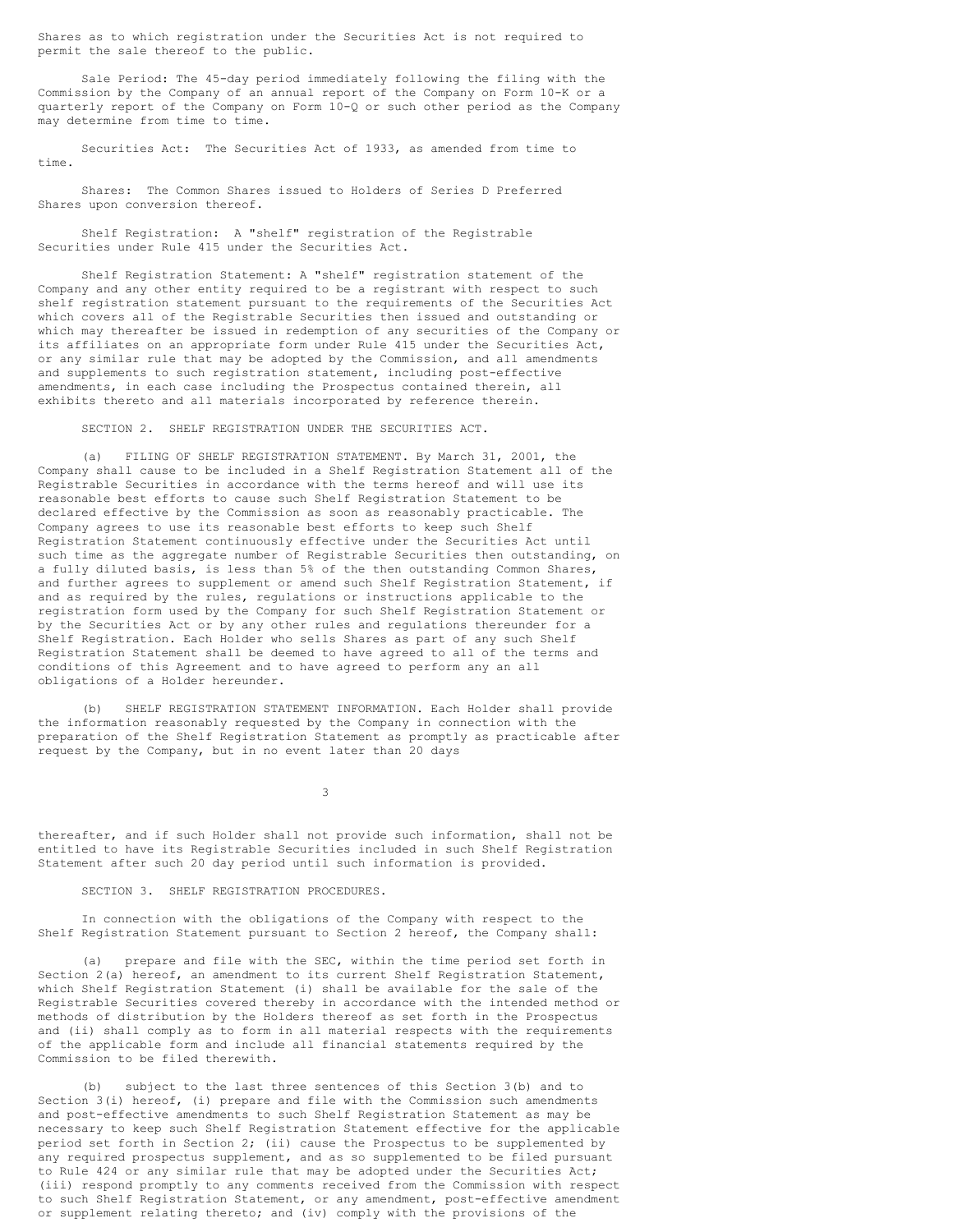Securities Act with respect to the disposition of all securities covered by such Shelf Registration Statement during the applicable period in accordance with the intended method or methods of distribution by the selling Holders thereof. Notwithstanding anything to the contrary contained herein, the Company shall not be required to take any of the actions described in clauses (i), (ii) or (iii) above with respect to a particular Holder of Registrable Securities unless and until the Company has received a written notice (a "Registration Notice") from such Holder that it intends to make offers or sales under such Shelf Registration Statement as specified in such Registration Notice; provided, however, that the Company shall have 7 business days to prepare and file any such amendment or supplement after receipt of a Registration Notice. Once a Holder has delivered such a Registration Notice to the Company, such Holder shall promptly provide to the Company such information as the Company reasonably requests in order to identify such Holder and the method of distribution in a post-effective amendment to such Shelf Registration Statement or a supplement to a Prospectus. Offers or sales under such Shelf Registration Statement may be made only during a Sale Period. Such Holder also shall notify the Company in writing upon completion of such offer or sale or at such time as such Holder no longer intends to make offers or sales under such Shelf Registration Statement.

(c) furnish to each Holder of Registrable Securities that has delivered a Registration Notice to the Company, without charge, as many copies of each applicable Prospectus, including each preliminary Prospectus, and any amendment or supplement thereto and such other documents as such Holder may reasonably request, in order to facilitate the public sale or other disposition of the Registrable Securities; the Company consents to the use of such Prospectus, including each preliminary Prospectus, by each such Holder of Registrable Securities in connection with the offering and sale of the Registrable Securities covered by such Prospectus or the preliminary Prospectus.

4

(d) use its reasonable best efforts to register or qualify the Registrable Securities covered thereby by the time such amendment to the Shelf Registration Statement is declared effective by the Commission under all applicable state securities or "blue sky" laws of such jurisdictions as any Holder of Registrable Securities covered by such Shelf Registration Statement shall reasonably request in writing, keep each such registration or qualification effective during the period such Shelf Registration Statement is required to be kept effective or during the period offers or sales are being made by a Holder that has delivered a Registration Notice to the Company, whichever is shorter, and do any and all other acts and things which may be reasonably necessary or advisable to enable such Holder to consummate the disposition in each such jurisdiction of such Registrable Securities then owned by such Holder; provided, however, that the Company shall not be required (i) to qualify generally to do business in any jurisdiction or to register as a broker or dealer in such jurisdiction where it would not be required so to qualify or register but for this Section 3(d), (ii) to subject itself to taxation in any such jurisdiction or (iii) to submit to the general service of process in any such jurisdiction.

(e) notify each Holder when such amendment to the Shelf Registration Statement has become effective and notify each Holder of Registrable Securities that has delivered a Registration Notice to the Company promptly and, if requested by such Holder, confirm such advice in writing (i) when any post-effective amendments and supplements to such Shelf Registration Statement become effective, (ii) of the issuance by the Commission or any state securities authority of any stop order suspending the effectiveness of such Shelf Registration Statement or the initiation of any proceedings for that purpose, (iii) if the Company receives any notification with respect to the suspension of the qualification of the Registrable Securities for sale in any jurisdiction or the initiation of any proceeding for such purpose and (iv) of the happening of any event during the period such Shelf Registration Statement is effective as a result of which such Shelf Registration Statement or a related Prospectus contains any untrue statement of a material fact or omits to state any material fact required to be stated therein or necessary to make the statements therein (in the case of the Prospectus, in light of the circumstances under which they were made) not misleading.

(f) make every reasonable effort to obtain the withdrawal of any order suspending the effectiveness of such Shelf Registration Statement at the earliest possible moment.

(g) furnish to each Holder of Registrable Securities covered thereby that has delivered a Registration Notice to the Company, without charge, at least one conformed copy of such Shelf Registration Statement and any post-effective amendment thereto (without documents incorporated therein by reference or exhibits thereto, unless requested).

(h) cooperate with the selling Holders of Registrable Securities covered thereby to facilitate the timely preparation and delivery of certificates representing Registrable Securities to be sold and not bearing any Securities Act legend; and enable certificates for such Registrable Securities to be issued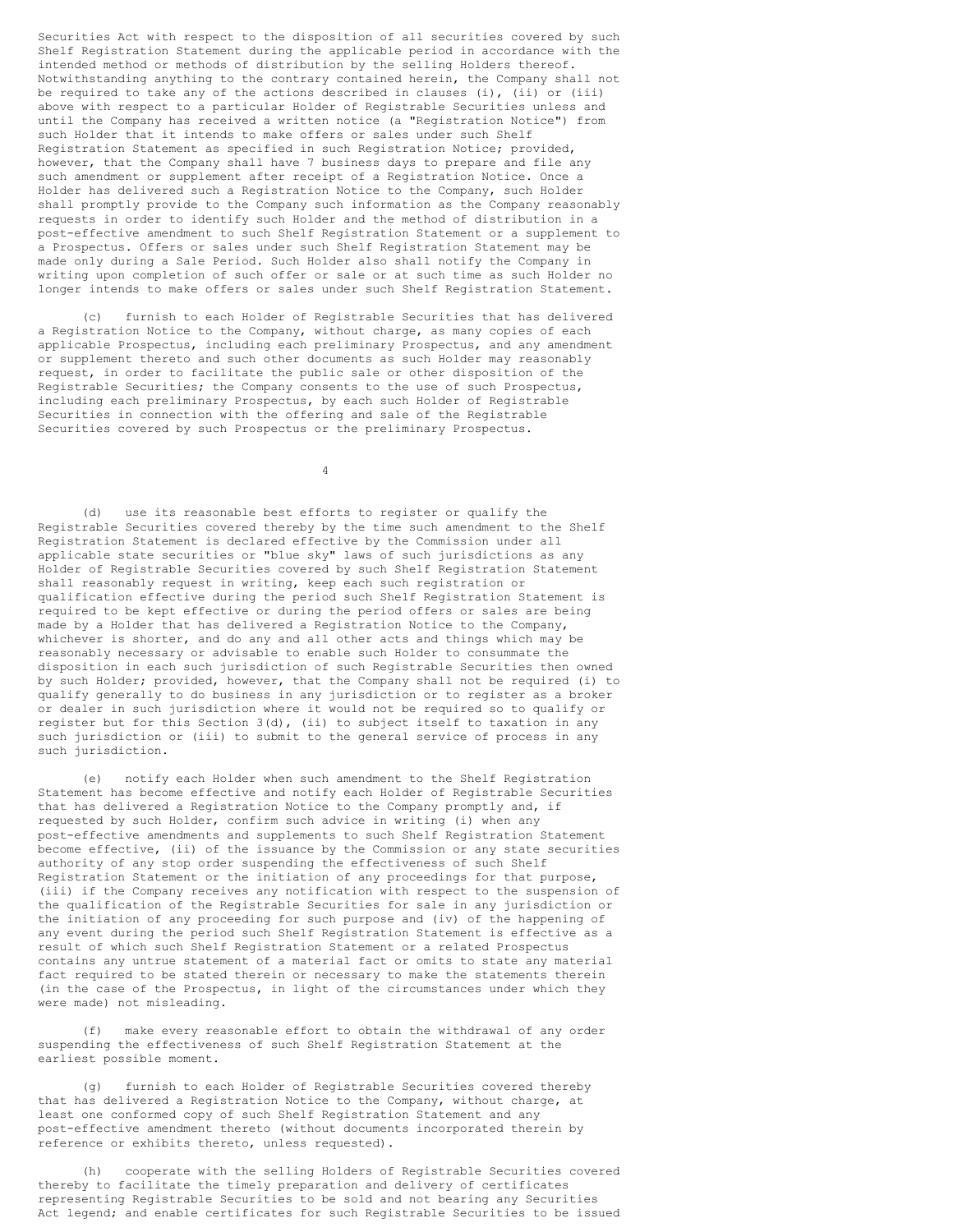for such numbers of shares and registered in such names as the selling Holders may reasonably request at least two business days prior to any sale of Registrable Securities.

(i) subject to the last three sentences of Section 3(b) hereof, upon the occurrence of any event contemplated by Section  $3(e)(iv)$  hereof, use its reasonable best efforts promptly to prepare and file a supplement or prepare, file and obtain effectiveness of a post-effective amendment to such Shelf Registration Statement or a related Prospectus or any document incorporated therein by reference or file any other required document so that, as thereafter delivered to the purchasers of the Registrable Securities, such Prospectus will not contain any untrue statement of a material fact or omit to state a

5

material fact required to be stated therein or necessary to make the statements therein, in the light of the circumstances under which they were made, not misleading.

(j) make available for inspection by representatives of the Holders of the Registrable Securities and any counsel or accountant retained by such Holders, all financial and other records, pertinent corporate documents and properties of the Company, and cause the respective officers, directors and employees of the Company to supply all information reasonably requested by any such representative, counsel or accountant in connection with such Shelf Registration Statement; provided, however, that such records, documents or information which the Company determines in good faith to be confidential, and notifies such representatives, counsel or accountants in writing that such records, documents or information are confidential, shall not be disclosed by the representatives, counsel or accountants unless (i) the disclosure of such records, documents or information is necessary to avoid or correct a material misstatement or omission in such Shelf Registration Statement, (ii) the release of such records, documents or information is ordered pursuant to a subpoena or other order from a court of competent jurisdiction or (iii) such records, documents or information have been generally made available to the public otherwise than in violation of this Agreement.

(k) a reasonable time prior to the filing of any Prospectus, any amendment to such Shelf Registration Statement or amendment or supplement to a Prospectus, provide copies of such document (not including any documents incorporated by reference therein unless requested) to the Holders of Registrable Securities that have provided a Registration Notice to the Company.

(l) use its reasonable best efforts to cause all Registrable Securities to be listed on any securities exchange on which similar securities issued by the Company are then listed.

(m) continue to maintain a CUSIP number for all Registrable Securities.

(n) otherwise use its reasonable best efforts to comply with all applicable rules and regulations of the Commission and make available to its security holders, as soon as reasonably practicable, an earnings statement covering at least 12 months which shall satisfy the provisions of Section 11(a) of the Securities Act and Rule 158 thereunder.

(o) use its reasonable best efforts to cause the Registrable Securities covered by such Shelf Registration Statement to be registered with or approved by such other governmental agencies or authorities as may be necessary by virtue of the business and operations of the Company to enable Holders that have delivered Registration Notices to the Company to consummate the disposition of such Registrable Securities.

The Company may require each Holder of Registrable Securities to furnish to the Company in writing such information regarding the proposed distribution by such Holder of such Registrable Securities as the Company may from time to time reasonably request in writing.

In connection with and as a condition to the Company's obligations with respect to any Shelf Registration Statement pursuant to Section 2 hereof and this Section 3, each Holder agrees with the Company that:

(i) it will not offer or sell its Registrable Securities under a Shelf Registration Statement until (A) it has provided a Registration Notice pursuant to Section 3(b) hereof and

6

(B) it has received copies of the supplemented or amended Prospectus contemplated by Section 3(b) hereof and receives notice that any post-effective amendment has become effective;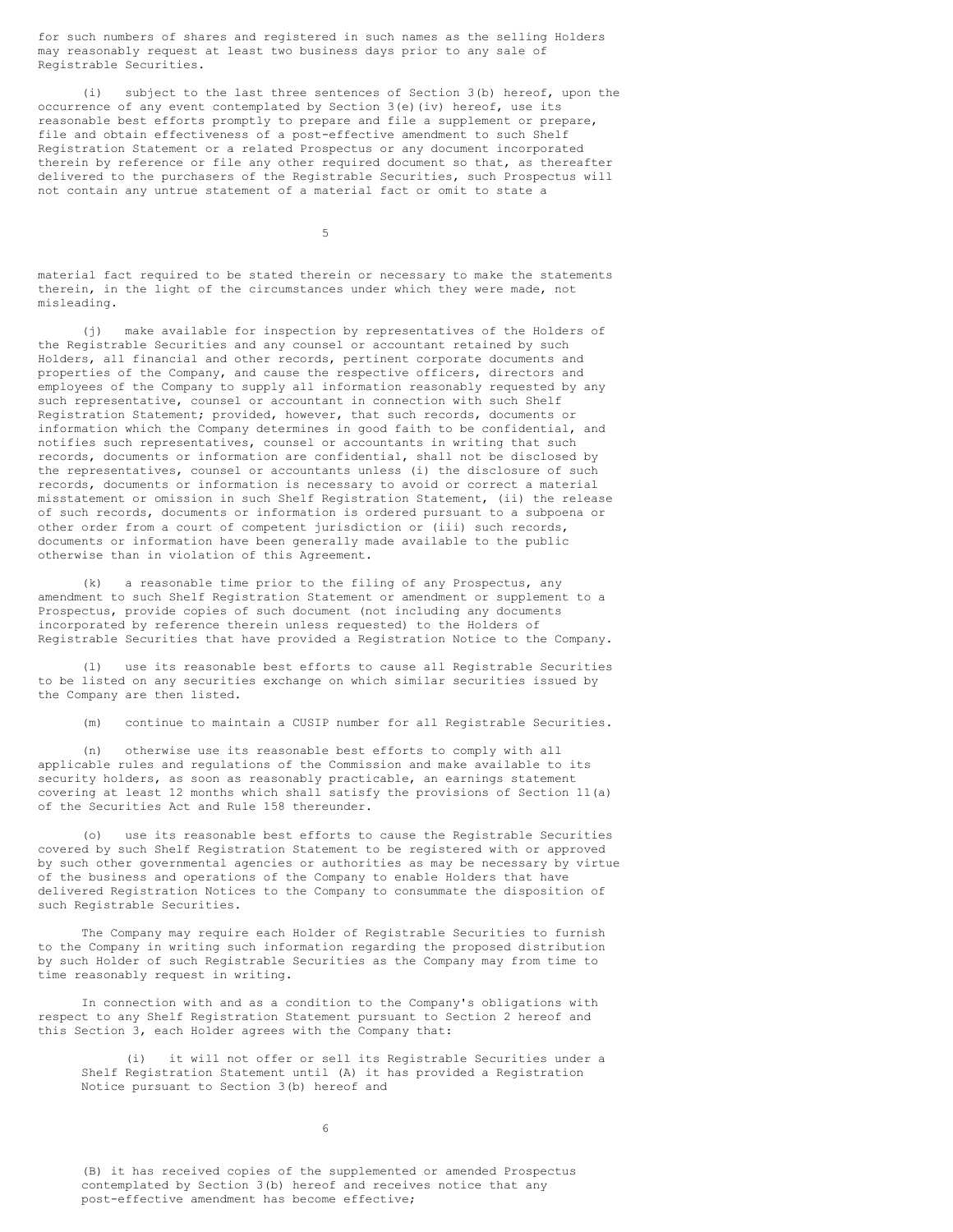(ii) upon receipt of any notice from the Company of the happening of any event of the kind described in Section  $3(e)$  (iv) hereof, such Holder will forthwith discontinue disposition of Registrable Securities pursuant to such Shelf Registration Statement until such Holder receives copies of the supplemented or amended Prospectus contemplated by Section 3(i) hereof and receives notice that any post-effective amendment has become effective, and, if so directed by the Company, such Holder will deliver to the Company (at the expense of the Company) all copies in its possession, other than permanent file copies then in such Holder's possession, of the Prospectus covering such Registrable Securities current at the time of receipt of such notice;

(iii) all offers and sales under such Shelf Registration Statement shall be completed within forty-five (45) days after the first date on which offers or sales can be made pursuant to clause (i) above, and upon expiration of such forty-five (45) day period the Holder will not offer or sell its Registrable Securities under the Shelf Registration Statement until it has again complied with the provisions of clauses (i)(A) and (B) above, except that if the applicable Registration Notice was delivered to the Company at a time which was not part of a Sale Period, such forty-five (45) day period shall be the next succeeding Sale Period;

(iv) if the Company determines in its good faith judgment, after consultation with counsel, that an amendment of a Shelf Registration Statement under Section 2 hereof or the use of any Prospectus would require the disclosure of important information which the Company has a bona fide business purpose for preserving as confidential or the disclosure of which would impede the Company's ability to consummate a significant transaction, upon written notice of such determination by the Company, the rights of the Holders to offer, sell or distribute any Registrable Securities pursuant to a Shelf Registration Statement or Prospectus or to require the Company to take action with respect to the registration or sale of any Registrable Securities pursuant to a Shelf Registration Statement (including any action contemplated by this Section 3) will be suspended until the date upon which the Company notifies the Holders in writing that suspension of such rights for the grounds set forth in this paragraph is no longer necessary; provided, however, that the Company may not suspend such rights for an aggregate period of more than 90 days in any 12-month period; and

(v) in the case of the registration of any underwritten equity offering proposed by the Company (other than any registration by the Company on Form S-8, or a successor or substantially similar form, of (i) an employee stock option, stock purchase or compensation plan or of securities issued or issuable pursuant to any such plan or (ii) a dividend reinvestment plan), such Holder will agree, if requested in writing by the managing underwriter or underwriters administering such offering, not to effect any offer, sale or distribution of any Registrable Securities (or any option or right to acquire Registrable Securities) (each, a "Transfer") during the period commencing on the 10th day prior to the expected effective date (which date shall be stated in such notice) of the registration statement covering such underwritten primary equity offering or, if such offering shall be a "take-down" from an effective Shelf Registration Statement, the 10th day prior to the expected commencement date (which date shall be stated in such notice) of such offering, and ending on the date specified by such managing underwriter in such written request to such Holder; provided, however, that no Holder shall be required to agree not to Transfer its Registrable Securities for a period of time which is longer than the greater of 90 days or the period of time

for which any senior executive of the Company is required so to agree in connection with such offering.

SECTION 4. SELECTION OF UNDERWRITERS. If any offering pursuant to the Shelf Registration Statement is to be an underwritten offering, the Company will select a managing underwriter or underwriters to administer the offering.

7

SECTION 5. REGISTRATION EXPENSES. The Company shall pay the following registration expenses: (i) all Commission, stock exchange or NASD registration and filing fees, (ii) all fees and expenses of compliance with securities or blue sky laws (including reasonable fees and disbursements of counsel in connection with the blue sky qualifications of the Registrable Securities), (iii) printing expenses, (iv) internal expenses (including without limitation, all salaries and expenses of its officers and employees performing legal or accounting duties), (v) the fees and expenses incurred in connection with the listing of the Registrable Securities on any national securities exchange or interdealer quotation system, (vi) the reasonable fees and disbursements of counsel for the Company and customary fees and expenses for independent certified public accountants retained by the Company (including the expenses of any comfort letters or costs associated with the delivery by independent certified public accountants of a comfort letter or comfort letters), (vii) the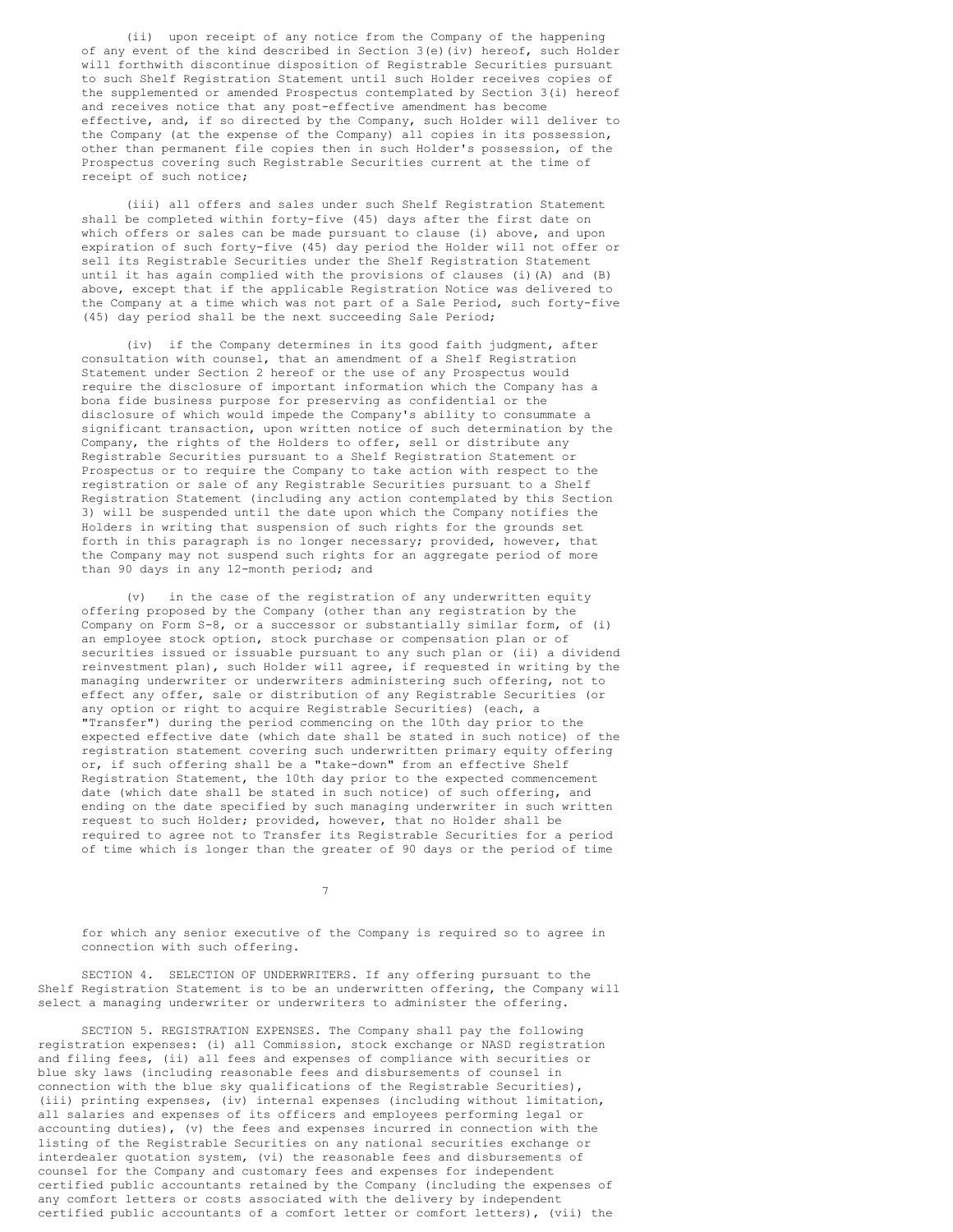fees and expenses of any registrar and transfer agent for the Common Shares, (viii) the underwriting fees, discounts and commissions applicable to any Common Shares sold for the account of the Company and (ix) all expenses of any Person in preparing or assisting in preparing, word processing, printing and distributing any registration statement, prospectus, certificates and other documents relating to the performance of and compliance with this Agreement. Except as otherwise provided in clause (viii) of this Section 5, the Company shall have no obligation to pay any underwriting fees, discounts or commissions attributable to the sale of Registrable Securities.

### SECTION 6. INDEMNIFICATION; CONTRIBUTION.

(a) The Company agrees to indemnify and hold harmless each Indemnitee from and against any and all losses, claims, damages, liabilities and expenses (including reasonable costs of investigation) arising out of or based upon any untrue statement or alleged untrue statement of a material fact contained in any prepricing prospectus, registration statement or prospectus or in any amendment or supplement thereto, or arising out of or based upon any omission or alleged omission to state therein a material fact required to be stated therein or necessary to make the statements therein not misleading, except insofar as such losses, claims, damages, liabilities or expenses arise out of or are based upon any untrue statement or omission or alleged untrue statement or omission which has been made therein or omitted therefrom in reliance upon and in conformity with the information relating to a participating Holder furnished in writing to the Company by or on behalf of a participating Holder expressly for use in connection therewith. The foregoing indemnity agreement shall be in addition to any liability which the Company may otherwise have.

(b) If any action, suit or proceeding shall be brought against an Indemnitee in respect of which indemnity may be sought against the Company, such Indemnitee shall promptly notify the Company, and the Company shall assume the defense thereof, including the employment of counsel and payment of all fees and expenses. The Indemnitee shall have the right to employ separate counsel in any such action, suit or proceeding and to participate in the defense thereof, but the fees and expenses of such counsel shall be at the expense of such Indemnitee unless  $(x)$  the Company has agreed in writing to pay such fees and expenses,  $(y)$ the Company has failed to assume the defense and employ counsel, or (z) the named parties to any such action, suit or proceeding (including any impleaded

8

parties) include both such Indemnitee and the Company, and such Indemnitee shall have been advised by its counsel that representation of such Indemnitee and the Company by the same counsel would be inappropriate under applicable standards of professional conduct (whether or not such representation by the same counsel has been proposed) due to actual or potential differing interests between them (in which case the Company shall not have the right to assume the defense of such action, suit or proceeding on behalf of such Indemnitee). It is understood, however, that the Company shall, in connection with any one such action, suit or proceeding or separate but substantially similar or related actions, suits or proceedings in the same jurisdiction arising out of the same general allegations or circumstances, be liable for the reasonable fees and expenses of only one separate firm of attorneys (in addition to any local counsel) at any time for all such Indemnitees not having actual or potential differing interests among themselves, and that all such fees and expenses shall be reimbursed as they are incurred. The Company shall not be liable for any settlement of any such action, suit or proceeding effected without its written consent, but if settled with such written consent, or if there be a final judgment for the plaintiff in any such action, suit or proceeding, the Company agrees to indemnify and hold harmless such Indemnitee, to the extent provided in the preceding paragraph, from and against any loss, claim, damage, liability or expense by reason of such settlement or judgment.

(c) Each of the participating Holders, severally and not jointly, agree to indemnify and hold harmless the Company, its directors, its officers who sign the registration statement, and any person who controls the Company within the meaning of Section 15 of the Securities Act or Section 20 of the Exchange Act, to the same extent as the foregoing indemnity from the Company to an Indemnitee, but only with respect to information relating to such Holder furnished in writing by or on behalf of such Holder expressly for use in the registration statement, prospectus or any prepricing prospectus, or any amendment or supplement thereto. If any action, suit or proceeding shall be brought against the Company, any of its directors, any such officer, or any such controlling person based on the registration statement, prospectus or any prepricing prospectus, or any amendment or supplement thereto, and in respect of which indemnity may be sought against any Holder pursuant to this Section 6(c), such Holder shall have the rights and duties given to the Company by Section 6(b) hereof (except that if the Company shall have assumed the defense thereof such Holder shall not be required to do so, but may employ separate counsel therein and participate in the defense thereof, but the fees and expenses of such counsel shall be at the Holder's expense), and the Company, its directors, any such officer, and any such controlling person shall have the rights and duties given to an Indemnitee by Section 6(b) hereof. The foregoing indemnity agreement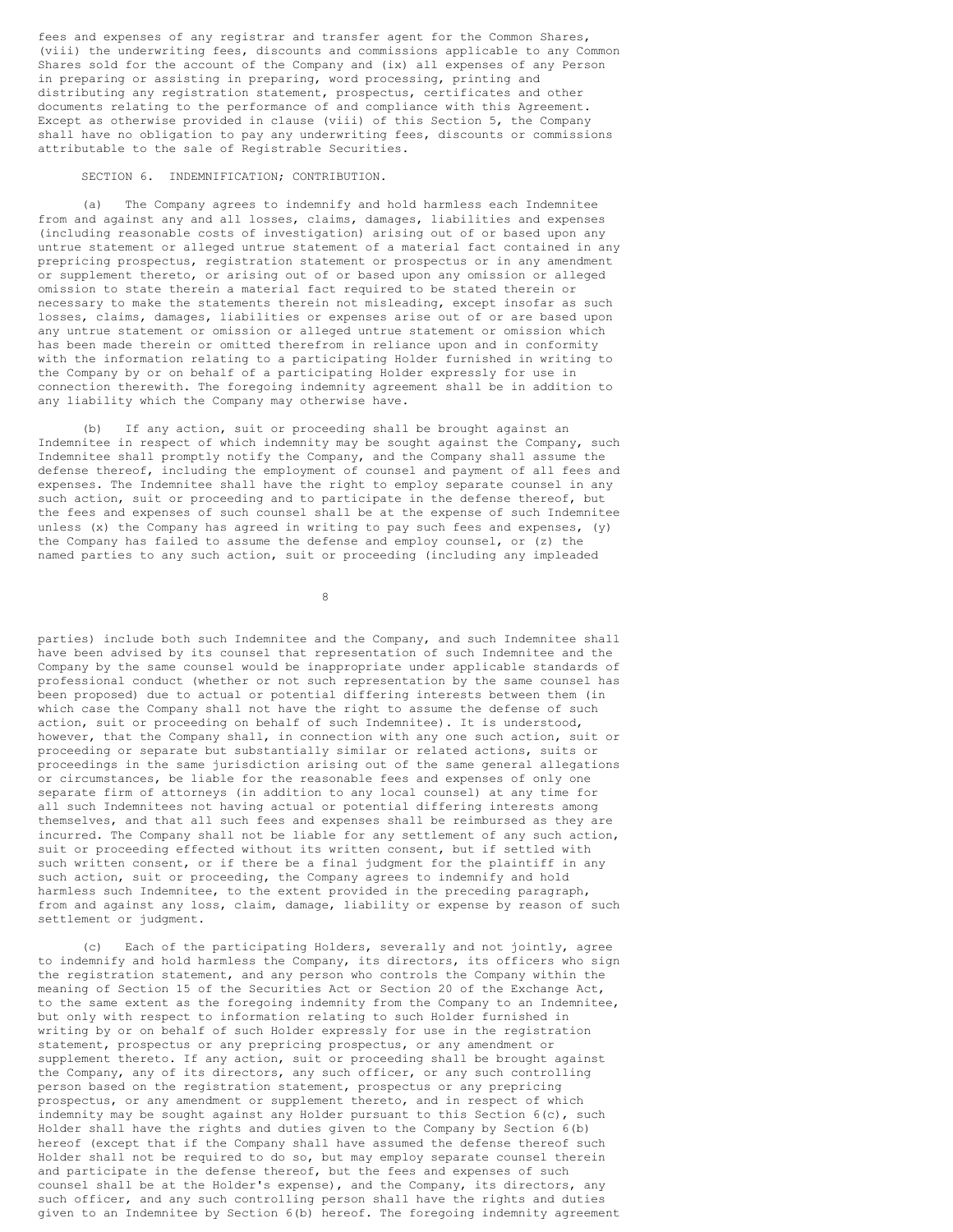shall be in addition to any liability which the participating Holders may otherwise have.

(d) If the indemnification provided for in this Section 6 is unavailable to an indemnified party under paragraphs (a) or (c) hereof in respect of any losses, claims, damages, liabilities or expenses referred to therein, then an indemnifying party, in lieu of indemnifying such indemnified party, shall contribute to the amount paid or payable by such indemnified party as a result of such losses, claims, damages, liabilities or expenses in such proportion as is appropriate to reflect the relative fault of the Company and of the participating Holders in connection with the statements or omissions that resulted in such losses, claims, damages, liabilities or expenses. The relative fault of the Company on the one hand and a participating Holder on the other hand shall be determined by reference to, among other things, whether the untrue or alleged untrue statement of a material fact or the omission or alleged omission to state a material fact relates to information supplied by the Company on the one hand or by such participating Holder on the other hand and the parties' relative intent, knowledge, access or information and opportunity to correct or prevent such statement or omission.

9

(e) The Company and the participating Holders agree that it would not be just and equitable if contribution pursuant to this Section 6 were determined by a pro rata allocation or by any other method of allocation that does not take account of the equitable considerations referred to in Section 6(d) hereof. The amount paid or payable by an indemnified party as a result of the losses, claims, damages, liabilities and expenses referred to in Section 6(d) hereof shall be deemed to include, subject to the limitations set forth above, any legal or other expenses reasonably incurred by such indemnified party in connection with investigating any claim or defending any such action, suit or proceeding. Notwithstanding the provisions of this Section 6, no participating Holder shall be required to contribute any amount in excess of the amount by which the proceeds to such participating Holder exceeds the amount of any damages which such participating Holder has otherwise been required to pay by reason of such untrue or alleged untrue statement or omission or alleged omission. No person guilty of fraudulent misrepresentation (within the meaning of Section 11(f) of the Securities Act) shall be entitled to contribution from any person who was not guilty of such fraudulent misrepresentation.

(f) No indemnifying party shall, without the prior written consent of the indemnified party, effect any settlement of any pending or threatened action, suit or proceeding in respect of which any indemnified party is or could have been a party and indemnity could have been sought hereunder by such indemnified party, unless such settlement includes an unconditional release of such indemnified party from all liability on claims that are the subject matter of such action, suit or proceeding.

(g) Any losses, claims, damages, liabilities or expenses for which an indemnified party is entitled to indemnification or contribution under this Section 6 shall be paid by the indemnifying party to the indemnified party as such losses, claims, damages, liabilities or expenses are incurred. The indemnity and contribution agreements contained in this Section 6 shall remain operative and in full force and effect, regardless of (i) any investigation made by or on behalf of an Indemnitee, the Company, its directors or officers, or any person controlling the Company, and (ii) any termination of this Agreement.

SECTION 7. PARTICIPATION IN UNDERWRITTEN REGISTRATIONS. A Holder may not participate in any underwritten offering unless such Holder (i) agrees to sell its Registrable Securities on the basis provided in any underwriting arrangements which are approved by the Company in its reasonable discretion and (ii) completes and executes all questionnaires, powers of attorney, indemnities, underwriting agreements and other documents (including lock-up agreements) reasonably required under the terms of such underwriting arrangements which are not inconsistent with the terms of this Agreement.

SECTION 8. OTHER REGISTRATION RIGHTS. The Company is party to the Amended and Restated Registration Rights Agreement dated as of March 16, 1998 and the Registration Rights Agreement dated September 28, 1998 between the Company and certain shareholders of the Company (together, the "Prior Registration Rights Agreements"). In the event of any conflict between the provisions of this Agreement and the Prior Registration Rights Agreements which would adversely affect the rights exercisable by shareholders of the Company pursuant to the Prior Registration Rights Agreement, the Holders hereby waive the enforcement of the provisions of this Agreement to the extent necessary to alleviate such conflict.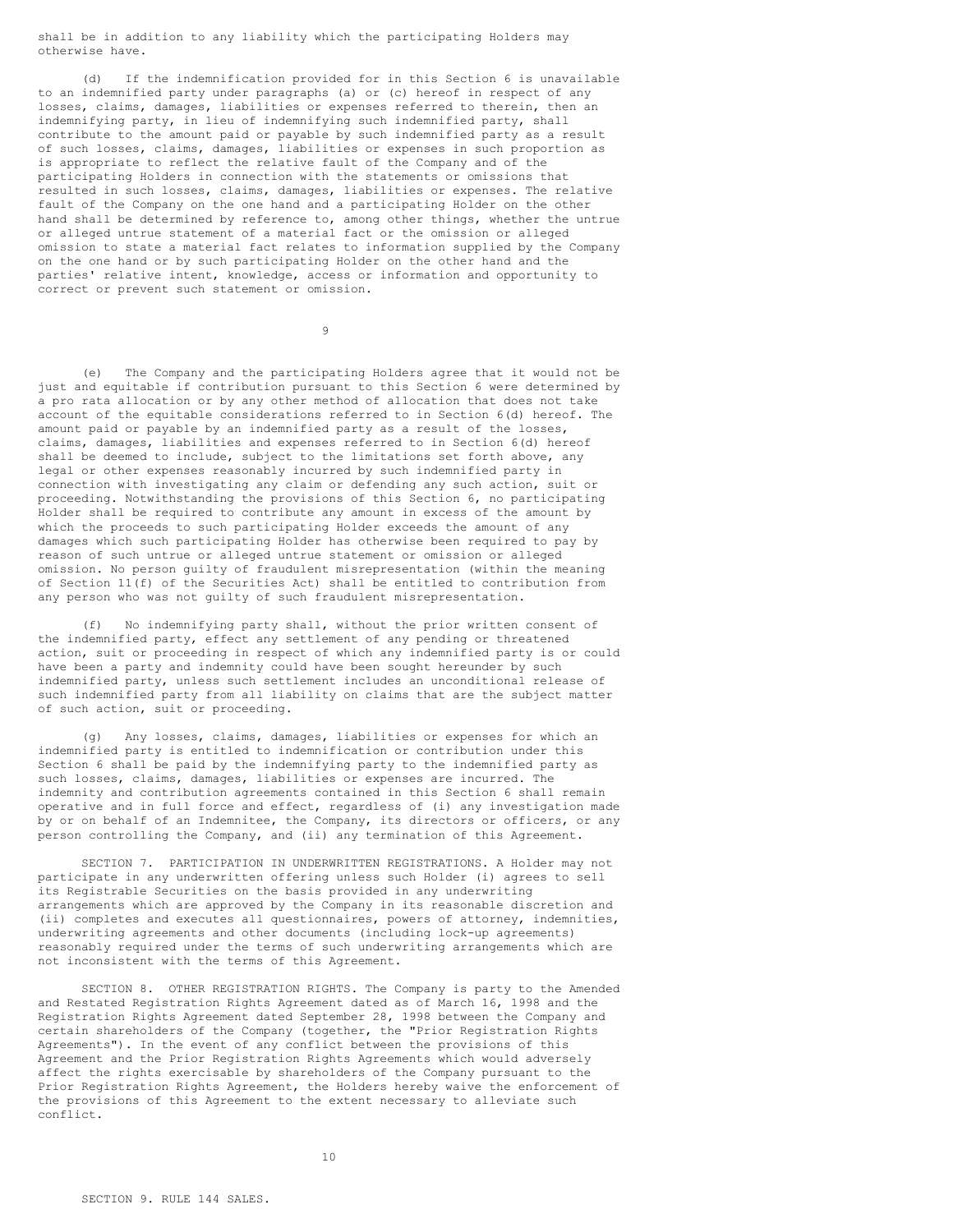(a) The Company covenants that it will file the reports required to be filed by the Company under the Securities Act and the Exchange Act, so as to enable any Holder to sell Registrable Securities pursuant to Rule 144 under the Securities Act.

(b) In connection with any sale, transfer or other disposition by any Holder of any Registrable Securities pursuant to Rule 144 under the Securities Act, the Company shall cooperate with such Holder to facilitate the timely preparation and delivery of certificates representing Registrable Securities to be sold and not bearing any Securities Act legend, and enable certificates for such Registrable Securities to be for such number of shares and registered in such names as the selling Holders may reasonably request at least two business days prior to any sale of Registrable Securities.

## SECTION 10. MISCELLANEOUS.

(a) AMENDMENTS AND WAIVERS. The provisions of this Agreement, including the provisions of this sentence, may be amended, modified or supplemented, and waivers or consents to departures from the provisions hereof may be given with the written consent of the Company and Holders constituting Majority Holders. Notice of any amendment, modification or supplement to this Agreement adopted in accordance with this Section 10(a) shall be provided by the Company to each Holder of Registrable Securities at least thirty (30) days prior to the effective date of such amendment, modification or supplement.

(b) NOTICES. All notices and other communications provided for or permitted hereunder shall be made in writing by hand delivery, registered first-class mail, telex, telecopier or any courier guaranteeing overnight delivery, (i) if to a Holder, at the most current address given by such Holder to the Company by means of a notice given in accordance with the provisions of this Section 10(b), which address initially is, with respect to each Holder, at 7 Athol Street, Douglas, Isle of Man IM1 1LD, British Isles, Attention: Managing Director, or (ii) if to the Company, at 8815 Centre Park Drive, Suite 400, Columbia, Maryland 21045, Attention: General Counsel.

All such notices and communications shall be deemed to have been duly given: at the time delivered by hand, if personally delivered; five business days after being deposited in the mail, postage prepaid, if mailed; when answered back, if telexed; when receipt is acknowledged, if telecopied; or at the time delivered if delivered by an air courier guaranteeing overnight delivery.

(c) SUCCESSORS AND ASSIGNS. This Agreement shall inure to the benefit of and be binding upon the successors, assigns and transferees of each of the Company and the Holders, including without limitation and without the need for an express assignment, subsequent Holders. If any successor, assignee or transferee of any Holder shall acquire Registrable Securities, in any manner, whether by operation of law or otherwise, such Registrable Securities shall be held subject to all of the terms of this Agreement, and by taking and holding such Registrable Securities such Person shall be entitled to receive the benefits hereof and shall be conclusively deemed to have agreed to be bound by all of the terms and provisions hereof.

(d) HEADINGS. The headings in this Agreement are for the convenience of reference only and shall not limit or otherwise affect the meaning hereof.

11

(e) GOVERNING LAW. THIS AGREEMENT SHALL BE GOVERNED BY AND CONSTRUED IN ACCORDANCE WITH THE LAWS OF THE COMMONWEALTH OF MARYLAND WITHOUT GIVING EFFECT TO THE CONFLICTS OF LAW PROVISIONS THEREOF.

(f) SPECIFIC PERFORMANCE. The Company and the Holders acknowledge that there would be no adequate remedy at law if any party fails to perform any of its obligations hereunder, and accordingly agree that the Company and each Holder, in addition to any other remedy to which it may be entitled at law or in equity, shall be entitled to compel specific performance of the obligations of another under this Agreement in accordance with the terms and conditions of this Agreement in any court of the United States or any State thereof having jurisdiction.

(g) ENTIRE AGREEMENT. This Agreement is intended by the Company as a final expression of its agreement and is intended to be a complete and exclusive statement of the agreement and understanding of the Company in respect of the subject matter contained herein. This Agreement supersedes all prior agreements and understandings of the Company with respect to such subject matter.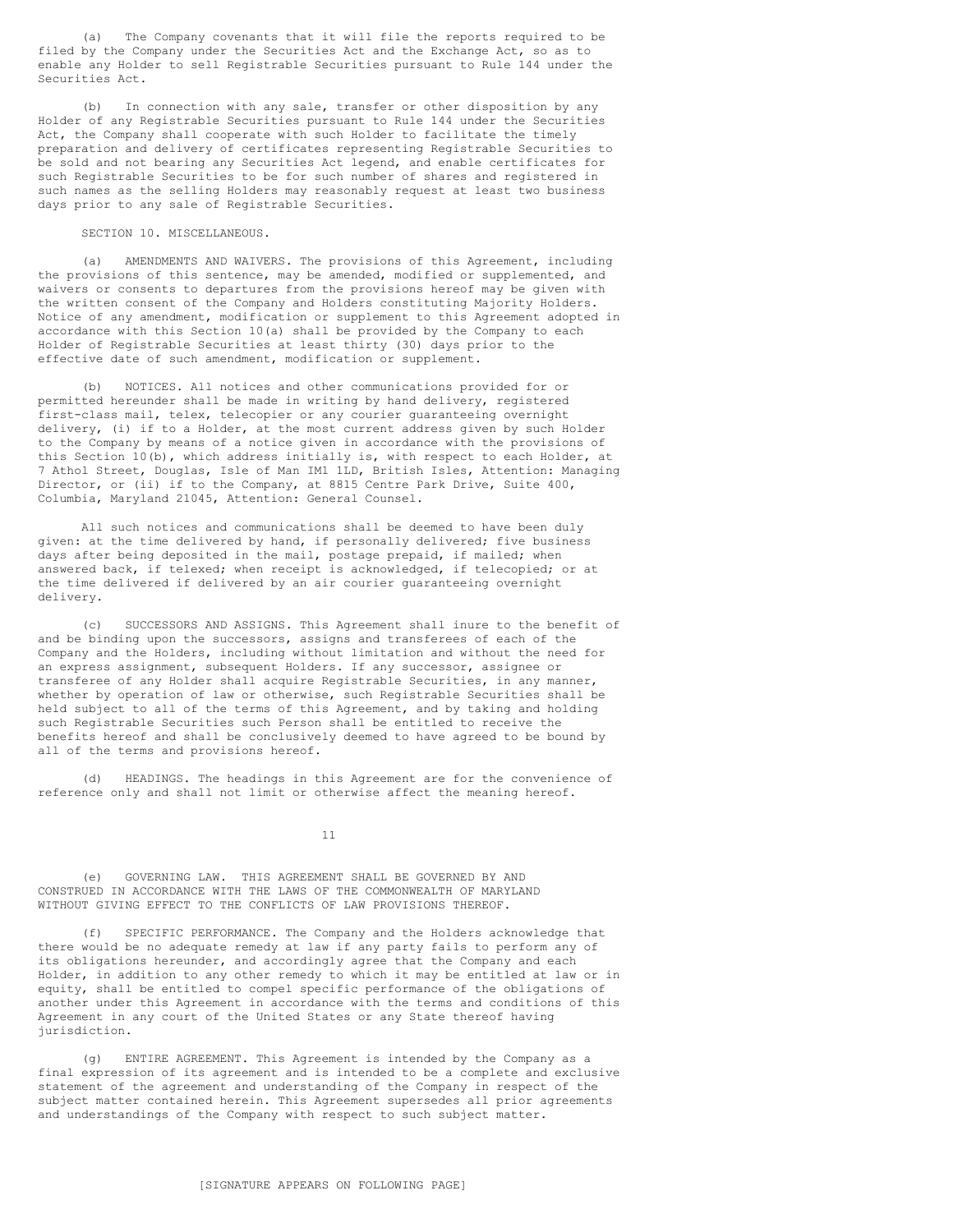IN WITNESS WHEREOF, the Company has executed this Agreement as of the date first written above.

CORPORATE OFFICE PROPERTIES TRUST

By: /s/ Roger A. Waeche Jr. ------------------------------------ Name: Roger A. Waeche Jr. Title: Senior Vice President and CFO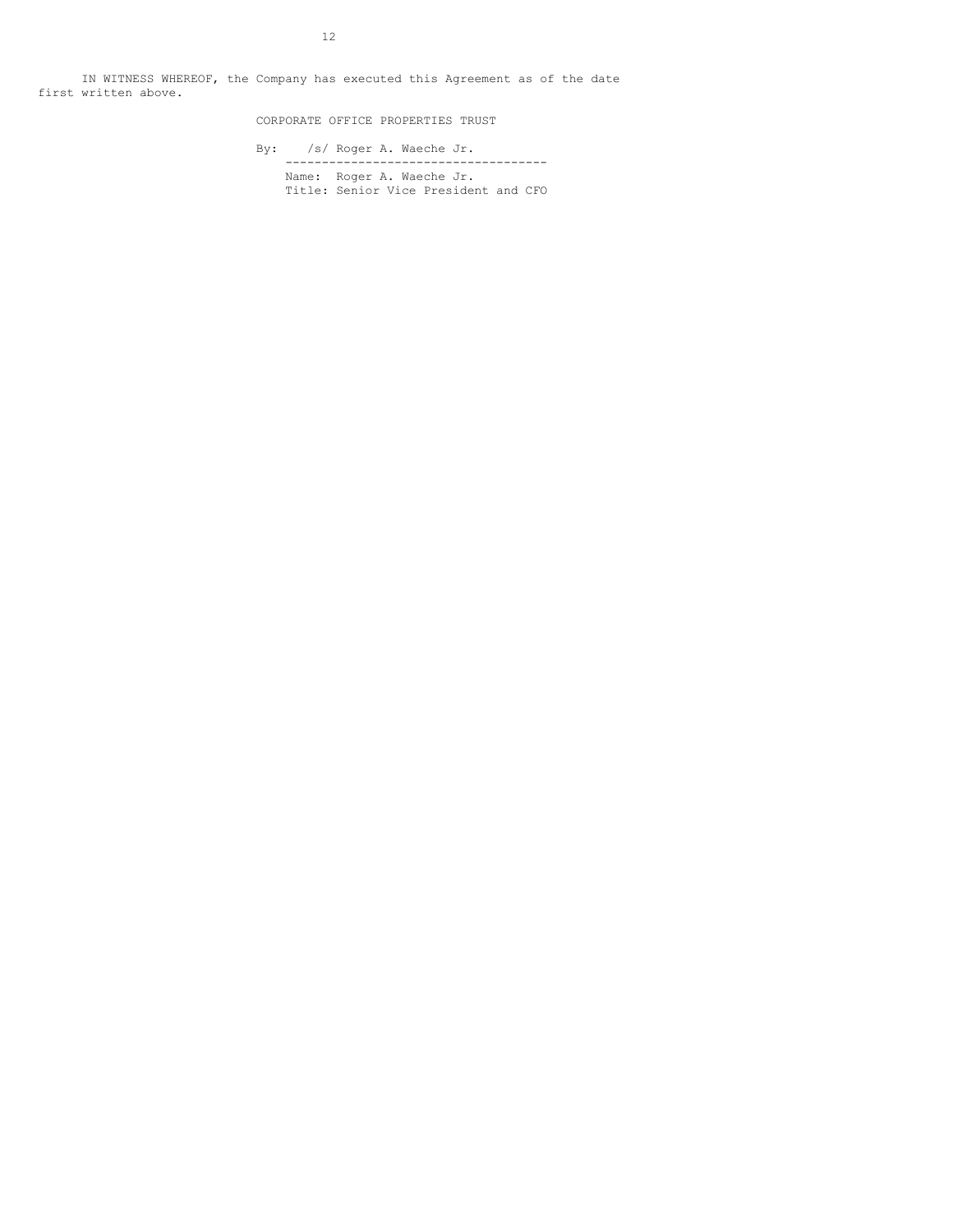[Deutsche Bank Letterhead]

Date: December 26, 2000

To: Corporate Office Properties LP

Attention: Roger Waesche<br>Facsimile no.: 410 740 1174 Facsimile no.: 410 740 1174

CC: Chatham Financial Corp.

Attention: Ted McCullough<br>Facsimile no.: 610-925-3125 Facsimile no.: 610-925-3125

Our Reference: 616590-MJ

Re: Interest Rate Swap Transaction- THIS CONFIRMATION SUPERCEDES AND REPLACES ALL PRIOR COMMUNICATION BETWEEN THE PARTIES HERETO WITH RESPECT TO THE TRANSACTION DESCRIBED BELOW

### Ladies and Gentlemen:

The purpose of this letter agreement is to set forth the terms and conditions of the Transaction entered into between Deutsche Bank AG ("DBAG") and Corporate Office Properties LP ("Counterparty") on the Trade Date specified below (the "Transaction"). This letter agreement constitutes a "Confirmation" as referred to in the Agreement specified below.

The definitions and provisions contained the 2000 ISDA Definitions (the "Definitions") as published by the International Swaps and Derivatives Association, Inc. are incorporated by reference herein. In the event of any inconsistency between the Definitions and this Confirmation, this Confirmation will govern.

For the purpose of this Confirmation, references in the Definitions or the Agreement to a "Swap Transaction" shall be deemed to be references to this Transaction.

1. This Confirmation evidences a complete and binding agreement between DBAG ("Party A") and Counterparty ("Party B") as to the terms of the Transaction to which this Confirmation relates. In addition, Party A and Party B agree to use all reasonable efforts to negotiate, execute and deliver an agreement in the form of the ISDA Master Agreement (Multicurrency-Cross Border) (the "ISDA Form") (as may be amended, modified or supplemented from time to time, the "Agreement") with such modifications as Party A and Party B will in good faith agree. Upon execution by the parties of such Agreement, this Confirmation will supplement, form a part of and be subject to the Agreement. All provisions contained or incorporated by reference in such Agreement upon its execution shall govern this Confirmation except as expressly modified below. Until Party A and Party B execute and

deliver the agreement, this Confirmation, together with all other documents referring to the ISDA Form (each a "Confirmation") confirming Transactions (each a "Transaction") entered into between us (notwithstanding anything to the contrary is a Confirmation) shall supplement, form a part of, and be subject to an agreement in the form of the ISDA Form as if Party A and Party B had executed an agreement on the Trade Date of the first such Transaction between us in such form, with the Schedule thereto (i) specifying only that (a) the governing law is the laws of the State of New York, without reference to choice of law doctrine, provided, that such choice of law shall be superceded by any choice of law provision specified in the Agreement upon its execution, and (b) the Termination Currency is U.S. Dollars and (ii) incorporating the addition to the definition of "Indemnifiable Tax" contained in (page 48 of) the ISDA "User's Guide to the 1992 ISDA Master Agreements". In the event of any inconsistency between the terms of this Confirmation and the terms of the Agreement, this Confirmation will prevail for the purpose of this Transaction.

2. The Terms of the particular Transaction to which this Confirmation relates are as follows: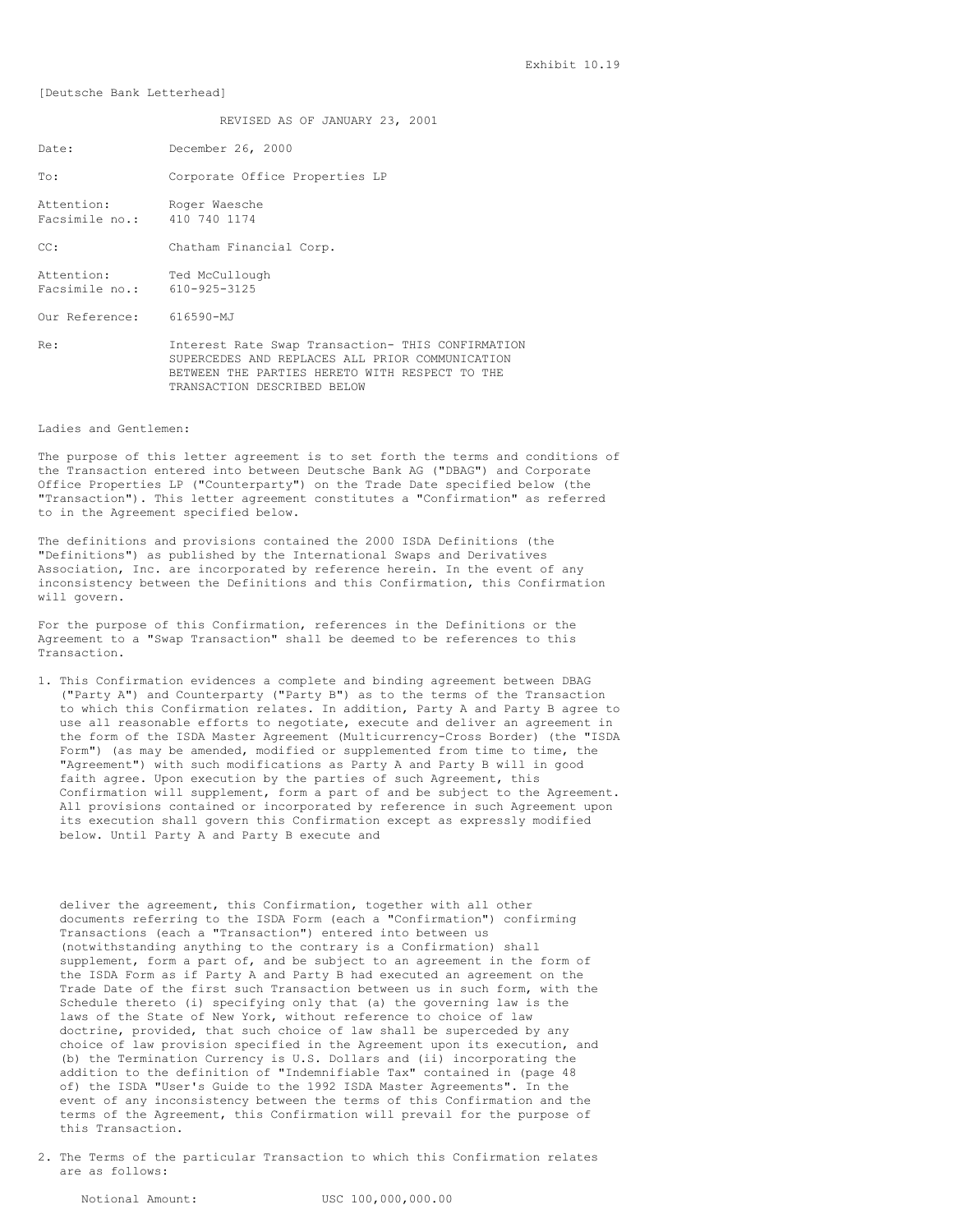| Trade Date:                                      | December 21, 2000                                                                                                                                                                                            |
|--------------------------------------------------|--------------------------------------------------------------------------------------------------------------------------------------------------------------------------------------------------------------|
| Effective Date:                                  | January 2, 2001                                                                                                                                                                                              |
| Termination Date:                                | January 2, 2003, subject to adjustment in<br>accordance with the Modified Following<br>Business Day Convention.                                                                                              |
| Fixed Amounts:                                   |                                                                                                                                                                                                              |
| Fixed Rate Payer:                                | Counterparty                                                                                                                                                                                                 |
| Fixed Rate Payer<br>Payment Dates:               | The 1st day of each month of each year,<br>commencing February 1, 2001, through and<br>including the Termination Date, subject<br>to adjustment in accordance with the<br>Following Business Day Convention. |
| Fixed Rate:                                      | 5.76%                                                                                                                                                                                                        |
| Fixed Rate Day<br>Count Fraction:                | Actual/360                                                                                                                                                                                                   |
| Floating Amounts:                                |                                                                                                                                                                                                              |
| Floating Rate Payer:                             | <b>DBAG</b>                                                                                                                                                                                                  |
| Floating Rate Payer<br>Payment Dates:            | The 1st day of each month of each year,<br>commencing February 1, 2001, through and<br>including the Termination Date, subject<br>to adjustment in accordance with the<br>Following Business Day Convention. |
| Fixed Rate Option:                               | USD-LIBOR-BBA                                                                                                                                                                                                |
| Designated Maturity:                             | One Month                                                                                                                                                                                                    |
| Spread:                                          | None                                                                                                                                                                                                         |
| Floating Rate Day<br>Count Fraction:             | Actual/360                                                                                                                                                                                                   |
| Floating Rate for initial<br>Calculation Period: | To be determined                                                                                                                                                                                             |
| Reset Dates:                                     | The first Business Day in each<br>Calculation Period or Compounding Period,<br>if Compounding is applicable.                                                                                                 |
| Compounding:                                     | Inapplicable                                                                                                                                                                                                 |
| Business Days:                                   | NEW YORK                                                                                                                                                                                                     |
| 3. Account Details:                              |                                                                                                                                                                                                              |
| Account Details for DBAG:                        |                                                                                                                                                                                                              |

Deutsche Bank AG New York Branch (Direct) CHIPS UID 053335 ABA #: 026003780

A/c: 100440170004 / Ref: Interest Rate Swaps

Account Details for Counterparty:

Account no. 2040000175896 with First Union National Bank, Charlotte

4. Offices:

The Office of DBAG for this Transaction is New York.

5. Calculation Agent: DBAG

6. Assignment:

DBAG AGREES THAT IT WILL NOT UNREASONABLY WITHHOLD ITS CONSENT TO AN ASSIGNMENT BY COUNTERPARTY OF ITS RIGHTS AND OBLIGATIONS HEREUNDER PROVIDED THAT ANY REFUSAL STATED BY DBAG TO BE IN ACCORDANCE WITH DBAG'S CREDIT DECISIONS, LEGAL DETERMINATIONS AND CORE CORPORATE POLICIES SHALL BE AUTOMATICALLY DEEMED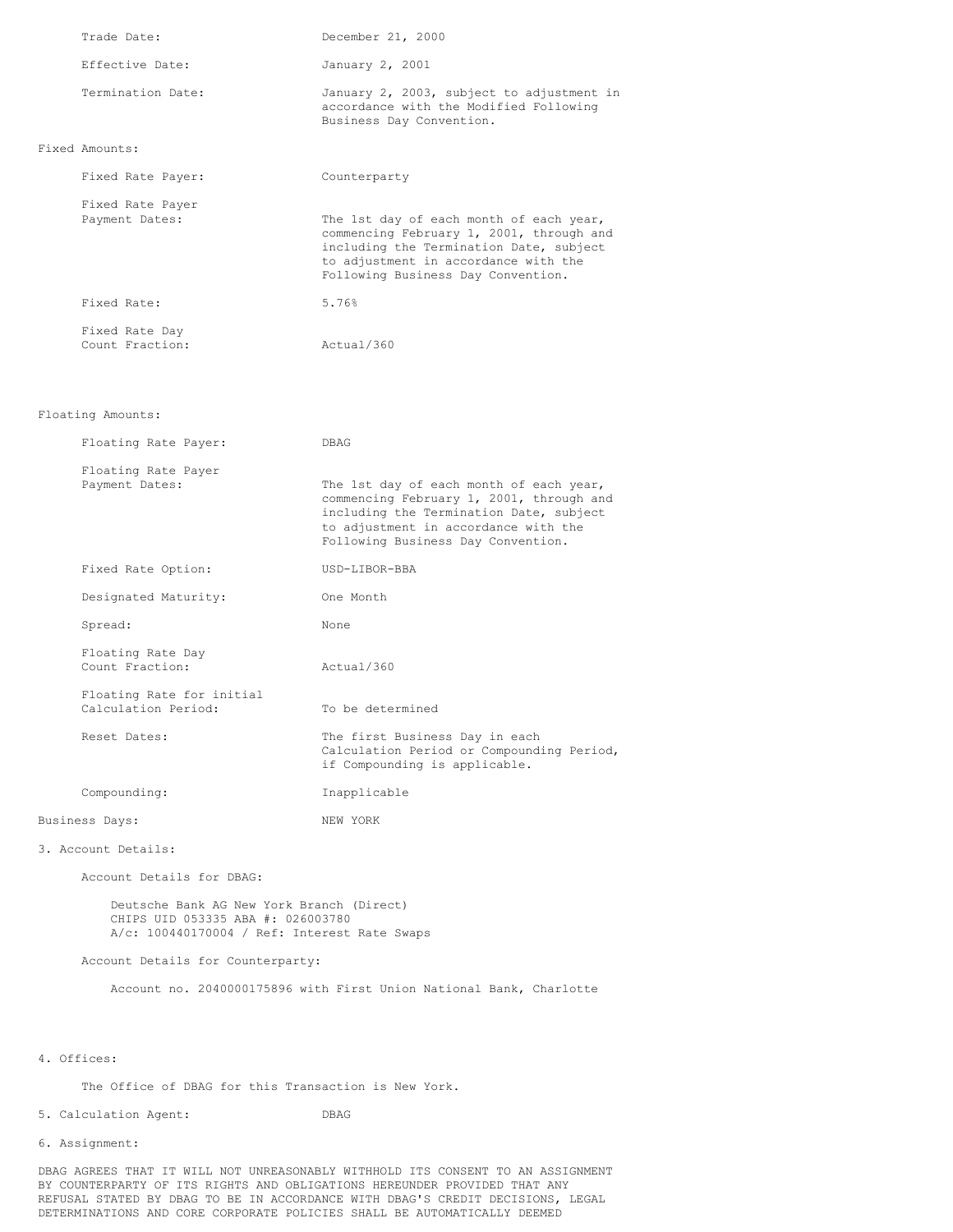REASONABLE FOR THESE PURPOSES.

#### 7. Representations

Each party will be deemed to represent to the other party on the date on which it enters into this Transaction that (absent a written agreement between the parties that expressly imposes affirmative obligations to the contrary for this Transaction):

(i) Non-Reliance. It is acting for its own account, and it has made its own independent decisions to enter into this Transaction as to whether this Transaction is appropriate or proper for it based upon its own judgment and upon advice from such advisers as it has deemed necessary. It is not relying on any communication (written or oral) of the other party as investment advice or as a recommendation to enter into this Transaction; it being understood that information and explanations related to the terms and conditions of this Transaction shall not be considered investment advice or a recommendation to enter into this Transaction. No communication (written or oral) received from the other party shall be deemed to be an assurance or guarantee as to the expected results of this Transaction.

(ii) Assessment and Understanding. It is capable of assessing the merits of and understanding (on its own behalf or through independent professional advice), and understands and accepts, the terms conditions and risks of this Transaction. It is also capable of assuming, and assumes, the risks of this Transaction.

(iii) Status of Parties. The other party is not acting as a fiduciary for, or an adviser to it in respect of this Transaction.

7. Please confirm that the foregoing correctly sets forth the terms of our agreement by having an authorized officer sign this Confirmation and return it by facsimile to:

Attention Julie Mei - Swap Documentation Telephone: (212) 250-5360 Facsimile: (212) 669-1592

This message will be the only form of Confirmation dispatched by us. If you wish to exchange hard copy forms of this Confirmation, please contact us.

Yours sincerely,

Deutsche Bank AG

By: /s/ KEITH DOREE ------------------------------------------ Name: Keith Doree Authorized Signatory

------------------------------------------

------------------------------------------

By: /s/ MARISA FLOOD

Name: Marisa Flood Authorized Signatory

Confirmed as of the date first written above:

Corporate Office Properties LP By: Corporate Office Properties Trust, L.P.

By: /s/ Roger A. Waesche Jr

Name: Roger A. Waesche Jr. Title: Sr. V.P. & CFO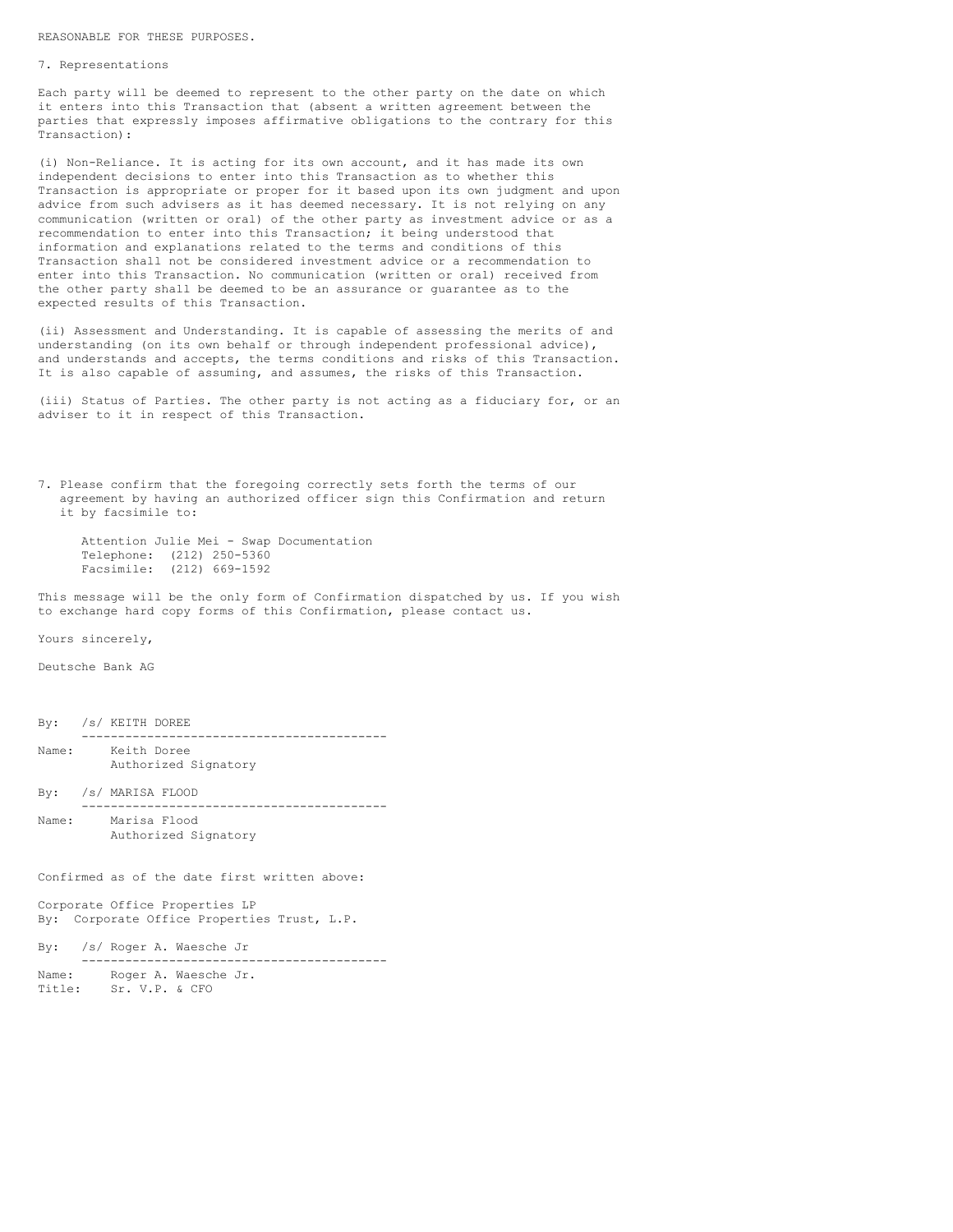## FOURTH AMENDMENT TO AGREEMENT OF LEASE

THIS FOURTH AMENDMENT TO AGREEMENT OF LEASE (this "Amendment") is made this 12 day of June, 2000 and is effective as of May 26, 2000, by ST. BARNABAS, LLC, a Maryland limited liability company, successor-in-interest to St. Barnabas Limited Partnership ("Landlord") and CONSTELLATION REAL ESTATE, INC., a Maryland corporation, formerly known as CONSTELLATION PROPERTIES, INC., a Maryland corporation ("Tenant").

## W I T N E S S E T H:

WHEREAS, Landlord and Tenant entered into that Agreement of Lease dated September 28, 1998, as amended by that certain First Amendment to Agreement of Lease dated December 31, 1998, that certain Second Amendment to Agreement of Lease dated June 18, 1999, and that certain Third Amendment to agreement of Lease dated December 6, 1999 (collectively, the "Lease"), by the terms of which Tenant has leased from Landlord and Landlord leased to Tenant that certain premises located on the fourth, fifth and sixth floors containing an agreed upon equivalent of 48,863 square feet of rentable area (the "Original Premises") and located within the office building known as One Constellation Centre, 6009 Oxon Hill Road, Oxon Hill, Maryland 20745 (the "Building"), all as more particularly described in the Lease; and

WHEREAS, pursuant to the terms of the Lease amended as aforesaid, Landlord has recaptured three (3) separate areas of the Original Premises, namely (i) that area comprised of  $2,621$  rentable square feet (the "Recapture Space #1"), (ii) that area comprised of 2,654 rentable square feet (the "Recapture Space #2"), and (iii) that area comprised of 3,563 rentable square feet (the "Recapture Space #3") resulting in the Premises containing 40,025 rentable square feet (the "Current Premises") as of the effective date of this Amendment; and

WHEREAS, as contemplated by SECTION 19.2 of the Lease as amended by SECTION 1 of the Second Amendment, Landlord and Tenant mutually desire to amend the Lease with respect to the size of the Current Premises and other matters as more particularly set forth below.

NOW, THEREFORE, in consideration of the above Recitals and the mutual covenants and conditions contained herein, and for other good and valuable consideration, the receipt and sufficiency of which is hereby acknowledged, Landlord and Tenant agree as follows:

1. EFFECTIVE DATE. The Effective Date of this Amendment shall be May 26, 2000.

2. FURTHER REDUCTION OF PREMISES. As of May 26, 2000, the Current Premises shall be reduced by the space known as Suite 405 which contains 2,074 (the "Recapture Space #4") as shown on EXHIBIT A attached hereto and made a part hereof.

DEFINITION OF "PREMISES". For the period commencing on May 26, 2000, and continuing through the expiration of the Term, any references in the Lease to the "Premises" shall refer to 37,951 rentable square feet.

4. AMENDMENT OF SECTION 5.1-BASE RENT. Section 5.1 of the Lease is deleted in its entirety and the following is inserted in lieu thereof:

5.1 BASE RENT. As rent for the Premises during each year of the Term, Tenant shall pay to Landlord an annual base rent, in equal monthly installments, in advance on the first day of each calendar month during the Term, and without deduction, setoff or demand, in accordance with the following schedule:

| LEASE YEAR                                                                                       | ANNUAL BASE RENT                                                             | MONTHLY INSTALLMENT<br>OF BASE RENT                                     |
|--------------------------------------------------------------------------------------------------|------------------------------------------------------------------------------|-------------------------------------------------------------------------|
|                                                                                                  | (Or pro rata share thereof)                                                  |                                                                         |
| 9/28/98-10/12/98<br>10/13/98-11/30/98<br>12/1/98-10/18/99<br>10/19/99-5/25/00<br>5/26/00-9/28/00 | \$903,965.52<br>\$855,477.00<br>\$806,378.04<br>\$770,748.00<br>\$702,093.50 | \$75,330.46<br>\$71,289.75<br>\$67,198.17<br>\$64,229.00<br>\$58,507.79 |

Landlord shall credit any overpayment of Base Rent due hereunder against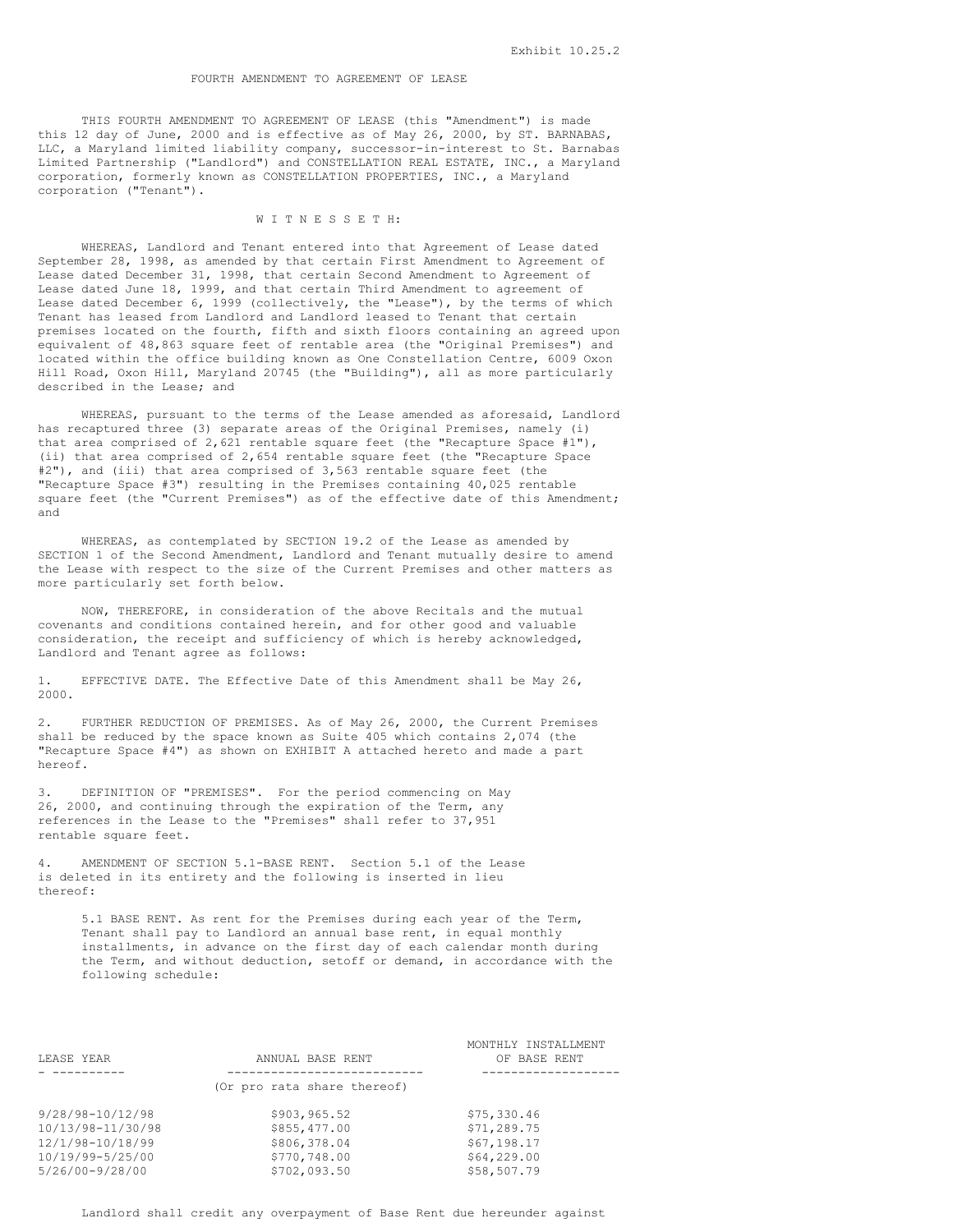the next installment of Base Rent due under the terms of the Lease.

5. RATIFICATION OF LEASE. All other terms, covenants and conditions of the Lease shall remain the same and continue in full force and effect, and shall be deemed unchanged, except as such terms, covenants and conditions of the Lease have been amended or modified by this Amendment, and this Amendment shall constitute a part of the Lease.

IN WITNESS WHEREOF, Landlord and Tenant have respectively affixed their hands and seals to this Amendment as of the day and year written below their respective signatures.

| WITNESS: | LANDLORD:<br>ST. BARNABAS, LLC,<br>a Maryland limited liability company |
|----------|-------------------------------------------------------------------------|
| /s/      | By: /s/ Roger A. Waesche, Jr. (SEAL)<br>--------------------------      |
|          | Roger A. Waesche, Jr.<br>Senior Vice President                          |
| WITNESS: | TENANT:<br>CONSTELLATION REAL ESTATE, INC.,<br>a Maryland corporation   |
| /s/      | By: /s/ Steven S. Korin (SEAL)                                          |
|          | Name: Steven S. Korin<br>.                                              |
|          | Title: Agent                                                            |

### STATE OF MARYLAND, COUNTY OF Baltimore, TO WIT:

I HEREBY CERTIFY, that on this 12th day of June, 2000, before me, the undersigned Notary Public of said State, personally appeared ROGER A. WAESCHE, JR. who acknowledged himself to be a Senior Vice President of ST. BARNABAS, LLC, a Maryland limited liability company known to me (or satisfactorily proven) to be the person whose name is subscribed to the within instrument, and acknowledged that he executed the same for the purposes therein contained as the duly authorized Senior Vice President by signing the name of the limited liability company by himself as Senior Vice President.

WITNESS my hand and Notarial Seal.

/s/ ZARAE PITTS -------------------------------- Notary Public

(SEAL) ZARAE PITTS NOTARY PUBLIC STATE OF MARYLAND My Commission Expires: November 25, 2002 -----------------

STATE OF MARYLAND, HOWARD , TO WIT:

------------------- I HEREBY CERTIFY, that on this 12th day of June, 2000, before me, the

undersigned Notary Public of said State, personally appeared STEVEN S. KORIN, known to me (or satisfactorily proven) to be the person whose name is subscribed to the within instrument, and acknowledged himself/herself to be the AGENT of CONSTELLATION REAL ESTATE, INC., a Maryland corporation, that he/she, as such AGENT, being authorized so to do, executed the foregoing instrument on behalf of said Corporation by himself/herself as such AGENT.

WITNESS my hand and Notarial Seal.

------------------------ Notary Public

My Commission Expires: 11/1/00

 $(SFAL)$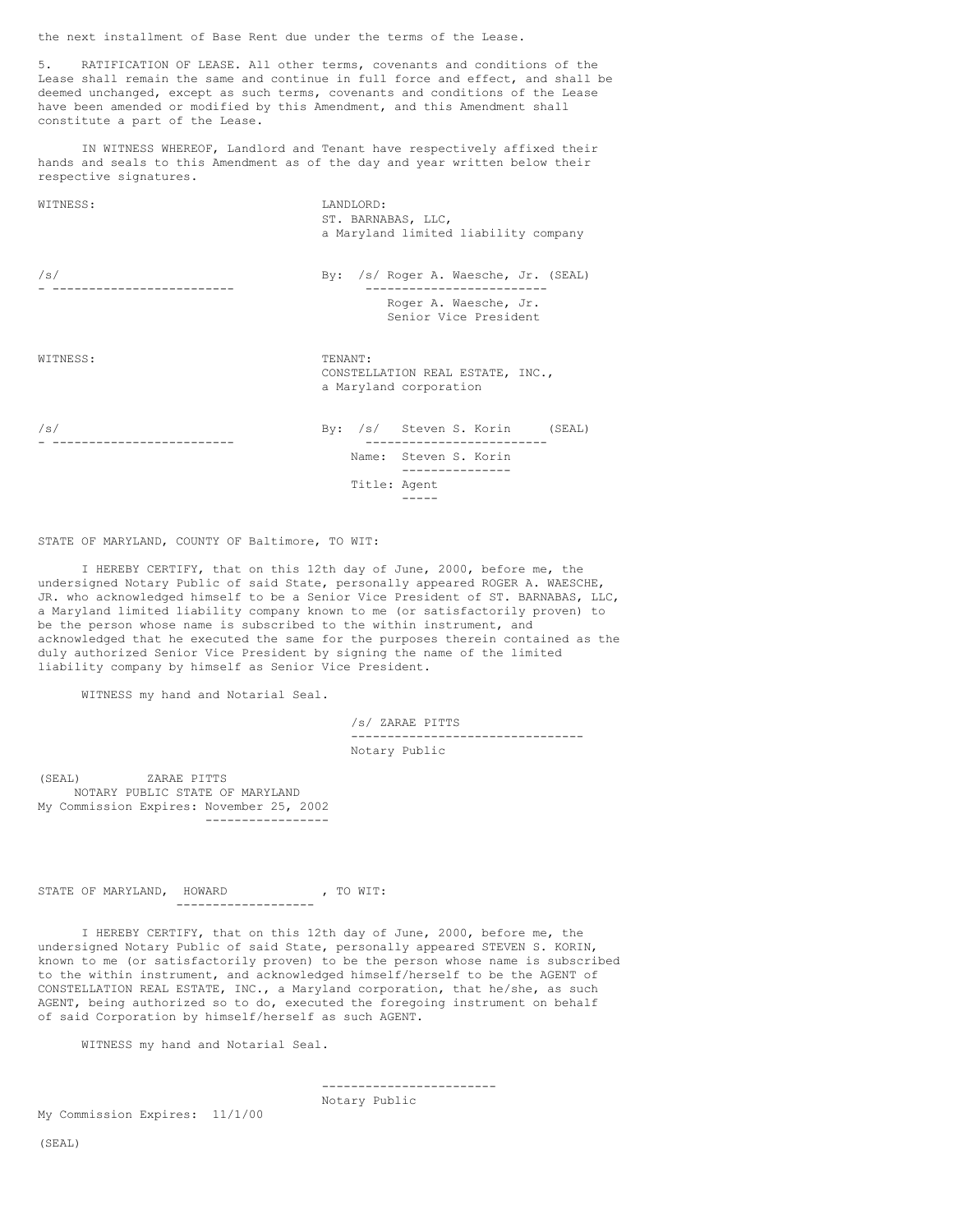## SELECTED FINANCIAL DATA

The following table contains selected financial data for each of the years ended December 31, 1996 through 2000. Our selected financial data for the years reported is not comparable due to our growth resulting from property acquisitions, completed construction and other changes in our organization. Since this information is only a summary, you should refer to our consolidated financial statements and the section of this report entitled "Management's Discussion and Analysis of Financial Condition and Results of Operations" for additional information.

## CORPORATE OFFICE PROPERTIES TRUST (DOLLAR AND SHARE INFORMATION IN THOUSANDS, EXCEPT RATIOS AND PER SHARE DATA)

 $<$ TABLE $>$ 

<CAPTION>

|                                                                              | 2000                         | 1999                            | 1998                       | 1997              | 1996  |
|------------------------------------------------------------------------------|------------------------------|---------------------------------|----------------------------|-------------------|-------|
| $<$ S $>$                                                                    | $- - - - -$<br>< <sub></sub> | $---$<br><<>                    | $---$<br><<>               | $- - - - -$<br><< | <<    |
| Revenues                                                                     |                              |                                 |                            |                   |       |
| Rental revenue<br>2,477                                                      | \$93,309                     | \$70,101                        | \$35,676                   | \$<br>6,122       | \$    |
| Tenant recoveries and other revenue                                          | 15,684                       | 11,011                          | 4,538                      | 496               |       |
| 32                                                                           | ---------                    |                                 |                            |                   |       |
| $---$                                                                        |                              |                                 |                            |                   |       |
| Total revenues<br>2,509                                                      | 108,993                      | 81,112                          | 40,214                     | 6,618             |       |
|                                                                              | ---------                    |                                 | ---------                  |                   |       |
| $- - -$<br>Expenses                                                          |                              |                                 |                            |                   |       |
| Property operating<br>31                                                     | 31,235                       | 22,325                          | 9,632                      | 728               |       |
| General and administrative                                                   | 4,867                        | 3,204                           | 1,890                      | 533               |       |
| 372<br>Interest                                                              | 30,454                       | 21,808                          | 12,207                     | 2,855             |       |
| 1,246                                                                        |                              |                                 |                            |                   |       |
| Amortization of deferred financing costs<br>13                               | 1,382                        | 975                             | 423                        | 64                |       |
| Depreciation and other amortization                                          | 16,977                       | 12,075                          | 6,285                      | 1,267             |       |
| 554<br>Reformation costs $(1)$                                               |                              | $- -$                           | 637                        | $--$              |       |
| Termination of advisory agreement $(2)$ .                                    |                              | $- -$                           | $- -$                      | 1,353             |       |
| $\qquad \qquad - -$                                                          | ---------                    | ---------                       | ----------                 | ---------         |       |
| Total expenses                                                               | 84,915                       | 60,387                          | 31,074                     | 6,800             |       |
| 2,216                                                                        |                              |                                 |                            |                   |       |
|                                                                              |                              |                                 |                            |                   |       |
| Income (loss) before equity in (loss)                                        |                              |                                 |                            |                   |       |
| income of Service Companies, gain on<br>sales of rental properties, minority |                              |                                 |                            |                   |       |
| interests and extraordinary item                                             | 24,078                       | 20,725                          | 9,140                      | (182)             |       |
| 293<br>Equity in (loss) income of Service                                    |                              |                                 |                            |                   |       |
| Companies                                                                    | (310)                        | 198                             | 139                        |                   |       |
| $---$                                                                        | ---------                    | ---------                       |                            |                   |       |
| Income (loss) before gain on sales of                                        |                              |                                 |                            |                   |       |
| rental properties, minority interests<br>and extraordinary item              | 23,768                       | 20,923                          | 9,279                      | (182)             |       |
| 293                                                                          |                              |                                 |                            |                   |       |
| Gain on sales of rental properties                                           | 107<br>---------             | 1,140<br>---------              |                            |                   |       |
|                                                                              |                              |                                 |                            |                   |       |
| Income (loss) before minority interests<br>and extraordinary item            | 23,875                       | 22,063                          | 9,279                      | (182)             |       |
| 293                                                                          |                              |                                 |                            |                   |       |
| Minority interests                                                           | (8, 588)<br>---------        | (6, 077)<br>$- - - - - - - - -$ | (4, 583)<br>$------------$ | (785)             | $- -$ |
| $---$                                                                        |                              |                                 |                            |                   |       |
| Income (loss) before extraordinary item<br>293                               | 15,287                       | 15,986                          | 4,696                      | (967)             |       |
| Extraordinary item - loss on early<br>retirement of debt                     | (153)                        | (903)                           | $ -$                       | $\qquad \qquad -$ |       |
|                                                                              | ---------                    |                                 |                            |                   |       |
| $---$<br>Net income $(\text{loss})$                                          | 15,134                       | 15,083                          | 4,696                      | (967)             |       |
| 293                                                                          |                              |                                 |                            |                   |       |
| Preferred Share dividends                                                    | (3, 802)                     | (2, 854)                        | (327)                      | $\qquad \qquad -$ |       |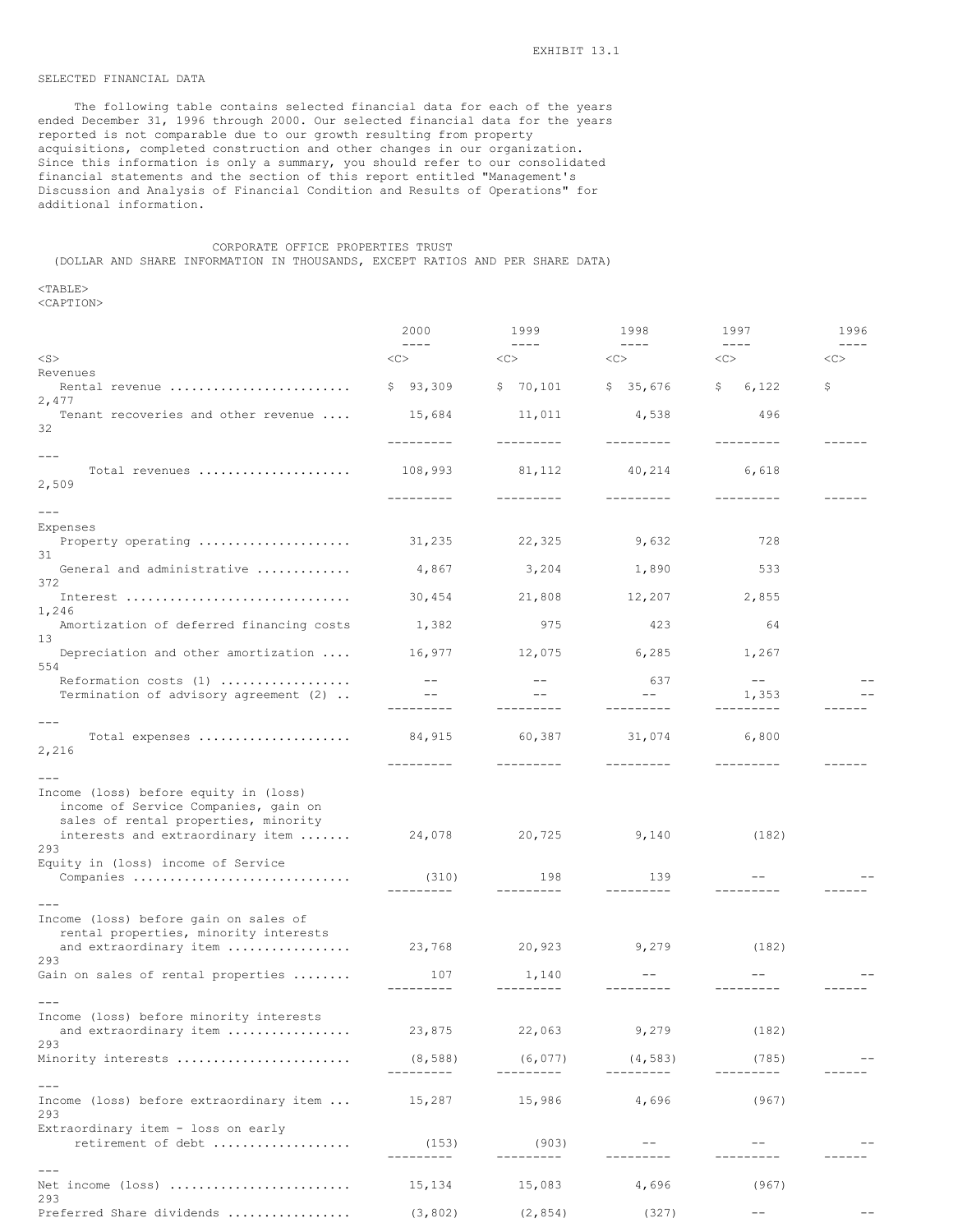|                                                                                                                                                                                                                                                                                                                                                                                                                                                                                                                                                            | ---------               | ---------                | $- - - - - -$           | ---------                 |     |
|------------------------------------------------------------------------------------------------------------------------------------------------------------------------------------------------------------------------------------------------------------------------------------------------------------------------------------------------------------------------------------------------------------------------------------------------------------------------------------------------------------------------------------------------------------|-------------------------|--------------------------|-------------------------|---------------------------|-----|
| Net income (loss) available to Common<br>Shareholders                                                                                                                                                                                                                                                                                                                                                                                                                                                                                                      | \$11,332                | \$12,229                 | Ş.<br>4,369             | S.<br>(967)               | \$. |
| 293                                                                                                                                                                                                                                                                                                                                                                                                                                                                                                                                                        | $=$ =========           | $=$ = = = = = = = = =    | $=$ = = = = = = = = =   | =========                 |     |
| $\begin{tabular}{ll} \multicolumn{3}{l}{{\color{red}\boldsymbol{=}}} & \multicolumn{3}{l}{\color{blue}\boldsymbol{=}} & \multicolumn{3}{l}{\color{blue}\boldsymbol{=}} & \multicolumn{3}{l}{\color{blue}\boldsymbol{=}} & \multicolumn{3}{l}{\color{blue}\boldsymbol{=}} & \multicolumn{3}{l}{\color{blue}\boldsymbol{=}} & \multicolumn{3}{l}{\color{blue}\boldsymbol{=}} & \multicolumn{3}{l}{\color{blue}\boldsymbol{=}} & \multicolumn{3}{l}{\color{blue}\boldsymbol{=}} & \multicolumn{3}{l}{\color{blue}\boldsymbol{=}} & \multicolumn{3}{l}{\color$ |                         |                          |                         |                           |     |
| Basic earnings (loss) per Common Share<br>Income (loss) before extraordinary<br>item<br>0.21                                                                                                                                                                                                                                                                                                                                                                                                                                                               | 0.61<br>Ş.              | S<br>0.77                | S.<br>0.48              | (0.60)<br>S.              | \$  |
| =========                                                                                                                                                                                                                                                                                                                                                                                                                                                                                                                                                  | =========               | =========                | =========               | =========                 |     |
| Net income (loss) $\ldots \ldots \ldots \ldots \ldots \ldots$<br>0.21                                                                                                                                                                                                                                                                                                                                                                                                                                                                                      | 0.60<br>Ş.<br>========= | 0.72<br>S<br>=========   | \$<br>0.48<br>========= | Ş<br>(0.60)<br>=========  | \$  |
| ----------<br>Diluted earnings (loss) per Common Share<br>Income (loss) before extraordinary<br>item<br>0.21                                                                                                                                                                                                                                                                                                                                                                                                                                               | 0.60<br>Ş.<br>========= | \$.<br>0.70<br>========= | S.<br>0.47<br>========= | (0.60)<br>Ş.<br>========= | \$. |
| ----------<br>Net income (loss) $\ldots \ldots \ldots \ldots \ldots \ldots$<br>0.21                                                                                                                                                                                                                                                                                                                                                                                                                                                                        | 0.59<br>Ş.              | 0.66<br>Ş                | \$.<br>0.47             | Ş<br>(0.60)               | \$. |
| ----------                                                                                                                                                                                                                                                                                                                                                                                                                                                                                                                                                 | ----------              | $=$ = = = = = = = = =    | $=$ = = = = = = = = =   | $=$ =========             |     |
| Weighted average shares<br>outstanding - basic<br>1,420                                                                                                                                                                                                                                                                                                                                                                                                                                                                                                    | 18,818                  | 16,955                   | 9,099                   | 1,601                     |     |
| Weighted average shares<br>outstanding - diluted<br>1,420<br>$<$ /TABLE>                                                                                                                                                                                                                                                                                                                                                                                                                                                                                   | 19,213                  | 22,574                   | 19,237                  | 1,601                     |     |
| 1                                                                                                                                                                                                                                                                                                                                                                                                                                                                                                                                                          |                         |                          |                         |                           |     |
| $<$ TABLE>                                                                                                                                                                                                                                                                                                                                                                                                                                                                                                                                                 |                         |                          |                         |                           |     |
| <caption></caption>                                                                                                                                                                                                                                                                                                                                                                                                                                                                                                                                        |                         |                          |                         |                           |     |
|                                                                                                                                                                                                                                                                                                                                                                                                                                                                                                                                                            | 2000                    | 1999                     | 1998                    | 1997                      |     |
| 1996                                                                                                                                                                                                                                                                                                                                                                                                                                                                                                                                                       |                         |                          |                         |                           |     |
|                                                                                                                                                                                                                                                                                                                                                                                                                                                                                                                                                            | ----                    | $- - - -$                | $---$                   | $- - - -$                 |     |
| $- - - -$<br>$<$ S $>$                                                                                                                                                                                                                                                                                                                                                                                                                                                                                                                                     | <<                      | <<                       | <<                      | <<                        |     |
| <<                                                                                                                                                                                                                                                                                                                                                                                                                                                                                                                                                         |                         |                          |                         |                           |     |
| BALANCE SHEET DATA (AS OF PERIOD END):<br>Investment in real estate                                                                                                                                                                                                                                                                                                                                                                                                                                                                                        | \$751,734               | \$696,489                | \$546,887               | \$188,625                 | S   |
| 23,070<br>Total assets                                                                                                                                                                                                                                                                                                                                                                                                                                                                                                                                     | \$794,837               | \$721,034                | \$563,677               | \$193,534                 | \$  |
| 24,197<br>Mortgage and other loans payable                                                                                                                                                                                                                                                                                                                                                                                                                                                                                                                 | \$474,349               | \$399,627                | \$306,824               | \$114,375                 | \$  |
| 14,658<br>Total liabilities                                                                                                                                                                                                                                                                                                                                                                                                                                                                                                                                | \$495,549               | \$416, 298               | \$317,700               | \$117,008                 | \$  |
| 15,026                                                                                                                                                                                                                                                                                                                                                                                                                                                                                                                                                     |                         |                          |                         |                           |     |
| Minority interests                                                                                                                                                                                                                                                                                                                                                                                                                                                                                                                                         | \$105,560               | \$112,635                | \$77,196                | \$64,862                  | \$  |
| Shareholders' equity<br>9,171                                                                                                                                                                                                                                                                                                                                                                                                                                                                                                                              | \$193,728               | \$192,101                | \$168,781               | \$11,664                  | \$  |
| Debt to market capitalization<br>66.3%                                                                                                                                                                                                                                                                                                                                                                                                                                                                                                                     | 57.3%                   | 57.6%                    | 58.7%                   | 53.1%                     |     |
| Debt to undepreciated real estate assets<br>58.6%                                                                                                                                                                                                                                                                                                                                                                                                                                                                                                          | 60.4%                   | 55.9%                    | 55.1%                   | 59.6%                     |     |
| OTHER FINANCIAL DATA (FOR THE YEAR ENDED):                                                                                                                                                                                                                                                                                                                                                                                                                                                                                                                 |                         |                          |                         |                           |     |
| Cash flows provided by (used in):<br>Operating activities                                                                                                                                                                                                                                                                                                                                                                                                                                                                                                  | \$35,026                | \$32, 296                | \$12,863                | 3,216<br>Ş.               | \$  |
| 840<br>Investing activities                                                                                                                                                                                                                                                                                                                                                                                                                                                                                                                                | \$(73, 256)             | \$(125, 836)             | \$(183, 650)            | 973<br>\$                 | \$  |
| 127<br>Financing activities                                                                                                                                                                                                                                                                                                                                                                                                                                                                                                                                | \$40,835                | \$93,567                 | \$169,741               | (1, 052)<br>\$            | \$  |
| (967)<br>Funds from operations - basic $(3)$ $(7)$                                                                                                                                                                                                                                                                                                                                                                                                                                                                                                         | \$34,587                | \$27,428                 | \$11,778                | 365<br>\$                 | \$  |
| 847<br>Funds from operations - diluted $(3)$ $(7)$<br>847                                                                                                                                                                                                                                                                                                                                                                                                                                                                                                  | \$37,504                | 31,401<br>\$             | \$15,517                | 1,085<br>\$               | \$  |
| Adjusted funds from operations -                                                                                                                                                                                                                                                                                                                                                                                                                                                                                                                           |                         |                          |                         |                           |     |
| diluted $(4)$ $(7)$<br>780                                                                                                                                                                                                                                                                                                                                                                                                                                                                                                                                 | \$30,554                | \$26,056                 | \$13,194                | 790<br>\$                 | \$  |
| Cash dividends declared per Common Share<br>0.50                                                                                                                                                                                                                                                                                                                                                                                                                                                                                                           | 0.78<br>Ş.              | 0.74<br>\$               | \$<br>0.66              | 0.50<br>\$                | \$  |
| Payout ratio $(5)$ $(7)$<br>83.83%<br>Interest coverage $(6)$                                                                                                                                                                                                                                                                                                                                                                                                                                                                                              | 66.98%<br>2.38          | 64.31%<br>2.56           | 77.69%<br>2.36          | 166.74%<br>1.88           |     |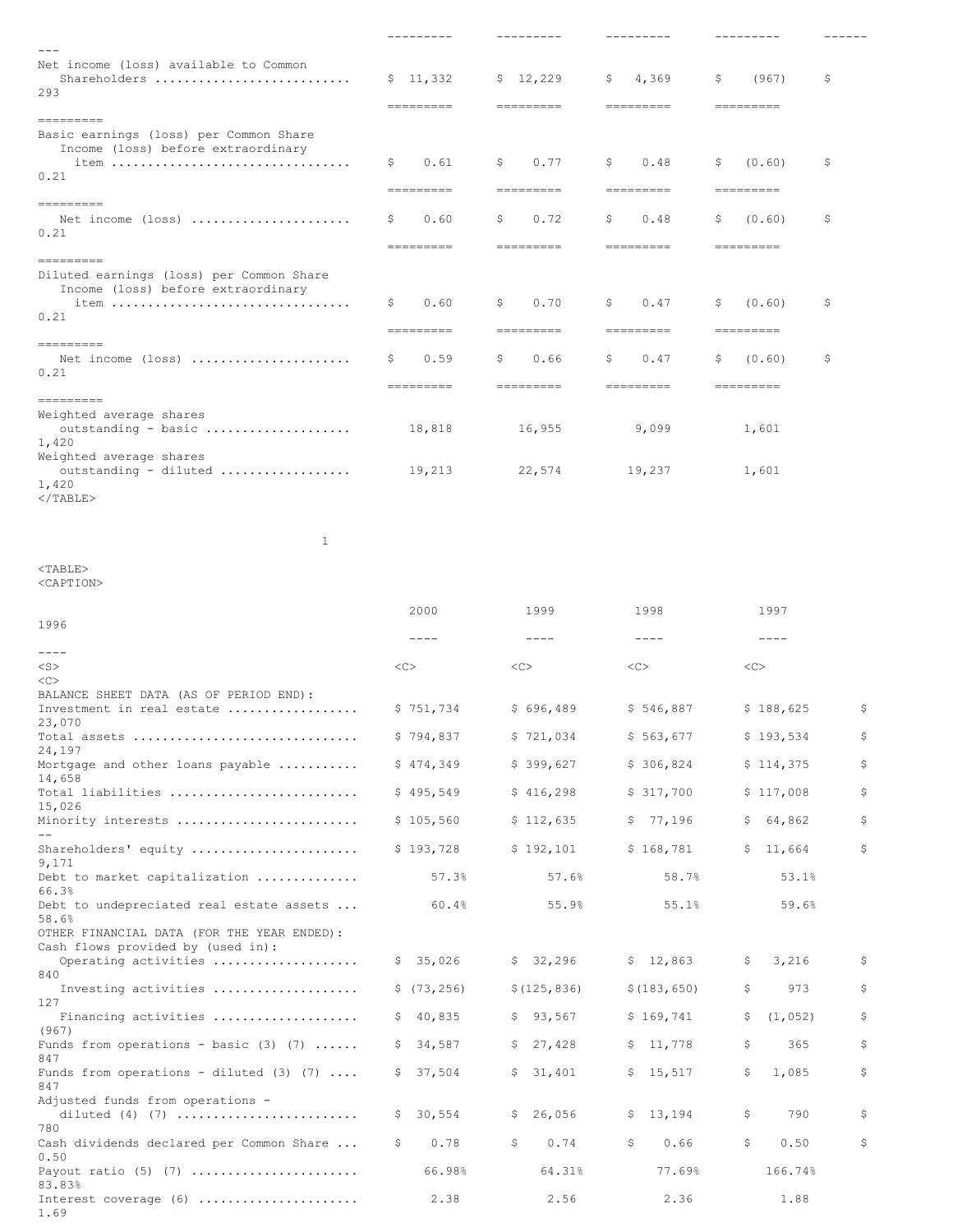| Ratio of earnings to combined fixed charges<br>and Preferred Share dividends<br>1.23 | 1.33  | 1.48  | 1.33  | 0.75  |
|--------------------------------------------------------------------------------------|-------|-------|-------|-------|
| PROPERTY DATA (AS OF PERIOD END):<br>Number of properties owned                      | 83    | 79    | 57    |       |
| Total rentable square feet owned (in<br>thousands)<br>370<br>________                | 6.473 | 6,076 | 4.977 | 1,852 |

(1) Reflects a non-recurring expense of \$637 associated with our reformation as a Maryland REIT during the first quarter of 1998.

(2) Reflects a non-recurring expense of \$1,353 associated with the termination of an advisory agreement during the fourth quarter of 1997.

- (3) We consider Funds from Operations ("FFO") to be meaningful to investors as a measure of the financial performance of an equity REIT when considered with the financial data presented under generally accepted accounting principles ("GAAP"). Under the National Association of Real Estate Investment Trusts' ("NAREIT") definition, FFO means net income (loss) computed using generally accepted accounting principles, excluding gains (or losses) from debt restructuring and sales of property, plus real estate-related depreciation and amortization and after adjustments for unconsolidated partnerships and joint ventures. Further, if the conversion of securities into Common Shares is dilutive, we exclude any GAAP income allocated to these securities in computing FFO. The FFO we present may not be comparable to the FFO of other REITs since they may interpret the current NAREIT definition of FFO differently or they may not use the current NAREIT definition of FFO. FFO is not the same as cash generated from operating activities or net income determined in accordance with GAAP. FFO is not necessarily an indication of our cash flow available to fund cash needs. Additionally, it should not be used as an alternative to net income when evaluating our financial performance or to cash flow from operating, investing and financing when evaluating our liquidity or ability to make cash distributions or pay debt service.
- (4) We compute adjusted funds from operations-diluted by subtracting straight-line rent adjustments and recurring capital improvements from funds from operations-diluted.
- (5) We compute payout ratio by dividing total Common and convertible Preferred Share dividends and total distributions reported for the year by funds from operations-diluted.
- (6) We compute interest coverage by dividing earnings before interest, depreciation and amortization by interest expense. We compute earnings before interest, depreciation and amortization by subtracting property operating and general and administrative expenses from the sum of total revenues and equity in income of Service Companies.
- (7) The amounts reported for 1998 and 1997 are restated from amounts previously reported due to a change in NAREIT's definition of FFO.

2

MANAGEMENT'S DISCUSSION AND ANALYSIS OF FINANCIAL CONDITION AND RESULTS OF OPERATIONS OVERVIEW

Over the last three years, we:

- o acquired 69 office properties;
- o completed construction of seven new office properties;
- o sold all of our nine retail properties and three office properties; o financed acquisitions and construction activities using debt, proceeds from sales of properties and issuing Common Shares of beneficial
- interest ("Common Shares"), Preferred Shares and ownership interests in Corporate Office Properties, L.P., our Operating Partnership; and o added management and other staffing functions in 1998 to support the growth of our portfolio and enhance our organizational infrastructure
- to more efficiently meet tenant needs.

As a result of these activities during the last three years, we grew our portfolio of office properties from 10 properties totaling 1.5 million square feet to 83 properties totaling 6.5 million square feet. Due to these significant changes in our real estate portfolio and operating structure, our results of operations changed dramatically.

We conduct almost all of our operations through our Operating Partnership, for which we are the managing general partner. The Operating Partnership owns real estate both directly and through subsidiary partnerships and limited liability companies. The Operating Partnership also owned the principal economic interest and, collectively with our Chief Executive Officer and Chief Operating Officer, 49.5% of the voting stock of Corporate Office Management, Inc. ("COMI") at December 31, 2000. On January 1, 2001, the Operating Partnership acquired all of the stock in COMI which it did not previously own. We refer to COMI and its subsidiaries as the "Service Companies". Interests in our Operating Partnership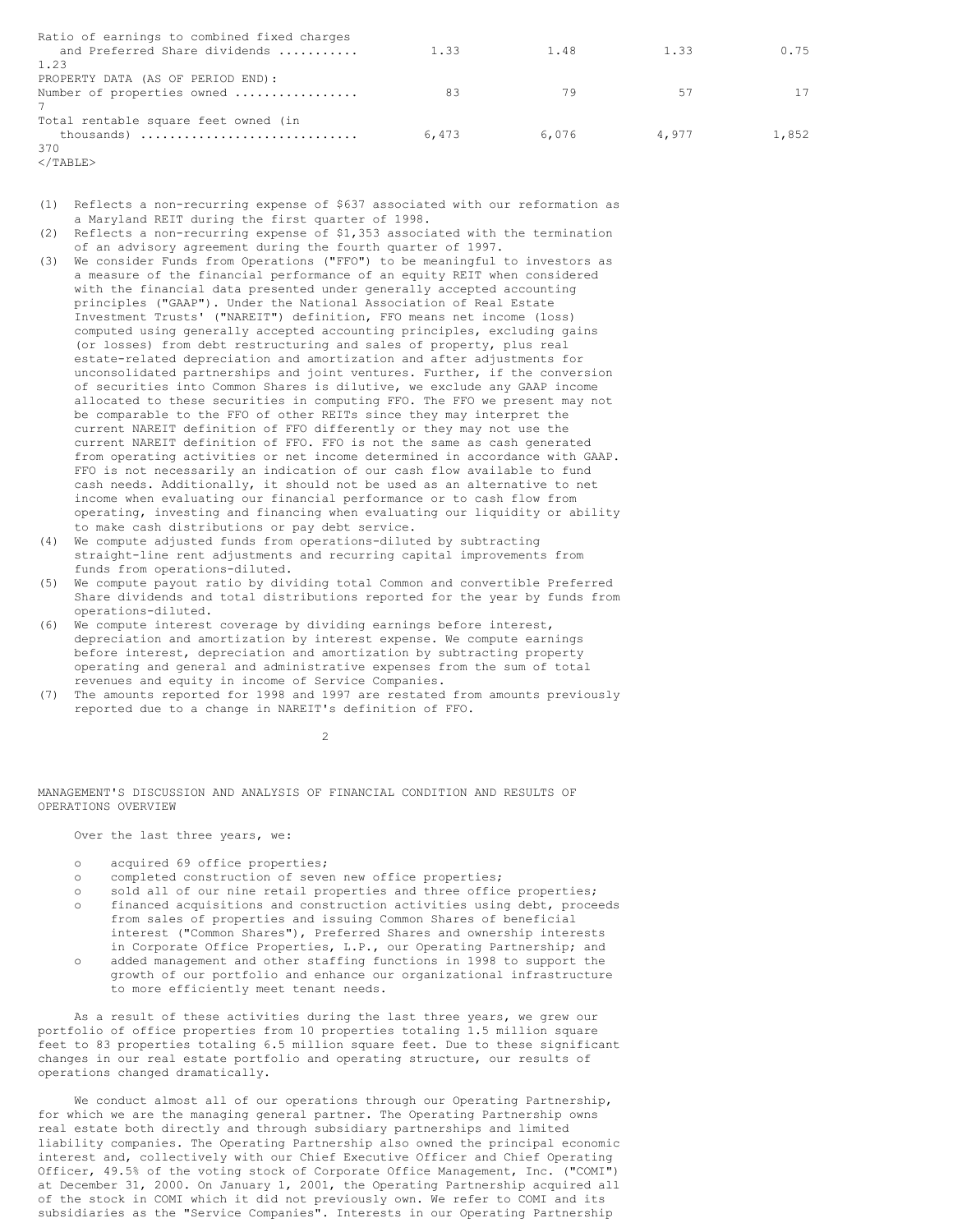are in the form of Common and Preferred Units. As of December 31, 2000, we owned approximately 66% of the outstanding Common Units and approximately 55% of the outstanding Preferred Units. The remaining Common and Preferred Units in our Operating Partnership were owned by third parties, which included certain of our officers and Trustees.

We are organized and have operated in a manner that permits us to satisfy the requirements for taxation as a Real Estate Investment Trust ("REIT") under the Internal Revenue Code of 1986.

In this section, we discuss our financial condition and results of operations for 2000 and 1999. This section includes discussions on:

- o why various components of our Consolidated Statements of Operations changed from 1999 to 2000 and from 1998 to 1999;
- o what our primary sources and uses of cash were in 2000;
- o how we raised cash for acquisitions and other capital expenditures during 2000;
- o how we intend to generate cash for future capital expenditures; and
- o the computation of our funds from operations for 2000, 1999 and 1998.

You should refer to our consolidated financial statements and selected financial data table as you read this section.

This section contains "forward-looking" statements, as defined in the Private Securities Litigation Reform Act of 1995, that are based on our current expectations, estimates and projections about future events and financial trends affecting the financial condition of our business. Statements that are not historical facts, including statements about our beliefs and expectations, are forward-looking statements. These statements are not guarantees of future performance, events or results and involve potential risks and uncertainties. Accordingly, actual results may differ materially. We undertake no obligation to publicly update any forward-looking statements, whether as a result of new information, future events or otherwise.

Important facts that may affect these expectations, estimates or projections include, but are not limited to: our ability to borrow on favorable terms; general economic and business conditions, which will, among other things affect office property demand and rents, tenant creditworthiness and financing availability; interest rates; adverse changes in the real estate markets including, among other things, competition with other companies; risks of real estate acquisition and development; governmental actions and initiatives and environmental requirements.

3

## CORPORATE OFFICE PROPERTIES TRUST OPERATING DATA VARIANCE ANALYSIS

(DOLLARS FOR THIS TABLE ARE IN THOUSANDS, EXCEPT PER SHARE DATA)

#### <TABLE> <CAPTION>

|                                                                                                    | For the Years Ended December 31,                                                                                                                                                                                                             |                                                                                                                                                                                                                                              |                       |                      |  |  |
|----------------------------------------------------------------------------------------------------|----------------------------------------------------------------------------------------------------------------------------------------------------------------------------------------------------------------------------------------------|----------------------------------------------------------------------------------------------------------------------------------------------------------------------------------------------------------------------------------------------|-----------------------|----------------------|--|--|
|                                                                                                    | 2000 - 2000 - 2001 - 2002 - 2003 - 2004 - 2004 - 2005 - 2006 - 2010 - 2010 - 2010 - 2010 - 2010 - 2010 - 2010 - 2010 - 2010 - 2010 - 2010 - 2010 - 2010 - 2010 - 2010 - 2010 - 2010 - 2010 - 2010 - 2010 - 2010 - 2010 - 2010 -<br>$- - - -$ | 1999 — 1999 — 1990 — 1990 — 1990 — 1990 — 1990 — 1990 — 1990 — 1990 — 1990 — 1990 — 1990 — 1990 — 1990 — 1990 — 1990 — 1990 — 1990 — 1990 — 1990 — 1990 — 1990 — 1990 — 1990 — 1990 — 1990 — 1990 — 1990 — 1990 — 1990 — 1990 —<br>$- - - -$ | Variance<br>--------- | % Change<br>-------- |  |  |
| $<$ S $>$                                                                                          | <<                                                                                                                                                                                                                                           | $<<$ $<$ $>$                                                                                                                                                                                                                                 | $\langle C \rangle$   | $\langle C \rangle$  |  |  |
| Revenues                                                                                           |                                                                                                                                                                                                                                              |                                                                                                                                                                                                                                              |                       |                      |  |  |
| Rental revenue                                                                                     |                                                                                                                                                                                                                                              | $$93,309$ $$70,101$ $$23,208$                                                                                                                                                                                                                |                       | 33%                  |  |  |
| Tenant recoveries and other revenue                                                                | ----------                                                                                                                                                                                                                                   | 15,684 11,011 4,673<br>_________                                                                                                                                                                                                             | $- - - - - - - - -$   | 42%                  |  |  |
| Total revenues                                                                                     | 108,993<br>----------                                                                                                                                                                                                                        | 81, 112                                                                                                                                                                                                                                      | 27,881                | 34%                  |  |  |
| Expenses                                                                                           |                                                                                                                                                                                                                                              |                                                                                                                                                                                                                                              |                       |                      |  |  |
| Property operating                                                                                 |                                                                                                                                                                                                                                              | 31,235 22,325 8,910                                                                                                                                                                                                                          |                       | 40%                  |  |  |
| General and administrative                                                                         |                                                                                                                                                                                                                                              | 4,867 3,204                                                                                                                                                                                                                                  | 1,663                 | 52%                  |  |  |
| Interest and amortization of deferred                                                              |                                                                                                                                                                                                                                              |                                                                                                                                                                                                                                              |                       |                      |  |  |
| financing costs                                                                                    |                                                                                                                                                                                                                                              | 31,836 22,783 9,053                                                                                                                                                                                                                          |                       | 40%                  |  |  |
| Depreciation and other amortization                                                                |                                                                                                                                                                                                                                              | 16,977 12,075 4,902                                                                                                                                                                                                                          |                       | 41%                  |  |  |
| Reformation costs                                                                                  | $ -$<br>---------                                                                                                                                                                                                                            | ---------                                                                                                                                                                                                                                    |                       | N/A                  |  |  |
| Total expenses                                                                                     | 84.915                                                                                                                                                                                                                                       | 60.387                                                                                                                                                                                                                                       | 24,528                | 41%                  |  |  |
| Income before equity in (loss) income of Service<br>Companies, gain on sales of rental properties, |                                                                                                                                                                                                                                              |                                                                                                                                                                                                                                              |                       |                      |  |  |
| minority interests and extraordinary item                                                          | 24,078 20,725 3,353                                                                                                                                                                                                                          |                                                                                                                                                                                                                                              |                       | 16%                  |  |  |
| Equity in (loss) income of Service Companies                                                       | (310)                                                                                                                                                                                                                                        | 198                                                                                                                                                                                                                                          |                       | $(508)$ $(257\%)$    |  |  |
| Gain on sales of rental properties                                                                 | 107<br>---------                                                                                                                                                                                                                             | $1,140$ (1,033)<br>----------                                                                                                                                                                                                                |                       | (91%)                |  |  |
| Income before minority interests and                                                               |                                                                                                                                                                                                                                              |                                                                                                                                                                                                                                              |                       |                      |  |  |
| extraordinary item                                                                                 |                                                                                                                                                                                                                                              | 23,875 22,063 1,812                                                                                                                                                                                                                          |                       | 8%                   |  |  |
| Minority interests                                                                                 |                                                                                                                                                                                                                                              | $(8, 588)$ $(6, 077)$ $(2, 511)$                                                                                                                                                                                                             |                       | 41%                  |  |  |
| Extraordinary item - loss on early                                                                 |                                                                                                                                                                                                                                              |                                                                                                                                                                                                                                              |                       |                      |  |  |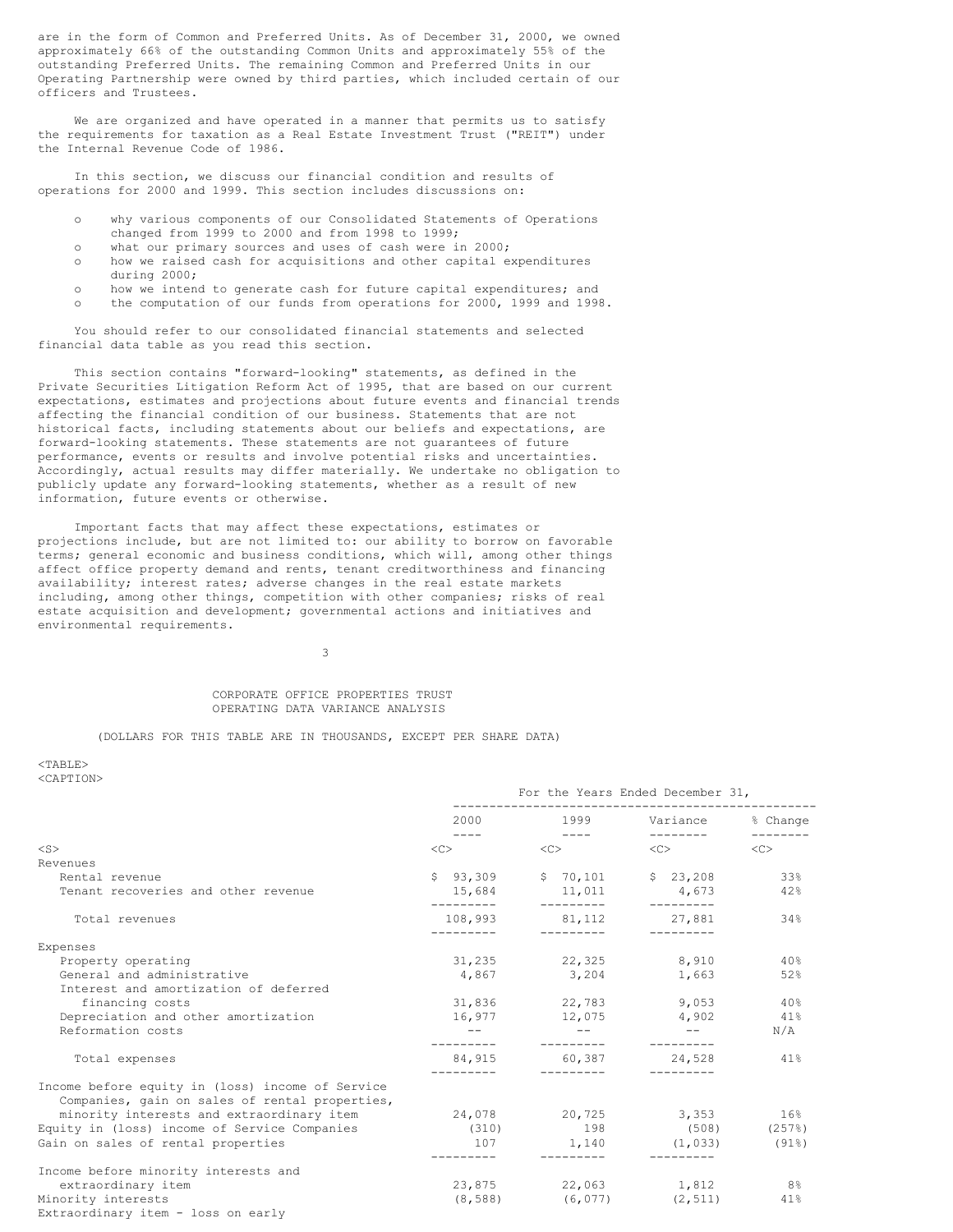|    | (153)              |                      | (903)              |                     | 750         | (83)                   |
|----|--------------------|----------------------|--------------------|---------------------|-------------|------------------------|
|    | 15,134<br>(3, 802) |                      | 15,083<br>(2, 854) |                     | 51<br>(948) | 0 <sup>8</sup><br>(33) |
| S. |                    | S.                   |                    | Ŝ                   | (897)       | (7)                    |
|    |                    |                      |                    |                     |             |                        |
| Ŝ  | 0.61               | S.                   | 0.77               |                     | (0.16)      | $(21$ $8)$             |
| Ŝ. | 0.60               | \$                   | 0.72               | \$                  | (0.12)      | (17)                   |
|    |                    |                      |                    |                     |             |                        |
| Ŝ  | 0.60               | \$                   | 0.70               |                     | (0.10)      | $(14\%)$               |
| Ś  | 0.59               | Ŝ                    | 0.66               |                     | (0.07)      | (11%)                  |
|    |                    | 11,332<br>---------- |                    | 12,229<br>--------- |             | _________              |

#### <CAPTION>

|                                                                                                                                                                                                                                       |           | For the Years Ended December 31, |                |                                             |                |                                    |                       |
|---------------------------------------------------------------------------------------------------------------------------------------------------------------------------------------------------------------------------------------|-----------|----------------------------------|----------------|---------------------------------------------|----------------|------------------------------------|-----------------------|
|                                                                                                                                                                                                                                       |           | 1999<br>$- - - -$                |                | 1998<br>$- - - - -$                         |                | Variance<br>_________              | % Change<br>_________ |
| $<$ S $>$                                                                                                                                                                                                                             | $<\infty$ |                                  | $<<$ $>$       | $\langle C \rangle$ and $\langle C \rangle$ |                |                                    | < <c></c>             |
| Revenues                                                                                                                                                                                                                              |           |                                  |                |                                             |                |                                    |                       |
| Rental revenue                                                                                                                                                                                                                        |           | \$70,101                         |                | $$35,676$ $$34,425$                         |                |                                    | 96%                   |
| Tenant recoveries and other revenue                                                                                                                                                                                                   |           | 11,011<br>----------             |                | $4,538$ 6,473<br>----------                 |                | ----------                         | 143%                  |
| Total revenues                                                                                                                                                                                                                        |           | 81,112                           |                | 40,214<br>----------                        |                | 40,898<br>----------               | 102%                  |
| Expenses                                                                                                                                                                                                                              |           |                                  |                |                                             |                |                                    |                       |
| Property operating                                                                                                                                                                                                                    |           | 22,325                           |                | 9,632                                       |                | 12,693                             | 132%                  |
| General and administrative                                                                                                                                                                                                            |           |                                  |                | 3,204 1,890 1,314                           |                |                                    | 70 %                  |
| Interest and amortization of deferred                                                                                                                                                                                                 |           |                                  |                |                                             |                |                                    |                       |
| financing costs                                                                                                                                                                                                                       |           | 22,783                           |                | 12,630                                      |                | 10,153                             | 80%                   |
| Depreciation and other amortization                                                                                                                                                                                                   |           | 12,075                           |                | 6,285                                       |                | 5,790                              | 92%                   |
| Reformation costs                                                                                                                                                                                                                     |           | $\sim$ $ -$<br>----------        |                | 637<br>----------                           |                | (637)<br>----------                | (100%)                |
| Total expenses                                                                                                                                                                                                                        |           | 60,387<br>----------             |                | 31,074<br>----------                        |                | 29,313                             | 94%                   |
| Income before equity in (loss) income of Service<br>Companies, gain on sales of rental properties,<br>minority interests and extraordinary item<br>Equity in (loss) income of Service Companies<br>Gain on sales of rental properties |           | 20,725<br>198<br>1,140           |                | 9,140<br>139<br>$ -$                        |                | 11,585<br>59<br>1,140              | 127%<br>42%<br>N/A    |
| Income before minority interests and                                                                                                                                                                                                  |           |                                  |                |                                             |                |                                    |                       |
| extraordinary item                                                                                                                                                                                                                    |           |                                  |                | 22,063 9,279 12,784                         |                |                                    | 138%                  |
| Minority interests                                                                                                                                                                                                                    |           |                                  |                | $(6, 077)$ $(4, 583)$ $(1, 494)$            |                |                                    | $33\%$                |
| Extraordinary item - loss on early<br>retirement of debt                                                                                                                                                                              |           | (903)                            |                |                                             |                | (903)                              | N/A                   |
| Net income                                                                                                                                                                                                                            |           | ----------<br>15,083             |                | ----------<br>4,696                         |                | $- - - - - - - - -$<br>10,387      | 221%                  |
| Preferred Share dividends                                                                                                                                                                                                             |           | (2, 854)                         |                | (327)                                       |                | (2, 527)                           | 773%                  |
| Net income available to Common Shareholders                                                                                                                                                                                           |           | ----------<br>\$12,229           |                | ----------<br>\$4.369                       |                | ----------<br>\$7.860<br>========= | 180%                  |
| Basic earnings per Common Share                                                                                                                                                                                                       |           |                                  |                |                                             |                |                                    |                       |
| Income before extraordinary item                                                                                                                                                                                                      |           | \$0.77                           |                | \$0.48                                      |                | \$0.29                             | 60%                   |
| Net income                                                                                                                                                                                                                            | \$        | 0.72                             |                | \$0.48                                      |                | \$0.24                             | 50%                   |
| Diluted earnings per Common Share                                                                                                                                                                                                     |           |                                  |                |                                             |                |                                    |                       |
| Income before extraordinary item                                                                                                                                                                                                      | \$        | 0.70                             |                | $\ddot{\mathsf{S}}$<br>0.47                 | $\mathsf{S}$   | 0.23                               | 49%                   |
| Net income                                                                                                                                                                                                                            | \$        | 0.66                             | $\mathsf{S}^-$ | 0.47                                        | $\mathsf{S}^-$ | 0.19                               | 40%                   |
| $<$ /TABLE>                                                                                                                                                                                                                           |           |                                  |                |                                             |                |                                    |                       |

4

### RESULTS OF OPERATIONS

## COMPARISON OF THE YEARS ENDED DECEMBER 31, 2000 AND 1999

Our total revenues increased \$27.9 million or 34%, of which \$23.2 million was generated by rental revenue and \$4.7 million by tenant recoveries and other revenue. Tenant recovery revenue includes payments from tenants as reimbursement for property taxes, insurance and other property operating expenses. Included in this change in total revenue is the following:

- o \$24.3 million increase attributable to 30 properties acquired and seven newly-constructed properties placed in service since January 1, 1999.
- o \$3.4 million increase attributable to 45 office properties owned throughout both reporting periods due mostly to increases in rental rates on renewed space, additional lease termination revenue and steady occupancy.
- o \$1.0 million decrease attributable to properties sold since January 1, 1999.

Our total expenses increased \$24.5 million or 41% due to the effects of the increases in property operating, interest expense and amortization of deferred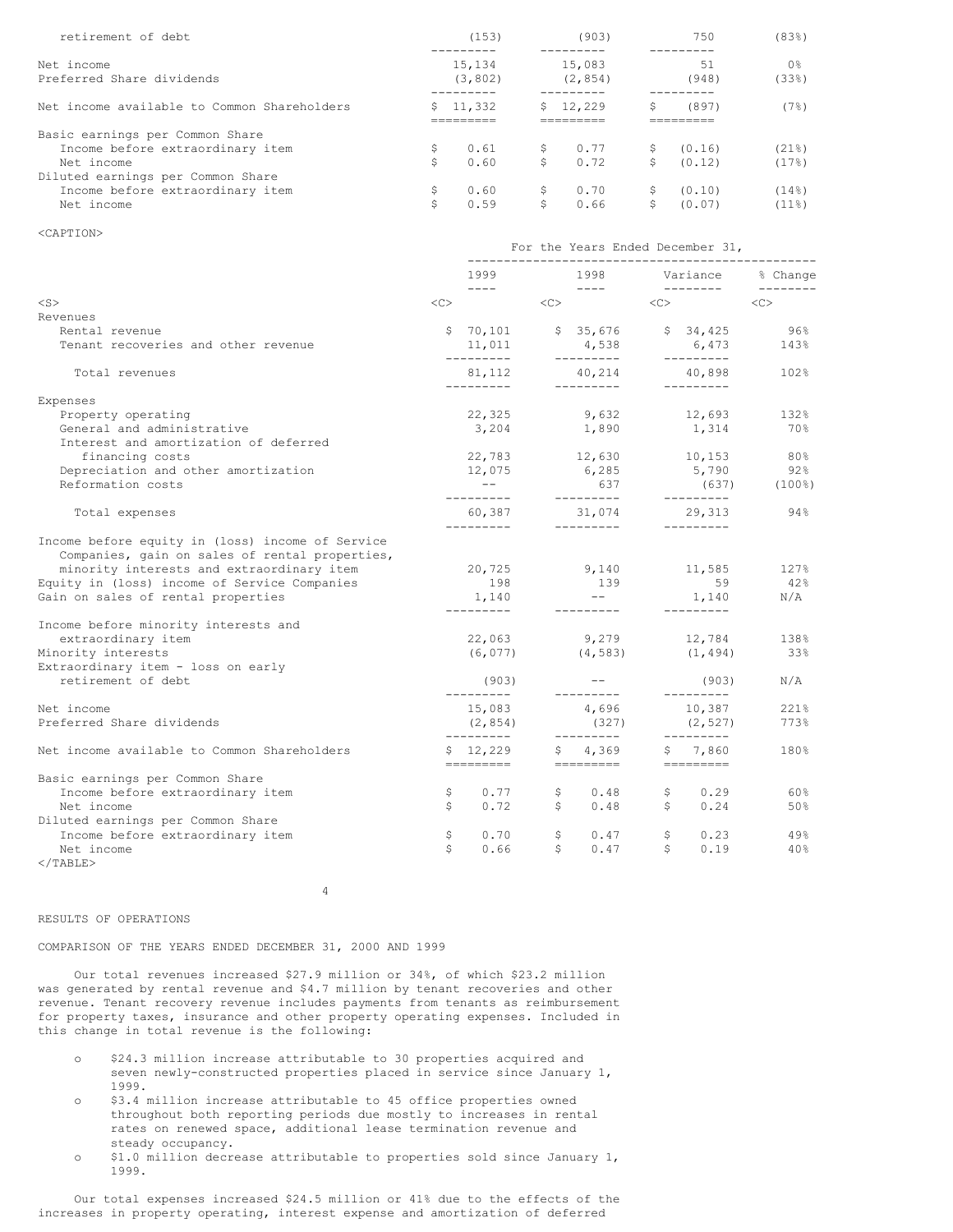financing costs, depreciation and other amortization and general and administrative expenses described below.

Our property operating expenses increased \$8.9 million or 40%. Included in this change is the following:

- o \$6.9 million increase attributable to 30 properties acquired and seven newly-constructed properties placed in service since January 1, 1999.
- o \$1.9 increase attributable to 45 office properties owned throughout both reporting periods. \$1.2 million of this increase is attributable to increased repairs and maintenance costs, \$424,000 of which is increased snow removal and \$221,000 of which is increased heating and air conditioning unit maintenance costs.

Our interest expense and amortization of deferred financing costs increased \$9.1 million or 40% due to a 38% increase in our average outstanding debt balance resulting from our 1999 and 2000 acquisitions and construction activity and an increase in interest rates on our variable rate and refinanced debt. Our depreciation and other amortization expense increased \$4.9 million or 41%, \$4.0 million of which is attributable to 30 properties acquired and seven newly-constructed properties placed in service since January 1, 1999. Our general and administrative expenses increased \$1.7 million or 52% due mostly to our responsibility for an increased percentage of COMI's personnel and overhead related expenses in the current year and the expense associated with Common Shares subject to forfeiture restrictions issued to certain of our officers in December 1999 and January 2000.

Our income before minority interests and extraordinary item also includes a \$1.0 million decrease in our gain realized on the sales of rental properties and a \$508,000 decrease in our equity in income of the Service Companies. These Service Companies were not included as consolidated subsidiaries in our financial statements. As a result of the above factors, income before minority interests and extraordinary item increased by \$1.8 million or 8%. The amounts reported for minority interests on our Consolidated Statements of Operations represent primarily the portion of the Operating Partnership's net income not allocated to us. Our income allocation to minority interests increased \$2.5 million or 41% due to the increase in the Operating Partnership's net income combined with a higher percentage ownership by minority interests during the current year.

The factors discussed above combined with a \$750,000 decrease in extraordinary losses on early retirement of debt collectively resulted in a \$51,000 increase in net income. There was a \$948,000 increase in Preferred Share dividends resulting mostly from the issuance of Series B Cumulative Redeemable Preferred

5

Shares of beneficial interest ("Series B Preferred Shares") in July 1999, offset somewhat by the absence of dividends on the Series A Cumulative Convertible Preferred Shares of beneficial interest ("Series A Preferred Shares") converted into Common Shares in September 2000. As a result of all of the above, net income available to Common Shareholders decreased \$897,000 or 7%.

### COMPARISON OF THE YEARS ENDED DECEMBER 31, 1999 AND 1998

Our total revenues increased \$40.9 million or 102%, of which \$34.4 million was generated by rental revenue and \$6.5 million by tenant recoveries and other revenue. Our growth in revenues was due primarily to our property acquisitions in 1998 and 1999, although revenues increased \$700,000 or 4% on the operations of office properties owned since the beginning of 1998 and \$2.0 million due to additional interest and real estate service revenue earned in 1999, offset by a \$1.6 million decrease due to the absence of revenues from Midwest region retail properties sold during 1999.

Our total expenses increased \$29.3 million or 94% due mostly to the effects of the increases in property operating, interest expense and amortization of deferred financing costs, depreciation and other amortization and general and administrative expenses described below. However, our 1998 expenses also included \$637,000 in nonrecurring costs associated with our reformation into a Maryland REIT in March 1998.

Our property operating expenses increased \$12.7 million or 132% due mostly to our property acquisitions, although property operating expenses increased \$268,000 or 7% on the operations of office properties owned since the beginning of 1998. Our property operating expenses increased as a percentage of total revenue from 24% to 28% due to more of our leases being written on a gross basis (meaning we incur operating expenses) versus a net basis (meaning the tenant incurs operating expenses directly). Our interest expense and amortization of deferred financing costs increased \$10.2 million or 80% due mostly to our borrowings and assumptions of debt needed to finance property acquisitions which amount includes a decrease of \$724,000 attributable to our Midwest region retail property sales. Our depreciation and other amortization expense increased \$5.8 million or 92% due mostly to our property acquisitions which amount includes a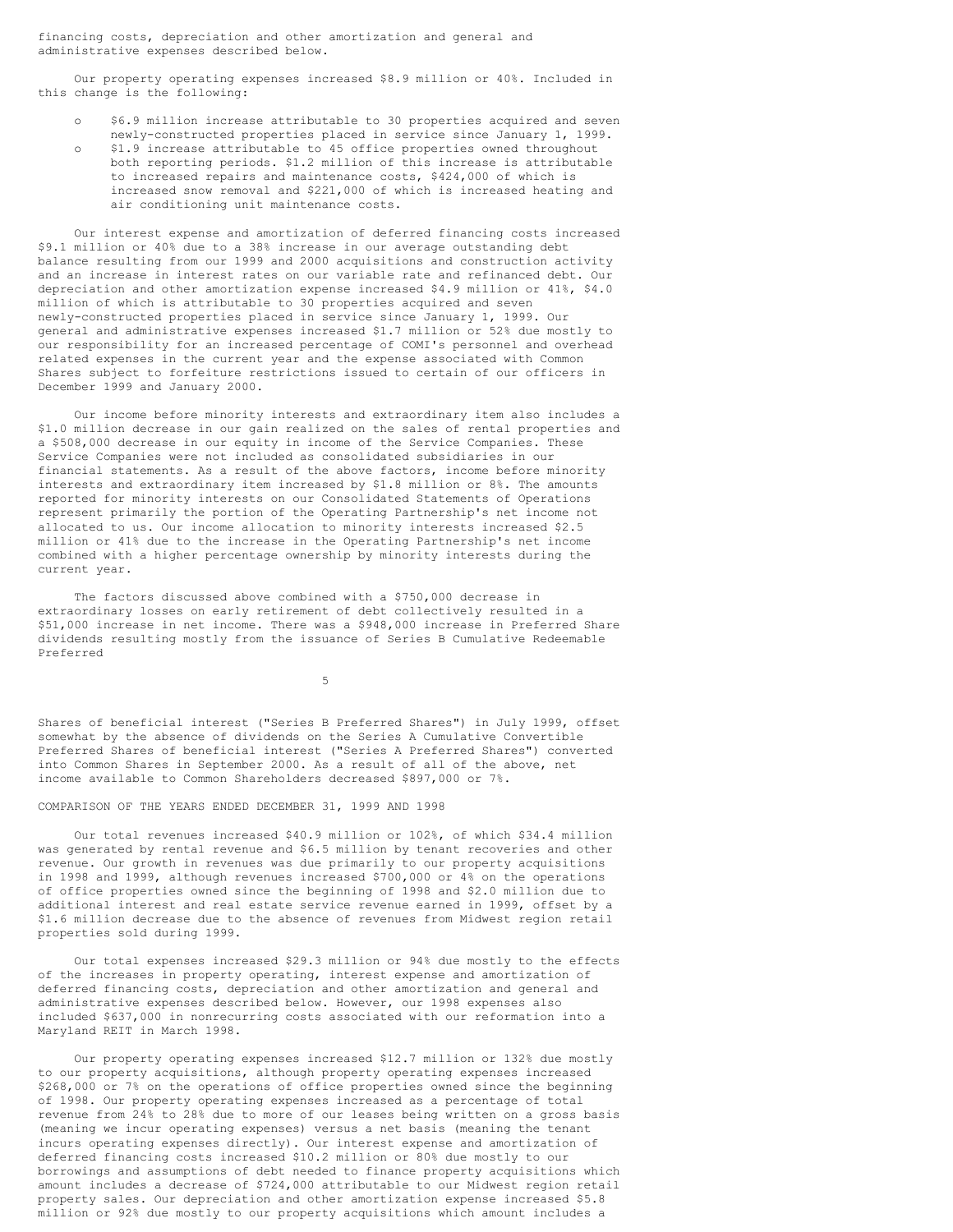decrease of \$359,000 attributable to our Midwest region retail property sales.

Our general and administrative expenses increased \$1.3 million or 70%. Much of this increase is due to the management and other staffing functions added during 1998 that were in place for all of 1999. Approximately \$255,000 of this increase is due to additional professional fees for audit, legal and tax preparation required to support the increased complexity of our organization resulting from our growth and the creation of our Operating Partnership and the Service Companies. This increase was partially offset by a \$235,000 decrease in costs expensed in exploring possible acquisitions that did not occur.

Our income before minority interests and extraordinary item also includes the gain we realized on the sale of six of our retail properties in 1999 and a \$59,000 increase in our equity in the income of the Service Companies. As a result of the above factors, our income before minority interests and extraordinary item increased by \$12.8 million or 138%. Our income allocation to minority interests increased \$1.5 million or 33% due to the increase in the Operating Partnership's net income. However, the percentage of income allocated to minority interests decreased due to a higher weighted average ownership of the Operating Partnership by us during the year.

Our net income available to Common Shareholders increased \$7.9 million or 180% due to the factors discussed above, partially offset by a \$903,000 loss on the early retirement of debt and a \$2.5 million increase in Preferred Share dividends due to the Series A Preferred Shares issued in 1998 that were in place for the entire year and the Series B Preferred Shares issued in 1999. Our diluted earnings per Common Share on net income increased \$0.19 per share or 40% due to the effect of the increase in net income being proportionately greater than the dilutive effects of issuing additional Common Shares and securities that are convertible into our Common Shares.

6

### LIQUIDITY AND CAPITAL RESOURCES

Cash provided from operations represented our primary source of liquidity to fund dividends and distributions, pay debt service and fund working capital requirements. We expect to continue to use cash provided by operations to meet our short-term capital needs, including all property expenses, general and administrative expenses, debt service, dividend and distribution requirements and recurring capital improvements and leasing commissions. We do not anticipate borrowing to meet these requirements.

We historically have financed our property acquisitions using a combination of borrowings secured by our properties, proceeds from sales of properties and the equity issuances of Common and Preferred Units in our Operating Partnership and Common and Preferred Shares. We use our secured revolving credit facility with Deutsche Banc Alex. Brown (the "Revolving Credit Facility") to finance much of our investing and financing activities. We pay down our Revolving Credit Facility using proceeds from long-term borrowings collateralized by our properties as attractive financing conditions arise and equity issuances as attractive equity market conditions arise. We also have a \$50.0 million line of credit with Prudential Securities Credit Corporation (the "Prudential Credit Facility"). Amounts available under the Revolving Credit Facility and the Prudential Credit Facility are generally computed based on 65% of the appraised value of properties pledged as collateral. As of February 12, 2001, the maximum amount available under our Revolving Credit Facility was \$93.0 million, of which \$19.0 million was unused. As of February 12, 2001, the maximum amount available under the Prudential Credit Facility was \$29.1 million all of which was borrowed.

As of December 31, 2000, we had \$237.9 million in mortgage and other loans payable maturing in 2001. Included in these 2001 loan maturities are two loans totaling \$109.0 million that may be extended for a one-year period and a \$4.8 million loan that may be extended for a two-year period, all subject to certain conditions. As of December 31, 2000, we were in compliance with the necessary conditions for us to extend these loans. The 2001 maturities as of December 31, 2000 also include \$82.2 million on the Revolving Credit Facility, which we are negotiating to extend by approximately three years. While we expect for the extension of this loan to occur, we would need to locate alternative financing in the event that it does not. We expect to repay the remaining balance of the 2001 loan maturities through a combination of borrowings from existing credit facilities and new loans and cash from operations.

We expect to meet our long-term capital needs through a combination of cash from operations, additional borrowings from existing credit facilities and new loans and additional equity issuances of Common Shares, Preferred Shares, Common Units and/or Preferred Units.

We have no other material contractual obligations as of December 31, 2000 for property acquisitions or material capital costs other than the completion of construction and development projects that were underway and tenant improvements and leasing costs in the ordinary course of business.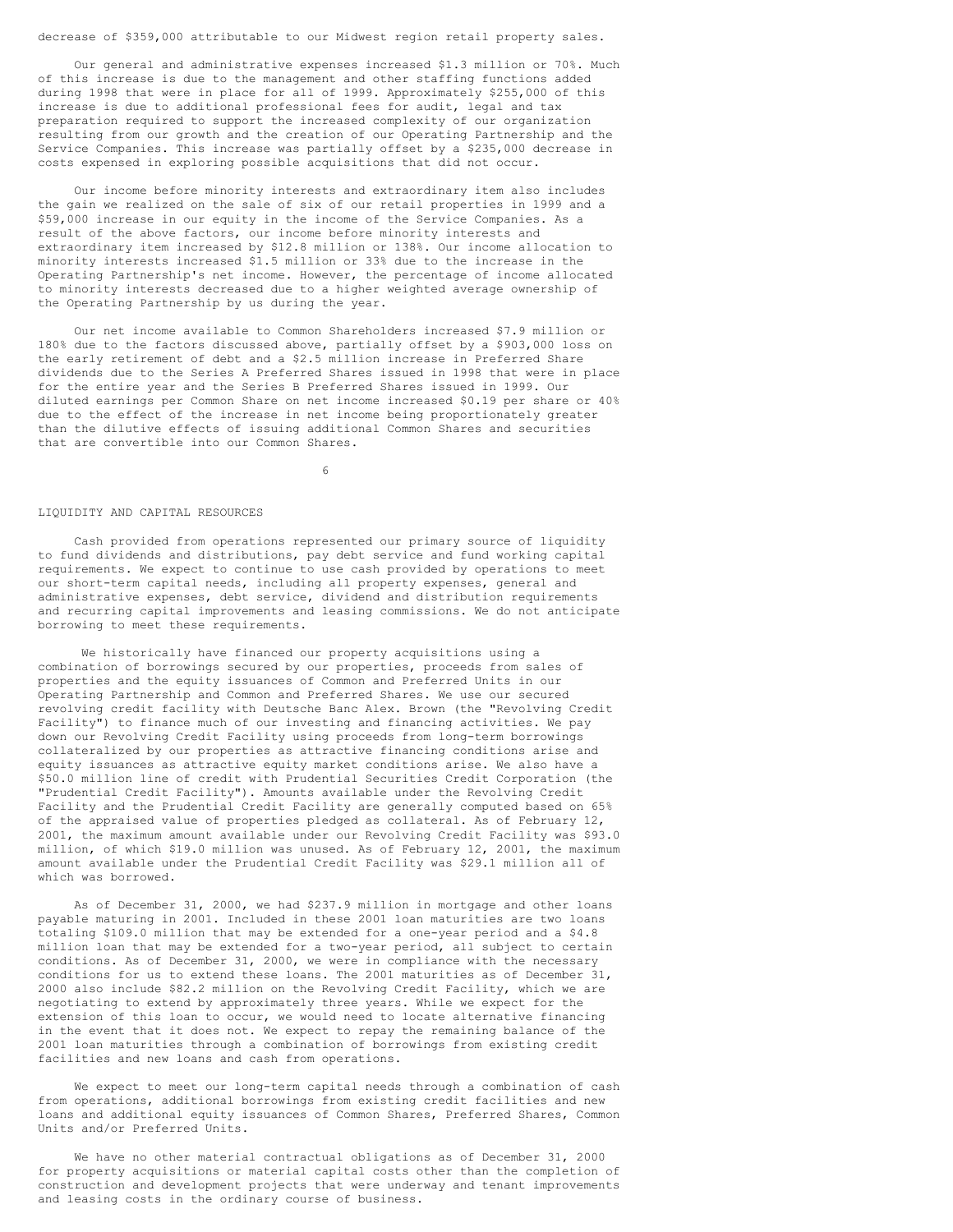#### INVESTING AND FINANCING ACTIVITIES FOR THE YEAR ENDED DECEMBER 31, 2000

During 2000, we acquired two operating properties and seven parcels of land for an aggregate acquisition cost of \$30.0 million. These acquisitions were financed by:

- o using \$10.8 million in proceeds under our Revolving Credit Facility,
- o assuming \$10.7 million in mortgage and other loans, and
- o using cash reserves for the balance.

During 2000, we completed the construction of five office buildings totaling 380,760 square feet. Costs incurred on these buildings through December 31, 2000 totaled \$46.5 million. We have \$32.7 million in construction loan facilities for three of these buildings of which \$23.8 million was borrowed at December 31, 2000. We also borrowed \$6.5 million for one of these buildings under a construction loan facility that was subsequently refinanced. The balance of the costs was funded primarily using proceeds from the Revolving Credit Facility and cash from operations.

7

As of December 31, 2000, we had construction activities underway on three new buildings totaling 301,000 square feet that were 23% pre-leased. Estimated costs upon completion for these projects total approximately \$51.0 million. Costs incurred on these buildings through December 31, 2000 totaled \$26.4 million. We have construction loan facilities in place totaling \$36.9 million to finance the construction of these projects. Borrowings under these facilities totaled \$8.0 million at December 31, 2000 all of which was drawn upon during 2000. We also borrowed under the Revolving Credit Facility to finance these activities. As of December 31, 2000, we also had a \$358,000 net investment in joint ventures constructing two new buildings totaling 268,000 square feet.

As of December 31, 2000, we also had development activities underway on two parcels of land.

As of December 31, 2000, we had a \$3.6 million investment in an unconsolidated real estate joint venture. This investment was acquired during 2000 using \$3.5 million in proceeds under our Revolving Credit Facility.

During 2000, we sold two retail properties and one office property for \$11.6 million of which \$6.9 million was used to pay off mortgage loans payable on the properties. Net proceeds from these sales after property level debt repayments and transaction costs totaled \$4.3 million, \$2.0 million of which was used to repay a portion of our Revolving Credit Facility and the remainder applied to working capital.

During 2000, we received \$106.5 million in borrowings from mortgages and other loans payable other than our Revolving Credit Facility, the proceeds of which were used as follows:

- o \$40.7 million to repay other loans,
- o \$34.1 million to finance construction activities,
- o \$10.7 million to finance acquisitions,
- o \$8.0 million to pay down our Revolving Credit Facility, and
- o the balance applied to cash reserves.

INVESTING AND FINANCING ACTIVITY SUBSEQUENT TO THE YEAR ENDED DECEMBER 31, 2000

In January 2001, we issued 544,000 Series D Cumulative Convertible Redeemable Preferred Shares of beneficial interest ("Series D Preferred Shares") to a foreign trust at a price of \$22.00 per share for proceeds totaling \$12.0 million. These shares are nonvoting and are redeemable for cash at \$25.00 per share at our option on or after January 25, 2006. These shares are also convertible on or after January 1, 2004 into Common Shares on the basis of 2.2 Common Shares for each Series D Preferred Share. Holders of these shares are entitled to cumulative dividends, payable quarterly (as and if declared by the Board of Trustees). Dividends accrue from the date of issue at the annual rate of \$1.00 per share, which is equal to 4% of the \$25.00 per share redemption price. We contributed the net proceeds to our Operating Partnership in exchange for 544,000 Series D Preferred Units. The Series D Preferred Units carry terms that are substantially the same as the Series D Preferred Shares. The Operating Partnership used most of the proceeds to pay down the Revolving Credit Facility.

## STATEMENT OF CASH FLOWS

We generated net cash flow from operating activities of \$35.0 million for the year ended December 31, 2000, an increase of \$2.7 million from the year ended December 31, 1999. Our increase in cash flows from operating activities is due mostly to income generated from our newly acquired and newly constructed properties. Our net cash flow used in investing activities for the year ended December 31, 2000 decreased \$52.6 million from the prior year due mostly to an \$87.6 million decrease in cash outlays associated with purchases of and additions to commercial real estate properties offset by a \$26.7 million decrease in proceeds from rental property sales. Our net cash flow provided by financing activities for the year ended December 31, 2000 decreased \$52.7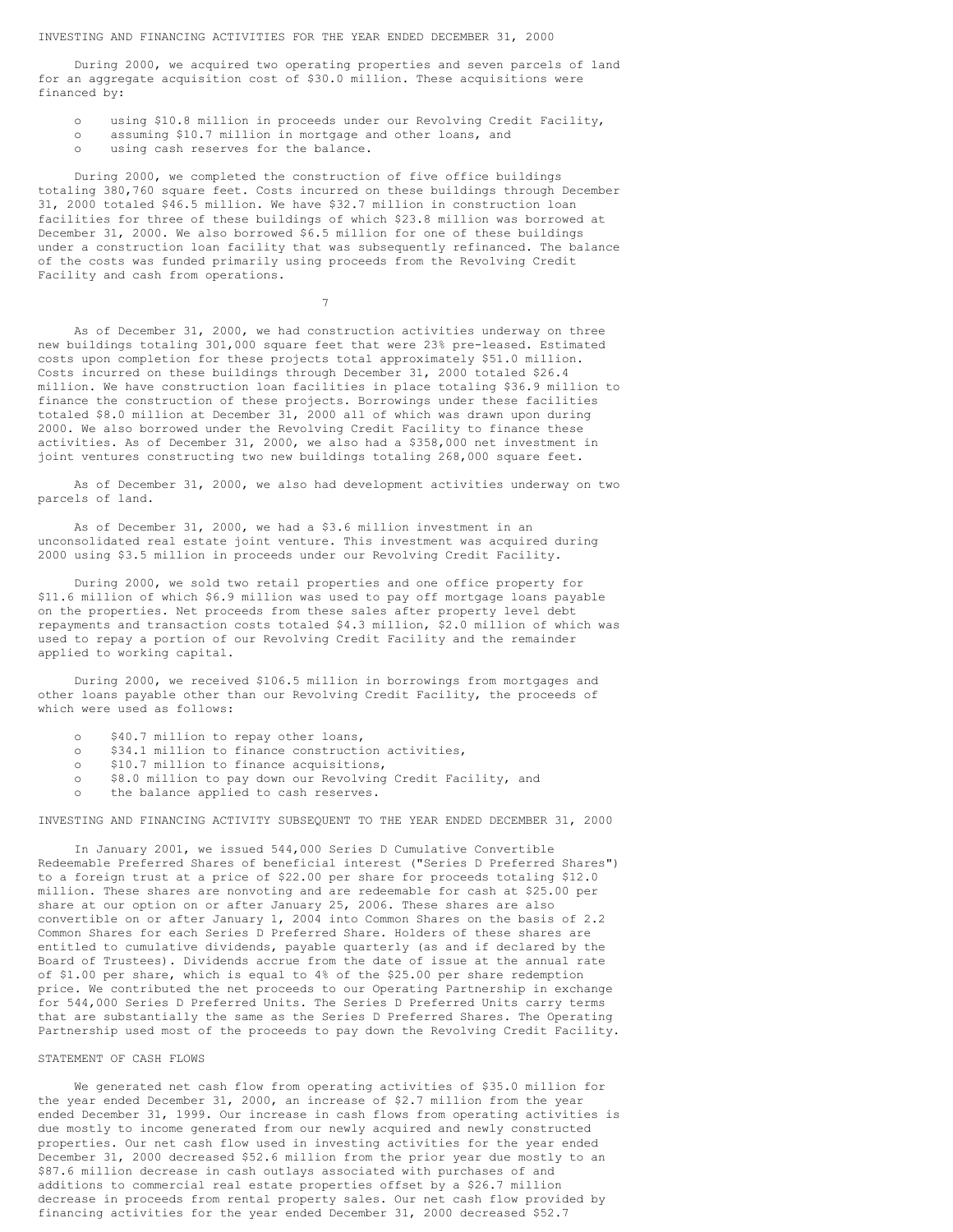million from the prior year due mostly to an \$108.2 million decrease in proceeds from mortgage and other loans payable and a \$29.4 million decrease in proceeds from the issuance of Preferred Shares offset by a \$91.9 million decrease in repayments of mortgage and other loans payable.

#### 8

### FUNDS FROM OPERATIONS

We consider Funds from Operations ("FFO") to be meaningful to investors as a measure of the financial performance of an equity REIT when considered with the financial data presented under generally accepted accounting principles ("GAAP"). Under the National Association of Real Estate Investment Trusts' ("NAREIT") definition, FFO means net income (loss) computed using generally accepted accounting principles, excluding gains (or losses) from debt restructuring and sales of property, plus real estate-related depreciation and amortization and after adjustments for unconsolidated partnerships and joint ventures. Further, if the conversion of securities into Common Shares is dilutive, we exclude any GAAP income allocated to these securities in computing FFO. The FFO we present may not be comparable to the FFO of other REITs since they may interpret the current NAREIT definition of FFO differently or they may not use the current NAREIT definition of FFO. FFO is not the same as cash generated from operating activities or net income determined in accordance with GAAP. FFO is not necessarily an indication of our cash flow available to fund cash needs. Additionally, it should not be used as an alternative to net income when evaluating our financial performance or to cash flow from operating, investing and financing when evaluating our liquidity or ability to make cash distributions or pay debt service. Our FFO for 2000, 1999 and 1998 are summarized in the following table.

 $\alpha$ 

#### $<$ TABLE>  $C$   $\lambda$  DTT  $\cap$ MN

| $\overline{\phantom{a}}$ |  | 1 U 2 I N |  |
|--------------------------|--|-----------|--|
|                          |  |           |  |

|                                                                                                                              | For the Years Ended December 31,<br>------------------------------- |                                                                                                                                                                                                                                                                                                                                                                                                                                                                                                      |                                                                                                                                                                                                                                                                                                                                                                                                                                                                                                    |  |
|------------------------------------------------------------------------------------------------------------------------------|---------------------------------------------------------------------|------------------------------------------------------------------------------------------------------------------------------------------------------------------------------------------------------------------------------------------------------------------------------------------------------------------------------------------------------------------------------------------------------------------------------------------------------------------------------------------------------|----------------------------------------------------------------------------------------------------------------------------------------------------------------------------------------------------------------------------------------------------------------------------------------------------------------------------------------------------------------------------------------------------------------------------------------------------------------------------------------------------|--|
|                                                                                                                              | 2000<br>$---$                                                       | (Dollars and shares in thousands)<br>1999<br><b>Service Contracts</b>                                                                                                                                                                                                                                                                                                                                                                                                                                | 1998(1)<br>________                                                                                                                                                                                                                                                                                                                                                                                                                                                                                |  |
| $<$ S $>$                                                                                                                    | $\langle C \rangle$                                                 | $\langle C \rangle$                                                                                                                                                                                                                                                                                                                                                                                                                                                                                  | <<>                                                                                                                                                                                                                                                                                                                                                                                                                                                                                                |  |
| Income before minority interests and                                                                                         |                                                                     |                                                                                                                                                                                                                                                                                                                                                                                                                                                                                                      |                                                                                                                                                                                                                                                                                                                                                                                                                                                                                                    |  |
| extraordinary item<br>Add: Real estate related depreciation and                                                              | \$23,875                                                            | \$22,063                                                                                                                                                                                                                                                                                                                                                                                                                                                                                             | \$9,279                                                                                                                                                                                                                                                                                                                                                                                                                                                                                            |  |
|                                                                                                                              | 16,887                                                              | 11,987                                                                                                                                                                                                                                                                                                                                                                                                                                                                                               | 6,238                                                                                                                                                                                                                                                                                                                                                                                                                                                                                              |  |
| Less: Preferred Unit distributions                                                                                           | (2, 240)                                                            | (2,620)                                                                                                                                                                                                                                                                                                                                                                                                                                                                                              | (3, 412)                                                                                                                                                                                                                                                                                                                                                                                                                                                                                           |  |
| Less: Preferred Share dividends<br>Less: Minority interest in other consolidated                                             | (3, 802)                                                            | (2, 854)                                                                                                                                                                                                                                                                                                                                                                                                                                                                                             | (327)                                                                                                                                                                                                                                                                                                                                                                                                                                                                                              |  |
|                                                                                                                              | (26)                                                                | (8)                                                                                                                                                                                                                                                                                                                                                                                                                                                                                                  | $- -$                                                                                                                                                                                                                                                                                                                                                                                                                                                                                              |  |
| Less: Gain on sales of rental properties                                                                                     | (107)<br>---------                                                  | (1, 140)<br>--------                                                                                                                                                                                                                                                                                                                                                                                                                                                                                 | $- -$<br>$- - - - - - - -$                                                                                                                                                                                                                                                                                                                                                                                                                                                                         |  |
| Funds from operations                                                                                                        | 34,587                                                              | 27,428                                                                                                                                                                                                                                                                                                                                                                                                                                                                                               | 11,778                                                                                                                                                                                                                                                                                                                                                                                                                                                                                             |  |
| Add: Preferred Unit distributions                                                                                            | 2,240                                                               | 2,620                                                                                                                                                                                                                                                                                                                                                                                                                                                                                                | 3,412                                                                                                                                                                                                                                                                                                                                                                                                                                                                                              |  |
| Add: Convertible Preferred Share dividends                                                                                   | 677                                                                 | 1,353<br>---------                                                                                                                                                                                                                                                                                                                                                                                                                                                                                   | 327                                                                                                                                                                                                                                                                                                                                                                                                                                                                                                |  |
| Funds from operations assuming conversion of share<br>options, Common Unit warrants, Preferred Units and<br>Preferred Shares | 37,504                                                              | 31,401                                                                                                                                                                                                                                                                                                                                                                                                                                                                                               | 15,517                                                                                                                                                                                                                                                                                                                                                                                                                                                                                             |  |
| Less: Straight line rent adjustments                                                                                         | (4, 107)                                                            | (2, 766)                                                                                                                                                                                                                                                                                                                                                                                                                                                                                             | (1, 785)                                                                                                                                                                                                                                                                                                                                                                                                                                                                                           |  |
| Less: Recurring capital improvements                                                                                         | (2, 843)                                                            | (2, 579)                                                                                                                                                                                                                                                                                                                                                                                                                                                                                             | (538)<br>--------                                                                                                                                                                                                                                                                                                                                                                                                                                                                                  |  |
| Adjusted funds from operations assuming conversion of<br>share options, Common Unit warrants, Preferred Units                |                                                                     |                                                                                                                                                                                                                                                                                                                                                                                                                                                                                                      |                                                                                                                                                                                                                                                                                                                                                                                                                                                                                                    |  |
| and Preferred Shares                                                                                                         | \$30,554<br>========                                                | \$26,056<br>$\begin{tabular}{ll} \multicolumn{2}{l}{} & \multicolumn{2}{l}{} & \multicolumn{2}{l}{} \\ \multicolumn{2}{l}{} & \multicolumn{2}{l}{} & \multicolumn{2}{l}{} \\ \multicolumn{2}{l}{} & \multicolumn{2}{l}{} & \multicolumn{2}{l}{} \\ \multicolumn{2}{l}{} & \multicolumn{2}{l}{} & \multicolumn{2}{l}{} \\ \multicolumn{2}{l}{} & \multicolumn{2}{l}{} & \multicolumn{2}{l}{} \\ \multicolumn{2}{l}{} & \multicolumn{2}{l}{} & \multicolumn{2}{l}{} \\ \multicolumn{2}{l}{} & \multic$ | \$13,194<br>$\begin{array}{cccccccccc} \multicolumn{2}{c}{} & \multicolumn{2}{c}{} & \multicolumn{2}{c}{} & \multicolumn{2}{c}{} & \multicolumn{2}{c}{} & \multicolumn{2}{c}{} & \multicolumn{2}{c}{} & \multicolumn{2}{c}{} & \multicolumn{2}{c}{} & \multicolumn{2}{c}{} & \multicolumn{2}{c}{} & \multicolumn{2}{c}{} & \multicolumn{2}{c}{} & \multicolumn{2}{c}{} & \multicolumn{2}{c}{} & \multicolumn{2}{c}{} & \multicolumn{2}{c}{} & \multicolumn{2}{c}{} & \multicolumn{2}{c}{} & \mult$ |  |
| Weighted average Common Shares                                                                                               | 18,818                                                              | 16,955                                                                                                                                                                                                                                                                                                                                                                                                                                                                                               | 9,099                                                                                                                                                                                                                                                                                                                                                                                                                                                                                              |  |
| Conversion of weighted average Common Units                                                                                  | 9,652<br>--------                                                   | 4,883<br>--------                                                                                                                                                                                                                                                                                                                                                                                                                                                                                    | 2,614<br>--------                                                                                                                                                                                                                                                                                                                                                                                                                                                                                  |  |
| Weighted average Common Shares/Units                                                                                         | 28,470                                                              | 21,838                                                                                                                                                                                                                                                                                                                                                                                                                                                                                               | 11,713                                                                                                                                                                                                                                                                                                                                                                                                                                                                                             |  |
| Assumed conversion of share options                                                                                          | 164                                                                 | 9                                                                                                                                                                                                                                                                                                                                                                                                                                                                                                    | 24                                                                                                                                                                                                                                                                                                                                                                                                                                                                                                 |  |
| Assumed conversion of Common Unit Warrants                                                                                   | 231                                                                 | $---$                                                                                                                                                                                                                                                                                                                                                                                                                                                                                                | $\frac{1}{2} \frac{1}{2} \left( \frac{1}{2} \right) + \frac{1}{2} \left( \frac{1}{2} \right) + \frac{1}{2} \left( \frac{1}{2} \right) + \frac{1}{2} \left( \frac{1}{2} \right) + \frac{1}{2} \left( \frac{1}{2} \right) + \frac{1}{2} \left( \frac{1}{2} \right) + \frac{1}{2} \left( \frac{1}{2} \right) + \frac{1}{2} \left( \frac{1}{2} \right) + \frac{1}{2} \left( \frac{1}{2} \right) + \frac{1}{2} \left( \frac{1}{2} \right) + \frac{$                                                     |  |
| Conversion of weighted average Preferred Shares                                                                              | 918                                                                 | 1,845                                                                                                                                                                                                                                                                                                                                                                                                                                                                                                | 449                                                                                                                                                                                                                                                                                                                                                                                                                                                                                                |  |
| Conversion of weighted average Preferred Units                                                                               | 2,371<br>--------                                                   | 5,680<br>---------                                                                                                                                                                                                                                                                                                                                                                                                                                                                                   | 7,500<br>$- - - - - - - -$                                                                                                                                                                                                                                                                                                                                                                                                                                                                         |  |
| Weighted average Common Shares/Units assuming<br>conversion of share options, Common Unit warrants,                          |                                                                     |                                                                                                                                                                                                                                                                                                                                                                                                                                                                                                      |                                                                                                                                                                                                                                                                                                                                                                                                                                                                                                    |  |
| Preferred Units and Preferred Shares                                                                                         |                                                                     |                                                                                                                                                                                                                                                                                                                                                                                                                                                                                                      | 32, 154 29, 372 19, 686                                                                                                                                                                                                                                                                                                                                                                                                                                                                            |  |
|                                                                                                                              |                                                                     |                                                                                                                                                                                                                                                                                                                                                                                                                                                                                                      |                                                                                                                                                                                                                                                                                                                                                                                                                                                                                                    |  |

### $<$ /TABLE>

(1) The amounts reported for 1998 are restated from amounts previously reported due to a change in NAREIT's definition of FFO.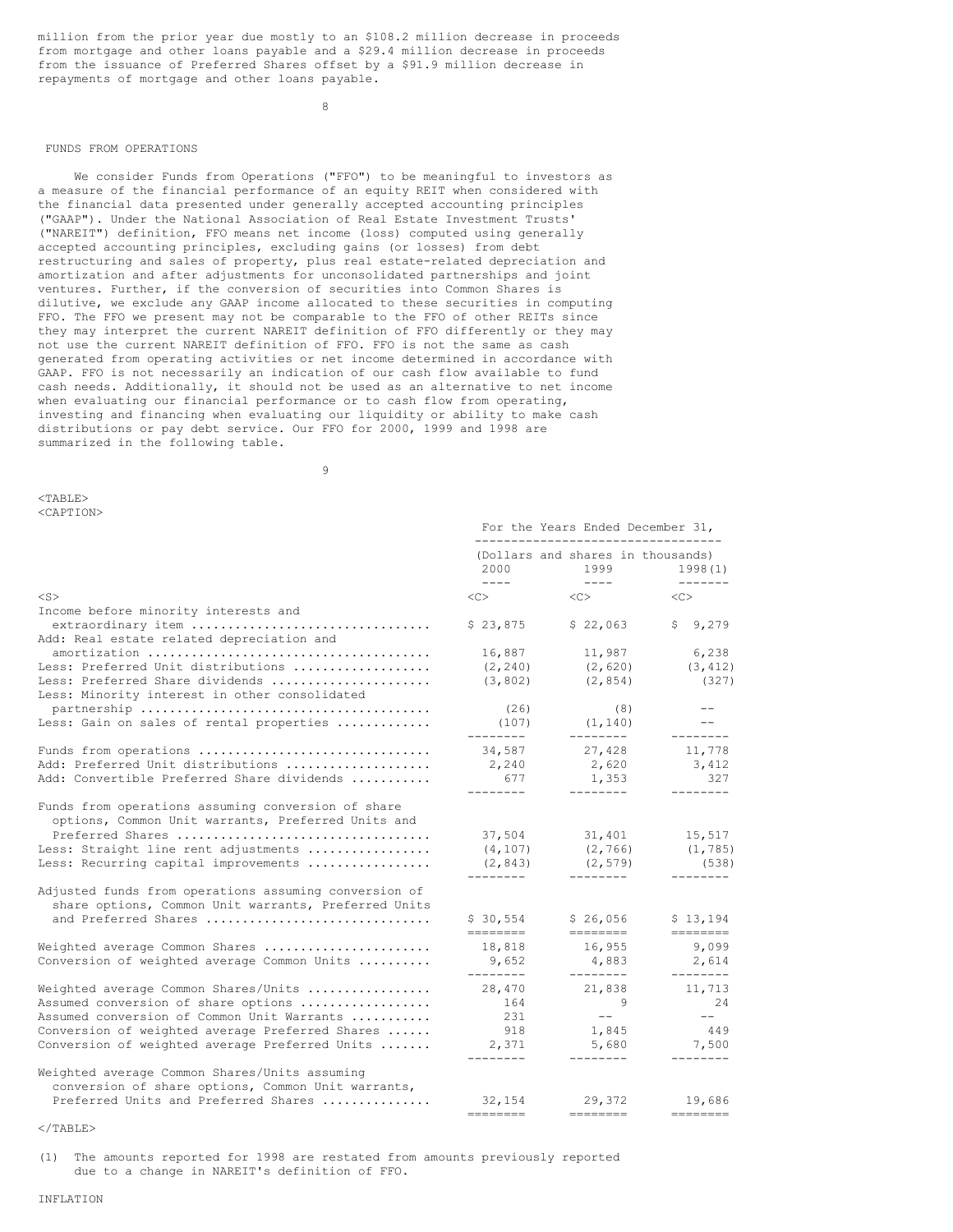We have not been significantly impacted by inflation during the periods presented in this report. This is mostly because of the relatively low inflation rates in our markets. Most of our tenants are obligated to pay their share of a building's operating expenses to the extent such expenses exceed amounts established in their leases that are based on historical expense levels. In addition, some of our tenants are obligated to pay their share of all of a building's operating expenses. These arrangements reduce our exposure to increases in such costs resulting from inflation.

#### QUANTITATIVE AND QUALITATIVE DISCLOSURES ABOUT MARKET RISK

We are exposed to certain market risks, the most predominant of which is changes in interest rates. Increases in interest rates can result in increased interest expense under our Revolving Credit Facility and our other mortgage loans payable carrying variable interest rate terms. Increases in interest rates can also result in increased interest expense when our loans payable carrying fixed interest rate terms mature and need to be

10

refinanced. Our debt strategy favors long-term, fixed rate, secured debt over variable-rate debt to minimize the risk of short-term increases in interest rates. As of December 31, 2000, 43% of our mortgage and other loans payable balance carried fixed interest rates. We also use interest rate swap and interest rate cap agreements to reduce the impact of interest rate changes.

The following table sets forth our long-term debt obligations, principal cash flows by scheduled maturity and weighted average interest rates at December 31, 2000 (dollars in thousands):

 $<$ TABLE> <CAPTION>

For the Years Ended December 31,

|                                | 2001(1)       | 2002(2)  | 2003      | 2004     | 2005     | Thereafter        | Total         |
|--------------------------------|---------------|----------|-----------|----------|----------|-------------------|---------------|
| $<$ S $>$                      | < <sub></sub> | <<       | <<        | <<       | <<       | <<                | <<>           |
| Long term debt:                |               |          |           |          |          |                   |               |
| Fixed rate                     | \$3,349       | \$3.607  | \$3,885   | \$29,728 | \$20,214 | \$140,932         | 201,715<br>S  |
| Average interest rate<br>7.33% | 7.44%         | 7.44%    | 7.45%     | 7.46%    | 7.46%    | 7.12%             |               |
| Variable rate                  | \$234,551     | \$34,164 | -39<br>S. | 43<br>S. | \$3,837  | \$.<br>$\qquad -$ | 272,634<br>S. |
| Average interest rate<br>8.05% | 8.52%         | 8.30%    | 8.04%     | 8.04%    | 8.04%    | 0 <sup>°</sup>    |               |

 $<$ /TABLE>

(1) Includes \$100.0 million maturity in October that may be extended for a one-year period, subject to certain conditions. Also includes an \$8.9 million maturity in October that may be extended for a one-year term and a \$4.8 million maturity in February that may be extended for a two-year period, subject to certain conditions.

(2) Includes \$10.0 million maturity in March and \$6.1 million in maturities in July that may be extended for one-year terms, subject to certain conditions.

The fair market value of our mortgage and other loans payable was \$481.1 million at December 31, 2000 and \$387.5 million at December 31, 1999.

The following table sets forth derivative contracts we had in place as of December 31, 2000 and their respective fair market values ("FMV"):

 $<$ TABLE> <CAPTION>

| Nature of<br>Derivative | Notional<br>Amount<br>(in millions) | One-Month<br>LIBOR base | Effective<br>Date | Expiration<br>Date | FMV at<br>12/31/00 |
|-------------------------|-------------------------------------|-------------------------|-------------------|--------------------|--------------------|
| $<$ S $>$               | <<                                  | <<                      | <<                | <<                 | < <sub></sub>      |
| Interest rate cap       | 50.0<br>S.                          | 7.70%                   | 5/25/00           | 5/31/02            | S<br>4,000         |
| Interest rate cap       | 50.0                                | 7.00%                   | 9/13/00           | 10/13/01           | 1,000              |
| Interest rate cap       | 25.0                                | 7.00%                   | 10/17/00          | 10/13/01           | 1,000              |
| Interest rate swap      | 100.0                               | 5.76%                   | 1/2/01            | 1/2/03             | (246, 000)         |
|                         |                                     |                         |                   |                    |                    |
| Total                   |                                     |                         |                   |                    | \$(240,000)        |
|                         |                                     |                         |                   |                    |                    |

 $\langle$ /TABLE>

Based on our variable rate debt balances, our interest expense would have increased \$1.4 million in 2000 and \$727,000 in 1999 if interest rates were 1% higher. Interest expense in 2000 would have been more sensitive to a change in interest rates than 1999 due to a higher average variable debt balance in 2000.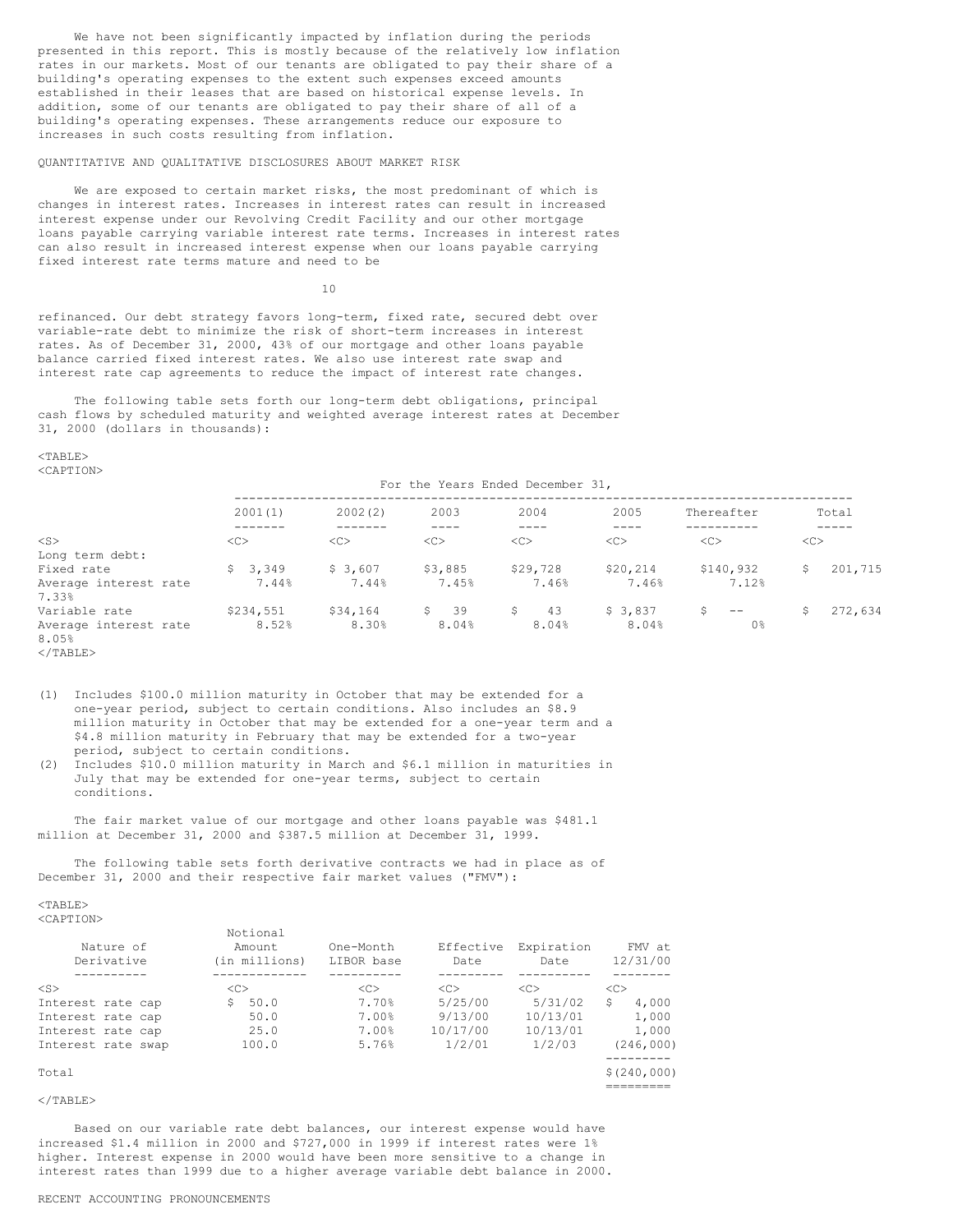In June 1998, the Financial Accounting Standards Board issued Statement of Financial Accounting Standards No. 133 ("SFAS 133"), "Accounting for Derivative Instruments and Hedging Activities". The statement's effective date was delayed until 2001. Accordingly, we adopted this standard beginning January 1, 2001. SFAS 133 establishes accounting and reporting standards for derivative financial instruments and for hedging activities. It requires that an entity recognize all derivatives as assets or liabilities in the balance sheet at fair value with the offset to:

- the other comprehensive income component of shareholders' equity ("OCI") for any derivatives designated as cash flow hedges to the extent such derivatives are deemed effective;
- other income or expense on our Statement of Operations for any derivatives designated as cash flow hedges to the extent such derivatives are deemed ineffective; or

11

o other income or expense on our Statement of Operations for any derivatives designated as fair value hedges.

At December 31, 2000, we had in place three interest rate cap contracts and one interest rate swap contract. We have designated each of these derivatives as cash flow hedges. We expect the interest rate swap contract to be substantially effective. We do not expect the interest rate cap contracts to be effective. At adoption on January 1, 2001, we reduced OCI by \$246,000 as a cumulative effect adjustment to recognize the net fair value of our interest rate swap contract. We also recognized an unrealized loss of \$258,000 on the book value associated with our derivatives at January 1, 2001.

Effective July 1, 2000, the FASB issued FIN No. 44, "Accounting for Certain Transactions Involving Stock Compensation." FIN No. 44 clarifies the application of the Accounting Principle Board's Opinion No. 25, "Accounting for Stock Issued to Employees" for certain issues, including the definition of the term "employee", the criteria for determining whether a plan qualifies as a noncompensatory plan, the accounting consequence of various modifications to previous issuances and the accounting for an exchange of stock compensation awards in a business combination. We adopted FIN No. 44 effective July 1, 2000. The primary impact of our adoption of this Interpretation is that we and the Service Companies recognize additional expenses from share options issued to employees for the following:

- o the share price appreciation and future vesting relating to share options that were repriced in 1999, and
- o the issuance of share options to employees of Corporate Realty Management, LLC and Martin G. Knott, LLC.

Our adoption of this Interpretation resulted in a \$83,000 increase in general and administrative expenses and \$67,000 decrease in our equity in income of the Service Companies in 2000.

## REIT MODERNIZATION ACT

In December 1999, legislation containing the REIT Modernization Act was signed into law. This law is effective January 1, 2001 and includes the following changes:

- o REITs are now allowed to own up to 100% investments in the stock of a taxable REIT subsidiary ("TRS"), subject to certain restrictions relating to the size of such investments. TRSs can provide services to REIT tenants and others without adversely impacting the income requirements to which REITs are subject;
- o REITs are no longer able to enter into new arrangements to own more than 10% of the vote or value of the securities in a non-REIT C corporation unless such C corporation elects to be treated as a TRS; and
- o the percentage of REIT taxable income that REITs are required to distribute to shareholders is reduced from 95% to 90%.

On January 1, 2001, we acquired all of the stock in COMI which we did not previously own. We also elected to have COMI treated as a TRS effective January 1, 2001. Since we own all of the voting interests in COMI and control its operations effective January 1, 2001, we began combining the accounts of COMI and its subsidiaries with our accounts on that date.

12

CORPORATE OFFICE PROPERTIES TRUST AND SUBSIDIARIES CONSOLIDATED BALANCE SHEETS (DOLLARS IN THOUSANDS)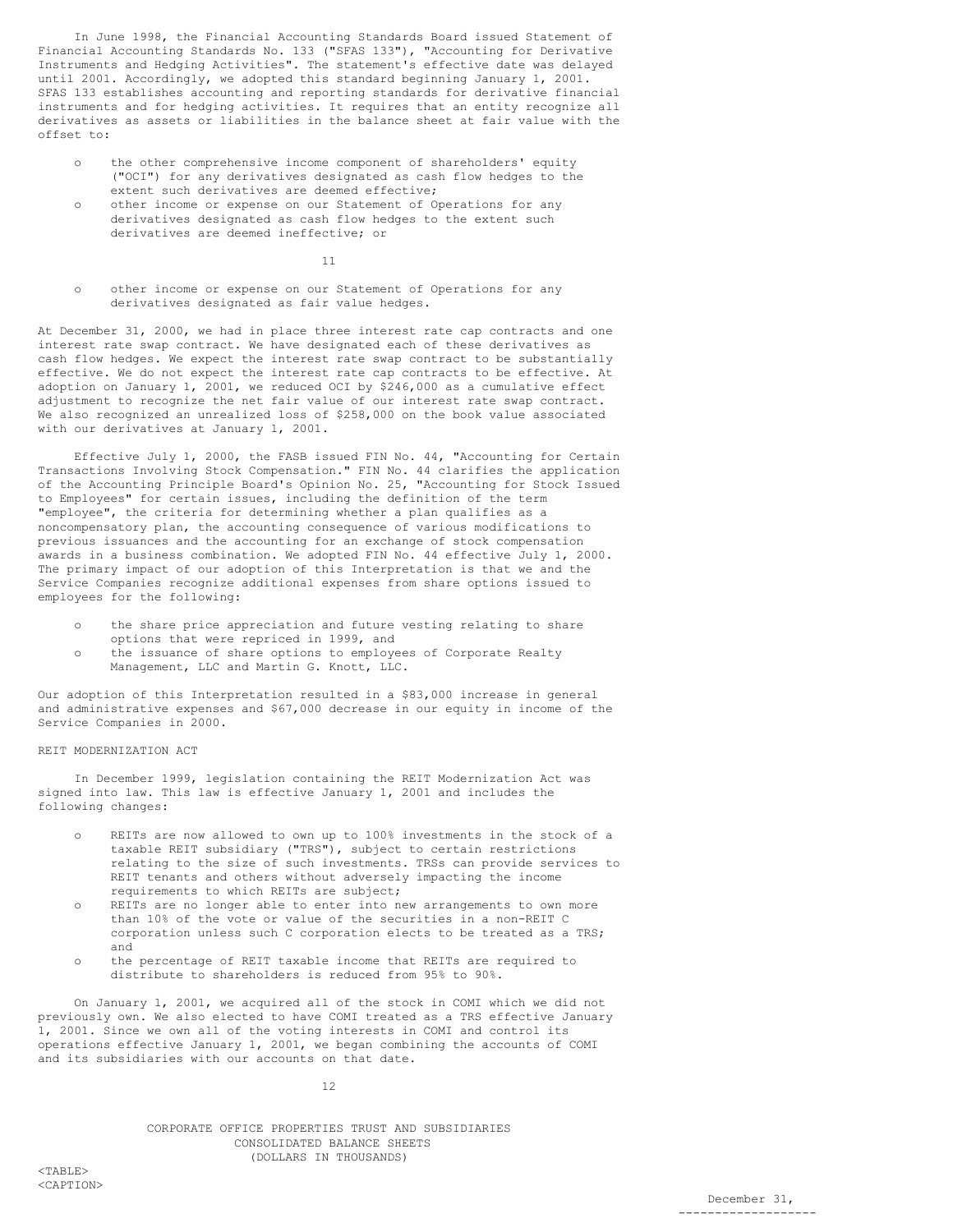|                                                                                                                                                  | 2000<br>$- - - -$                 | 1999<br>$- - - - -$                   |
|--------------------------------------------------------------------------------------------------------------------------------------------------|-----------------------------------|---------------------------------------|
| $<$ S $>$                                                                                                                                        | <<>                               | <<>                                   |
| ASSETS                                                                                                                                           |                                   |                                       |
| Investment in real estate:                                                                                                                       |                                   |                                       |
| Operating properties, net<br>Projects under construction                                                                                         | \$711,560<br>36,558<br>---------- | \$662,664<br>33,825<br>$------------$ |
| Total commercial real estate properties, net                                                                                                     | 748,118                           | 696,489                               |
| Investment in unconsolidated real estate joint venture                                                                                           | 3,616<br>_________                | $-  \,$<br>$------------$             |
| Investment in real estate                                                                                                                        | 751,734                           | 696,489                               |
| Cash and cash equivalents                                                                                                                        | 4,981                             | 2,376                                 |
| Restricted cash                                                                                                                                  | 2,703                             | 2,041                                 |
| Accounts receivable, net<br>Investment in and advances to other unconsolidated entities                                                          | 3,245<br>6,124                    | 1,928<br>3,661                        |
| Deferred rent receivable                                                                                                                         | 8,644                             | 4,634                                 |
| Deferred charges, net                                                                                                                            | 12,905                            | 7,525                                 |
| Prepaid and other assets                                                                                                                         | 4,501                             | 2,380                                 |
|                                                                                                                                                  | ----------                        | $-- - - - - - -$                      |
| TOTAL ASSETS                                                                                                                                     | \$794,837<br>=========            | \$721,034                             |
| LIABILITIES AND SHAREHOLDERS' EQUITY<br>Liabilities:                                                                                             |                                   |                                       |
| Mortgage and other loans payable                                                                                                                 | \$474,349                         | \$399,627                             |
| Accounts payable and accrued expenses                                                                                                            | 10,227                            | 6,597                                 |
| Rents received in advance and security deposits                                                                                                  | 3,883                             | 3,776                                 |
| Dividends and distributions payable                                                                                                              | 7,090<br>----------               | 6,298<br>$- - - - - - - - -$          |
| Total liabilities                                                                                                                                | 495,549                           | 416,298                               |
|                                                                                                                                                  | _________                         | $- - - - - - - - -$                   |
| Minority interests:                                                                                                                              |                                   |                                       |
| Preferred Units in the Operating Partnership                                                                                                     | 24,367                            | 24,367<br>88,170                      |
| Common Units in the Operating Partnership<br>Other consolidated partnerships                                                                     | 81,069<br>124                     | 98                                    |
|                                                                                                                                                  |                                   | $- - - - - - - - -$                   |
| Total minority interests                                                                                                                         | 105,560<br>----------             | 112,635<br>---------                  |
| Commitments and contingencies (Note 15)                                                                                                          |                                   |                                       |
| Shareholders' equity:<br>Preferred Shares (\$0.01 par value; 5,000,000 shares authorized);                                                       |                                   |                                       |
| 1,025,000 designated as Series A Convertible Preferred Shares of                                                                                 |                                   |                                       |
| beneficial interest (shares issued of 1 at December 31, 2000 and                                                                                 |                                   |                                       |
| 984,308 with an aggregate liquidation preference of \$24,608 at                                                                                  |                                   |                                       |
| December 31, 1999)                                                                                                                               | $- -$                             | 10                                    |
| 1,725,000 designated as Series B Cumulative Redeemable Preferred Shares of<br>beneficial interest $(1, 250, 000$ shares issued with an aggregate |                                   |                                       |
| liquidation preference of \$31,250)                                                                                                              | 12                                | 12                                    |
| Common Shares of beneficial interest (\$0.01 par value; 45,000,000 shares                                                                        |                                   |                                       |
| authorized, shares issued of 20,575,936 at December 31, 2000 and                                                                                 |                                   |                                       |
| 17,646,046 at December 31, 1999)                                                                                                                 | 206                               | 176                                   |
| Additional paid-in capital                                                                                                                       | 209,388                           | 202,867                               |
| Cumulative dividends in excess of net income                                                                                                     | (11, 064)                         | (7, 547)                              |
| Value of unearned restricted Common Share grants<br>Treasury Shares, at cost (166,600 shares at December 31, 2000)                               | (3, 399)<br>(1, 415)              | (3, 417)<br>$ -$                      |
|                                                                                                                                                  | ---------                         | ---------                             |
| Total shareholders' equity                                                                                                                       | 193,728<br>---------              | 192,101<br>---------                  |
| TOTAL LIABILITIES AND SHAREHOLDERS' EQUITY                                                                                                       | \$794,837                         | \$ 721,034                            |
|                                                                                                                                                  | ---------                         | =========                             |

See accompanying notes to financial statements.

13

CORPORATE OFFICE PROPERTIES TRUST CONSOLIDATED STATEMENTS OF OPERATIONS

(DOLLARS IN THOUSANDS, EXCEPT PER SHARE DATA)

 $<$ TABLE $>$ <CAPTION>

|                                     | For the years ended December 31, |          |               |  |
|-------------------------------------|----------------------------------|----------|---------------|--|
|                                     | 2000                             | 1999     | 1998          |  |
| $<$ S $>$                           | <<                               | <<       | < <sub></sub> |  |
| REVENUES                            |                                  |          |               |  |
| Rental revenue                      | \$93,309                         | \$70,101 | \$35,676      |  |
| Tenant recoveries and other revenue | 15,684                           | 11,011   | 4,538         |  |
|                                     |                                  |          |               |  |
| Total revenues                      | 108,993                          | 81,112   | 40,214        |  |
|                                     |                                  |          |               |  |
| EXPENSES                            |                                  |          |               |  |
| Property operating                  | 31,235                           | 22,325   | 9,632         |  |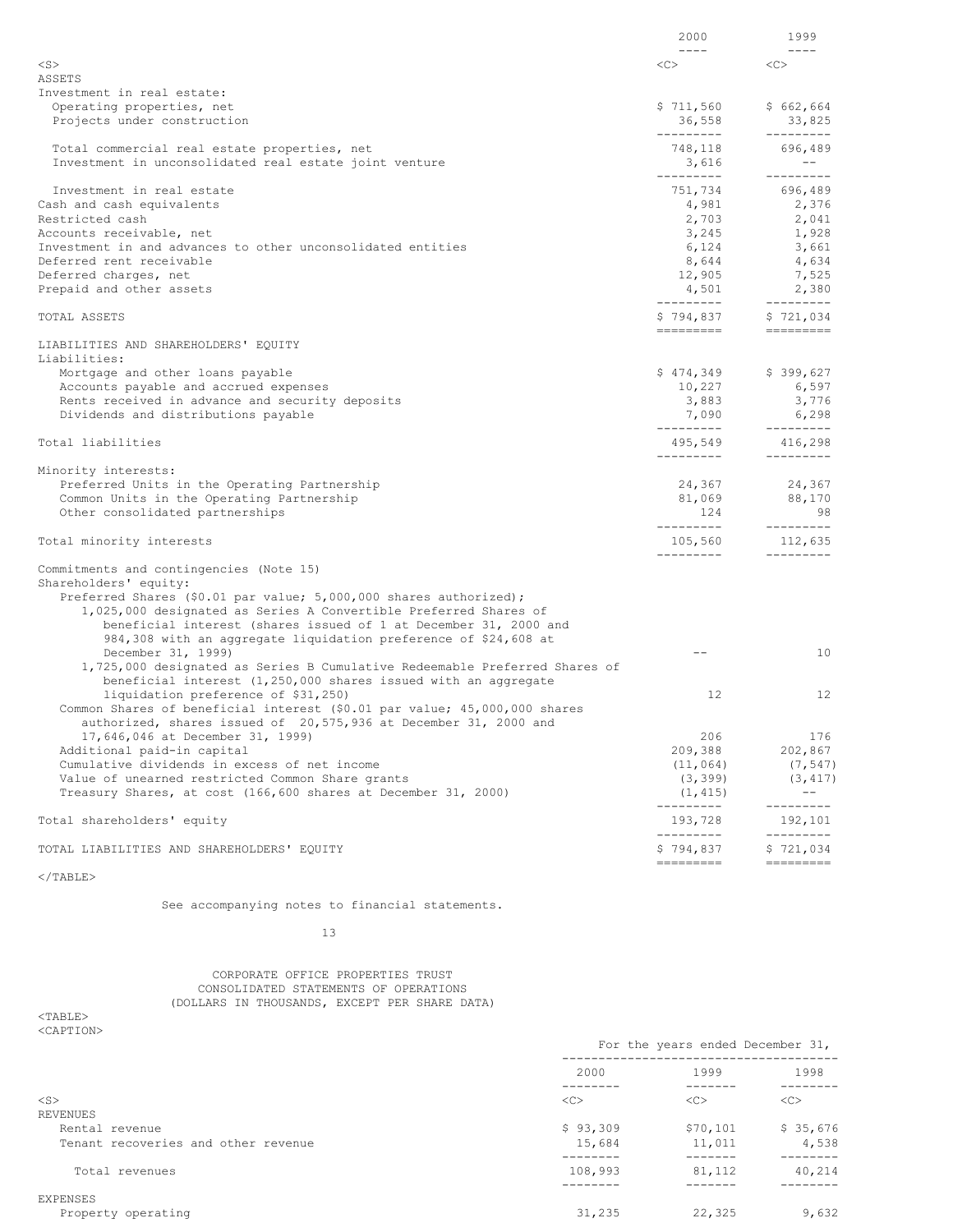| General and administrative<br>Interest                                                                                    | 4,867<br>30,454                                                                                                                                                                                                                                                                                                                                                                                                                                                                                                                                                                                                                                                                                                                                                                                                   | 3,204<br>21,808                                                                                                                                                                                                                                                                                                                                                                                                                                                                                                                 | 1,890<br>12,207                                                                                                                                                                                                                                                                                                                                                                                                                                                                                                                                                                                                                                                                                                                                     |
|---------------------------------------------------------------------------------------------------------------------------|-------------------------------------------------------------------------------------------------------------------------------------------------------------------------------------------------------------------------------------------------------------------------------------------------------------------------------------------------------------------------------------------------------------------------------------------------------------------------------------------------------------------------------------------------------------------------------------------------------------------------------------------------------------------------------------------------------------------------------------------------------------------------------------------------------------------|---------------------------------------------------------------------------------------------------------------------------------------------------------------------------------------------------------------------------------------------------------------------------------------------------------------------------------------------------------------------------------------------------------------------------------------------------------------------------------------------------------------------------------|-----------------------------------------------------------------------------------------------------------------------------------------------------------------------------------------------------------------------------------------------------------------------------------------------------------------------------------------------------------------------------------------------------------------------------------------------------------------------------------------------------------------------------------------------------------------------------------------------------------------------------------------------------------------------------------------------------------------------------------------------------|
| Amortization of deferred financing costs                                                                                  | 1,382                                                                                                                                                                                                                                                                                                                                                                                                                                                                                                                                                                                                                                                                                                                                                                                                             | 975                                                                                                                                                                                                                                                                                                                                                                                                                                                                                                                             | 423                                                                                                                                                                                                                                                                                                                                                                                                                                                                                                                                                                                                                                                                                                                                                 |
| Depreciation and other amortization                                                                                       | 16,977                                                                                                                                                                                                                                                                                                                                                                                                                                                                                                                                                                                                                                                                                                                                                                                                            | 12,075                                                                                                                                                                                                                                                                                                                                                                                                                                                                                                                          | 6,285                                                                                                                                                                                                                                                                                                                                                                                                                                                                                                                                                                                                                                                                                                                                               |
| Reformation costs                                                                                                         | $- -$<br>--------                                                                                                                                                                                                                                                                                                                                                                                                                                                                                                                                                                                                                                                                                                                                                                                                 | $- -$<br>-------                                                                                                                                                                                                                                                                                                                                                                                                                                                                                                                | 637<br>--------                                                                                                                                                                                                                                                                                                                                                                                                                                                                                                                                                                                                                                                                                                                                     |
| Total expenses                                                                                                            | 84,915<br>---------                                                                                                                                                                                                                                                                                                                                                                                                                                                                                                                                                                                                                                                                                                                                                                                               | 60,387<br>$- - - - - - -$                                                                                                                                                                                                                                                                                                                                                                                                                                                                                                       | 31,074<br>$- - - - - - - -$                                                                                                                                                                                                                                                                                                                                                                                                                                                                                                                                                                                                                                                                                                                         |
| Income before equity in (loss) income of Service Companies,<br>gain on sales of rental properties, minority interests and |                                                                                                                                                                                                                                                                                                                                                                                                                                                                                                                                                                                                                                                                                                                                                                                                                   | 20,725                                                                                                                                                                                                                                                                                                                                                                                                                                                                                                                          |                                                                                                                                                                                                                                                                                                                                                                                                                                                                                                                                                                                                                                                                                                                                                     |
| extraordinary item<br>Equity in (loss) income of Service Companies                                                        | 24,078<br>(310)                                                                                                                                                                                                                                                                                                                                                                                                                                                                                                                                                                                                                                                                                                                                                                                                   | 198                                                                                                                                                                                                                                                                                                                                                                                                                                                                                                                             | 9,140<br>139                                                                                                                                                                                                                                                                                                                                                                                                                                                                                                                                                                                                                                                                                                                                        |
|                                                                                                                           | --------                                                                                                                                                                                                                                                                                                                                                                                                                                                                                                                                                                                                                                                                                                                                                                                                          | $- - - - - - -$                                                                                                                                                                                                                                                                                                                                                                                                                                                                                                                 | --------                                                                                                                                                                                                                                                                                                                                                                                                                                                                                                                                                                                                                                                                                                                                            |
| Income before gain on sales of rental properties, minority                                                                |                                                                                                                                                                                                                                                                                                                                                                                                                                                                                                                                                                                                                                                                                                                                                                                                                   |                                                                                                                                                                                                                                                                                                                                                                                                                                                                                                                                 |                                                                                                                                                                                                                                                                                                                                                                                                                                                                                                                                                                                                                                                                                                                                                     |
| interests and extraordinary item                                                                                          | 23,768                                                                                                                                                                                                                                                                                                                                                                                                                                                                                                                                                                                                                                                                                                                                                                                                            | 20,923                                                                                                                                                                                                                                                                                                                                                                                                                                                                                                                          | 9,279                                                                                                                                                                                                                                                                                                                                                                                                                                                                                                                                                                                                                                                                                                                                               |
| Gain on sales of rental properties                                                                                        | 107                                                                                                                                                                                                                                                                                                                                                                                                                                                                                                                                                                                                                                                                                                                                                                                                               | 1,140                                                                                                                                                                                                                                                                                                                                                                                                                                                                                                                           | $- -$                                                                                                                                                                                                                                                                                                                                                                                                                                                                                                                                                                                                                                                                                                                                               |
|                                                                                                                           | ---------<br>23,875                                                                                                                                                                                                                                                                                                                                                                                                                                                                                                                                                                                                                                                                                                                                                                                               | $- - - - - - -$<br>22,063                                                                                                                                                                                                                                                                                                                                                                                                                                                                                                       | $- - - - - - - -$<br>9,279                                                                                                                                                                                                                                                                                                                                                                                                                                                                                                                                                                                                                                                                                                                          |
| Income before minority interests and extraordinary item<br>Minority interests                                             |                                                                                                                                                                                                                                                                                                                                                                                                                                                                                                                                                                                                                                                                                                                                                                                                                   |                                                                                                                                                                                                                                                                                                                                                                                                                                                                                                                                 |                                                                                                                                                                                                                                                                                                                                                                                                                                                                                                                                                                                                                                                                                                                                                     |
| Common Units in the Operating Partnership                                                                                 | (6, 322)                                                                                                                                                                                                                                                                                                                                                                                                                                                                                                                                                                                                                                                                                                                                                                                                          | (3, 449)                                                                                                                                                                                                                                                                                                                                                                                                                                                                                                                        | (1, 171)                                                                                                                                                                                                                                                                                                                                                                                                                                                                                                                                                                                                                                                                                                                                            |
| Preferred Units in the Operating Partnership                                                                              | (2, 240)                                                                                                                                                                                                                                                                                                                                                                                                                                                                                                                                                                                                                                                                                                                                                                                                          | (2,620)                                                                                                                                                                                                                                                                                                                                                                                                                                                                                                                         | (3, 412)                                                                                                                                                                                                                                                                                                                                                                                                                                                                                                                                                                                                                                                                                                                                            |
| Other consolidated partnership                                                                                            | (26)                                                                                                                                                                                                                                                                                                                                                                                                                                                                                                                                                                                                                                                                                                                                                                                                              | (8)                                                                                                                                                                                                                                                                                                                                                                                                                                                                                                                             |                                                                                                                                                                                                                                                                                                                                                                                                                                                                                                                                                                                                                                                                                                                                                     |
|                                                                                                                           | --------                                                                                                                                                                                                                                                                                                                                                                                                                                                                                                                                                                                                                                                                                                                                                                                                          | -------                                                                                                                                                                                                                                                                                                                                                                                                                                                                                                                         | ---------                                                                                                                                                                                                                                                                                                                                                                                                                                                                                                                                                                                                                                                                                                                                           |
| Income before extraordinary item                                                                                          | 15,287                                                                                                                                                                                                                                                                                                                                                                                                                                                                                                                                                                                                                                                                                                                                                                                                            | 15,986                                                                                                                                                                                                                                                                                                                                                                                                                                                                                                                          | 4,696<br>$--$                                                                                                                                                                                                                                                                                                                                                                                                                                                                                                                                                                                                                                                                                                                                       |
| Extraordinary item - loss on early retirement of debt                                                                     | (153)<br>---------                                                                                                                                                                                                                                                                                                                                                                                                                                                                                                                                                                                                                                                                                                                                                                                                | (903)<br>-------                                                                                                                                                                                                                                                                                                                                                                                                                                                                                                                | $- - - - - - - -$                                                                                                                                                                                                                                                                                                                                                                                                                                                                                                                                                                                                                                                                                                                                   |
| NET INCOME                                                                                                                | 15,134                                                                                                                                                                                                                                                                                                                                                                                                                                                                                                                                                                                                                                                                                                                                                                                                            | 15,083                                                                                                                                                                                                                                                                                                                                                                                                                                                                                                                          | 4,696                                                                                                                                                                                                                                                                                                                                                                                                                                                                                                                                                                                                                                                                                                                                               |
| Preferred Share dividends                                                                                                 | (3, 802)                                                                                                                                                                                                                                                                                                                                                                                                                                                                                                                                                                                                                                                                                                                                                                                                          | (2, 854)                                                                                                                                                                                                                                                                                                                                                                                                                                                                                                                        | (327)                                                                                                                                                                                                                                                                                                                                                                                                                                                                                                                                                                                                                                                                                                                                               |
|                                                                                                                           | --------                                                                                                                                                                                                                                                                                                                                                                                                                                                                                                                                                                                                                                                                                                                                                                                                          | --------                                                                                                                                                                                                                                                                                                                                                                                                                                                                                                                        | --------                                                                                                                                                                                                                                                                                                                                                                                                                                                                                                                                                                                                                                                                                                                                            |
| NET INCOME AVAILABLE TO COMMON SHAREHOLDERS                                                                               | \$11,332<br>--------                                                                                                                                                                                                                                                                                                                                                                                                                                                                                                                                                                                                                                                                                                                                                                                              | \$12,229<br>$\begin{tabular}{ll} \multicolumn{3}{l}{{\color{blue}\textbf{1}}}\\ \multicolumn{3}{l}{\color{blue}\textbf{2}}\\ \multicolumn{3}{l}{\color{blue}\textbf{2}}\\ \multicolumn{3}{l}{\color{blue}\textbf{3}}\\ \multicolumn{3}{l}{\color{blue}\textbf{4}}\\ \multicolumn{3}{l}{\color{blue}\textbf{4}}\\ \multicolumn{3}{l}{\color{blue}\textbf{5}}\\ \multicolumn{3}{l}{\color{blue}\textbf{5}}\\ \multicolumn{3}{l}{\color{blue}\textbf{5}}\\ \multicolumn{3}{l}{\color{blue}\textbf{6}}\\ \multicolumn{3}{l}{\color$ | \$4,369<br>$\qquad \qquad \Rightarrow \qquad \qquad \Rightarrow \qquad \qquad \Rightarrow \qquad \qquad \Rightarrow \qquad \qquad \Rightarrow \qquad \qquad \Rightarrow \qquad \qquad \Rightarrow \qquad \qquad \Rightarrow \qquad \qquad \Rightarrow \qquad \qquad \Rightarrow \qquad \qquad \Rightarrow \qquad \qquad \Rightarrow \qquad \qquad \Rightarrow \qquad \qquad \Rightarrow \qquad \qquad \Rightarrow \qquad \qquad \Rightarrow \qquad \qquad \Rightarrow \qquad \qquad \Rightarrow \qquad \qquad \Rightarrow \qquad \qquad \Rightarrow \qquad \qquad \Rightarrow \qquad \qquad \Rightarrow \qquad \qquad \Rightarrow \qquad \qquad \Rightarrow \qquad \qquad \Rightarrow \qquad \qquad \Rightarrow \qquad \qquad \Rightarrow \qquad \$ |
| BASIC EARNINGS PER COMMON SHARE                                                                                           |                                                                                                                                                                                                                                                                                                                                                                                                                                                                                                                                                                                                                                                                                                                                                                                                                   |                                                                                                                                                                                                                                                                                                                                                                                                                                                                                                                                 |                                                                                                                                                                                                                                                                                                                                                                                                                                                                                                                                                                                                                                                                                                                                                     |
| Income before extraordinary item                                                                                          | \$0.61                                                                                                                                                                                                                                                                                                                                                                                                                                                                                                                                                                                                                                                                                                                                                                                                            | \$0.77                                                                                                                                                                                                                                                                                                                                                                                                                                                                                                                          | \$0.48                                                                                                                                                                                                                                                                                                                                                                                                                                                                                                                                                                                                                                                                                                                                              |
| Extraordinary item                                                                                                        | (0.01)                                                                                                                                                                                                                                                                                                                                                                                                                                                                                                                                                                                                                                                                                                                                                                                                            | (0.05)                                                                                                                                                                                                                                                                                                                                                                                                                                                                                                                          | $ -$                                                                                                                                                                                                                                                                                                                                                                                                                                                                                                                                                                                                                                                                                                                                                |
|                                                                                                                           | --------                                                                                                                                                                                                                                                                                                                                                                                                                                                                                                                                                                                                                                                                                                                                                                                                          | --------                                                                                                                                                                                                                                                                                                                                                                                                                                                                                                                        | $- - - - - - - -$                                                                                                                                                                                                                                                                                                                                                                                                                                                                                                                                                                                                                                                                                                                                   |
| Net income                                                                                                                | \$<br>0.60<br>$\qquad \qquad \Rightarrow \qquad \qquad \Rightarrow \qquad \qquad \Rightarrow \qquad \qquad \Rightarrow \qquad \qquad \Rightarrow \qquad \qquad \Rightarrow \qquad \qquad \Rightarrow \qquad \qquad \Rightarrow \qquad \qquad \Rightarrow \qquad \qquad \Rightarrow \qquad \qquad \Rightarrow \qquad \qquad \Rightarrow \qquad \qquad \Rightarrow \qquad \qquad \Rightarrow \qquad \qquad \Rightarrow \qquad \Rightarrow \qquad \Rightarrow \qquad \Rightarrow \qquad \Rightarrow \qquad \Rightarrow \qquad \Rightarrow \qquad \Rightarrow \qquad \Rightarrow \qquad \Rightarrow \qquad \Rightarrow \qquad \Rightarrow \qquad \Rightarrow \qquad \Rightarrow \qquad \Rightarrow \qquad \Rightarrow \qquad \Rightarrow \qquad \Rightarrow \qquad \Rightarrow \qquad \Rightarrow \qquad \Rightarrow$ | \$0.72<br>$\qquad \qquad \displaystyle =\qquad \qquad \qquad \qquad \displaystyle =\qquad \qquad$                                                                                                                                                                                                                                                                                                                                                                                                                               | \$<br>0.48<br>========                                                                                                                                                                                                                                                                                                                                                                                                                                                                                                                                                                                                                                                                                                                              |
| DILUTED EARNINGS PER COMMON SHARE                                                                                         |                                                                                                                                                                                                                                                                                                                                                                                                                                                                                                                                                                                                                                                                                                                                                                                                                   |                                                                                                                                                                                                                                                                                                                                                                                                                                                                                                                                 |                                                                                                                                                                                                                                                                                                                                                                                                                                                                                                                                                                                                                                                                                                                                                     |
| Income before extraordinary item                                                                                          | \$0.60                                                                                                                                                                                                                                                                                                                                                                                                                                                                                                                                                                                                                                                                                                                                                                                                            | \$0.70                                                                                                                                                                                                                                                                                                                                                                                                                                                                                                                          | 0.47<br>\$                                                                                                                                                                                                                                                                                                                                                                                                                                                                                                                                                                                                                                                                                                                                          |
| Extraordinary item                                                                                                        | (0.01)                                                                                                                                                                                                                                                                                                                                                                                                                                                                                                                                                                                                                                                                                                                                                                                                            | (0.04)                                                                                                                                                                                                                                                                                                                                                                                                                                                                                                                          | $- -$                                                                                                                                                                                                                                                                                                                                                                                                                                                                                                                                                                                                                                                                                                                                               |
|                                                                                                                           | --------                                                                                                                                                                                                                                                                                                                                                                                                                                                                                                                                                                                                                                                                                                                                                                                                          | $- - - - - - -$                                                                                                                                                                                                                                                                                                                                                                                                                                                                                                                 | $- - - - - - - -$                                                                                                                                                                                                                                                                                                                                                                                                                                                                                                                                                                                                                                                                                                                                   |
| Net income                                                                                                                | 0.59<br>S.<br>========                                                                                                                                                                                                                                                                                                                                                                                                                                                                                                                                                                                                                                                                                                                                                                                            | \$0.66<br><b>ERRETTE</b>                                                                                                                                                                                                                                                                                                                                                                                                                                                                                                        | \$0.47<br>$\begin{tabular}{ll} \multicolumn{3}{l}{{\color{red}\boldsymbol{=}}} & \multicolumn{3}{l}{\color{blue}\boldsymbol{=}} & \multicolumn{3}{l}{\color{blue}\boldsymbol{=}} & \multicolumn{3}{l}{\color{blue}\boldsymbol{=}} & \multicolumn{3}{l}{\color{blue}\boldsymbol{=}} & \multicolumn{3}{l}{\color{blue}\boldsymbol{=}} & \multicolumn{3}{l}{\color{blue}\boldsymbol{=}} & \multicolumn{3}{l}{\color{blue}\boldsymbol{=}} & \multicolumn{3}{l}{\color{blue}\boldsymbol{=}} & \multicolumn{3}{l}{\color{blue}\boldsymbol{=}} & \multicolumn{3}{l}{\color$                                                                                                                                                                                |
| $<$ /TABLE>                                                                                                               |                                                                                                                                                                                                                                                                                                                                                                                                                                                                                                                                                                                                                                                                                                                                                                                                                   |                                                                                                                                                                                                                                                                                                                                                                                                                                                                                                                                 |                                                                                                                                                                                                                                                                                                                                                                                                                                                                                                                                                                                                                                                                                                                                                     |
| See accompanying notes to financial statements.                                                                           |                                                                                                                                                                                                                                                                                                                                                                                                                                                                                                                                                                                                                                                                                                                                                                                                                   |                                                                                                                                                                                                                                                                                                                                                                                                                                                                                                                                 |                                                                                                                                                                                                                                                                                                                                                                                                                                                                                                                                                                                                                                                                                                                                                     |
| 14                                                                                                                        |                                                                                                                                                                                                                                                                                                                                                                                                                                                                                                                                                                                                                                                                                                                                                                                                                   |                                                                                                                                                                                                                                                                                                                                                                                                                                                                                                                                 |                                                                                                                                                                                                                                                                                                                                                                                                                                                                                                                                                                                                                                                                                                                                                     |
|                                                                                                                           |                                                                                                                                                                                                                                                                                                                                                                                                                                                                                                                                                                                                                                                                                                                                                                                                                   |                                                                                                                                                                                                                                                                                                                                                                                                                                                                                                                                 |                                                                                                                                                                                                                                                                                                                                                                                                                                                                                                                                                                                                                                                                                                                                                     |
|                                                                                                                           |                                                                                                                                                                                                                                                                                                                                                                                                                                                                                                                                                                                                                                                                                                                                                                                                                   |                                                                                                                                                                                                                                                                                                                                                                                                                                                                                                                                 |                                                                                                                                                                                                                                                                                                                                                                                                                                                                                                                                                                                                                                                                                                                                                     |

### CORPORATE OFFICE PROPERTIES TRUST CONSOLIDATED STATEMENTS OF SHAREHOLDERS' EQUITY (DOLLARS IN THOUSANDS)

<TABLE> <CAPTION>

| Value of                                                                                         |           |          |            | Cumulative     |
|--------------------------------------------------------------------------------------------------|-----------|----------|------------|----------------|
| Unearned                                                                                         |           |          |            |                |
| Restricted                                                                                       |           |          | Additional | Dividends in   |
| Common                                                                                           | Preferred | Common   | Paid-in    | Excess of Net  |
| Share Grants                                                                                     | Shares    | Shares   | Capital    | Income         |
|                                                                                                  |           |          |            |                |
| $<$ S $>$                                                                                        | <<        | <<       | <<         | <<             |
| <<<br>Balance at December 31, 1997<br>$\mathsf{S}$<br>$-$                                        | \$        | \$<br>23 | \$16,620   | (4, 979)<br>S. |
| Common Shares issued to the public (7,500,000<br>Shares)<br>$ -$                                 |           | 75       | 72,640     |                |
| Common Shares issued in connection with<br>acquisitions (7,030,793 Shares)                       |           | 70       | 73,248     |                |
| Series A Convertible Preferred Shares issued in<br>connection with acquisitions (984,308 Shares) | 10        |          | 24,598     |                |
| Exercise of share options (5,000 Shares)<br>$ -$                                                 |           |          | 27         | $ -$           |
| Adjustments to minority interests resulting                                                      |           |          |            |                |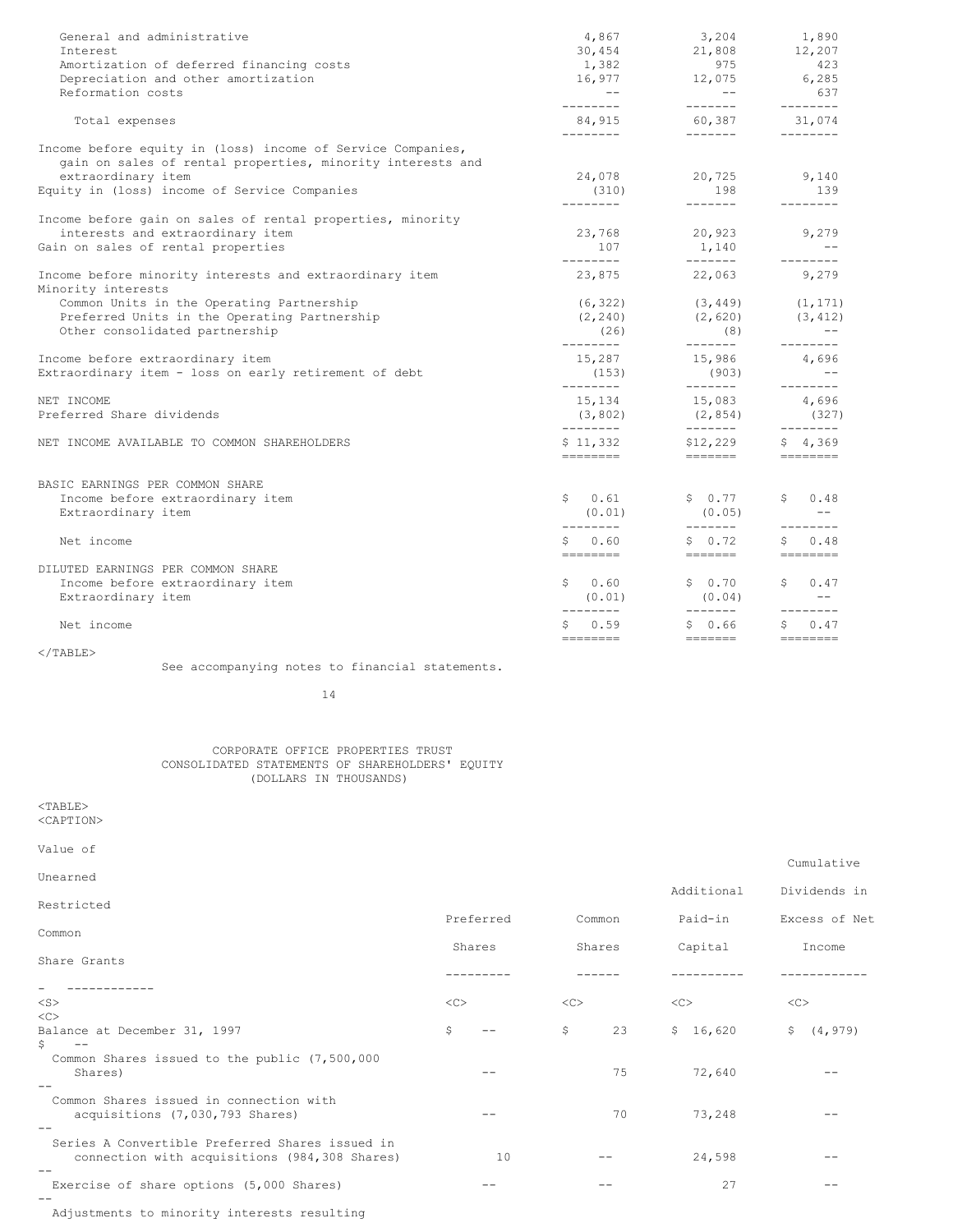| from changes in ownership of Operating<br>Partnership by COPT                                                |           |       |   |                   | (11, 331) |             |
|--------------------------------------------------------------------------------------------------------------|-----------|-------|---|-------------------|-----------|-------------|
| Net income                                                                                                   |           | --    |   | $ -$              | $-$       | 4,696       |
| Dividends<br>$ -$                                                                                            |           | --    |   | $ -$              | $- -$     | (6, 916)    |
|                                                                                                              |           |       |   |                   |           |             |
| Balance at December 31, 1998                                                                                 |           | 10    |   | 168               | 175,802   | (7, 199)    |
| Conversion of Common Units to Common Shares<br>(372,295 Shares)                                              |           |       |   | 4                 | 3,137     |             |
| Series B Cumulative Redeemable Preferred Shares<br>issued to the public (1,250,000 Shares)                   |           | 12    |   | $- -$             | 29,422    |             |
| Restricted Common Share grants issued (471,875<br>Shares)<br>(3, 480)                                        |           | --    |   | 4                 | 3,476     |             |
| Value of earned restricted share grants                                                                      |           |       |   |                   |           |             |
| 63<br>Adjustments to minority interests resulting from<br>changes in ownership of Operating Partnership      |           | --    |   | $- -$             | (8, 970)  |             |
| by COPT                                                                                                      |           |       |   |                   |           |             |
| Net income                                                                                                   |           |       |   | $- -$             | $- -$     | 15,083      |
| Dividends                                                                                                    |           | --    |   | $ -$              | $- -$     | (15, 431)   |
|                                                                                                              |           |       |   |                   |           |             |
| Balance at December 31, 1999<br>(3, 417)                                                                     |           | 22    |   | 176               | 202,867   | (7, 547)    |
| Conversion of Common Units to Common Shares<br>$(1, 047, 545$ Shares)                                        |           | --    |   | 11                | 8,514     |             |
| Conversion of Preferred Shares (984,307 Shares)<br>$ -$                                                      |           | (10)  |   | 19                | (9)       |             |
| Restricted Common Share grants<br>issued (12,500 Shares)<br>(97)                                             |           | --    |   | $- -$             | 97        |             |
| Value of earned restricted share grants                                                                      |           |       |   | --                | 4         |             |
| 115<br>Exercise of share options (24,467 Shares)                                                             |           | --    |   | $- -$             | 169       |             |
| Issuance of share options                                                                                    |           |       |   | --                | 206       |             |
| Acquisition of Treasury Shares (166,600 Shares)                                                              |           |       |   |                   |           |             |
| Adjustments to minority interests resulting from<br>changes in ownership of Operating<br>Partnership by COPT |           | $- -$ |   | $\qquad \qquad -$ | (2, 460)  |             |
| Net income                                                                                                   |           | --    |   | $- -$             | $- -$     | 15,134      |
| $- -$<br>Dividends                                                                                           |           | --    |   | $- -$             | $- -$     | (18, 651)   |
| $ -$                                                                                                         | --------- |       |   |                   |           | ---------   |
| Balance at December 31, 2000<br>(3, 399)<br>Ş.                                                               | Ş         | 12    | Ş | 206               | \$209,388 | \$(11, 064) |
| <b>EEEEEEEE</b>                                                                                              | ========= |       |   | =========         | ========= | =========   |

## <CAPTION>

|                                                 | Treasury<br>Shares | Total         |
|-------------------------------------------------|--------------------|---------------|
| $<$ S>                                          | <<                 | < <sub></sub> |
| Balance at December 31, 1997                    | Ś                  | 11,664<br>S.  |
| Common Shares issued to the public (7,500,000   |                    |               |
| Shares)                                         |                    | 72,715        |
| Common Shares issued in connection with         |                    |               |
| acquisitions (7,030,793 Shares)                 |                    | 73,318        |
| Series A Convertible Preferred Shares issued in |                    |               |
| connection with acquisitions (984,308 Shares)   |                    | 24,608        |
| Exercise of share options (5,000 Shares)        |                    | 27            |
| Adjustments to minority interests resulting     |                    |               |
| from changes in ownership of Operating          |                    |               |
| Partnership by COPT                             |                    | (11, 331)     |
| Net income                                      |                    | 4.696         |
| Dividends                                       |                    | (6, 916)      |
|                                                 |                    |               |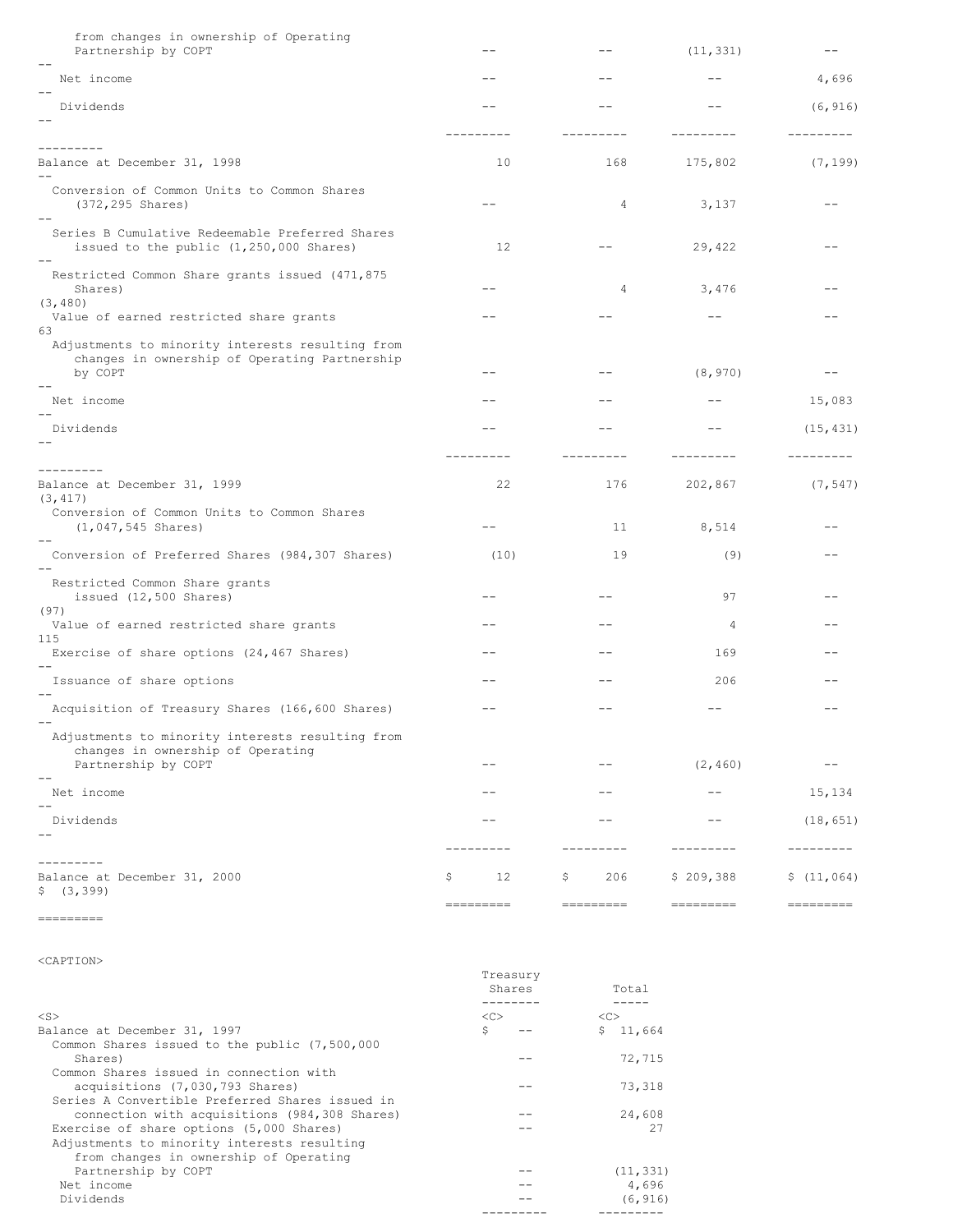| Balance at December 31, 1998                     |            | 168,781    |
|--------------------------------------------------|------------|------------|
| Conversion of Common Units to Common Shares      |            |            |
| (372,295 Shares)                                 |            | 3,141      |
| Series B Cumulative Redeemable Preferred Shares  |            |            |
| issued to the public (1,250,000 Shares)          |            | 29,434     |
| Restricted Common Share grants issued (471,875)  |            |            |
| Shares)                                          |            |            |
| Value of earned restricted share grants          |            | 63         |
| Adjustments to minority interests resulting from |            |            |
| changes in ownership of Operating Partnership    |            |            |
| by COPT                                          |            | (8, 970)   |
| Net income                                       |            | 15,083     |
|                                                  |            |            |
| Dividends                                        |            | (15, 431)  |
|                                                  |            | ---------  |
| Balance at December 31, 1999                     |            | 192,101    |
| Conversion of Common Units to Common Shares      |            |            |
| $(1, 047, 545$ Shares)                           |            | 8,525      |
| Conversion of Preferred Shares (984,307 Shares)  |            |            |
| Restricted Common Share grants                   |            |            |
| issued (12,500 Shares)                           |            |            |
| Value of earned restricted share grants          |            | 119        |
| Exercise of share options (24,467 Shares)        |            | 169        |
| Issuance of share options                        |            | 206        |
| Acquisition of Treasury Shares (166,600 Shares)  | (1, 415)   | (1, 415)   |
| Adjustments to minority interests resulting from |            |            |
| changes in ownership of Operating                |            |            |
| Partnership by COPT                              |            | (2, 460)   |
| Net income                                       |            | 15,134     |
| Dividends                                        |            | (18, 651)  |
|                                                  |            |            |
| Balance at December 31, 2000                     | (1, 415)   | \$193.728  |
|                                                  | ---------- | ---------- |
|                                                  |            |            |

See accompanying notes to financial statements.

15

## CORPORATE OFFICE PROPERTIES TRUST CONSOLIDATED STATEMENTS OF CASH FLOWS (DOLLARS IN THOUSANDS)

 $<sub>TABLE</sub>$ </sub> <CAPTION>

| NUAE 1 1 UNZ                                                    | For the years ended December 31,<br>---------------------------------                                                                                                                                                                                                                                                                                                                                                                                                                             |                                                                                                                                                                                 |                           |
|-----------------------------------------------------------------|---------------------------------------------------------------------------------------------------------------------------------------------------------------------------------------------------------------------------------------------------------------------------------------------------------------------------------------------------------------------------------------------------------------------------------------------------------------------------------------------------|---------------------------------------------------------------------------------------------------------------------------------------------------------------------------------|---------------------------|
|                                                                 | 2000                                                                                                                                                                                                                                                                                                                                                                                                                                                                                              | 1999                                                                                                                                                                            | 1998                      |
| $<$ S $>$                                                       | $\frac{1}{2} \left( \frac{1}{2} \right) \left( \frac{1}{2} \right) \left( \frac{1}{2} \right) \left( \frac{1}{2} \right) \left( \frac{1}{2} \right) \left( \frac{1}{2} \right) \left( \frac{1}{2} \right) \left( \frac{1}{2} \right) \left( \frac{1}{2} \right) \left( \frac{1}{2} \right) \left( \frac{1}{2} \right) \left( \frac{1}{2} \right) \left( \frac{1}{2} \right) \left( \frac{1}{2} \right) \left( \frac{1}{2} \right) \left( \frac{1}{2} \right) \left( \frac$<br>$\langle C \rangle$ | $\langle C \rangle$                                                                                                                                                             | $- - - - -$<br><<         |
| CASH FLOWS FROM OPERATING ACTIVITIES                            |                                                                                                                                                                                                                                                                                                                                                                                                                                                                                                   |                                                                                                                                                                                 |                           |
| Net income                                                      | \$15,134                                                                                                                                                                                                                                                                                                                                                                                                                                                                                          | \$15,083                                                                                                                                                                        | $\mathsf{S}$<br>4,696     |
| Adjustments to reconcile net income to net cash                 |                                                                                                                                                                                                                                                                                                                                                                                                                                                                                                   |                                                                                                                                                                                 |                           |
| provided by operating activities:                               |                                                                                                                                                                                                                                                                                                                                                                                                                                                                                                   |                                                                                                                                                                                 |                           |
| Minority interests                                              | 8,588                                                                                                                                                                                                                                                                                                                                                                                                                                                                                             | 6,077                                                                                                                                                                           | 4,583                     |
| Depreciation and other amortization                             | 16,977                                                                                                                                                                                                                                                                                                                                                                                                                                                                                            | 12,075                                                                                                                                                                          | 6,285                     |
| Amortization of deferred financing costs                        | 1,382                                                                                                                                                                                                                                                                                                                                                                                                                                                                                             | 975                                                                                                                                                                             | 423                       |
| Equity in loss (income) of Service Companies                    | 310                                                                                                                                                                                                                                                                                                                                                                                                                                                                                               | $(198)$ $(139)$                                                                                                                                                                 |                           |
| Gain on sales of rental properties                              |                                                                                                                                                                                                                                                                                                                                                                                                                                                                                                   | $(107)$ $(1, 140)$                                                                                                                                                              | $  -$                     |
| Extraordinary item - loss on early retirement of debt           | 153                                                                                                                                                                                                                                                                                                                                                                                                                                                                                               | 903                                                                                                                                                                             | $ -$                      |
| Increase in deferred rent receivable                            |                                                                                                                                                                                                                                                                                                                                                                                                                                                                                                   | $(4, 113)$ $(2, 766)$ $(1, 784)$                                                                                                                                                |                           |
| Increase in accounts receivable, restricted cash and prepaid    |                                                                                                                                                                                                                                                                                                                                                                                                                                                                                                   |                                                                                                                                                                                 |                           |
| and other assets                                                |                                                                                                                                                                                                                                                                                                                                                                                                                                                                                                   | $(4, 225)$ $(1, 690)$                                                                                                                                                           | (4, 286)                  |
| Increase in accounts payable, accrued expenses, rents received  |                                                                                                                                                                                                                                                                                                                                                                                                                                                                                                   |                                                                                                                                                                                 |                           |
| in advance and security deposits                                | 927                                                                                                                                                                                                                                                                                                                                                                                                                                                                                               | 2,977                                                                                                                                                                           | 3,085                     |
|                                                                 | ----------                                                                                                                                                                                                                                                                                                                                                                                                                                                                                        |                                                                                                                                                                                 | ----------                |
| Net cash provided by operating activities                       |                                                                                                                                                                                                                                                                                                                                                                                                                                                                                                   | 35,026 32,296 12,863                                                                                                                                                            |                           |
|                                                                 | ----------                                                                                                                                                                                                                                                                                                                                                                                                                                                                                        | _________                                                                                                                                                                       | ----------                |
| CASH FLOWS FROM INVESTING ACTIVITIES                            |                                                                                                                                                                                                                                                                                                                                                                                                                                                                                                   |                                                                                                                                                                                 |                           |
| Purchases of and additions to commercial real estate properties |                                                                                                                                                                                                                                                                                                                                                                                                                                                                                                   | $(65, 130)$ $(152, 749)$ $(180, 649)$                                                                                                                                           |                           |
| Proceeds from sales of rental properties                        | 4,435                                                                                                                                                                                                                                                                                                                                                                                                                                                                                             | 31,163                                                                                                                                                                          | $- -$                     |
| Investment in unconsolidated real estate joint venture          | (3, 616)                                                                                                                                                                                                                                                                                                                                                                                                                                                                                          | <b>Contract Contract Contract</b>                                                                                                                                               |                           |
| Investments in and advances (to) from other unconsolidated      |                                                                                                                                                                                                                                                                                                                                                                                                                                                                                                   |                                                                                                                                                                                 |                           |
| entities                                                        |                                                                                                                                                                                                                                                                                                                                                                                                                                                                                                   | $(2, 773)$ $(1, 112)$                                                                                                                                                           | 288                       |
| Leasing commissions paid                                        |                                                                                                                                                                                                                                                                                                                                                                                                                                                                                                   | $(6, 176)$ $(3, 275)$                                                                                                                                                           | (1, 468)                  |
| Change in prepaid and other assets                              |                                                                                                                                                                                                                                                                                                                                                                                                                                                                                                   | $4$ 137                                                                                                                                                                         | (1, 821)<br>---------     |
| Net cash used in investing activities                           |                                                                                                                                                                                                                                                                                                                                                                                                                                                                                                   | $(73, 256)$ $(125, 836)$ $(183, 650)$                                                                                                                                           |                           |
|                                                                 | ----------                                                                                                                                                                                                                                                                                                                                                                                                                                                                                        | _________                                                                                                                                                                       | $------------$            |
| CASH FLOWS FROM FINANCING ACTIVITIES                            |                                                                                                                                                                                                                                                                                                                                                                                                                                                                                                   |                                                                                                                                                                                 |                           |
| Proceeds from mortgage and other loans payable                  |                                                                                                                                                                                                                                                                                                                                                                                                                                                                                                   | $\begin{array}{cccc} 140,479 & \quad & 248,639 & \quad & 117,962 \\ (69,493) & \quad & (161,417) & \quad & (10,192) \\ (1,774) & \quad & (3,064) & \quad & (1,627) \end{array}$ |                           |
| Repayments of mortgage and other loans payable                  |                                                                                                                                                                                                                                                                                                                                                                                                                                                                                                   |                                                                                                                                                                                 |                           |
| Deferred financing costs paid                                   |                                                                                                                                                                                                                                                                                                                                                                                                                                                                                                   |                                                                                                                                                                                 |                           |
| Net proceeds from issuance of Preferred Shares                  | <b>Service</b> Contractor                                                                                                                                                                                                                                                                                                                                                                                                                                                                         | 29,434                                                                                                                                                                          | $\sim$ 100 $-$ 100 $\sim$ |
| Net proceeds from issuance of Common Shares                     | 286                                                                                                                                                                                                                                                                                                                                                                                                                                                                                               | 63                                                                                                                                                                              | 72,237                    |
| Net proceeds from issuance of share options                     | 206                                                                                                                                                                                                                                                                                                                                                                                                                                                                                               | $ -$                                                                                                                                                                            | $- -$                     |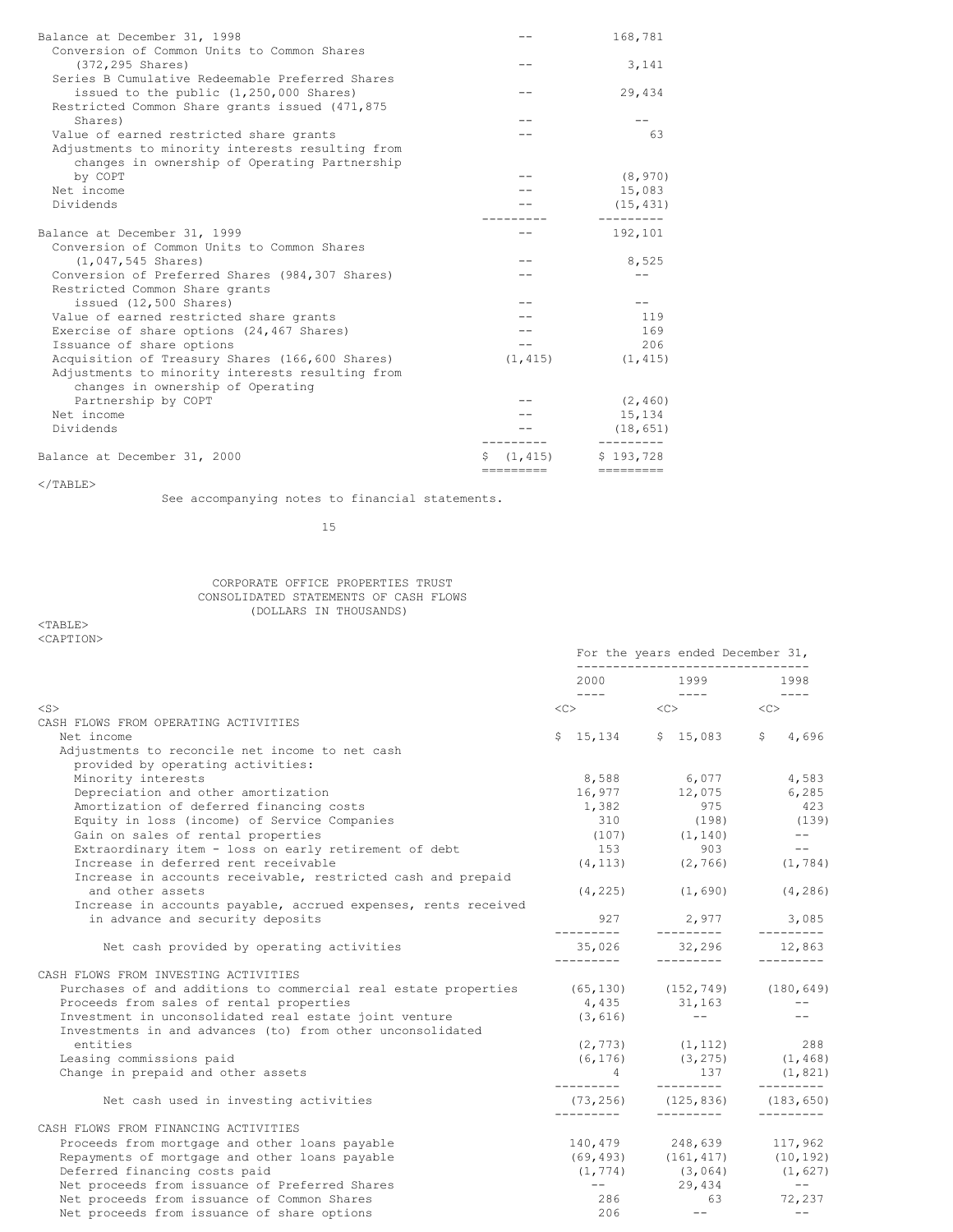| Purchase of Treasury Shares                          | (1, 415)    |             |             |
|------------------------------------------------------|-------------|-------------|-------------|
| Dividends paid                                       | (18, 265)   | (14, 528)   | (3, 848)    |
| Distributions paid                                   | (9, 189)    | (5, 560)    | (4, 791)    |
| Net cash provided by financing activities            | 40,835      | 93,567      | 169.741     |
| Net increase (decrease) in cash and cash equivalents | 2,605       | 27          | (1, 046)    |
| CASH AND CASH EQUIVALENTS                            |             |             |             |
| Beginning of year                                    | 2.376       | 2,349       | 3,395       |
| End of year                                          | Ŝ.<br>4,981 | \$<br>2.376 | 2,349<br>S. |
| $\langle$ /TARLE $\rangle$                           |             |             |             |

See accompanying notes to financial statements.

16

## CORPORATE OFFICE PROPERTIES TRUST

NOTES TO CONSOLIDATED FINANCIAL STATEMENTS (DOLLARS IN THOUSANDS, EXCEPT PER SHARE DATA)

### 1. ORGANIZATION

Corporate Office Properties Trust ("COPT") and subsidiaries (the "Company") is a fully integrated and self managed real estate investment trust ("REIT"). We focus principally on the ownership, management, leasing, acquisition and development of suburban office properties located in select submarkets in the Mid-Atlantic region of the United States. COPT is qualified as a REIT as defined in the Internal Revenue Code and is the successor to a corporation organized in 1988. As of December 31, 2000, our portfolio included 83 office properties.

We conduct almost all of our operations principally through our operating partnership, Corporate Office Properties, L.P. (the "Operating Partnership"), for which we are the managing general partner. The Operating Partnership owns real estate both directly and through subsidiary partnerships and limited liability companies ("LLCs"). The Operating Partnership also owned at December 31, 2000 the principal economic interest and, collectively with our Chief Executive Officer and Chief Operating Officer, 49.5% of the voting stock of Corporate Office Management, Inc. ("COMI") (together with its subsidiaries defined as the "Service Companies"). On January 1, 2001, the Operating Partnership acquired all of the stock in COMI which it did not previously own. See Note 6 for a description of the activities of the Service Companies. A summary of our Operating Partnership's forms of ownership and the percentage of those ownership forms owned by COPT follows:

December 31,

# $<$ TABLE>

<CAPTION>

|                   |                          | December 31,   |                |  |
|-------------------|--------------------------|----------------|----------------|--|
|                   |                          |                |                |  |
|                   |                          | 2000           | 1999           |  |
|                   |                          |                |                |  |
| $<$ S $>$         |                          | < <sub></sub>  | < <sub></sub>  |  |
| Common Units      |                          | 66%            | 60%            |  |
|                   | Series A Preferred Units | $100\%$        | 100%           |  |
|                   | Series B Preferred Units | 100%           | 100%           |  |
|                   | Series C Preferred Units | 0 <sup>°</sup> | 0 <sup>8</sup> |  |
| $\langle$ /TABLE> |                          |                |                |  |

### 2. BASIS OF PRESENTATION

We use three different accounting methods to report our investments in entities: the consolidation method, the equity method and the cost method.

## CONSOLIDATION METHOD

We use the consolidation method when we own most of the outstanding voting interests in an entity and can control its operations. This means the accounts of the entity are combined with our accounts. We eliminate balances and transactions between companies when we consolidate these accounts. Our consolidated financial statements include the accounts of:

- o COPT,
- o the Operating Partnership and its subsidiary partnerships and LLCs,
	- and
- o Corporate Office Properties Holdings, Inc. (we own 100%).

## EQUITY METHOD

We use the equity method of accounting when we own an interest in an entity and can exert significant influence over the entity's operations but cannot control the entity's operations. Under the equity method, we report: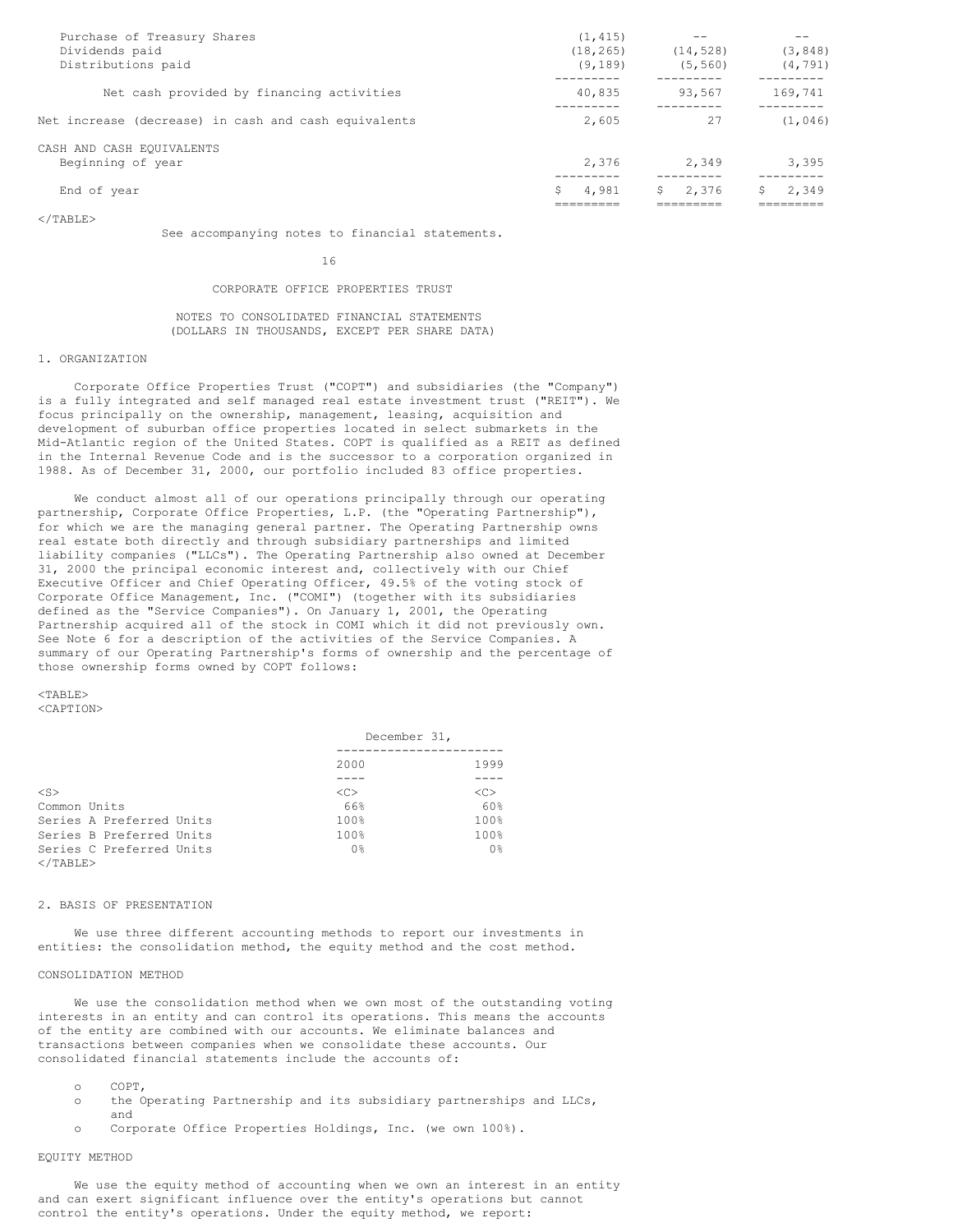- o our ownership interest in the entity's capital as an investment on our Consolidated Balance Sheets and
- o our percentage share of the earnings or losses from the entity in our Consolidated Statements of Operations.

### COST METHOD

We use the cost method of accounting when we own an interest in an entity and cannot exert significant influence over the entity's operations. Under the cost method, we report:

- the cost of our investment in the entity as an investment on our Consolidated Balance Sheets and
- o distributions to us of the entity's earnings in our Consolidated Statements of Operations.

#### 3. SUMMARY OF SIGNIFICANT ACCOUNTING POLICIES

### USE OF ESTIMATES IN THE PREPARATION OF FINANCIAL STATEMENTS

We make estimates and assumptions when preparing financial statements under generally accepted accounting principles. These estimates and assumptions affect various matters, including:

- o our reported amounts of assets and liabilities in our Consolidated
- Balance Sheets at the dates of the financial statements, our disclosure of contingent assets and liabilities at the dates of
- the financial statements, and
- o our reported amounts of revenues and expenses in our Consolidated Statements of Operations during the reporting periods.

These estimates involve judgements with respect to, among other things, future economic factors that are difficult to predict and are often beyond management's control. As a result, actual amounts could differ from these estimates.

## COMMERCIAL REAL ESTATE PROPERTIES

We report commercial real estate properties at our depreciated cost. The amounts reported for our commercial real estate properties include our costs of:

- o acquisitions,
- o development and construction,
- o building and land improvements, and
- o tenant improvements paid by us.

We capitalize interest expense, real estate taxes and other costs associated with real estate under construction to the cost of the real estate. We start depreciating newly constructed properties when we place them in service.

We depreciate our assets evenly over their estimated useful lives as follows:

- o Building and building improvements.............40 years
- o Land improvements..............................20 years
- o Tenant improvements............................Related lease terms
- o Equipment and personal property................3-10 years

We recognize an impairment loss on a real estate asset if its undiscounted expected future cash flows are less than its depreciated cost. We have not recognized impairment losses on our real estate assets to date.

We expense property maintenance and repair costs when incurred.

18

### CASH AND CASH EQUIVALENTS

Cash and cash equivalents include all cash and liquid investments that mature three months or less from when they are purchased. Cash equivalents are reported at cost, which almost equals their fair value. We maintain our cash in bank accounts which may exceed federally insured limits at times. We have not experienced any losses in these accounts in the past and believe we are not exposed to significant credit risk.

### ACCOUNTS RECEIVABLE

Our accounts receivable are reported net of an allowance for bad debts of \$74 at December 31, 2000 and \$10 at December 31, 1999.

## REVENUE RECOGNITION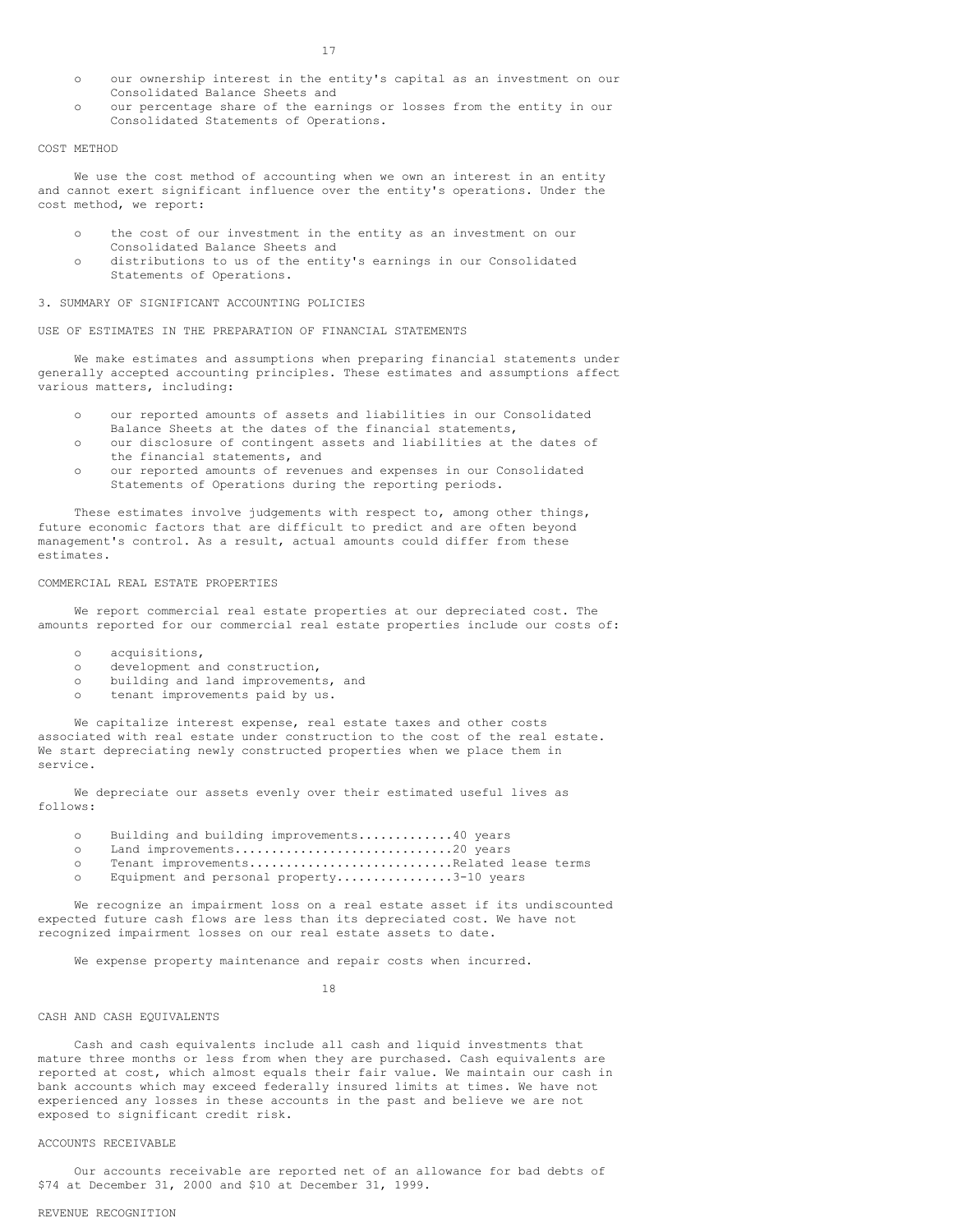We recognize rental revenue evenly over the term of tenant leases. Many of our leases include contractual rent increases. For these leases, we average the rents over the lease term to evenly recognize revenues. We report revenues recognized in advance of payments received as deferred rent receivable on our Consolidated Balance Sheets. We report prepaid tenant rents as rents received in advance on our Consolidated Balance Sheets.

Some of our retail tenants' leases provide for additional rental payments if the tenants meet certain sales targets. We do not recognize additional rental revenue under these leases until the tenants meet the sales targets.

We recognize tenant recovery income as revenue in the same period we incur the related expenses. Tenant recovery income includes payments from tenants as reimbursement for property taxes, insurance and other property operating expenses.

We recognize fees for services provided by us once services are rendered, fees are determinable and collectibility assured.

### MAJOR TENANTS

During 2000, 31% of our total rental revenue was earned from five major tenants, including 21% percent from our two largest tenants. During 1999, 39% of our total rental revenue was earned from five major tenants, including 27% from our two largest tenants. During 1998, 50% of our total rental revenue was earned from five major tenants, including 31% from our two largest tenants. The United States Government and Unisys were our largest two tenants in each of these years.

### GEOGRAPHICAL CONCENTRATION

Our operations are geographically concentrated in the Mid-Atlantic region of the United States. Our rental revenue derived from this region as a percentage of total rental revenue totaled 100% in 2000, 99% in 1999 and 59% in 1998.

## DEFERRED CHARGES

We capitalize costs that we incur to obtain new tenant leases or extend existing tenant leases. We amortize these costs evenly over the lease terms. When tenant leases are terminated early, we expense any unamortized deferred leasing costs associated with those leases.

We also capitalize costs for long-term financing arrangements and amortize these costs over the related loan terms. We expense any unamortized loan costs as an extraordinary item when loans are retired early.

### MINORITY INTERESTS

As discussed previously, we consolidate the accounts of our Operating Partnership into our financial statements. However, we do not own 100% of the Operating Partnership. Our Operating Partnership also does

### 19

not own 11% of one of its subsidiary partnerships. The amounts reported for minority interests on our Consolidated Balance Sheets represent the portion of these consolidated entities' equity that we do not own. The amounts reported for minority interests on our Consolidated Statements of Operations represent the portion of these consolidated entities' net income not allocated to us.

Common Units of the Operating Partnership ("Common Units") are substantially similar economically to our Common Shares of beneficial interest ("Common Shares"). Common Units are also exchangeable into our Common Shares, subject to certain conditions.

Our Operating Partnership issued 974,662 Series C Preferred Units in connection with a property acquisition in December 1999. Our Operating Partnership issued 42,000 additional Series C Preferred Units on July 1, 2000 in connection with the cancellation of ten-year detachable warrants exercisable for an additional number of Common Units. Owners of these units are entitled to a priority annual return equal to 9% of their liquidation preference through December 20, 2009, 10.5% for the five following years and 12% thereafter. These units are convertible, subject to certain restrictions, into Common Units in the Operating Partnership on the basis of 2.381 Common Units for each Series C Preferred Unit, plus any accrued return. The Common Units would then be exchangeable for Common Shares, subject to certain conditions. The Series C Preferred Units also carry a liquidation preference of \$25.00 per unit, plus any accrued return, and may be redeemed for cash by the Operating Partnership at any time after the tenth anniversary of their issuance.

Our Operating Partnership issued 2,100,000 preferred units in connection with an October 1997 property acquisition (the "Initial Preferred Units"). These units were converted into Common Units on the basis of 3.5714 Common Units for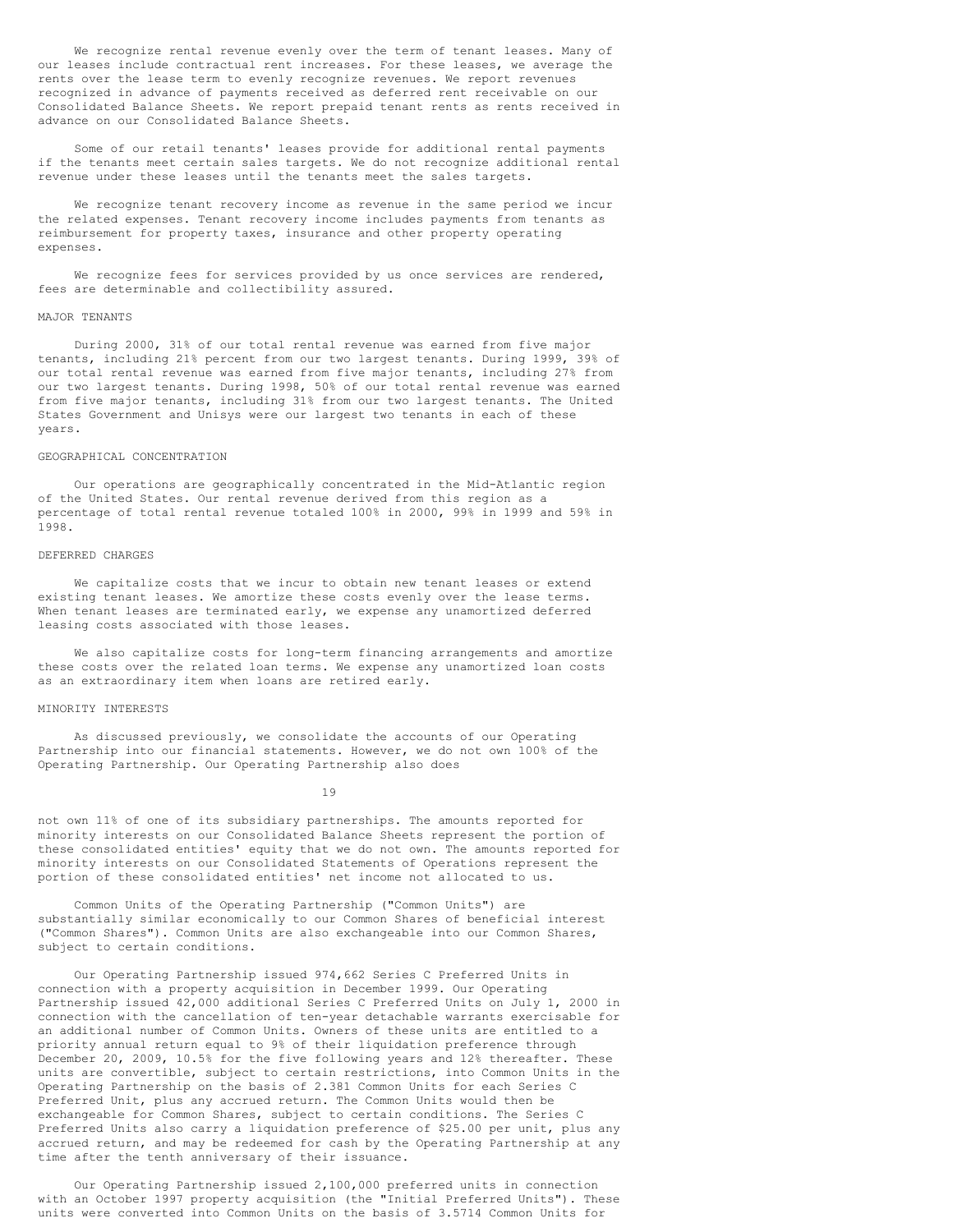each Initial Preferred Unit in October 1999. Prior to converting these units, owners were entitled to a priority annual return equal to 6.5% of their liquidation preference.

## INTEREST RATE SWAP AGREEMENTS

We recognize the interest rate differential to be paid or received on interest rate swap agreements as an adjustment to interest expense. We amortize gains and losses on terminated interest rate swaps accounted for as hedges over the remaining lives of the related swaps; we recognize any unamortized gain or loss when the underlying debt is terminated.

## INCOME TAXES

We have elected to be treated as a REIT under Sections 856 through 860 of the Internal Revenue Code. As a REIT, we generally will not be subject to Federal income tax if we distribute at least 95% of our REIT taxable income to our shareholders and satisfy certain other requirements (see discussion below). As a result, we do not report income tax expense on our Consolidated Statements of Operations. If we fail to qualify as a REIT in any tax year, we will be subject to Federal income tax on our taxable income at regular corporate rates.

In December 1999, legislation containing the REIT Modernization Act was signed into law. This law is effective January 1, 2001 and includes the following changes:

- o REITs are now allowed to own up to 100% investments in the stock of a taxable REIT subsidiary ("TRS"), subject to certain restrictions relating to the size of such investments. TRSs can provide services to REIT tenants and others without adversely impacting the income requirements to which REITs are subject;
- REITs are no longer able to enter into new arrangements to own more than 10% of the vote or value of the securities in a non-REIT C corporation unless such C corporation elects to be treated as a TRS; and
- o the percentage of REIT taxable income that REITs are required to distribute to shareholders is reduced from 95% to 90%.

On January 1, 2001, we acquired all of the stock in COMI which we did not previously own. We also elected to have COMI treated as a TRS effective January 1, 2001.

 $20$ 

For Federal income tax purposes, dividends to shareholders may be characterized as ordinary income, capital gains or return of capital (which is generally non-taxable). The characterization of dividends declared during each of the last three years was as follows (unaudited):

#### <TABLE> <CAPTION>

|                                                      | 2000          | 1999    | 1998          |
|------------------------------------------------------|---------------|---------|---------------|
|                                                      |               |         |               |
| $<$ S $>$                                            | < <sub></sub> | <c></c> | < <sub></sub> |
| Ordinary income                                      | 71.0%         | 79.3%   | 77.4%         |
| Return of capital                                    | 29.0%         |         | 22.6%         |
| Long term capital gain<br>$\langle$ /TARLE $\rangle$ |               | 20.7%   |               |

We are subject to certain state and local income and franchise taxes. The expense associated with these state and local taxes is included in general and administrative expense on our Consolidated Statements of Operations. We did not separately state these amounts on our Consolidated Statements of Operations because they are insignificant.

## EARNINGS PER SHARE ("EPS")

We present both basic and diluted EPS. We compute basic EPS by dividing income available to common shareholders by the weighted average number of Common Shares outstanding during the year. Our computation of diluted EPS is similar except that:

- the denominator is increased to include the weighted average number of potential additional Common Shares that would have been outstanding if securities that are convertible into our Common Shares were converted and
- o the numerator is adjusted to add back any convertible preferred dividends and any other changes in income or loss that would result from the assumed conversion into Common Shares.

21

Our computation of diluted EPS does not assume conversion of securities into our Common Shares if conversion of those securities would increase our diluted EPS in a given year. A summary of the numerator and denominator for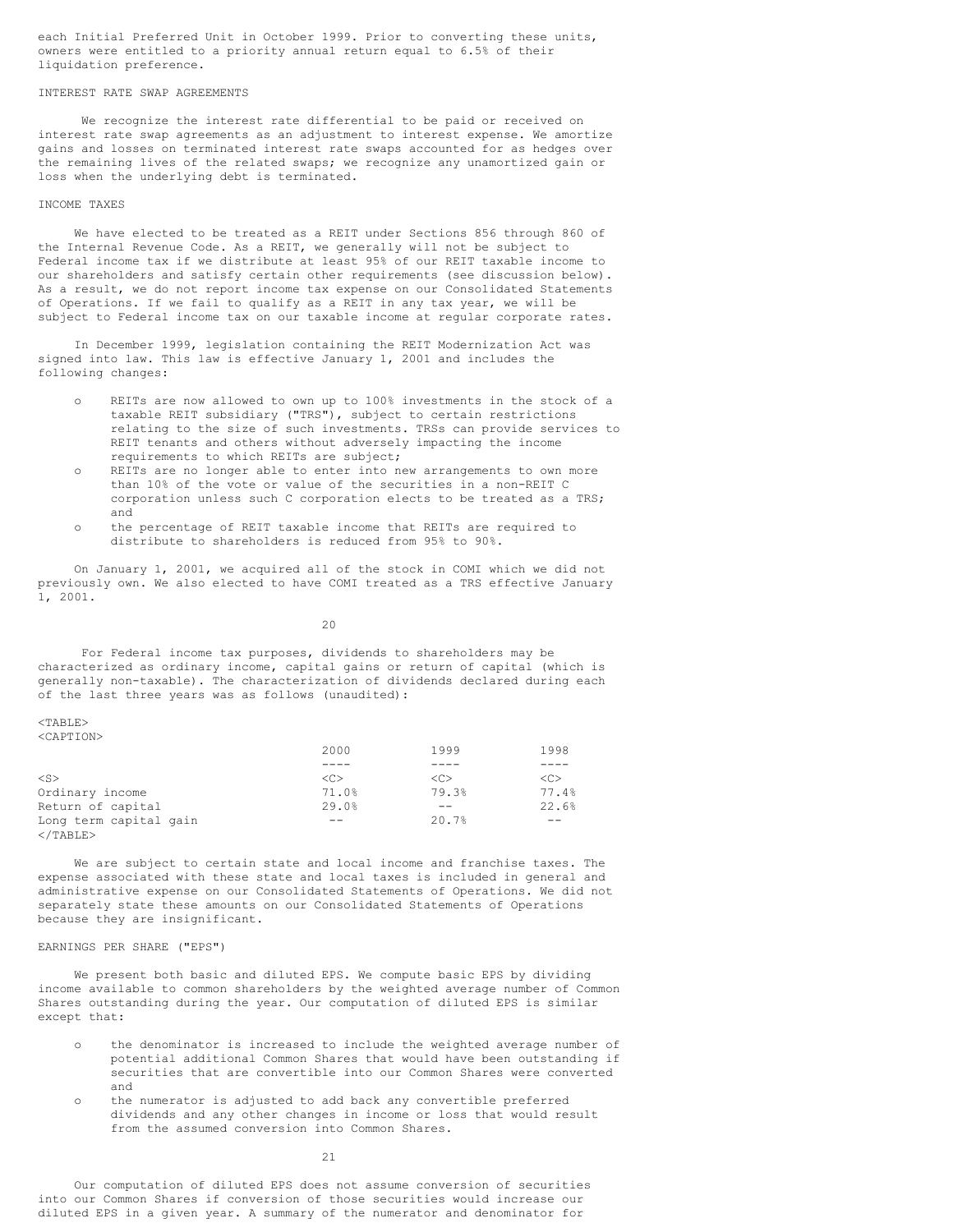purposes of basic and diluted EPS calculations is as follows (dollars and shares in thousands, except per share data):

<TABLE> <CAPTION>

|                                                         | 2000                  | 1999                                                                                                                                                                                                                                                                                                                                                                                                                                                                                                                                                         | 1998                                                                                                                                                                                                                                                                                                                                                                                                                                                                                                                                                       |
|---------------------------------------------------------|-----------------------|--------------------------------------------------------------------------------------------------------------------------------------------------------------------------------------------------------------------------------------------------------------------------------------------------------------------------------------------------------------------------------------------------------------------------------------------------------------------------------------------------------------------------------------------------------------|------------------------------------------------------------------------------------------------------------------------------------------------------------------------------------------------------------------------------------------------------------------------------------------------------------------------------------------------------------------------------------------------------------------------------------------------------------------------------------------------------------------------------------------------------------|
| $<$ S $>$                                               | <<>                   | $<<$ $>$                                                                                                                                                                                                                                                                                                                                                                                                                                                                                                                                                     | <<                                                                                                                                                                                                                                                                                                                                                                                                                                                                                                                                                         |
| Numerator:                                              |                       |                                                                                                                                                                                                                                                                                                                                                                                                                                                                                                                                                              |                                                                                                                                                                                                                                                                                                                                                                                                                                                                                                                                                            |
| Net income available to Common Shareholders             | \$11,332              | \$12,229                                                                                                                                                                                                                                                                                                                                                                                                                                                                                                                                                     | \$4,369                                                                                                                                                                                                                                                                                                                                                                                                                                                                                                                                                    |
| Add: Extraordinary loss                                 | 153                   | 903                                                                                                                                                                                                                                                                                                                                                                                                                                                                                                                                                          |                                                                                                                                                                                                                                                                                                                                                                                                                                                                                                                                                            |
|                                                         |                       |                                                                                                                                                                                                                                                                                                                                                                                                                                                                                                                                                              |                                                                                                                                                                                                                                                                                                                                                                                                                                                                                                                                                            |
| Numerator for basic earnings per share before           |                       |                                                                                                                                                                                                                                                                                                                                                                                                                                                                                                                                                              |                                                                                                                                                                                                                                                                                                                                                                                                                                                                                                                                                            |
| extraordinary item                                      | 11,485                | 13,132                                                                                                                                                                                                                                                                                                                                                                                                                                                                                                                                                       | 4,369                                                                                                                                                                                                                                                                                                                                                                                                                                                                                                                                                      |
| Add: Minority interests - Initial Preferred Units       | $\qquad \qquad -$     | 2,559                                                                                                                                                                                                                                                                                                                                                                                                                                                                                                                                                        | 3,412                                                                                                                                                                                                                                                                                                                                                                                                                                                                                                                                                      |
| Add: Minority interests - Common Units                  |                       | $- -$                                                                                                                                                                                                                                                                                                                                                                                                                                                                                                                                                        | 1,171                                                                                                                                                                                                                                                                                                                                                                                                                                                                                                                                                      |
|                                                         |                       |                                                                                                                                                                                                                                                                                                                                                                                                                                                                                                                                                              |                                                                                                                                                                                                                                                                                                                                                                                                                                                                                                                                                            |
| Numerator for diluted earnings per share before         |                       |                                                                                                                                                                                                                                                                                                                                                                                                                                                                                                                                                              |                                                                                                                                                                                                                                                                                                                                                                                                                                                                                                                                                            |
| extraordinary item                                      | 11,485                | 15,691                                                                                                                                                                                                                                                                                                                                                                                                                                                                                                                                                       | 8,952                                                                                                                                                                                                                                                                                                                                                                                                                                                                                                                                                      |
| Less: Extraordinary loss                                | (153)                 | (903)                                                                                                                                                                                                                                                                                                                                                                                                                                                                                                                                                        | $- -$                                                                                                                                                                                                                                                                                                                                                                                                                                                                                                                                                      |
|                                                         | ---------             | _________                                                                                                                                                                                                                                                                                                                                                                                                                                                                                                                                                    | $- - - - - - - -$                                                                                                                                                                                                                                                                                                                                                                                                                                                                                                                                          |
| Numerator for diluted earnings per share for net income | \$11,332<br>--------- | \$14,788<br>$=$ ========                                                                                                                                                                                                                                                                                                                                                                                                                                                                                                                                     | \$8,952                                                                                                                                                                                                                                                                                                                                                                                                                                                                                                                                                    |
| Denominator (all weighted averages):                    |                       |                                                                                                                                                                                                                                                                                                                                                                                                                                                                                                                                                              |                                                                                                                                                                                                                                                                                                                                                                                                                                                                                                                                                            |
| Common Shares - basic                                   | 18,818                | 16,955                                                                                                                                                                                                                                                                                                                                                                                                                                                                                                                                                       | 9,099                                                                                                                                                                                                                                                                                                                                                                                                                                                                                                                                                      |
| Assumed conversion of share options                     | 164                   | 9                                                                                                                                                                                                                                                                                                                                                                                                                                                                                                                                                            | 24                                                                                                                                                                                                                                                                                                                                                                                                                                                                                                                                                         |
| Assumed conversion of Common Unit warrants              | 231                   | $ -$                                                                                                                                                                                                                                                                                                                                                                                                                                                                                                                                                         | $- -$                                                                                                                                                                                                                                                                                                                                                                                                                                                                                                                                                      |
| Conversion of Initial Preferred Units                   | $\qquad \qquad -$     | 5,610                                                                                                                                                                                                                                                                                                                                                                                                                                                                                                                                                        | 7,500                                                                                                                                                                                                                                                                                                                                                                                                                                                                                                                                                      |
| Assumed conversion of Common Units                      |                       | $- - -$                                                                                                                                                                                                                                                                                                                                                                                                                                                                                                                                                      | 2,614                                                                                                                                                                                                                                                                                                                                                                                                                                                                                                                                                      |
|                                                         | ---------             | --------                                                                                                                                                                                                                                                                                                                                                                                                                                                                                                                                                     |                                                                                                                                                                                                                                                                                                                                                                                                                                                                                                                                                            |
| Denominator for diluted earnings per share              | 19,213                | 22,574                                                                                                                                                                                                                                                                                                                                                                                                                                                                                                                                                       | 19,237                                                                                                                                                                                                                                                                                                                                                                                                                                                                                                                                                     |
|                                                         | --------              | $\begin{tabular}{ll} \multicolumn{3}{l}{{\color{red}\boldsymbol{=}}} & \multicolumn{3}{l}{\color{blue}\boldsymbol{=}} & \multicolumn{3}{l}{\color{blue}\boldsymbol{=}} & \multicolumn{3}{l}{\color{blue}\boldsymbol{=}} \\ \multicolumn{3}{l}{\color{blue}\boldsymbol{=}} & \multicolumn{3}{l}{\color{blue}\boldsymbol{=}} & \multicolumn{3}{l}{\color{blue}\boldsymbol{=}} & \multicolumn{3}{l}{\color{blue}\boldsymbol{=}} \\ \multicolumn{3}{l}{\color{blue}\boldsymbol{=}} & \multicolumn{3}{l}{\color{blue}\boldsymbol{=}} & \multicolumn{3}{l}{\color$ | $\begin{tabular}{ll} \multicolumn{3}{l}{{\color{red}\boldsymbol{=}}} & \multicolumn{3}{l}{\color{blue}\boldsymbol{=}} & \multicolumn{3}{l}{\color{blue}\boldsymbol{=}} & \multicolumn{3}{l}{\color{blue}\boldsymbol{=}} & \multicolumn{3}{l}{\color{blue}\boldsymbol{=}} & \multicolumn{3}{l}{\color{blue}\boldsymbol{=}} & \multicolumn{3}{l}{\color{blue}\boldsymbol{=}} & \multicolumn{3}{l}{\color{blue}\boldsymbol{=}} & \multicolumn{3}{l}{\color{blue}\boldsymbol{=}} & \multicolumn{3}{l}{\color{blue}\boldsymbol{=}} & \multicolumn{3}{l}{\color$ |
| Basic earnings per Common Share:                        |                       |                                                                                                                                                                                                                                                                                                                                                                                                                                                                                                                                                              |                                                                                                                                                                                                                                                                                                                                                                                                                                                                                                                                                            |
| Income before extraordinary item                        | \$0.61                | \$0.77                                                                                                                                                                                                                                                                                                                                                                                                                                                                                                                                                       | \$0.48                                                                                                                                                                                                                                                                                                                                                                                                                                                                                                                                                     |
| Extraordinary item                                      | (0.01)                | (0.05)                                                                                                                                                                                                                                                                                                                                                                                                                                                                                                                                                       | $--$                                                                                                                                                                                                                                                                                                                                                                                                                                                                                                                                                       |
|                                                         |                       | ---------                                                                                                                                                                                                                                                                                                                                                                                                                                                                                                                                                    |                                                                                                                                                                                                                                                                                                                                                                                                                                                                                                                                                            |
| Net income                                              | \$ 0.60               | $S = 0.72$                                                                                                                                                                                                                                                                                                                                                                                                                                                                                                                                                   | S.<br>0.48                                                                                                                                                                                                                                                                                                                                                                                                                                                                                                                                                 |
| Diluted earnings per Common Share:                      | ---------             |                                                                                                                                                                                                                                                                                                                                                                                                                                                                                                                                                              |                                                                                                                                                                                                                                                                                                                                                                                                                                                                                                                                                            |
| Income before extraordinary item                        | \$0.60                | $S = 0.70$                                                                                                                                                                                                                                                                                                                                                                                                                                                                                                                                                   | \$0.47                                                                                                                                                                                                                                                                                                                                                                                                                                                                                                                                                     |
| Extraordinary item                                      | (0.01)                | (0.04)                                                                                                                                                                                                                                                                                                                                                                                                                                                                                                                                                       | $ -$                                                                                                                                                                                                                                                                                                                                                                                                                                                                                                                                                       |
|                                                         |                       | --------                                                                                                                                                                                                                                                                                                                                                                                                                                                                                                                                                     | --------                                                                                                                                                                                                                                                                                                                                                                                                                                                                                                                                                   |
| Net income                                              | 0.59<br>S.            | \$0.66                                                                                                                                                                                                                                                                                                                                                                                                                                                                                                                                                       | \$0.47                                                                                                                                                                                                                                                                                                                                                                                                                                                                                                                                                     |
|                                                         | ========              | _________                                                                                                                                                                                                                                                                                                                                                                                                                                                                                                                                                    | $= 1.12$                                                                                                                                                                                                                                                                                                                                                                                                                                                                                                                                                   |

### $<$ /TABLE>

Our diluted EPS computation for 2000 assumes no conversions of Preferred Units or Common Units since such conversions would increase diluted EPS for that year. Our diluted EPS computation for 1999 only assumes conversion of Initial Preferred Units because conversions of the Series A Cumulative Convertible Preferred Shares of beneficial interest ("Series A Preferred Shares"), Series C Preferred Units and Common Units would increase diluted EPS for that year. Our diluted EPS computation for 1998 does not assume conversion of the Series A Preferred Shares since such conversions would increase diluted EPS for that year.

## FAIR VALUE OF FINANCIAL INSTRUMENTS

Our financial instruments include primarily notes receivable, mortgage and other loans payable and interest rate derivatives. The fair values of notes receivable were not materially different from their carrying or contract values at December 31, 2000 and 1999. See Note 8 for fair value of mortgage and other loans payable information.

## 22

The following table sets forth derivative contracts we had in place as of December 31, 2000 and their respective fair market values ("FMV"):

## <TABLE>

| Nature of<br>Derivative | Notional<br>Amount.<br>(in millions) | One Month<br>LIBOR base | Effective<br>Date | Expiration<br>Date | FMV at<br>12/31/00<br>(in thousands) |
|-------------------------|--------------------------------------|-------------------------|-------------------|--------------------|--------------------------------------|
|                         |                                      |                         |                   |                    |                                      |
| $<$ S>                  | < <sub></sub>                        | < <sub></sub>           | <<                | < <sub></sub>      | < <sub></sub>                        |
| Interest rate cap       | 50.0<br>S.                           | 7.70%                   | 5/25/00           | 5/31/02            | Ŝ<br>4                               |
| Interest rate cap       | 50.0                                 | 7.00%                   | 9/13/00           | 10/13/01           |                                      |
| Interest rate cap       | 25.0                                 | 7.00%                   | 10/17/00          | 10/13/01           |                                      |
| Interest rate swap      | 100.0                                | 5.76%                   | 1/2/01            | 1/2/03             | (246)                                |
| Total                   |                                      |                         |                   |                    | \$(240)                              |
|                         |                                      |                         |                   |                    |                                      |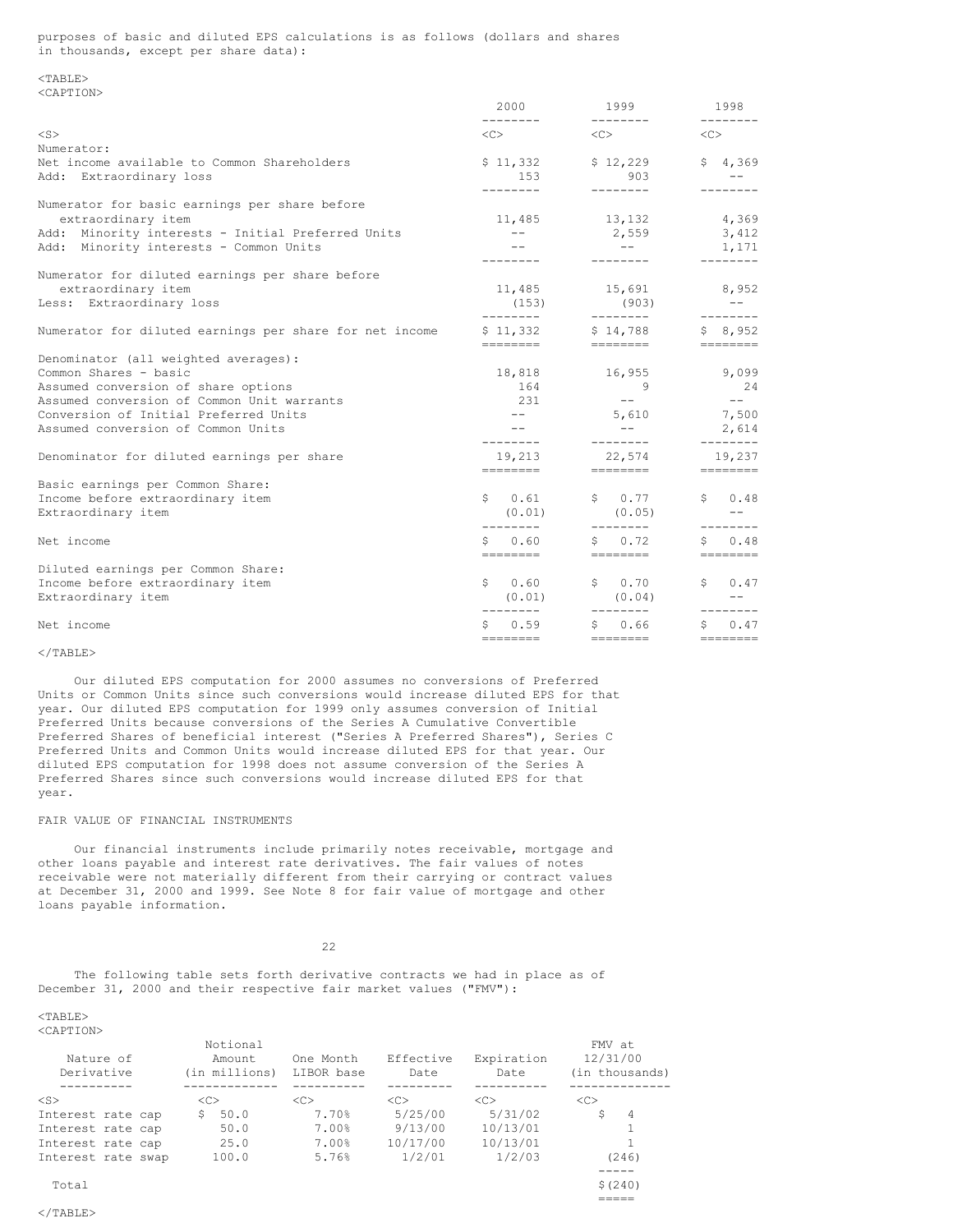In June 1998, the Financial Accounting Standards Board issued Statement of Financial Accounting Standards No. 133 ("SFAS 133"), "Accounting for Derivative Instruments and Hedging Activities". The statement's effective date was delayed until 2001. Accordingly, we adopted this standard beginning January 1, 2001. SFAS 133 establishes accounting and reporting standards for derivative financial instruments and for hedging activities. It requires that an entity recognize all derivatives as assets or liabilities in the balance sheet at fair value with the offset to:

- o the other comprehensive income component of shareholders' equity ("OCI") for any derivatives designated as cash flow hedges to the extent such derivatives are deemed effective;
- other income or expense on our Statement of Operations for any derivatives designated as cash flow hedges to the extent such derivatives are deemed ineffective; or
- o other income or expense on our Statement of Operations for any derivatives designated as fair value hedges.

At December 31, 2000, we had in place three interest rate cap contracts and one interest rate swap contract. We have designated each of these derivatives as cash flow hedges. We expect the interest rate swap contract to be substantially effective. We do not expect the interest rate cap contracts to be effective. At adoption on January 1, 2001, we reduced OCI by \$246 as a cumulative effect adjustment to recognize the net fair value of our interest rate swap contract. We also recognized an unrealized loss of \$258 on the book value associated with our derivatives at January 1, 2001.

Effective July 1, 2000, the FASB issued FIN No. 44, "Accounting for Certain Transactions Involving Stock Compensation." FIN No. 44 clarifies the application of the Accounting Principle Board's Opinion No. 25, "Accounting for Stock Issued to Employees" for certain issues, including the definition of the term "employee", the criteria for determining whether a plan qualifies as a noncompensatory plan, the accounting consequence of various modifications to previous issuances and the accounting for an exchange of stock compensation awards in a business combination. We adopted FIN No. 44 effective July 1, 2000. The primary impact of our adoption of this Interpretation is that we and the Service Companies recognize additional expenses from share options issued to employees for the following:

- the share price appreciation and future vesting relating to share options that were repriced in 1999, and
- o the issuance of share options to employees of CRM and MGK (all defined in Note 6).

### 23

## 4. COMMERCIAL REAL ESTATE PROPERTIES

Operating properties consisted of the following:

### <TABLE> <CAPTION>

|           |                                   | December 31, |               |
|-----------|-----------------------------------|--------------|---------------|
|           |                                   | 2000         | 1999          |
| $<$ S $>$ |                                   | <<           | < <sub></sub> |
|           | Land                              | \$140,018    | \$135,641     |
|           | Buildings and improvements        | 604,666      | 544,967       |
|           | Furniture, fixtures and equipment | 344          | 335           |
|           |                                   |              |               |
|           |                                   | 745,028      | 680,943       |
|           | Less: accumulated depreciation    | (33, 468)    | (18, 279)     |
|           |                                   | ------       | ------        |
|           |                                   | \$711,560    | \$662,664     |
|           |                                   |              |               |

## $\langle$ /TABLE>

Projects we had under construction or development at December 31, 2000 consisted of the following:

### $<$ TABLE> <CAPTION>

| December 31, |      |
|--------------|------|
| 2000         | 1999 |
|              |      |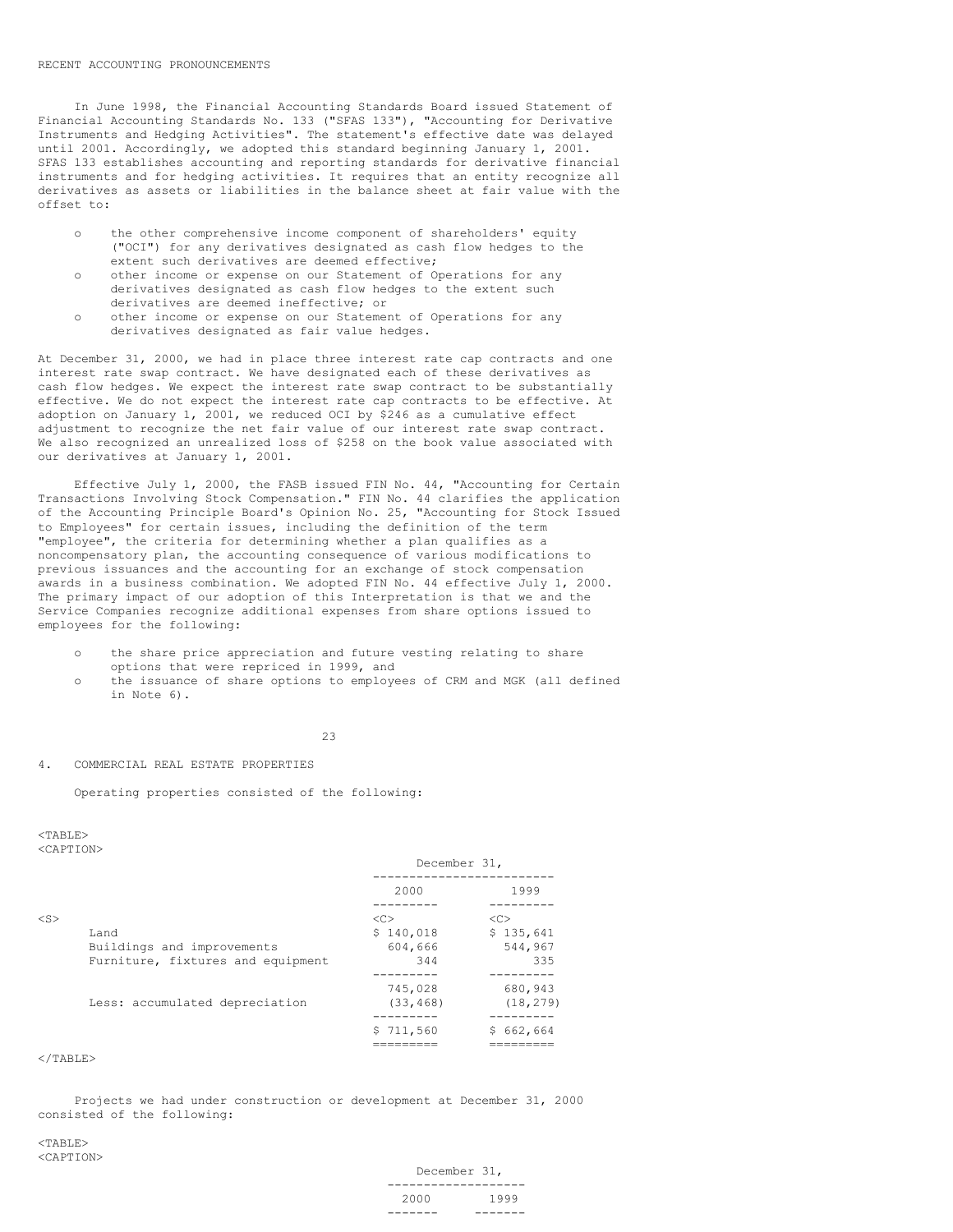| $<$ S $>$ | Land<br>Construction in progress | < <sub><br/>\$19,069<br/>17,489</sub> | <c><br/>\$13,158<br/>20,667</c> |
|-----------|----------------------------------|---------------------------------------|---------------------------------|
|           |                                  | \$36,558                              | \$33,825                        |

## $\langle$ /TABLE>

## 2000 ACQUISITIONS

We acquired the following office properties during 2000:

<TABLE> <CAPTION>

|                    |              |                        | Number          |                               |                 |
|--------------------|--------------|------------------------|-----------------|-------------------------------|-----------------|
| Project Name       | Location     | Date of<br>Acquisition | оf<br>Buildings | Total Rentable<br>Square Feet | Initial<br>Cost |
| $<$ S $>$          | <c></c>      | <c></c>                | <<>             | <c></c>                       | <c></c>         |
| 7240 Parkway Drive | Hanover, MD  | 4/18/00                |                 | 73,500                        | \$7,464         |
| 9140 Route 108     | Columbia, MD | 12/14/00               |                 | 150,000                       | 7.149           |
| $\langle$ /TABLE>  |              |                        |                 |                               |                 |

We also acquired the following properties during 2000:

- o a parcel of land located in Cranbury, New Jersey for \$633 on March 20, 2000,
- o a parcel of land located in Columbia, Maryland for \$4,036 on March 29, 2000,
- o a parcel of land located in Annapolis Junction, Maryland for \$3,022 on May 26, 2000 from Constellation (defined below),
- o a parcel of land located in Cranbury, New Jersey for \$283 on June 5, 2000,
- o a parcel of land located in Annapolis Junction, Maryland for \$364 on June 30, 2000 from Constellation,
- o a parcel of land located in Columbia, Maryland for \$3,958 on September 28, 2000, and
- o a parcel of land located in Annapolis Junction, Maryland for \$3,055 on November 13, 2000 from Constellation.

All of these land parcels are contiguous to certain of our existing operating properties. Constellation Real Estate and its affiliates (collectively "Constellation") owned 43% of our Common Shares outstanding at December 31, 2000. Constellation also controlled two of the nine positions on our Board of Trustees at December 31, 2000.

### 24

## 2000 CONSTRUCTION/DEVELOPMENT

During 2000, we completed the construction of five office buildings totaling 380,760 square feet. Three of these buildings totaling 303,697 square feet are located in the Baltimore/Washington Corridor, one building with 57,280 square feet is located in Dayton, New Jersey and one building with 19,783 square feet is located in Harrisburg, Pennsylvania.

As of December 31, 2000, we had construction underway on three new buildings and development underway on two parcels of land and also had a \$358 net investment in joint ventures constructing two additional new buildings.

## 2000 DISPOSITIONS

We sold the following properties during 2000:

#### <TABLE> <CAPTION>

| Project Name                        | Location      | Property<br>Type(1) | Date of<br>Sale | Total Rentable<br>Square Feet | Sales<br>Price |
|-------------------------------------|---------------|---------------------|-----------------|-------------------------------|----------------|
|                                     |               |                     |                 |                               |                |
| $<$ S $>$                           | < <sub></sub> | < <sub></sub>       | < <sub></sub>   | < <sub></sub>                 | < <sub></sub>  |
| Minot Retail                        | Minot, ND     | R                   | 6/19/00         | 46.134                        | \$2,970        |
| Tred Avon                           | Easton, MD    | R                   | 11/10/00        | 149,191                       | 5,800          |
| 3 Centre Drive<br>$\langle$ /TABLE> | Cranbury, NJ  | Ω                   | 12/28/00        | 20,436                        | 2,790          |

(1) "R" indicates retail property; "O" indicates office property.

We recognized a \$107 net gain on the sale of these properties in 2000.

1999 ACQUISITIONS

We acquired the following office properties during 1999: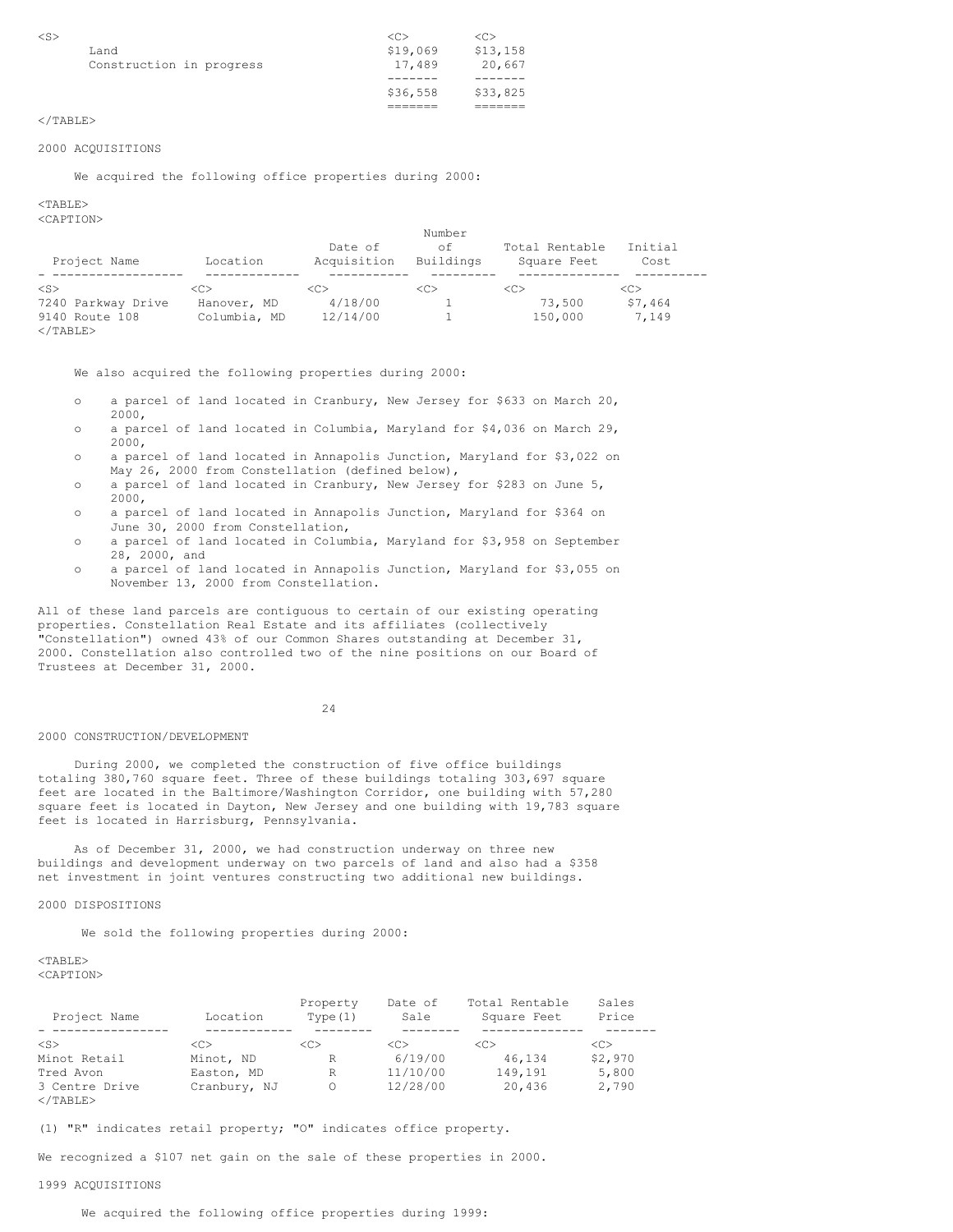|                              | NUILLUEL              |                        |                 |                               |                 |  |
|------------------------------|-----------------------|------------------------|-----------------|-------------------------------|-----------------|--|
| Project Name                 | Location              | Date of<br>Acquisition | оf<br>Buildings | Total Rentable<br>Square Feet | Initial<br>Cost |  |
|                              |                       |                        |                 |                               |                 |  |
| $<$ S $>$                    | < <sub></sub>         | < <sub></sub>          | < <sub></sub>   | <<                            | <<>             |  |
| Airport Square XXI           | Linthicum, MD         | 2/23/99                |                 | 67.913                        | 6,751<br>S.     |  |
| Parkway Crossing Properties  | Hanover, MD           | 4/16/99                |                 | 99.026                        | 9.524           |  |
| Commons Corporate Center (1) | Hanover, MD           | 4/28/99                | 8               | 250,413                       | 25,442          |  |
| Princeton Executive Center   | Monmouth Junction, NJ | 6/24/99                |                 | 61,300                        | 6,020           |  |
| Gateway Central (2)          | Harrisburg, PA        | 8/12/99                |                 | 55.726                        | 5,960           |  |
| Gateway International (3)    | Linthicum, MD         | 11/18/99               |                 | 198,438                       | 24,316          |  |
| Corporate Gateway Center (4) | Harrisburg, PA        | 12/3/99                | 9               | 417,138                       | 40,082          |  |
| Timonium Business Park (5)   | Timonium, MD          | 12/21/99               | $\mathfrak{D}$  | 233,623                       | 30,001          |  |
| Brown's Wharf (5)            | Baltimore, MD         | 12/21/99               |                 | 103,670                       | 10,607          |  |
| $\langle$ /TABLE>            |                       |                        |                 |                               |                 |  |

Number

(1) Does not include \$400 allocated to projects under construction and \$50 relating to land under a ground lease.

- (2) Acquired 89% ownership interest from an officer and Trustee of ours.
- (3) Does not include \$1,973 allocated to projects under construction.
- (4) Acquired 49% interest on September 15, 1999. Acquired remaining 51%
- interest on December 3, 1999 (discussed below).

(5) See discussion below.

In June 1999, we sold Brown's Wharf and assigned our rights to purchase the Timonium Business Park to an unrelated third party. Simultaneously with these transactions, we entered into a contract with the third party under which the third party had the right to transfer these three office buildings to us on or before March 31, 2000. In December 1999, we acquired Brown's Wharf and the Timonium Business Park from the third party for \$40,608 which is reflected in the table above. Due to the nature of this agreement, we did not recognize a gain or loss on the sale of Brown's Wharf. We also continued to depreciate Brown's Wharf throughout 1999.

 $25$ 

On September 15, 1999, we acquired a 49% interest in Corporate Gateway General Partnership ("Corporate Gateway"), a newly organized joint venture, for \$2,952. On the same day, the joint venture acquired nine office buildings located in Greater Harrisburg, Pennsylvania from First Industrial Realty Trust, Inc., a publicly held real estate investment company where Jay Shidler, the Chairman of our Board of Trustees, serves as Chairman of the Board of Directors. Corporate Gateway acquired these buildings for \$39,925 using cash and proceeds from a \$34,247 loan payable to our Operating Partnership. The loan carried an interest rate of 10%. We accounted for our investment in Corporate Gateway at that time using the equity method of accounting. On December 3, 1999, we acquired the remaining 51% interest in Corporate Gateway. The recorded cost of the nine office buildings upon completion of these transactions totaled \$40,082 which is reflected in the table above.

We issued 974,662 Series C Preferred Units and 377,251 Common Units in our Operating Partnership in connection with 1999 office property acquisitions.

We also acquired the following properties during 1999:

- o a parcel of land located in Annapolis Junction, Maryland that is contiguous to certain of our existing operating properties for \$2,908 on May 28, 1999 from Constellation,
- o a 57,000 square foot warehouse facility for redevelopment into office space located on 8.5 acres of land that is contiguous to properties we own in South Brunswick, New Jersey for \$2,172 on July 9, 1999,
- o a parcel of land located in Linthicum, Maryland that is contiguous to certain of our existing operating properties for \$1,970 on August 1, 1999 from CDS (see Note 6),
- a parcel of land located in Annapolis Junction, Maryland that is contiguous to certain of our existing operating properties for \$2,945 on October 21, 1999 from Constellation, and
- o a parcel of land located in Harrisburg, Pennsylvania that is contiguous to certain of our existing operating properties for \$191 on November 4, 1999 from an officer and Trustee of ours.

## 1999 DISPOSITIONS

We sold the following properties during 1999: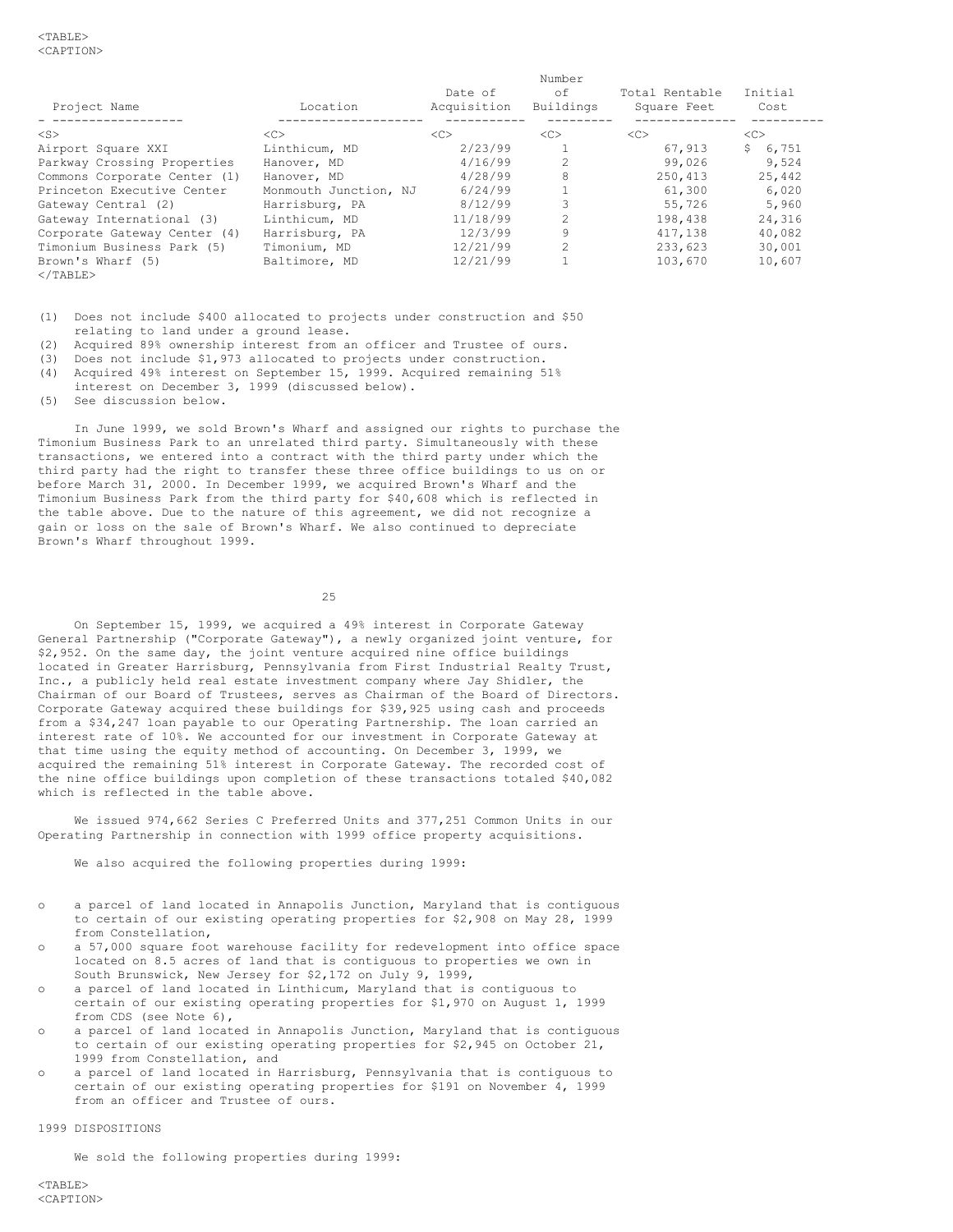| Project Name                        | Location          | Property<br>Type(1) | Date of<br>Sale | Total Rentable<br>Square Feet | Sales<br>Price |  |
|-------------------------------------|-------------------|---------------------|-----------------|-------------------------------|----------------|--|
|                                     |                   |                     |                 |                               |                |  |
| $<$ S $>$                           | <<                | < <sub></sub>       | < <sub></sub>   | <<                            | <<             |  |
| Cranberry Square                    | Westminster, MD   | R                   | 1/22/99         | 139,988                       | \$18,900       |  |
| Delafield Retail                    | Delafield, WI     | R                   | 2/26/99         | 52,800                        | 3,303          |  |
| Indianapolis Retail                 | Indianapolis, IN  | R                   | 3/09/99         | 67.541                        | 5,735          |  |
| Plymouth Retail                     | Plymouth, MN      | R                   | 3/09/99         | 67,510                        | 5,465          |  |
| Glendale Retail                     | Glendale, WI      | R                   | 5/04/99         | 36,248                        | 1,900          |  |
| Peru Retail                         | Peru, IL          | R                   | 6/16/99         | 60,232                        | 3,750          |  |
| Browns Wharf (2)                    | Baltimore, MD     | $\bigcirc$          | 6/24/99         | 103,670                       | 10,575         |  |
| Oconomowoc Retail                   | Oconomowoc, WI    | R                   | 6/25/99         | 39,272                        | 2,575          |  |
| Brandon One<br>$\langle$ /TARLE $>$ | Riviera Beach, MD | Ω                   | 12/30/99        | 38,513                        | 1,260          |  |

(1) "R" indicates retail property; "O" indicates office property. (2) See discussion in portion of this note entitled "1999 Acquisitions".

We recognized a \$1,140 net gain on the sale of these properties in 1999.

### 1999 CONSTRUCTION

During 1999, we completed the construction of two office properties totaling 202,219 square feet. The office buildings are located in Annapolis Junction, Maryland and Columbia, Maryland. We also completed an expansion project that increased the rentable square footage of one of our properties by 6,350 square feet.

26

### 5. INVESTMENT IN UNCONSOLIDATED REAL ESTATE JOINT VENTURE

In 2000, we acquired an 80% interest in Gateway 67, LLC, a newly organized joint venture developing a parcel of land located in Columbia, Maryland. We account for our investment in this joint venture using the equity method of accounting. Our investment in this joint venture at December 31, 2000 totaled \$3,616.

## 6. INVESTMENT IN AND ADVANCES TO OTHER UNCONSOLIDATED ENTITIES

Since September 1998, the Operating Partnership has owned 95% of the capital stock in COMI, including 1% of the voting common stock. COMI provided us with asset management, managerial, financial and legal support from September 1998 through December 2000. On January 1, 2001, we acquired all of the stock in COMI which we did not previously own for \$26 and all of COMI's employees became employees of the Operating Partnership. We also elected to have COMI treated as a TRS effective January 1, 2001.

COMI owns interests in the following entities:

### $<$ TABLE> <CAPTION>

|                   | Entity Name                                 | Type of Service Business     | Date of<br>Acquisition | Percentage<br>Ownership |
|-------------------|---------------------------------------------|------------------------------|------------------------|-------------------------|
| $<$ S $>$         |                                             | <c></c>                      | <c></c>                | <c></c>                 |
|                   | Corporate Realty Management, LLC ("CRM")    | Real Estate Management       | 9/28/98                | $100\frac{6}{1}$        |
|                   | Corporate Development Services, LLC ("CDS") | Construction and Development | 9/28/98                | 100%                    |
|                   | Martin G. Knott and Associates, LLC ("MGK") | Heating and Air Conditioning | 8/31/99                | 80%                     |
| $\langle$ /TABLE> |                                             |                              |                        |                         |

(1) COMI acquired 75% of CRM on September 28, 1998. COMI acquired the remaining 25% on July 18, 2000.

We accounted for our investment in COMI and its subsidiaries, CRM, CDS and MGK, using the equity method of accounting through December 31, 2000. Since we own all of the voting interests in COMI and control its operations effective January 1, 2001, we began combining the accounts of COMI and its subsidiaries with our accounts on that date.

In 2000, we acquired a 6% interest in MediTract, LLC ("MediTract"), an entity engaged in the development of an Internet based contract imaging and management system. We account for our investment in MediTract using the cost method of accounting.

Our investment in and advances to other unconsolidated entities included the following:

 $<$ TABLE> <CAPTION>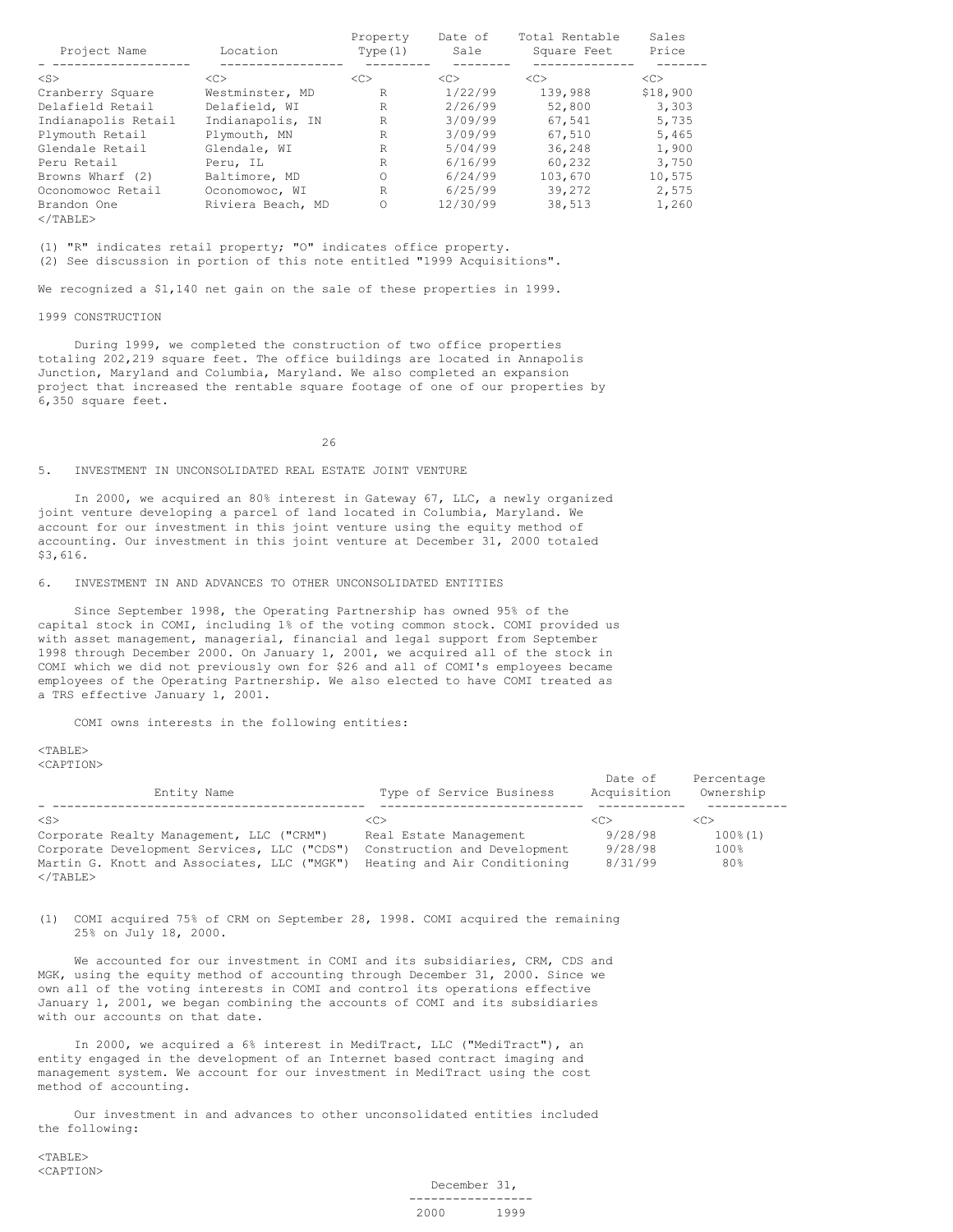| $<$ S>                                 | < <sub></sub> | < <sub></sub> |
|----------------------------------------|---------------|---------------|
| Notes receivable (1)                   | \$2,005       | \$2,005       |
| Equity investment in Service Companies | 497           | 807           |
| Advances receivable                    | 2,001         | 849           |
|                                        |               |               |
| Total investment in Service Companies  | 4,503         | 3,661         |
| Investment in MediTract                | 1,621         |               |
|                                        |               |               |
| Total                                  | \$6,124       | \$3,661       |
|                                        |               |               |

(1) The note receivable carries an interest rate of Prime plus 2% through its maturity on September 28, 2003.

27

## 7. DEFERRED CHARGES

Deferred charges consisted of the following:

# <TABLE>

<CAPTION>

|                                       |                    | December 31,              |
|---------------------------------------|--------------------|---------------------------|
|                                       | 2000               | 1999                      |
|                                       |                    |                           |
| $<$ S $>$<br>Deferred financing costs | <<><br>\$6,108     | < <sub><br/>\$4,592</sub> |
| Deferred leasing costs                | 10,800             | 4,658                     |
| Deferred other                        |                    | 2.4                       |
|                                       | 16,908             | 9,274                     |
| Accumulated amortization              | (4.003)            | (1, 749)                  |
| Deferred charges, net                 | ------<br>\$12,905 | \$7,525                   |
|                                       |                    |                           |
| $\langle$ /TABLE>                     |                    |                           |

28

8. MORTGAGE AND OTHER LOANS PAYABLE

Mortgage and other loans payable consisted of the following:

<TABLE>

<CAPTION>

|                                                                                                        |           | December 31. |  |  |
|--------------------------------------------------------------------------------------------------------|-----------|--------------|--|--|
|                                                                                                        | 2000      |              |  |  |
| 1999                                                                                                   |           |              |  |  |
| $------$                                                                                               |           |              |  |  |
| $<$ S $>$                                                                                              | <<        | <<           |  |  |
| Deutsche Banc Alex. Brown, Term Credit Facility, LIBOR + 1.75%, maturing October 2001 (1)<br>\$100,000 | \$100,000 |              |  |  |
| Deutsche Banc Alex. Brown, Revolving Credit Facility, LIBOR + 1.75%, maturing May 2001<br>57,500       | 82,245    |              |  |  |
| Teachers Insurance and Annuity Association of America, 6.89%, maturing November 2008<br>83,470         | 82,160    |              |  |  |
| Teachers Insurance and Annuity Association of America, 7.72%, maturing October 2006<br>59,801          | 59,036    |              |  |  |
| Prudential Securities Credit Corp., LIBOR + 1.5%, maturing June 2001                                   | 29,091    |              |  |  |
| Mutual of New York Life Insurance Company, 7.79%, maturing August 2004<br>27,750                       | 27,374    |              |  |  |
| Transamerica Life Insurance and Annuity Company, 8.3%, maturing October 2005                           | 17,597    |              |  |  |
| Allfirst Bank, LIBOR + 1.75%, maturing May 2002<br>12,290                                              | 11,993    |              |  |  |
| Bank of America, LIBOR + 1.75%, maturing March 2002 (2)                                                | 9,978     |              |  |  |
| Allfirst Bank, LIBOR + 1.75%, maturing October 2001 (3)<br>4,490                                       | 9,019     |              |  |  |
| Teachers Insurance and Annuity Association of America, 8.35%, maturing October 2006                    | 7,974     |              |  |  |
| Provident Bank of Maryland, LIBOR + 1.75%, maturing July 2001 (4)                                      | 7,000     |              |  |  |
| Allfirst Bank, LIBOR + 1.75%, maturing May 2002 (5)                                                    | 6,350     |              |  |  |
| Aegon USA Realty Advisors, Inc., 8.29%, maturing May 2007                                              | 6,047     |              |  |  |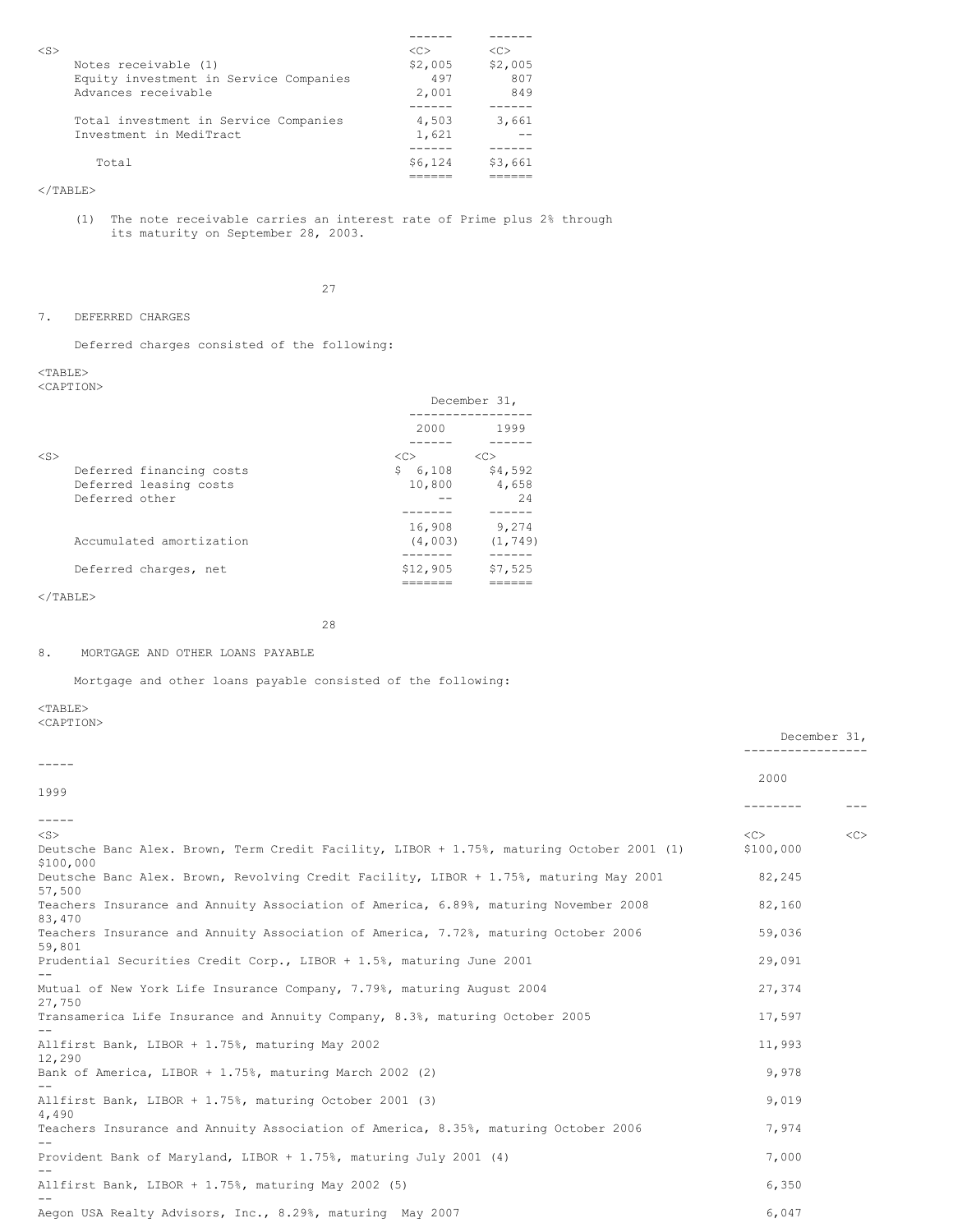| 6,214<br>Summit Bank, LIBOR + 1.75%, maturing February 2001 (6)                          | 4,843     |  |
|------------------------------------------------------------------------------------------|-----------|--|
| Allfirst Bank, LIBOR + 1.75%, maturing July 2002 (7)                                     | 4,500     |  |
| Mellon Bank, yield on 5-year Treasury Securities + 2%, maturing August 2005 (8)<br>4,304 | 3,989     |  |
| Bank of America, LIBOR + 1.75%, maturing September 2001                                  | 2,000     |  |
| Provident Bank of Maryland, LIBOR + 1.75%, maturing July 2002 (9)                        | 1,626     |  |
| Seller loan, 8.0%, maturing May 2007<br>1,542                                            | 1,527     |  |
| Bank of America, LIBOR + 1.75%, repaid November 2000<br>16,720                           | --        |  |
| Provident Bank of Maryland, LIBOR + 1.75%, repaid September 2000<br>8,642                | $ -$      |  |
| Allfirst Bank, LIBOR + 1.6%, repaid September 2000<br>8,167                              | --        |  |
| Bank of Maryland, LIBOR + 1.75%, repaid August 2000<br>3,437                             | --        |  |
| Provident Bank of Maryland, LIBOR + 1.75%, repaid November 2000<br>2.825                 | --        |  |
| Northern Life Insurance Company, 8%, repaid June 2000<br>2,475                           | --        |  |
| $------$                                                                                 |           |  |
| \$399,627                                                                                | \$474,349 |  |
| ========                                                                                 | ========  |  |

- (1) May be extended for a one-year period, subject to certain conditions. (2) Construction loan with a total commitment of \$13,440. Loan may be extended for a one-year period, subject to certain conditions.
- (3) Construction loan with a total commitment of \$12,375. Loan may be extended for a one-year period, subject to certain conditions.
- (4) Loan may be extended for a three-month period, subject to certain conditions.
- (5) Construction loan with a total commitment of \$9,325.
- (6) Construction loan with a total commitment of \$6,900. Loan may be extended for a two-year period, subject to certain conditions.
- (7) Loan was increased to \$6,500 in February 2001. It may be extended for a one year period, subject to certain conditions.
- (8) Construction loan with a total commitment of \$4,549.
- (9) Construction loan with a total commitment of \$11,855. Loan may be extended for a one-year period subject to certain conditions.

In the case of each of our mortgage and construction loans, we have pledged certain of our real estate assets as collateral. We use the term collateralized to describe this arrangement. As of December 31, 2000, substantially all of our real estate properties were collateralized on loan obligations. Certain of our mortgage loans require that we comply with a number of restrictive financial covenants, including adjusted consolidated net worth, minimum property interest coverage, minimum property hedged interest coverage, minimum consolidated interest coverage, maximum consolidated unhedged floating rate debt and maximum consolidated total indebtedness. As of December 31, 2000, we were in compliance with these financial covenants.

29

Our mortgage loans mature on the following schedule (excluding extension options):

| $<$ TABLE $>$ |                     |
|---------------|---------------------|
| $<$ S $>$     | $\langle C \rangle$ |
|               | \$237,900           |
|               | 37,771              |
|               | 3,924               |
|               | 29.771              |
|               | 24,051              |
| Thereafter    | 140,932             |
|               |                     |
|               | \$474.349           |
|               |                     |

 $<$ /TABLE>

The fair value of our mortgage and other loans payable was \$481,083 at December 31, 2000 and \$387,539 at December 31, 1999.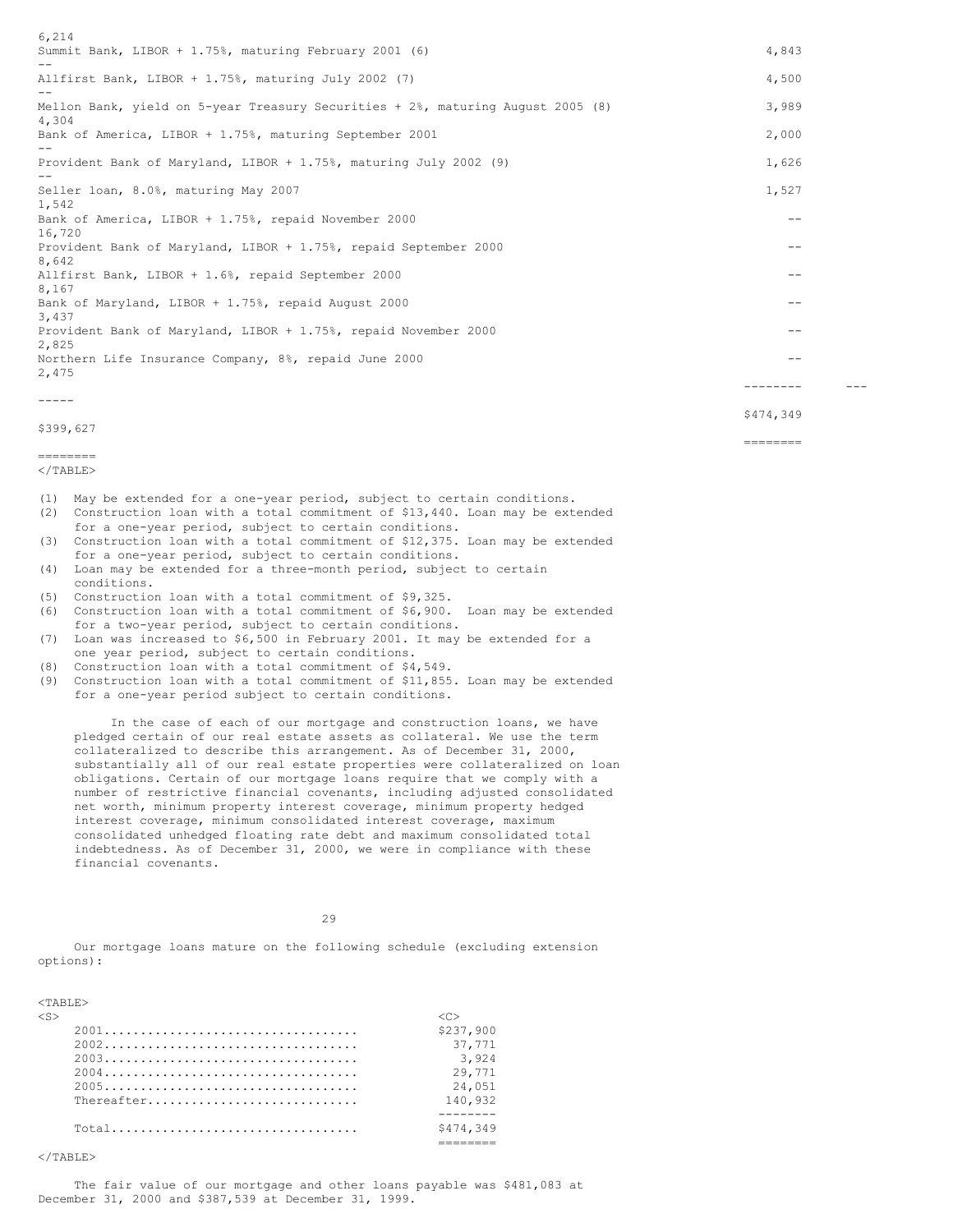Weighted average borrowings under our secured revolving credit facility with Deutsche Banc Alex. Brown totaled \$80,286 in 2000 and \$70,165 in 1999. The weighted average interest rate on this credit facility totaled 8.13% in 2000 and 7.2% in 1999.

Weighted average borrowings under our revolving credit facility with Prudential Securities totaled \$6,232 in 2000. The weighted average interest rate on this credit facility totaled 8.15% in 2000. No borrowings were made under this loan in 1999.

Amounts available under our lines of credit with Deutsche Banc Alex. Brown and Prudential Securities Credit Corporation are generally computed based on 65% of the appraised value of properties pledged as collateral for these loans. As of December 31, 2000, the maximum amount available under these lines of credit totaled \$122,139, of which \$10,803 was unused.

We capitalized interest costs of \$3,889 in 2000, \$1,510 in 1999 and \$77 in 1998.

We had mortgage loans payable that were retired early during 2000 and 1999 using proceeds from sales of properties and refinancings. We recognized a loss on these early debt retirements of \$153 in 2000 and \$903 in 1999.

#### 9. SHAREHOLDERS' EQUITY

#### PREFERRED SHARES

In 1998, we issued 984,308 Series A Preferred Shares. These shares are nonvoting and are convertible after two years of issuance, subject to certain conditions, into Common Shares on the basis of 1.8748 Common Shares for each Series A Preferred Share. Holders of the Series A Preferred Shares are entitled to cumulative dividends, payable quarterly (as and if declared by the Board of Trustees). Dividends accrue from the date of issue at the annual rate of \$1.375 per share, which is equal to 5.5% of the \$25.00 per share liquidation preference of the shares. On September 28, 2000, 984,307 of these shares were converted into 1,845,378 Common Shares.

In July 1999, we completed the sale of 1,250,000 Series B Cumulative Redeemable Preferred Shares of beneficial interest ("Series B Preferred Shares") to the public at a price of \$25.00 per share. These shares are nonvoting and are redeemable for cash at \$25.00 per share at our option on or after July 15, 2004. Holders of these shares are entitled to cumulative dividends, payable quarterly (as and if declared by the Board of Trustees). Dividends accrue from the date of issue at the annual rate of \$2.50 per share, which is equal to 10% of the \$25.00 per share redemption price. We contributed the net proceeds to our Operating Partnership in exchange for 1,250,000 Series B Preferred Units. The Series B Preferred Units carry terms that are substantially the same as the Series B Preferred Shares.

30

### COMMON SHARES

In April 1998, we completed the sale of 7,500,000 Common Shares to the public at a price of \$10.50 per share and contributed the net proceeds to our Operating Partnership in exchange for 7,500,000 Common Units. Our Operating Partnership used the proceeds to fund acquisitions.

In 1998, we issued 7,030,793 Common Shares in connection with an acquisition.

Over the three years ended December 31, 2000, we had the following transactions in which Common Units in our Operating Partnership were converted into Common Shares on the basis of one Common Share for each Common Unit:

o 372,295 Common Units converted on August 4, 1999;

o 877,545 Common Units converted on March 16, 2000; and

o 170,000 Common Units converted on June 30, 2000.

On December 16, 1999, we issued 471,875 Common Shares subject to forfeiture restrictions to certain officers. We issued an additional 12,500 of these shares to an officer in 2000. The forfeiture restrictions of specified percentages of these shares lapse annually through 2004 upon the Company's attainment of defined earnings or shareholder return growth targets. These shares may not be sold, transferred or encumbered while the forfeiture restrictions are in place. Forfeiture restrictions lapsed on 8,593 of these shares during 1999 and 15,625 of these shares in 2000.

On November 3, 1999, the Board of Trustees authorized a share repurchase program to buy up to 2,000,000 Common Shares in open market and privately negotiated purchases depending on market conditions and other factors. Shares repurchased under this program are summarized below.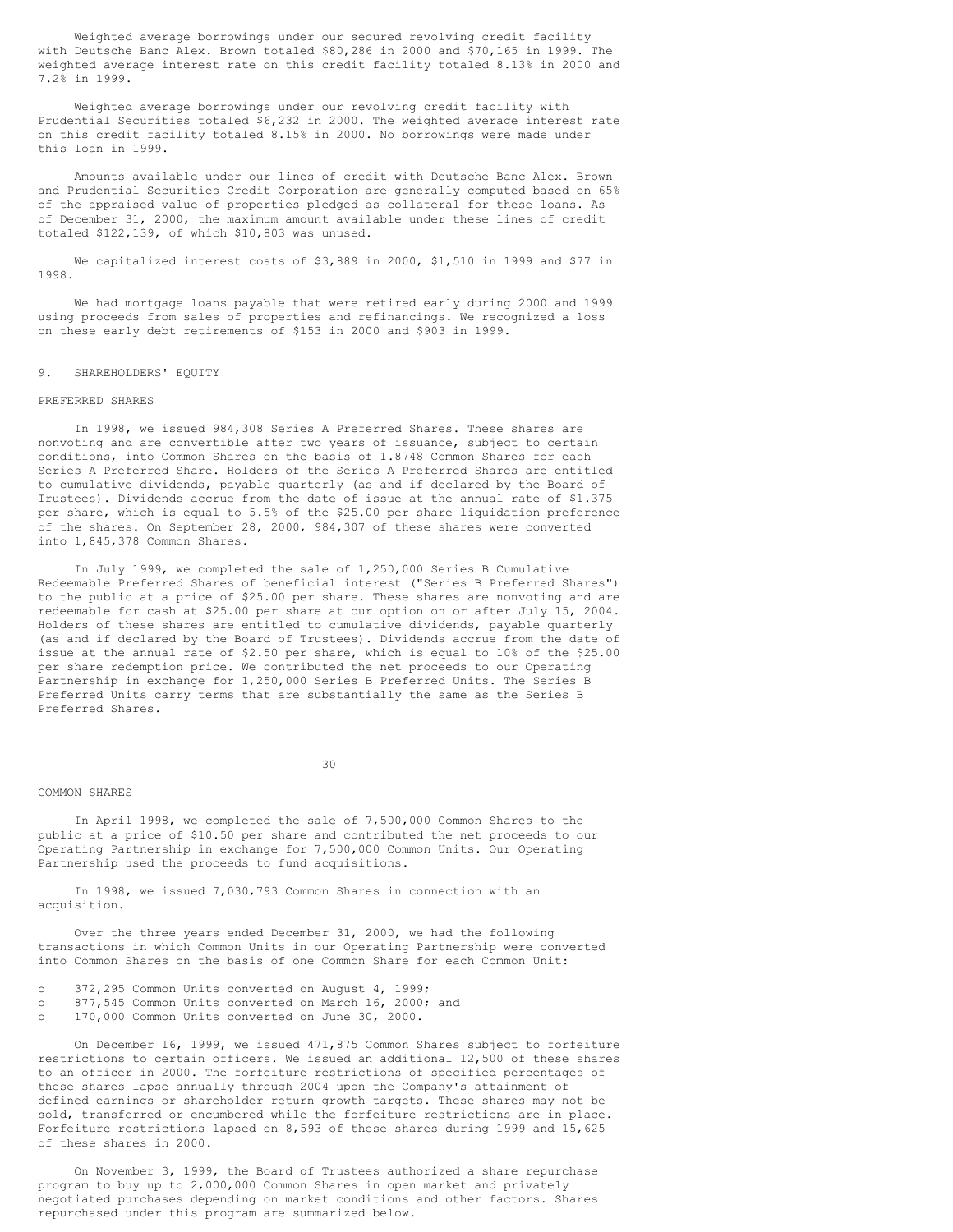$<$ TABLE> <CAPTION>

|           | Repurchase<br>Date | Number of<br>Shares |            |  |  |
|-----------|--------------------|---------------------|------------|--|--|
|           |                    |                     |            |  |  |
| $<$ S $>$ |                    | <c></c>             | $<<$ C $>$ |  |  |
|           | 3/31/00            | 6,600               | 52         |  |  |
|           | 4/5/00             | 20,000              | 166        |  |  |
|           | 6/5/00             | 140,000             | 1,197      |  |  |

 $<$ /TABLE>

We issued Common Shares in connection with the exercise of share options of 24,467 in 2000 and 5,000 in 1998.

## 10. SHARE OPTIONS

In 1993, we adopted a share option plan for directors under which we have 75,000 Common Shares reserved for issuance. These options become exercisable beginning on the first anniversary of their grant and expire ten years after the date of grant.

In March 1998, we adopted a share option plan for Trustees, our employees and employees of the Service Companies under which we have 3,175,739 Common Shares reserved for issuance. Trustee options under this plan become exercisable beginning on the first anniversary of their grant. Employees' options under this plan generally become exercisable over a 3 to 5 year period. Options expire ten years after the date of grant.

31

The following table summarizes share option transactions under the plans described above:

 $<sub>TAPIT.F></sub>$ </sub>

| <caption></caption>                                     |                                   |                                                                          |                                 |
|---------------------------------------------------------|-----------------------------------|--------------------------------------------------------------------------|---------------------------------|
|                                                         | Shares                            | Range of<br>Exercise<br>Price per Share Price per Share                  | Weighted<br>Average<br>Exercise |
| $<$ S $>$                                               | ----------<br>$\langle C \rangle$ | $\langle$ C> $\sim$                                                      | < <c></c>                       |
| Outstanding at December 31, 1997                        |                                   | $75,000$ $$5,25 - $10,38$ $$7,31$                                        |                                 |
| Granted - 1998                                          |                                   | $722,875$ $$9.25 - $12.25$ $$9.37$                                       |                                 |
| Forfeited - 1998                                        |                                   | $(6, 050)$ \$9.25                                                        | \$9.25                          |
| Exercised - 1998                                        |                                   | $(5,000)$ $$5.38 - $5.63$                                                | \$5.51                          |
| Outstanding at December 31, 1998                        | ---------                         | $786,825$ $$5.25 - $12.25$                                               | \$9.20                          |
| Granted - $1999$                                        |                                   | $700,200$ \$7.38 - \$9.25                                                | \$8.21                          |
| Forfeited - 1999                                        |                                   | $(59,050)$ \$8.00 - \$9.25 \$8.48                                        |                                 |
| 1998 Options Repriced from                              |                                   | $(360, 500)$ $\frac{1}{25}$ $\frac{1}{25}$ $\frac{1}{25}$ $\frac{1}{25}$ |                                 |
| \$9.25 to \$8.00 during 1999                            |                                   | $360,500$ \$8.00                                                         | \$8.00                          |
| Outstanding at December 31, 1999                        | ----------                        | $1,427,975$ $$5.25 - $12.25$                                             | \$8.46                          |
| Granted $-2000$                                         |                                   | $977,425$ $$7.63 - $9.75$                                                | \$8.23                          |
| Forfeited - 2000                                        |                                   | $(50, 915)$ $$7.63 - $8.00$                                              | \$7.95                          |
| Exercised - 2000                                        |                                   | $(24, 467)$ $$5.25 - $8.00$                                              | \$6.89                          |
| Outstanding at December 31, 2000                        | ----------                        | $2,330,018$ $$5.25 - $12.25$                                             | \$8.46                          |
|                                                         | =========                         |                                                                          |                                 |
| Available for future grant at December 31, 2000 445,564 |                                   |                                                                          |                                 |
| Exercisable at December 31, 1998                        | =========<br>70.000               | $$5.25 - $10.38$                                                         | \$7.77                          |
| Exercisable at December 31, 1999                        | =========<br>312,467              | $$5.25 - $12.25$                                                         | \$8.73                          |
| Exercisable at December 31, 2000                        | ----------<br>1,039,502           | (1)                                                                      | \$8.46                          |
|                                                         | ----------                        |                                                                          |                                 |
| $\langle$ /TABLE>                                       |                                   |                                                                          |                                 |
|                                                         |                                   |                                                                          |                                 |

(1) 27,500 of these options had an exercise price ranging from \$5.25 to \$5.63, 982,002 had an exercise price ranging from \$6.82 to \$10.38 and 30,000 had an exercise price of \$12.25.

The weighted average remaining contractual life of the options at December 31, 2000 was approximately eight years.

A summary of the weighted average grant-date fair value per option granted is as follows:

<TABLE> <CAPTION>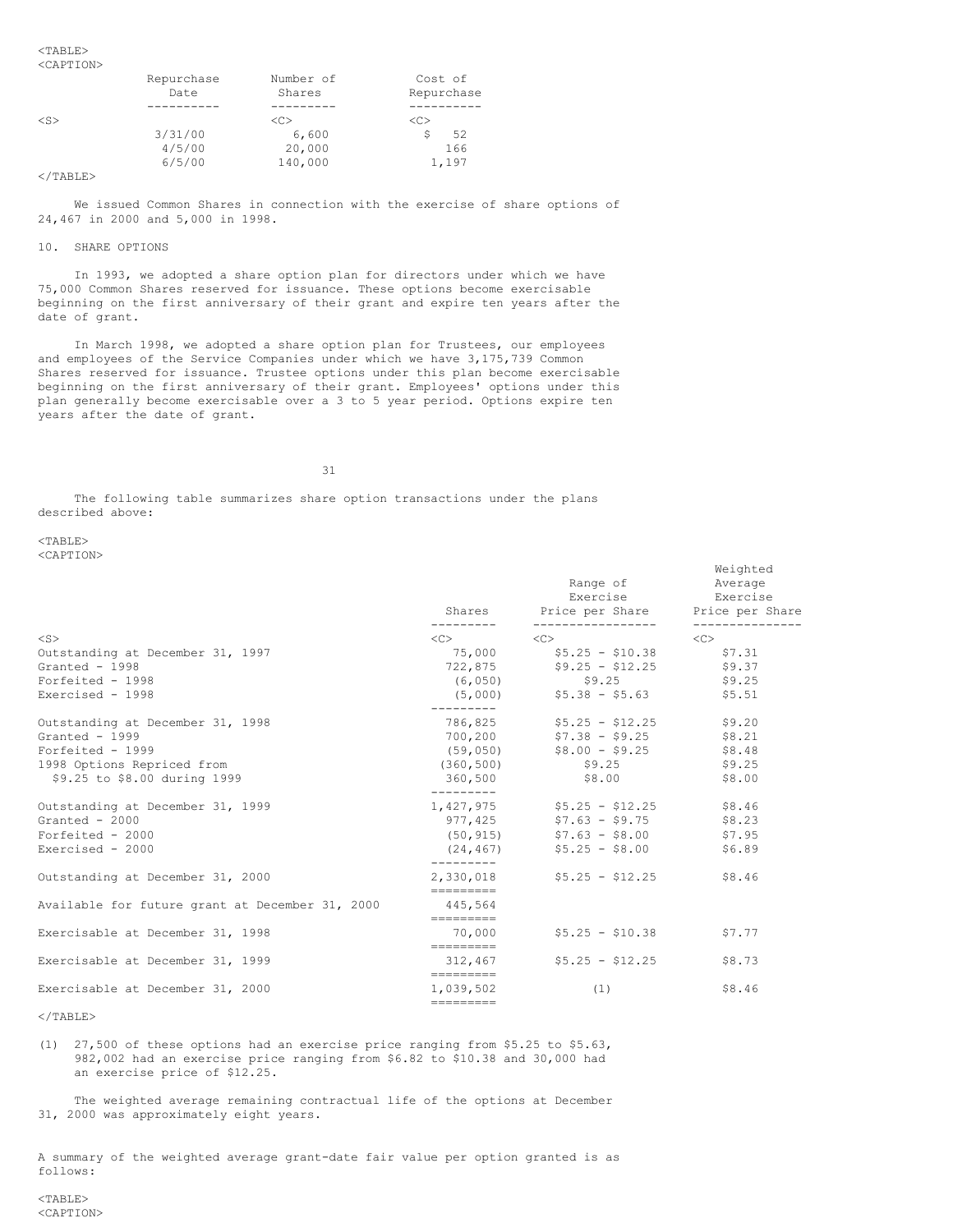|                                                                   | 2000                    | 1999                    | 1998          |
|-------------------------------------------------------------------|-------------------------|-------------------------|---------------|
|                                                                   |                         |                         |               |
| $\langle$ S>                                                      | < <sub></sub>           | $\langle C \rangle$     | < <sub></sub> |
| Weighted average grant-date fair value                            | $$1.03$ $$0.75$ $$0.98$ |                         |               |
| Weighted average grant-date fair value - exercise price equals    |                         |                         |               |
| Market price on grant-date                                        | \$1.02                  | \$0.90 \$2.03           |               |
| Weighted average grant-date fair value - exercise price exceeds   |                         |                         |               |
| Market price on grant-date                                        |                         | $$0.99$ $$0.46$ $$0.95$ |               |
| Weighted average grant-date fair value - exercise price less than |                         |                         |               |
| Market price on grant-date                                        | \$1.31                  | \$0.98                  |               |

 $\langle$ /TABLE>

We estimated the fair values using the Black-Scholes option-pricing model using the following assumptions:

#### $<$ TABLE $>$  $\angle$ CADTIONS

| NUAL LEUIVA             |               |               |        |
|-------------------------|---------------|---------------|--------|
|                         | 2000          | 1999          | 1998   |
|                         |               |               |        |
| $<$ S $>$               | < <sub></sub> | < <sub></sub> | <<     |
| Risk free interest rate | 6.60%         | 5.57%         | 4.65%  |
| Expected life - years   | 4.58          | 3.85          | 5.75   |
| Expected volatility     | 26.04%        | 27.00%        | 30.00% |
| Expected dividend vield | 8.17%         | 8.40%         | 6.80%  |
| 'TABLE>                 |               |               |        |

32

Effective July 1, 2000, we and the Service Companies recognize expenses from share options issued to employees for the following:

- o the share price appreciation and future vesting relating to share options that were repriced in 1999, and
- o the issuance of share options to employees of CRM and MGK.

Expenses from such share options are reflected in our Consolidated Statements of Operations as an \$83 increase in general and administrative expenses and a \$67 decrease in our equity in income of the Service Companies in 2000.

Otherwise, we and our Service Companies do not record compensation expense for share option grants unless the exercise price of such grants is less than the market price on the option grant date. The following table summarizes results as if we elected to account for share options based on Statement of Financial Accounting Standards No. 123:

<TABLE> <CAPTION>

2000 1999 1998 ---- ---- ---- <S> <C> <C> <C> Net income (loss) available to Common Shareholders, as reported  $$ 11,332$   $$12,229$   $$4,369$ Net income (loss) available to Common Shareholders, pro forma 10,948 12,009 4,312<br>Earnings (loss) per Common Share, as reported 0.60 0.72 0.48 Earnings (loss) per Common Share, as reported  $0.60$  0.72<br>
Earnings (loss) per Common Share, pro forma  $0.58$  0.71 Earnings (loss) per Common Share, pro forma  $0.58$  0.71 0.47 0.47 0.47 0.47 0.47 0.47 0.59 0.66 0.47 Diluted earnings (loss) per Common Share, as reported  $0.59$  0.66 0.47<br>Diluted earnings (loss) per Common Share, pro forma  $0.57$  0.65 0.46 Diluted earnings (loss) per Common Share, pro forma  $<$ /TABLE>

11. RELATED PARTY TRANSACTIONS

MANAGEMENT

We have a contract with COMI under which COMI provides asset management, managerial, financial and legal support. Under the terms of this contract, we reimburse COMI for personnel and other overhead-related expenses. We incurred management fees and related costs under this contract of \$4,420 in 2000, \$3,072 in 1999 and \$545 in 1998. We capitalized \$402 of these fees in 2000, \$430 in 1999 and \$73 in 1998.

We have a management agreement with CRM under which CRM provides property management services to most of our properties. Under the terms of this arrangement, CRM is entitled to a fee equal to a percentage of revenue from tenant billings (3% in 2000 and 1999 and 3.5% in 1998). CRM is also entitled to reimbursement for direct labor and out-of-pocket costs. We incurred property management fees and related costs with CRM of \$5,208 in 2000, \$3,743 in 1999 and \$557 in 1998.

We had a management agreement with Glacier Realty LLC ("Glacier"), a company that was partially owned by one of our former Trustees. Under the management agreement, Glacier was responsible for the management of our retail properties for a base annual fee of \$250 plus a percentage of Average Invested Assets (as defined in the management agreement). Glacier was also entitled to fees upon our acquisition or sale of any net-leased retail real estate property,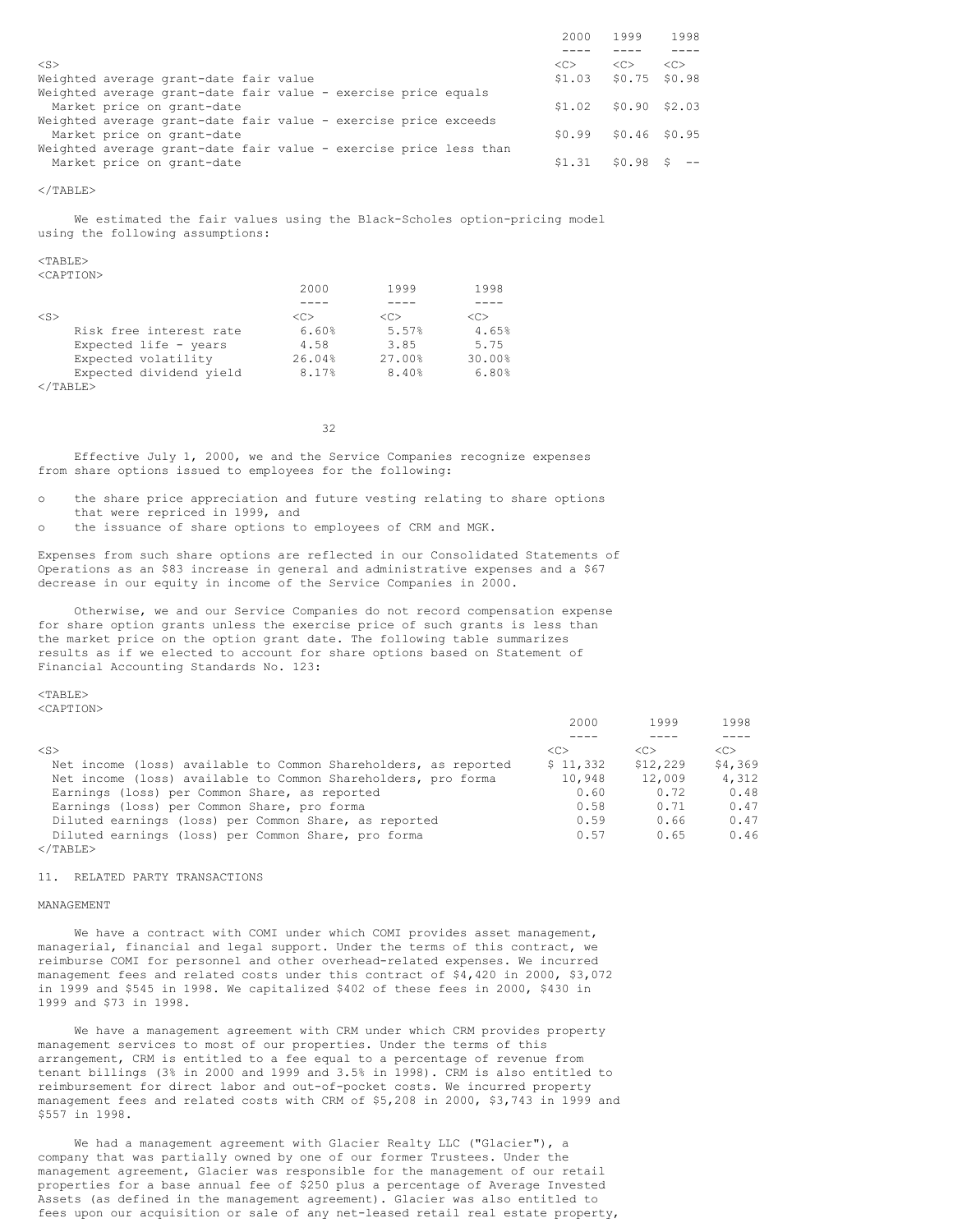a fee that increased in the event that all or substantially all of the net-leased retail real estate properties were sold. The management agreement, entered into on October 14, 1997, had a term of five years. A fee was also due in the event that the management agreement was terminated or not renewed. We incurred fees under this agreement of \$63 in 1999 and \$250 in 1998. On March 19, 1999, our Operating Partnership issued 200,000 Common Units in exchange for all of the ownership interests in Glacier. For accounting purposes, we recorded \$1,487, the value of this transaction, against the gain on the sale of our retail properties in the Midwest region of the United States.

We also had a management agreement with a company for which one of our Trustees serves on the Board of Directors. We incurred management fees and related costs under this contract of \$62 in 1999 and \$87 in 1998.

33

### CONSTRUCTION COSTS

We have a contract with CDS under which CDS provides construction and development services. Under the terms of this contract, we reimburse CDS for these services based on actual time incurred at market rates. We incurred \$1,544 in 2000, \$1,274 in 1999 and \$214 in 1998 under this contract, a substantial portion of which was capitalized into the cost of the related activities.

## COMMON SHARE GRANTS

The Service Companies paid us \$119 in 2000 and \$63 in 1999 for the value of Common Shares granted to certain of its employees.

#### RENTAL INCOME

We recognized revenue on office space leased to COMI and CRM of \$538 in 2000, \$420 in 1999 and \$92 in 1998. We recognized revenue on office space leased to Constellation of \$712 in 2000, \$944 in 1999 and \$256 in 1998. We recognized revenue on office space leased to a company for which one of our Trustees serves on the Board of Directors in 2000 of \$52.

## INTEREST INCOME

We earned interest income on notes receivable from the Service Companies of \$325 in 2000, \$253 in 1999 and \$66 in 1998. We also earned interest income in 1999 of \$723 on notes receivable from Corporate Gateway.

### CONSTRUCTION FEES

The Service Companies earned construction management fees in 2000 of \$19 from a related party. The Service Companies also earned construction management fees in 1999 of \$60 from an entity owned by an officer and Trustee of ours. We earned construction management fees in 1998 of \$60 from an entity owned by an officer and Trustee of ours.

### LEASING COMMISSION

We recognized leasing commissions of \$502 in 2000 from related parties. The Service Companies earned a leasing commission of \$117 in 1999 from an entity owned by an officer and Trustee of ours.

### FEES EARNED FROM CONSTELLATION AND BGE

The Service Companies earned fees from a project consulting and management agreement with Constellation of \$150 in 2000, \$1,100 in 1999 and \$750 in 1998. The Service Companies also earned fees and expense reimbursements of \$101 in 2000, \$500 in 1999 and \$206 in 1998 under a property management agreement with Baltimore Gas and Electric Company ("BGE"), an affiliate of Constellation.

## ACQUISITION FEES

We earned an acquisition services fee in 1999 of \$213 from Corporate Gateway.

### CONSULTING FEES

We earned fees for consulting services in 2000 of \$225 from MediTract.

#### 34

## UTILITIES EXPENSE

BGE provided utility services to most of our properties in the Baltimore/Washington Corridor during 2000, 1999 and 1998.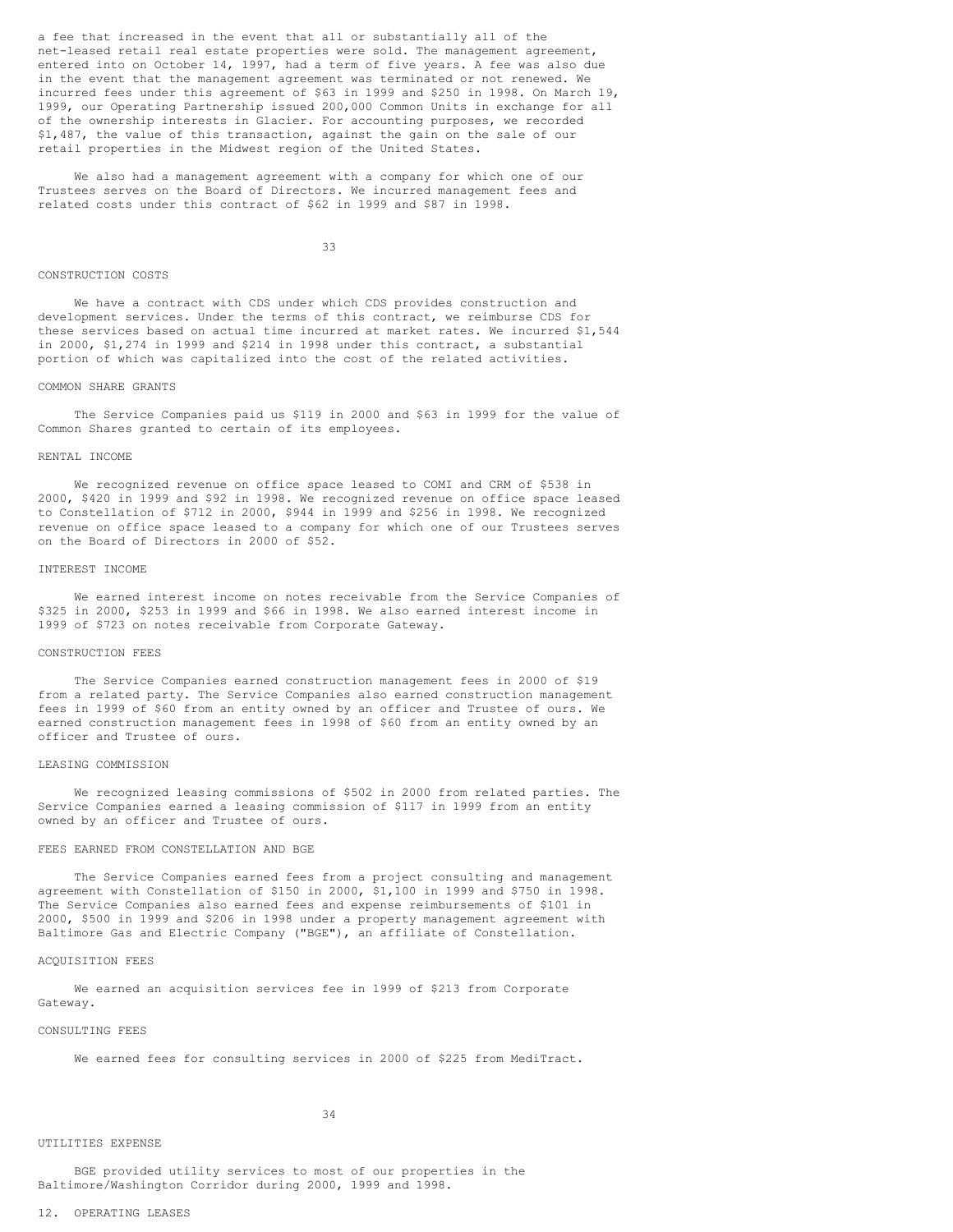We lease our properties to tenants under operating leases with various expiration dates extending to the year 2015. Gross minimum future rentals on noncancelable leases at December 31, 2000 are as follows:

<TABLE>

| 10 | ۰. | I<br>۰. |  |  |
|----|----|---------|--|--|
|    |    |         |  |  |

| $<$ S $>$ |            |           |
|-----------|------------|-----------|
|           |            | \$96,055  |
|           |            | 80,014    |
|           |            | 69,096    |
|           |            | 57,959    |
|           |            | 50,710    |
|           | Thereafter | 118,913   |
|           |            |           |
|           |            | \$472.747 |
|           |            |           |

</TABLE>

The amounts above do not include the cancelable portion of future rentals on long term leases with the United States Government that are structured with consecutive automatic one-year renewable terms.

13. SUPPLEMENTAL INFORMATION TO STATEMENTS OF CASH FLOWS

<TABLE>

<CAPTION>

|                                                                                                                                                              | For the Years Ended<br>December 31,<br>----------------- |                                 |        |  |
|--------------------------------------------------------------------------------------------------------------------------------------------------------------|----------------------------------------------------------|---------------------------------|--------|--|
| -----<br>1998                                                                                                                                                | 2000                                                     | 1999                            |        |  |
|                                                                                                                                                              | -------                                                  | $- - - - - - -$                 | $- -$  |  |
| -----<br>$<$ S $>$<br>Interest paid, net of capitalized interest<br>\$12,876                                                                                 | $<<$ $>$<br>\$28,029                                     | $\langle C \rangle$<br>\$21,258 | $<$ C> |  |
| $- - - - -$                                                                                                                                                  | --------                                                 | -------                         |        |  |
| Supplemental schedule of non-cash investing and financing activities:                                                                                        |                                                          |                                 |        |  |
| Debt repaid in connection with sales of rental properties                                                                                                    | \$6,943                                                  | \$20,928                        | $S -$  |  |
| $- - - - -$                                                                                                                                                  | ---------                                                | $- - - - - - -$                 |        |  |
| Debt assumed in connection with acquisitions<br>\$84,679                                                                                                     | \$10,679                                                 | \$26,620                        |        |  |
| $- - - - -$                                                                                                                                                  | --------                                                 | $- - - - - - -$                 |        |  |
| Increase in minority interests resulting from issuance of Preferred and<br>Common Units in connection with property acquisitions                             | $S = -$                                                  | \$28,309                        | \$     |  |
| 1,559                                                                                                                                                        | -------                                                  | $- - - - - - -$                 |        |  |
| Increase in minority interests resulting from issuance of Common Units in<br>connection with Glacier transaction                                             | $S = -$                                                  | \$1,487                         | Ŝ.     |  |
|                                                                                                                                                              | --------                                                 |                                 | $ -$   |  |
| $- - - - -$<br>Increase in shareholders' equity resulting from issuance of Common Shares and<br>Preferred Shares in connection with acquisitions<br>\$98,431 | $S = -$                                                  | $S$ $-$                         |        |  |
| $- - - -$                                                                                                                                                    | --------                                                 |                                 |        |  |
| Note receivable balance applied to cost of property acquisition                                                                                              | $S = -$                                                  | \$1,575                         | $S =$  |  |
| $- - - - -$                                                                                                                                                  | --------                                                 | --------                        | $- -$  |  |
| Increase in accrued capital improvements<br>1,742                                                                                                            | \$2,810                                                  | \$1,212                         | \$     |  |
|                                                                                                                                                              | --------                                                 | -------                         |        |  |
| Adjustments to minority interests resulting from changes in ownership of<br>Operating Partnership by COPT<br>\$11,331                                        | \$2,460                                                  | \$8,970                         |        |  |
|                                                                                                                                                              | --------                                                 | -------                         | $-$    |  |
| Dividends/distribution payable<br>4,692                                                                                                                      | \$7,090                                                  | \$6,298                         | \$     |  |
|                                                                                                                                                              | --------                                                 | -------                         | $- -$  |  |
| Decrease in minority interests and increase in shareholders' equity in<br>connection with conversion of Common Units into Common Shares                      | \$8,527                                                  | \$3,141                         | \$     |  |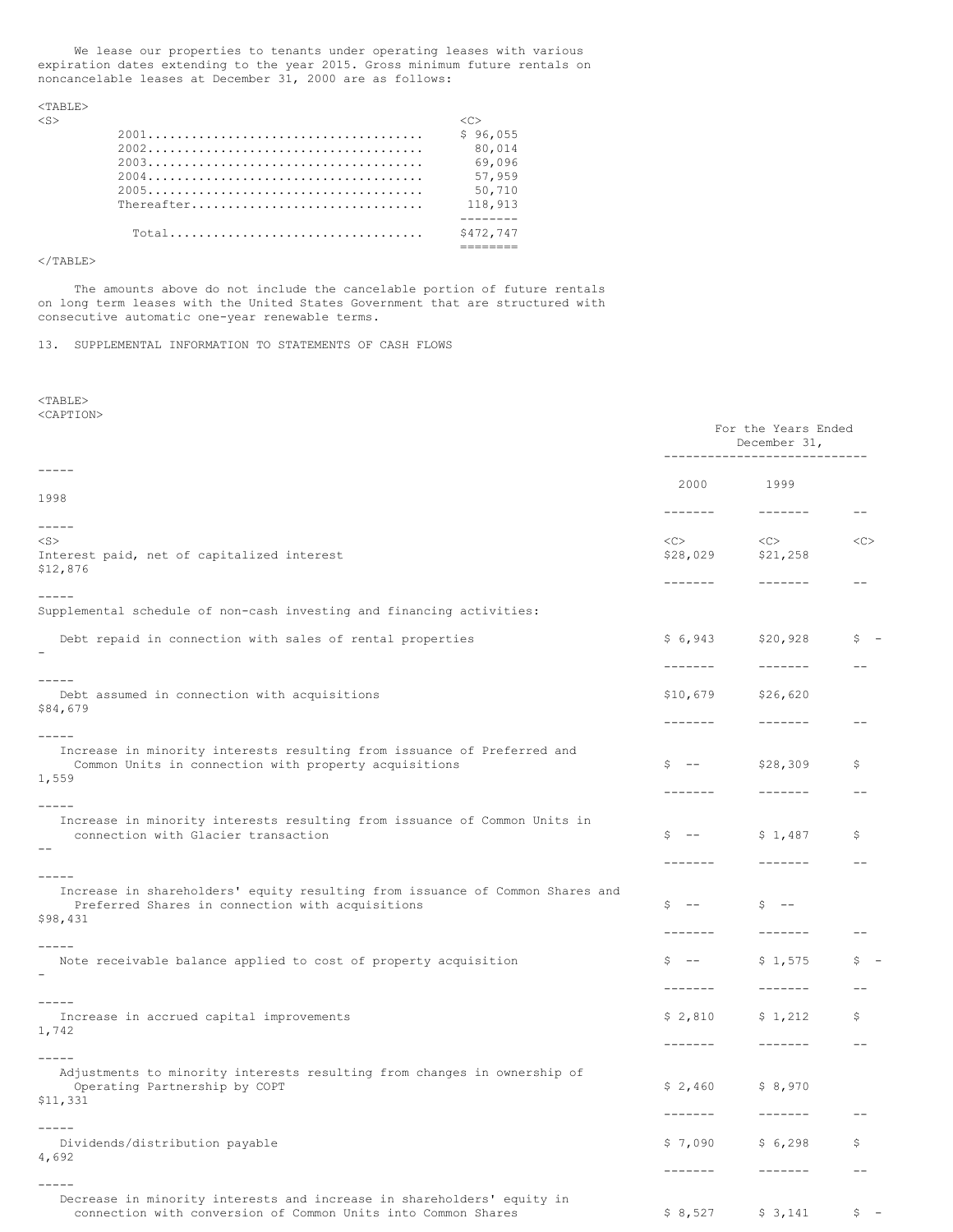| Changes in minority interests in connection with conversion of Preferred<br>Units into Common Units | S<br>$\qquad \qquad -$ |    | \$52,500 |   |
|-----------------------------------------------------------------------------------------------------|------------------------|----|----------|---|
|                                                                                                     |                        |    |          |   |
| Changes in shareholders' equity in connection with issuance of restricted<br>Common Shares          | \$                     | 97 | \$3,480  | S |
|                                                                                                     |                        |    |          |   |

35

# 14. INFORMATION BY BUSINESS SEGMENT

We have five segments: Baltimore/Washington Corridor office, Greater Philadelphia office, Northern/Central New Jersey office, Greater Harrisburg office and retail. Our office properties represent our core-business. We manage our retail properties as a single segment since they are considered outside of our core business.

The table below reports segment financial information. Our retail segment is not separately reported since it does not meet the reporting thresholds. Our segment entitled "Other" includes our retail segment and other assets and operations not specifically associated with the other defined segments. We measure the performance of our segments based on total revenues less property operating expenses. Accordingly, we do not report other expenses by segment in the table below.

 $<$ TABLE> <CAPTION>

|                                                                          | Baltimore/<br>Washington<br>Corridor<br>Office                                                                                                                                                                                                                                                                                                                                                                                                                                                                                                             | Greater<br>Philadelphia<br>Office                                                                                                                                                                                                                                                                                                                                                                                                                                                                                                                          | Northern/<br>Central New<br>Jersey<br>Office                                                                                                                                                                                                                                                                                                                                                                                                                                                                                                               | Greater<br>Harrisburg<br>Office                                                                                                                                                                                                                                                                                                                                                                                                                                                                                                                            | Other        |    |
|--------------------------------------------------------------------------|------------------------------------------------------------------------------------------------------------------------------------------------------------------------------------------------------------------------------------------------------------------------------------------------------------------------------------------------------------------------------------------------------------------------------------------------------------------------------------------------------------------------------------------------------------|------------------------------------------------------------------------------------------------------------------------------------------------------------------------------------------------------------------------------------------------------------------------------------------------------------------------------------------------------------------------------------------------------------------------------------------------------------------------------------------------------------------------------------------------------------|------------------------------------------------------------------------------------------------------------------------------------------------------------------------------------------------------------------------------------------------------------------------------------------------------------------------------------------------------------------------------------------------------------------------------------------------------------------------------------------------------------------------------------------------------------|------------------------------------------------------------------------------------------------------------------------------------------------------------------------------------------------------------------------------------------------------------------------------------------------------------------------------------------------------------------------------------------------------------------------------------------------------------------------------------------------------------------------------------------------------------|--------------|----|
| Total                                                                    |                                                                                                                                                                                                                                                                                                                                                                                                                                                                                                                                                            |                                                                                                                                                                                                                                                                                                                                                                                                                                                                                                                                                            |                                                                                                                                                                                                                                                                                                                                                                                                                                                                                                                                                            |                                                                                                                                                                                                                                                                                                                                                                                                                                                                                                                                                            |              |    |
| ----                                                                     |                                                                                                                                                                                                                                                                                                                                                                                                                                                                                                                                                            |                                                                                                                                                                                                                                                                                                                                                                                                                                                                                                                                                            |                                                                                                                                                                                                                                                                                                                                                                                                                                                                                                                                                            |                                                                                                                                                                                                                                                                                                                                                                                                                                                                                                                                                            |              |    |
| $<$ S $>$<br>Year Ended December 31, 2000:                               | $<<$ $<$ $>$                                                                                                                                                                                                                                                                                                                                                                                                                                                                                                                                               | <<                                                                                                                                                                                                                                                                                                                                                                                                                                                                                                                                                         | <<                                                                                                                                                                                                                                                                                                                                                                                                                                                                                                                                                         | $<<$ $<$ $>$                                                                                                                                                                                                                                                                                                                                                                                                                                                                                                                                               | <<           | << |
| Revenues<br>\$108,993                                                    | \$66,548                                                                                                                                                                                                                                                                                                                                                                                                                                                                                                                                                   | \$10,025                                                                                                                                                                                                                                                                                                                                                                                                                                                                                                                                                   | \$20,311                                                                                                                                                                                                                                                                                                                                                                                                                                                                                                                                                   | \$9,169                                                                                                                                                                                                                                                                                                                                                                                                                                                                                                                                                    | \$2,940      |    |
| Property operating expenses<br>31,235                                    | 21,104                                                                                                                                                                                                                                                                                                                                                                                                                                                                                                                                                     | 103                                                                                                                                                                                                                                                                                                                                                                                                                                                                                                                                                        | 7,501                                                                                                                                                                                                                                                                                                                                                                                                                                                                                                                                                      | 2,310                                                                                                                                                                                                                                                                                                                                                                                                                                                                                                                                                      | 217          |    |
| $- - - - -$                                                              | --------                                                                                                                                                                                                                                                                                                                                                                                                                                                                                                                                                   | --------                                                                                                                                                                                                                                                                                                                                                                                                                                                                                                                                                   | --------                                                                                                                                                                                                                                                                                                                                                                                                                                                                                                                                                   | $- - - - - - - -$                                                                                                                                                                                                                                                                                                                                                                                                                                                                                                                                          |              |    |
| Income from operations<br>77,758                                         | \$45,444                                                                                                                                                                                                                                                                                                                                                                                                                                                                                                                                                   | \$9,922                                                                                                                                                                                                                                                                                                                                                                                                                                                                                                                                                    | \$12,810                                                                                                                                                                                                                                                                                                                                                                                                                                                                                                                                                   | \$6,859                                                                                                                                                                                                                                                                                                                                                                                                                                                                                                                                                    | \$2,723      | \$ |
| ========                                                                 | $=$ ========                                                                                                                                                                                                                                                                                                                                                                                                                                                                                                                                               | ---------                                                                                                                                                                                                                                                                                                                                                                                                                                                                                                                                                  |                                                                                                                                                                                                                                                                                                                                                                                                                                                                                                                                                            | $=$ ========                                                                                                                                                                                                                                                                                                                                                                                                                                                                                                                                               | $=$ ======== |    |
| Commercial real estate property<br>expenditures                          | \$66,455                                                                                                                                                                                                                                                                                                                                                                                                                                                                                                                                                   | \$<br>421                                                                                                                                                                                                                                                                                                                                                                                                                                                                                                                                                  | \$10,069                                                                                                                                                                                                                                                                                                                                                                                                                                                                                                                                                   | \$1,577                                                                                                                                                                                                                                                                                                                                                                                                                                                                                                                                                    | 97<br>S      | \$ |
| 78,619                                                                   |                                                                                                                                                                                                                                                                                                                                                                                                                                                                                                                                                            | $=$ ========                                                                                                                                                                                                                                                                                                                                                                                                                                                                                                                                               | $=$ ========                                                                                                                                                                                                                                                                                                                                                                                                                                                                                                                                               | $=$ ========                                                                                                                                                                                                                                                                                                                                                                                                                                                                                                                                               | $=$ ======== |    |
| ========                                                                 | $=$ $=$ $=$ $=$ $=$ $=$ $=$                                                                                                                                                                                                                                                                                                                                                                                                                                                                                                                                |                                                                                                                                                                                                                                                                                                                                                                                                                                                                                                                                                            |                                                                                                                                                                                                                                                                                                                                                                                                                                                                                                                                                            |                                                                                                                                                                                                                                                                                                                                                                                                                                                                                                                                                            |              |    |
| Seqment assets at December 31, 2000<br>\$794,837                         | \$475,330                                                                                                                                                                                                                                                                                                                                                                                                                                                                                                                                                  | \$106,349                                                                                                                                                                                                                                                                                                                                                                                                                                                                                                                                                  | \$118,656                                                                                                                                                                                                                                                                                                                                                                                                                                                                                                                                                  | \$71,210                                                                                                                                                                                                                                                                                                                                                                                                                                                                                                                                                   | \$23,292     |    |
| ========                                                                 |                                                                                                                                                                                                                                                                                                                                                                                                                                                                                                                                                            | EEEEEEE                                                                                                                                                                                                                                                                                                                                                                                                                                                                                                                                                    | ========                                                                                                                                                                                                                                                                                                                                                                                                                                                                                                                                                   | <b>EEEEEEE</b>                                                                                                                                                                                                                                                                                                                                                                                                                                                                                                                                             | sesesese     |    |
|                                                                          |                                                                                                                                                                                                                                                                                                                                                                                                                                                                                                                                                            |                                                                                                                                                                                                                                                                                                                                                                                                                                                                                                                                                            |                                                                                                                                                                                                                                                                                                                                                                                                                                                                                                                                                            |                                                                                                                                                                                                                                                                                                                                                                                                                                                                                                                                                            |              |    |
| Year Ended December 31, 1999:<br>Revenues<br>81,112                      | \$45,716                                                                                                                                                                                                                                                                                                                                                                                                                                                                                                                                                   | \$10,024                                                                                                                                                                                                                                                                                                                                                                                                                                                                                                                                                   | \$17,764                                                                                                                                                                                                                                                                                                                                                                                                                                                                                                                                                   | \$3,716                                                                                                                                                                                                                                                                                                                                                                                                                                                                                                                                                    | \$3,892      | \$ |
| Property operating expenses<br>22,325                                    | 14,025                                                                                                                                                                                                                                                                                                                                                                                                                                                                                                                                                     | 82                                                                                                                                                                                                                                                                                                                                                                                                                                                                                                                                                         | 6,761                                                                                                                                                                                                                                                                                                                                                                                                                                                                                                                                                      | 1,083                                                                                                                                                                                                                                                                                                                                                                                                                                                                                                                                                      | 374          |    |
|                                                                          | --------                                                                                                                                                                                                                                                                                                                                                                                                                                                                                                                                                   | ---------                                                                                                                                                                                                                                                                                                                                                                                                                                                                                                                                                  | ---------                                                                                                                                                                                                                                                                                                                                                                                                                                                                                                                                                  | $-- - - - - - -$                                                                                                                                                                                                                                                                                                                                                                                                                                                                                                                                           |              |    |
| Income from operations<br>58,787                                         | \$31,691                                                                                                                                                                                                                                                                                                                                                                                                                                                                                                                                                   | \$9,942                                                                                                                                                                                                                                                                                                                                                                                                                                                                                                                                                    | \$11,003                                                                                                                                                                                                                                                                                                                                                                                                                                                                                                                                                   | \$2,633                                                                                                                                                                                                                                                                                                                                                                                                                                                                                                                                                    | \$3,518      | \$ |
|                                                                          | $=$ $=$ $=$ $=$ $=$ $=$ $=$                                                                                                                                                                                                                                                                                                                                                                                                                                                                                                                                |                                                                                                                                                                                                                                                                                                                                                                                                                                                                                                                                                            |                                                                                                                                                                                                                                                                                                                                                                                                                                                                                                                                                            | $=$ $=$ $=$ $=$ $=$ $=$ $=$                                                                                                                                                                                                                                                                                                                                                                                                                                                                                                                                |              |    |
| ========<br>Commercial real estate property<br>expenditures<br>\$210,465 | \$148,577                                                                                                                                                                                                                                                                                                                                                                                                                                                                                                                                                  | Ş.<br>17                                                                                                                                                                                                                                                                                                                                                                                                                                                                                                                                                   | \$14,364                                                                                                                                                                                                                                                                                                                                                                                                                                                                                                                                                   | \$47,176                                                                                                                                                                                                                                                                                                                                                                                                                                                                                                                                                   | 331<br>Ş     |    |
|                                                                          | $\begin{tabular}{ll} \multicolumn{3}{l}{{\color{red}\boldsymbol{=}}} & \multicolumn{3}{l}{\color{blue}\boldsymbol{=}} & \multicolumn{3}{l}{\color{blue}\boldsymbol{=}} & \multicolumn{3}{l}{\color{blue}\boldsymbol{=}} & \multicolumn{3}{l}{\color{blue}\boldsymbol{=}} & \multicolumn{3}{l}{\color{blue}\boldsymbol{=}} & \multicolumn{3}{l}{\color{blue}\boldsymbol{=}} & \multicolumn{3}{l}{\color{blue}\boldsymbol{=}} & \multicolumn{3}{l}{\color{blue}\boldsymbol{=}} & \multicolumn{3}{l}{\color{blue}\boldsymbol{=}} & \multicolumn{3}{l}{\color$ | $\begin{tabular}{ll} \multicolumn{3}{l}{{\color{red}\boldsymbol{=}}} & \multicolumn{3}{l}{\color{blue}\boldsymbol{=}} & \multicolumn{3}{l}{\color{blue}\boldsymbol{=}} & \multicolumn{3}{l}{\color{blue}\boldsymbol{=}} & \multicolumn{3}{l}{\color{blue}\boldsymbol{=}} & \multicolumn{3}{l}{\color{blue}\boldsymbol{=}} & \multicolumn{3}{l}{\color{blue}\boldsymbol{=}} & \multicolumn{3}{l}{\color{blue}\boldsymbol{=}} & \multicolumn{3}{l}{\color{blue}\boldsymbol{=}} & \multicolumn{3}{l}{\color{blue}\boldsymbol{=}} & \multicolumn{3}{l}{\color$ | $\begin{tabular}{ll} \multicolumn{3}{l}{{\color{red}\boldsymbol{=}}} & \multicolumn{3}{l}{\color{blue}\boldsymbol{=}} & \multicolumn{3}{l}{\color{blue}\boldsymbol{=}} & \multicolumn{3}{l}{\color{blue}\boldsymbol{=}} & \multicolumn{3}{l}{\color{blue}\boldsymbol{=}} & \multicolumn{3}{l}{\color{blue}\boldsymbol{=}} & \multicolumn{3}{l}{\color{blue}\boldsymbol{=}} & \multicolumn{3}{l}{\color{blue}\boldsymbol{=}} & \multicolumn{3}{l}{\color{blue}\boldsymbol{=}} & \multicolumn{3}{l}{\color{blue}\boldsymbol{=}} & \multicolumn{3}{l}{\color$ | $\begin{tabular}{ll} \multicolumn{3}{l}{{\color{red}\boldsymbol{=}}} & \multicolumn{3}{l}{\color{blue}\boldsymbol{=}} & \multicolumn{3}{l}{\color{blue}\boldsymbol{=}} & \multicolumn{3}{l}{\color{blue}\boldsymbol{=}} & \multicolumn{3}{l}{\color{blue}\boldsymbol{=}} & \multicolumn{3}{l}{\color{blue}\boldsymbol{=}} & \multicolumn{3}{l}{\color{blue}\boldsymbol{=}} & \multicolumn{3}{l}{\color{blue}\boldsymbol{=}} & \multicolumn{3}{l}{\color{blue}\boldsymbol{=}} & \multicolumn{3}{l}{\color{blue}\boldsymbol{=}} & \multicolumn{3}{l}{\color$ | $=$ ======== |    |
| --------<br>Segment assets at December 31, 1999                          | \$410,029                                                                                                                                                                                                                                                                                                                                                                                                                                                                                                                                                  | \$107,516                                                                                                                                                                                                                                                                                                                                                                                                                                                                                                                                                  | \$111,872                                                                                                                                                                                                                                                                                                                                                                                                                                                                                                                                                  | \$70,648                                                                                                                                                                                                                                                                                                                                                                                                                                                                                                                                                   | \$20,969     |    |

\$721,034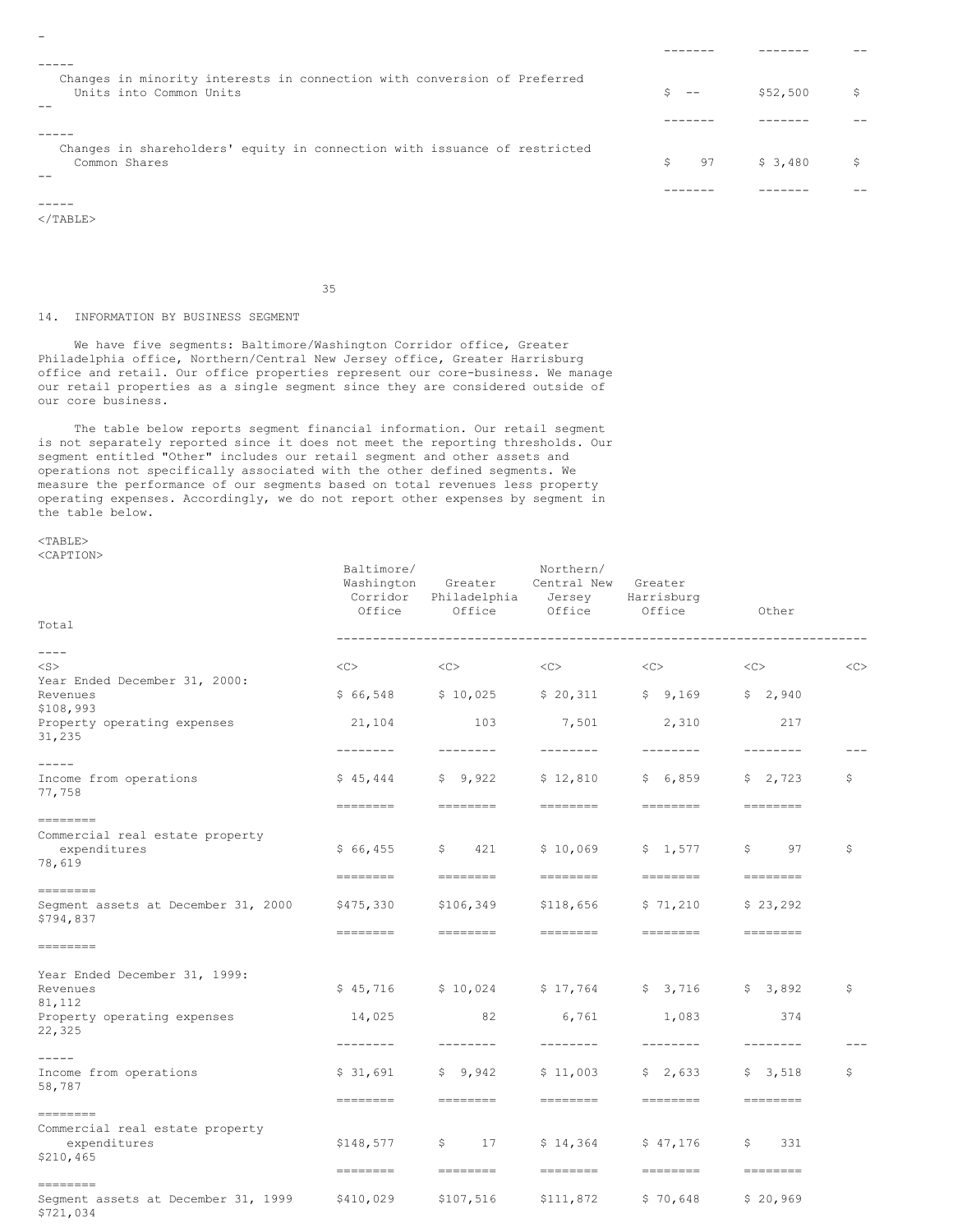|                                                  | ========  |                  | _______           |          | ======== |    |
|--------------------------------------------------|-----------|------------------|-------------------|----------|----------|----|
| ========                                         |           |                  |                   |          |          |    |
| Year Ended December 31, 1998:                    |           |                  |                   |          |          |    |
| Revenues<br>40,214                               | \$13,548  | \$10,024         | $$9,997$ $$2,835$ |          | \$3,810  | \$ |
| Property operating expenses<br>9,632             | 4,293     | 15               | 3,914             | 946      | 464      |    |
|                                                  |           |                  |                   |          |          |    |
| $- - - - -$<br>Income from operations<br>30,582  | \$9,255   | \$10,009         | \$6,083           | \$1,889  | \$3,346  | \$ |
|                                                  | ========  | ========         | ========          | =======  | ======== |    |
| ========<br>Commercial real estate property      |           |                  |                   |          |          |    |
| expenditures<br>\$364,507                        | \$275,502 | $S \leftarrow -$ | \$64,571          | \$18,019 | \$6,415  |    |
|                                                  | ========  | --------         | --------          | -------- | ======== |    |
| ========                                         |           |                  |                   |          |          |    |
| Seqment assets at December 31, 1998<br>\$563,677 | \$277,751 | \$108,894        | \$97,035          | \$23,888 | \$56,109 |    |
|                                                  | =======   | ---------        | ---------         | -------- | ======== |    |

========  $\langle$ /TABLE>

36

The following table reconciles our income from operations for reportable segments to income before extraordinary item as reported in our Consolidated Statements of Operations.

#### <TABLE> <CAPTION>

|                                                | Years Ended December 31, |                       |               |  |
|------------------------------------------------|--------------------------|-----------------------|---------------|--|
|                                                | 2000                     | 1999                  | 1998          |  |
| $<$ S $>$                                      | $<<$ $>$                 | $\langle C \rangle$   | < <sub></sub> |  |
| Income from operations for reportable segments |                          | $$77,758$ $$58,787$   | \$30,582      |  |
| Add:                                           |                          |                       |               |  |
| Equity in (loss) income of Service Companies   | (310)                    | 198                   | 139           |  |
| Gain on sales of rental properties             | 107                      | 1,140                 |               |  |
| Less:                                          |                          |                       |               |  |
| General and administrative                     |                          | $(4, 867)$ $(3, 204)$ | (1, 890)      |  |
| Interest                                       | (30, 454)                | (21, 808)             | (12, 207)     |  |
| Amortization of deferred financing costs       | (1, 382)                 | (975)                 | (423)         |  |
| Depreciation and other amortization            | (16, 977)                | (12, 075)             | (6, 285)      |  |
| Reformation costs                              |                          |                       | (637)         |  |
| Minority interests                             | (8, 588)                 | (6, 077)              | (4, 583)      |  |
| Income before extraordinary item               | \$15,287                 | \$15,986              | \$4,696       |  |
|                                                | =======                  | ========              | =======       |  |

#### $\langle$ /TABLE>

We did not allocate gain on sales of rental properties, interest expense, amortization of deferred financing costs and depreciation and other amortization to segments since they are not included in the measure of segment profit reviewed by management. We also did not allocate equity in (loss) income of Service Companies, general and administrative, reformation costs and minority interests since these items represent general corporate expenses not attributable to segments.

### 15. COMMITMENTS AND CONTINGENCIES

In the normal course of business, we are involved in legal actions arising from our ownership and administration of properties. In management's opinion, any liabilities that may result are not expected to have a materially adverse effect on our financial position, operations or liquidity. We are subject to various federal, state and local environmental regulations related to our property ownership and operation. We have performed environmental assessments of our properties, the results of which have not revealed any environmental liability that we believe would have a materially adverse effect on our financial position, operations or liquidity.

### OFFICE LEASE

We have a lease for our office in Bala Cynwyd, Pennsylvania. The monthly rent under this lease is subject to an annual increase based on the Consumer Price Index. Future minimum rental payments due under the term of this lease are as follows:

| $<$ TARLE $>$ |       |
|---------------|-------|
| $<$ S $>$     |       |
|               | \$171 |
|               |       |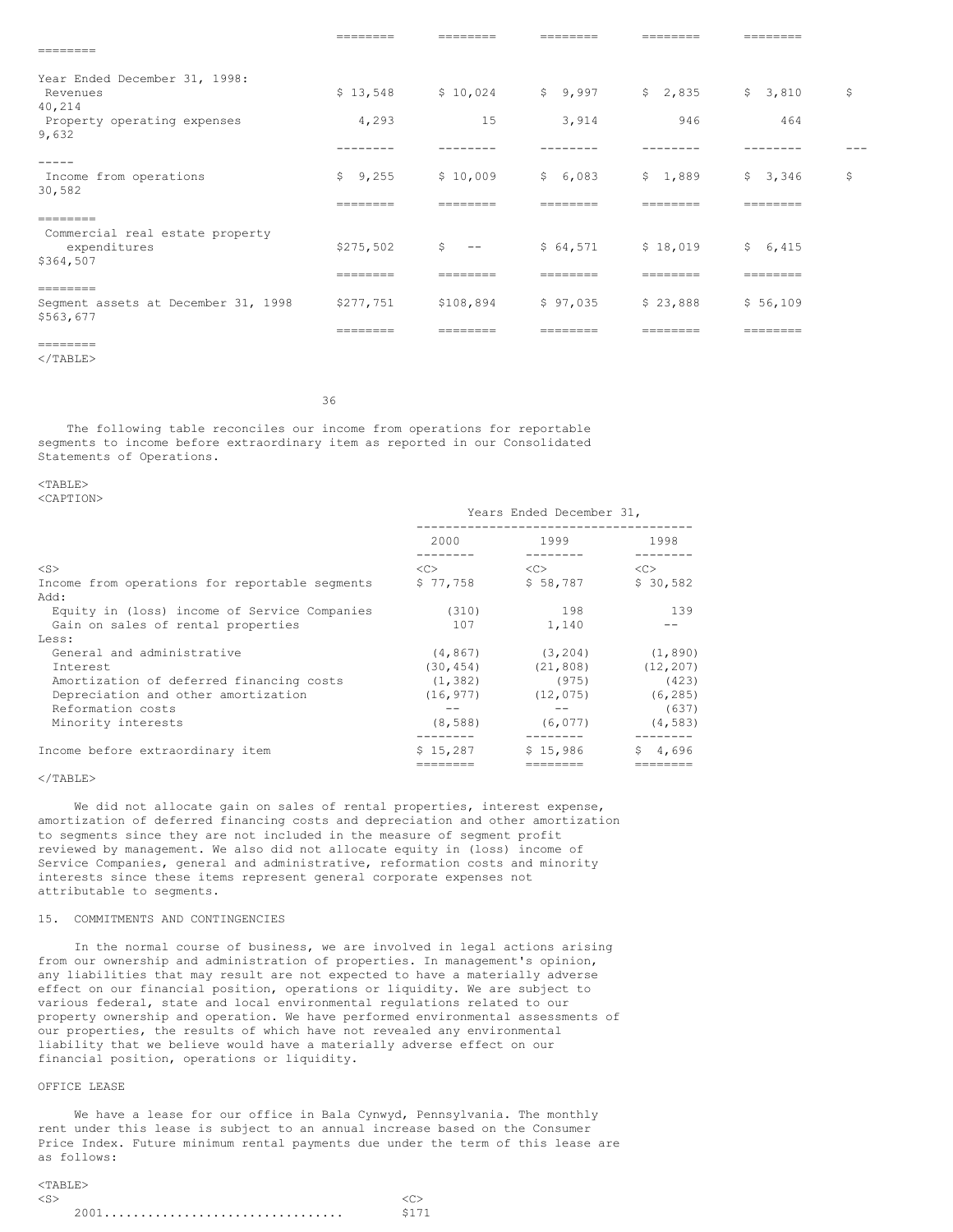| 171   |
|-------|
| 128   |
|       |
| \$470 |
|       |

### 37

## 16. QUARTERLY DATA (UNAUDITED)

# <TABLE>

<CAPTION>

|                                                                                  | Year Ended December 31, 2000        |                                                                                                                                        |                                                                                                                                                                                                                                                                                                                                                                                                                                                                                                                               |                                                                                                                                     |
|----------------------------------------------------------------------------------|-------------------------------------|----------------------------------------------------------------------------------------------------------------------------------------|-------------------------------------------------------------------------------------------------------------------------------------------------------------------------------------------------------------------------------------------------------------------------------------------------------------------------------------------------------------------------------------------------------------------------------------------------------------------------------------------------------------------------------|-------------------------------------------------------------------------------------------------------------------------------------|
|                                                                                  | First<br>Ouarter<br>-------         | Second<br>Ouarter<br>-------                                                                                                           | Third<br>Ouarter<br>---------                                                                                                                                                                                                                                                                                                                                                                                                                                                                                                 | Fourth<br>Ouarter<br>-------                                                                                                        |
| $<$ S $>$                                                                        | $\langle$ C>                        | $\langle C \rangle$                                                                                                                    | $\langle C \rangle$                                                                                                                                                                                                                                                                                                                                                                                                                                                                                                           | $\langle C \rangle$                                                                                                                 |
| Revenues                                                                         | =======                             | \$25,861 \$26,417<br>=======                                                                                                           | \$28,039<br>=======                                                                                                                                                                                                                                                                                                                                                                                                                                                                                                           | \$28,676<br>$\qquad \qquad \blacksquare \blacksquare \blacksquare \blacksquare \blacksquare \blacksquare \blacksquare \blacksquare$ |
| Income before minority interests and<br>extraordinary item<br>Minority interests | \$5,839<br>(2, 189)                 | \$5,807<br>(2, 053)                                                                                                                    | \$6,065<br>(2, 271)                                                                                                                                                                                                                                                                                                                                                                                                                                                                                                           | \$6,164<br>(2, 075)                                                                                                                 |
| Income before extraordinary item<br>Extraordinary item                           | -------<br>3,650<br>$ -$<br>------- | -------<br>3,754<br>(42)<br>--------                                                                                                   | -------<br>3,794<br>(109)<br>-------                                                                                                                                                                                                                                                                                                                                                                                                                                                                                          | -------<br>4,089<br>(2)<br>-------                                                                                                  |
| Net income<br>Preferred Share dividends                                          | 3,650<br>(1, 120)<br>-------        | 3,712<br>(1, 119)<br>--------                                                                                                          | 3,685<br>(781)<br>$- - - - - - -$                                                                                                                                                                                                                                                                                                                                                                                                                                                                                             | 4,087<br>(782)<br>-------                                                                                                           |
| Net income available to Common<br>Shareholders                                   | \$2,530<br>=======                  | \$2,593<br>--------                                                                                                                    | \$2,904<br>=======                                                                                                                                                                                                                                                                                                                                                                                                                                                                                                            | \$3,305                                                                                                                             |
| Basic earnings per share:<br>Income before extraordinary item                    | \$0.15<br>=======                   | \$0.15<br>$=$ $=$ $=$ $=$ $=$ $=$                                                                                                      | \$0.15<br>=======                                                                                                                                                                                                                                                                                                                                                                                                                                                                                                             | \$0.17<br>$=$ $=$ $=$ $=$ $=$ $=$                                                                                                   |
| Net income                                                                       | \$0.15                              | \$0.14                                                                                                                                 | \$0.15                                                                                                                                                                                                                                                                                                                                                                                                                                                                                                                        | \$0.17                                                                                                                              |
| Diluted earnings per share:<br>Income before extraordinary item                  | =======<br>\$0.14                   | $=$ $=$ $=$ $=$ $=$ $=$<br>\$0.14                                                                                                      | =======<br>\$0.15                                                                                                                                                                                                                                                                                                                                                                                                                                                                                                             | =======<br>\$0.16                                                                                                                   |
| Net income                                                                       | -------<br>\$0.14                   | $\qquad \qquad \blacksquare \blacksquare \blacksquare \blacksquare \blacksquare \blacksquare \blacksquare \blacksquare$<br>$5 \t 0.14$ | $\begin{tabular}{ll} \multicolumn{2}{l}{{\color{blue}\textbf{m}}} & \multicolumn{2}{l}{\color{blue}\textbf{m}} & \multicolumn{2}{l}{\color{blue}\textbf{m}} & \multicolumn{2}{l}{\color{blue}\textbf{m}} & \multicolumn{2}{l}{\color{blue}\textbf{m}} & \multicolumn{2}{l}{\color{blue}\textbf{m}} & \multicolumn{2}{l}{\color{blue}\textbf{m}} & \multicolumn{2}{l}{\color{blue}\textbf{m}} & \multicolumn{2}{l}{\color{blue}\textbf{m}} & \multicolumn{2}{l}{\color{blue}\textbf{m}} & \multicolumn{2}{l}{\color$<br>\$0.14 | $\qquad \qquad \blacksquare \blacksquare \blacksquare \blacksquare \blacksquare \blacksquare \blacksquare \blacksquare$<br>\$0.16   |
| Weighted average Common Shares-basic                                             | ________                            | ________<br>17,352 18,014 19,934                                                                                                       | _______                                                                                                                                                                                                                                                                                                                                                                                                                                                                                                                       | $\qquad \qquad \displaystyle =\qquad \qquad \qquad \qquad \displaystyle =\qquad \qquad$<br>19,947                                   |
| Weighted average Common Shares-diluted                                           | 17,878                              | 18,671                                                                                                                                 | =======<br>20,173                                                                                                                                                                                                                                                                                                                                                                                                                                                                                                             | 29,611                                                                                                                              |
|                                                                                  |                                     |                                                                                                                                        |                                                                                                                                                                                                                                                                                                                                                                                                                                                                                                                               | $=$ $=$ $=$ $=$ $=$ $=$                                                                                                             |

 $<$ /TABLE>

<TABLE>

## 38

<CAPTION> Year Ended December 31, 1999 ------------------------------------------------- First Second Third Fourth Quarter Quarter Quarter Quarter ------- ------- -------- ------- <S> <C> <C> <C> <C> Revenues \$18,523 \$19,542 \$20,460 \$22,587 ======= ======= ======= ======= Income before minority interests and extraordinary item <br>  $$ 5,588$   $$ 5,225$   $$ 5,490$   $$ 5,760$ <br>  $$ 1,349$   $$ 1,444$   $$ 1,761$ <br>  $$ 1,761$ <br>  $$ 1,761$ <br>  $$ 1,761$ Minority interests (1,349) (1,523) (1,444) (1,761) ------- ------- ------- ------- Income before extraordinary item  $4,239$   $3,702$   $4,046$   $3,999$ Extraordinary item (694) (694) (144) -- (65) ------- ------- ------- ------- Net income 3,545 3,558 4,046 3,934 Preferred Share dividends (338) (338) (1,060) (1,118) ------- ------- ------- ------- Net income available to Common Shareholders <br>\$ 3,207 \$ 3,220 \$ 2,986 \$ 2,816 ======= ======= ======= ======= Basic earnings per share: Income before extraordinary item  $$ 0.23$   $$ 0.20$   $$ 0.18$   $$ 0.17$ ======= ======= ======= ======= Net income  $\begin{array}{ccccccc} 0.19 & & 0.19 & & 0.18 \\ 0.19 & & 0.19 & & 0.18 \\ 0.19 & & 0.19 & & 0.18 \\ 0 & 0.19 & & 0.18 \\ 0 & 0 & 0 & 0.18 \\ 0 & 0 & 0 & 0.18 \\ 0 & 0 & 0 & 0.18 \\ 0 & 0 & 0 & 0.18 \\ 0 & 0 & 0 & 0.18 \\ 0 & 0 & 0 & 0.18 \\ 0 & 0 & 0 & 0.18 \\ 0 & 0 & 0 & 0.18 \\ 0 & 0 &$  $=$ Diluted earnings per share: Income before extraordinary item  $$ 0.19$   $$ 0.17$   $$ 0.16$   $$ 0.17$ ======= ======= ======= =======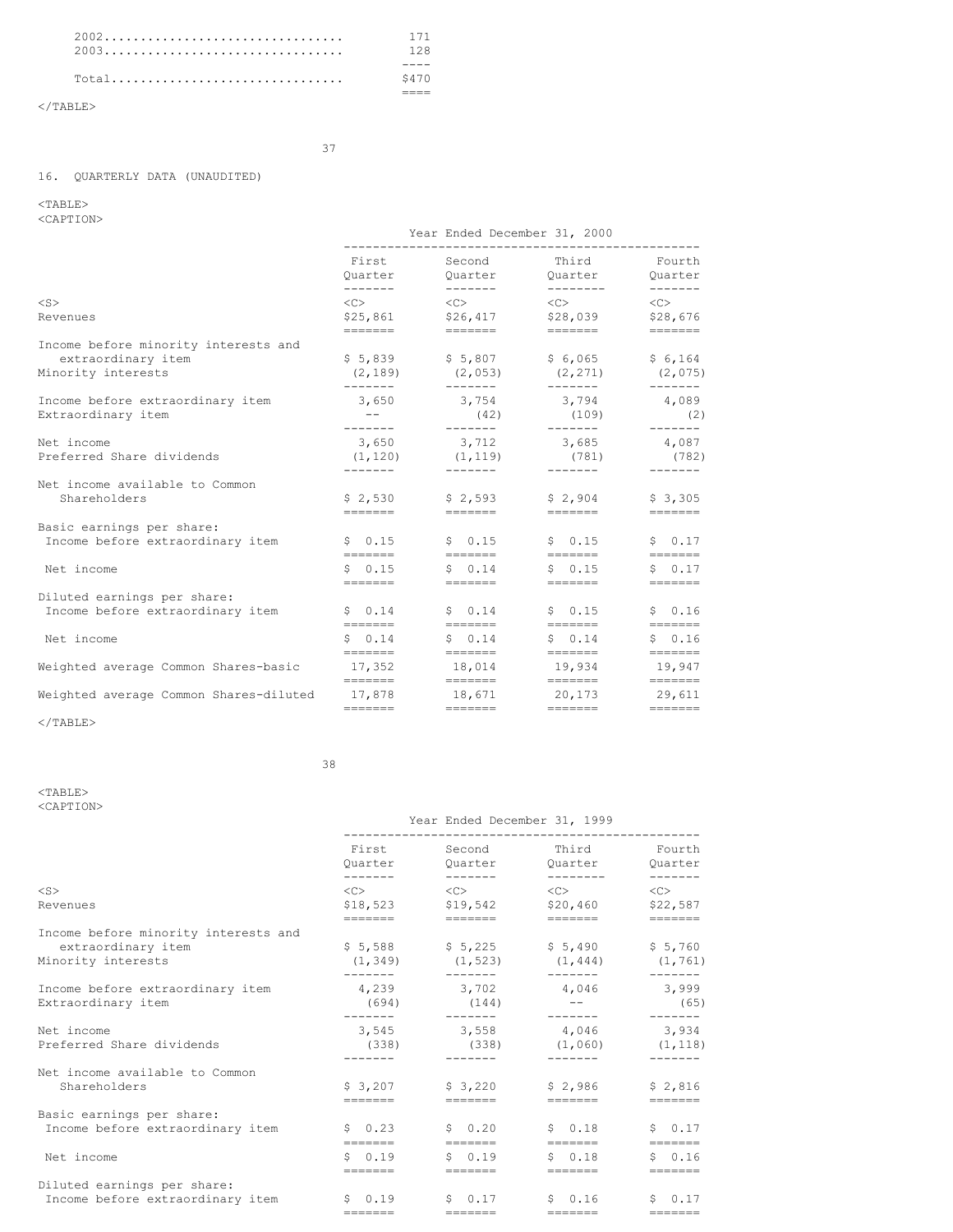| Net income                                                 | $S \t 0.17$<br>_______      | $S = 0.17$<br>_______ | 0.16<br>S.<br>_______ | S.<br>0.16<br>_______ |
|------------------------------------------------------------|-----------------------------|-----------------------|-----------------------|-----------------------|
| Weighted average Common Shares-basic                       | 16,802<br>_______<br>______ | 16,802<br>_______     | 17.037<br>_______     | 17.176<br>_______     |
| Weighted average Common<br>Shares-diluted on income before |                             |                       |                       |                       |
| extraordinary item                                         | 28,914<br>_______           | 24,311<br>_______     | 24,555<br>_______     | 27.621<br>_______     |
| Weighted average Common                                    |                             |                       |                       |                       |
| Shares-diluted on net income                               | 24,310<br>______            | 24,311                | 24,555                | 27.621                |

 $\langle$ /TABLE>

39

### 17. PRO FORMA FINANCIAL INFORMATION (UNAUDITED)

We accounted for our 1999 and 2000 acquisitions using the purchase method of accounting. We included the results of operations for the acquisitions in our Consolidated Statements of Operations from their respective purchase dates through December 31, 2000.

We prepared our pro forma condensed consolidated financial information presented below as if all of our 1999 and 2000 acquisitions had occurred on January 1, 1999. Accordingly, we were required to make pro forma adjustments where deemed necessary. The pro forma financial information is unaudited and is not necessarily indicative of the results which actually would have occurred if these acquisitions had occurred on January 1, 1999, nor does it intend to represent our results of operations for future periods.

## <TABLE>

<CAPTION>

|                                                       | Year Ended December 31,                    |                                           |  |
|-------------------------------------------------------|--------------------------------------------|-------------------------------------------|--|
|                                                       | 2000                                       | 1999                                      |  |
| $<$ S><br>Pro forma total revenues                    | (Unaudited)<br>< <sub><br/>\$108,123</sub> | (Unaudited)<br>< <sub><br/>\$95,237</sub> |  |
| Pro forma net income available to Common Shareholders | \$11.182                                   | \$11,781                                  |  |
| Pro forma earnings per Common Share<br>Basic          | Ŝ.<br>0.59                                 | $S \cap .69$                              |  |
| Diluted                                               | Ŝ<br>0.59                                  | 0.64<br>S.                                |  |

## $\langle$ /TABLE>

### 18. SUBSEQUENT EVENT

In January 2001, we issued 544,000 Series D Cumulative Convertible Redeemable Preferred Shares of beneficial interest ("Series D Preferred Shares") to a foreign trust at a price of \$22.00 per share for proceeds totaling \$11,968. These shares are nonvoting and are redeemable for cash at \$25.00 per share at our option on or after January 25, 2006. These shares are also convertible on or after January 1, 2004 into Common Shares on the basis of 2.2 Common Shares for each Series D Preferred Share. Holders of these shares are entitled to cumulative dividends, payable quarterly (as and if declared by the Board of Trustees). Dividends accrue from the date of issue at the annual rate of \$1.00 per share, which is equal to 4% of the \$25.00 per share redemption price. We contributed the net proceeds to our Operating Partnership in exchange for 544,000 Series D Preferred Units. The Series D Preferred Units carry terms that are substantially the same as the Series D Preferred Shares.

40

## REPORT OF INDEPENDENT ACCOUNTANTS

## To the Board of Trustees and Shareholders of Corporate Office Properties Trust

In our opinion, the accompanying consolidated balance sheets and the related consolidated statements of operations, of shareholders' equity and of cash flows present fairly, in all material respects, the financial position of Corporate Office Properties Trust and its subsidiaries (the "Company") at December 31, 2000 and 1999, and the results of their operations and their cash flows for each of the three years in the period ended December 31, 2000 in conformity with accounting principles generally accepted in the United States of America. These financial statements are the responsibility of the Company's management; our responsibility is to express an opinion on these financial statements based on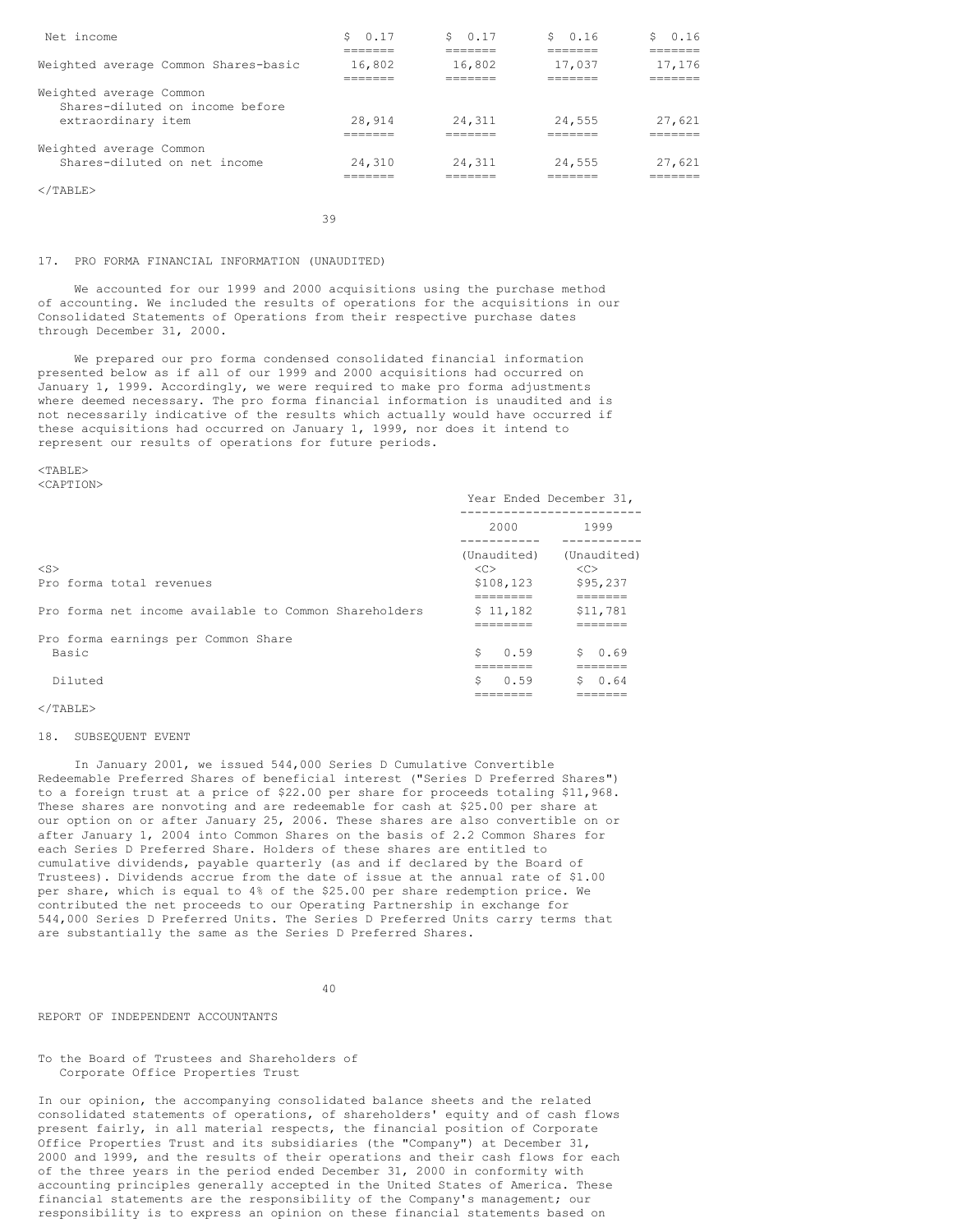our audits. We conducted our audits of these statements in accordance with auditing standards generally accepted in the United States of America, which require that we plan and perform the audit to obtain reasonable assurance about whether the financial statements are free of material misstatement. An audit includes examining, on a test basis, evidence supporting the amounts and disclosures in the financial statements, assessing the accounting principles used and significant estimates made by management, and evaluating the overall financial statement presentation. We believe that our audits provide a reasonable basis for our opinion.

/s/ PricewaterhouseCoopers LLP - ------------------------------ PricewaterhouseCoopers LLP Baltimore, Maryland January 24, 2001

41

## MARKET FOR REGISTRANT'S COMMON EQUITY AND RELATED SHAREHOLDER MATTERS

Our Common Shares trade on the NYSE under the symbol "OFC". The table below shows the range of the high and low sale prices for our Common Shares as reported on the NYSE, as well as the quarterly Common Share dividends per share declared.

 $<$ TABLE> <CAPTION>

|                   | PRICE RANGE |               |               |  |
|-------------------|-------------|---------------|---------------|--|
|                   |             |               | DIVIDENDS     |  |
|                   | <b>NO.T</b> | HTGH          | PER SHARE     |  |
| $<$ S $>$         | <<          | < <sub></sub> | < <sub></sub> |  |
| 2000              |             |               |               |  |
| First Quarter     | \$7,5000    | \$8.3750      | \$0.19        |  |
| Second Quarter    | 8,0000      | 9.2500        | 0.19          |  |
| Third Quarter     | 8.7500      | 10.1250       | 0.20          |  |
| Fourth Quarter    | 8.9375      | 10.0000       | 0.20          |  |
| 1999              |             |               |               |  |
| First Quarter     | \$6.3750    | \$8.3125      | \$0.18        |  |
| Second Quarter    | 5.8750      | 8.6875        | 0.18          |  |
| Third Quarter     | 7.0000      | 9.0000        | 0.19          |  |
| Fourth Quarter    | 7.0625      | 8.2500        | 0.19          |  |
| $\langle$ /TABLE> |             |               |               |  |

The approximate number of holders of record of our shares was approximately 231 as of December 31, 2000. This number does not include shareholders whose shares are held of record by a brokerage house or clearing agency, but does include any such brokerage house or clearing agency as one record holder.

We will pay future dividends at the discretion of our Board of Trustees. Our ability to pay cash dividends in the future will be dependent upon (i) the income and cash flow generated from our operations, (ii) cash generated or used by our financing and investing activities and (iii) the annual distribution requirements under the REIT provisions of the Code described above and such other factors as the Board of Trustees deems relevant. Our ability to make cash dividends will also be limited by the terms of our Operating Partnership Agreement and our financing arrangements as well as limitations imposed by state law and the agreements governing any future indebtedness.

42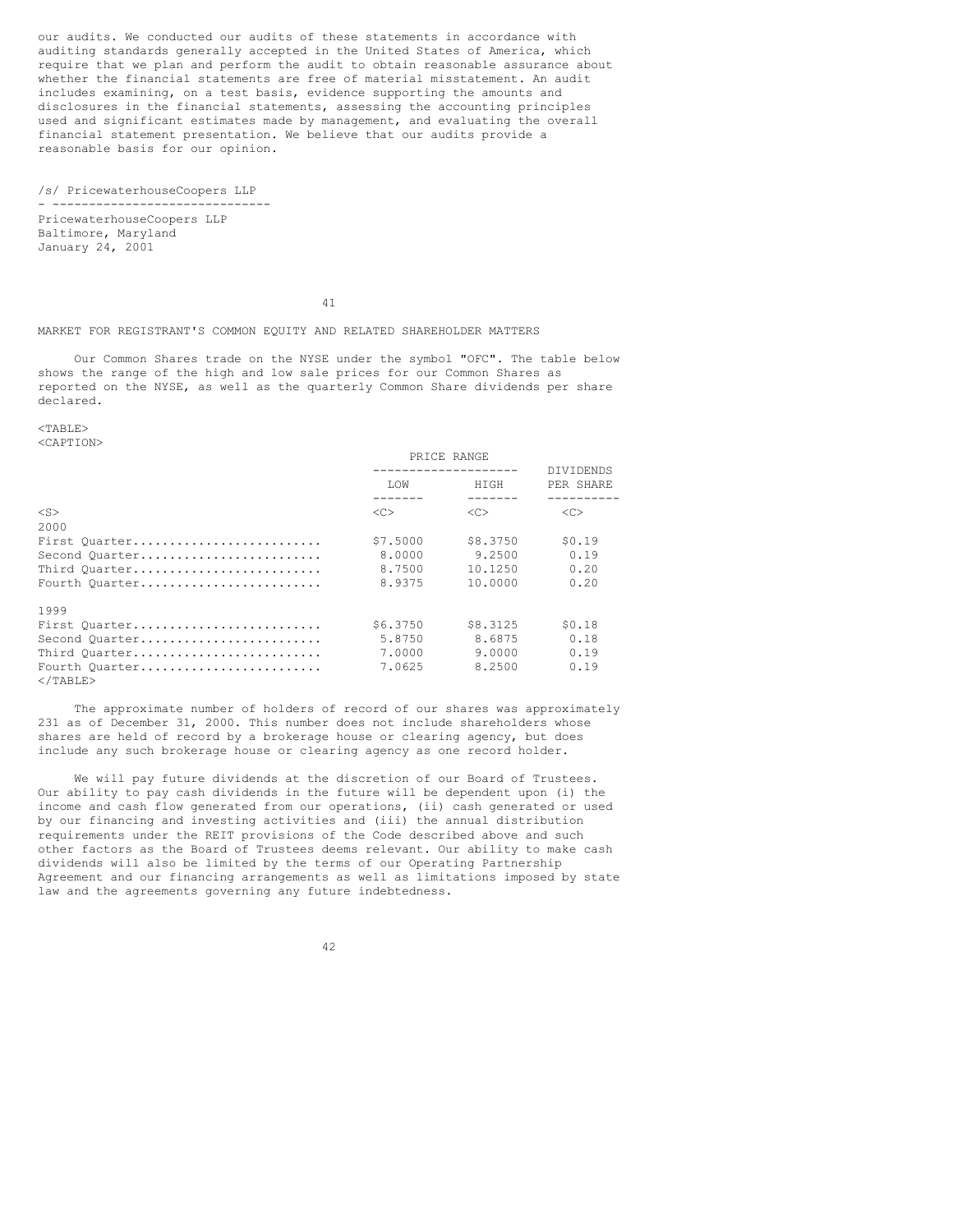CORPORATE OFFICE PROPERTIES TRUST SCHEDULE III - REAL ESTATE DEPRECIATION AND AMORTIZATION DECEMBER 31, 2000 (DOLLARS IN THOUSANDS)

<TABLE>

- Costs

Capitalized

and Land Subsequent to Property Location Building Type Encumbrances Land Improvements Acquisition - ------------------------------- ---------------------- ------------- ------------ -------- ----------- --- ------------- <S> <C> <C> <C> <C> <C>  $\sim$ 751, 753 760, 785 Jolly Road Blue Bell, PA Office 66,232 22,360 88,385 94<br>2730 Hercules Road Annapolis Junction, MD Office 26,108 7,897 31,588 - 695 Route 46 Fairfield, NJ Office 10,399 3,730 14,919 2,583 431 Ridge Road Dayton, NJ Office 8,351 2,782 11,128 6,799 7200 Riverwood Drive Columbia, MD Office 11,491 4,075 16,300 - 6009 - 6011 Oxon Hill Road Oxon Hill, MD Office 10,170 3,432 13,728 901 6950 Columbia Gateway Drive Columbia, MD Office 11,760 3,586 14,228 19 9690 Deereco Road Timonium, MD Office 10,373 3,416 13,664 554 132 National Business Parkway Annapolis Junction, MD Office 9,019 2,917 12,171 2 221 National Business Parkway Annapolis Junction, MD Office 9,978 2,953 12,113 - 429 Ridge Road Dayton, NJ Office 8,794 2,930 11,719 331 1306 Concourse Drive Linthicum, MD Office 8,618 2,790 11,160 85 6940 Columbia Gateway Drive Columbia, MD Office 10,010 3,543 9,926 49 375 W. Padonia Road Timonium, MD Office 7,873 2,593 10,370 13 133 National Business Parkway Annapolis Junction, MD Office 8,315 2,515 10,060 230 6750 Alexander Bell Drive Columbia, MD Office 6,350 1,263 11,342 - 135 National Business Parkway Annapolis Junction, MD Office 8,034 2,477 9,720 61 141 National Business Parkway Annapolis Junction, MD Office 7,920 2,396 9,583 112 134 National Business Parkway Annapolis Junction, MD Office 7,587 3,683 7,523 8 1615 and 1629 Thames Street Baltimore, MD Office 6,313 2,079 8,315 701<br>710 Route 46 710 Route 46 Fairfield, NJ Office 6,047 2,151 8,605 275 1302 Concourse Drive Linthicum, MD Office 6,090 2,074 8,294 2605 Interstate Drive Harrisburg, PA Office 6,241 2,089 8,355 91 900 Elkridge Landing Road Linthicum, MD 0ffice 7,146 1,991 7,963 241 2601 Market Place Harrisburg, PA Office 5,802 1,928 7,713 201 131 National Business Parkway Annapolis Junction, MD Office 6,296 1,904 7,617 279 999 Corporate Boulevard Linthicum, MD 0ffice 7,974 1,186 7,689

68 Culver Road Dayton, NJ Office 4,843 860 7,606

----------------------- Building

Initial Cost

<CAPTION>

-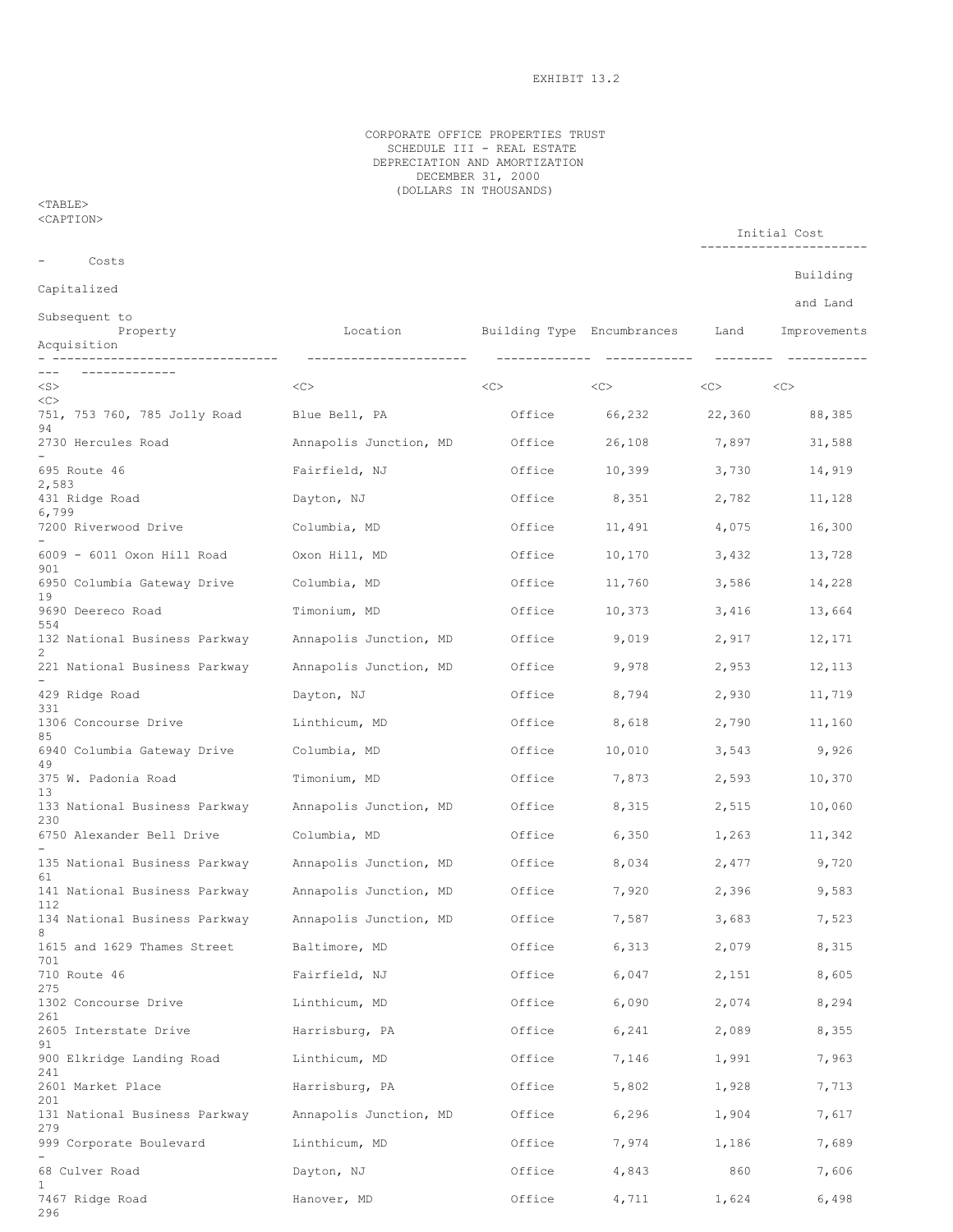| 1199 Winterson Road<br>144       | Linthicum, MD  | Office | 4,745      | 1,597 | 6,389 |
|----------------------------------|----------------|--------|------------|-------|-------|
| 19 Commerce<br>1,094             | Cranbury, NJ   | Office | 7,000      | 1,565 | 5,172 |
| 14502 Greenview Drive<br>445     | Laurel, MD     | Office | 4,872      | 1,480 | 5,894 |
| 6740 Alexander Bell Drive<br>487 | Columbia, MD   | Office | 4,802      | 1,419 | 5,678 |
| 7240 Parkway Dr<br>118           | Hanover, MD    | Office | 4,533      | 1,493 | 5,971 |
| 14504 Greenview Drive<br>244     | Laurel, MD     | Office | 4,721      | 1,428 | 5,712 |
| 1190 Winterson Road<br>554       | Linthicum, MD  | Office | 4,788      | 1,334 | 5,334 |
| 1099 Winterson Road<br>597       | Linthicum, MD  | Office | 6,900      | 1,322 | 5,287 |
| 849 International Drive<br>401   | Linthicum, MD  | Office | 5,732      | 1,352 | 5,412 |
| 9140 Route 108                   | Columbia, MD   | Office | 4,500      | 1,640 | 5,509 |
| 1304 Concourse Drive (1)         | Linthicum, MD  | Office | 1,626      | 1,998 | 4,998 |
| 6716 Alexander Bell Drive<br>618 | Columbia, MD   | Office | 4,189      | 1,238 | 4,953 |
| 6731 Columbia Gateway (1)        | Columbia, MD   | Office | $\sim$ $-$ | 3,948 | 2,839 |
| 6345 Flank Drive<br>133          | Harrisburg, PA | Office | 4,498      | 1,320 | 5,254 |
| 104 Interchange Plaza<br>41      | Cranbury, NJ   | Office | 3,447      | 1,323 | 5,293 |
| 911 Elkridge Landing Road<br>574 | Linthicum, MD  | Office | 4,358      | 1,214 | 4,856 |
| 8815 Centre Park Drive<br>278    | Columbia, MD   | Office | 4,135      | 1,251 | 5,003 |
| 1201 Winterson Road<br>20        | Linthicum, MD  | Office | 4,620      | 1,287 | 5,149 |
| 6340 Flank Drive<br>48           | Harrisburg, PA | Office | 4,330      | 1,271 | 5,058 |

#### <CAPTION>

| Carried at Close<br>Year Built or<br>Depreciation<br>Accumulated<br>Date<br>of Period<br>Depreciation<br>Acquired<br>Life<br>Renovated<br>-------------<br>----------<br>----------<br>$<\infty$<br><<<br><<<br>< <sub><br/>&lt;<sub><br/>10/14/97<br/>110,839<br/>7,103<br/>1966/1996<br/>40 Years<br/>39,485<br/>1,776<br/>9/28/98<br/>1990<br/>40 Years<br/>1,303<br/>21,232<br/>1990<br/>5/28/98<br/>40 Years<br/>20,709<br/>1,306<br/>1958/1998<br/>10/14/97<br/>40 Years<br/>20,375<br/>900<br/>1986<br/>10/13/98<br/>40 Years<br/>975<br/>18,061<br/>1990<br/>9/28/98<br/>40 Years<br/>776<br/>17,833<br/>1998<br/>10/21/98<br/>40 Years<br/>390<br/>17,634<br/>1988<br/>12/21/99<br/>40 Years<br/>15,090<br/>143<br/>2000<br/>5/28/99<br/>40 Years<br/>15,066<br/>12<br/>2000<br/>10/21/99<br/>40 Years<br/>977<br/>1966/1996<br/>14,979<br/>10/14/97<br/>40 Years<br/>14,035<br/>323<br/>1990<br/>11/18/99<br/>40 Years<br/>13,518<br/>1999<br/>11/13/98<br/>302<br/>40 Years<br/>12,976<br/>260<br/>1986<br/>12/21/99<br/>40 Years<br/>12,805<br/>651<br/>1997<br/>9/28/98<br/>40 Years<br/>(1)<br/>12,605<br/><math display="inline">\overline{\phantom{a}}</math><br/>12/31/98<br/>40 Years<br/>12,258<br/>505<br/>1998<br/>12/30/98<br/>40 Years<br/>12,091<br/>574<br/>1990<br/>9/28/98<br/>40 Years<br/>11,214<br/>279<br/>1999<br/>11/13/98<br/>40 Years<br/>11,095<br/>535<br/>1989<br/>9/28/98<br/>40 Years<br/>579<br/>1985<br/>11,031<br/>5/28/98<br/>40 Years<br/>300<br/>1996<br/>10,629<br/>11/18/99<br/>40 Years<br/>10,535<br/>694<br/>1990<br/>10/14/97<br/>40 Years<br/>10,195<br/>630<br/>1982<br/>4/30/98<br/>40 Years<br/>9,842<br/>634<br/>1989<br/>10/14/97<br/>40 Years<br/>509<br/>1990<br/>9,800<br/>9/28/98<br/>40 Years<br/>8,875<br/>102<br/>(1)<br/>8/1/99<br/>40 Years<br/>96<br/>(1)<br/>8,467<br/>7/9/99<br/>40 Years<br/>347<br/>1990<br/>4/28/99<br/>8,418<br/>40 Years<br/>1988<br/>8,130<br/>434<br/>4/30/98<br/>40 Years<br/>1989<br/>7,831<br/>307<br/>10/30/98<br/>40 Years<br/>7,820<br/>409<br/>1988<br/>9/28/98<br/>40 Years<br/>7,584<br/>409<br/>1992<br/>12/31/98<br/>40 Years<br/>7,582<br/>104<br/>1985<br/>4/18/00<br/>40 Years<br/>7,384<br/>365<br/>1985<br/>9/28/98<br/>40 Years</sub></sub> | Gross Amounts |     |      |         |  |
|-----------------------------------------------------------------------------------------------------------------------------------------------------------------------------------------------------------------------------------------------------------------------------------------------------------------------------------------------------------------------------------------------------------------------------------------------------------------------------------------------------------------------------------------------------------------------------------------------------------------------------------------------------------------------------------------------------------------------------------------------------------------------------------------------------------------------------------------------------------------------------------------------------------------------------------------------------------------------------------------------------------------------------------------------------------------------------------------------------------------------------------------------------------------------------------------------------------------------------------------------------------------------------------------------------------------------------------------------------------------------------------------------------------------------------------------------------------------------------------------------------------------------------------------------------------------------------------------------------------------------------------------------------------------------------------------------------------------------------------------------------------------------------------------------------------------------------------------------------------------------------------------------------------------------------------------------------------------------------------------------------------------------------------------------------------------------------------------------------------------------------------------------------------------------------------------------------------------------------------------------------------|---------------|-----|------|---------|--|
|                                                                                                                                                                                                                                                                                                                                                                                                                                                                                                                                                                                                                                                                                                                                                                                                                                                                                                                                                                                                                                                                                                                                                                                                                                                                                                                                                                                                                                                                                                                                                                                                                                                                                                                                                                                                                                                                                                                                                                                                                                                                                                                                                                                                                                                           |               |     |      |         |  |
|                                                                                                                                                                                                                                                                                                                                                                                                                                                                                                                                                                                                                                                                                                                                                                                                                                                                                                                                                                                                                                                                                                                                                                                                                                                                                                                                                                                                                                                                                                                                                                                                                                                                                                                                                                                                                                                                                                                                                                                                                                                                                                                                                                                                                                                           |               |     |      |         |  |
|                                                                                                                                                                                                                                                                                                                                                                                                                                                                                                                                                                                                                                                                                                                                                                                                                                                                                                                                                                                                                                                                                                                                                                                                                                                                                                                                                                                                                                                                                                                                                                                                                                                                                                                                                                                                                                                                                                                                                                                                                                                                                                                                                                                                                                                           |               |     |      |         |  |
|                                                                                                                                                                                                                                                                                                                                                                                                                                                                                                                                                                                                                                                                                                                                                                                                                                                                                                                                                                                                                                                                                                                                                                                                                                                                                                                                                                                                                                                                                                                                                                                                                                                                                                                                                                                                                                                                                                                                                                                                                                                                                                                                                                                                                                                           |               |     |      |         |  |
|                                                                                                                                                                                                                                                                                                                                                                                                                                                                                                                                                                                                                                                                                                                                                                                                                                                                                                                                                                                                                                                                                                                                                                                                                                                                                                                                                                                                                                                                                                                                                                                                                                                                                                                                                                                                                                                                                                                                                                                                                                                                                                                                                                                                                                                           |               |     |      |         |  |
|                                                                                                                                                                                                                                                                                                                                                                                                                                                                                                                                                                                                                                                                                                                                                                                                                                                                                                                                                                                                                                                                                                                                                                                                                                                                                                                                                                                                                                                                                                                                                                                                                                                                                                                                                                                                                                                                                                                                                                                                                                                                                                                                                                                                                                                           |               |     |      |         |  |
|                                                                                                                                                                                                                                                                                                                                                                                                                                                                                                                                                                                                                                                                                                                                                                                                                                                                                                                                                                                                                                                                                                                                                                                                                                                                                                                                                                                                                                                                                                                                                                                                                                                                                                                                                                                                                                                                                                                                                                                                                                                                                                                                                                                                                                                           |               |     |      |         |  |
|                                                                                                                                                                                                                                                                                                                                                                                                                                                                                                                                                                                                                                                                                                                                                                                                                                                                                                                                                                                                                                                                                                                                                                                                                                                                                                                                                                                                                                                                                                                                                                                                                                                                                                                                                                                                                                                                                                                                                                                                                                                                                                                                                                                                                                                           |               |     |      |         |  |
|                                                                                                                                                                                                                                                                                                                                                                                                                                                                                                                                                                                                                                                                                                                                                                                                                                                                                                                                                                                                                                                                                                                                                                                                                                                                                                                                                                                                                                                                                                                                                                                                                                                                                                                                                                                                                                                                                                                                                                                                                                                                                                                                                                                                                                                           |               |     |      |         |  |
|                                                                                                                                                                                                                                                                                                                                                                                                                                                                                                                                                                                                                                                                                                                                                                                                                                                                                                                                                                                                                                                                                                                                                                                                                                                                                                                                                                                                                                                                                                                                                                                                                                                                                                                                                                                                                                                                                                                                                                                                                                                                                                                                                                                                                                                           |               |     |      |         |  |
|                                                                                                                                                                                                                                                                                                                                                                                                                                                                                                                                                                                                                                                                                                                                                                                                                                                                                                                                                                                                                                                                                                                                                                                                                                                                                                                                                                                                                                                                                                                                                                                                                                                                                                                                                                                                                                                                                                                                                                                                                                                                                                                                                                                                                                                           |               |     |      |         |  |
|                                                                                                                                                                                                                                                                                                                                                                                                                                                                                                                                                                                                                                                                                                                                                                                                                                                                                                                                                                                                                                                                                                                                                                                                                                                                                                                                                                                                                                                                                                                                                                                                                                                                                                                                                                                                                                                                                                                                                                                                                                                                                                                                                                                                                                                           |               |     |      |         |  |
|                                                                                                                                                                                                                                                                                                                                                                                                                                                                                                                                                                                                                                                                                                                                                                                                                                                                                                                                                                                                                                                                                                                                                                                                                                                                                                                                                                                                                                                                                                                                                                                                                                                                                                                                                                                                                                                                                                                                                                                                                                                                                                                                                                                                                                                           |               |     |      |         |  |
|                                                                                                                                                                                                                                                                                                                                                                                                                                                                                                                                                                                                                                                                                                                                                                                                                                                                                                                                                                                                                                                                                                                                                                                                                                                                                                                                                                                                                                                                                                                                                                                                                                                                                                                                                                                                                                                                                                                                                                                                                                                                                                                                                                                                                                                           |               |     |      |         |  |
|                                                                                                                                                                                                                                                                                                                                                                                                                                                                                                                                                                                                                                                                                                                                                                                                                                                                                                                                                                                                                                                                                                                                                                                                                                                                                                                                                                                                                                                                                                                                                                                                                                                                                                                                                                                                                                                                                                                                                                                                                                                                                                                                                                                                                                                           |               |     |      |         |  |
|                                                                                                                                                                                                                                                                                                                                                                                                                                                                                                                                                                                                                                                                                                                                                                                                                                                                                                                                                                                                                                                                                                                                                                                                                                                                                                                                                                                                                                                                                                                                                                                                                                                                                                                                                                                                                                                                                                                                                                                                                                                                                                                                                                                                                                                           |               |     |      |         |  |
|                                                                                                                                                                                                                                                                                                                                                                                                                                                                                                                                                                                                                                                                                                                                                                                                                                                                                                                                                                                                                                                                                                                                                                                                                                                                                                                                                                                                                                                                                                                                                                                                                                                                                                                                                                                                                                                                                                                                                                                                                                                                                                                                                                                                                                                           |               |     |      |         |  |
|                                                                                                                                                                                                                                                                                                                                                                                                                                                                                                                                                                                                                                                                                                                                                                                                                                                                                                                                                                                                                                                                                                                                                                                                                                                                                                                                                                                                                                                                                                                                                                                                                                                                                                                                                                                                                                                                                                                                                                                                                                                                                                                                                                                                                                                           |               |     |      |         |  |
|                                                                                                                                                                                                                                                                                                                                                                                                                                                                                                                                                                                                                                                                                                                                                                                                                                                                                                                                                                                                                                                                                                                                                                                                                                                                                                                                                                                                                                                                                                                                                                                                                                                                                                                                                                                                                                                                                                                                                                                                                                                                                                                                                                                                                                                           |               |     |      |         |  |
|                                                                                                                                                                                                                                                                                                                                                                                                                                                                                                                                                                                                                                                                                                                                                                                                                                                                                                                                                                                                                                                                                                                                                                                                                                                                                                                                                                                                                                                                                                                                                                                                                                                                                                                                                                                                                                                                                                                                                                                                                                                                                                                                                                                                                                                           |               |     |      |         |  |
|                                                                                                                                                                                                                                                                                                                                                                                                                                                                                                                                                                                                                                                                                                                                                                                                                                                                                                                                                                                                                                                                                                                                                                                                                                                                                                                                                                                                                                                                                                                                                                                                                                                                                                                                                                                                                                                                                                                                                                                                                                                                                                                                                                                                                                                           |               |     |      |         |  |
|                                                                                                                                                                                                                                                                                                                                                                                                                                                                                                                                                                                                                                                                                                                                                                                                                                                                                                                                                                                                                                                                                                                                                                                                                                                                                                                                                                                                                                                                                                                                                                                                                                                                                                                                                                                                                                                                                                                                                                                                                                                                                                                                                                                                                                                           |               |     |      |         |  |
|                                                                                                                                                                                                                                                                                                                                                                                                                                                                                                                                                                                                                                                                                                                                                                                                                                                                                                                                                                                                                                                                                                                                                                                                                                                                                                                                                                                                                                                                                                                                                                                                                                                                                                                                                                                                                                                                                                                                                                                                                                                                                                                                                                                                                                                           |               |     |      |         |  |
|                                                                                                                                                                                                                                                                                                                                                                                                                                                                                                                                                                                                                                                                                                                                                                                                                                                                                                                                                                                                                                                                                                                                                                                                                                                                                                                                                                                                                                                                                                                                                                                                                                                                                                                                                                                                                                                                                                                                                                                                                                                                                                                                                                                                                                                           |               |     |      |         |  |
|                                                                                                                                                                                                                                                                                                                                                                                                                                                                                                                                                                                                                                                                                                                                                                                                                                                                                                                                                                                                                                                                                                                                                                                                                                                                                                                                                                                                                                                                                                                                                                                                                                                                                                                                                                                                                                                                                                                                                                                                                                                                                                                                                                                                                                                           |               |     |      |         |  |
|                                                                                                                                                                                                                                                                                                                                                                                                                                                                                                                                                                                                                                                                                                                                                                                                                                                                                                                                                                                                                                                                                                                                                                                                                                                                                                                                                                                                                                                                                                                                                                                                                                                                                                                                                                                                                                                                                                                                                                                                                                                                                                                                                                                                                                                           |               |     |      |         |  |
|                                                                                                                                                                                                                                                                                                                                                                                                                                                                                                                                                                                                                                                                                                                                                                                                                                                                                                                                                                                                                                                                                                                                                                                                                                                                                                                                                                                                                                                                                                                                                                                                                                                                                                                                                                                                                                                                                                                                                                                                                                                                                                                                                                                                                                                           |               |     |      |         |  |
|                                                                                                                                                                                                                                                                                                                                                                                                                                                                                                                                                                                                                                                                                                                                                                                                                                                                                                                                                                                                                                                                                                                                                                                                                                                                                                                                                                                                                                                                                                                                                                                                                                                                                                                                                                                                                                                                                                                                                                                                                                                                                                                                                                                                                                                           |               |     |      |         |  |
|                                                                                                                                                                                                                                                                                                                                                                                                                                                                                                                                                                                                                                                                                                                                                                                                                                                                                                                                                                                                                                                                                                                                                                                                                                                                                                                                                                                                                                                                                                                                                                                                                                                                                                                                                                                                                                                                                                                                                                                                                                                                                                                                                                                                                                                           |               |     |      |         |  |
|                                                                                                                                                                                                                                                                                                                                                                                                                                                                                                                                                                                                                                                                                                                                                                                                                                                                                                                                                                                                                                                                                                                                                                                                                                                                                                                                                                                                                                                                                                                                                                                                                                                                                                                                                                                                                                                                                                                                                                                                                                                                                                                                                                                                                                                           |               |     |      |         |  |
|                                                                                                                                                                                                                                                                                                                                                                                                                                                                                                                                                                                                                                                                                                                                                                                                                                                                                                                                                                                                                                                                                                                                                                                                                                                                                                                                                                                                                                                                                                                                                                                                                                                                                                                                                                                                                                                                                                                                                                                                                                                                                                                                                                                                                                                           |               |     |      |         |  |
|                                                                                                                                                                                                                                                                                                                                                                                                                                                                                                                                                                                                                                                                                                                                                                                                                                                                                                                                                                                                                                                                                                                                                                                                                                                                                                                                                                                                                                                                                                                                                                                                                                                                                                                                                                                                                                                                                                                                                                                                                                                                                                                                                                                                                                                           |               |     |      |         |  |
|                                                                                                                                                                                                                                                                                                                                                                                                                                                                                                                                                                                                                                                                                                                                                                                                                                                                                                                                                                                                                                                                                                                                                                                                                                                                                                                                                                                                                                                                                                                                                                                                                                                                                                                                                                                                                                                                                                                                                                                                                                                                                                                                                                                                                                                           |               |     |      |         |  |
|                                                                                                                                                                                                                                                                                                                                                                                                                                                                                                                                                                                                                                                                                                                                                                                                                                                                                                                                                                                                                                                                                                                                                                                                                                                                                                                                                                                                                                                                                                                                                                                                                                                                                                                                                                                                                                                                                                                                                                                                                                                                                                                                                                                                                                                           |               |     |      |         |  |
|                                                                                                                                                                                                                                                                                                                                                                                                                                                                                                                                                                                                                                                                                                                                                                                                                                                                                                                                                                                                                                                                                                                                                                                                                                                                                                                                                                                                                                                                                                                                                                                                                                                                                                                                                                                                                                                                                                                                                                                                                                                                                                                                                                                                                                                           |               |     |      |         |  |
|                                                                                                                                                                                                                                                                                                                                                                                                                                                                                                                                                                                                                                                                                                                                                                                                                                                                                                                                                                                                                                                                                                                                                                                                                                                                                                                                                                                                                                                                                                                                                                                                                                                                                                                                                                                                                                                                                                                                                                                                                                                                                                                                                                                                                                                           |               |     |      |         |  |
|                                                                                                                                                                                                                                                                                                                                                                                                                                                                                                                                                                                                                                                                                                                                                                                                                                                                                                                                                                                                                                                                                                                                                                                                                                                                                                                                                                                                                                                                                                                                                                                                                                                                                                                                                                                                                                                                                                                                                                                                                                                                                                                                                                                                                                                           |               |     |      |         |  |
|                                                                                                                                                                                                                                                                                                                                                                                                                                                                                                                                                                                                                                                                                                                                                                                                                                                                                                                                                                                                                                                                                                                                                                                                                                                                                                                                                                                                                                                                                                                                                                                                                                                                                                                                                                                                                                                                                                                                                                                                                                                                                                                                                                                                                                                           |               |     |      |         |  |
|                                                                                                                                                                                                                                                                                                                                                                                                                                                                                                                                                                                                                                                                                                                                                                                                                                                                                                                                                                                                                                                                                                                                                                                                                                                                                                                                                                                                                                                                                                                                                                                                                                                                                                                                                                                                                                                                                                                                                                                                                                                                                                                                                                                                                                                           |               |     |      |         |  |
| 40 Years                                                                                                                                                                                                                                                                                                                                                                                                                                                                                                                                                                                                                                                                                                                                                                                                                                                                                                                                                                                                                                                                                                                                                                                                                                                                                                                                                                                                                                                                                                                                                                                                                                                                                                                                                                                                                                                                                                                                                                                                                                                                                                                                                                                                                                                  | 7,222         | 402 | 1987 | 4/30/98 |  |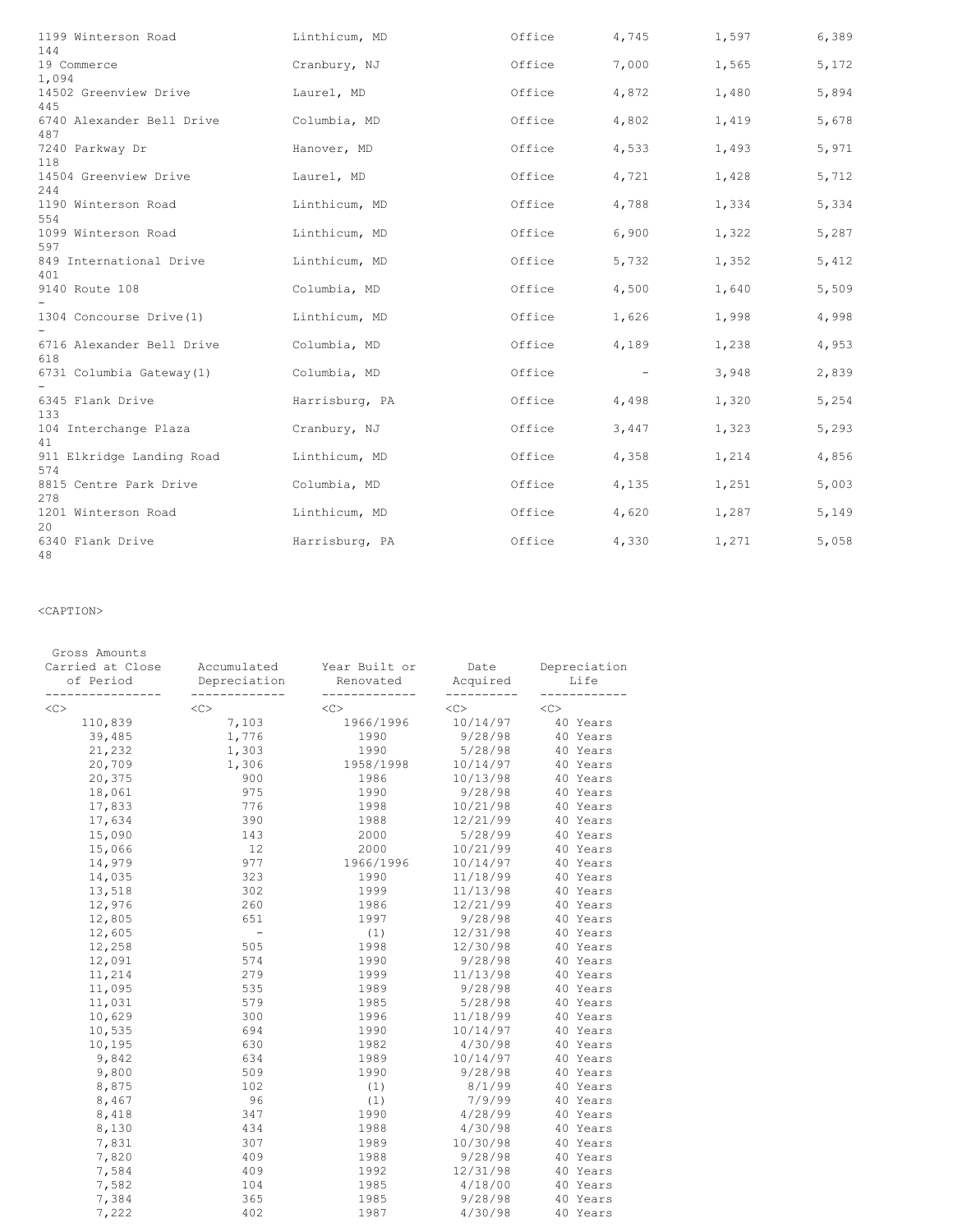| 7,206  | 429                      | 1988      | 4/30/98  | 40 Years |
|--------|--------------------------|-----------|----------|----------|
| 7,165  | 300                      | 1988      | 2/23/99  | 40 Years |
| 7,149  |                          | 1974/1985 | 12/14/00 | 40 Years |
| 6,996  | $\overline{\phantom{0}}$ | (1)       | 11/18/99 | 40 Years |
| 6,810  | 287                      | 1990      | 12/31/98 | 40 Years |
| 6,787  |                          | (1)       | 3/29/00  | 40 Years |
| 6,708  | 174                      | 1989      | 12/3/99  | 40 Years |
| 6,657  | 288                      | 1990      | 10/30/98 | 40 Years |
| 6,644  | 448                      | 1985      | 4/30/98  | 40 Years |
| 6,531  | 310                      | 1987      | 9/28/98  | 40 Years |
| 6,456  | 345                      | 1985      | 4/30/98  | 40 Years |
| 6,377  | 138                      | 1988      | 12/3/99  | 40 Years |
| TABLE> |                          |           |          |          |

 $\lt/$ 

# <TABLE>

<CAPTION>

-

(5)

36

87

|                                                       |                                                               |                                         |                    |                                         | Initial Cost<br>----------------------- |
|-------------------------------------------------------|---------------------------------------------------------------|-----------------------------------------|--------------------|-----------------------------------------|-----------------------------------------|
| $\overline{\phantom{0}}$<br>Costs                     |                                                               |                                         |                    |                                         | Building                                |
| Capitalized                                           |                                                               |                                         |                    |                                         | and Land                                |
| Subsequent to<br>Property                             | Location     Building Type Encumbrances   Land   Improvements |                                         |                    |                                         |                                         |
| Acquisition<br>- --------------------------------     | -----------------------                                       |                                         |                    |                                         |                                         |
| $---$                                                 |                                                               |                                         |                    |                                         |                                         |
| $<$ S $>$<br><<>                                      | <<                                                            | $\langle C \rangle$ $\langle C \rangle$ |                    | $\langle C \rangle$ $\langle C \rangle$ |                                         |
| 4301 Route 1<br>330                                   | Monmouth Junction, NJ                                         |                                         | Office 4,079       | 1,208                                   | 4,832                                   |
| 101 Interchange Plaza<br>487                          | Cranbury, NJ                                                  |                                         | Office 2,643 1,155 |                                         | 4,647                                   |
| 5035 Ritter Road<br>16                                | Harrisburg, PA                                                | Office                                  | 3,793              | 1,113                                   | 4,430                                   |
| 6400 Flank Drive<br>25                                | Harrisburg, PA                                                | Office                                  | 3,714              | 1,090                                   | 4,339                                   |
| 881 Elkridge Landing Road                             | Linthicum, MD                                                 | Office                                  | 3,709              | 1,033                                   | 4,133                                   |
| 132<br>900 International Drive binthicum, MD<br>185   |                                                               | Office                                  | 3,633              | 1,012                                   | 4,049                                   |
| 921 Elkridge Landing Road         Linthicum, MD<br>20 |                                                               | Office                                  | 3,744 1,043        |                                         | 4,172                                   |
| 7321 Parkway Drive<br>376                             | Hanover, MD                                                   | Office                                  | 2,470              | 937                                     | 3,748                                   |
| 7318 Parkway Drive<br>91                              | Hanover, MD                                                   |                                         | Office 2,413       | 969                                     | 3,876                                   |
| 930 International Drive<br>37                         | Linthicum, MD                                                 | Office                                  | 3,516              | 980                                     | 3,918                                   |
| 939 Elkridge Landing Road Linthicum, MD<br>207        |                                                               | Office                                  | 3,367              | 938                                     | 3,752                                   |
| 6360 Flank Drive<br>125                               | Harrisburg, PA                                                | Office                                  | 3,095              | 909                                     | 3,615                                   |
| 6760 Alexander Bell Drive Columbia, MD<br>103         |                                                               | Office                                  | 3,002              | 887                                     | 3,549                                   |
| 1340 Ashton Road                                      | Hanover, MD                                                   | Office                                  | 2,126              | 902                                     | 3,609                                   |
| 6711 Columbia Gateway(1)                              | Columbia, MD                                                  | Office                                  | 2,000              | 3,970                                   | 288                                     |
| 6385 Flank Drive<br>9                                 | Harrisburg, PA                                                | Office                                  | 2,429              | 811                                     | 3,242                                   |
| 800 International Drive<br>78                         | Linthicum, MD                                                 | Office                                  | 2,778              | 774                                     | 3,096                                   |
| 47 Commerce                                           | Cranbury, NJ                                                  | Office                                  | 1,954              | 753                                     | 3,013                                   |
| 1334 Ashton Road                                      | Hanover, MD                                                   | Office                                  | 2,126              | 734                                     | 2,937                                   |
| 10<br>437 Ridge Road                                  | Dayton, NJ                                                    | Office                                  | 2,151              | 717                                     | 2,866                                   |
| 28<br>6405 Flank Drive                                | Harrisburg, PA                                                |                                         | Office $2,228$     | 654                                     | 2,603                                   |
| 6<br>5070 Ritter Road-Bldg A                          | Harrisburg, PA                                                | Office                                  | 1,981              | 582                                     | 2,314                                   |
| 210<br>1331 Ashton Road                               | Hanover, MD                                                   | Office                                  | 1,666              | 585                                     | 2,340                                   |

6380 Flank Drive Harrisburg, PA Office 2,003 588 2,340

5070 Ritter Road-Bldg B Farrisburg, PA Contice 1,733 509 2,025

7 Centre Drive Cranbury, NJ Centre 1,149 468 1,873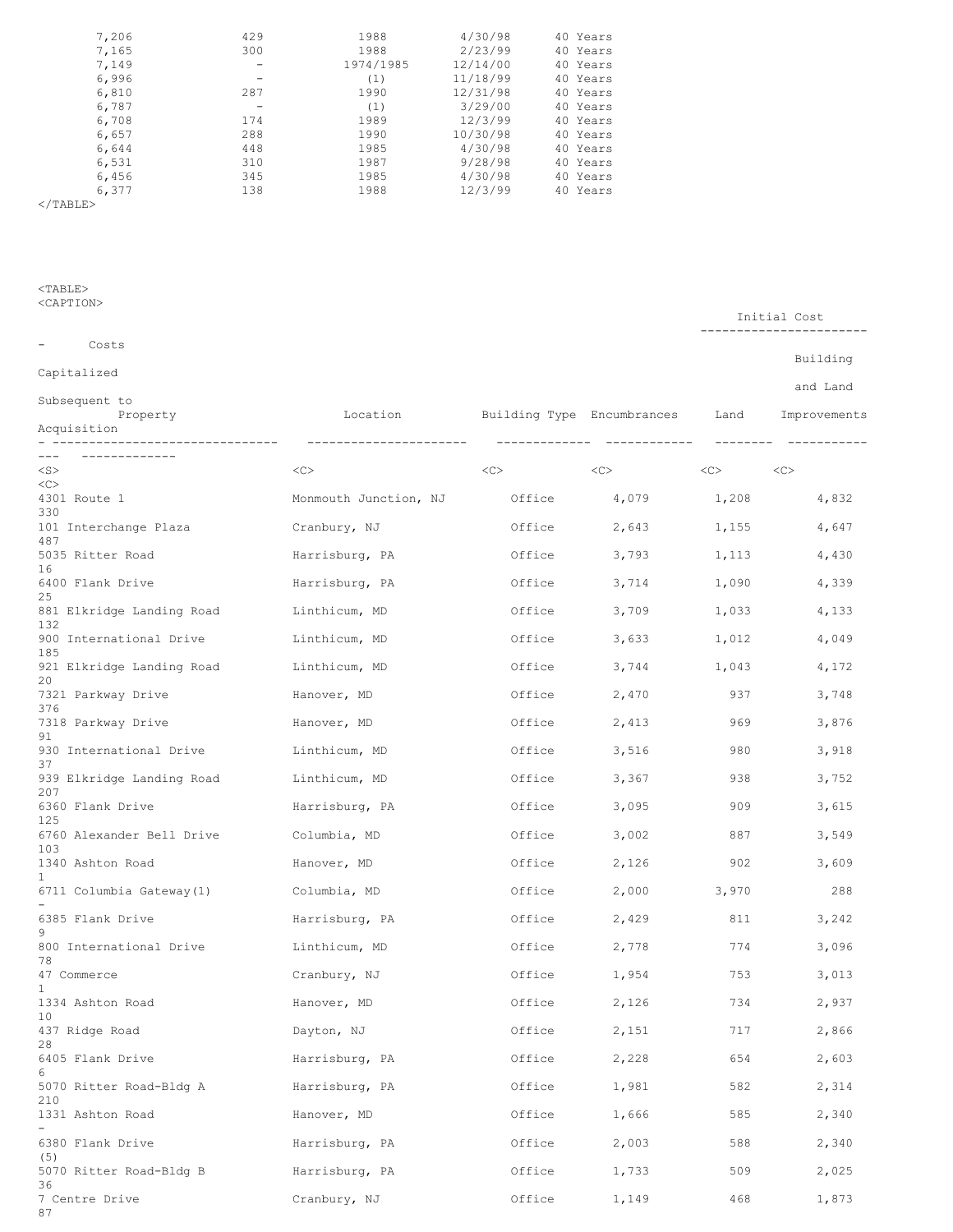| 2 Centre Drive                                          | Cranbury, NJ           | Office       | 1,436                    | 478               | 1,914                    |
|---------------------------------------------------------|------------------------|--------------|--------------------------|-------------------|--------------------------|
| 95 Shannon Road                                         | Harrisburg, PA         | Office       | 1,572                    | 472               | 1,891                    |
| 3<br>75 Shannon Road<br>87                              | Harrisburg, PA         | Office       | 1,496                    | 450               | 1,799                    |
| 8 Centre Drive<br>85                                    | Cranbury, NJ           | Office       | 1,264                    | 387               | 1,547                    |
| 1350 Dorsey Road<br>56                                  | Hanover, MD            | Office       | 1,264                    | 392               | 1,568                    |
| 1344 Ashton Road<br>$\mathbf{1}$                        | Hanover, MD            | Office       | 1,092                    | 354               | 1,417                    |
| 6375 Flank Drive                                        | Harrisburg, PA         | Office       | $\overline{\phantom{a}}$ | 191               | 1,571                    |
| 1341 Ashton Road<br>78                                  | Hanover, MD            | Office       | 718                      | 305               | 1,220                    |
| 85 Shannon Road<br>3                                    | Harrisburg, PA         | Office       | 920                      | 277               | 1,109                    |
| 1343 Ashton Road                                        | Hanover, MD            | Office       | 718                      | 193               | 772                      |
| 102 Interchange Plaza(1)                                | Cranbury, NJ           | Office       | $\overline{\phantom{a}}$ | 641               | 178                      |
| 1337 Ashton Road(2)                                     | Hanover, MD            | Office       | $-$                      | 400               | 206                      |
| 114 National Business Parkway(1) Annapolis Junction, MD |                        | Retail       | $\overline{\phantom{0}}$ | 364               | 164                      |
| Investment in Joint Ventures                            | Annapolis Junction, MD | Office       | $\overline{\phantom{0}}$ | $\qquad \qquad -$ | 358                      |
| Furniture, Fixtures and Equipment Various<br>345        |                        | N/A          |                          |                   | $\overline{\phantom{a}}$ |
| 1338 Ashton Road                                        | Hanover, MD            | Ground Lease | 201                      | 50                |                          |
| 136 National Business Parkway(2) Annapolis Junction, MD |                        | Office       | $\overline{\phantom{a}}$ |                   | 9                        |
| -------                                                 |                        |              |                          |                   |                          |
| \$23,240                                                |                        |              | \$472,824                | \$158,978         | \$599,368                |
|                                                         |                        |              | --------                 | $=$ ========      | $=$ = = = = = = = =      |

- =======
- <CAPTION>

Gross Amounts<br>Carried at Close Carried at Close Accumulated Year Built or Date Depreciation of Period Depreciation Renovated Acquired Life ---------------- ------------- ------------- ---------- ------------  $\langle C \rangle$   $\langle C \rangle$   $\langle C \rangle$   $\langle C \rangle$   $\langle C \rangle$   $\langle C \rangle$   $\langle C \rangle$   $\langle C \rangle$   $\langle C \rangle$   $\langle C \rangle$   $\langle C \rangle$ 6,370 300 1986 6/24/99 40 Years 6,289 310 1985 10/30/98 40 Years 5,560 121 1988 12/3/99 40 Years<br>5,454 118 1992 12/3/99 40 Years 5,454 118 1992 12/3/99 40 Years 5,298 284 1986 4/30/98 40 Years 5,246 275 1986 4/30/98 40 Years 5,235 279 1983 4/30/98 40 Years 5,1984 4/16/99<br>171 1984 4/16/99 4,936 171 1984 4/16/99 40 Years 4,935 263 1986 4/30/98 40 Years<br>4,897 269 1983 4/30/98 40 Years 4,897 269 1983 4/30/98 40 Years 4,649 109 1988 12/3/99 40 Years<br>4,540 179 1991 12/31/98 40 Years  $\begin{array}{cccccccc} 4\,\textcolor{red}{\mathbf{7}}\,540 & & & 179 & & & 1991 & & 12/31/98 \\ 4\,\textcolor{red}{\mathbf{7}}\,512 & & & 150 & & & 1989 & & 4/28/99 \end{array}$ 40 Years 4,257 - (1) 9/28/00 40 Years<br>4,062 260 1995 10/14/97 40 Years 4,062 260 1995 10/14/97<br>3,948 228 1988 4/30/98 3,948 228 1988 4/30/98 40 Years<br>3,767 163 1992/1998 10/30/98 40 Years 3,767 163 1992/1998 10/30/98<br>3,681 128 1989 4/28/99 40 Years 3,611 233 1962/1996 10/14/97 40 Years<br>3,263 71 1991 12/3/99 40 Years 11 1991 12/3/99 40 Years<br>96 1989 12/3/99 40 Years 3,106 96 1989 12/3/99 40 Years<br>2,925 98 1989 4/28/99 40 Years 2,925 98 1989 4/28/99 40 Years 2,922 64 1991 12/3/99<br>2,570 56 1989 12/3/99 2,570 56 1989 12/3/99 40 Years 10/30/98 2,392 103 1989 10/30/98 40 Years<br>2,367 67 1995 8/12/99 40 Years 2,367 67 1995 8/12/99 40 Years 2,336 66 1995 8/12/99 40 Years<br>2,019 84 1986 10/30/98 40 Years 2,019 84 1986 10/30/98<br>2,016 65 1989 4/28/99 2,016 65 1989 4/28/99 40 Years 1,772 59 1989 4/28/99 40 Years 1,762 5 (1)  $11/4/99$  40 Years<br>1,603 61 1989 4/28/99 40 Years 1,603 61 1989 4/28/99 40 Years<br>1,389 39 1995 8/12/99 40 Years 1,389 39 39 1995 8/12/99 40 Years<br>1964 32 1989 4/28/99 40 Years 40 Years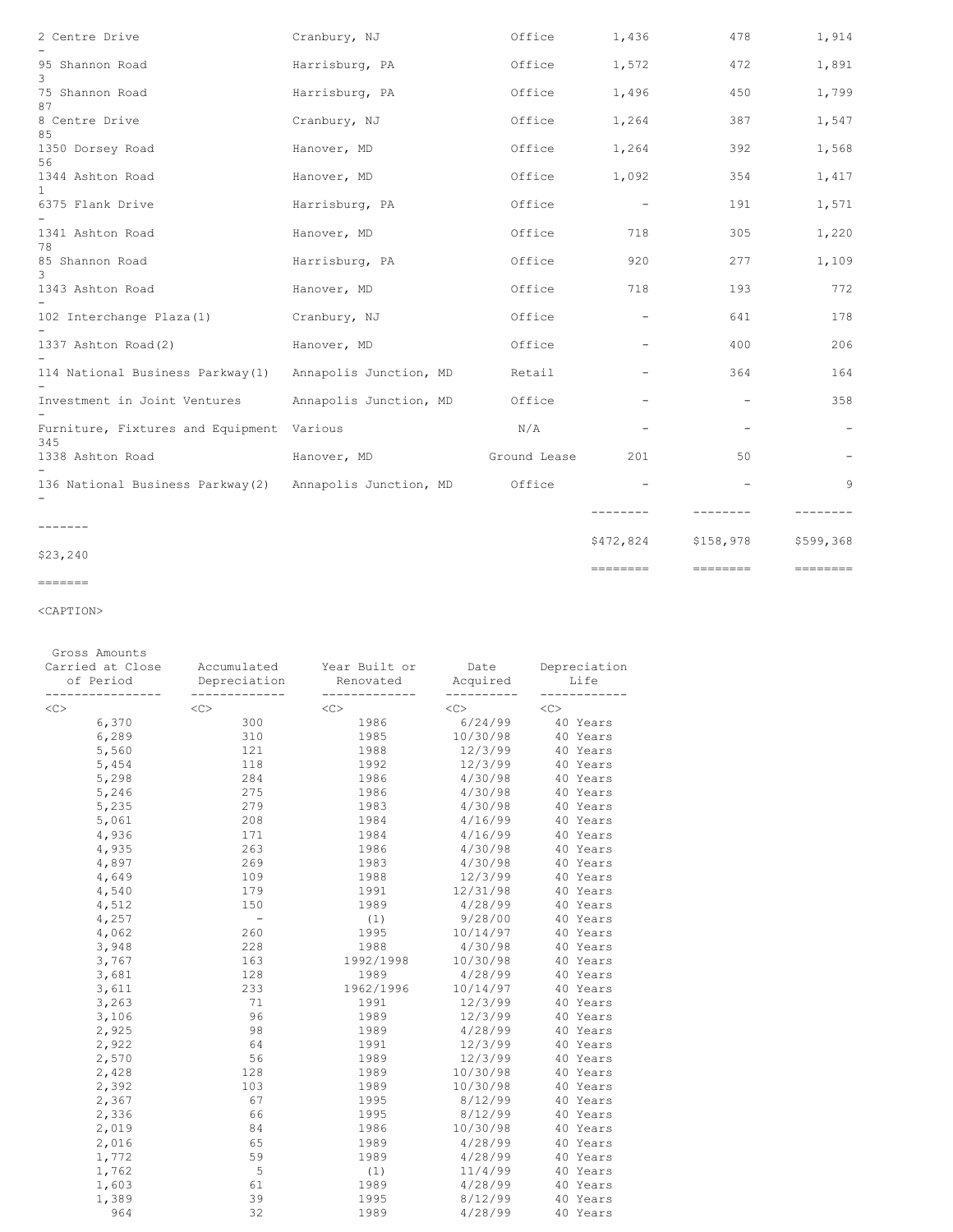| 818       |          | (1) | N/A     | 40 Years  |
|-----------|----------|-----|---------|-----------|
| 606       |          | (2) | 4/28/99 | 40 Years  |
| 527       |          | (1) | 6/30/00 | 40 Years  |
| 358       |          | N/A | Various | 40 Years  |
| 345       | 196      | N/A | Various | 3-5 Years |
| 50        |          | N/A | 4/28/99 | 40 Years  |
| 9         |          | (1) | N/A     | 40 Years  |
|           |          |     |         |           |
| \$781,586 | \$33,468 |     |         |           |

</TABLE>

(1) Under construction at December 31, 2000.

======== =======

(2) Held for future development December 31, 2000.

The following table summarizes our changes in cost of properties (in thousands):

 $<$  TABLE>  $<$  S  $>$ 

| $<$ S $>$ |                                |           |
|-----------|--------------------------------|-----------|
|           | Balance at December 31, 1999   | \$714,768 |
|           | Property acquisitions          | 24,245    |
|           | Building and land improvements | 54,373    |
|           | Sales                          | (11, 800) |
|           |                                |           |
|           | Balance at December 31, 2000   | \$781,586 |
|           |                                |           |
|           |                                |           |

## $<$ /TABLE>

The following table summarizes our changes in accumulated depreciation (in thousands):

| $<$ TABLE $>$                                                 |                             |
|---------------------------------------------------------------|-----------------------------|
| $<$ S $>$                                                     | <冖>                         |
| Balance at December 31, 1999<br>Depreciation expense<br>Sales | \$18.279<br>15,984<br>(795) |
|                                                               |                             |
| Balance at December 31, 2000                                  | \$33,468                    |
|                                                               |                             |

 $<$ /TABLE>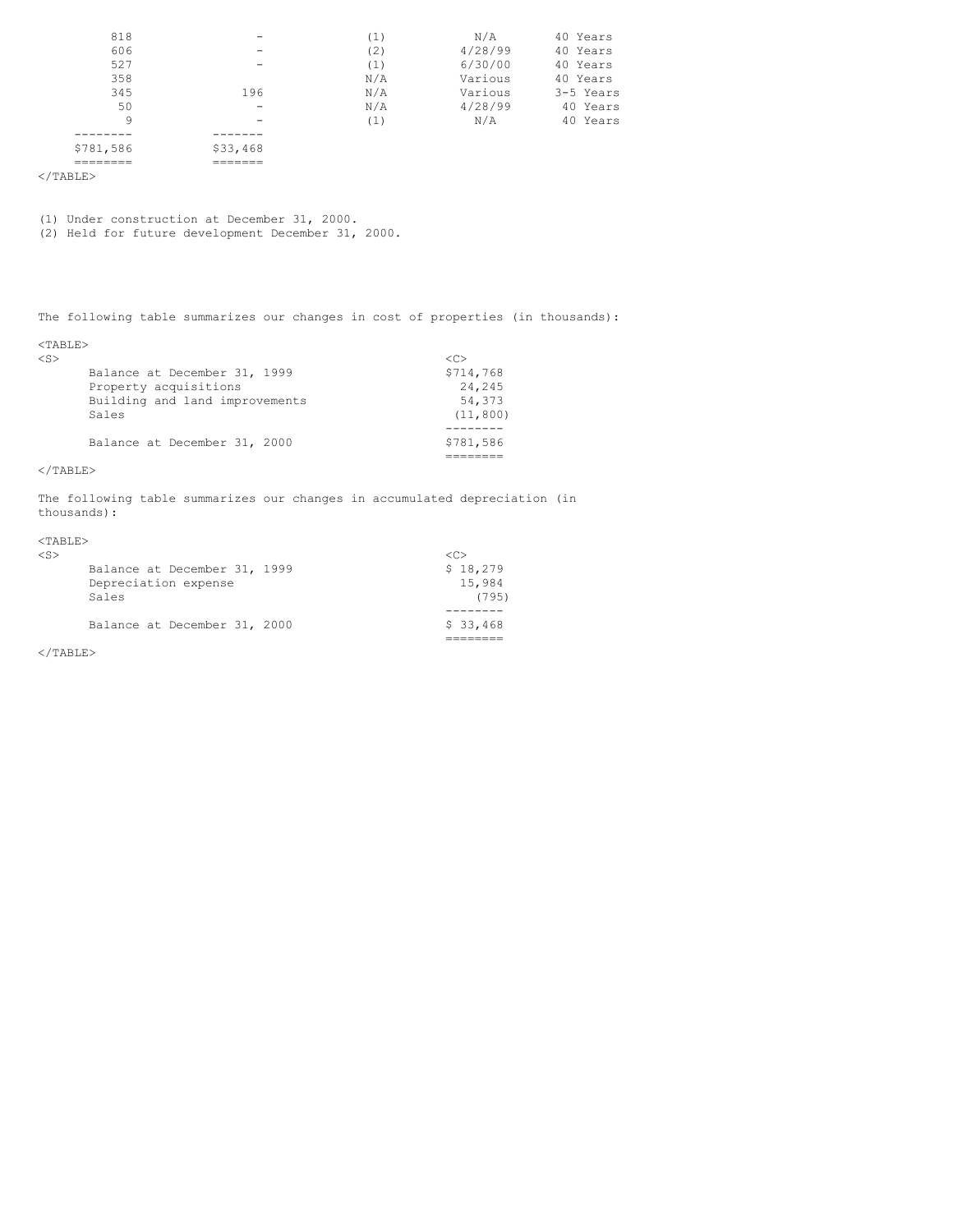DELAWARE - -------- Blue Bell Investment Company, LP Comcourt Investors, LP COPT Concourse, LLC Corporate Office Properties, LP Corporate Office Properties Holdings, Inc. Cuaba Associates, LLC South Brunswick Investors, LP MARYLAND - -------- Airport Square II, LLC Airport Square IV, LLC Airport Square V, LLC Airport Square X, LLC Airport Square XI, LLC Airport Square XIII, LLC Airport Square XIV, LLC Airport Square XV, LLC Airport Square XIX, LLC Airport Square XX, LLC Airport Square XXI, LLC Atrium Building, LLC Brown's Wharf, LLC Commons Office Research, LLC Concourse 1304, LLC COPT Acquisitions, Inc. COPT Columbia, LLC COR, LLC Corporate Gatespring, LLC Corporate Gatespring II, LLC Corporate Property, LLC Gateway 44, LLC Honeyland 108, LLC Lakeview at the Greens, LLC NBP One, LLC NBP Retail, LLC NBP 131-133-141, LLC NBP 132, LLC NBP 134, LLC NBP 135, LLC NBP 201, LLC NBP 211, LLC NBP 221, LLC St. Barnabas, LLC Tech Park I, LLC Tech Park II, LLC Tech Park IV, LLC Three Centre Park, LLC 9690 Deereco Road, LLC 7318 Parkway Drive Enterprises, LLC 7321 Parkway Drive Enterprises, LLC 7240 Parkway Drive Enterprises, LLC 7200 Riverwood, LLC 6711 Gateway, LLC 6731 Gateway, LLC NEW JERSEY - ---------- Princeton Executive, LLC 68 Culver, LLC PENNSYLVANIA - ------------ Bolivar Associates, LLC Corporate Gateway General Partnership COPT Gateway, LP Gateway Central Limited Partnership 6385 Flank Drive, LP